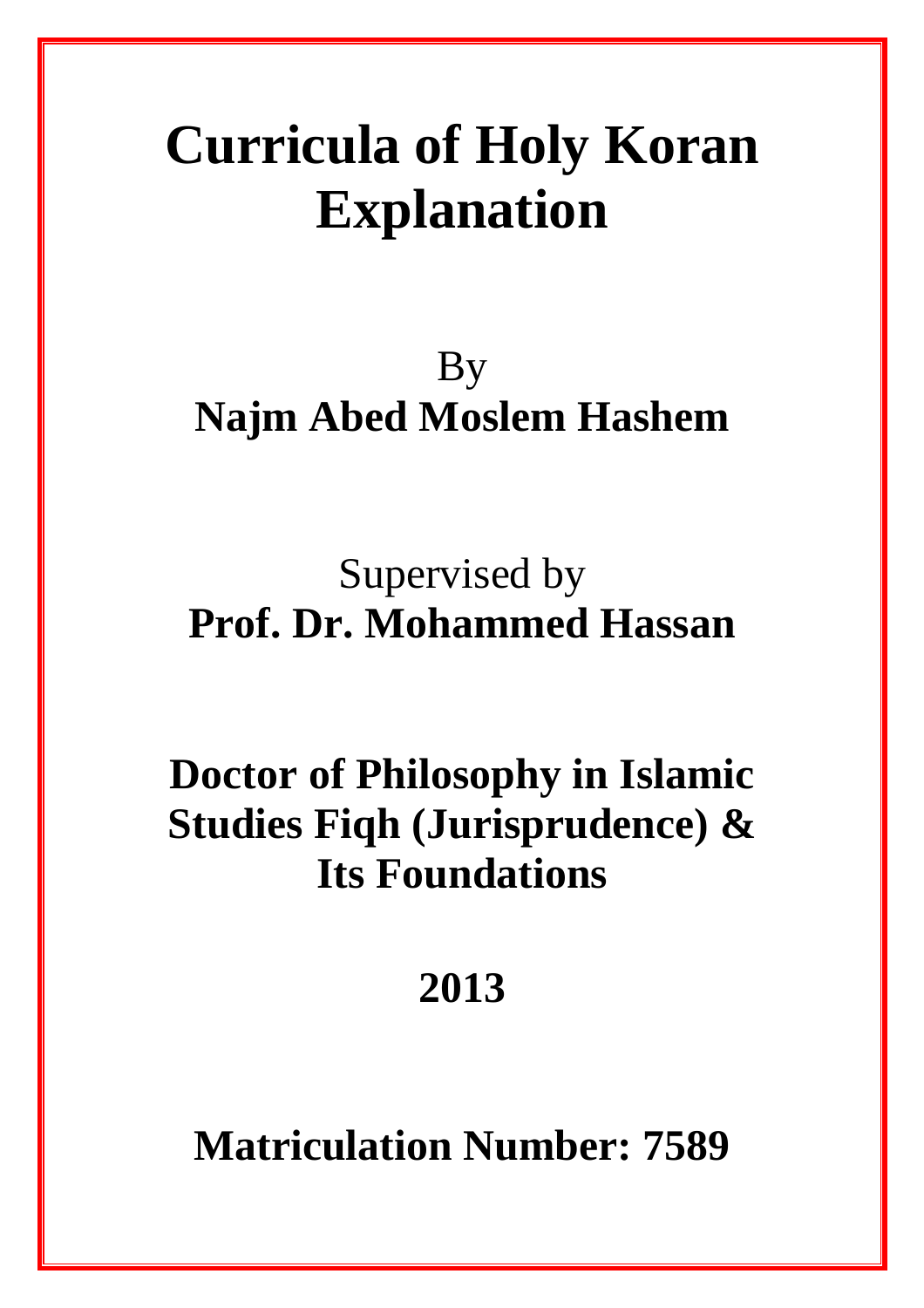#### **Curricula of Holy Koran Explanation**

This is a study in curricula of Holy Koran explanation in which a tackled the explanation from its emergence and development from the era of the prophet (God's blessing and peace be upon him), and the companions and the disciples and the followers of the disciples and the phases and periods which passing through and what it excretes from scholars of explanation was to each one of them it's effective role in the explanation of the book of God be he exalted the elevated harvenly text which any text from the havenly texts doesn't obtain what the Holy Koran obtain science the heavenly text was point of controversy and discussion between Muslims and their enemy. As the unequaled scholars from the ancestors of this nation move to barden the defense of Islam and it's Holy Book, and the heats was full of it and the souls devoted to teach it.

Where as the explanation was the way to reach the knowledge to what is exist in Holy Book of God of provisions and bonus in which the nation will survive from sedation, the nation was obliged to demand the truth through it's Book and constitution the Holy Koran with out leaving any possible means for the snake of this in every step of it's life because the Quarn text is a speach- even if it comes according to the speach art Arabs. It dosent restricted to Arabs but it is a universal speech to all humanity continue in it's bonus miraculous and it's verses till God will inherit the earth and those who upon it, so even if it was limited fixed in it's ulterances and structures yet it is unlimited in it's contents and meanings unlimited by time and place because it from the absolute the mighly of havens and earth. Thus it's generous verses dosen't limited to a group or nation, but this verses come to be useful to every body whatever bow civilized they are and whatever technicalities and scientific discoveries they reached, so this heavenly text will be the greatest speach to people all people and not just for a particular group of sciences and schoolar and the nation must take care of it to gain it's glory and safty and right guidance and salvation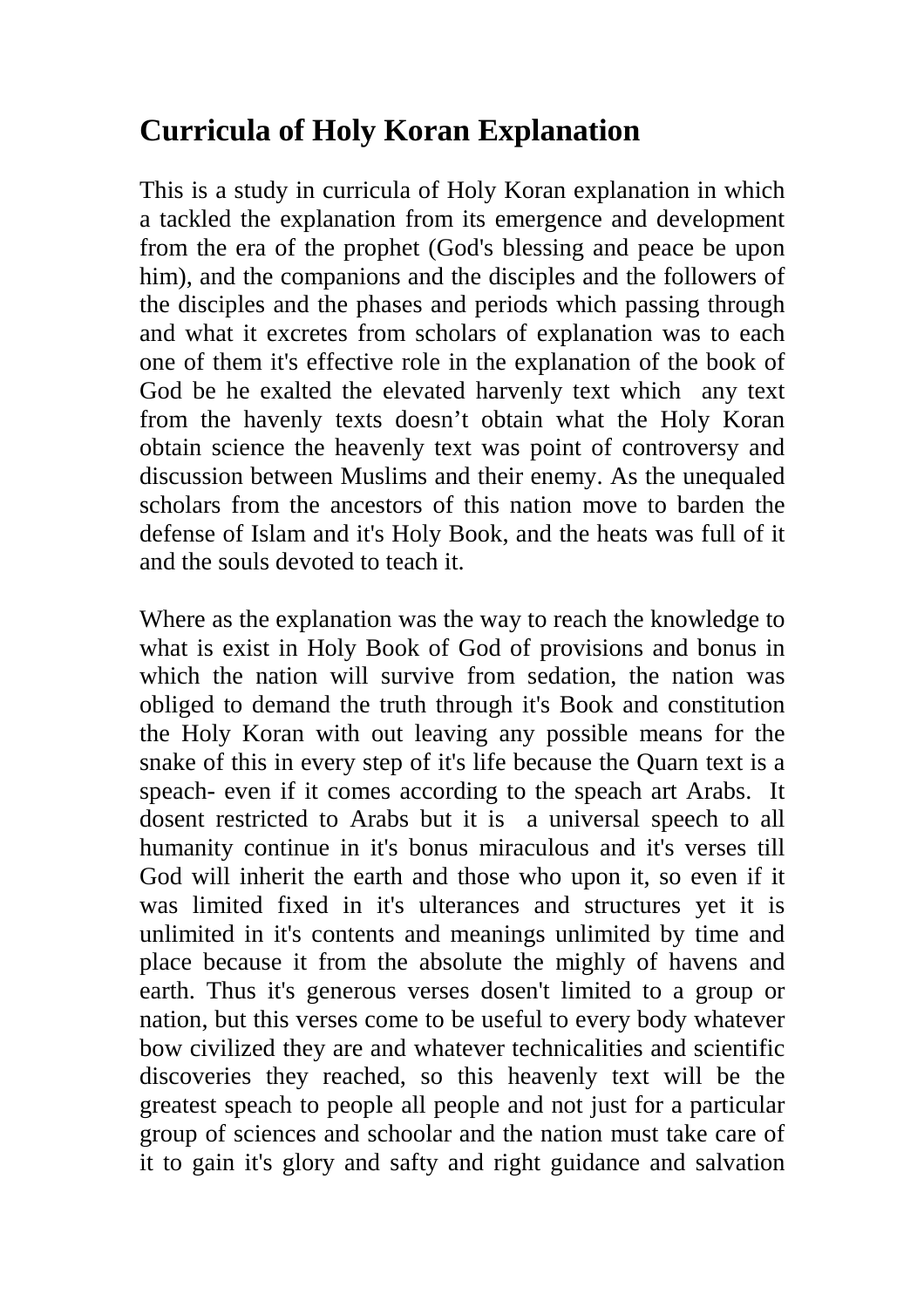from delusion. And every human being will have his share to take from the Holy text each one according to his own, because people are different in their perception and ability to deal with supreme havenly text.

And from this meaning we are to day and tomorrow as well as yesterday in dire need of explanation because we are in need to exhort and lesson , and how a man take exhort and lesson from Holy Koran if he dosen't understand the speachs of this precious Book. and the subject of the modern explanation curricula of Holy Koran a subject contains between it's sides more than one important and dangerous side to understand the descending Book upon our prophet (God blessing and peace be upon him). And I was followed schoolars sayings and what they mention of their expresions , discussing their saying and examples and definitions which they mention in it , and I was sometimes agree and sometimes disagree with.

And after this I am back to the research strategy which is I suppose it fits to take advantage of the sources which concerns the subject of the research , and it consist of three chapters and conclusion.

In the first chapter I tackled :- the explanation and interpretation linguistically and terminologically and the difference between them explaining what was different on the part of ulterance and united on the part of meaning and what was point to , mentioning the definition which the researcher consider it almost reaching to the meaning of explanation in terminology, as well the one who has the antecedence to it of schoolar then I dealing with the explanation prophet era till the era of the diciples of the followers explaining that the prophet (God's blessing and peace upon him) even if he is the first who explain the Book of almighty God. But he dosen't explain It as a whole and explain it's problematic and specialize it's general , and restricted it's unlimited meanings.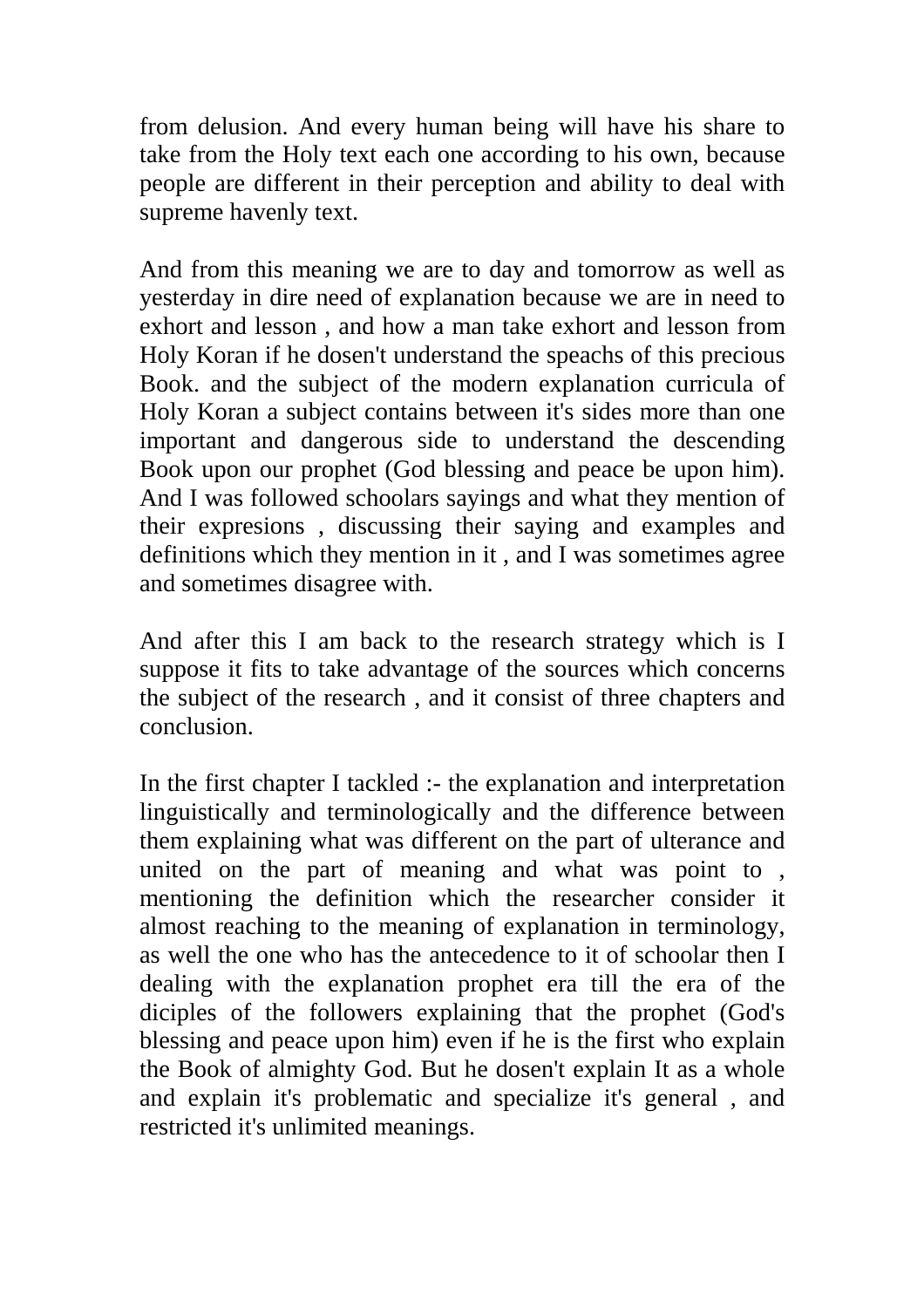After that I show the need of explanation after mentioning sayings of schoolars who dividedin to two teams : one of them see unabilityto explain the Holy Koran in any case claiming that the most of Koran verses are analogus hence the fall into the riot and aberration in the moment of facing the explanations therefore the explanation of Koran must be restricted to the infallible (peace be upon him) on the diciples by who see this only. And I discussed the opinions of the two sides and give my point of view based in this on the Holy Koran and the impeccablesssayings (peace upon them) illustrating in the same time what make the two sides head for. Where of make some researchers mixed between the explanation by opinion and basic aldiligence which based on the Holy Koran and the prophet's Sunna.

In the second chapter : I talked about the modern curriculum in the Holy Koran explanation and Mohamed Abdh school was in it's social side , and the way that said Khotob adopt was the essence of this chapter . And Abdh's curriculum in explanation  $was - and it with out doubt - a curriculum has it's distinctive$ features but it is limited to be a complete social curriculum , has more capacity and generality than this opinions which about to be partial taking from every side an end.

In the third chapter : I tackled the scientific explanation of Holy Koran mentioning the most important deffinitions which mentiones by the schoolarsand illusteratingit's beginnings and the opinions which said in it. Explaining the Muslems concerns in science which pushed them to it the concerns of Holy Koran and Sunna in that and what they planning of correct scientific curriculum to reach by scientific research to the true and study truth through specific rules and priciplies that the Muslems have no way but adopted it's way and true religion for the sake of reaching this facts.

And I clarify in this chapter the reasons behind the emergence of this altitude of explanation research which is the existence of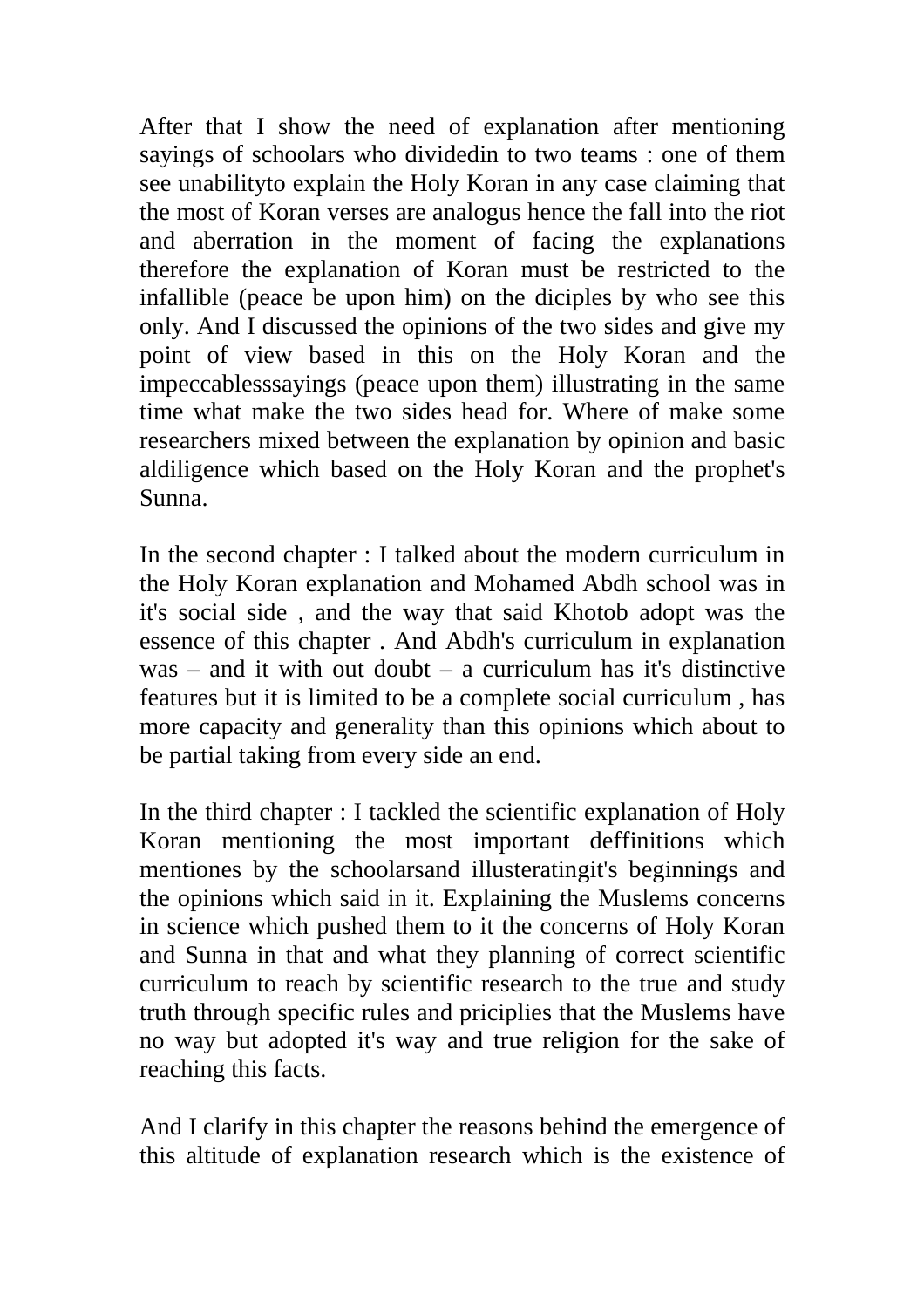clear scientific signs in the verses of the Holy Book which point to some of the universal rules and the phenomena that the Holy Koran keep to show it , and this universal phenomena some of it concerns the plants and the living creatures and some of it concerns stars and some concerns chemistry and physics and astronomy and others which doesn't have anyconcerns with the main goal of the Holy Koran which is the guidance of the people to what save them and give them the happiness in this life and the other using this signes in achieving educative goal once and socially once again and economy at the third one, and this scientific signes may be cause the human to remember God's blessing upon him.

Then I tackled the schoolars attiude from this explanation trend , and they were between adopting and refusing opposed to it don't seeing it rather than innovation , and third one decided that it's not accepted in general or on it's flaws and did not refuse it completely . and everyone of them had had his goal and his purpose , some of them intended to discover sciences from the Holy Koran his evidence is the Holy Koran contain all sciences , since it may be reached through contemplation and deep sight. And some of them his purpose even make him to apply hypothetical scientific theories upon Koran text aiming through that showing inimitability of Koran in this field , as the case in the rhenorical and narrative disablement and others of Koran disablement what cause him to bearing down on the scientific theories upon Koran.

And other seen it as appropriate was to show the value of the science and knowledge which Koran calls for and the prophets' Sunna and their role in the progress of human and strengthening his belief.

Any my task in the conclusion was a summarization I summarized the important results in it in the subject of the modern explanation curricula of the Holy Koran.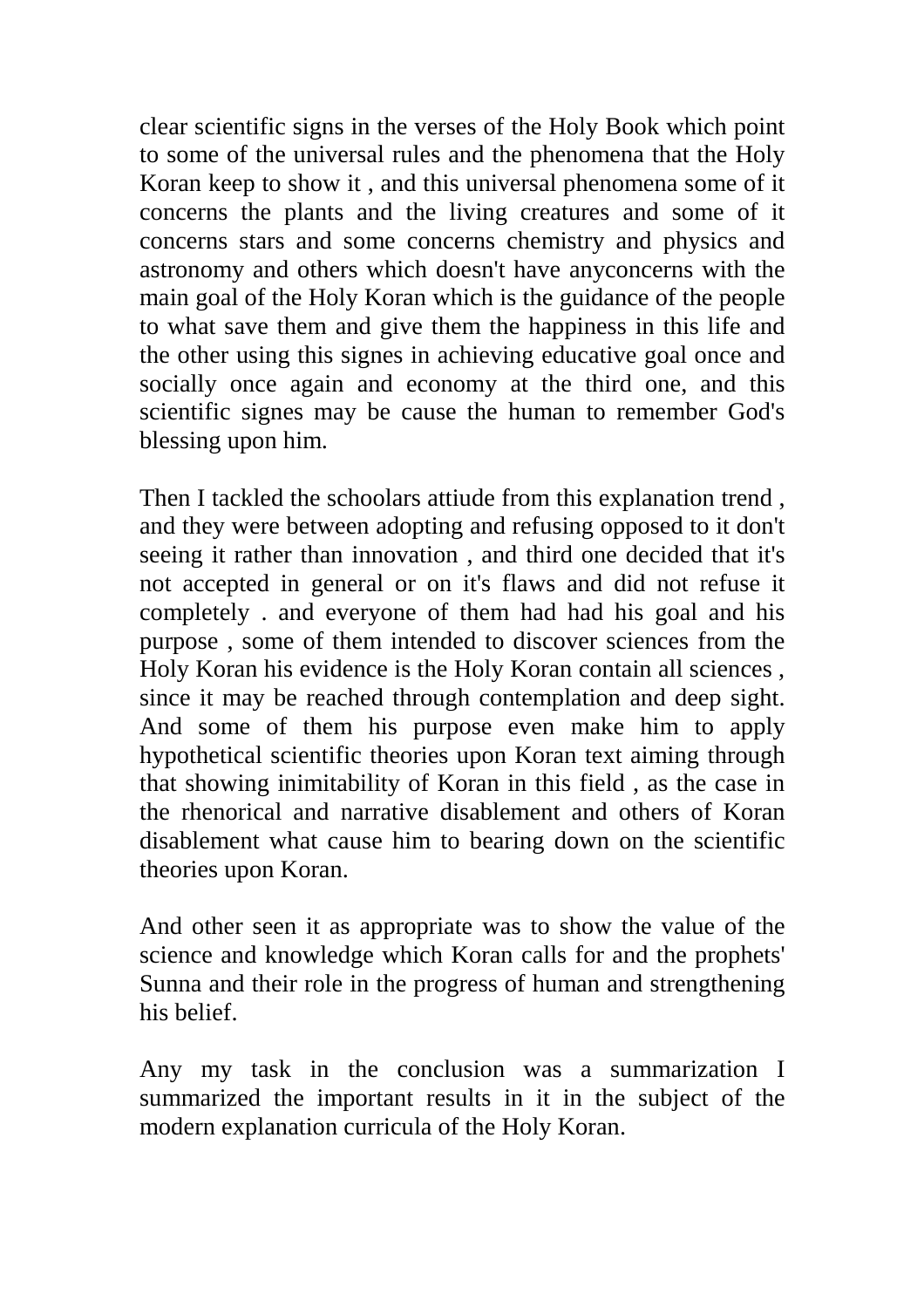And finally I wish I was helped to give a spite of light upon the explanation curricula of modern Koran , and I did not pretend to be perfect and the thorough assimilation to this research because the perfection to the absolute perfect the only mighty of havens and earth , and all I want I have been render a humble service to deer Book- the Holy Koran in this research to be a shade mine in the day of my dead , the day that was no shade but God's shade if I helped to what I aimed to that's by God's grace only and '' praise be to God'' and if it is the other , then who doesn't made a sin. Our lord forgive us if we mistaken or forget.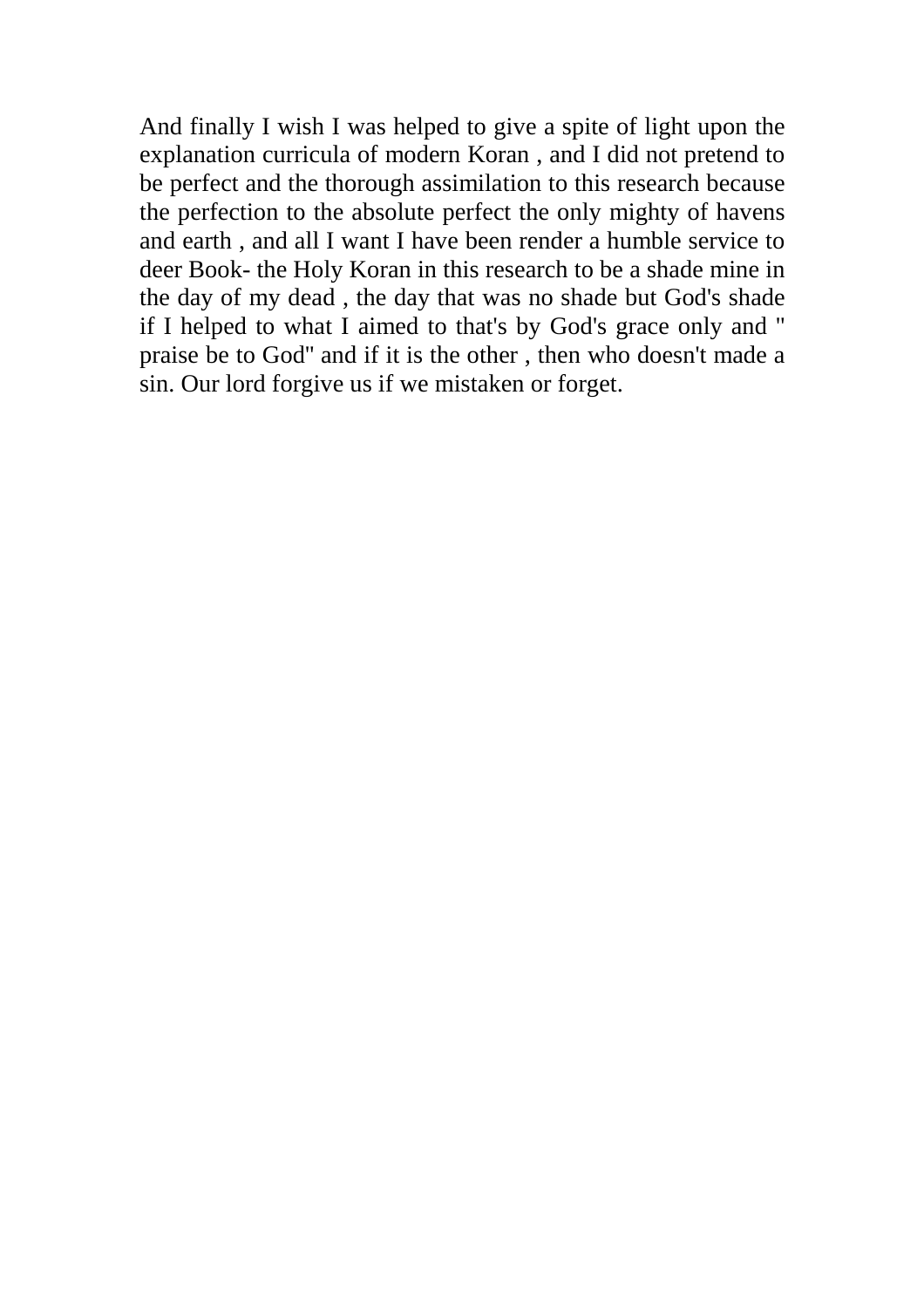

أطروحة

مقدّمة إلى مجلس جامعة سانت كلمنتس من قبل الطالب نـجـم عبـد هاشم و هي جزء من متطلبات نيل شهادة مسلم الدكتوراه في الدراسات الإسلاميّة

إشراف أ. م . د . محمد حسن محيي الىين

 $-1433$ 

2013م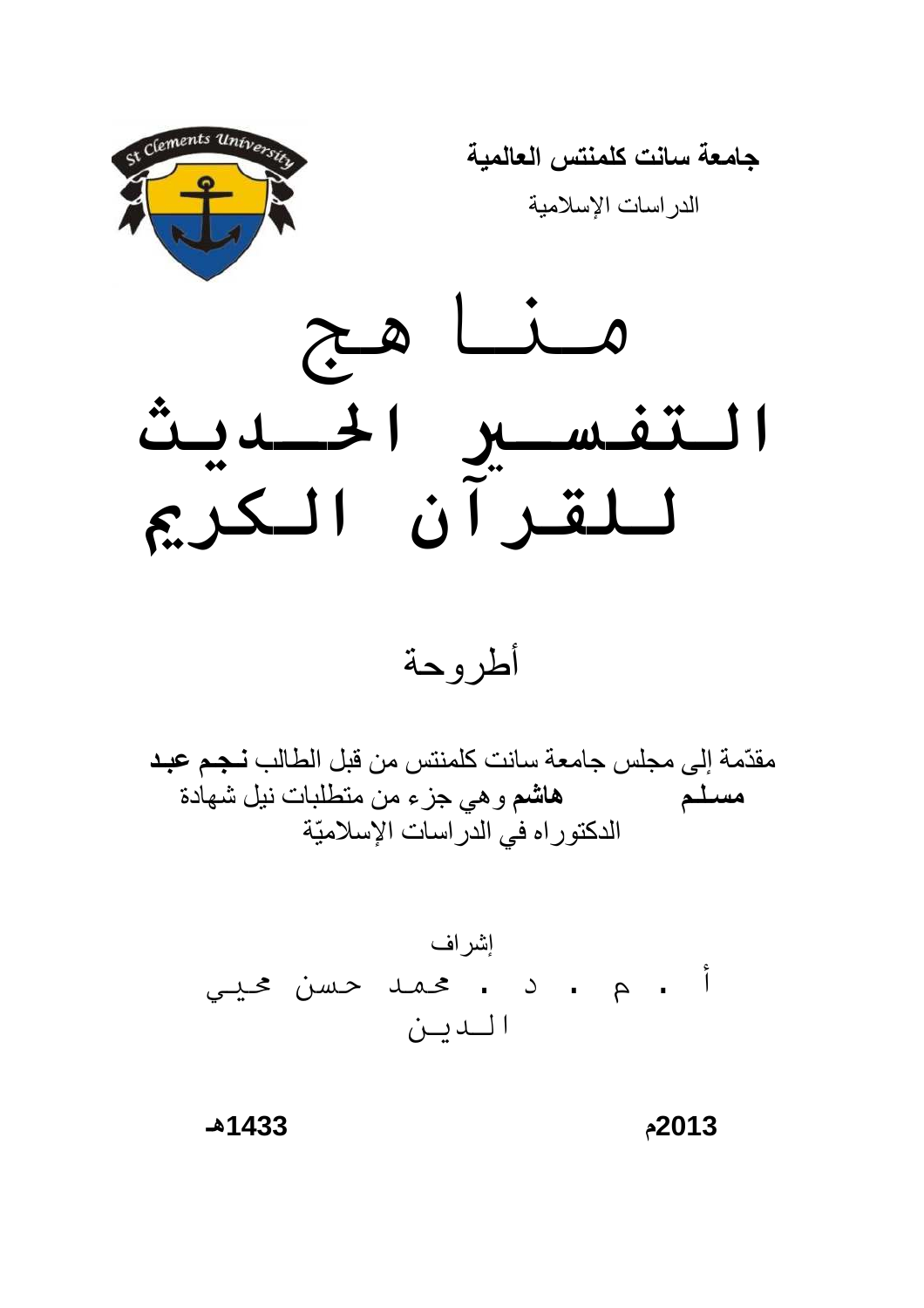المقدّمة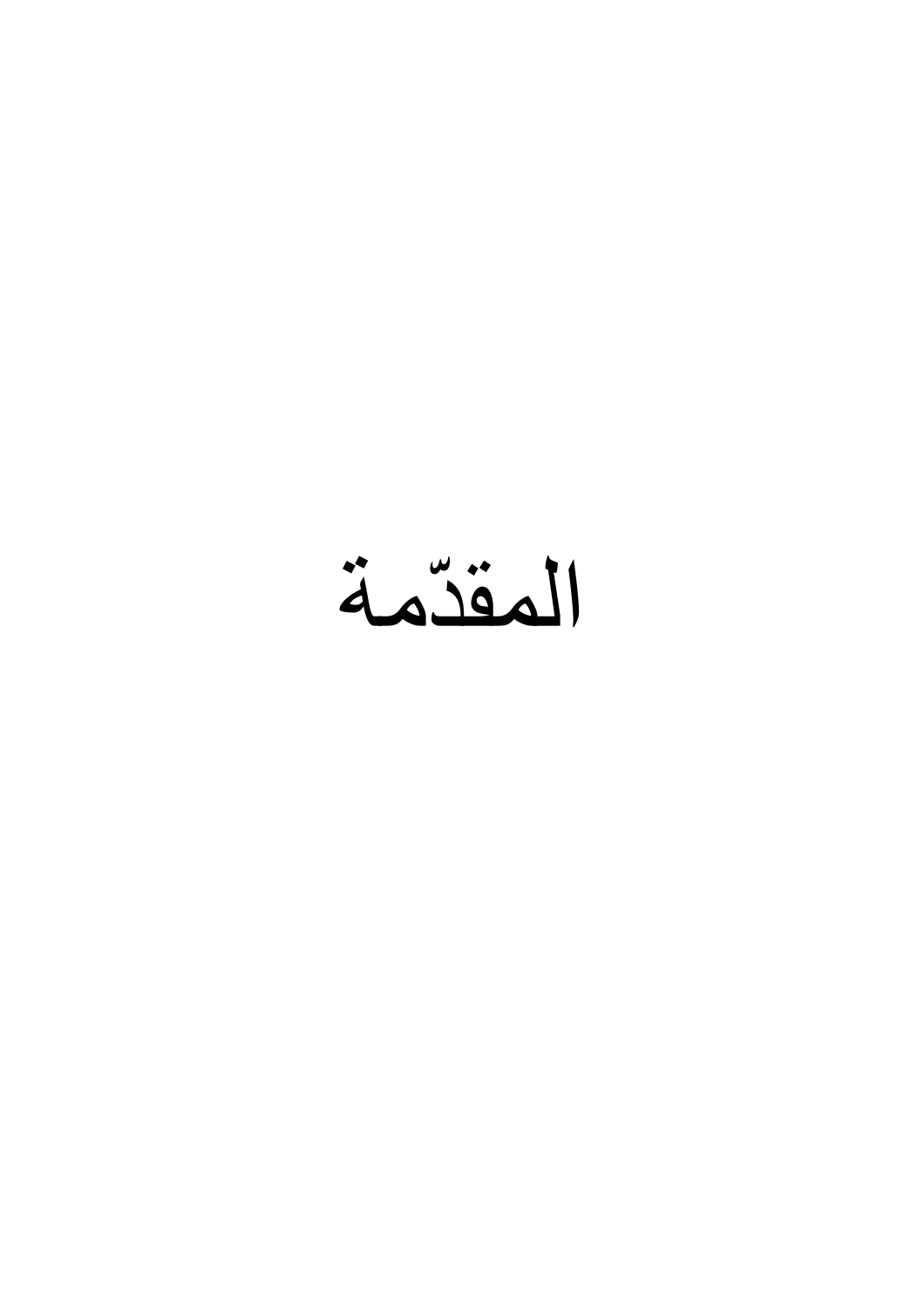بسم الله الرحمن الرحيم مقدمة :

الحمد لله ربِّ العالمين والصلاة والسلام على أشرف الأنبياء والمر سلين محمد \_صلى الله عليه و على أهل بيته الطَّيِّبين الطاهرين ، وصحابته الـهادين المـهديِّين .

هذه دراسة في مناهج التفسير الحديث للقرآن الكريم تناول الباحث فيها التفسير نشأته وتطوّره منذ عهد النبي صلى الله عليه وآله وسلَّم والصحابة والتابعين وتابعي التابعين والأدوار التي مرّ بها وما أفرزته من مدارس تفسيريّة كان لكل منها دورها الفاعل في شرح كتاب الله تعالى النص السماوي الأرقى الذي لم يحظ نصٌّ منَ النصوص السماويَّة الأخر بمثل ما حظى به ، منذ أنْ كان النص السماوي مثار جدلٍ ونقاشٍ بين المسلمين وأعداء الإسلام . إذ هبَّ العلماء الأفذاذ من سلف هذه الأمة ليحملوا راية الدفاع عن الإسلام العزيز وكتابه الكريم فكانت الصدور عامرة بحفظ القرآن والنفوس عاكفة على تدارسه .

فَبِقَى النِّص السماوي الأرقي مصوناً من كل تحريف معجزة خالدة على مرِّ العصور وكرِّ الدهور مصداقاً لقوله تعالى : { إِنَّا نَحْنُ نَزَلْنَا الذِّكْرَ وَإِنَّا لَهُ لَحَافِظُونَ } <sup>(1)</sup> و

والذين أثاروا الشُّبه والأفكار الضَّالَّة والمنحرفة في وجه الإسلام وكتابه العزيز : {لا يَزَالُ بُنْيَاتُهُمُ الَّذِي بَنَوْاْ رِيبَهَ فِي قُلُوبِهِمْ } <sup>(2)</sup> .

ولمَّا كان التفسير هو السبيل الذي يوصلنا إلى معرفة ما في كتاب الله تعالى من زادٍ وعطاء فيه حياة الأمة ونجاتها من مضلَّات الفتن ، كان لِزاماً على الأمة أنْ تطلب الحقيقة من خلال كتابها ودستور ها القرآن الكريم من دون أنْ تدَّخِر جهداً في سبيل ذلك في كلِّ مرحلة من مراحل حياتها لأنَّ النص القرآني خطاب ـ وإنْ نزل على وفق فنِّ القول لدى العرب ـ لم يقتصر علَّى العرب وإنَّما هو خطاب عالَّميٌّ للإنسانية جمعاء ، مستمرٌّ بعطائه معجزٌ بآياته إلى أنْ يرِ ثَ الله تعالى الأرض ومن عليها . فهو وإنْ كان محدوداً ثابتاً بألفاظه ومبانيه إلاَّ أنَّه مطلقٌ ۖ في مضامينه ومعانيه غير محدودٍ بزمانٍ أو مكانٍ لأنَّه من المطلق جبار السموات والأرض . فَآياته الكريمات ليست مقصورة على جماعة أو أمة من الأمم ، وإنَّما جاءت هذه الآيات ليستفيد منـها الـجميع مـهما بلغوا من التحضُّر ومـهما وصلوا من التقنيَّات والمكتشفات الـعلميَّة ، إذ سيبقى هذا النص السماو ، العظيم خطاباً للناس كل الناس وليس لطائفةٍ خاصَّة من العلماء أو الفقهاء ، وعلى الأمة أنْ تتولَّاه لتنال عزَّها به وسلامتها وهداها ونجاتها من ضلالها .

وسيبقى لكل إنسان نصيبه في استمطار معاني النص الكريم كلِّ بحسبه ، لأنَّ الناس يتفاوتون فيما بينهم في الفهم والإدراك والقابليَّة على التعاطي مع النص السماوي الأرقى .

> . الحجر  $(9:1)$  $.110:$ التوبة  $^{(2)}$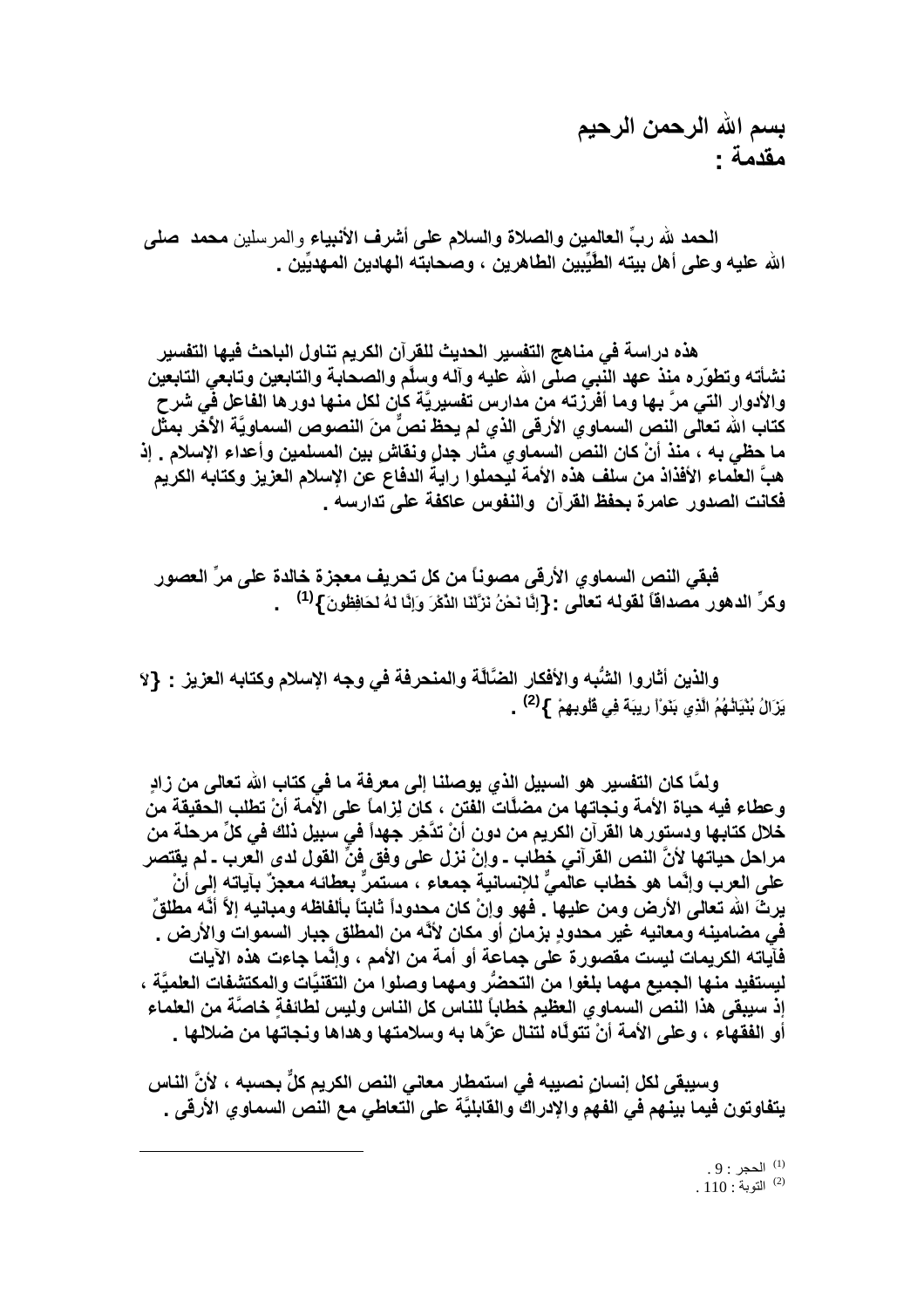وانطلاقاً من هذا المعنى فنحن اليوم وغداً كما بالأمس في مسيس الحاجة إلى التفسير لأنَّنا بحاجة إلى العضة والعبرة ، وكيف يأخذ الإنسان العضة والعبرة من القرآن الكريم إذا كان لا يفهم خطابات هذا الكتاب العزيز .

وموضوع ـ مناهج التفسير الحديث للقرآن الكريم ـ موضوعٌ حوى بين جنباته أكثر من جانب مهم ٍ وخطيرٍ في فهم الكتاب المنزل على نبيِّنا المرسل صلى الله عليه وآله وسلَّم .

وقد تتبَّع الباحث أقوال العلماء فيه وما أوردوه من مصطلحاتهم ، مناقشاً في ذلك أقوالهم وأمثلتهم وتعريفاتهم التي أوردوها فيه ، فكان له منها موقف المؤيِّد أو الرافض لها .

وبعد هذا يعود الباحث لخطَّة البحث التي يراها مناسبة للإفادة من المصادر المتعلِّقة بموضوع البحث وهيَ تتألَّف من ثلاثةٍ فصولٍ وخاتمة .

فَفي الفصل الأوَّل تناول الباحث : ـ التفسير والتأويل لغة واصطلاحاً والفرق بينهما . مبيِّنـْاً مـا كـان مـختلفاً من جـهـة الألفـاظ ومتَّحداً من جـهـة المـعنى ومـا يـقصد إليـه ، ذاكراً التعريف الذي يراه الباحث أقرب تعبيراً إلى معنى التفسير في الاصطلاح ، وكذلك صاحب السبق إليه من العلماء .

أمَّا بالنسبة للتأويل فقد بيَّن أنَّ التعريفات التي ذكرت له ورأته بمعنى الرجوع لم تكن هي كل ما ينطو ي تحت التأويل من تعريفات أو بتعبير أدق - ليست هي كل مصاديق التأويل وذلك من خلال ورود هذه اللفظة في آيات القرآن الكريم ، متفقين مع بعض الباحثين في أنّ لفظ التأويل وردَ في كثير منَ الآيات على معانٍ مختلفة ولكن لم نتفقٍ مع هذا معهم في ان التأويل في سورة آل عمران جاء بمعنى التفسير ، وقد بُنِّي على هذا المعنى قَضيَّة غاية في الأهمِّيَّة والخطورة أوضحها الباحث في مظانِّها منَ البحث \_

وفي هذا الفصل أوضح الباحث منشأ الاختلاف في بيان الفرق بين التفسير والتأويل إذ كان منشأه الخلط وعدم التفريق بين التأويل وقضيَّة المحكم والمتشابه . وذكرنا الآراء والأقوال في المحكم والمتشابه وناقشناها وبيَّنًا ما يؤخذ عليها قولاً قولاً وبالتفصيل موضِّحين رأينا وما نميل إليه من دلالةٍ أو معنى .

تُمَّ تناول التأويل وقضيَّة المحكم والمتشابه موضِّحاً ما للقضيَّةِ من أهمِّيَّةِ كبيرة عند من تعرَّض لتأويل النصوص القرآنيَّة . لاسيَّما ما يتعلَّق منها بموضوع العقيدة الإسلاميَّة ودور التفسير وأهمِّيَّته في رفع ما يبدو من التعارض الظاهري في نصوص القرآن الكريم الذي أثاره أعداء الإسلام .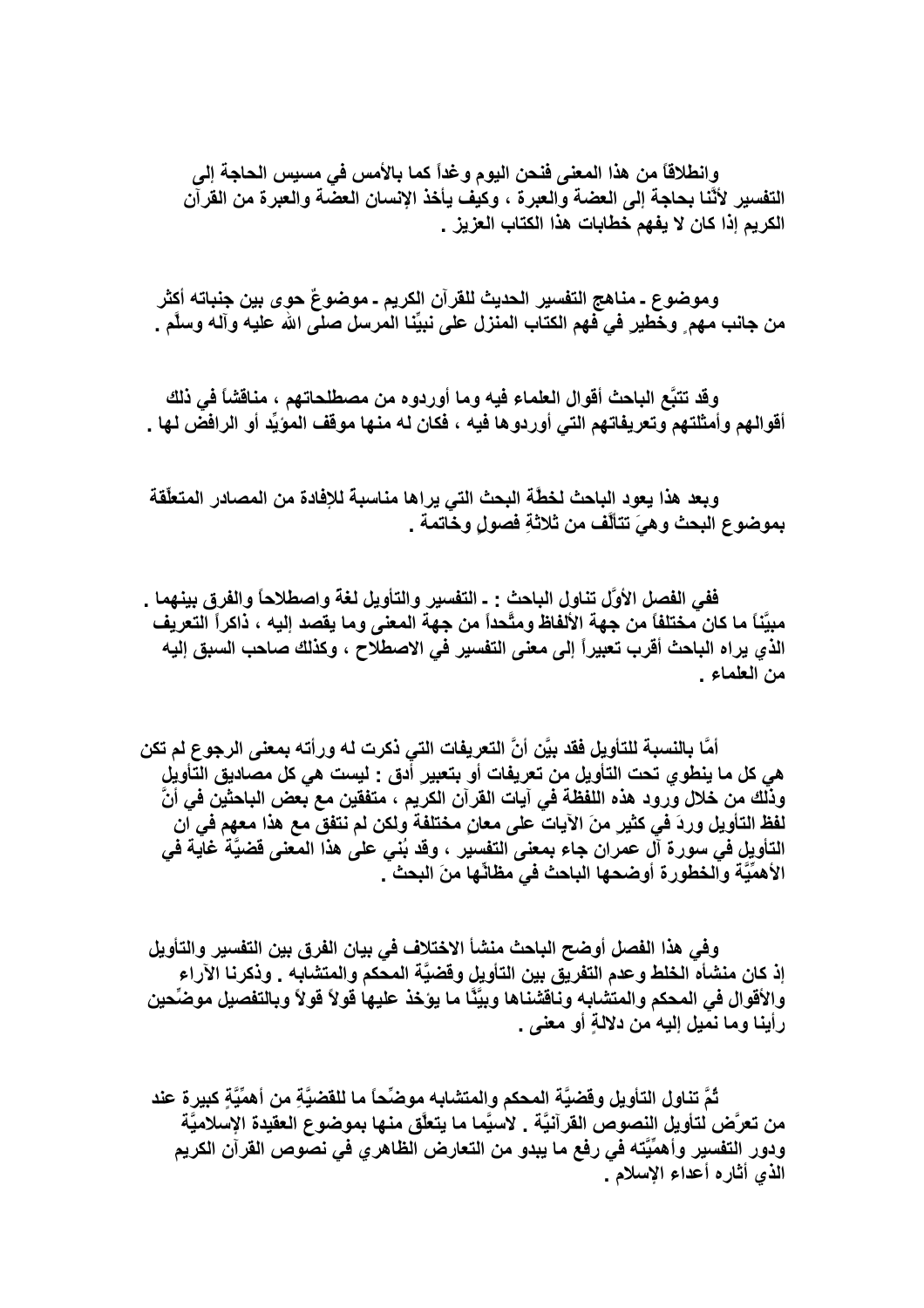وتناول أيضاً أقوال العلماء حول قضيَّة المحكم والمتشابه على اختلاف مشاربهم ونحلهم ثُمَّ مناقشة هذه الأقوال والآراء وتقويمها . ثُمَّ عرَّجتُ على ما وردَ في القرآن الكريم من آياتٍ أثارت لدى المخالفين شبَهاً كانت مدعاةً لأنْ يتخذها أعداء الإسلام ـ من يهودِ ونصار ي ومستشرقين ـ وسيلة لضرب الرسالة السماويَّة منذ نزول القرآن الكريم حتى الوقت الحاضر ودور التفسير في حلِّ هذه الظاهرة .

ثُمَّ بِيَّنِ الحكمة من ورود المحكم والمتشابه في القرآن الكريم وعدم كون القرآن الكريم محكماً يُستغنى بظاهره عن تكلُّف ما يدلُّ على المراد منه حتى دخل كثيراً منَ المخالفين للحقِّ شبهةً فيه ، وتمسِّكوا بظاهره على ما يعتقدون من الباطل .

ثُمَّ بِيِّنِ البِاحث ما عدَّه كلَّ فريقٍ من أنَّ ما يذهب إليه هو المحكم وما عند الغير هو المتشابه الذِّي لابُدَّ من تأويله وردِّه إلى المحكم ، مبيِّنين دور التفسير في حسم هذه المعضلة .

تُمَّ تناول النفسير في عهد النبي صلى الله عليه وآله وسلَّم حتى عهد تابعى التابعين مبيَّنـاً أنَّ النَّبيَّ صلى الله عليه وآلـه وسلَّم وإنْ كان هو أوَّل مفسِّرٍ لكتاب الله تعالى إلاَّ انَّه لم يبيِّن لأصحابه تفسير جميع القرآن أو غالبه ، ولكن كل ما ورد عنه صلى الله عليه وآله وسلَّم هو بيانه لمجمل القرآن ، وتوضيحه لمشكله ، وتخصيصه لعامِّه ، وتقييده لمطلقه ... .

فلو كان صلى الله عليه وآله وسلَّم قد بيَّنَ كل القرآن وفسَّره لما وجدت هذه الأقوال الكثيرة ولا هذه التفاسير التي تزخر بها مكتبات المسلمين ولما تعدَّدت المناهج التفسيريَّة للقرآن الكريم قديماً وحديثاً .

تُمَّ أوضح طرق التفسير بعد النبي صلى الله عليه وآله وسلَّم إذ لم يكن له إلاَّ طريقان همـا · طريق أهل البيت عليهم السلام ، وطريق · الصحابـة الـهادين المـهديّين رضوان الله تعالى عليهم أجمعين . أمَّا في الحقبة التي تلت عصر الصحابة فقد كثر الرجوع إلى أهل الكتاب ممن دخلوا الإسلام فدخل في التفسير كثيرٌ من الإسرائيليَّات والنصرانيَّات . وبيَّن الباحث كذلك حكم الرجوع إلى قول التابعي ، وما ألَّفَ من كتب التفسير الأولى في هذه المرحلة وما كان من نتيجة هذه الجهود في التفسير منذ عهد النبي صلى الله عليه وآله وسلَّم والصحابة ومن جاء بعدهم إذ تميِّزت ثلاثُ مدارس في التفسير. هيَ : مدرسة مكَّة ، ومدرسة المدينة ، ومدرسة العراق .

وفي الفصل الثاني : تحدَّث الباحث عن المنهج الحديث في تفسير القرآن الكريم فكانت مدرسة محمد عبده بجنبتها الإجتماعيَّة ، والإتجاه الذي سار عليه سيِّد قطب صلبَ هذا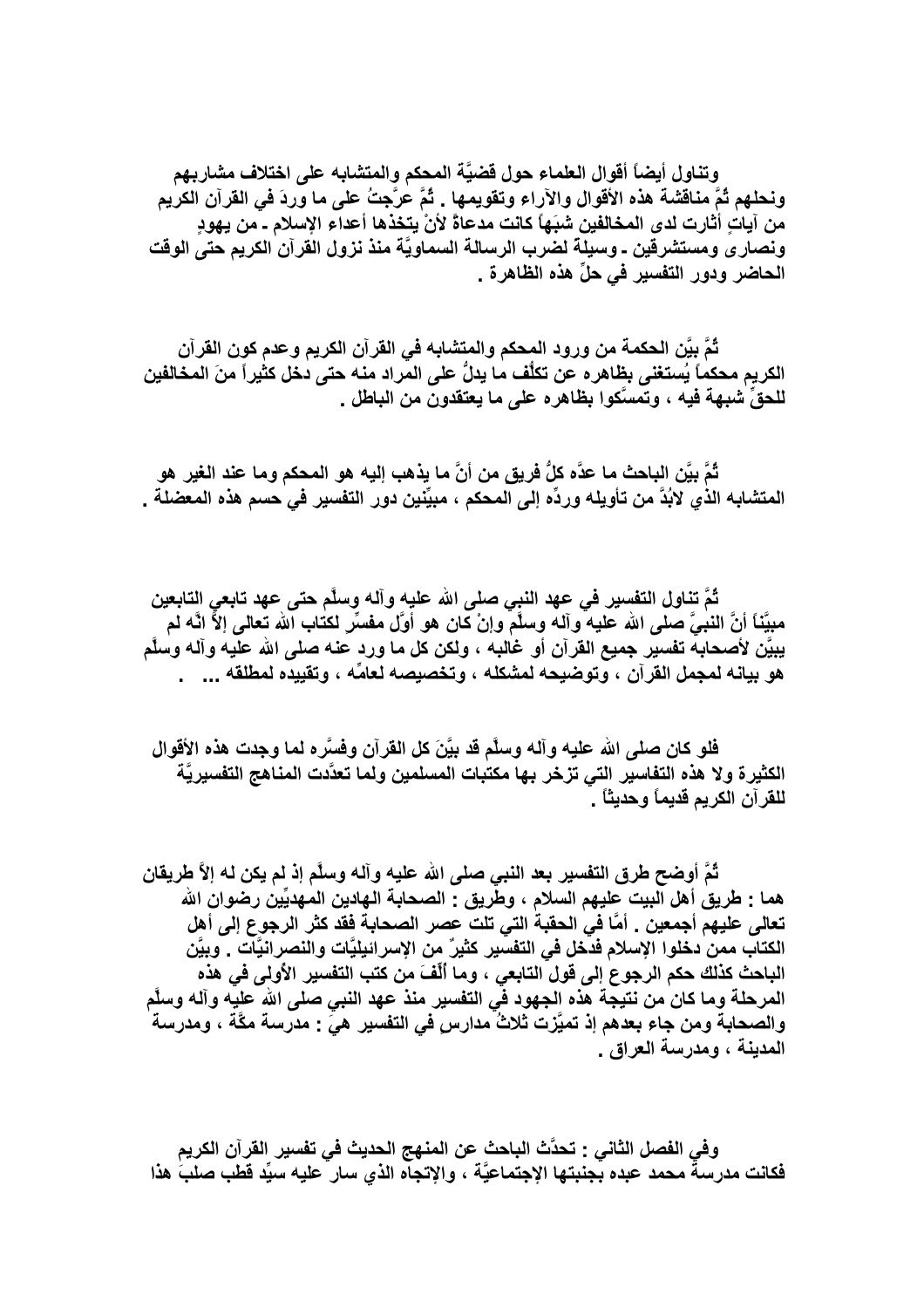الفصل . فقد كان منهج عبده في التفسير وهو ــ بلا شكَّ ـ منهج له سماته المميِّزة ولكنَّه أخصّ من أن يكون منَّهجاً اجتماعيَّاً متكاملاً ، فالمنهج الاجتماعي أكثر سعة وشمولاً من هذه الآراء التي تكاد تكون جزئيّة تأخذ من كل اتجاه بطرف \_

ولكن يمكن أنْ يقول الباحث وهو مطمئِنٌ بأنَّ منهج محمد عبده أنموذجٌ لنوعٍ من الفهم ذي البعد الإجتماعي للقرآن الكريم وسيتجلَّى ذلك من خلال التركيز الذي قام به عبده على الجوانب الاجتماعيَّة ، لذا يرى الباحث أنَّ عنوان المنهج الحديث أكثر انطباقاً على تفسير الشيخ محمد عبده ومَن تأثِّر بمنهجه في التفسير لاسيَّما تلامذته الذين خلَّفوا لنا أثراً تفسيريًّا كمحمد رشيد رضا ، ومحمد مصطفى المراغى ، ومحمد جمال الدين القاسمي . فالمنهج الحديث في جانبٍ منه ينظر إلى أنَّ القرآن الكريم يرسم حدود مجتمع إسلامي ذي أوصافٍ محدّدة ، فالقرآن منهجٌ للحياة بعامّة وليس لجانبِ منها ، ويكاد يكون الشيخ محمد عبده آخذاً بجانبٍ من ذلك . إذ يقوم هذا الإتجاه للتفسير على مبنىً أو منطلق في التفسير يقول : بأنَّ القرآن يـهدف إلى هدايـة النـاس وإرشـادهم إلى سـعادتـهم في الدارين . والقائلين بـهذا المنـهج ينطلقون من القول : إنَّ القرآن يرسم منهجاً اجتماعيًّا متكاملاً ، ولذلك فهم أخضعوا التفسيُّر لهذا المفهوم وحاولوا في تفسير هم الكشف عن المنهج القرآني في بناء المجتمع الإسلامي من جو انبه كافة .

ومن هنا كان عدم تركيز هم على علوم اللغة وغيرها وإنَّما جعلوا همَّهم في فهم المنهج القرآني لحياة الفرد المسلم .

وفي الفصل الثالث - تناول الباحث المنهج الحركي التربوي الذي تمحّض له سيد قطب في تفسيره ( في ظلال القرآن ) الذي رأى في القرآن الكريم المصدر الوحيد في بناء حياة الإنسان المادّيّة والمعنويّة وأنّه لا يمكن لمن لا يتحرك بهذا الدين في أرض الواقع وربط ما يلاقيه بما شاكله من الظروف التي واجهت الرسالة ، لا يمكن له أنْ يقود الحياة في المجتمع ، لانّ سمة القرآن إنما هي سمة حركةٍ وواقع معاش . وبناءً على منهجه الحركي الذي اخْتطَّه لنفسه في فهم وتدبِّر الْقرآن الكريم ، يرى قطب أنّ هذا الدين منهج حركي لا يفقهه الآ مَن يتحرك به .

وفي الفصل الرّابع : تناول الباحث المنهج العلمي في تفسير القرآن الكريم ذاكراً أهمَّ التعريفات التي ذكر ها العلماء . ثُمَّ موضّحًا نشأته والآراء التيّ قيلت فيها . مبيِّينا اهتمام المسلمين بالعلم الذي دفعهم إليه اهتمام القرآن الكريم والسُّنَّة المطهَّرة في ذلك ، وما رسماه من منهج علميٍّ صحيح للوصول بالبحث العلمي إلى الحقائق الصحيحة والثابتة من خلال مبادىءٍ وأسس وقواعد محدَّدة ً لا يسع المسلمين إلاّ السير. على منهجها وهداها من أجل الوصول إلى تلك الحقائق .

وقد أوضح الباحث في هذا الفصل الأسباب والمسوغات التي دعت وساعدت على بروز هذا الاتجاه في البحث التفسيري وهو وجود الإشارات العلميَّة الصَّريحة في آيات الكتاب العزيز التي تشير إلى بعض السنن الكونيّة والظّواهر التي حرص القرآن الكريم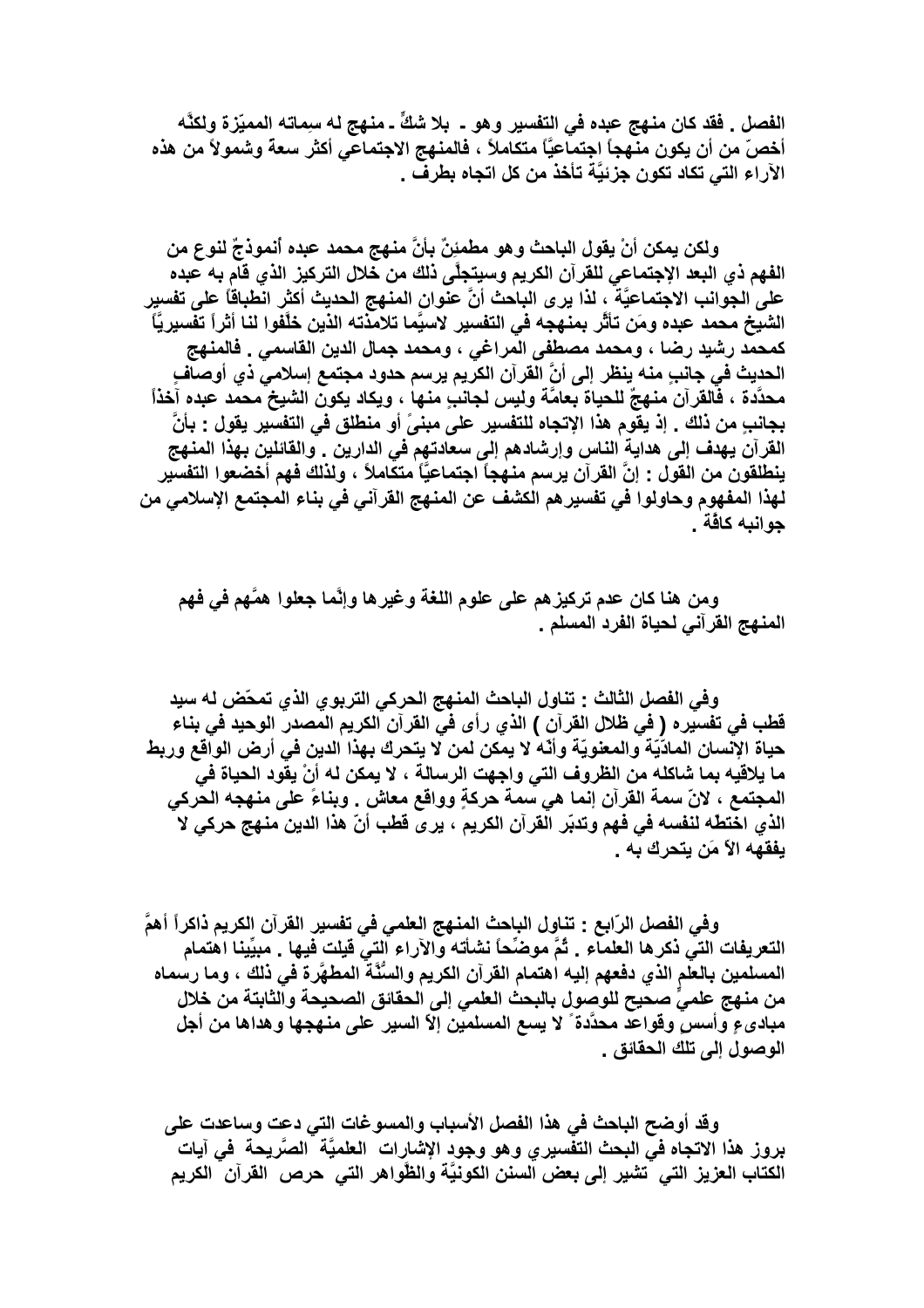على إبراز ها ، و هذه الظواهر الكونيَّة منها ما يتعلَّق بالنباتات أو الكائنات الحيَّة ومنها ما يُتعلَّق بالكواكب ومنـها ظواهر تتعلَّق بعلم الكيمياء والفيزياء والفلك وغيرها مما لا علاقة لـه بـالـهدف الرئيس للقرآن الكريم و هو هدايـة النـاس إلى مـا فيـه نـجـاتـهم وسعادة حياتـهم في الدنيا والآخرة مستفيداً من هذه الإشارات في تحقيق هدفٍ تربويٍّ مرَّة ، واجتماعيٍّ أخرى ، واقتصاديَّ ثالثة ، أو قد تكون هذه الإشارات العلميَّة من باب تذكير الإنسان بنعم الله تعالى عليه وغيرها .

ولكن من الضروري أنْ ندرك أنَّ القرآن العظيم ليس كتاباً علميَّ التخصّص وإنْ أشار إلى بعض الأمور العلميَّة أو أنَّ بعض الآيات الكريمات كانت مورد انطباق على بعض النظريَّات العلميَّة لأنَّه لم يُنزل أو يوضع في القوانين العلميَّة . ثُمَّ إنَّ هذه النظريَّات قد تتغيَّر وهي ليست بثابتة على حالٍ منَ الأحوال ، وقد تزول وتحلُّ محلَّها نظريَّات أخر مثلما هي الحال في نظريَّة بطليموس التي كانت سائدة في القرن الثاني الميلادي وتفترض أنَّ الأرض مركز الكون ، والشمس والكواكب تدور حولها . وقد ظلَّت هذه النظريَّة مقبولة مُدَّة ۖ أربعة ۖ عشر قرناً ۖ إلى ۖ أنْ حلَّت محلَّها نظريَّة كبلر و كوبرنيك وغاليلو التي تتبنَّى وجهة النظر المعاكسة أي دوران الأرض حول الشمس .

تُمَّ تناول الباحث بعد ذلك أدلَّة القائلين بالتفسير العلمي للقرآن الكريم التي رأوا فيها أنّ استخدام العلوم يؤدّي بهم إلى فهمٍ أفضلٍ للنص القرآني وإدراك أوسع لِما وردّ فيه من آياتٍ أو إشاراتٍ علميَّة ، وهذا ما أَثبتته الاكتشافات العلميَّة والطّبَيَّة في حلّ كثير منّ الإشكالات سواء أكان منها متعلِّقاً بالإنسان نفسه أو بما يدور حوله في الكون الرّحيب \_ وهذا بحدٌ ذاته إثباتٌ لإعجاز القرآن الكريم الذي ذكر هذه المطالب العلميّة في بيئةٍ جاهليّة هيَ أبعد ما تكون عن العلم والمعرفة لدى الذين نزل بين ظهرانيهم النص القرآني ، وهذا الأمر مدعاةٌ إلى أنْ يتمسَّك المسلمون بكتابهم وإسلامهم الذي يدعو إلى العلم والمعرفة ومدعاةٌ لإقبال غير هم ، ودفع دعو ي معارضة القرآن الكريم للعلم .

تُمّ ناقش الباحث أدلّتهم موضحاً من خلالها أنّ التفسير العلمي للقرآن الكريم ليس هو المنهج الوحيد نحو فهمٍ أفضل للقرآن الكريم ، وأنْ ليس استخدام العلوم هو المنفذ الوحيد إلى تمسِّك المسلمين بالقرآن الكريم أو الإسلام العزيز ، وإنَّما المناهج الأخر كالمأثور وغيره مدعاة إلى ذلك إذا كانت على وفق الضوابط والشروط . وأنَّه ليس لِزاماً على القرآن الكريم أنْ يقول بما قاله العلم أو أثبته ، فقد سكت القرآن عن كثيرٍ مما أثبته العلم وربَّما صحَّح ما قاله العلم . وأنَّ استخدام العلوم يمكن أنْ يُعَدّ حكمة وليس علَّة لإثبات تهافت قول القائلين بأنَّ القرآن الكريم يصلح لزمانٍ مضى ، لأنّ الدليل القطعي ورد في القرآن الكريم في أكثر من أية كقوله تعالى على سبيل المثال لا الحصر : ( إنَّ هذا القرآن يهدي للتي هي أقوم ) . وهذا على نحو الإطلاق . وأنَّ القول بأنَّ جميع العلوم وما يتعلَّق بها من رموز وقوانين موجودة في القرآن الكريم لا يقرَّه الواقع ولا الحسِّ . وإنَّ الدعوة إلى العلوم الكونيَّة دعوة قرآنيَّة ولكن تفسير. هذه الإشارات أو ربطها بكل فرضيّة أو نظريّة علميّة فيه ما فيه من حيفٍ وخطر على واقع النصّ القرآنى العزيز .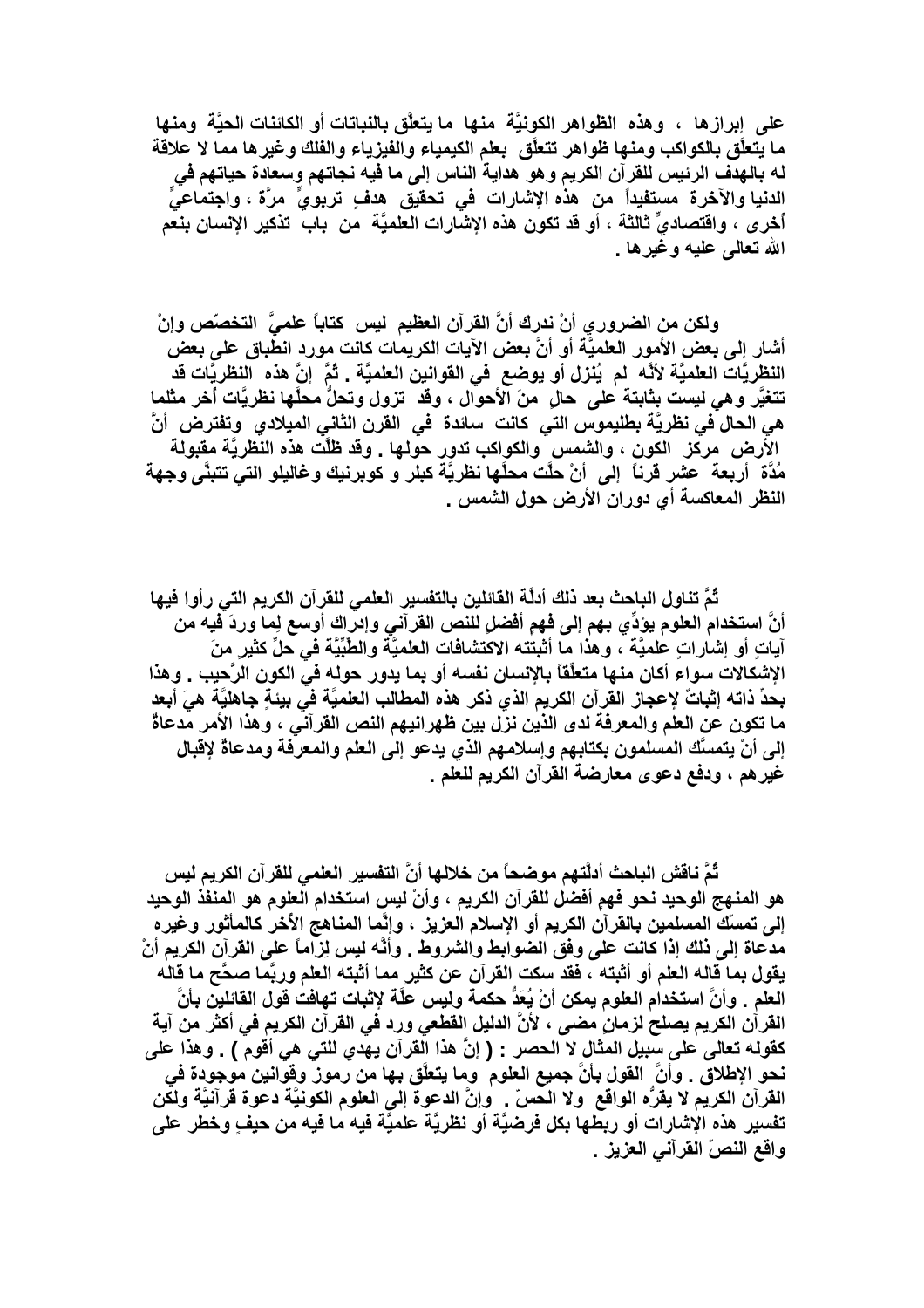والقرآن الكريم لم يكن كتاباً في العلوم الحديثة ولم يأت لتقرير النظريَّات العلميَّة ، وإنَّما أشار وألمح ليهتدي الإنسان إلى ربِّهِ ، ويفيد العلم الحديث من ذلك فيما يكشفه من أسرار الوجود \_ ولكن القرآن الكريم لا يصادم ما يقول به العلم الحديث وإنّ هذه الإشارات العلميَّة في الآيات القرآنيَّة يمكن للعلم أنْ يجد فيها مستنداً فيما يذهب إليه \_

وكان حديث الباحث في الخاتمة تلخيصاً لخَّص فيه النتائج الهامَّة في موضوع مناهج التفسير الحديث للقرآن الكريم .

وختاماً يرجو الباحث أنْ يكون قد وفَق لإلقاء بارقةٍ من الضوء على مناهج التفسير الحديث للقرآن الكريم ، ولا يدَّعي الكمال والاستيعاب الشامل لـهذا البحث لأنَّ الكمال للكامل المطلق وحده جبار السموات والأرض ، وكل ما يرجو أنْ يكون قد قدَّم بهذا البحث خدمةً متواضعةً للكتاب العزيز ـ القرآن الكريم ـ ليكون ظلاَّ له يوم يلقاهُ تعالى ، يوم لا ظلَّ ألاَّ ظلُّه \_

فإنْ وفق لما هدف إليه فبفضلٍ منَ الله تعالى وحده وله الحمدُ والمنَّة وإنْ كانت الأخرى فمن ذا الذي ما أساء قط . ربَّنا لا توَاخذنا إن نسبنا أو أخطأنا .

وما توفيقي إلاَّ بالله العلي العظيم عليه توكَّلت وإليه أنيب وهو حسبي ونعم الوكيل .

الباحث \* التفسير والتأويل لغة واصطلاحاً والفرق بينهما: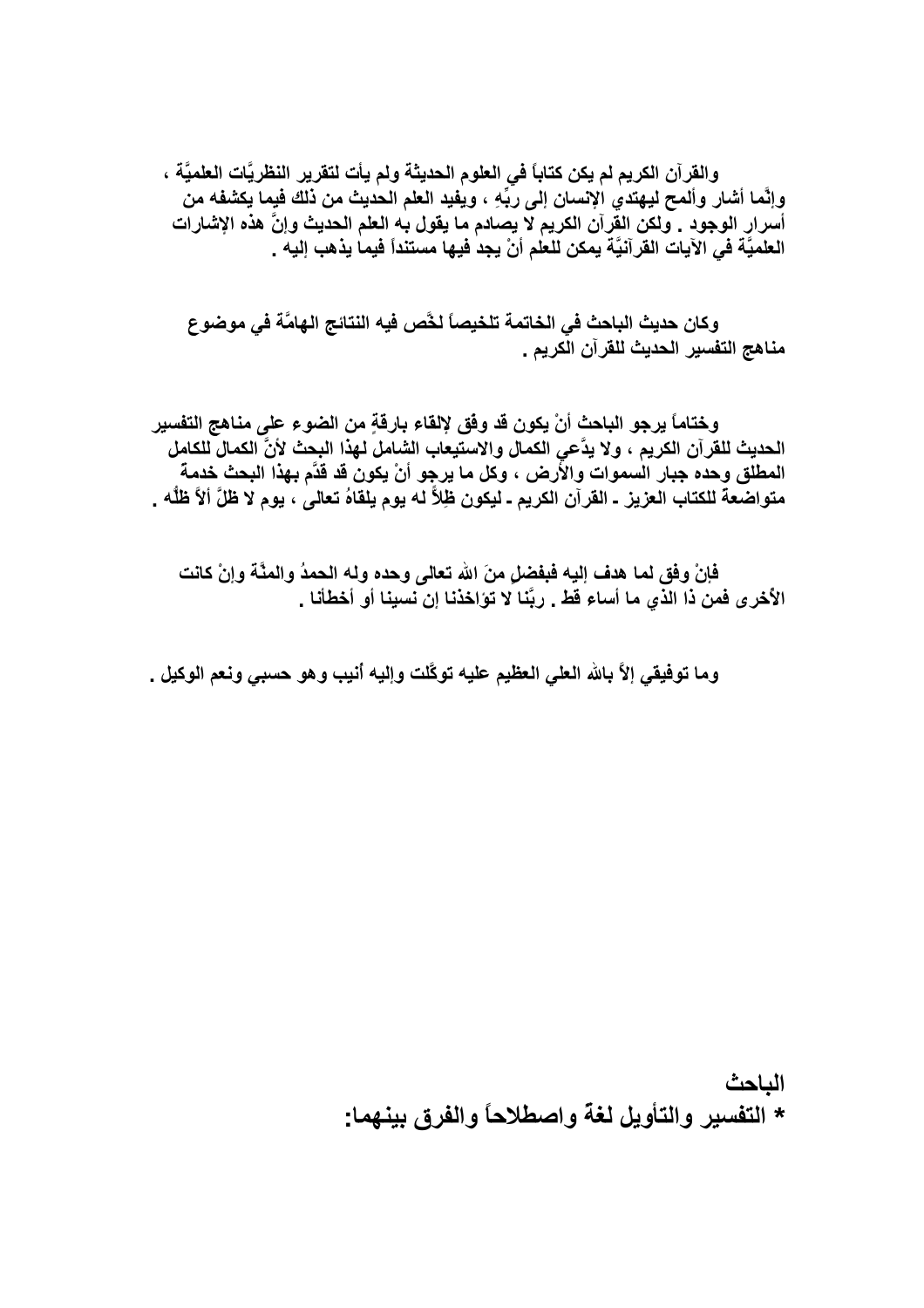التفسير لغة:

التفسير مأخوذ من فسر المشتق من السفر وهو الكشف والظهور يقال : أسفر الصبح إذا ظهر وأسفرت المرأة عن وجهها إذا كشفته وبان للناظرين . أو هو مأخوذ من فسرَ يفسرُ كضربَ يضربُ أو كنصرَ ينصرُ ، فسراً ، و الفسرِ هو الإبانة وكشف المغطَّى كالتفسيرِ ، تقول : فسرتُ الشيء إذا بينته . فهو كما يقول اللغويون كشف معنى اللفظ و إظهاره ويبانه(1)

وقال ابن منظور: (( الفسر: البيان ، فسر الشيء يفسِرِهُ بالكسر و يفسُرُه بالضم . وفسره أبانه . والتفسير مثله ... الفسر كشف المغطى ، و التفسير كشف المراد عن اللفظ المشكل ... ))<sup>(2)</sup> .

ويذهب ثعلب كذلك إلى أنَّ المراد به الكشف أو هو راجع لمعنى الكشف ، يقول : (( تقول فسرت الفرس : عرّيته لينّطلق في حصره ، وهو راجع لمعنّى الكشف ، فكأنّه كشف ظهره لهذا الّذِي يريده منه من الجري ))<sup>(3)</sup> .

وقال ابن الأنباري : (( قول العرب : فسرت الدابة وفسَّرتها ، إذا ركضتها محصورة لينطلق حصرها . وهو يؤول إلى الكشف أيضاً ))<sup>(4)</sup> .

والتفسير عند الزركشي في اللغة : (( راجع إلَى معنى الإظهار والكشف ، وأصله في اللغة من التَّفسررَةِ ؛ وهي القليل من الماء الَّذي ينظر فيه الأطباء ، فكما أنَّ الطبيب بالنظر فيه ً يكشف عن علَّة المريض ، فكذلك المفسرُ ، يكشف عن شأن الآية وقصصها و معناها ، والسبب الذي أنزلت فيه ، وكأنه تسمية بالمصدر ، لانّ المصدر ( فعّل ) جاء أيضاً عَلَى ( تفعلة ) ... ))<sup>(5)</sup> .

ويتناول التفسير في اللغة عند الراغب الأصفهاني معنى الكشف الحسي والكشف عن المعاني المعقولة عند مقارنته بين السفر و الفسر .

يقول : (( الفسر والسفر يتقارب معناهما كتقارب لفظيهما ، لكن جعل الفسر لإظهار المعنى المعقول ... وجعل السفر لإبراز الأعيان للأبصار فقيل : سفرت المرأة عن وجهها و اسفر الصبح ))<sup>(6)</sup> .

و عليه فالتفسير يستعمل لغة في إبراز المعاني المعقولة والمعاني الحسِّيَّة أيضاً لانّ المعاني والحقائق الذهنية تقرب إلى الفهم والبيان بتصويرها للعيان .

.  $147 / 2$ : المصدر نفسه  $147 / 2$ 

 $.33/2:$  المصدر نفسه  $.2$ 

<sup>&</sup>lt;sup>(1)</sup> ينظر :القاموس المحيط ، مجد الدين بن يعقوب الفيروز آبادي (ت:817هـ) ، دار الفكر ، بيروت ، 1403هـ 1983م ، 10/2 ؛ وانظر : مقدمتان في علوم القرآن ، ابن عطية ، (ت: 972هـ) ، تحقيق : أرثر جفري ، مطبعة السُنة المحمدية ، القاهرة ، 1954م ، ص 173.

<sup>&</sup>lt;sup>(2)</sup> لسان العرب ، ابو الفضل جمال الدين محمد بن مكرم ابن منظور الأفريقي المصري (ت: 711هـ) ، دار صادر ، بيروت ، (د.ت) ،  $.361/6$ 

<sup>.&</sup>lt;br><sup>(3)</sup> البحر المحيط ، ابو حيان الاندلسي (ت745هـ) ، مطبعة السعادة ، القاهرة ، 1328هـ ، 1/ 113 .

<sup>&</sup>lt;sup>(4)</sup> البر هان في علوم القرآن ، الزركشي (ت: 794هـ) ، تحقيق محمد ابوالفضل ابراهيم ، مكتبة دار التراث ، القاهرة ،147/2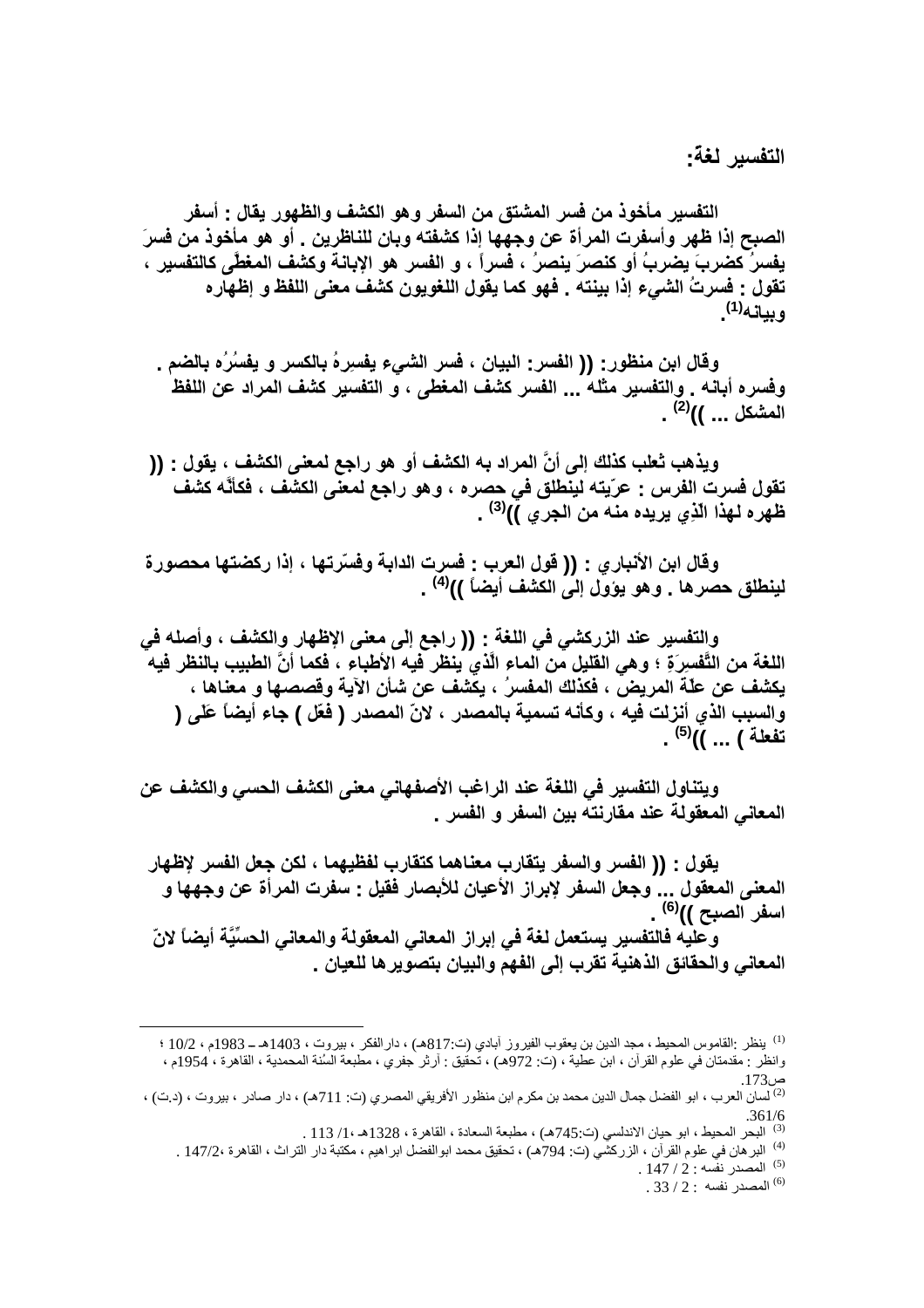<sup>(1)</sup> أي بيانـًا أو ) ولَـا يَأْتُونَكَ بِمَثَلِ إلَّـا جِئْنَـاكَ بِالْحَقِّ وَأَحْسَنَ تَفْسِيرًا (<br>تفصيلاً كما يقول ابن عباس <sup>(2)</sup>. قال تعالى :

#### التفسير في الاصطلاح :

<sup>(1)</sup> الفرقان : 33 .<br><sup>(2)</sup> ينظر : الصاحبي في فقه اللغة ، ابن فارس (ت :395هـ) ، تحقيق : مصطفى الشويهي ، بيروت ، 1382هـ ، 1963م . ص193 .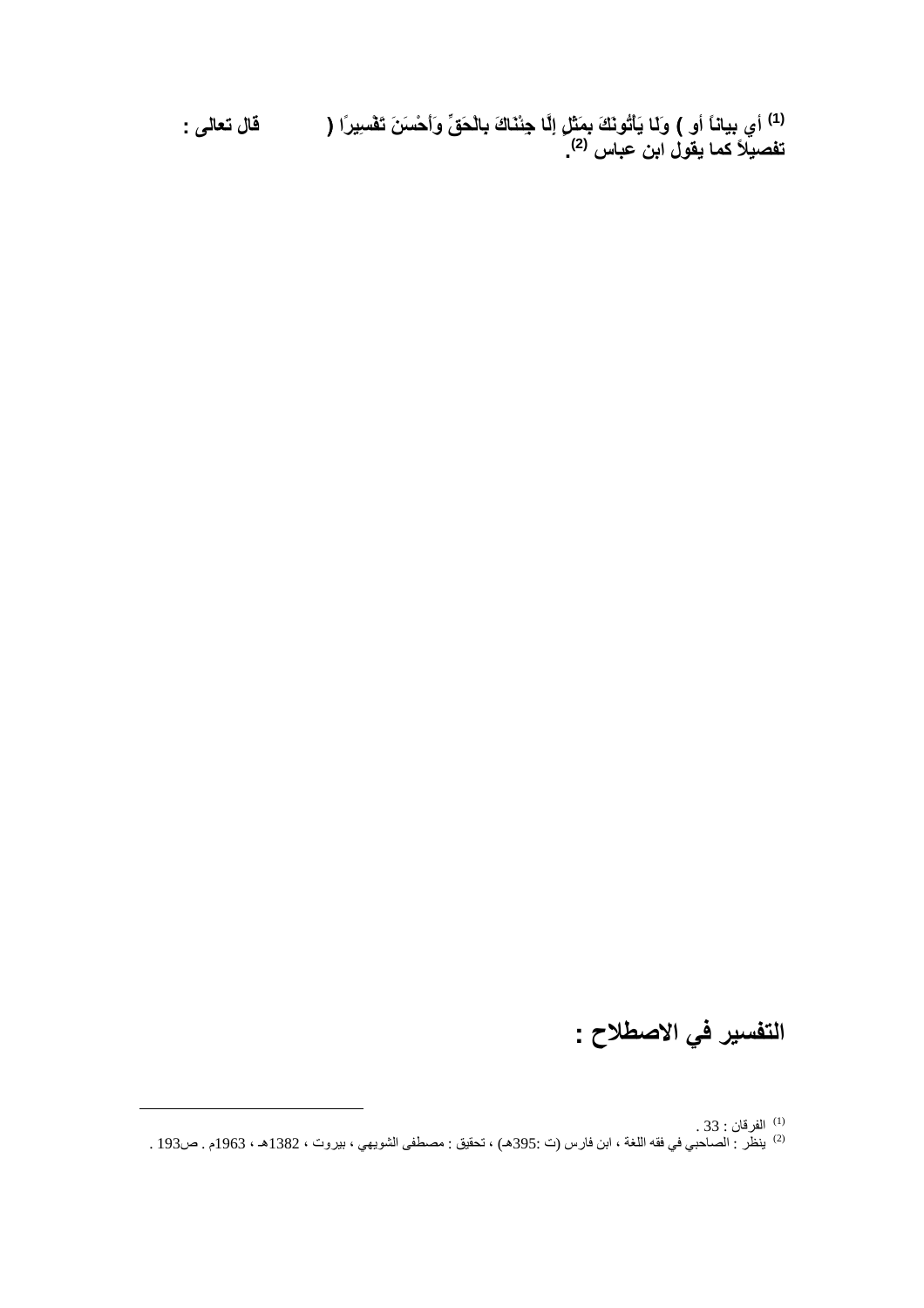يقول الراغب الأصفهاني : (( إنَّ التفسير في عرف العلماء كشف معاني القرآن وبيان المراد ، أعَمّ من أنْ يكون بحسب اللفظ المشكل وغيره ، وبحسب المعنى الظاهر وغيره  $(1)$ 

وعرّفه ابو حيان الأندلسي بأنه : (( علم يبحث عن كيفية النطق بألفاظ القرآن ، ومدلولاتها ، وأحكامها الافرادية والتركيبيّة ، ومعانيها الّتِي تحمل عليها حالة التركيب . و تتمَّات لذلك ))<sup>(2)</sup> .

ثمَّ يشرح لنا أبو حيان قوله هذا بما يغنينا عن التعليق عليه إذ يقول : (( فقولنا علم ، هو جنس يشتمل سائر العلوم ، وقولنا يبحث فيه عن كيفية النطق بألفاظ القرآن ، وهذا هو علم القراءات ، وقولنـا ومدلولاتها أي مدلولات تلك الألفاظ : وهذا هو علم اللغة الَّذي يحتاج إليه في هذا العلم ، وقولنا وأحكامها الإفرادية والتركيبية ، هذا يشمل علم التصريف ، وعلم الاعراب وعلم البيان ، وعلم البديع ، وقولنا ومعانيها الَّتي تحمل عليها حالة التركيب ، يشمل ما دلالته عليه بالحقيقة ، ومــا دلالته عليه بالمجاز ، فانَّ التركيب قد يقتضي بظاهره شيئاً ويصدُّ عن الحمل على الظاهر صادَّ فيحتاج لأجل ذلك انْ يحمل على غير الظاهر وهو المجاز ، وقولنا وتتمات ذلك هو معرفة النسخ وسبب الـنزول ، وقصة توضح بعض مـا انبهم في القرآن ونحو ذلك ))<sup>(3)</sup> .

ثمَّ يأتي الزركشي ليذكر لنا ما يحتاج إليه علم التفسير مما يطلق عليه بعلوم القرآن إذ يقول : (( هو علم نزول الآية وسورتها ، وأقاصيصها ، و الإشارات النازلة فيها ، ثمّ ترتيب مكيها ومدنيها ، ومحكمها ومتشابهها وناسخها و منسوخها ، و خاصّها وعامّها ، ومطلقها ومقيدها ، ومجملها ، ومفسرّها ، وزاد قوم فقالوا : علم حلالها وحرامها ، ووعدها ووعيدها ، وامرها ونـهيها ، وعبرها ، وأمثالها ؛ وهذا الذي منع فيه القول بالرأي ))<sup>(4)</sup> .

وهو عند السيوطي : (( علم يفهم به كتاب الله المنزل على نبيه محمد ( ) وييان ع معانيه ، واستخراج أحكامه وحكمه واستمداد ذلك من علم اللغة والنحو والتصريف وعلم البيان و أصول الفقه والقراءات ويحتاج لمعرفة أسباب النزول والناسخ والمنسوخ ))<sup>(5)</sup> .

وتعريف السيوطي هذا وانْ كان يختلف من جهة بعض الألفاظ عن التعريف الَّذي ذكره الزركشي فهو متحَّد معه من جهة المعنى وما يقصد إليه .

وقال الطبرسي : (( هو علم بأصول تعرف به معاني كلام الله تعالى من الأوامر والنواهي وغيرها . ومثله قول الرازي : وهو ما يبحث فيه عن مراد الله تعالى من قرآنه المجيد ... وهو العلم الباحث عن أحوال ألفاظ كلام الله من حيث الدلالة على مراد الله .... ))<sup>(6)</sup>

- $13/1$ : البحر المحيط  $^{(2)}$
- $. 14$  المصدر نفسه: 1 / 13 14 .
- . 169 / 4: الإتقان في علوم القرآن $(4:169)$ 
	- $.169/4$  : المصدر نفسه  $.169/4$

<sup>&</sup>lt;sup>(1)</sup> البر هان : 2 / 285 ؛ الإتقان في علوم القرآن ، جلال الدين السيوطى ، تحقيق : محمد أبو الفضل إبر اهيم ، مطبعة المشهد الحسينى ، القاهرة ، 1967م ، 190/2 .

<sup>&</sup>lt;sup>(6)</sup> مجمع البيان في تفسير القرآن ، تأليف أبي علي الفضل بن الحسن الطبرسي ، مؤسسة الاعلمي ، بيروت ، ط2 ، 1425هـ ـ 2005م  $.18 - 17/1$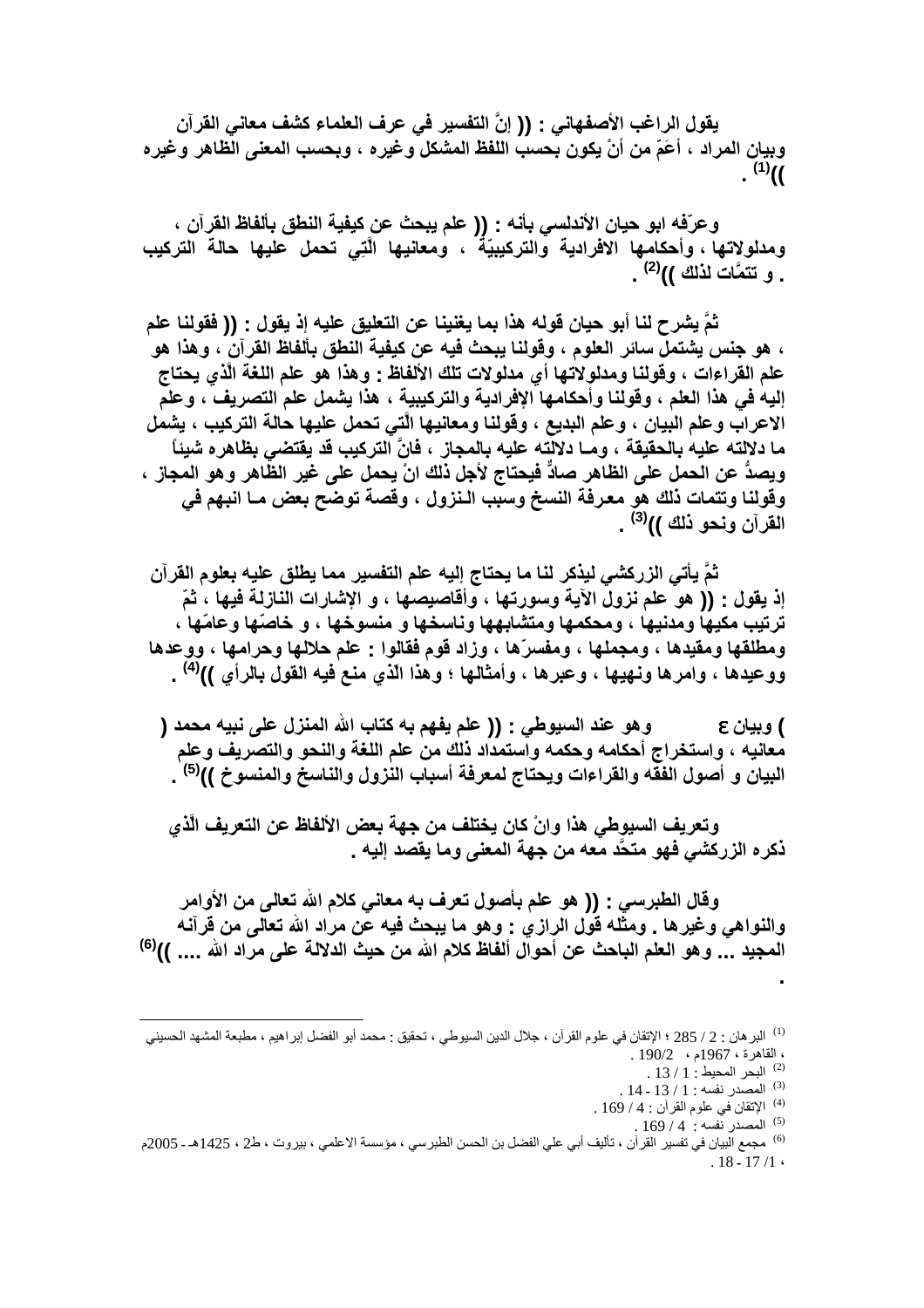وقد دقَّقَ العلاَّمة الفناري في هذه التعريفات ولم يرتضها لعدم جمعها ومنعها واختار تعريفاً آخر على ما في كشف الظنُّون فقال : (( هو معرفةٌ أحوال كلام الله تعالى من حيث القرآنية ومن حيث دلالته على ما يعلم أو يظنِّ أنَّه مراد الله تعالى بقدر الطاقة البشرية وأنت تعلم من اختلاف كلماتهم في التعريفات التي مرَّ بيانها ومن التأمل فيها أنهم قد اعملوا الفكر ليكون التعريف جامعاً مانعاً ولكن هذا العلم لكونه يطوى في تضاعيف مسائله مسائل من علوم شتي يدخلها بعضهم فيه ويخرجها بعضهم منه ، وهي داخلة في حدود غيره من العلوم ، لا تكاد تجد تعريفاً جامعاً لمسائله مانعاً من دخول غيره فيه ولا تكاد تدلنا على جهة واحدة تضغط مسائله إجمالاً ))<sup>(1)</sup> .

والذي يميل إلَّيه الباحث من تعريف بعَدَّه الأقرب تعبيراً إلى معنى التفسير في الاصطلاح هو : (( بيان معاني الآيات القرآنية والكشف عن مقاصدها ومداليلها ))<sup>(2) ْ</sup> .

وير ي أستاذنا الدكتور محمّد حسين الصغير أنَّ تعريف محمّد عبد العظيم الزرقاني للتفسير أو لمعنى التفسير في الاصطلاح بأنه : (( علم يبحث فيه عن القرآن الكريم من حيث دلالته على مراد الله تعالى بقدر الطاقة البشرية ))<sup>(3)</sup> .

(( هو المعبر عن وجهة نظر المتأخرين ... وتعريف المتأخرين أقرب إلى الدلالة الاصطلاحيَّةَ ، وتحديده لمفهوم المصطلح العلمي للتفسير ، وحصرهِ إرادته الفنية عليه ، وتقييده - بقدر الطاقة البشرية لا يخلو من بعد نُظر وإصابة ))<sup>(4)</sup> .

و هذا الذي يذهب إليه أستاذنا الدكتور الصغير وانْ كان لا يخلو من وجاهةٍ وقبول ، إلاَّ أنَّ صاحب ( منهج الفرقان ) قد سبقه اليه في تعريف التفسير بأنه : (( علم يبحث عن أصول القرآن المجيد ، من حيث دلالته على مراد الله تعالى ، وبقدر الطاقة البشرية ))<sup>(5)</sup> . وعليه فالزرقاني لم يأت بشيء جديد في تعريفه للتفسير : و إنما هو مجرّد ناقل

لتعريف ( منهج الفرقان ) حرفاً بحرف .

تُمَّ إنَّ تقييده بقدر الطاقة البشريَّة ، يشمل كل العلوم المتحصّلة وهل يمكن أنْ نبلغ بِها إلى أكثر من حدود الطاقة البشريَّة ؟!. أرى أنَّ هذا القيد جاء ليسوِّغ الاختلاف في التفسير ، النـَاشـَىء من مقدار فـهم المفسِّر للدليل على قولـه ، ومن ثُمَّ اختلاف ما يخرج بـه المفسِّرون من قول ۔

تُمَّ هذا القيد لا واقع له ، إذ هو غير محدَّد ، ولا واضح المعالم ، ويمكن لأيِّ كان أنْ يسوِّغ قوله ، بأنَّه قد بذل الطاقة والوسع ، ولعلَّ في ذلك ما يؤدِّي إلى نوع من الاجتهاد ( وفي حالة التفسير ، نوع من التفسير بالرأي المنهيِّ عنه ) ، وهو مساوق لقولهم ، لكل مجتهدٍ نصيبٍ ، ومن اجتهد وأصابٍ فله أجرانٍ ومن اجتهد وأخطأ فله أجرٌ واحد .

 $.18/1:$  مجمع البيان  $11.3$ 

<sup>&</sup>lt;sup>(2)</sup> الميزآن في تفسير القرآن ، محمد حسين الطباطبائي ، ط1 ، دار احياء التراث العربي ، بيروت ، 1427هـ ـ 2006م ، 1/ 4. <sup>(3)</sup> مناهل العرّفان في علوم القرآن ، محمد عبد العظيم الّزرقاني ، دار احياء الكتب العربية ، عيسى البابي الحلبي وشركاءه ، ط3 ،

<sup>&</sup>lt;sup>(4)</sup> المبادئ العامة لتفسير القرآن الكريم ، الدكتور محمد حسين الصغير ، المؤسسة الجامعية للدراسات والنشر والتوزيع ، بيروت ،  $.12/1.1983$ 

<sup>&</sup>lt;sup>(5)</sup> منهج الفرقان ، محمّد أبو سلامة ، مطبعة شبرا ، مصر ، 1938م ، 6/2 .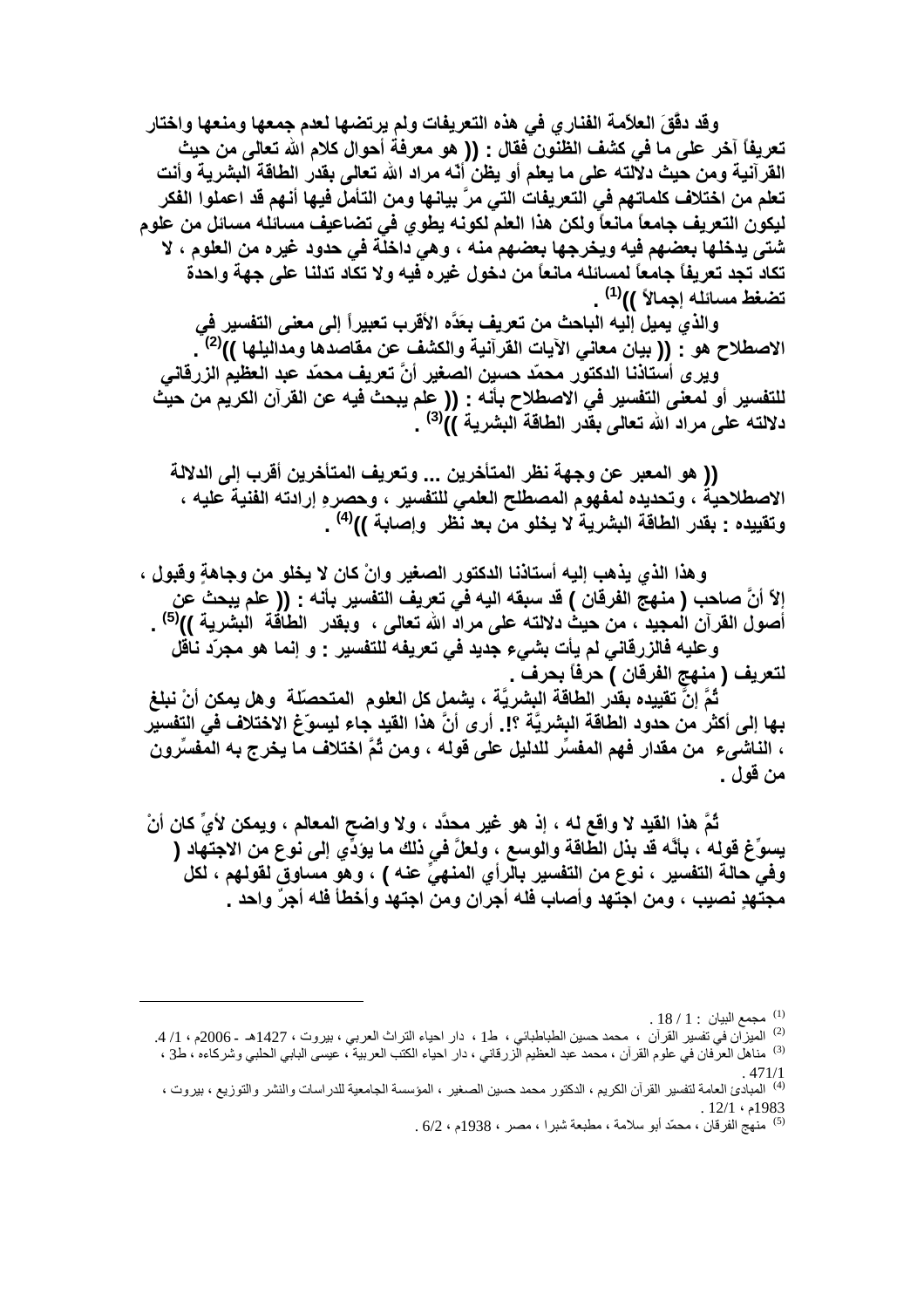التأويل في اللغة :

التأوّل والتأويل عند الخليل هو تفسير الكلام الذي تختلف معانيه . إذ لا يصحّ إلاّ بيبان غبر لفظه<sup>(1)</sup>۔

وتأويل الكلام عند ابن فارس هو : (( عاقبته وما يؤول إليه ))<sup>(2)</sup>. يقال : (( أوَّل الحكم إلى أهله أي أرجعه وردّه إليهم ))<sup>(3)</sup> .

وهو يعني الرجوع الى الأصل ، ومنه أيضاً الموئل : للموضع الذي يُرجع اليه أي هو ردّ الشيء إلى الغاية المرادة منه علماً كانَ أو فعلاً<sup>(4)</sup> .

ويراه الزمخشري مأخوذاً من حسن السياسة في الرعية يقول : (( آل الرعية يؤولها إيالة حسنة ، وهو حسن الإيالة ، وائتالها ، وهو مؤتال لقومه مقتال عليهم أي سائس محتكم ... ))<sup>(5)</sup>.

والتأويل في اللغة : مأخوذ من الأول وهو الرجوع : (( آل إليه أوْلاً ومآلاً : رجعٍ ، وعنه ارتدَّ ... وأوّل الكلام تأويلاً وتأوّله تدبّره وقدّره وفسَّره ، والتأويلُ عبارة الروية ))<sup>(6)</sup> .

وكذلك هو في لسان العرب : (( الأول : الرجوع . آل الشيء يؤول أوْلاً ومآلاً : رجع . وأول إليه الشيء : رَجَعَه . وألتُ عن الشيء : ارتددتٌ ... والأولُ الرجوع ))<sup>(7)</sup> .

يقول صاحب التعريفات : (( التأويل في الأصل الترجيح وهذا المعنى يرادف معنى الإرجاع ))<sup>(8)</sup>.

وقيل : (( إرجاع الكلام من معناه الظاهر إلى معناه الباطن ))<sup>(9)</sup>.

وقيل : (( صرف الآية عن معناها الظاهر إلى معنى تحتمله إذا كان المحتمل الذي يراه موافقاً للكتاب والسنة . ومن معانيه تفسير ما يؤول إليه الشيء ، أو تأويل الكلام المتّعدد الوجوه لا يتيسّر بألفاظه ، أو تفسير معنى الكلام ، أو تفسير الباطنّ والإخبار عن حقيقة المقصود ، أو تبيين معنى المتشابه أو تأويل الأحلام ، أو التدبير))<sup>(10)</sup> .

<sup>(1)</sup> ينظر : كتاب العين ، ابو عبد الرحمن الخليل بن احمد الفراهيدي (ت: 175 هـ) ، تحقيق : الدكتور مهدي المخزومـي ، والدكتور ابر اهيم السامر آئي ، دار الحرية ، بغداد ، 1985م ، 399/8 .

- <sup>(2)</sup> معجم مقاييس اللغة ، ابن فارس ، تحقيق وضبط : عبد السلام محمد هارون ، دار الفكر ، القاهرة ، 1/ 162 .
	- . المصدر نفسه : 1 / 159 .
	- <sup>(4)</sup> المفردات لغريب القرآن ، الراغب الاصفهاني ، طهران ، ص28 .
- <sup>(5)</sup> أساس البلاغة ، جارالله محمود بن عمر الزمخشري (ت: 538هـ) ، دار صادر ، بيروت ، 1399هـ ـ 1979م ، 1/ 15 .
	- (6) القاموس المحيط: 3 / 331
	- .  $148 / 2$ : ينظر: البرهان  $248 / 1$ :  $1$
	- <sup>(8)</sup> التعريفات ، علي بن محمد بن علي الشريف الجرجاني ، دار مكتبة الحياة ، بيروت ، 1969 ، ص65.
		- <sup>(9)</sup> مجمع البحرين ، فخر الدين الطريحي ، مكتبة الهلال ، بيروت ، 1985 ، 314/5 ،

(<sup>10)</sup> تاج العروس في جواهر القاموس ، محمد مرتضى الزبيدي (ت : 1205هـ ) ، ط1 ، المطبعة الخيرية ، بيروت ، 1306هـ ،  $.215/7$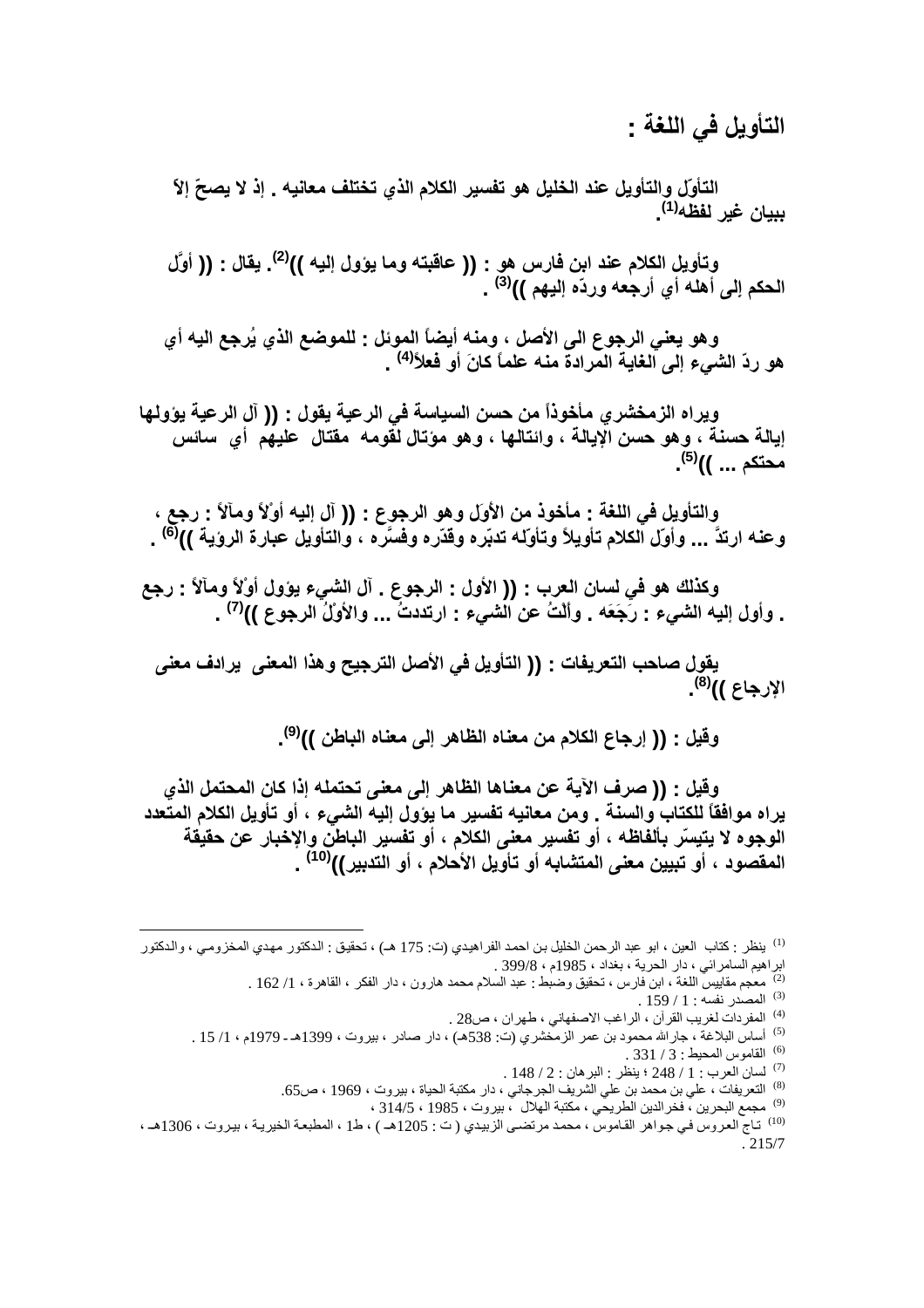وهذه التعريفات ـــ التي ترى التأويل بمعنى الرجوع ـــ هي ليست كلِّ ما ينطوي تحت التأويل من تعريفات ، أو بتعبير آخر ليست هي كلّ مصادّيق التّأويل . وسنرى ذلك من خلال ورود هذه اللفظة في آيات القرآن الكريم ؛ لانَّ التأويل إنَّما يشمل الكتاب العزيز كلَّه لا فقط معنى الرجوع الَّذِي تعنيه بعض آيات القَرآن الكريم .

وقد ورد لفظ التأويل في القرآن الكريم في أكثر من موضع . قال تعالى : هَلْ ( يَنظَرُونَ إِلاَّ تَأْوِيلَهُ يَوْمَ يَأْتِي تَأْوِيلُهُ يَقُولُ الَّذِينَ نَسُوهُ مِنْ قَبْلُ قَدْ جَاءتْ رُسْلُ رَبِّنَا بِالْحَقِّ فَهَل لَّذَا مِنْ شُفْعَاء فَيَشْفْعُواْ لَنَا أَوْ ثُرَدُّ فَنَعْمَلَ غَيْرَ الَّذِي كُنَّا نَعْمَلُ قَدْ خَسِرُواْ أنفْسَهُمْ وَضَلَّ عَنْهُم مَّا <sup>(1)</sup> .)كَاثُو أَ يَفْتَرُ ونَ

و هو هنا بمعنى تأويل القرآن بما فيه من تفصيل وتبيين للحق والباطل وما فيه من أمر الله تعالى ونهيه وأخبار ه ووعيده ووعده وعاقبته وثوابه <sup>(2)</sup> .

يقول ابن فارس : (( ما يؤول إليه في وقت بعثهم ونشورهم . وقال الأعشى :

تأوُّلُ رِ بِعِيِّ السِّقَابِ فَأَصحيا على أنّها كانت تأوُّلُ حُبِّها

يريد مرجعه وعاقبته <sub>-</sub> وذلك من آل يؤُلُ ))<sup>(3)</sup> .

والتأويل هنا أيضاً بيان معاني الكتاب أي \_ القرآن الكريم \_ من الأحكام والعقائد والمواعظ وظهور صدق ما أمر به ونهى عنه<sup>(4)</sup> .

يقول صاحب الميزان : (( ... الضمير في تأويله راجع إلى الكتاب ... التأويل في عرف القرآن هو الحقيقة التي يعتمد عليها حكم أو خبر أو أي أمر ظاهر آخر اعتماد الظاهر علمي الباطن علمي والمثل علميّ المثل ))<sup>(5)</sup> .

كَذَلِكَ كَذَّبَ ۚ بَلْ كَذَّبُواْ بِمَا لَمْ يُحِيطُواْ بِعِلْمِهِ وَلَمَّا يَأْتِهِمْ تَأْوِيلُهُ( ومثله قوله تعالمي : (6) . )الظَّالِمِينَ ۖ الَّذِينَ مِن قَبْلِهِمْ فَانظُرْ كَيْفَ كَانَ عَاقِبَةً ۖ

المقصود بتأويله هنا أيضاً هو القرآن الكريم وما أنزل الله تعالى فيه من وعيد للكافرين على كفر هم بربـهم الـعظيم<sup>(7)</sup> .

. 162 / 1 معجم مقاييس اللغة: 162 / 162 .

 $113/8$ : الميزان  $^{(5)}$ 

9) يونس : 39 .

 $.53:$  الإعراف  $1^{(1)}$ 

<sup>&</sup>lt;sup>(2)</sup> ينظر : جامع البيان عن نـأ ويـل أي القرآن ، لابـن جريـر الطبـري ، دار الفكـر ، بيـروت ، 1425 ــ 1426 ، 2005م . 3762/5 ــ 3763 ؛ ينظر : مجمع البيان : 4 / 266 .

<sup>&</sup>lt;sup>(4)</sup> ينظر : روح المعاني في تفسير القرآن العظيم والسبع المثاني ، لأبي الفضل شهاب الدين محمود الألوسي البغدادي ، ط1 ، دار احياء النَّزاتْ الْعَرْبِي ، بَيْرُوْتَ ، 1420هـ ــ 1999م ، 512 ـ 512 ـ

<sup>.&</sup>lt;sup>7)</sup> ينظر : جامع البيان : 7 / 4499 .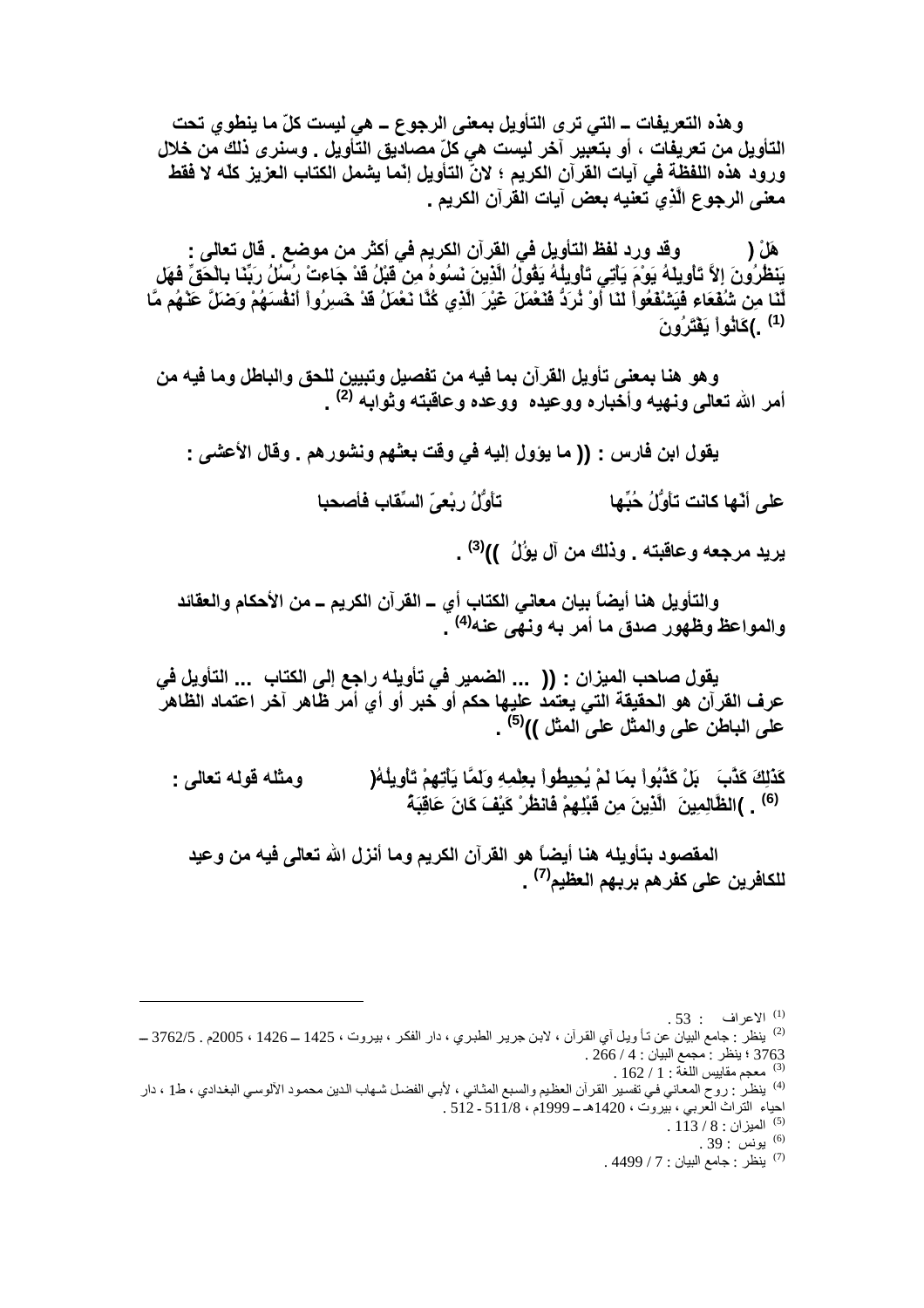والتأويل عند صاحب روح المعاني في هذه الآية هو : وقوع مدلول القرآن الكريم من حيث عاقبته وما يؤول إليه ، وهو تأويلٌ ما فيه من الإخبار بالغيوب<sup>(1)</sup> .

وعليه فقد : (( كذبوا من القرآن بما لم يحيطوا بعلمهِ أو كذبوا بالقرآن الذي لم يحيطوا بعلَّمه ففيه معارَفٌ حقيقيّةً من قبيل العلوم الواقعية لا يسعها علمهم ، ولم يأتهم تأويله بعد أي تأويل ذلك الذي كذبوا فيه حتى يضطر هم إلى تصديقه ... إنّ التأويل في عرف القرآن هو الحقيقة التي يعتمد عليها معنى من المعاني من حكم أو معرفة أو قصّة أو غير ذلك من الحقائق الواقعيَّة من غير أنْ يكون من قبيل المعنى ، وأنّ لجميع القرآن وما يتضمّنه من معرفة أو حكم أو خبر أو غير ذلك تأويلاً ))<sup>(2)</sup>.

وَدَخَلَ مَعَهُ السِّجْنَ فَتَيَانَ قَالَ أَحَدُهُمَآ إِنِّي أَرَانِي أَعْصِرُ خَمْرًا ﴿ وفي قوله تعالى : وَقَالَ الآخَرُ إِنِّي أَرَانِي أَحْمِلُ فَوْقَ رَأْسِي ۖ خُبْزًا ۖ تَأْكُلُ ۚ الطَّيْرُ ۖ مِئْهُ ۚ نَبِّئنَا ۚ بِتَأْوِيلِّهِ إِنَّا نَرَاكَ مِنَ <sup>(3)</sup>.)الْمُحْسِنِينَ

و هي هنا تأويل الروّيا وليس تأويل القرآن الكريم كما مرّ في الآيات السابقة<sup>(4)</sup> . أو بِتعبِيرِ الروِّيا وما توِّولِ اليه<sup>(5)</sup>. والضميرِ في ( تأويله ) للروِّيتين<sup>(6)</sup>.

والتأويل هنا عند الطباطبائي هو تأويل الطعام و حقيقته و ما سينتهي ويؤول إليه<sup>(7)</sup>.

<sup>(8)</sup>. ) قالواْ أَصْنْعَاتُ أَحْلاَمِ وَمَا نَحْنُ بِتَأْوِيلِ الأَحْلاَمِ بِعَارِفِينَ ( وقوله تعالى :

المقصود بالتأويل ههنا تأويل الرؤية وما تؤول إليه وذلك لانّ الملأ الذين سألهم ملك مصر عن تعبير روياه رأوا أنـها أحلام كانبة وأنـهم غير عالمين بما تؤول إليه مثل هذه الروَيا التي لا يصحّ تأويلها لاختلاطها<sup>(9)</sup>.

ومثله في الدلالة والمعنى قوله تعالى وَقَالَ الَّذِي نَجَا مِنْهُمَا وَادَّكَرَ بَعْدَ أُمَّةٍ أَنَّا ( (10) . لانّ السوّال من الساقي ليوسف كان حول تأويل الروَيا وهي )أنَبِّنُكُم بِتَأْوِيلِهِ فَأَرْسِلُون سبع بقرات سمان رُنين في المنام يأكلهن سبع بقرات عجاف ، وكذا هي الحال في سبع سنبلات خضر رُنين ، وسبّع سنبلات أخر يابسّات<sup>(11)</sup>.

وَرَفَعَ أَبَوَيْهِ عَلَى الْعَرْشِ وَخَرُّواْ لَهُ سُجَّدًا وَقَالَ يَا أَبَتِ هَذَا ( ومنه قوله تعالى : ٍ تَأْوِيلُ رُوْيَايَ مِنْ قَبْلُ قَدْ جَعَلَهَا رَبِّي حَقًّا وَقَدْ أَحْسَنَ بَيِ إِذْ أَخْرَجَنِي مِنَ السِّجْن وَجَاء بِكُم مِّنَ

> $160/11$ : ينظر : روح المعاني : 11 / 160.  $.52/10:$ الميزان الميزان  $.36:$ يوسف ي . 4826 / 7 ينظر : جامع البيان 7  $.401/5$ : ينظر: مجمع البيان: 401/5 <sup>(6)</sup> ينظر : روح المعاني : 12 / 586 . . 145 / 11 : بنظر : الميزان : 11 / 145. . 44 : بوسف : 44  $.45:$ يوسف : 45 . 11) ينظر : جامع البيان : 7 / 4842 و ينظر : روح المعاني : 12 / 604 و ينظر : الميزان : 11 / 158 .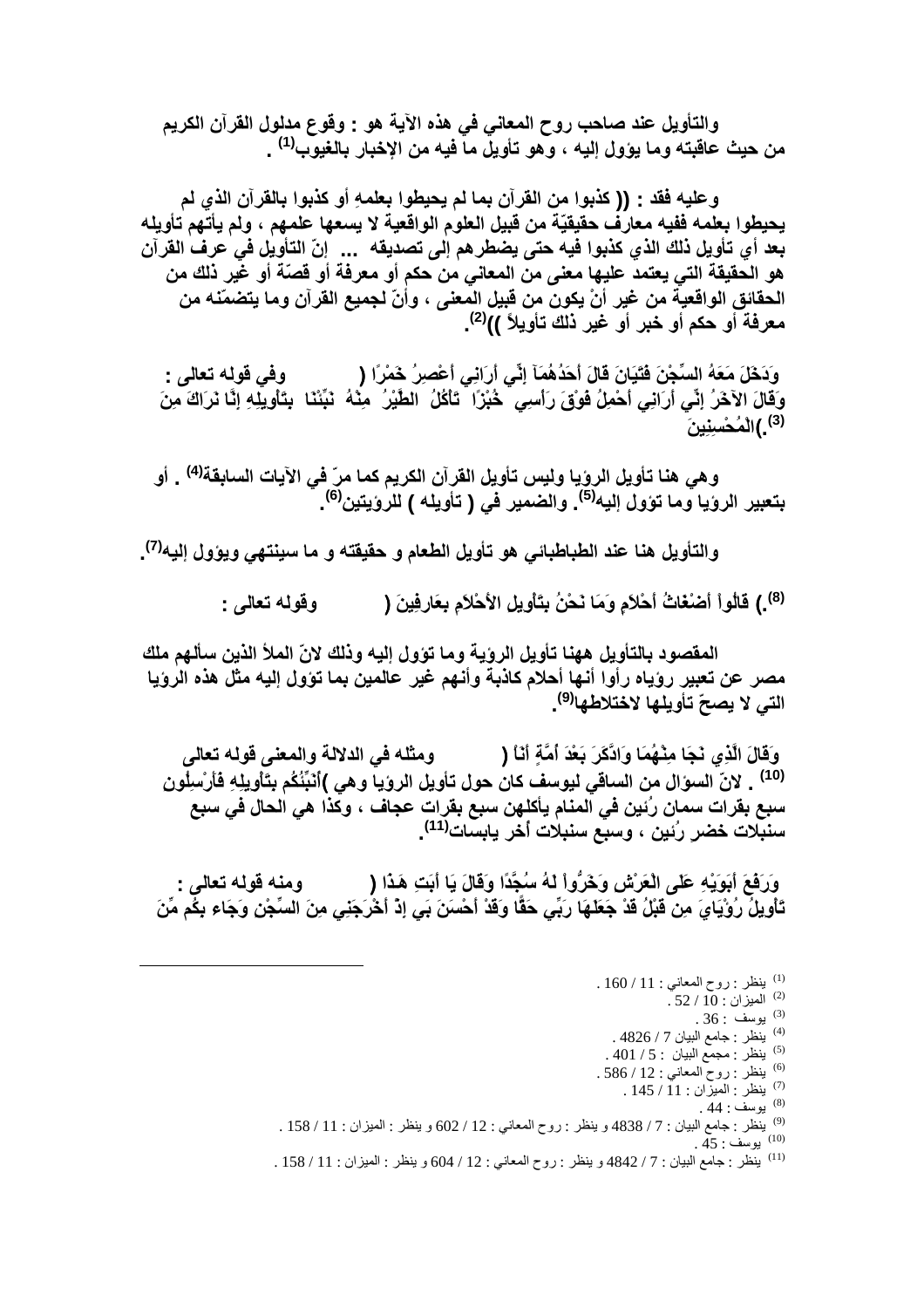الْبَدْوِ مِن بَعْدِ أَن نُّرْعَ الشَّيْطَانُ بَيْنِي وَبَيْنَ إِخْوَتِي إِنَّ رَبِّي لَطِيفٌ لَمَا يَشَاء إِنَّهُ هُوَ الْعَلِيمُ الْحَكِيمُ <sup>(1)</sup> ، لانَّ سجود أبيه وأمه وإخوته هو تأويل روّياه وما آلت إليه وتصديقها<sup>(2)</sup> .)

**وقوله تعالى :** قَالَ لاَ يَأْتِيكُمَا **طَعَامٌ تُرْزَقَانِهِ إلاَّ نَبِّأْتُكُمَا بِتَأْوِيلِهِ قَبْلَ أَن يَأْتِ** <sup>(3)</sup> وهو **يعني )مِمَّا عَلَّمَنِي رَبِّي إنِّي تَرَكْتُ مِلَّة قوْمٍ لاَّ يُوْمِنُونَ بِاللَّهِ وَهُم بِالآخِرِةِ هُمْ كَافِرُونَ** أمّا تأويل الروّيا كما مرّ فّي الأّيات السابقات أو تأويل الطعام و ما يؤول إليه<sup>(4)</sup> .

**ومنه قوله تعالى :** قَالَ هَذَا فِرَاقُ بَيْنِي ۖ وَبَيْنِكَ سَأَنَبَنُكَ بِتَأْوِيلِ مَا لَمْ تَسْتَطِع عَلَّا وَأَمَّا الْجِدَارُ فَكَانَ لِغُّلَامَيْنِ يَتِيمَيْنِ فِي الْمَدِينَةِ وَكَانَ تَحْتَهُ كَنْزٌ لَّهُمَا وَكَانَ أَبُوهُمَا ( ، )صَبْرًا صَالِحًا فَأَرَادَ رَبّكَ أَنْ يَبْلُغَا أَشْدَّهُمَا وَيَسْتَخْرِجَا كَنْزَهُمَا رَحْمَةً مّن رّبّكَ وَمَا فَعَلْتُهُ عَنْ أَمْرِي ذَٰلِكَ <sup>(5)</sup> .)تَأْوِيلُ مَا لَمْ تَسْطِعِ عَّلَيْهِ صَبْرًا

والتأويل معنـاه في هاتين الآيتين هو <sub>.</sub> أنّ بعض الأسباب والأفعال قد لا يدركـها بعض الأنبياء فضلاً عن عامّة النّاس إذ يرى الناس فيها أفعالاً واقعة بخلاف الحقيقة أو الصّحة<sup>(6)</sup> .

يَا أَيُّهَا الّذِينَ آمَنُواْ أَطِيعُواْ اللّهَ وَأَطِيعُواْ الرّسُولَ ( وورد لفظ الّ وورد لفظ التأويل ف*ي* قوله تعالى : وَأُوْلِّي الأَمْرِ مِنْكُمْ فَإِنْ تَتَازَعْتُمْ فِي شَيْءٍ فَرُدُوهُ إِلَى اللَّهِ وَالرَّسُولِ إِنْ كُنْتُمْ تُؤْمِنُونَ بِاللَّهِ وَالْيَوْمِ <sup>(7)</sup> . وهو هنا بمعنى عاقبة الأمور وما تؤول إليه مما لا يدركه )الآخِر ذَلِكَ خَيْرٌ وَأَحْسَنُ تَأْوِيلاً ۖ الإنسان<sup>(8)</sup> .

، ولعل أول آيةٍ أو أهم آية كثر حولها الجدل والنقاش في قضية ــ المتأول والمراد بـه هُوَ الّذِيَ أَنْزَلَ عَلَيْكَ الْكِتَابَ مِثْـهُ آيَاتٌ مّحْكَمَاتٌ هُنّ أُمّ الْكِتَابِ وَأَخَرُ (ــ هي قولـه تعالى : مُتَشَابِهَاتٌ فَأَمَّا الَّذِينَ في قُلُوبِهِمْ زَيْغٌ فَيَتَّبِعُونَ مَا تَشَابَهَ مِنْهُ ابْتِغَاء الْفِتْنَةِ وَابْتِغَاء تَأْوِيلِهِ وَمَا يَعْلَمُ تَأُويلَهُ إِلاَّ اللَّهُ وَالرَّأسِخُونَ فِي اَلْعِلْمِ يَقُولُونَ آمَنًا بِهِ كُلِّ مِّنْ عِنْدِ رَبِّنَا وَمَا يَذَكَّرُ إِلاَّ أُوْلُواْ **)9(** )**ا!ْ َبِ .** 

**ومن خلال هذه الآية فسّر بعض المفسرين التأويل بالتفسير أي المراد من الكلام ،** كما هي الحال عند ابن جرير الطبري ( ت : 310هـ ) إذ نراه يقول ــ عند تناوله لآيات القرآن الكريم ــ كلاماً من مثل : القول في تأويل قولـه تعالى : كذا وكذا ، أو : اختلف أهل التأويل في هذه الآية و هكذا <sub>.</sub>

 **ويشير الدكتور محمّد حسين الذهبي إلى أنّ المراد مِنَ التأويل هو هذا المعنى إذ** يقول : (( والناظر في القرآن يجد أنّ لفظ التأويل قد ورد في كثير من آياته على معا*ن* مختلفة ِ فَأَمَّا الَّذِينَ في قُلُوبِهِمْ زَيْغٌ فَيَتَّبِعُونَ مَا تَشْـَابَـهَ (، فَمن ذلك قولـه تعالى في سورة آل عمران :

l

8) ينظر : الدر المنثور في التفسير بالمأثور ، الإمام عبد الرحمن جلال الدين السيوطي ، ط1، دار الفكر ، بيروت ، لبنان ، 1403هـ ـ 1983م ، 2/ 579 و ينظر : روح المعاني : 5 / 88 .

<sup>(9)</sup> آل عمران : 7 .

 $\,$  100  $\,$ يوسف  $\,$ 

<sup>&</sup>lt;sup>(2)</sup> ينظر : جامع البيان : 8 / 4935 و ينظر مجمع البيان : 5 / 458 و ينظر روح المعاني : 13 / 75 و ينظر الميزان : 204 .

 $\,$  پوسف : 37  $^{(3)}$ 

<sup>&</sup>lt;sup>(4)</sup> ينظر : جامع البيان : 7 / 4828 . و ينظر : روح المعاني : 12 / 588 - 589 و ينظر : الميزان : 11 / 145 .

 $.82 \cdot 78 :$ الكهف  $)$ 

<sup>&</sup>lt;sup>(6)</sup> ينظر : جامع البيان : 9 / 5720 ، 5738 و ينظر : روح المعاني : 16 / 441 ، 457 و الميزان : 13 / 282 ، 283 . النساء : 59 .  $^{(7)}$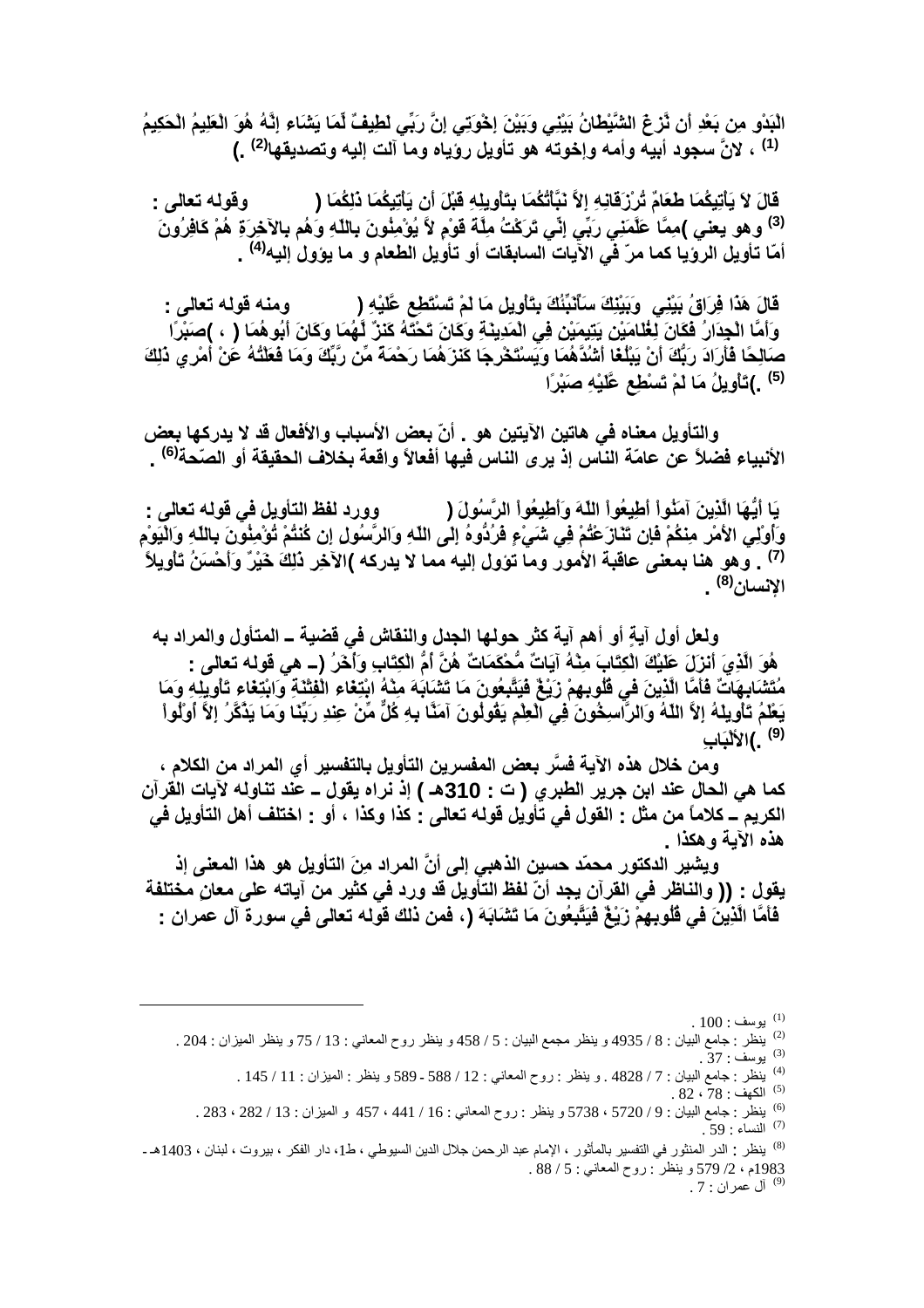فَهُو ۖ فِي هذه ۖ الآية ۖ بِمعنى ۗ )مِنْهُ ابْتِغَاء الْفِتْنَةِ وَابْتِغَاء تَأْوِيلِهِ وَمَا يَعْلَمُ تَأْويلَهُ إلأَ اللّهُ ۖ ... التفسير ))<sup>(10)</sup> .

والباحث يتَّفْق مع الدكتور محمَّد حسين الذِّهبي في انِّ لفظ التأويل قد ورد في كثير من آيات القرآن الكريم على معانٍ مختلفة ، ولكن لا يتفق معه في كون المراد من التأويل هنا في هذه الآية هو التفسير .

والذي يبدو انَّ الدكتور الذهبي يذهب إلى انَّ الواو في ( والراسخون ... ) للعطف ــ كما يذهب إلى ذلك جمع من القدماء ــ وانَّ الراسخين في العلم يعلمون تأويل المتشابه من القرآن ، وبذلك يمكن حمل التأويل على التفسير \_ ولكن الآية لا تحتمل فقط هذا المعنى عند كلّ العلماء بل هناك من يرى انِّ الواو في هذه الآية إنَّما هي للاستئناف . ولو كانت الواو للعطف لذكر الله و رسوله والراسخون في العلم ، ومن هنا فإنَّ التأويل في هذه الآية مقصورٌ عليه تعالى دون غير ه ، لانَّ كثيراً من الناس من غير الراسخين في العلم يعرفون تفسير بعض (1) . ) قُلْ هُوَ اللَّهُ أَحَدٌ اللَّهُ الصَّمَدُ لَمْ يَلِدْ وَلَمْ يَوْلَدْ وَلَمْ يَكُن لَّهُ كُفُوا أَحَدٌ (الآيات كقوله تعالى :

وعليه فإنَّ هذه الآيات لا تحتاج إلى الرسوخ في العلم كي يفهمها الإنسان أو المكلف . ومن هنا فحصر معرفة تأويل القرآن بمعنى التفسير في هذه الآية في الله تعالى والراسخين في العلم فقط غير سليم . وشيءٌ آخر يوضح هذا الأمر بصورة جليّة وهو : إنَّ الآية الكريمة تقسم أو قسمت القرآن الكريم على قسمين هما المحكم والمتشابه . وإذا كان التأويل هو تفسير المتشابه ، فهل المحكم لا تأويل له ؟!! فيكون لا تفسير له ؟!! كلاّ ثمّ كلاّ ، ولم يقل أحدٌ بهذا المعنى من عهد نزول هذا القرآن المبين على نبينا الأكرم ــ صلى عليه وآله وسلم ــ من السلف الصالح أو العلماء الأعلام . فالمحكم له تأويل والمتشابه كذلك له تأويل .

وعليه فالتأويل : هو بيان معاني وأسرار الأمور ويواطنها ، ومن ثم فان كل المعاني تدور حول هذا الأمر : بيان الأسرار والخفايا وراء الأمور . فهو ما تؤول إليه ، أسبابها الحقة ، التي لا يعلمها إلا الله عز وجل والراسخون في العلم ، وكل المعاني الأخر .

ولكن الذين تناولوا هذه الآية خلطوا بين قضية المحكم والمتشابه وقضية التأويل . وسوف نتناول هذه المسألة بشيء من التفصيل كي يتبيَّن لنا معنى التفسير والتأويل وما المراد من التأويل في هذه الآية .

. 16 /2 : التفسير والمفسرين (16 /2 .

.  $4$  - 1 خلاص  $1$  - 4  $^{(1)}$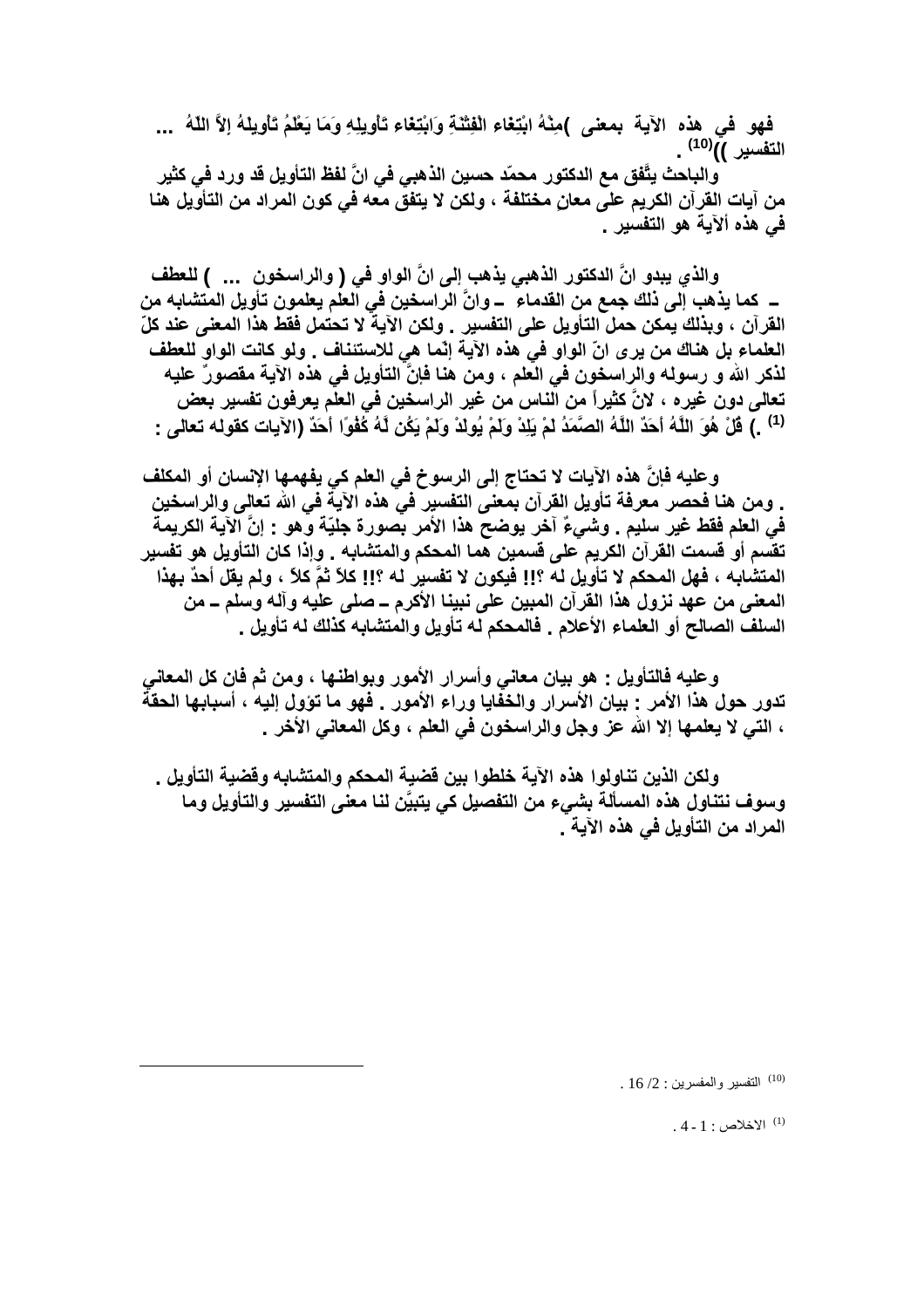#### التأويل في الاصطلاح :

لقد فسرَّ قوم من المفسرين ، التأويل بالتفسير ، أي تفسير الكلام وبيان معناه ، أي ترادف التفسير والتأويل ، وهذا هو ما عناه مجاهد من قوله : ( إنَّ العلماء يعلمون تأويله ) يعني القرآن ، وهو ما يعنيه ابن جرير الطبري كما مرَّ بنا ۖ وذلك ۖ في تفسيره لآيات القرآن الكريم <sup>(1)</sup> .

وبعضهم يرى أنِّ التأويل : (( هو نفس المراد بالكلام ، فانْ كان الكلام طلباً كان تأويله نفس الفعل المطلوب ، وانْ كان خبراً ، كان تأويله نفس الشيء المخبر به ، وبين هذا المعنى والذي قبله فرق ظاهر ، فالذي قبله يكون التأويل فيه من باب العلم والكلام كالتفسير ، والشرح والإيضاح ، ويكون وجود التأويل في القلب ، واللسان ، وله الوجود الذهني واللفظي ... وأمَّا هذا فالتأويل فيه نفس الأمور الموجودة في الخارج ، سواء أكانت ماضية أم مستقبلَّة ، فإذا قيل : طلعت الشمس ، فتأويل هذا هو نفس طلوعها وهذا في نظر ابن قتيبة هو لغة القرآن التي نزل بها ، وعلى هذا يمكن إرجاع كلّ ما جاء في القرآن من لفظ التأويل إلى هذا المعنى الثاني ))<sup>(2)</sup> .

والذي يبدو للباحث انِّ الدكتور الذهبي يوافق القائلين أو الذاهبين إلى هذا الرأى مو افقة تامة \_

والباحث يرى : انّ هذا الرأى وان كان هو أكثر انطباقاً على المراد من التأويل ، مما هو عليه في التعريف الأول الأ أنَّه \_ أي هذا التعريف \_ لا ينطبق تمام الانطباق على مصاديق التأويل .

والباحث لا يرى أيضاً ما رآه الدكتور الذهبي من إرجاع كلّ ما جاء في القرآن من لفظ التأويل إلى الأمور الموجودة في الخارج فقط كما ذهب إليه ابن تيمية ومن وافقه عليه . وذلك لأنَّ هذا المعنى يُخرج آيات الأحكام من قاعدة التأويل لأنها لاشتمالها على الإنشاء لا مطابق لها في الخارج علها .

أمَّا التأويل عند المتأخرين فهو صرف اللفظ عن المعنى الراجح إلى المعنى المرجوح لدليل يقترن به ، وهذا هو التأويل الذي يتكلمون عنه في أصول الفقه ومسائل الخلاف . فإذا قال أحد منهم : هذا الحديث أو هذا النص مؤول أو هو محمول على كذا . قال الآخر : هذا نوع تأويل ، والتأويل يحتاج إلى دليل . وعلى هذا فالمتأول مطالب بأمرين :

الأمر الأول : أنْ يبين الدليل الذي أوجب صرف اللفظ عن معناه الراجح إلى معناه المرجوح ، وإلاّ كان تأويلاً فاسداً ، أو تلاعباً بالنصوص .

الأمر الثاني : أنْ يُبِين احتمال اللفظ للمعنى الذي حمله عليه وادعى أنّه المراد .

<sup>&</sup>lt;sup>(1)</sup> ينظر : ما يقوله ابن جرير الطبري عند تناوله للأيات في تفسيره ؛ ينظر : البرهان : 2 / 73 .

 $17/2:1$ التفسير والمفسرون  $2:17/2$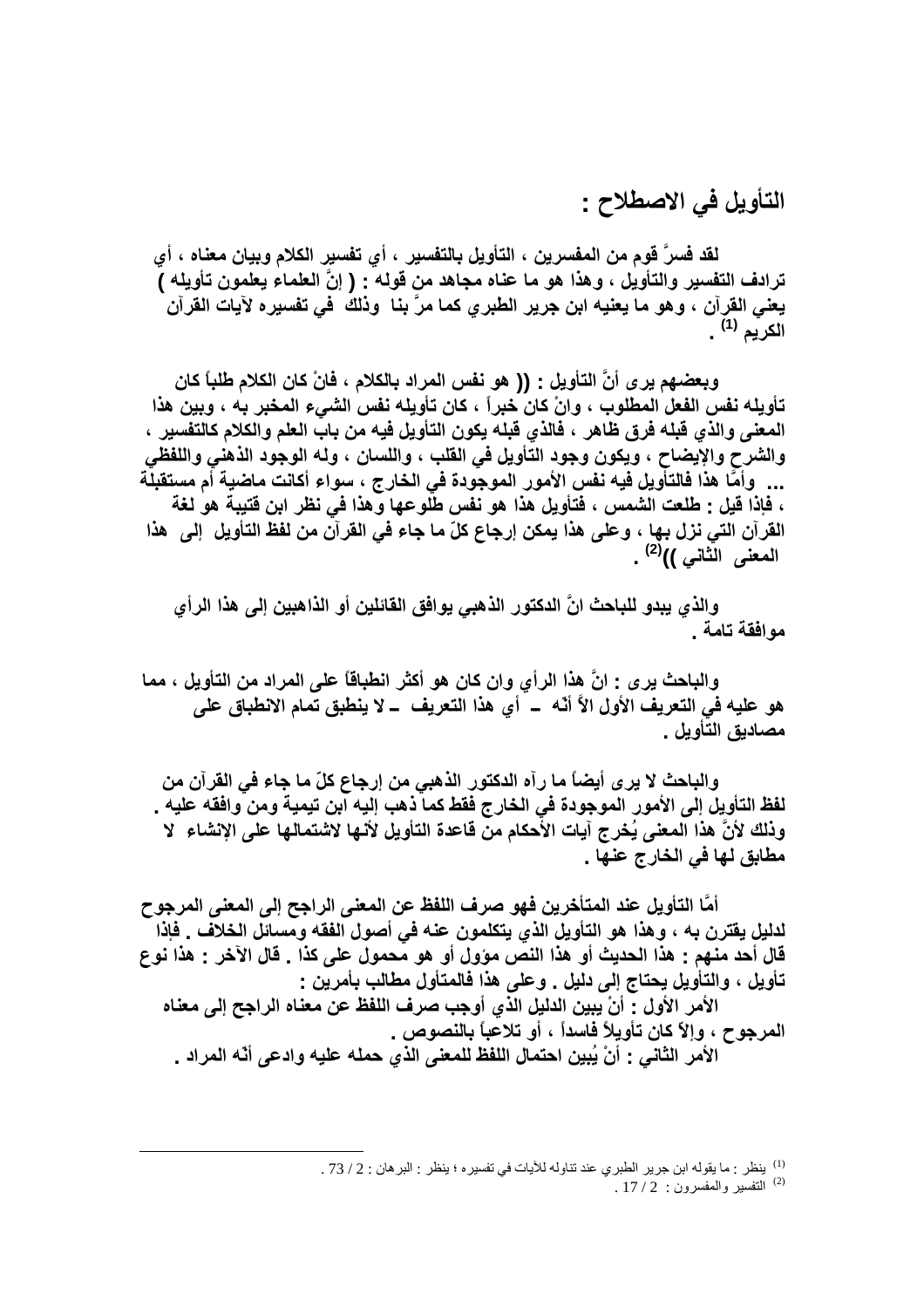(( وهذا أيضاً هو التأويل الذي يتنازعون فيه مسائل الصفات ، فمنهم من ذمِّ التأويل ومنعه ، ومنهم من مدحه و أوجبه ... "))<sup>(1)</sup> .

ومن خلال هذا التعريف يكون التأويل قد غادر معناه اللغوي ، الذي عليه اللغويون بعِّده مطلق الإرجاع أو المرجع . وكأن التأويل أو لفظ التأويل يراد منه حقيقة ثانية .

3) جمع الجوامع مع شرحه ، ابن السبكي ، مطبعة السعادة ، مصر ، 1953م ، 56/2 .

 $18/1$ : التفسير والمفسرين (1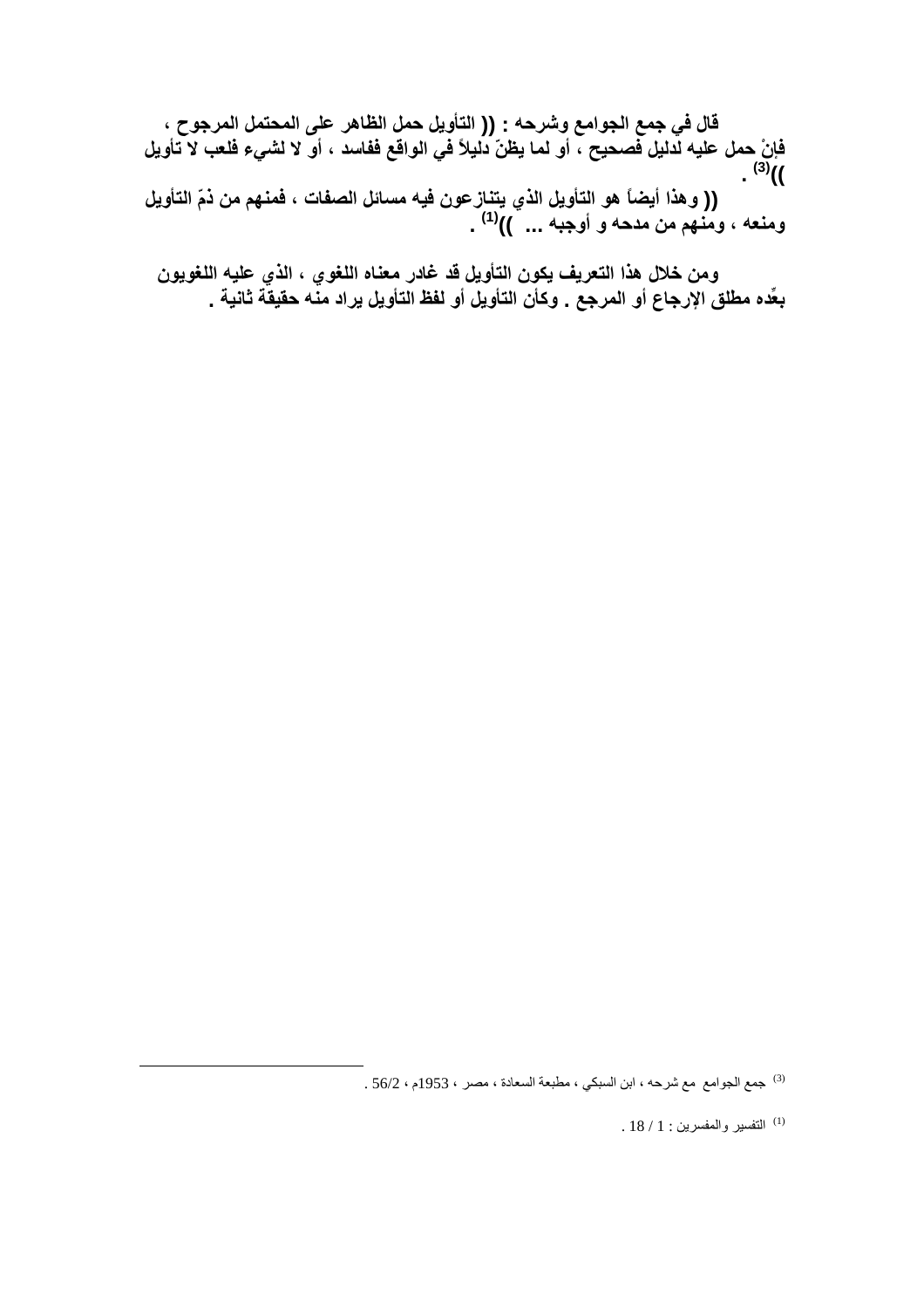\* الفرق بين التفسير و التأويل :

اختلف العلماء في تحديد الفرق بين التفسير والتأويل كلّ بما ينكشف له من المعنى حتى قال ابن حبيب النيسابور ي : (( نبغ في زماننا مفسرون لو سئلوا عن الفرق بين التفسير والتأويل ما اهتدوا إليه ))<sup>(1)</sup> .

فأبو عبيدة ومن يذهب مذهبه لا يرون فارقاً بين التفسير والتأويل ، كما هي الحال عند قدماء المفسرين إذ يقول : (( التفسير والتأويل بمعنى واحد ))<sup>(2)</sup> .

والراغب الأصفهاني على ما ينقله الزركشي والسيوطي يرى أنَّ التفسير أعمّ من التأويل إذ يقول : (( والتفسير أعمٌّ من التأويل وأكثر استعماله في الألفاظ ومفرداتها ، و أكثر استعمال التأويل في المعاني والجمل ، كتأويل الروّيا وأكثر ما يستعمل في الكتب الإلهية \_ والتفسير يستعمل فَيها وفي ُغيرها ))<sup>(3)</sup> .

وهذا القول كما نقله عن الراغب كلِّ من الزركشي في ( البرهان في علوم القرآن ) والسيوطي في كتابه ( الإتقان في علوم القرآن ) ، هو غير صحيح ولم يكونا دقيقين في نقله وقد أوقع الزركشي والسيوطي بعض الباحثين في هذا الخطأ ، وقد نقله عنهما الدكتور محمّد حسّين الذهبي وأستاذنا الدكتور محمّد حسين الصغير<sup>(4)</sup> .

والحق انَّ الراغب الأصفهاني يرى أنَّ : (( النفسير قد يقال في ما يختصّ بمفردات (الألفاظ و غريبها وفي ما يختص بالتأويل ، ولهذا يقال تفسير الرؤيا وتأويلها ، قال : <sup>(5)</sup> ... ))<sup>(6)</sup> .)وَأَحْسَنَ تَفْسِيرًا

فالراغب يذهب مذهب أبي عبيدة وقدماء المفسرين في ترادف التفسير والتأويل .

وفيل : (( التفسير بيان لفظ لا يحتمل الآ وجهاً واحداً و التأويل توجيه لفظ متوجِّه إلى معانٍ مختلفة ، إلى واحدٍ منها بما ظهر من الأدلّة ))<sup>(7)</sup> .

(( والماتريدي يرى تباين النسبة بين التفسير والتأويل إذ يقول : التفسير القطع على أنّ المراد من اللفظ هذا ، والشهادة على الله انّه عنى باللفظ هذا - فإن قام دليل مقطوع به

 $.173/2:$ المصدر نفسه $.2$ 

- <sup>(4)</sup> ينظَّر : التفسير والمفسرون : 2 / 20 و ينظر : المبادئ العامة لتفسير القرآن : 2 / 14 .
	- .33 الفرقان : 33 .

<sup>(6)</sup> المفردات في غريب القرآن ، طبعة طهران ، مصطفى البابي الحلبي ، مصر ، 380 ؛ المصدر نفسه ، طبعة طهران ، 636 .

.  $173/2$  : الإتقان $173/2$ 

<sup>.</sup>  $173 / 2$  : الإتقان $173 / 2$ 

 $173/2$ : البرهان : 2 / 149 ؛ الإتقان : 2 / 173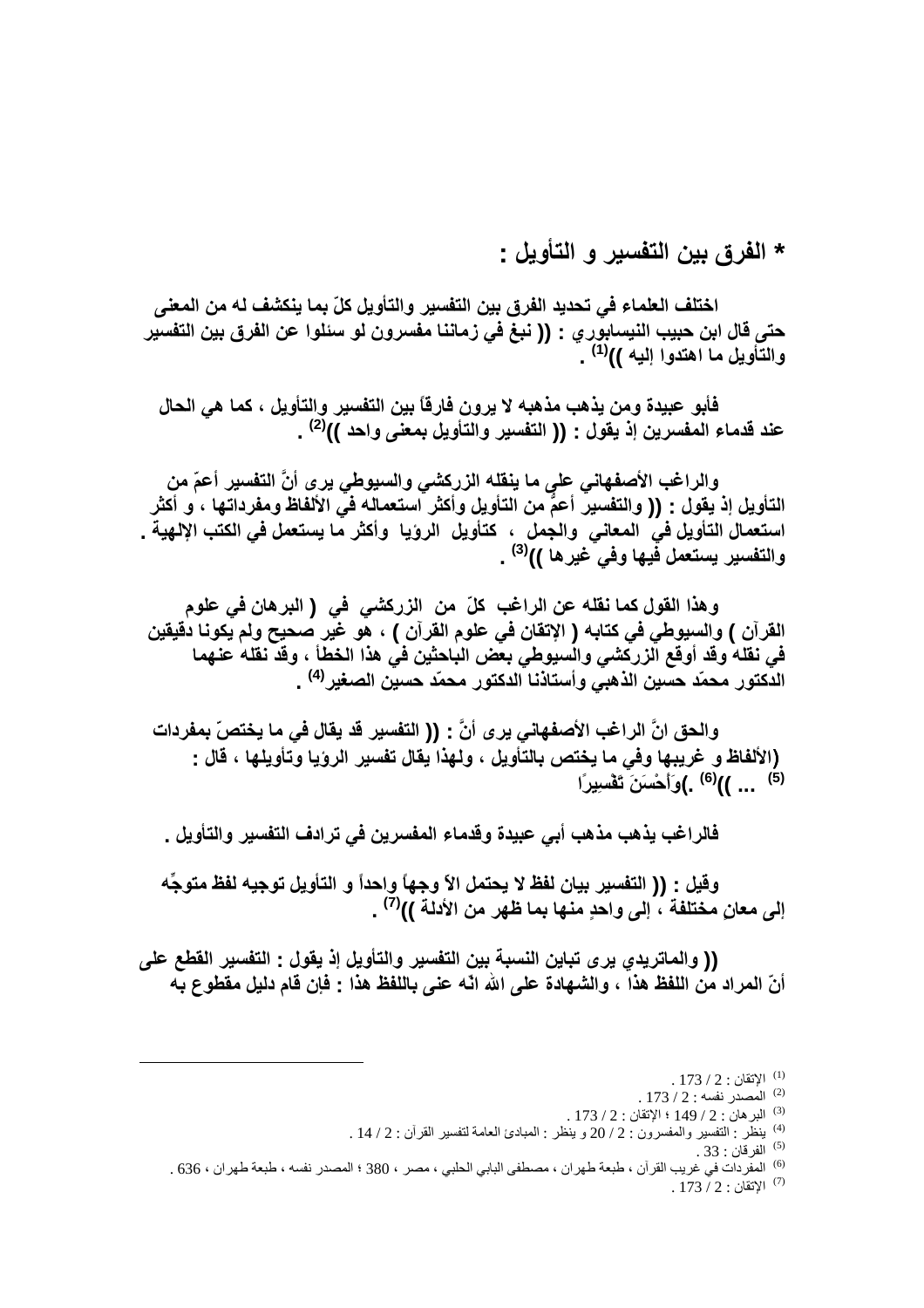فصحيح ، وإلاَّ تفسير بالرأى ، وهو المنهيُّ عنه ، والتأويل ، ترجيح أحد المحتملات بدون القطع والشهادة على الله ))<sup>(8)</sup> .

ويذهب أبو طالب الثعلبي<sup>(1)</sup> إلى تباين النسبة بين التفسير والتأويل بقوله : (( التفسير بيــان وضـع اللفظ أمّا حقيـقة أو مجازاً ، كـتفسير الصراط بالطريق والصيّب بالمطر ، والتأويل تفسير باطّن اللفظ مأخوذ من الأول وهو الرجوع لعاقبة الأمر : فالتأويل إخبار عن حقيقة المراد ، والتفسير إخبار عن دليل المراد ، لأنَّ اللفظ يكشف عن المراد ، والكشف دليل <sup>(2)</sup> تفسيره أنّه من الرصد ، يقال رصدته رقبته ، ) إنَّ رَبَّكَ لَبِالْمِرْصَادِ (، مثاله قوله تعالى : والمرصاد مفعال ، وتأويله التحذير من التهاون في أمر الله تعالى والغفلة عن الأهبة و الاستعداد للعرض عليه ، وقواطع الأدلة تقتضي بيَّان المراد منه على خلاف وضع اللفظ في اللغة ))<sup>(3)</sup> .

وقول الثعلبي هذا لا يخلو من تناقض ، فهو يقول : والتأويل ... مأخوذ من الأول وهو الرجوع والعاقبة ، ثمَّ يقول : و ... وقواطع الأدلة تقتضى بيان المراد منه على خلاف وضع اللفظ في اللغة \_ أي أصبح التأويل هو المعنى المخالف لظاهر اللفظ ، بحيث عاد اللفظ ـ علَّمِ تعريف الثعلبي ــ حقيقةٌ ثانية فيه ــ أي فَي التأويل ــ بعدما كان اللفظ لمعنى مطلق الإرجاع أو المرجع .

والتأويل عند ابن منظور : (( نقل اللفظ عن وضعه الأصلي إلى ما يحتاج إلى دليل لولاه ما ترك ظاهر اللفظ ))<sup>(4)</sup> .

وهذا المعنى هو عينه الذي ارتكز عليهِ المعتزلة وجعلوه مُتِّكاً للتأويل في جدلهم مع من خالفهم .

وإذا كان التأويل عند ابن منظور هو حمل اللفظ على المعنى المجاز ى ، فهل يعني هذا إنَّ التفَسير عند ابن منظور هو حمل اللفظ على معناه الوصّعي ، أو الحقيقي ، هذا ما لَم يُصرح به ابن منظور ، وإذا كانَ كذلك فالنسبة متباينة بينهما .

وير ي بعضهم أنّ التفسير : (( يتعلق بالرواية والتأويل يتعلق بالدراية ))<sup>(0)</sup> .

وقال أبو نصر القشيري : (( التفسير مقصور على الإتباع والسماع ، والاستنباط مما يتعلق بالتأويل ))<sup>(6)</sup> .

 $173/2$ : المصدر نفسه  $173/2$ 

<sup>(1)</sup> محمّد بن أحمد بن إبر اهيم النيسابور ي الثعلبي ، ينظر : تذكر ة الحفاظ : 3 / 102 ؛ طبقات المفسر بن للسيوطي : 37 .

- .  $173 / 2$  : الإتقان $173 / 2$ . 34 / 13 : سان العرب : 13 / 34.
	- . الإتقان : 2 / 173 .
- $173/2$ : البرهان : 2 / 150 وينظر : الإتقان : 2 / 173

<sup>.</sup> الفجر : 14 .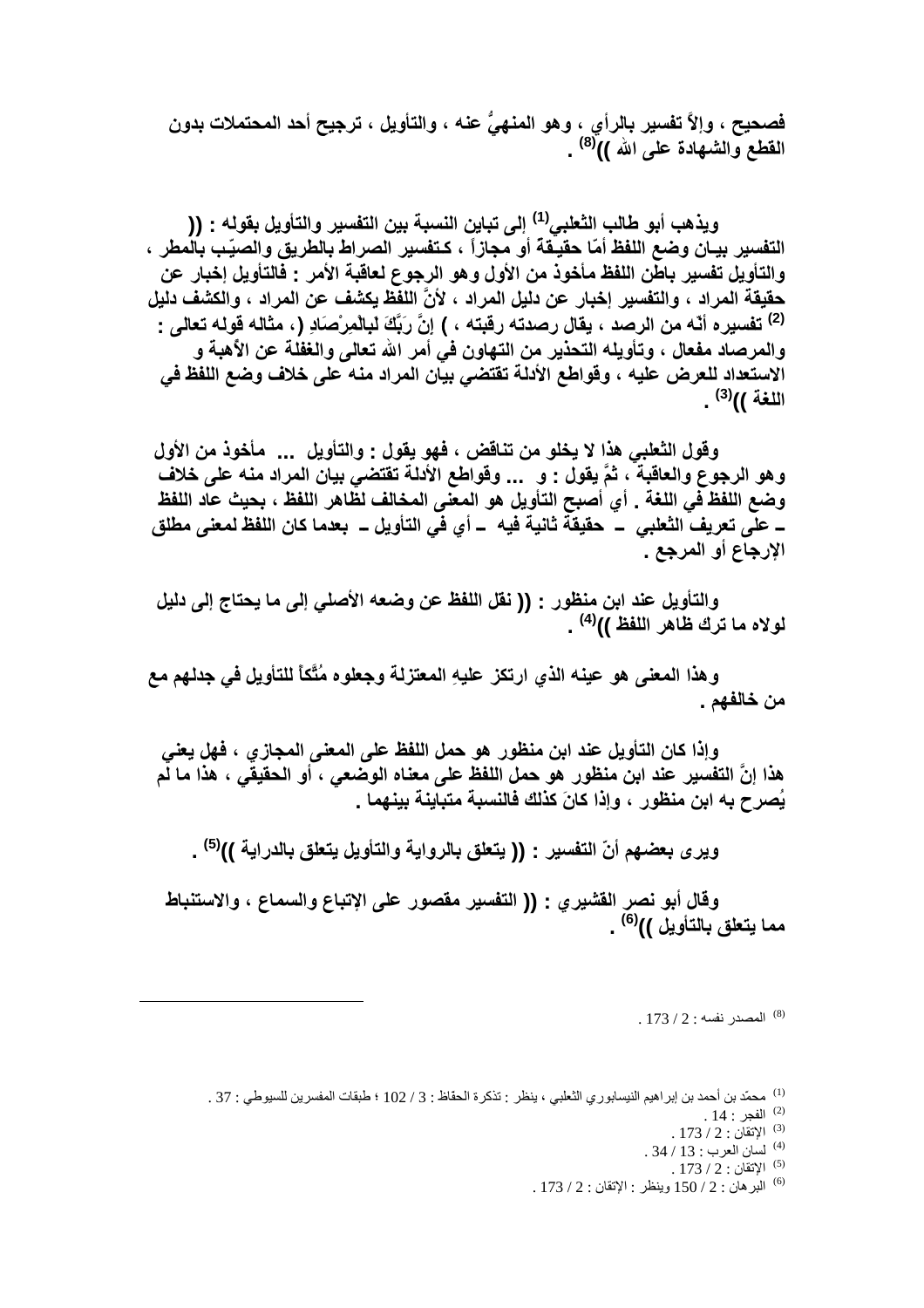: (( وفَّال قوم ما وقع مُبِيَّنًا في كتاب الله و معينًا في صحيح السنة سُمِّي تفسيراً ؛ لأنَّ معناه قدَّ ظهر و وضَّح وليسٌ لأحد أَنْ يتعرَّض إليه باجتهاد ولا غَيره بل يحملُه على المعنى الذي ورد ولا يتعدَّاه ، والتأويل ، ما استنبطه العلماء العاملون لمعاني الخطاب ، الماهرون في آلات العلوم ))<sup>(7)</sup> .

و عليه فالنسبة بين التفسير والتأويل في هذين القولين هي التباين .

وقال أبو القاسم بن حبيب النيسابور ٍ و البغو ٍ و الكواشي وغير هم : (( التأويل صرف الآية إلى معنى موافق لما قبلها وما بعدها ، تحتمله الآية غير مخالف للكتاب والسنة من طريق الاستنباط ... والتفسير في الاصطلاح علم نزول الآيات وشؤونها وأقاصيصها ، والأسباب النازلة فيها ... ))<sup>(1)</sup> فالنسبة هنا بين التفسير والتأويل هي التباين أيضاً .

وبعد هذه الرحلة الطويلة مع الذين يحاولون التفريق أو التمييز بين التفسير والتأويل وما رأيناه من اختلاف في الآراء في تحديد النسبة بين التفسير والتأويل ، يمكننا أنْ نقول : أنَّه ليس من المبالغة في شَّيع ، ما نقلته إلينا كتب التفسير وعلوم القرآن عن ابن حبيب النيسابور ي في قوله : (( نبغ في زماننا مفسِّرون لو سئلوا عن الفرق بين التفسير والتأويل لم يهتدوا إليه ))<sup>(2)</sup> .

ولعل هذه الأقوال التي جمعها لنا الزركشي في البر هان هي التي دعته أو أثارت انتباهه في أنَّ السبب في اصطلاح بعضهم على التفرقة بين التفسير والتأويل هو : (( التمييز بين المنقول والمستنبط ، ليحمل على الاعتماد فى المنقول ، وعلى النظر في المستنبط ... ))<sup>(3)</sup> .

وانطلاقاً مما مرَّ ذكره من أقوال العلماء والمتخصِّصين فإنَّ الباحث لا يتفق مع الأستاذ أمين الخولى الذي يذهب إلى انَّ منشأ الاختلاف بين العلماء في بيان الفرق بينِّ التفسير والتأويل هو استعمال القرآن الكريم لكلمة التأويل ثمَّ ذهاب الأصوليين إلى اصطلاح خاص فيها ، مع شيوع الكلمة على ألسنة المتكلمين من أصحاب المقالات والمذاهَب<sup>(4)</sup> .

فالذي يبدو للباحث ان منشأ هذا الخلاف هو الخلط وعدم التفريق بين التأويل وقضية المحكم والمتشابه إذ رأوا أنّ التأويل إنما هو ردّ المتشابه إلى المحكم ، والتأويل في القرآن إنَّما يشمل المحكم والمتشابه ، وليس هو ردِّ المتشابِه إلى المحكم فقط ـ

والتأويل عند بعض المتأخرين : (( ملحوظٌ فيه ترجيح أحد محتملات اللفظ بالدليل . والترجيح يعتمد على الاجتهاد ، ويتوصل إليه بمعرفة مفردات الألفاظ ومدلولاتها في لغة

.  $173 / 2$  : الإتقان $173 / 2$ 

 $174 - 173 / 2$  : البرهان : 2 / 150 ؛ الإتقان : 2 / 173 - 174

.  $173 / 2$  : الإتقان $173 / 2$ 

 $.172 / 2:$ البرهان  $172 / 2$ 

<sup>(4)</sup> ينظر : التفسير معالم حياته ـ منهجه اليوم ، أمين الخولي ، دار المعلمين للطبع والنشر ، 1944م ، ص6 .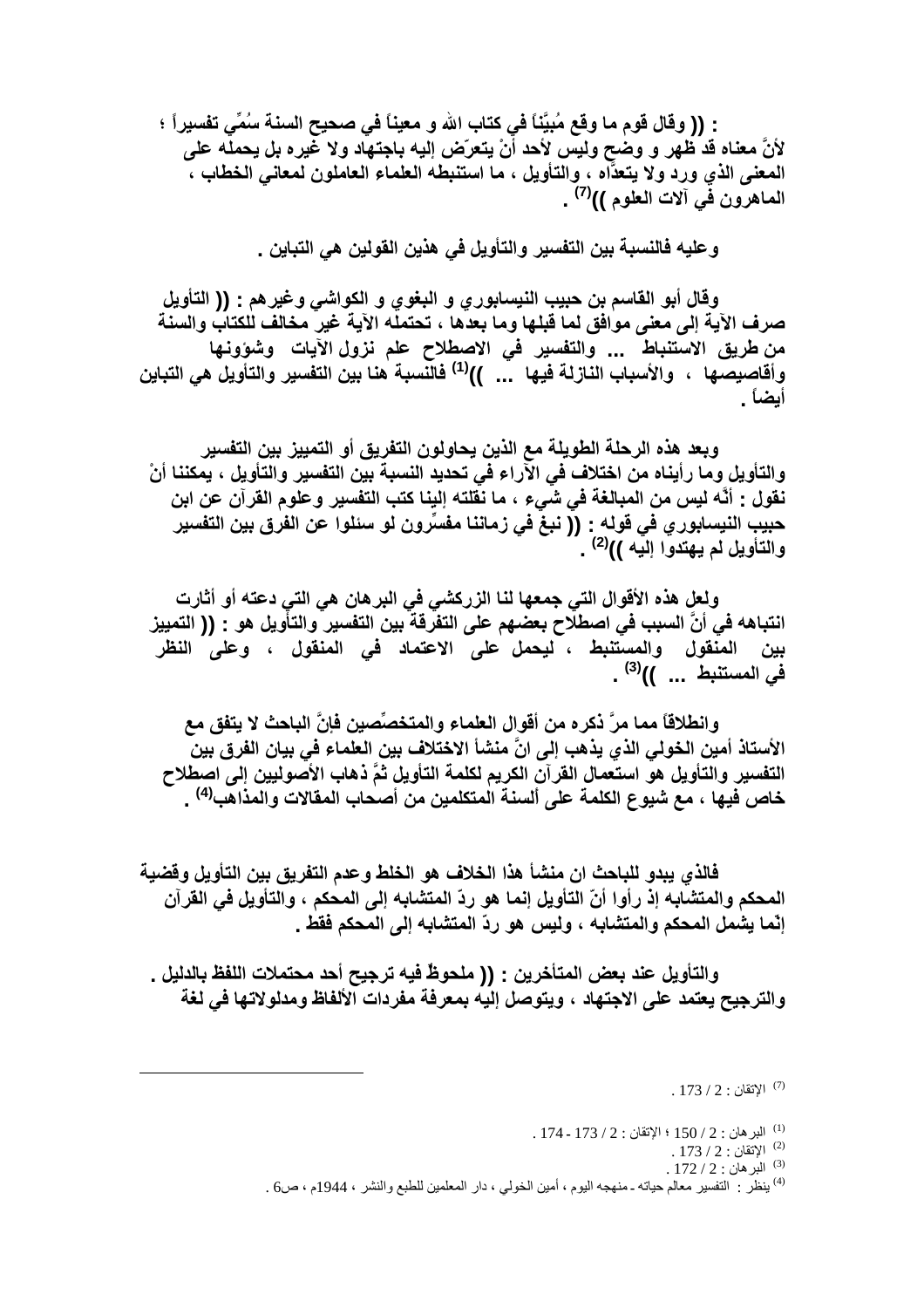العرب ، واستعمالها بحسب السياق ، ومعرفة الأساليب العربية ، واستنباط المعاني من كل ذلك ))<sup>(5)</sup> .

و هذا يعني : أنَّ التأويل يختص بالآيات المتشابهة ، ويتعامل معها بالطريقة التي يراها اصحابه ، وأَنَّ التفسير يختص بالآيات المحكمة وهي الآيات الظاهرة المعنى .

\* التفسير في عهد النبي (صلَّى الله عليه وآلـه وسلَّم) حتى عهد تابعي التابعين :

لاشكِّ انِّ النَّبِي ـــ صلى الله عليه وأله وسلَّم ـــ هو أوَّل مُفسر لكتاب الله تعالى ، ولكنْ هذا في الوقت نفسَه لا يعني انّه قد فسَّر كلّ القرآن كما يذهب إلى ذلك ابن تيمية إذ يرى : (( انّ النبي ( صلَّى الله عليه وسلَّم ) بيِّن لأصحابه تفسير جميع القرآن ، أو غالبهُ ))<sup>(1)</sup> .

إذ انَّ هذا القول لا يستقيم لابن تيمية ، وذلك لسببين أو لأمرين هُما : أولاً : إنَّ التفسير ليس على وجه واحد بل هو كما يقول ابن عباس : (( على أربعة أوجه ، وَجْهٌ تعرفَهُ العرب من كلامها ، وتفسير لا يُعنْر أحد بجهالته ، وتفسير تعرفه العلماء ، وتفسير لا يعلمه الأ الله ))<sup>(2)</sup> .

و هذا الصنف أو الوجه الأخير لا يمكن انْ يعلمه غير الله تعالى لأنّ الله ــ عزّ و جلّ ــ استأثر بعلمه . فمن تعرّض له أو ادعى معرفته فهو مفتر على الله ، وذلك كالآيات القرآنية المتضمّنة : قيام الساعة أو الرّوح وغيرها مما يجرى مجرى الغيوب . وقد نهى الله ــ عزَّ ويسئلونك عن ( و جلّ ــ عن الخوض في مثل هذه الأمور. ومحاولة معرفتها ، كقوله تعالى : <sup>(3)</sup> .)الروح قل الروح من امر رب*ي* وما اوتيتم من العلم الا قليلا

ثانياً : لو كان النبي الأكرم ـــ صلى الله عليه وآله وسلم ـــ قد فسَّر كلِّ القرآن لوجب على الصحابة والتابعين ومن جاء بعدهم من المؤمنين - إتباع قول النبي ـــ صلى الله وماءاتاكم الرسول فخذوه وما نهاكم عنه (عليه وآله وسلم ــــ وتفسيره ؛ لقوله تعالى : (5) .) من يطع الرسول فقد اطاع الله (<sup>(4)</sup> . و قوله : )فانتهوا

ولكن كلِّ ما ورد عنه ــــ صلى الله عليه وآله وسلم ــــ هو بيانـه لمجمل القرآن ، وتوضيحه لمشكله ، وتخصيصه لعامّهِ ، وتقييده لمطلقه ... .

<sup>(5)</sup> التفسير والمفسرون : 2 / 22 .

.  $85:$  الاسراء:  $^{(3)}$ 

 $80:10^{(5)}$ 

<sup>&</sup>lt;sup>(1)</sup> مقدمة في أصول التفسير ، ابن نيمية ، الطبعة الثانية ، تحقيق ، عدنان زرزور ، مؤسسة الرسالة ، 1392 هـ ـ 1972م ، ص5 ؛ ينظر : الإتقان : 2 / 189 .

<sup>. 164 / 2 :</sup> بنظر : البرهان : 164 / 2

<sup>.</sup> الْحَشْر : 7 .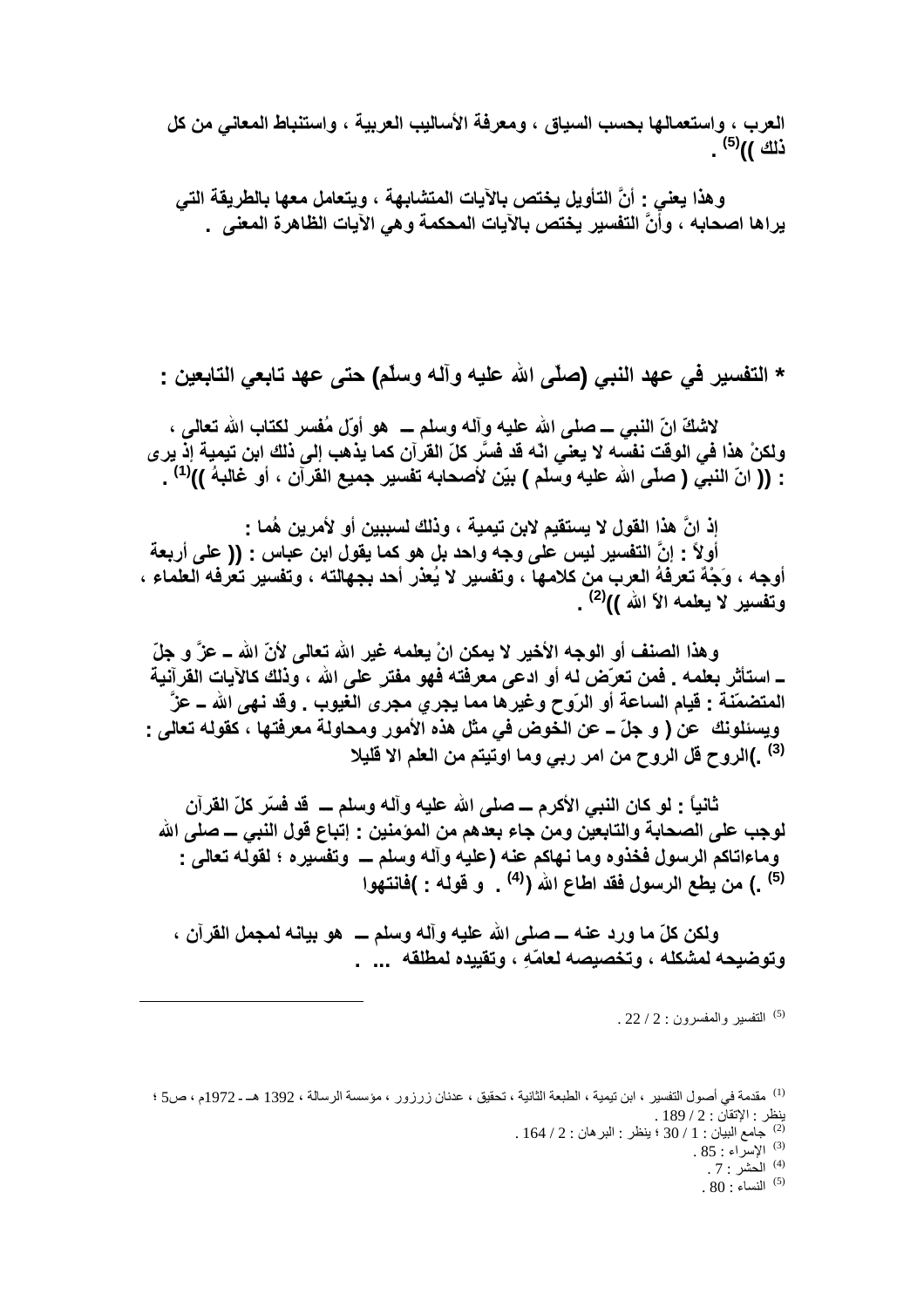فقد ورد عنه ـــ صلى الله عليه وآله وسلم ـــ : (( تفسير الظلم بالشرك في قوله <sup>(6)</sup> ، وتفسيره : الحساب اليسير بالعرض ، ) الذين امنوا ولم يلبسوا ايمانكم بظلم (تعالى : <sup>(7)</sup> بالرمي ، ... وكتفسير ) واعدوا لهم ما استطعتم من قوة (وتفسيره ( القوة ) فَى <sup>(8)</sup> ، ... ))<sup>(9)</sup> .) ان الذين يستكبرون عن عبادتي (العبادة بالدعاء في قولـه تعالى :

ومن توضيح المشكل : تفسيره ـــ صلى الله عليه وآله وسلم ـــ للخيط الأبيض ، والخيط الأسود فى قــوله تـعـالى : الفجر ( حت*ي* يتبين لكم الخيط الابيض من الخيط الأسود من  $(i^{(10)}$ بأنـه بياض النـهار وسواد الليل<sup>(1)</sup> .

ومن تفسيره المطلق ، تقييده اليد باليمني في قــولـه تــعـالى : <sup>(2)</sup> ) فَاقْطَعو ا ابديـهما (

ويؤيد هذا المعنى أو هذا القول ما ورد عن الصحابة والتابعين من تفسير لبعض الآيات مما يدلِّ على أنَّ النبي ـــ صلى الله عليه وآله وسلم ـــ لم يفسِّر كلِّ القرآن إذ لو كان الأمر كذلك لوقف هولاء الصحابة وغيرهم عند تفسيره صلى الله عليه وآله وسلم ـــ ولما اختلفوا ف*ي* تفسيره <sub>-</sub>

ومن ذلك على سبيل المثال لا الحصر اختلافهم في تفسير قــولـه تــعـالى : من يعمل ( <sup>(3)</sup> . قال بعضهم عنى بالسوء كلّ معصية ، وقال آخرون إنَّ معنى ذلك من )سواءاً يجز به يعطي سوءاً من أهل الكفر يجز به وبعضهم يرى أنّ معنى السوء في هذا الموضع الشرك .

فالقول الأول ينتهي سنده إلى كلِّ من زياد بن الربيع وأبي بن كعب وعائشة ومجاهد ، والثاني ينتهي إسناده إلى الحسن و ابن زيد والضحاك والأخير ينتهي إسناده إلى ابن عباس وسعيد بن جبير <sup>(4)</sup> ۔

ويرى الطبري الذي يذكر هذه الأقوال بأسانيدها انّ : (( كل من عمل سوءاً صغيراً أم كبيراً من مؤمن أو كافر جُوزي به ، وإنَّما قلنا ذلك أولى بتأويلُ الآية على كلِّ عاملٍ سوعٍ من غير انْ يخصّ أو يستثنى منهم أحد ، فهي على عمومها ... ))<sup>(5)</sup> .

> .  $82:$ الأنعام  $^{(6)}$ .  $60:10^{(7)}$  الأنفال  $\,$ .  $60:$ المؤمن  $^{(8)}$  $.157 - 156 / 2$ : البرهان  $^{(9)}$  $187:$ البقرة  $187:$

 $15/1$ : ينظر : البرهان : 1 / 15 المائدة: 38. .  $123$  : النساء  $^{(3)}$ . 188 - 187 / 5 : بنظر : جامع البيان : 5 / 187 - 188  $.188 / 5$ : المصدر نفسه  $.5$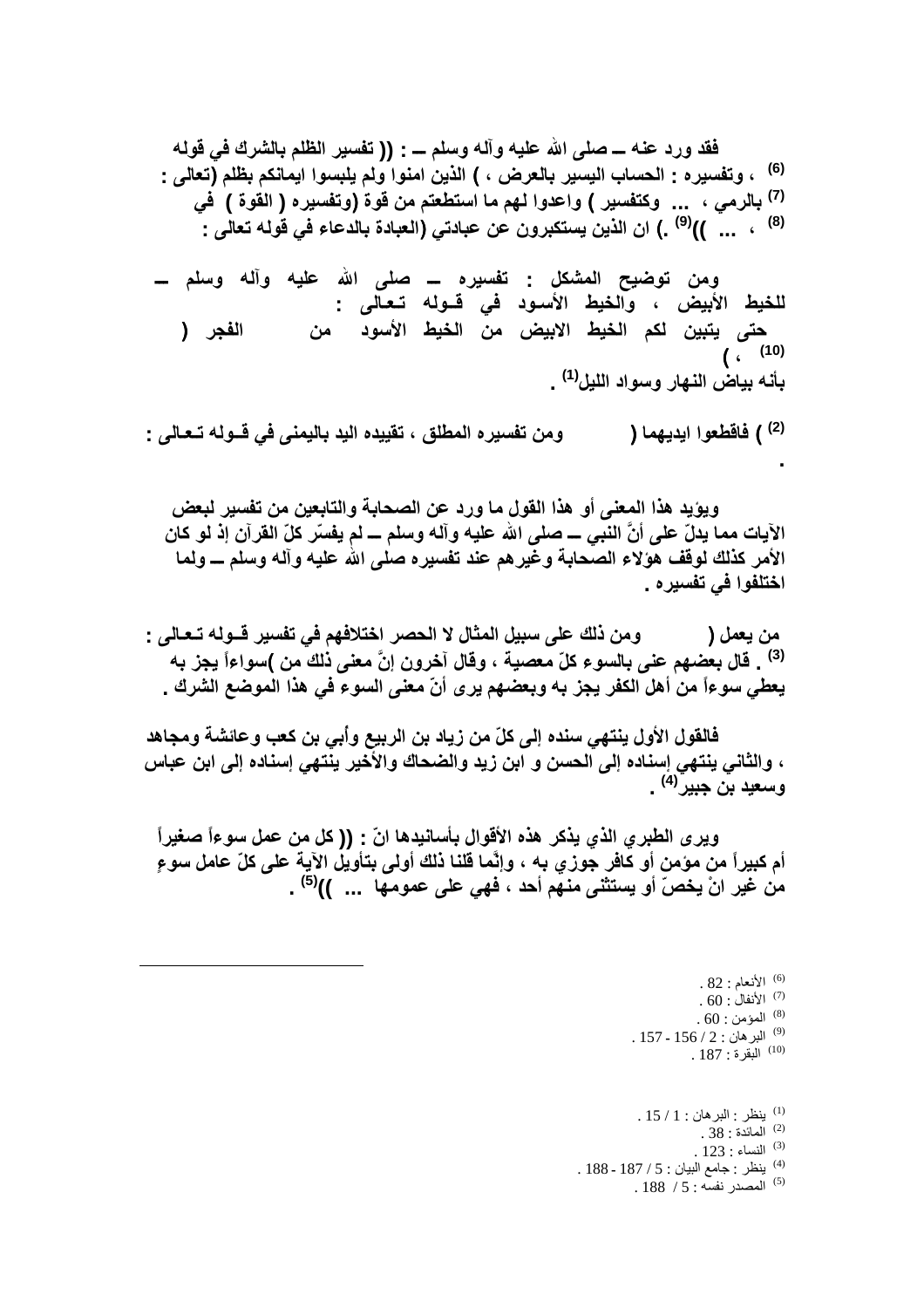و اذا قرئ القرءان فاستمعوا لـه ۖ وانصتوا لـعلكم ومثله قسوله تتعالى :  $\sum_{i=1}^{n}$ <sup>(6)</sup> .)تر حمو ن

فقد : (( ... اختلفوا في الوقت الذي أمروا بالإنصات و الاستماع فقال قوم : أمروا حال كون المصلَّى في الصلاة خلف الإمام الذي يأتمَّ به ، و هو يسمع قراءة الإمام ، فعليه انْ ۖ ينصت و لا يقرأ أو يسمع لقراءته .

ومنـهم من قال : لأنّهم كانوا يتكلّمون في صلاتـهم ويسلم بعضـهم علـى بعض ، وإذا دخل عليهم داخل و هم في الصلاة وقال لهم كم صلّيتم فيخبرونـه ، وكان مباحاً ونسخ ذلك ، ذهب إليه عبد الله بن مسعود و أبو هريرة والزهرى وعطا وعبيد الله بن أبي عمير ومجاهد وفَّتادة وسعيد بن المسبِّب وسعيد بن جبير والضحّاك وإبراهيم وعامر الشعبي وابن زيد ...

وقال قوم : هو أمر بالإنصات للإمام إذا قرأ القرآن في خطبته يروي ذلك عن مجاهد ، وقال روى قوم : هو أمر بذلك في الصلاة والخطبة . وروى ذلك عنْ مجاهد أيضاً ، و الحسن . وأقوى الأقوال الأول ، لانّه لا حال يجب فيها الإنصات لقراءة القرآن إلاّ حال قراءة الإمام في الصلاة ، فانّ على المأموم الإنصات لذلك والاستماع له . فأمَّا خارج الصلاة فلا ــ انَّه قال في حال الصلاة ر2خلاف انَّه لا يجب الإنصات والاستماع ، وعن أبي عبد الله ـــ وغيرها . وذلك على وجه الاستحباب ... ))<sup>(1)</sup> .

فلو كان النبي ـــ صلى الله عليه وآله وسلم ـــ قد بيّن كلّ القرآن وفسّره لما وجدت هذه الأقوال الكثيرة في هاتين الآيتين على سبيل المثال لا الحصر \_

بِلِ لسنا نبِالَّغِ في شيءِ إذا قلنا إِنَّ القرآنِ الكريمِ لم يُفسَّر جِميعه حتى في عصرِ الصحابة بعد رحيل الرسول الكريم ـــ صلى الله عليه وآله وسلم ـــ إلى الرفيق الأعلى ــ عزَّ اسمه ۔

ولعلِّ هذه الآراء أو الأقوال تشير ضمناً إلى أنَّ صحابة النبي ـــ صلى الله عليه وآله وسلم ـــ كانوا متفاوتين في القدرة على فهم آيات الكتاب العزيز. وتفسير ها خلافاً لما يذهب إليه ابن خلدون من أنَّ صحابةً رسول الله ـــ صلى الله عليه وأله وسلم ـــ كانوا على حدٍ سواء في فهمهم للقرآن العزيز<sup>(2)</sup> .

وذلك لأنَّ : (( العرب لا تستوي في المعرفة بجميع ما في القرآن من الغريب والمتشابه ، بل إنَّ بعضها يفضل في ذلك علَّى بعض ))<sup>(3)</sup> .

ومما يؤيد هذا المعنى أنَّ : (( القرآن إنَّما انزل بلسان عربيٍّ مبين في زمن أفصح العرب ؛ وكانوا يعلمون ظواهره وأحكامها ؛ أمَّا دقائق باطنه فإنَّما كان يظهر لهم بعد البحث والنظر ، مع سوَالهم النبي ــــ صلى الله عليه وآله وسلم ــــ في الأكثر ؛ كسوَالهم لما نزل :-(4) ، فقالوا : أيّنا لم يظلم نفسه ! ففسّره النبي ــ صلى الله علّيه ) ولم يلبسوا إيمنهم بظلم (

. 204 : الأعراف $(6)$ 

 $.68$ -67 / 5 : التبيان  $10^{(1)}$ <sup>(2)</sup> المقدمة ، إبن خلدون ، مكتبة دار الهلال ، بيروت ، 1988م ، ص 489 . <sup>(3)</sup> المسائل و الأجوبة : ص 8 . .  $82:10^{(4)}$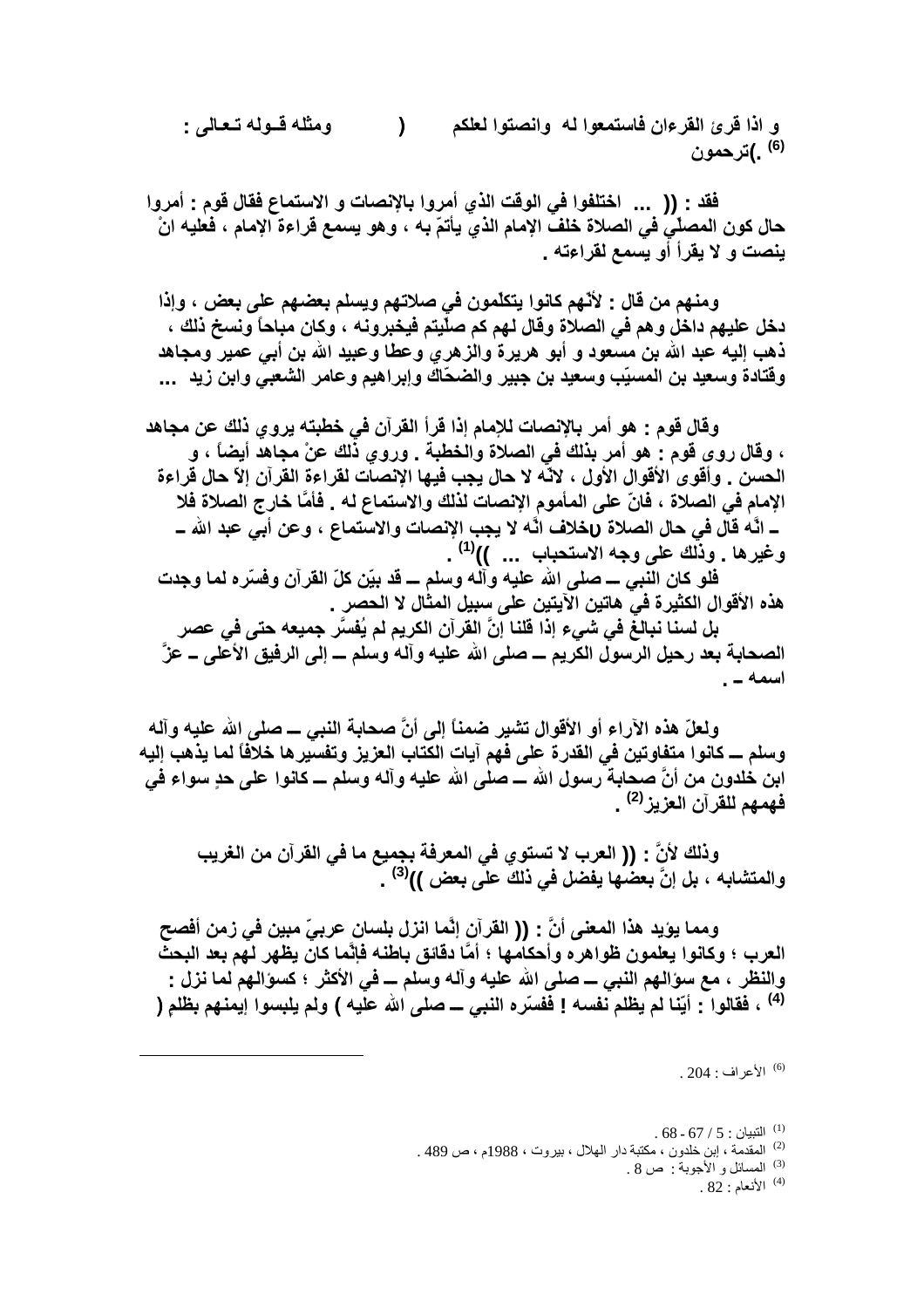<sup>(5)</sup> ، وكسؤال ) ان الشرك لظلم عظيم (وآله وسلم ـــ بالشرك ؛ واستدلّ عليه بقــولـه تــعـال*ي* : عائشة ( رض ) عن الحساب اليسير . فقال : ( ذلك العرض ، ومنْ نوقش الحساب عُذَب ) وكقصة عدى بن حاتم في الخيط الذي وضعه تحت رأسه<sup>(6)</sup> . وغير ذلك مما سألوا عن آحادِ منه ۔

ولم ينقل إلينا عنهم تفسير القرآن وتأويله بجملته ؛ فنحن نحتاج إلى ما كانوا يحتاجون إليه و زيادة على ما لم يكونوا محتاجين إليه من أحكام الظواهر ، لقصورنا عن مدارك أحكام اللغة بغير تعلّم ؛ فنحن أشدّ احتياجاً إلى التفسير \_

ومعلوم أنَّ تفسيره يكون بعضه من قبيل بسط الألفاظ الوجيزة وكشف معانيها ، وبعضه من قبيل ترجيح بعض الاحتمالات على بعض لبلاغته ولطف معانيه ؛ ولهذا لا يستغني عن قانون عام يعوّل في تفسيره عليه ، ويرجع في تفسيره إليه ؛ منْ معرفة مفردات ألفاظه ومركباتها . وسياقه ، وظَّاهره وباطنه ، وغير ذُلك مما لا يدخل تحت الوهم ويدقِّ عنه الفهم . وفي هذا تتفاوت الأذهان وتتسابق في النظر إليه مسابقة الرّهان ، فمن سابق بفهمه ، وراشْق كبدُ الرّمية بسهْمِهِ ، وآخر رمى فأشوّى ، وخبط فى النظر خبط عشواء ــ كما قيل ــ <u>:</u> وأين الدقيق من الركيك ، وأين الزلال من الزُّعاق ))<sup>(7)</sup> .

وبعد انْ لحق الرسول الكريم ـــ صلى الله عليه وآله وسلم ـــ بالرفيق الأعلى ــ عزَّ و جلَّ ـــ وما حدث من اتساع رقعة الإسلام ودخول كثير من الشعوب والأمم في الإسلام ، شَمَّرَ الصحابة الكرام ـــ رضوان الله تعالى عليهم ـــ عن سواعدهم في استنطاق آيات القرآن الكريم ، ليواكبوا سير الحياة ومستحدثات الأمور إذا لم يجدوا التفسير في كتاب الله تعالى أو سنة نبيّه ـــ صلى الله عليه وآله وسلم ـــ .

وللتفسير بعد النبي ـــ صلى الله عليه وآله وسلم ـــ طريقان هما طريق أهل البيت ــ عليهم السلام ــــ وطريق الصحابة الـهادين المـهديين ــــ رضوان الله تعالى عليهم ــــ .

فقد رأى بعض المسلمين أنَّ رواية أهل البيت ــ عليهم السلام ـــ هي امتداد لرواية النَّبِي ـــ صلَّى الله عليه وآله وسلَّم ـــ ، فقد روي عن جابر بن عبد الله الأنصاري انَّه قال :-(( رأيت رسول الله ( ص ) في حجة الوداع يوم عرفة وهو على ناقته القصواء يخطب فسمعتُهُ يقول - ( إِنِّي تركتُ فَيكم ما إِنْ أَخذتم بِه لن تضلُّوا ، كتاب الله ۖ وعترتي أهل بيتي )  $(1)$ 

ومثله ما روي عن زيد بن أرقم : (( قال رسول الله ( ص ) انى تارك فيكم ما انْ تمسّكتم به لن تضلّوا بعدي ، أحدهما أعظم من الآخر و هو كتاب الله حبل ممدود من السماء إلى الأرض ، و عترتي أهل بيتي لن يفترقا حتى يردا عليَّ الحوض فانظروا كيف تخلفونى فيهما ))<sup>(2)</sup> .

وذكر الزركشي أنَّ : (( صدور المفسِّرين من الصحابة ، عليّ ، ثمَّ ابن عباس ، وهو تجرّد لهذا الشأن والمحفوظ عنه أكثر من المحـفوظ عن علـيَّ ، إلاّ أنَّ ابن عباس كان أخذ عن عليّ ... ))<sup>(3)</sup> .

<sup>.</sup>  $13:$ لقمان  $^{(5)}$ 

<sup>&</sup>lt;sup>(6)</sup> إشارة إلى قوله تعالى : ( حتى يتبين لكم الخيط الابيض من الخيط الاسود من الفجر ) البقرة : 187 .

<sup>(7)</sup> البر هان : 16-13/1 .

<sup>&</sup>lt;sup>(1)</sup> جامع الأصول من أحاديث الرسول ، أبو السعادات ، مبارك بن محمد بن الأثير الجزري ( ت: 606هـ ) ، اشراف وتصحيح : عبدالمحبِّد سليم ، ومحمد حامد الفقي ، مطبعة السنة المحمدية ، القاهرة ، 1949م ، ج1 ص 187 .  $.187/1:$ المصدر نفسه  $127/1$ 

 $.157/2:$ البر هان $.2$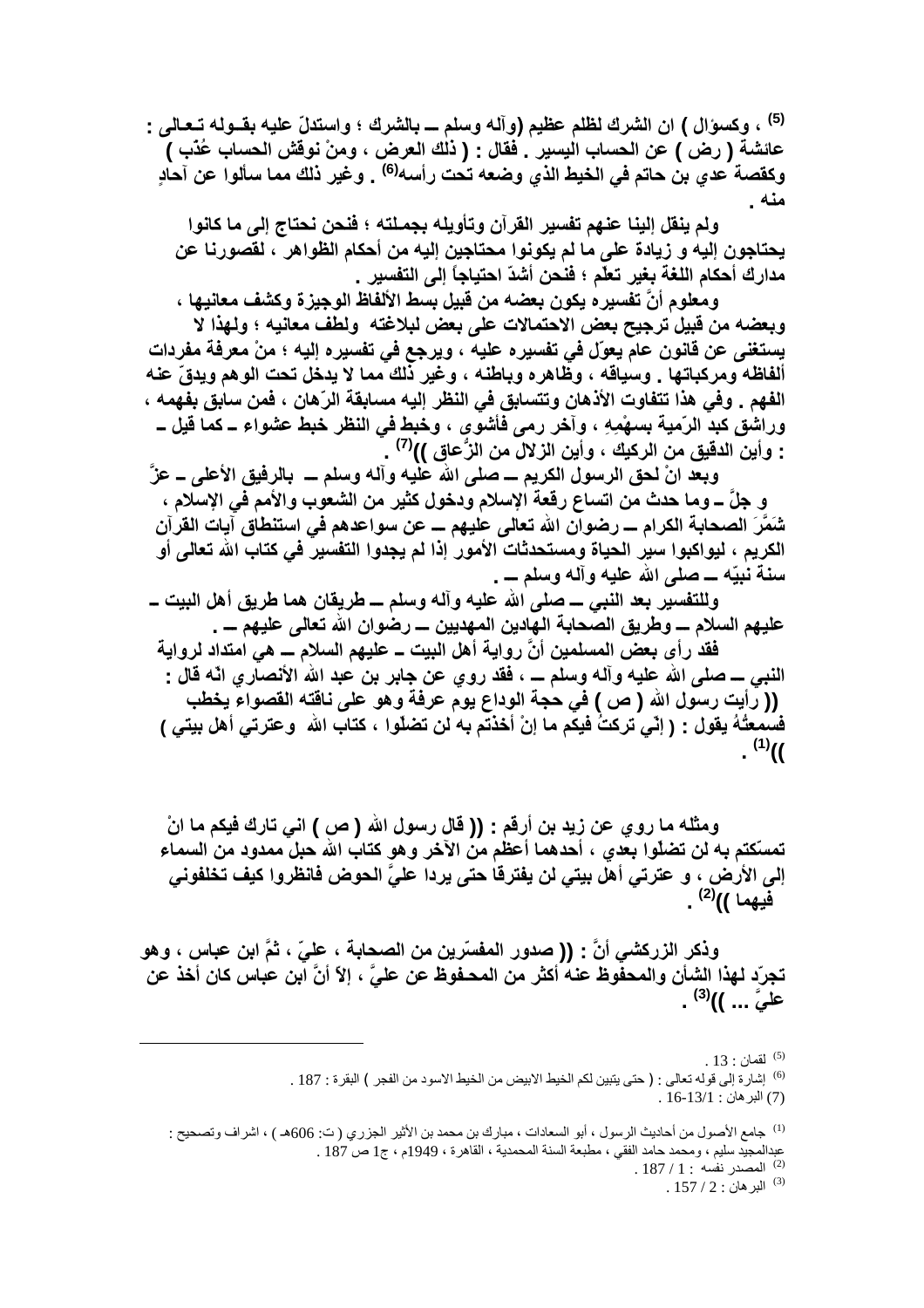وقال السيوطي : (( أمَّا الخلفاء فأكثر مَنْ روي عنه منهم على ابن أبي طــالـب ... وقد روى معمر عن وهب بن عبد الله عن أبى الطفيل قال : شـهدتُ عليَّا يخطب و هو يقول سلوني فوالله لا تسألوني عن شيء إلاّ أخبرتكم ، وسلوني عن كتاب الله فوالله ما من آيةٍ إلاّ أعلم أبليلٍ نزلت أم بنهار أم في سهلٍ أم في جبل .

وأخرج أبو نعيم في الحلية عن ابن مسعود قال : إنَّ القرآن انزل على سبعة أحرف ما منـها حرف إلاّ ولـه ظـهر وبطن وانّ علـي بن أبـي طـالب عنده منـه الظـاهر والبـاطن .

واخرج أيضاً من طريق أبي بكر بن عياش عن نصر بن سليمان الأحبسي عن أبيه عن علىّ قال : والله ما نزلت آيةً إلاّ وقد علمت فيم أنزلت وأين أنزلت إنَّ ربي وهب لي قلباً ۖ عقولاً وَلِساناً سؤولاً ))<sup>(4)</sup> .

. وقد عللّ السيوطي كثرة التفسير الوارد عن الإمام أمير المؤمنين ــ ـ بقوله : ن (( وكان السبب في ذلك تقدّم وفاتهم ـــ يعنيّ بذلك الخلفاء ـــ ))<sup>(5)</sup> .

وهذا التعليل غير مفتع ، إنَّما السبب أنَّ عليَّا عليه السلام ألصق الناس برسول الله صلى الله عليه وآله وسلَّم ، وبأب مدينة علمه . ثُمَّ ألم يبقَ قومٌ من الصحابة بعد وفاة على عليه السلام ؟!. ولا ننسي أنَّ ما وصل إلينا عنه عليه السلام قليل ، نظراً لمحاولات بني أميَّة لطمس آثار ه عليه السلام .

وقد تابع عبد العظيم الزرقاني السيوطي في هذا القول إذ يقول : (( الإمام على ( ع ) قد عاش بعدهم حتى كثرت حاجة النّاس في زمانـه إلى من يفسِّر لـهم القرآن وذلك من اتساع رقعة الإسلام و دخول عجم في هذا الدين الجديد كادت تذوب بهم خصائص العروبة في جيل من أبناء الصحابة كان في حاجة إلى علم الصحابة فلا جرم كان ما نقل عن عليّ أكثر مما نقل عنْ غيره ، أضف إلى ذلك ما امتاز به الإمام من خصب الفكر ، وغزارة العلم ۖ وإشراق القلب ، ثمَّ أضف أيضاً اشتغالهم بمهام الخلافة وتصريف الحكم دونه ))<sup>(1)</sup> .

وليس هذا بكثير على رجل مثل الإمام على بن أبي طالب \_  ${\bf u} = {\bf u}$  – الذي علمه النبي صلى الله عليه وآلـه وسلم ـــ التفسير ، وفتح الله قلبه للَّفهم السليم والاستنباط الدقيق ـ

أمّا الصحابـة ــــ رضوان الله تعالى عليهم ــــ فقد كانوا كما قال عنـهم مسروق :-(( جالست أصحاب محمّد ـــ صلى الله عليه و آلـه وسلم ـــ فوجدتهم كالإخاذ<sup>(2)</sup> ، فالإخاذ يروي الرجل ، و الإخاذ يروي الرجلين ، والإخاذ يروي العشرة ، والإخاذ لو نزل به أهل الأرض لأصدر هم ، فوجدت عبد الله بن مسعود من ذلك الإخاذ ))<sup>(3)</sup> . وعبد الله بن مسعود تلميذ علىً عليه السلام وناقل علمه .

> .  $187 / 2$  : الإتقان $187 / 2$  $.187/2$ : المصدر نفسه  $.97/2$

<sup>(1)</sup> مناهل العرفان في علوم القرآن ، محمد عبد العظيم الزرقاني ، الطبعة الثالثة ، دار احياء الكتب العربية ، عيسى البابي الحلبي وشركاه ، ج2 ص482 وما بعدها <sub>.</sub>

<sup>(2)</sup> الإخاذ : جمع إخاذة وهي شيء كالغدير ، يجتمع فيه الماء ، وجمع الإخاذ أخذ مثل كتاب وكتب ( صحاح الجوهري : 2 / 560 ) . (3) طبقات ابن سعد ، الطبقات الكبرى ، تحقيق : ادورد سخاو ليدن ، ج2 ص105 .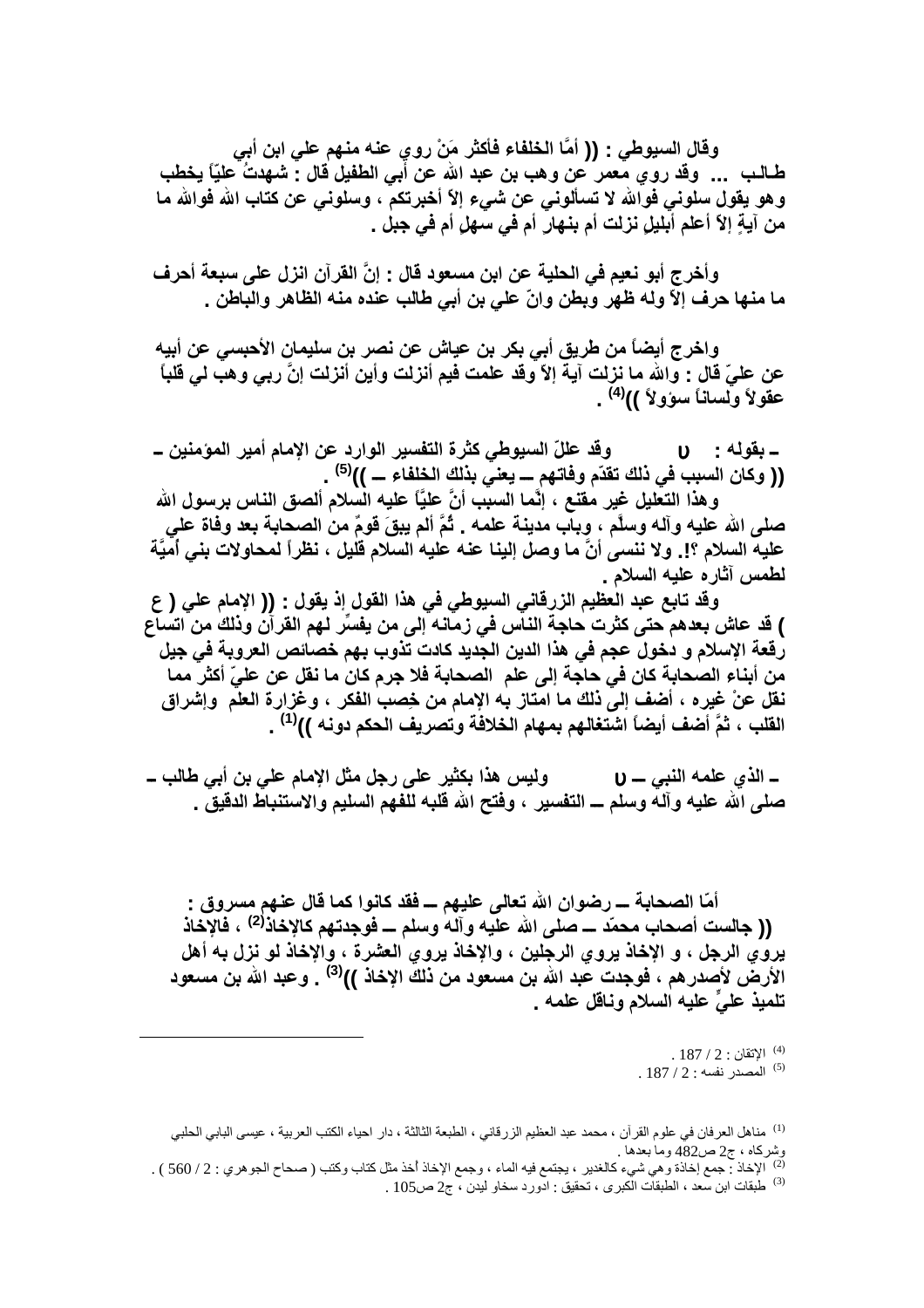وتفسير الصحابــة : (( بمنــزلـة المــرفوع إلـــى النبــى ( ص ) كمـا قــالـه الـحاكم فـى تفسيره ))<sup>(4)</sup> .

ولكن هذا المعنى ــــ أي كون تفسير الصحابة بمنزلة المرفوع إلى النبي ــــ صلى الله عليه وآله وسلم ـــ عند الحاكم : (( فيما فيه سبب النزول ))<sup>(5)</sup> .

و أشهر من عرف بالتفسير من الصحابة : (( الخلفاء الأربعة و ابن مسعود وابن عباس وأبي بن كعب ، وزيد بن ثابت ، وأبو موسى الأشعري ، وعبد الله بن الزبير ))<sup>(6)</sup> .

وهناك من تكلَّم من الصحابة في التفسير كأبي هريرة ( ت : 57هـ ) وجابر بن عبد الله الأنصاري ( ت: 91هـ ) .

وكان بحثهم في هذا المجال لا يتجاوز بيان ما يرتبط من الآيات بجهاتها الأدبية وشأن النزول وقليل من الاستدلال بآية على آية ، وكذلك قليل من التفسير بالروايات المأثورة عن النبي ـــ صلى الله عليه وآله وسلم ـــ فَي القصص ومعارف المبدأ والمعاد وكذلك تمييز المدنى من المكي ، وترتيب نزول السور ومعرفة النهاري من الليلي ، والناسخ والمنسوخ ، والاستشهاد بالشعر ومعرفة عادات العرب للاستعانة بها على معرفة بعض التفسير ، ومعرفة غريب القرآن ، ومعرفة أسماء المواطن والمواضع التي جرى ذكرها في القرآن الكريم .

ولعلَّ ابن عباس هو المع الصحابة وأطولهم باعاً في هذا المضمار أو المجال ۖ ولا ريب ، فهو الذي دعا له النبي ـــ صلى الله عليه وآله وسلم ـــ إذ قال : (( اللهم فقَّهه في الدين وعلَّمه التأويل ... وعن ابن عباس قال : قال لي رسول الله ( ص ) : نعم ترجمان القرآن أنت ... وعن ابن الحنفية قال : كان ابن عباس ۖحبر هذه الأمنَّة ))<sup>(1</sup>) .

وليس هذا بكثير على ابن عباس فهو تلميذ الإمام أمير المؤمنين \_ ـ وعنه أخذ ن ابن عباس التفسير .

ويتحدث ابن عباس عن نفسه قائلاً : (( لمّا قبض رسول الله ( ص ) قلتُ لرجل من الأنصار هلّم فلنسأل أصحاب رسول الله ( ص ) فإنهم كثير ، فقال لي : واعجباً لك أتر ي الناس يفتقرون إليك ؟! ... وأقبلت أسأل الناس فان كان ليبلغني الحديث عن رجلٍ فآتي بابه و هو قائل ، فأتوسّد ردائي على بابه يسفي الريحُ عليَّ من التراب فيخرج فيراني ، فيقول : يابن عمِّ رسول الله ماجاء بك ؟ هلاّ أرسلت إلىَّ فَآتيك ... فَأقول : لا : أنا أحقّ ان آتيك ... فأسأله عن الحديث ... فعاش ذلك الرجل الأنصاري حتى رآني وقد اجتمع الناس حولي يسألوني ... فقال : هذا الفتي كان أعقلُ منّي ))<sup>(2)</sup> .

> .  $157/2$  : البر هان  $^{(4)}$ . الإتقان : 2 / 179 .  $187/2$  : المصدر نفسه  $187/2$

.  $187 / 2$  : الاتقان $^{(1)}$ <sup>(2)</sup> الأصابة في تمييز الصحابة ، شهاب الدين ، أبو الفضل أحمد بن علي بن محمد بن محمد بن علي ، المعروف بابن حجر ، ط1 ، دار العلوم الحديثة ، مصر ، 1328هـ ، ج 2 ص 84 .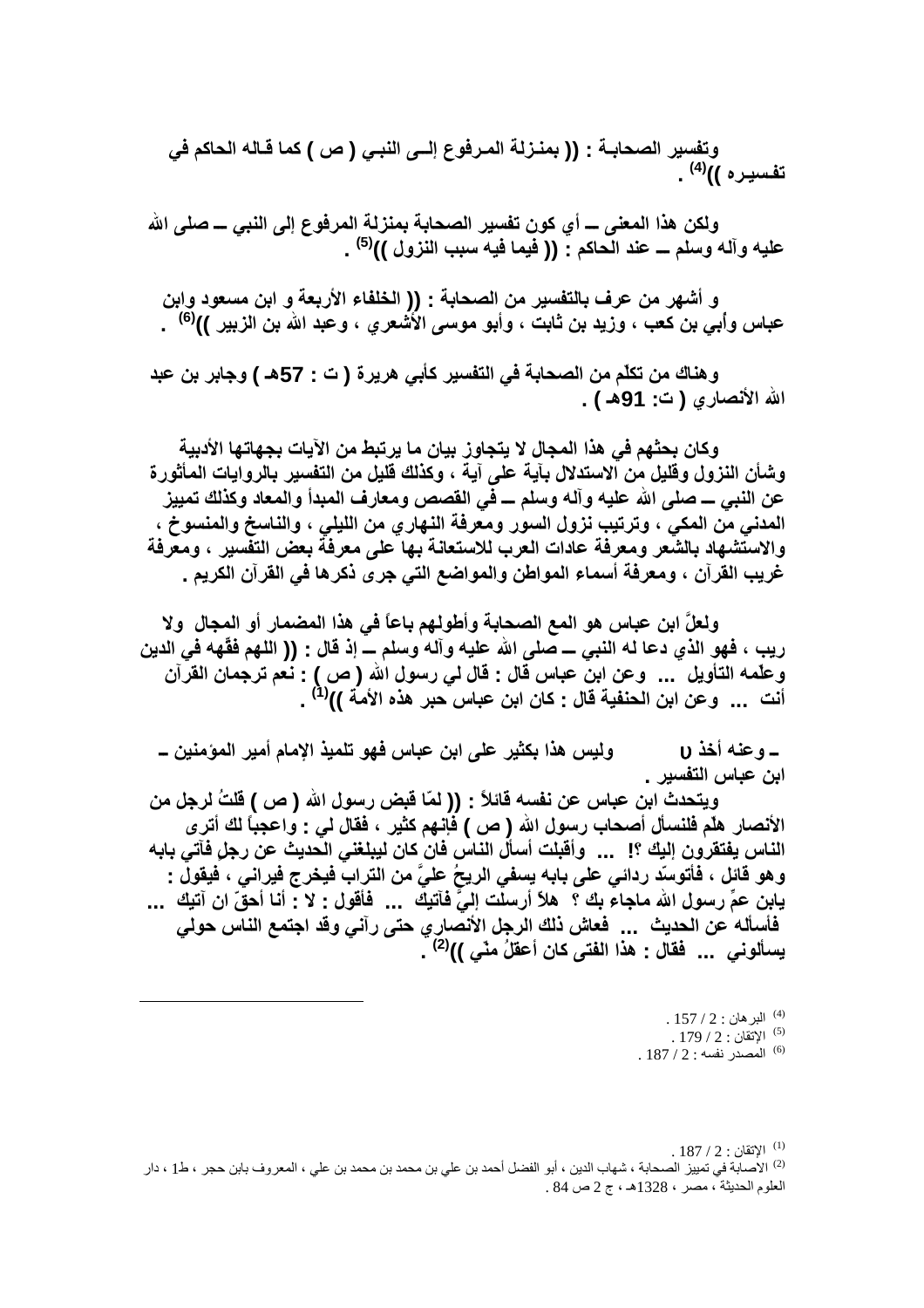ومن معرفة ابن عباس في أسباب النزول على سبيل المثال لا الحصر ما يرويه عنه این هشام في السيرة إذ يقول : (( نزلت في النضر بن الحارث ثماني آيات من القرآن ))<sup>(3)</sup> . <sup>(4)</sup> ثُمَّ ﴾ أقَرأ باسم ربك الذي خلق ( مَس وكان يقول : (( مَس أوّل ما انزّل من القرآن :<br><sup>(7)</sup> ... ))<sup>(8)</sup> .) تبت يدا أب*ى ل*هب (<sup>6)</sup> ثمَّ ) يأيها المدثر (<sup>5)</sup> ثمَّ ) يأيها المزمل ( ... ) فمن كان منكم مريضاً ( ومثال معرفته بالحضري من السفري قوله : (( إنَّ الآية : يأيها الناس اتقوا ربكم ان (<sup>(9)</sup> انـها نزلت بالحديبية ... وانّ الآية : )أو بـه أذى من رأسه <sup>(10)</sup> ، نزلت ف*ى* مسير )زلزلة الساعة شيء عظيم ... إلى قوله ولكن عذاب الله شديد الرسول في غزّوة بني المصطلق ))<sup>(11)</sup> .

ومثال معرفته بالنهاري من الليلي ، قوله : (( إنَّ سورة الأنعام نزلت بمكة ليلاً ... ))<sup>(12)</sup> . وكان يُقول : (( أوّل ما نسخ من القرآن القبلة وذلك أنَّ رسول الله ( ص ) لمّا هاجر إلى المدينـة وكان أكثر أهلها اليهود أمره الله عزَّ وجلَّ ۖ انْ يستقبل بيت المقدس ، ففْرحت اليهود ، فاستقبلها رسول الله ( ص ) بضعة عشر شهراً ، فكان رسول الله ( ص ) يحب قبلة قد نرى تقلب وجهك ( \_ فكان يدعو وينظر إلى السماء فأنزل الله تباك وتعالى : yإبراهيم \_ <sup>(2)</sup> فارتاب من ذلك اليهود وقالوا · ما ) فولوا وجوهكم شطره (<sup>(1)</sup> إلى قوله · )في السماء <sup>(3)</sup> ) قل لله المشرق والمغرب (ولأهم عن قبلتهم التي كانوا عليها فانزل الله ــ عزَّ و جلَّ ــ : <sup>(4)</sup> ... ))<sup>(5)</sup> .) فَأينما تولوا فَثَمَّ وجه الله (وقال :

وإذا أراد ابن عباس أنْ يبيِّن معنى اللفظ القرآني وجد ضالَّته في شعر العرب إذ يقول : (( إذا سألتموني عن غريب القرآن فالتمسوه في الشعر فانّ الشعر ديوآن العرب ))<sup>(6)</sup> .

(7) ، فقال : (( الحنطة أمَا سمعت ) و فومها ( فَقِد سئل ابن عباس عن قوله تعالى : أحيجة بن الجلاّح و هو يقول : ورد المدينة عن زراعة فسوم ... ))<sup>(8)</sup> . قد كُنْتُ أَعْنِي النّاس شَخصاً و احداً

<sup>(3)</sup> السير ة النبوية ، أبو محمّد عبد الملك بن هشام (ت : 213هـ) ، تحقيق : طه عبد الر ووف سعد ، مكتبة الكليات الأز هر ية ، 1974م ، ج1 ص320 - 321 .<br><sup>(4)</sup> العلق : 1 .  $1:1$ المزمّل  $1:1$ .  $1:$  المدثر  $\cdot$  1 .  $1:$  المسد $1:$ .  $10 / 1$  : الاتقان $1 : 10$ . البقرة: 196. .  $2 - 1$  : الحج $^{(10)}$ . 20 - 19 / 1 : الإتقان $1: 1 \times 1$  - 20 .  $.22 / 1$ : المصدر نفسه  $1 / 12$ .  $144$  : البقرة  $^{(1)}$ .  $144:$ البقرة  $^{(2)}$  $142:$ البقرة  $^{(3)}$  $115$ : البقرة  $^{(4)}$ . 400 - 399 / 1 نيبان : 1 / 399 - 400. (6) الجامع لأحكام القرآن: 1 / 24. .  $61:$ البقرة  $(7)$  $.311/1:$ جامع البيان .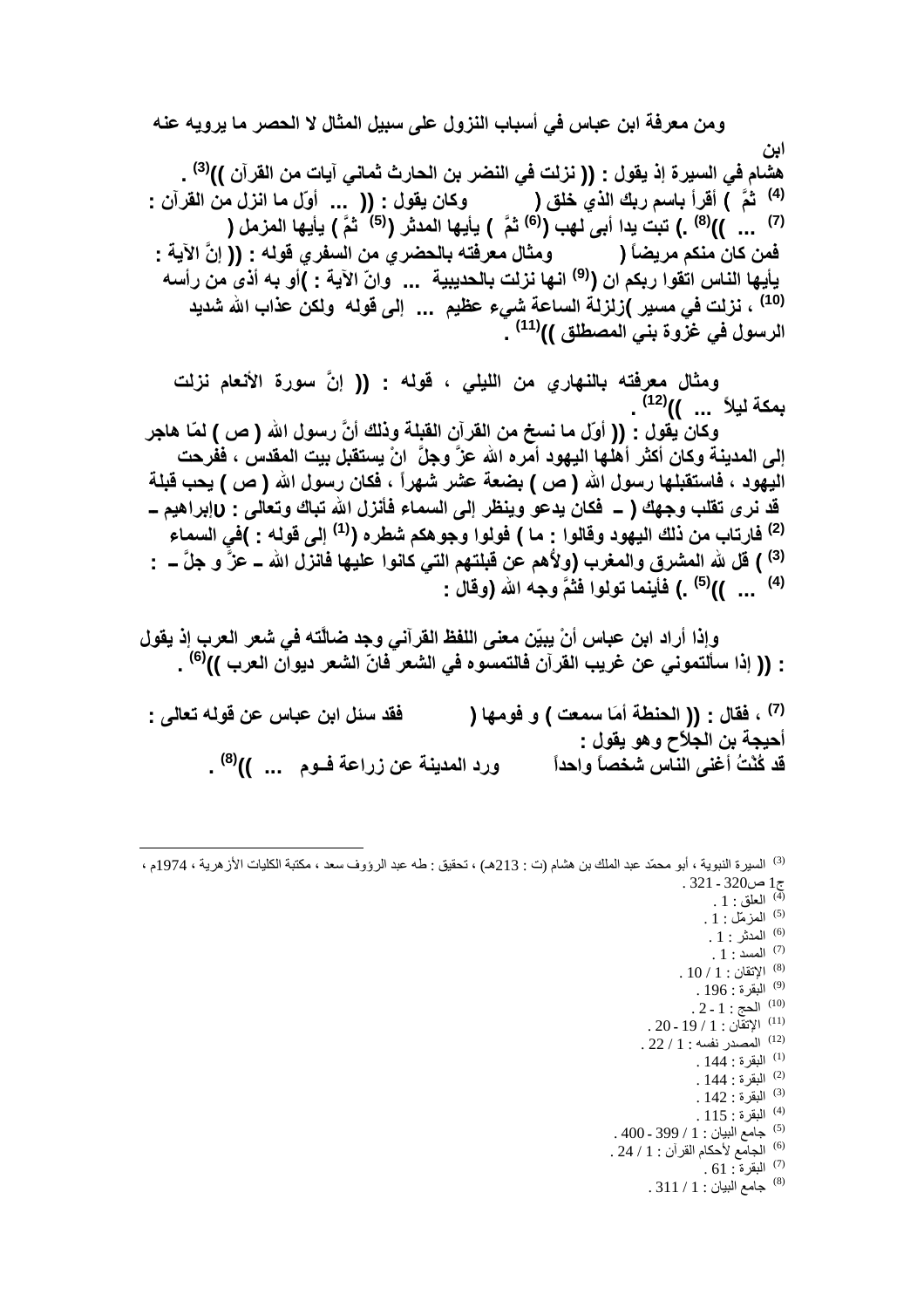ولعلِّ ما دار بين ابن عباس ونافع بن الأزرق خير دليلٍ على هذا الاتجاه عند ابن عباس ، وقد جمع فأوعى .

يقول ابن الأزرق لابن عباس : (( اخبرني عن قول الله تعالى : عن اليمين وعن ( <sup>(9)</sup> ، قال : العزون حلق الرفاق ، قال : وهل تعرف العرب ذلك ، قال : نعم <sub>-</sub> )الشمال عزين أما سمعت عبيد بن الأبرص وهو يقول : فجاءوا يهرعون إليه حتًى مسمى يكونـوا حَوْلَ مِنْبَرهِ عزينا (10) ، قال : الوسيلة : الحاجة . قال : وهل ) وابتغوا إليه الوسيلة (قال : اخبرني عن قوله : تعرف العرب ذلك ، قال : نعم أما سمعت عنترة وهو يقول : ولولا الإطالة لأتينا على ذكر جميع ما دار بين ابن عباس ونافع بن الأزرق ، ولكن يمكن الرجوع إلى ذلك في مظّانه<sup>(11)</sup> . ومثال معرِّفة ابن عباس بالمواطن أو المواضع التي جرى ذكرها في القرآن الكريم قوله : (( الأحقاف المذكور في الكتاب العزيز رمل فيما بين عمان إلى حضرموت ))<sup>(12)</sup> . وعلى مثل هذا التفسير سار أغلب الصحابة ـــ رضوان الله تعالى عليهم ـــ في تناولهم

للآيات القرآنية ، بعد وفاة الرسول الكريم محمّد ـــ صلى الله عليه وآله وسلم ـــ بعد انْ كانوا في حياته لا يتجاوزون ما ورد عنه ـــ صلى الله عليه وآله وسلم ـــ بل يهرعون إليه ليبيّن لهم ما أشكل عليهم .

(( ولعلّ الروعة الدينية لـهذا العهد ، والمستوى العقلي لأهله ، و وضوح حاجات حياتهم العملية ، وتطبيق الرسول ـــ صلى الله عليه وسلم ـــ للقّرآن عملياً في حياته ، حتى قالت عائشة : كان خلقه القرآن ، كلّ هذا جعل حاجتهم إلى التفسير. غير كبيرة ، لاسيِّما أنَّهم كانوا يعيشون في معاني القرآن ، و يتسابقون إلى العمل بآياته قبل أنْ يحفظوا الجديد منها ، إلى جوار بيان الرسول ـــ صلى الله عليه وأله وسلم ـــ لمجمل القرآن وتوضيحه لمشكله ، وتخصيصه لعامًه ، وتقييدِهِ لمطلقه ، فمن ذلك بيانـه لمواقيت الصلوات الخمس وعدد ركعاتها وكيفيّتها ، وبيانه لمقادير الزكاة وأنواعها ، وبيانه لمناسك الحج ))<sup>(1)</sup> .

أمَّا بعد عصر الصحابة ـــ رضوان الله تعالى عليهم ـــ فقد : (( انتشر الإسلام واتسعت الأمصار وتفرق الصحابة في الأقطار وحدثت الفتن واختلفت الآراء ، وكثرت الفتاوي والرجوع إلى الكُبراء فَأَخذُوا في تدوين الحديث والفقه وعلوم القرآن ))<sup>(2)</sup> .

والحق إنّ المفسرين من التابعين أمثال : فَيس بن مسلم الكوفي وعلى بن أبي طلحة وأبي العالية رفيع بن مهران الرياحي ومجاهد بن جبر المكي ، وقتادة بن دعامة السدوسي ، وعكرمة مولى ابن عباس ، و إسماعيل السدى الكوفى ، وعطاء بن أبي رباح ومحمّد بن كعب القرضي ، وطاووس بن كيسان ، وجابر بن يزيد الجعفي ، ومحمّد بن السائب الكلبى والحسن

 $.37:$ المعارج  $^{(9)}$  $.35:$ المائدة  $.35:$  $.133$ - ينظر: الإتقان: 1 / 120 - 133 <sup>(12)</sup> معجم البلدان ، ياقوت الحموي ، دار صادر ، بيروت ، ج1 ص 154 . <sup>(1)</sup> القرآن والتفسير ، الدكتور عبد الله محمود شحاته ، الهيئة المصرية العامة للكتاب ، 1394هـ ـ 1974م ، ص89 . <sup>(2)</sup> كثيف الظنون عن اسامي الكتب والفنون ، حاجي خليفة (ت : 1068هـ) ، مطبعة وكالة المعارف ، 1934م ، ج1 ص33 .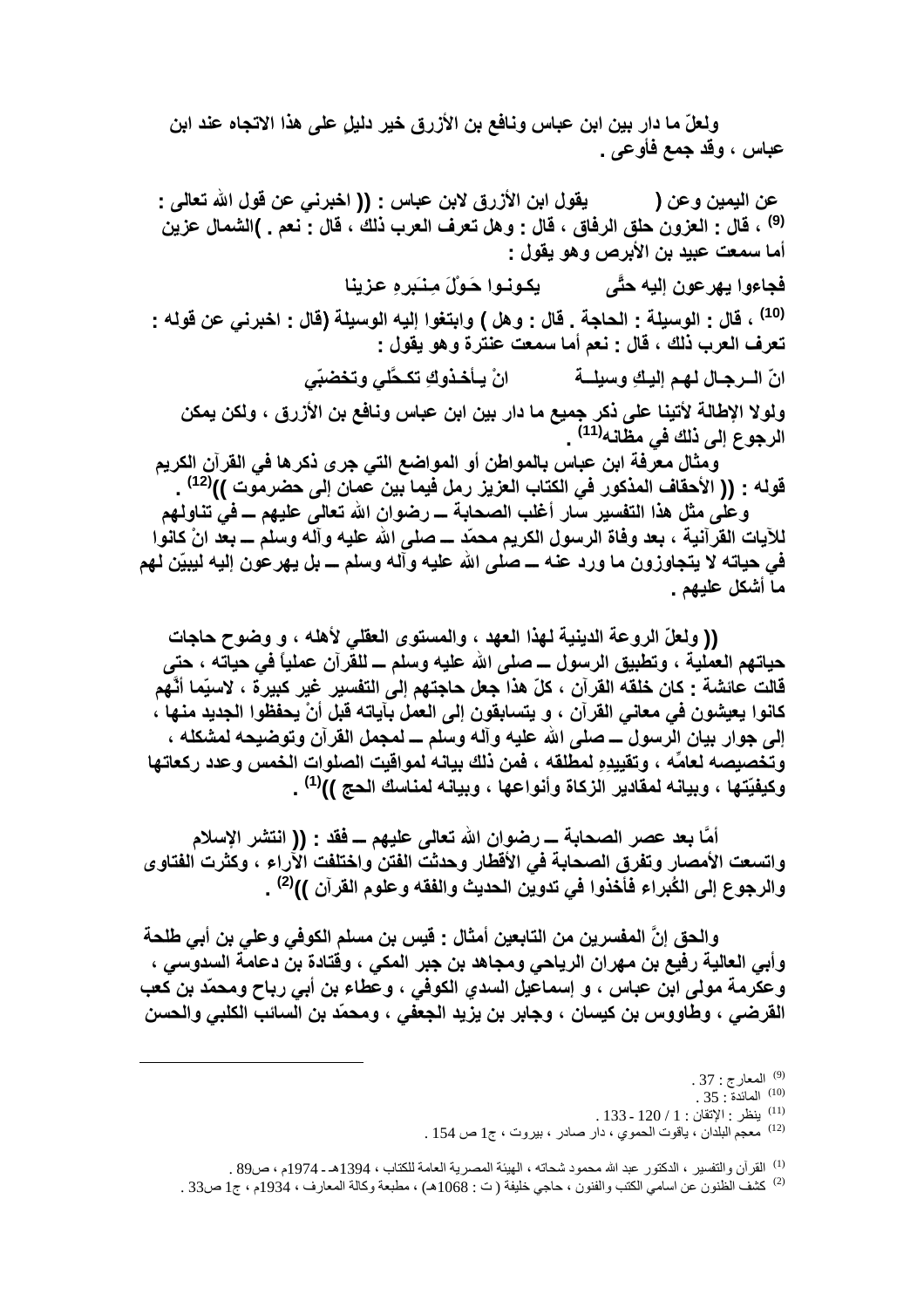البصر ي ومالك بن أنس ، وسعيد بن جبير وغير هم في القرنين الأول والثاني لم يأتوا بجديد على طريقة الصحابة إلاّ انهم فضلاً عمَّا فسَّروا به القرَّآن الكريم ، زادوا من التفسير بالروايات وبينها روايات دسّها اليهود والنصارى لاسيّما تلك الروايات التي تتعلّق بالقصص وابتداء السماوات وتكوين الأرض والبحار وإرم شداد وغيرها أكثر مما كان عليه الصحابة ، إذ زاد الخلاف المذهبي حول بعض الآيات القرآنية كما هي الحال في تفسير قتادة أو الحسن البصري الذي كتب رسالة في القدر يردّ بها على أهل البدع والزيغ ۖ والأهواء من الفرق والنحل المختلفة ويبيّن فيها موقفهُ ورأيه في القدر<sup>(3)</sup> .

وفي هذه الحقبة كثر الرجوع إلى أهل الكتاب ممن دخلوا في الإسلام فدخل في التفسير كثير من الإسر ائيليات و النصر انيًات .

(( فَقَد ورد عن عبد الله بن عمرو بن العاص أشياء تتعلَّق بالقصص وأخبار الفتن والآخرة ، وما أشبهها بان يكون ما تحمله عن أهل الكتاب ))<sup>(4)</sup> .

ولعلّ هذا الوضع والانتحال والإسرائيليات هو الذي حدا بالإمام الشافعي ــ رحمه الله \_ على ان يقول قولته الشهيرة : (( لم يثبت عن ابن عباس في التفسير إلاَّ شبيه بمئة حديث ))<sup>(5)</sup> . وفي مسألة الرجوع إلى أقوال التابعين قولان يذكرهما الزركشي في ( البرهان ) إذ يقول : (( وفي الرجوع إلى قول التابعي روايتان عن أحمد ، واختار آبن عقيل<sup>(1)</sup> المنع ... لكن عمل المفسرين على خلافه ، وقد حكوا في كتبهم أقوالهم ... وأغلب أقوالهم ــ أي التابعين ـــــــــــــ تلقوْها من الصحابة ، ولعلّ اختلاف الرواية عن أحمد انّما هو فيما كان من أقوالهم ۚ وآرائهم  $^{(2)}$ 

و أوّل كتاب ظهر في التفسير كان لسعيد بن جبير ( ت : 94 - 95 هـ )<sup>(3)</sup> .

وقال ابن أبي مليكة : (( رأيت مجاهداً يسأل ابن عباس عن تفسير القرآن ومعه ألواحه ، فيقول ابن عباس : أكتب ، قال : حتى سأله عن التفسير كلِّه ))<sup>(4)</sup> .

ثمَّ يأتي من بعدهما إسماعيل السُّدي ( ت : 127هـ ) ثمَّ محمّد بن السائب الكلبي ( ت : 146هـ ) ثمَّ أبو حمزة الثمالي أحد خواص الإمامين السجّاد علي بن الحسين والباقر بن على ــ عليهم السلام ــ<sup>(5)</sup> .

ثمَّ أبو بصير الأسدي صاحب الإمام أبي عبد الله جعفر بن محمّد الصادق ـــ عليهم<br>السلام ـــ<sup>(6)</sup> .

<sup>(3)</sup> ينظر : رسائل العدل والتوحيد : 81 و ما بعدها . . الإتقان : 2 / 189 . .  $189/2$ : المصدر نفسه  $(5)$ 

<sup>(1)</sup> هو عبد الله بن محمّد بن عقيل ، ذكر ه ابن سعد في الطبقة الر ابعة من أهل المدينة .

 $.158 / 2:$ البر هان  $^{(2)}$ 

(3) ينظّر : الفهرست ، ابن النديم (ت : 385هـ ) دار المعرفة ، بيروت ، 1978م ، ص36 .

.30 / 1 : جامع البيان .30 / 4

 $.36:$ ينظر : الفهرست : 36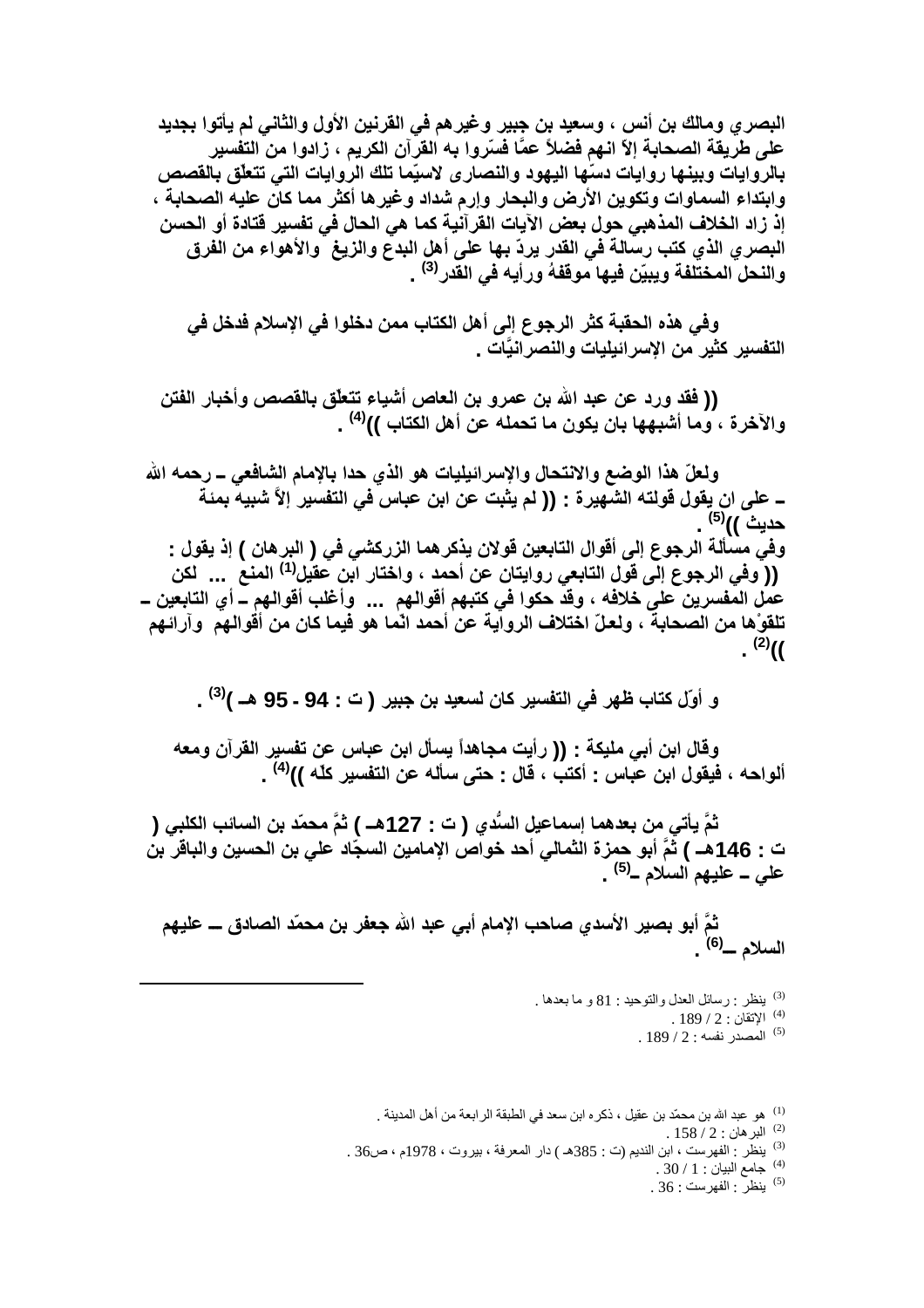و هناك كتاب في التفسير. ألَّفه الإمام محمّد الباقر بن على بن الحسين بن على بن أبي طالب ـــ عليهم السلام ـــ ( ت : 114 ــ 118هــ ) كما ينصّ على ذلك ابن النديم في فهرسه(7)

وكذلك فقد أملي الإمام أبو محمّد الحسن العسكري ــ – ( ت : 260هـ ) كتاباً ف*ي* <sub>لا</sub> التفسير على محمّد بن خالد البرقي ، اسمه ( تفسير العسّكر ي )<sup>(8)</sup> .

وبعد طبقة التابعين : (( ألفت تفاسير تجمع أقوال الصحابة والتابعين ، كتفسير سفيان بـن عيينـة و وكيع بن الـجِرّاح ، وشعبـة بن الّحجّاج ، ويزيد بن هارون وعبد الرزاق وآدم بن أبي إياس وإسحاق بن راهويه و روح بن عبادة وعبد بن حميد ، وأبي بكر بن أبي شيبة وآخرين ... ))<sup>(9)</sup> .

واشتهر من بين هؤلاء في تدوين التفسير - مقاتل بن سليمان ( ت - 150هـ ) ، شعبة بن الحجّاج (ت : 160هـ ) و سفيان بن سعيد الثوري (ت : 161هـ ) ، ووكيع بن الجرّاح (ت : 197هـ ) ، و سفيان بـن عيينة(ت : 198هـ ) ، و روح بن عبادة (ت : 198هـ ) ، والفراء (ت : 207هـ ) ، وأبو عبيدة (ت : 210هـ ) ، وعبد الرزاق بن همام الصَّنْعاني (ت : 211هـ ) ، وأدم بن أبي إياس العسقلاني (ت : 220هـ ) ، وإسحاق بن (ت : 238هـ ) ، وابن فتيبة (ت : 276هـ ) ... . ر اهو سه

ولكن هذه التفاسير لم تنتظم القرآن الكريم كلّه من أوّل سُوره إلى آخرها بل كانت تأليفاً تجزيئياً فى مفردات القرآن أو مجازاته أو غريبه ، أو مشكله ... وبمجرد الرجوع إلى هذه الموَلفات التي بين أيدينا يتبين للناظر فيها هذا المعنى بشكل لا يقبل اللبس . كما هي الحال عند الفرّاء وأبي عبيدة وابن قتيبة وغيرهم .

ونتيجة لهذه الجهود التي بذلها الرسول محمّد ـــ صلى الله عليه وآله وسلم ـــ في العناية في تفسيره وبيانه لبعض الآيات القرآنية ، وأهل بيته ـــ عليهم السلام ـــ والصحابة ـــ رضوان الله تعالى عليهم ـــ ومن جاء بعدهم ، نتيجة لكل هذه الجهود فقد تميّزت ثلاثٌ مدارس فى التفسير . وهذه المدارس هي :

أولاً · مدرسة مكة · وأصحابها تلاميذ ابن عباس ( ت : 62هـ ) ومنهم أبو الحجّاج مجاهد بن جبر المكّي ( ت : 101هـ ) الذي اعتمد على تفسيره الشافعي والبخاري ، وعكرمة مولى ابن عباس ( ت : 105هـ ) ، وطاووس بن كيسان اليماني ( ت : 106هـ ) ، وعطاء بن أبي رباح ( ت : 114هـ ) .

وقد أخذ شيخ هذه المدرسة وأستـاذهـا ، ابــن عباس عــن الإمـــام أمير المؤمـنين  $-$ v.  $(1)$ 

 $157/2$ : ينظر: البرهان  $157/2$ 

<sup>(6)</sup> ينظر : كلمة في التفسير ، مجمع البيان للطبرسي : 1 / 7 .

<sup>.</sup> الاتقان: 2 / 190.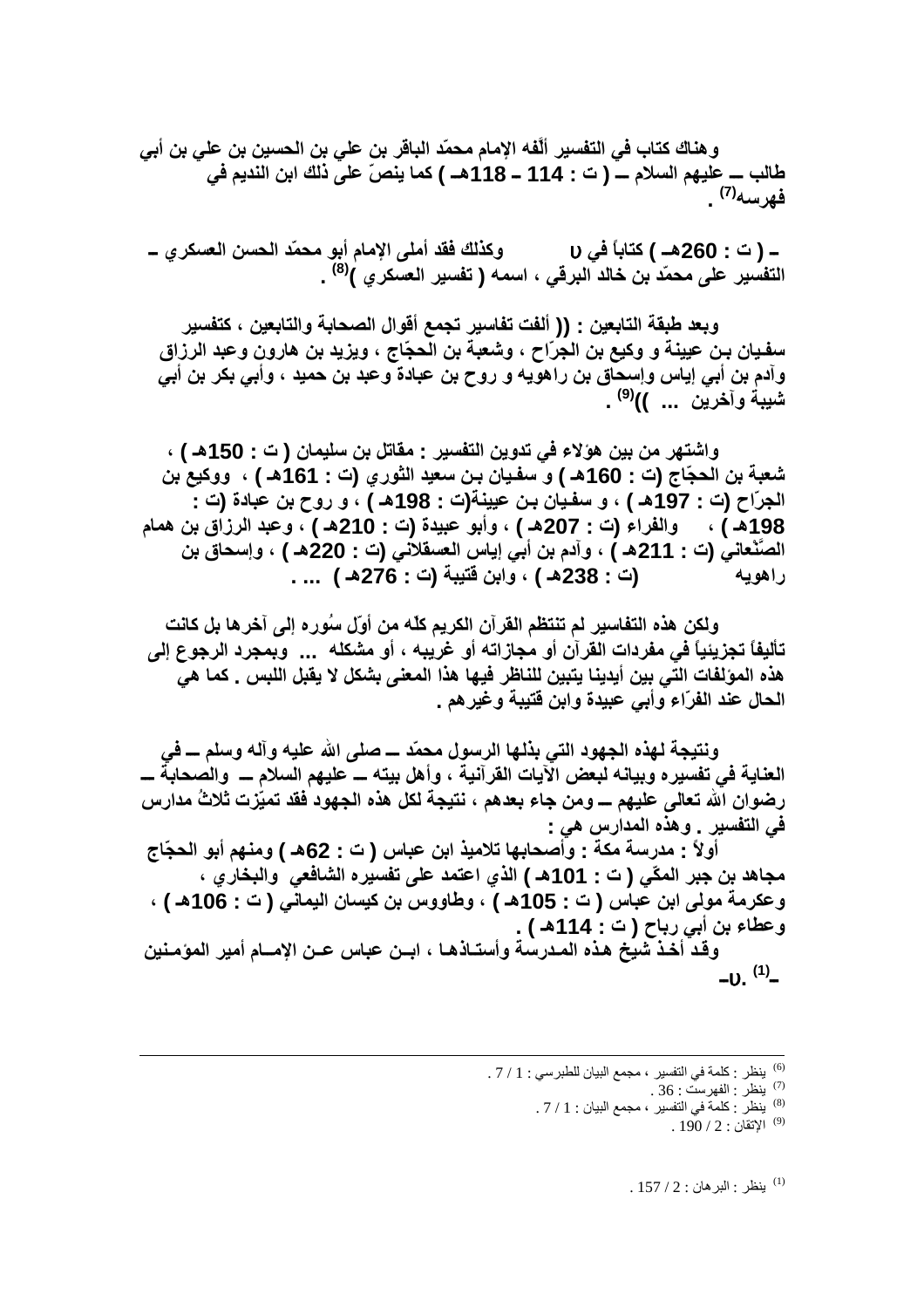ثانياً : مدرسة المدينة : مُمثلة بالإمام على بن الحسين زين العابدين ( ت : 95هـ ) تلاميذ أبي بن كعب ( ت : 105هـ ) ، وأصحاب زيد بن أسلم ( ت : 136هـ ) ومنـهم أبو العالية رفيع بن مهران الرياحي ( ت : 90هـ ) ، ومحمّد بن كعب القرضي ( ت : 118هـ ) .

ثالثًا : مدرسة العراق : وأصحابها تلاميذ ابن مسعود ومنهم مسروق بن الأجدع الكوفي ( ت : 63هـ )<sup>(2)</sup> ، والاسود بن يزيد ( ت : 75هـ ) ، و علقمة بن قيس (ت : 102هـ ) ، وعامر الشعبي (ت : 105هـ ) ، وفَّتادة بن دعامة السدَّوسي ( ت : 117هـ ) والحسن البصري ( ت : 121هـ ) .

وتضم هذه المدرسة أيضاً تلاميذ الإمامين محمّد الباقر وجعفر الصادق ـــ عليهما السلام ـــــوهم زرارة بن أعين ومحمَّد بن مسلم ، ومعروف بن خربوذ ، و حريز بن عبد الله الأز دي الكوفي<sup>(3)</sup> .

وكذلك فرات بن إبراهيم الكوفي ، وأبو حمزة الثمالي ، ومحمّد بن مسعود الكوفي المعروف بالعياشي ، وعلى بن إبراهيم القمّي ، ومحمّد بن إبراهيم النعماني<sup>(4)</sup> .

وير ي بعض الباحثين انّ الجهود التي سبقت هذه المدارس التفسيرية كنواة انبثقت عنها مدونات التفسير أو اعتبارها أساس هذه المدارس أمر غير مسلّم به إذ يقول : (( ونحن لا ننكر وجود مثل هذه المدارس ، ولكننا ننفى ان تكون آراء الصحابة مما يكون أساساً لهذه المدارس واختلاف أصحابها في فقه معين أو اعتماد أصل من أصوله ولم تكن هذه المدارس قد تميزت تميزاً واضحاً من حيث المنهج إلاَّ في نهاية القرن الثاني وبداية القرن الثالث ، فإنَّ الصحابة ــــ رضوان الله تعالى عليهم ـــ كانوا على مذهب واحد فيّ تفسير كتاب الله تعالى حيث ان اعتمادهم الكلّي كان على التفسير بالمأثور وكانوا أكثر الناس كراهة للرأي أو القول بِه إلاّ حين يستعصى عليهم نصّ من الكتاب أو السنة فكان اجتهادهم نادراً وفي حدود الضرورة القصوى . وأمَّا من بعدهم من كبار التابعين وهم تلامذتهم فكان جلِّ علمهم الذي وصلنا روايتهم الموقوفة عن الصحابة ـــ رضوان الله تعالى عليهم ـــ في تفسير كتاب الله تعالى واستنباط أحكامه سواء أكانت تلك الرواية مرفوعة إلى النبي ( صُ ) أو موقوفة على الصحابي ، وقلَّما نجد واحداً من هوَلاء قد تميَّز بمنهج معين يخالف غيره من التابعين الذين أخذوا علمهم من صحابي آخر في مكة أو المدينة أو غيرها ))<sup>(1)</sup> .

والحق انَّ هذا القول أو هذا المعنى لا يستقيم لهذا الباحث وذلك من وجوه : أولاً : انَّ ما أثر من التفسير لم يرتكز على منهج واحد ، فالحجاز مثلاً تميّز بالتفسير بالمأثور ، وتميّز العراق بالتفسير المعقول . ثانياً : لو كان جميع الصحابة أو التابعين على منهج أو مستوى واحد لما فُضِّلَ بعضهم على بعض . فهذا سَفيان الثوري يفضل بعضهم على بعض إذ يقول : (( خذوا التفسير عن أربعة : عن سعيد بن جبير ، ومجاهد ، وعكرمة ، والضَّحّاك ))<sup>(2)</sup> .

<sup>(2)</sup> ينظر : تهذيب التهذيب ، ابن حجر العسقلاني ، حيدر آباد ، 1325هـ ـ 1327 هـ / 1907 - 1909م ، ج10 ص109 - 111 .

<sup>(4)</sup> ينظر : القر آن في الإسلام ، محمّد حسين الطباطبائي ، دار الز هر اء ، بيروت ، 1978م ،ص60 .

<sup>(1)</sup> در اسات في التفسير والمفسرين : الدكتور عبد القهار داود العاني ، مطبعة أسعد ، بغداد ، 1987م ، ص15 . .  $189 / 2$  : الإتقان $189 / 2$ 

<sup>&</sup>lt;sup>(3)</sup> ينظر : معجم رجال الحديث ، الخوئي ، مطبعة الآداب ، النجف الأشرف ، 1973م ، ج4 ص255 .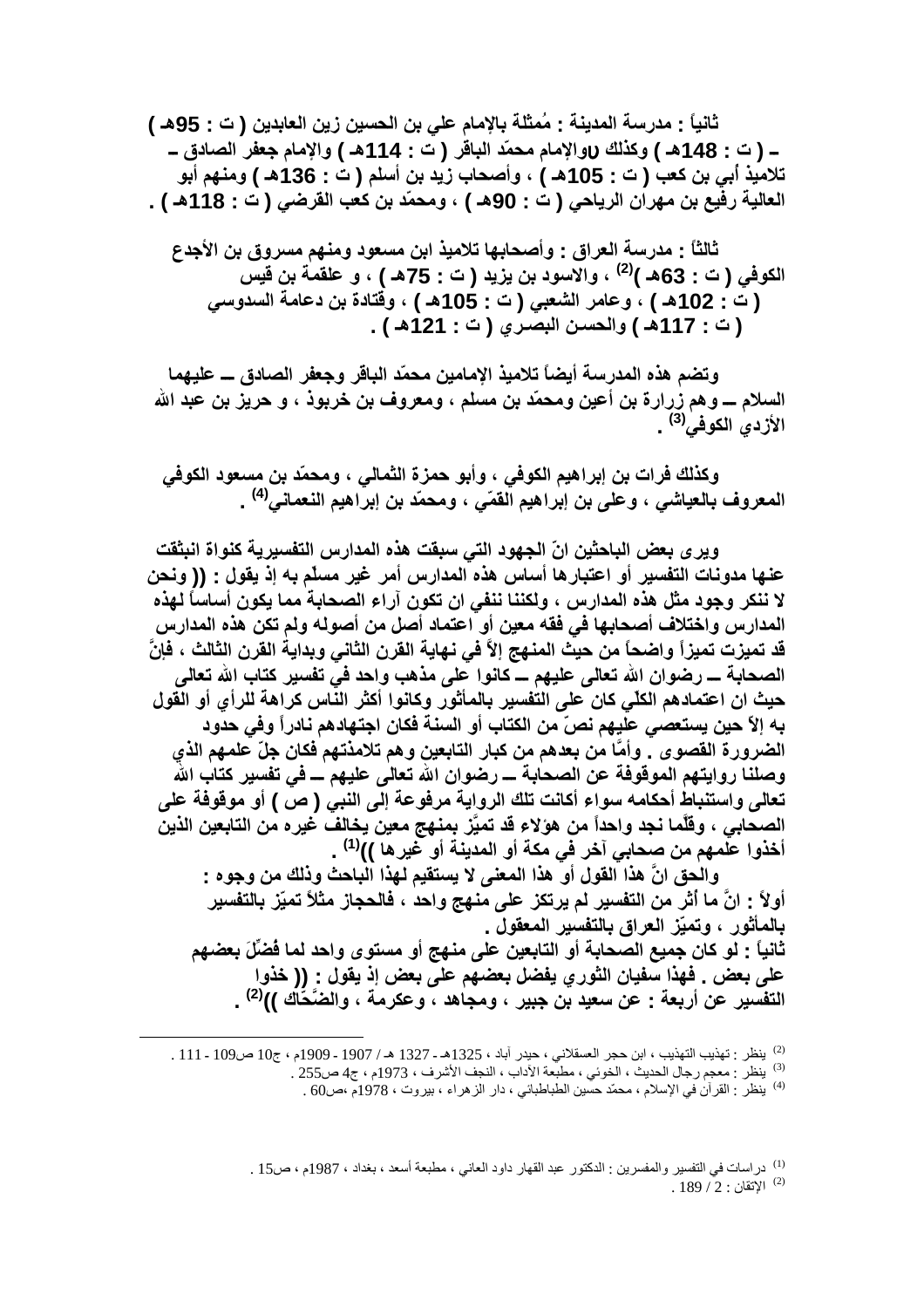و هذا ابن تيمية يقول : (( وأمَّا التفسير فأعلم الناس به أهل مكة لأنهم أصحاب ابن عباس كمجاهد وعطاء بن أبي رباح ، وعكرمة مولى ابن عباس ، وغيرهم من أصحاب ابن عباس كطاووس وأبي الشعثاء ، وسعيد بن جبير ، وأمثالهم . وكذلك أهل الكوفة من أصحاب عبد الله بن مسعود ــ ومن ذلك ما تميّزوا بـه على غير هم ! ــ وعلماء أهل المدينة في التفسير : مثل زيد بن أسلم الذي أخذ عنه مالك التفسير ، وأخذ عنه أيضاً ابنه عبد الرحمن ، واخذه عن عبد الرحمن عبد الله بن وهب ))<sup>(3)</sup> .

ولولا تميّز مجاهد في تفسيره ــ كما يرى من يرى ذلك ــ لما اعتمد عليه كلّ من الشافعي والبخاري<sup>(4)</sup> .

ثالثاً : لقد خلط الباحث بين التفسير بالرأى والاجتهاد الأصولى ؛ لأنّ التفسير بالرأى ، هو التفسير بمجرد الاستحسان ، والترجيح بحسب الظن والميل النفسي الموافق للهوى بغير علم وبلا دليل ،في حين أنَّ الاجتهاد يعني الاستنباط القائم عليٍّ أساس من القرآن والسنة الشريفة .

فالتفسير بالرأى منهيٍّ عنه بلا شك ۖ ولا يجوز لأحد ان يفسِّر كتاب الله تعالى برأيه ؛ <sup>(5)</sup> ) ولا تقف ما ليس لك به علم (لأنّه قول في القرآن الكريم بغير علم ، والله تعالى يقول : وهذًا هو المقصود بقوله ـــ صلى الله عليه وآله وسلم ـــ إذ يقول : (( من فسَّر القرآن برأيه وأصاب الحق فقد أخطأ ))<sup>(1)</sup> .

ومثله ما يروي عن ابن عباس ـــ رضوان الله تعالى عليه ـــ إذ يقول : (( من قال في القرآن بغير علم فليتبوّأ مقعده من النار ))<sup>(2)</sup> . وذلك : (( لأنه قال تخميناً وحدساً ولم يصدر ذلك عن حجة قاطعة ، وذلك باطل بالاتفاق ))<sup>(3)</sup> .

وعليه فقد قامت هذه المدارس التفسيرية على أساس الاعتماد على التفسير المأثور عن النبي ـــ صلى الله عليه وأله وسلم ــــ وأهل بيته ـــ عليهم السلام ـــ والصحابة و التابعين وتابعيهم ــــ رضوان الله تعالى عليهم ــــ ومن جاء بعدهم .

> . 3) مقدمة في أصول التفسير : 11.  $.189/2:$ ينظر: الإتقان  $189/2$ .36 : الإسراء  $^{(5)}$

 $.4/1:$ التبيان  $^{(1)}$ <sup>(2)</sup> مختصر سنن أبي داود ، تحقيق أحمد شاكر ، حامد الفقي ، مطبعة أنصار السنة المحمّدية ، القاهرة ، 1367هـ ، ج5 ص249 ؛ سنن الترمذي ، سليمان بن الأشعث ( ت : 275هـ ) ، مطبعة البابي الحلبي ، القاهرة 1937م ، ج8 ص146 .  $.7/1$ : التبيان  $^{(3)}$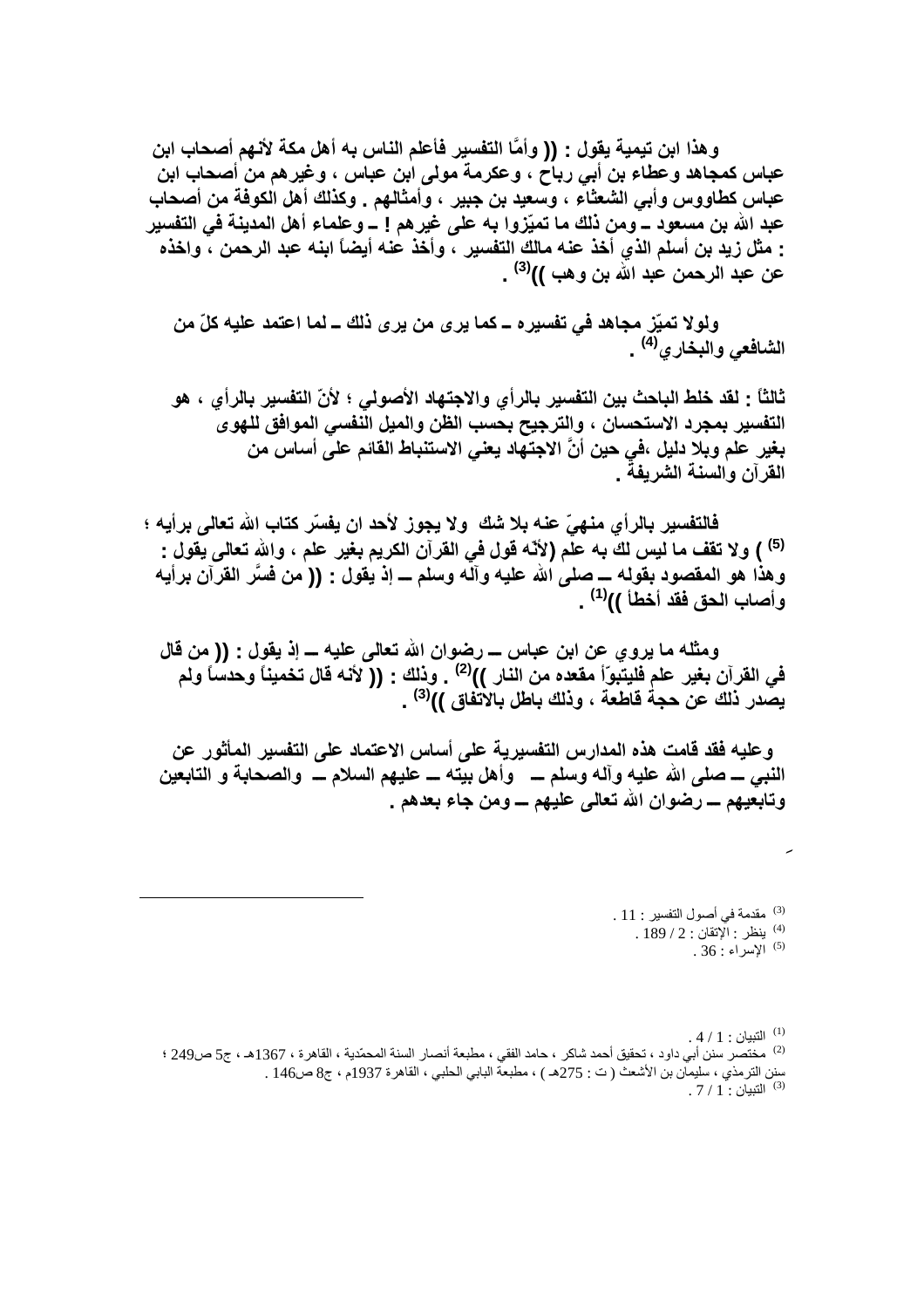أمّا كون هذه المدارس لم تكن قد تميَّزت تميِّزاً واضحاً من حيث المنهج فلأنَّها تصدر عن موردِ واحد هو الامام على عليه السلام فإبن عباس تلميذه ( مدرسة مكَّة )، والأئمة وأبيِّ بن كعب ( مدرسة المدينة ) ، وعبد الله بن مسعود تلميذه وناقلَ علمه ( مدرسة الكوفة ) ، فالمصدرُ واحد ، ولكن الخلاف اشتجر بعد ذلك \_

\* المنهج الإجتماعي في التفسير .

يقوم المنهج الاجتماعي للتفسير. على مبنى أو منطلق في التفسير. يقول : بأنَّ القرآن يهدف إلى هداية الناس وإرشادهم إلى سعادتهم في الدارين . والقائلون بهذا المنهج ينطلقون من القول : إنَّ القرآن يرسم منهجاً اجتماعيًّا متكاملاً ، ولذلك فهم أخضعوا التفسير لـهذا المفهوم وحاولوا في تفسير هم الكشف عن المنهج القرآني في بناء المجتمع الإسلامي من جوانبه كافة .

ومن هنا كان عدم تركيز هم على علوم اللغة وغيرها وإنَّما جعلوا همَّهم في فهم المنهج القرآني لحياة الفرد المسلم .

واتَّجهَ هذا اللون منَ التفسير إلى إصلاح حال المجتمع المسلم الذي أعرض عن ما في القرآن وانشغل بأمور لا تسمن ولا تغني من جوع ، ممَّا جرَّأ أعداء الاسلام على الطعن بالاسلام وكتابه العزيز إنطلاقاً من سوء حال المسلمين وسحب ما في المجتمع الاسلامي من تناقضات على الرسالة المحمّديّة الغرّاء . وركّز هذا الاتجاه من التفسير على أوضاع المسلمين وما أصابِهم من تأخّر في ركب الحضارة ، وكيفيَّة معالجة هذا التأخّر انطلاقاً من مفّاهيم القرآن الصحيحة والواقعيَّة في الصيغة والمضمون ومحاولة تنبيه الأمَّة إلى ضرورة أنْ تعي أنَّ سعادتها وشقاءها مرهونٌ بمدى وعي كل فرد فيها بضرورة أن يرى سعادته بسعادة غيره من افراد أمّته . ولم يكتف ولم يقف هذا اللون من التفسير عند أقوال المفسِّرين السابقين من دون تدقيق وتمحيص . ورفض مالا يستقيم ومنهجه في مناقشة الآراء والقضايا وسنرى ذلك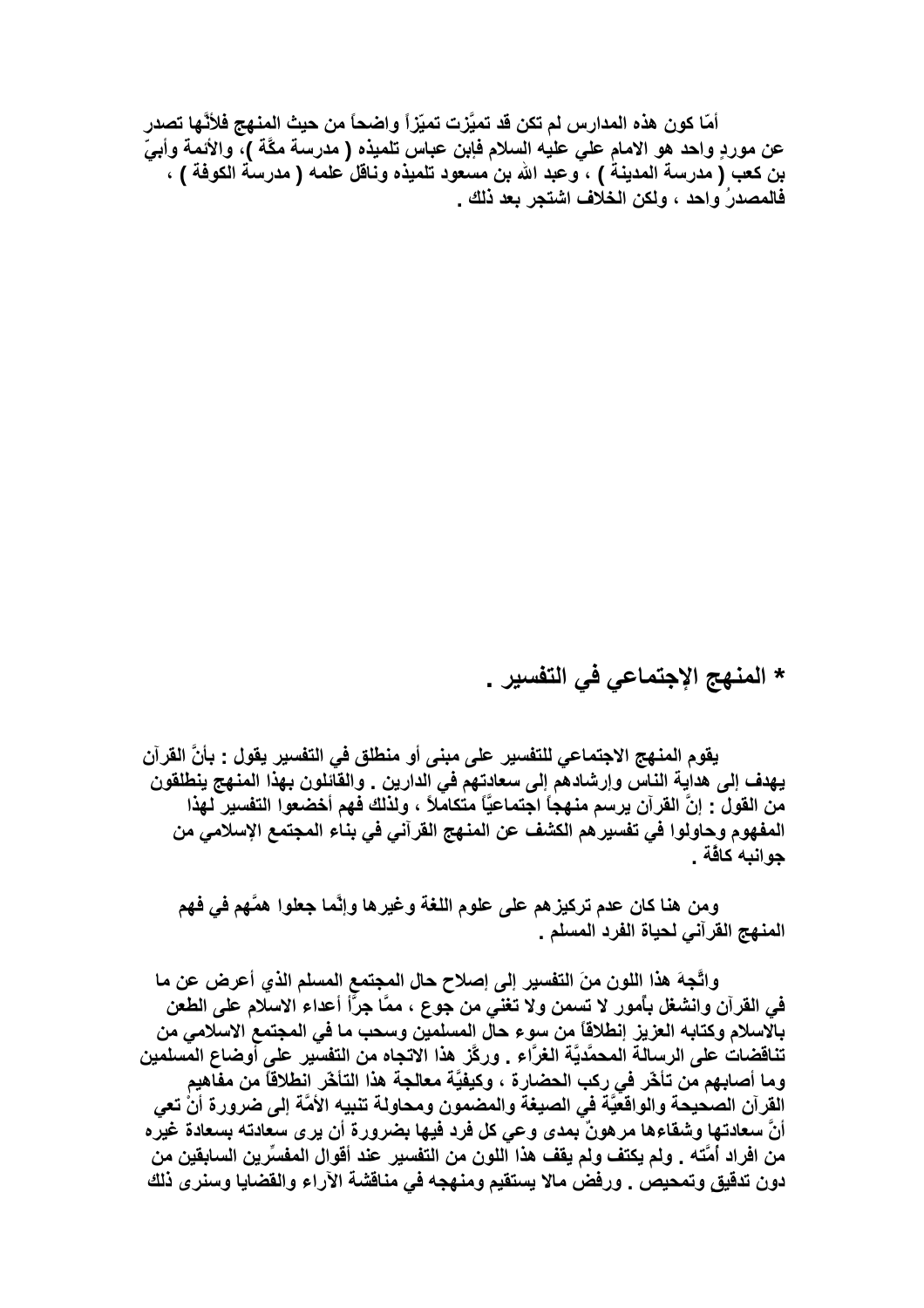من خلال البحث لاسيَّما فيما يشمّ منه رائحة الإسرائيليات . وكذلك هي الحال فيما يتعلَّق بصحَّة الحديث والأخذ به إذ لم يكتف في صحَّة الحديث أنْ يرويه أصحاب الصحاح أو غيرهم ليكون حديثًا متواتراً مقطوعاً بصحَّته \_

وير ي أصحاب هذا المنهج التفسير ي وهم يحدِّدون أسباب تأخَّر الأمَّة والمجتمع الإسلامي أنَّ أبناء هذا المجتمع المسلم لم يكلِّفوا أنفسهم ولو قليلاً التضحية والعطاء في سبيل محاربة الجهل المطبق على الأمّة مما جعلها فريسة سهلة لأعدائها الذين لم يألو جهداً في غزوها فكريًّا وحضاريًّا وتاريخيًّا . وانَّ إصلاح المسلمين لايتوقف على إصلاح حكَّامهم حسب وإنَّما يتوقَّف كذلك على مدى بذل المسلمين لشيء من أموالـهم على التربية والتعليم إذا أرادوا أن يستحقُّوا أنْ يكونوا من المسلمين .

ومن مزايا هذا اللون من التفسير في تحفيز الأمة على النهوض : أن يكون الذي يتصدّى لإنـهاض الأمة عارفًا بمواضع العزّة والشرف والكرامة والحميَّة فيها ليكون التذكير أتمَّ والتأثير أقوى . ومنها : التركيز على الوفائع التاريخيَّة التي ذكرها النص القرآني لمعرفة سننه تعالى في الأمم وما جرى عليها لأنَّ هذه الوقائع ليست مجرَّد قصص او حكاية سيقت للفكاهة والتسلية وإنَّمـا هي شريعة ودين ، وتربية وتعليم . ومنـها - الوقوف طويلاً عند أسباب ضعف الأمم ـ لاسيَّما أمتنا المسلمة ـ وسبب ذهاب قوَّتها ، وكيفيَّة تخلَّصها مما هي فيه وذلك من خلال معرفة التاريخ الصحيح وعلم تكوين الأمم وتعلّم اللغات والنظر في معاني القرآن للوصول الى رحمة الله تعالى لكي لاتبقى الأمة سادرة في غيِّها وظلالها . ومنها : احترامه الشديد للعقل لأنّ التوجّه والاستسلام والخشوع الحقيقي لله لايتم إلاّ إذا كان تحت نظر العقل وبالتالي إعداد القلب للإهتداء بالقرآن الكريم لفهم مافيه من العضة والعبرة ، ولولا أهمّية العقل في إدراك حكمة التشريع ، وبناء أصول الدين في العقائد على إدراكه لمَا حثِّ الله تعالى على التفَكُّر ليتبيَّن لنا الحق والعدل ومصالح العباد ؛ لأَنَّ كل اعتقاد وإيمان وعمل لايصدر عن العقل والتَّعقُّل سينتهي بصاحبه إلى ركوب الخطيئة وسيكون عمله صادراً عن شهواته ؛ لأنَّ إيمانـًا كـهذا لم يطرق القلب بـقوّة البر هان .

ومن مزاياه : الابتعاد عن التأويلات العلميَّة ( العلم الحديث ) لأنَّها ليست من مباحث القرآن وإنَّما هي من علم الطبيعة ولا تتوقف على الوحي . وإن كان لاير ي ضيراً منَ الإشارة إلى بعض الظواهر أو المسائل العلميّة المتعلّقة بطبيعة الكون ، لاسيّما تلك المسائل التي أشار النص القرآني إلى شيءٍ منها . ومنها : موقفه الذي لاهوادة فيه من القائلين بالتِّقليد لاسيِّما من الذين يجوِّزون التقليد في الأصول ، لأنَّ التقليد بـهذا المعنى بـاطل و عدوَّ للـعلم لايشدُّ في ذلك عصرٌ عن آخر ولا أناسٌ عن آخرين ، لأنَّه يُبْعِد الإنسان أو المكلَّف عن البحث والنظر ، ويؤدِّي بصاحبه إلى بيع ما وهبه الله تعالى من هدىً ونور ويزجَّ به في ضلالات الأهواء والبدع والكفر بنعمة الفطرة والدين ، لأنَّه يمنع من تدبِّر القرآن وحجَّته ، والمقلِّدون أبعد الناس عن الحق .

ومن مزاياه أيضاً : الابتعاد عن ليٍّ عنق الآيات القرآنية لتوافق مايذهب إليه المفسر أو المتصدِّي لتفسير القرآن الكريم . والعكس هو الصحيح إذ يجب أن نعرض على القرآن مانعتقد به كي يتبيّن لنا الـهدي منَ الضلال ، لأنّ القرآن الكريم هو الأصل الذي تحمل عليه المذاهب والآراء وليس العكس \_ ومنها رفضه الإسرائيليات جملةً وتفصيلا ، لأنَّها لايوثق بها ولا يعوّل عليها ، لأنّ فيها ما فيها من الزيادة على القرآن الكريم . وكذلك دفع ما أثير حول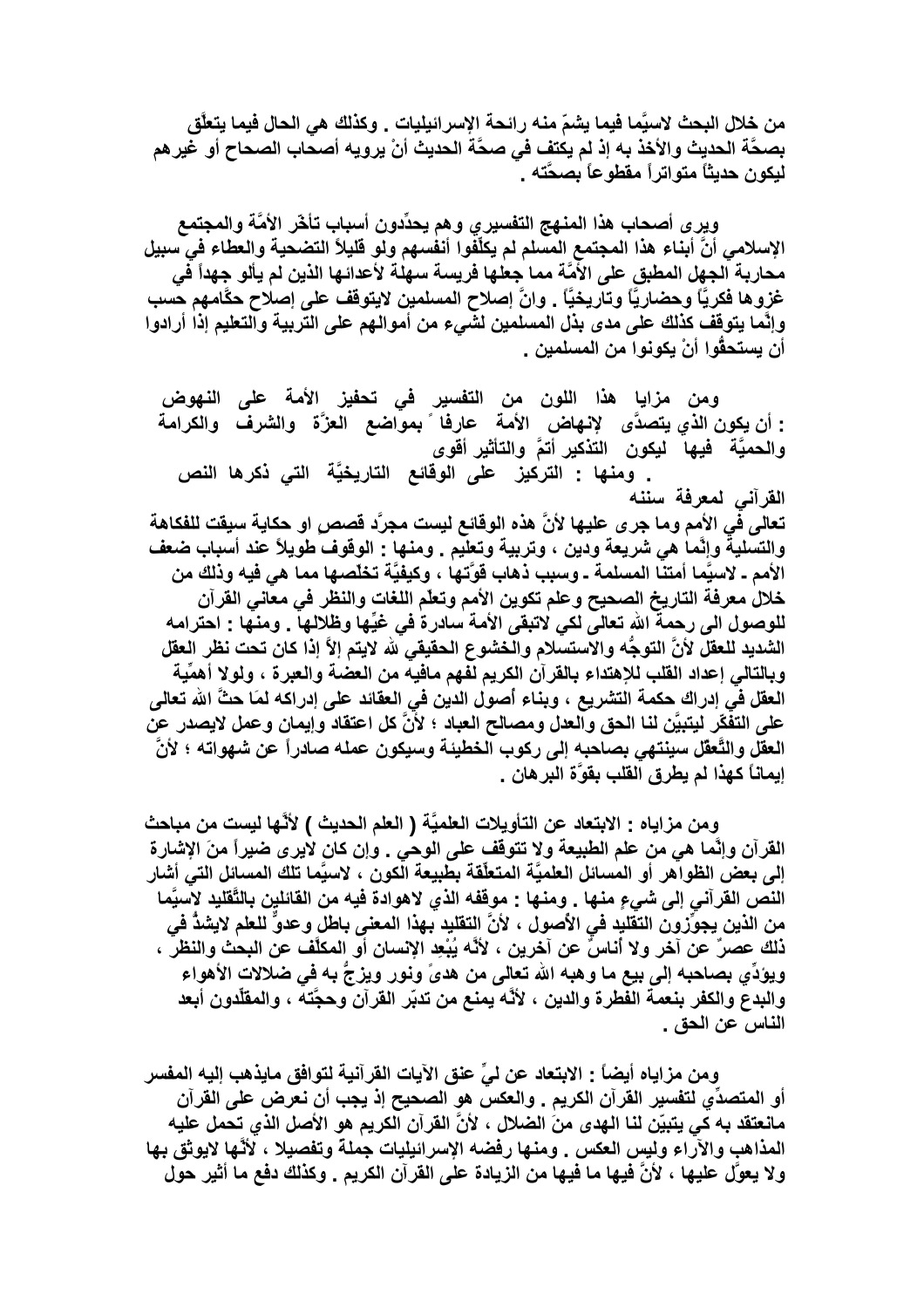القرآن الكريم من شكوك وأباطيل على لسان اهل الشبهات ، وردِّ ما يجرح عصمة الأنبياء عليهم السلام . ورفض مالايليق بهم وينافي عصمتهم ، وينفي كل مايُنسب إليهم مما لايصح صدوره عنهم وبيان أنَّ كل ما يروى بحقهم من سخافَات إنَّما هو مما ادخله اليهود على المسلمين ليتخذوا دينهم هزواً . ومنها : أنَّه يرى أنَّ كل كلمةٍ في القرآن موضوعة في موضعها اللائق وليس فيه كلمة زائدة البتَّة ، والإنكار على النحويين تحكيم مذاهبهم النحوية في القرآن الكريم ، وأن ليس فيه كلم زائدة حسب وإنَّما القرآن الكريم لايختار لفظاً على لفظ إلاَّ لحكمة تفوق تصورات أرباب الفصاحة وحذَّاق البلاغة ، لأنَّه في أعلى درج البلاغة . ومنـها : الـعنايـة بإظهار أسرار التشريـع وحكمته وبيان فلسفة التكليف الإلـهي لتظهر بذلك محاسن الإسلام العزيز والكشف عن هدايته للناس في تهذيب نفوسهم وكبح شهواتهم . ومنها والوقوف عند النص القطعي وما ثبت عن المعصوم عليه السلام بالتواتر . والعكوف على القرآن الكريم عكوف وعى وتطبيق لاعكوف التغني بآياته حسب وعدم تطبيق أوامره ونواهيه و هو عين ما يطمح له العدوّ في إبعاد الأمة عن كتابها ، لأنَّ القرآن دستور لكل ماتحتاجه في تربيتها وسلوكها العملي للوصول إلى هدى الله تعالى وهدى الله تعالى هو الـهدى . ومنها : تأكيده اهتمام القرآن بالفطرة التي فطر الناس عليها ، لأنَّ هذه الفطرة لاتتبدَّل ولاتتغيَّر مادام الإنسان على وجه هذه الأرض حتى يرث الله تعالى الأرض ومن عليها . ومنها : إيضاح النَّهج القرآني لكل من يهمه إخراج الأمة المسلمة للوجود كما أخرجها الله تعالى أوَّل مرَّة لتمارس دور ها في قيادة الإنسانية وتوجيهها نحو ما رسمه لها ربُّ العزَّةِ جِلَّ وعلا مستفيداً في ذلك كله من طبيعة المنهج القرآني في تناوله لقضيَّة العقيدة وبيان خطوات المنهج الإسلامي الواقعي العملي الجِلَّا والإفْادة فَي كشف أعداء العقيدة الإسلامية ، وأنَّ عدوَّ العقيدة هو العدوّ الحقيقي للأمة الإسلامية اليوم و غداً كما هي الحال بالأمس وتنبيه الأمة على أنَّ هذه العقيدة التي جاءت ليلتقي عليها الناس جميعاً إنَّما يكون لها ذلك من خلال تطبيق الشريعة الإسلامية في كل مناحي الحياة لأنَّها الشريعة الخاتمة والأخيرة ، ولايمكن لأحدٍ أنْ يتسامح بأيِّ حكمٍ منَ الأحكام الواردة فيها أو أنْ يعدِّل أو يبدِّل وإلاَّ فهي الجاهلية \_ ومنها - عدم الأخذ بما توصَّل إليه العلم الحديث في بعض الأمور على أنَّه الحقيقة الوحيدة أو النهائيَّة إذ قد تحتمل معنىً آخر لم يكتشفه العلم بعد .

ويعدّ الشيخ محمد عبده : (( رائد هذه المدرسة الأوَّل وزعيمها وعميدها ... الذي بني أساس هذا البنيان الرفيع ، وفتح باب الإجتهاد ... بعدما كان مغلقاً طيلة قرون ، فقد نبذ طريقة التقليد السلفي ، وأعطى للعقل حرِّيته في النقد والتمحيص . وسار على منهجه الأجلاَّء من تلامذته ، أمثال السيد محمد رشيد رضا ، والشيخ محمد جمال الدين القاسمي ، والشيخ أحمد مصطفى المراغى ومن جاء بعدهم جارياً على نفس التعاليم ... ))<sup>(1)</sup> .

ومن الضرور ي بمكان فهم آراء هذه المدرسة ـ التي تزعَّمها عبده ـ في ضوع الحالة الإجتماعيَّة التي كانت سائدة في المجتمع الإسلامي في بدايات القرن العشرين فهي ذات أثر كبير في أفكار ها التي كانت تعدّ تحررية في حينها ، وتقدميَّة بالقياس إلى ما قبلها من أفكار .

امَّا اليوم فإنَّ كثيراً من تلك الآراء لم يعُد قادراً على حلِّ المشكلات الاجتماعيَّة التي تسود المجتمع الإسلامي فتنتج ظواهر مختلفة تماماً ، فمطاعن الإفرنج أصبحت تقليديَّة ومواطن الزَّيغ في الأمَّة ـ التي أشارت إليها هذه المدرسة ـ لم تكن بالحدَّة التي هي عليها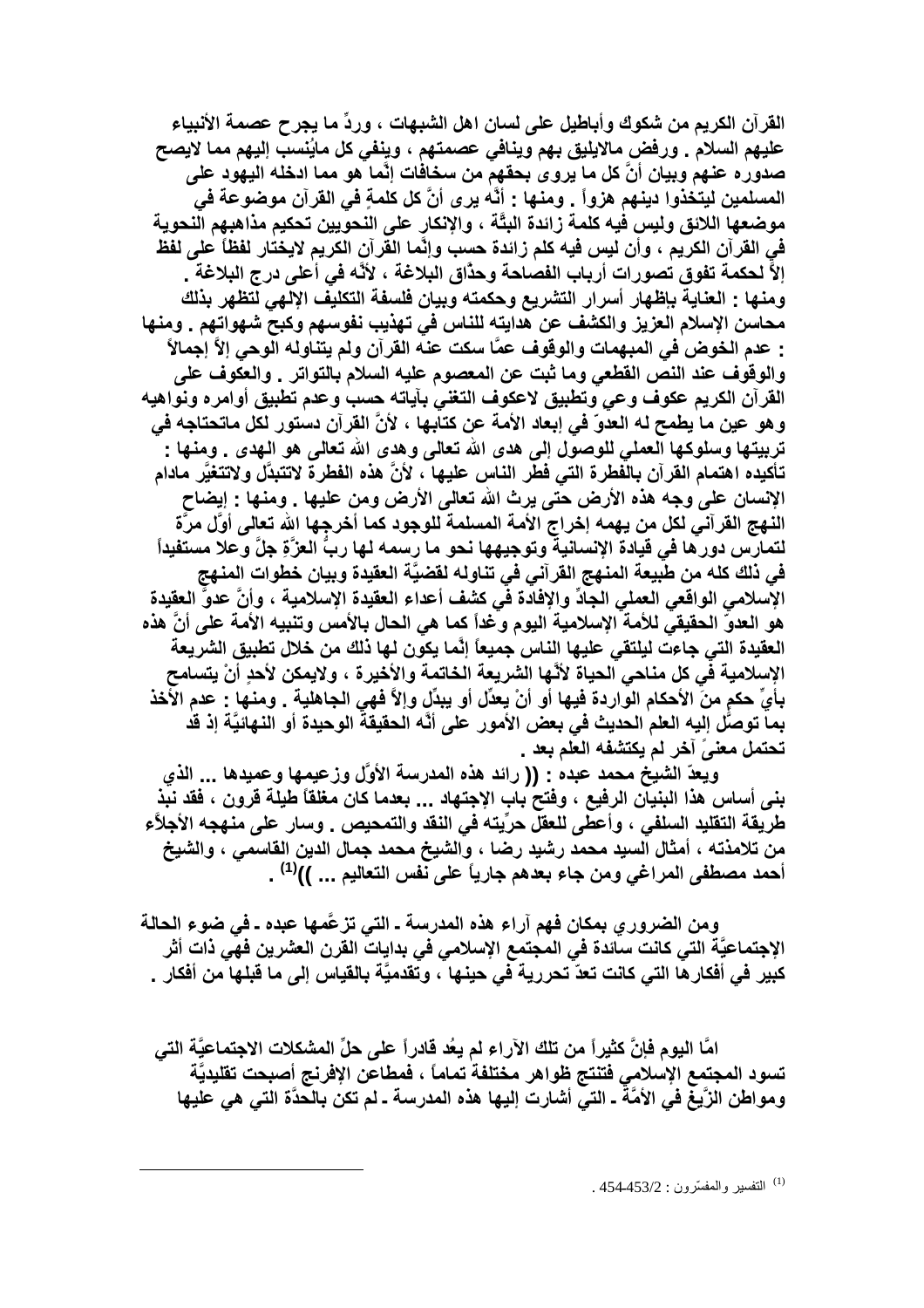اليوم ، ولكن لاشكَ أنَّ فهم محمد عبده ومدرسته للمنهج القرآني في الإصلاح الإجتماعي كان فَهِماً متقدِّماً قياساً إلى ما سبقه .

\* تفسير المنار \_

لقد كان للشيخ محمد عبده رأيه الخاص بالتفسير إذ يرى : (( انّ القرآن لايحتاج الـى تفسير كامل من كل وجه ، فله تفاسير كثيرة اتقن بعضها مالم يتقنها بعض ، ولكن الحاجَّة شديدة الى تفسير بعض الآيات ... ))<sup>(1)</sup> .

والذي كان يؤرقه ويقضّ عليه مضجعهُ ماكان يقرأه من الطعن على الإسلام ونبيه ـ ــــــ إذ يقول : (( إنّ هؤلاء الإفرنج يأخذون مطاعنهم في الاسلام من سوء حال المسلمين ، ع مع جهلهم بحقيَّقة الإسلام ... إنَّ القرآن نظيف و الاسلام نظيفٌ ، وإنما لوثه المسلمون بإعراضهم عن كل مافي القرآن واشتغالهم بسفاسف الأمور … إنّ الطاعن إدعى أنّ المسلمين لم يعلّمهم نبيَّهم من صفات الخالق إلاَّ أنه حاكم قاهر وسلطان عظيم قد أوجب الفتح<br>على اتباعه لأجل قهر الأمم لا لأجل تربيتها ... ))<sup>(2)</sup>.

> .  $12/1$  : تفسير المنار  $.13 - 12/1$  : المصدر نفسه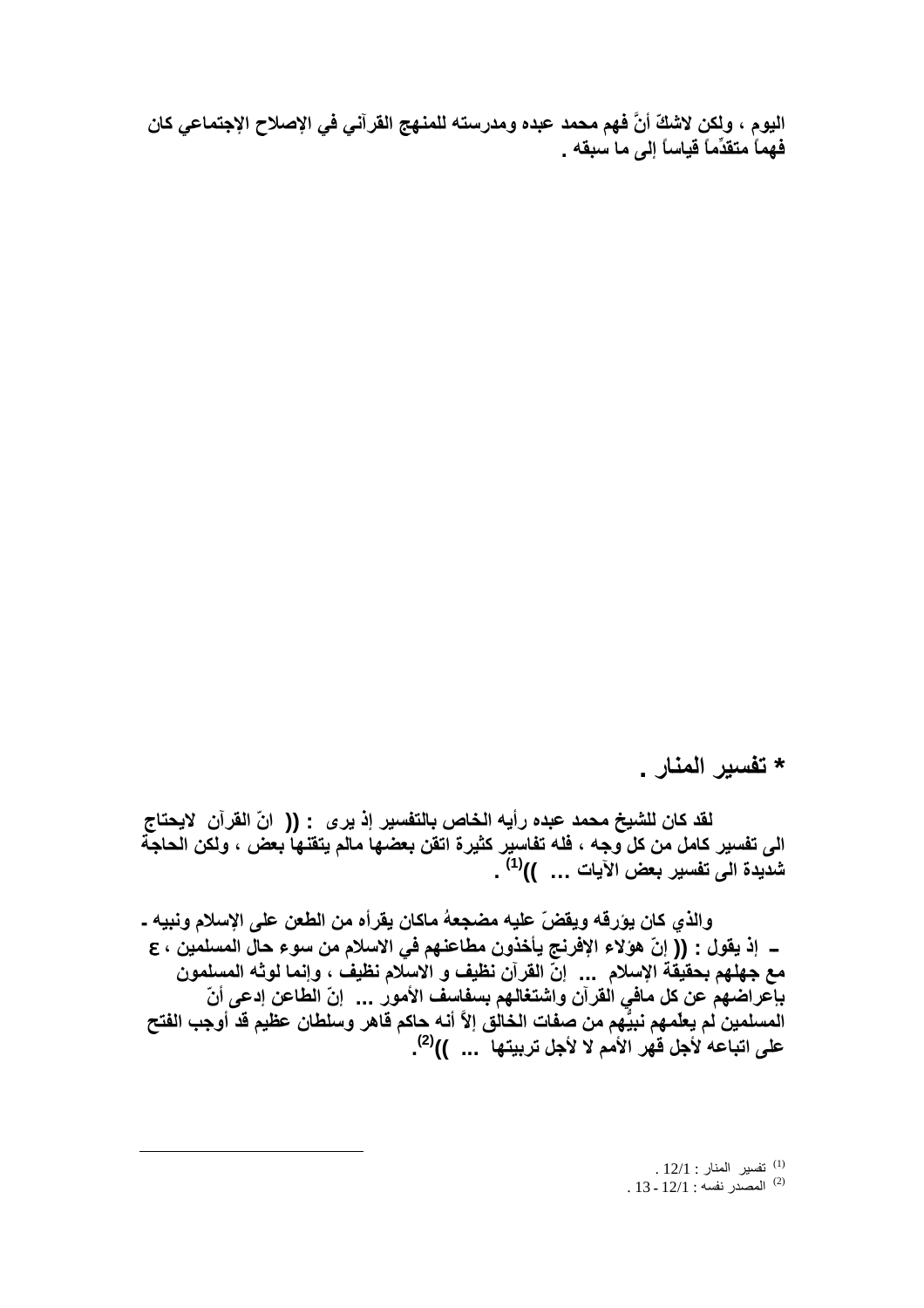وعليه فالوجه الذي اختاره محمد عبده هو : (( ۖ فهم الكتاب من حيث هو دينٌ يرشد الناس الى سعادتهم في حياتهم الدنيا وحياتهم الآخرة فإنّ هذا هو المقصد الأعلى منه وماوراء هذا من المباحث تابع له أو وسيلة لتحصيله ... ))<sup>(3)</sup>.

والتفسير عند محمد عبده قسمان : (( أحدهما : جاف مبعد عن الله وعن كتابه ، و هو مايقصد به حلِّ الألفاظ وإعراب الجمل وبيان ماترمي إليه تلك العبارات والإشارات من النكت الفنية وهذا لاينبغي أنْ يسمى تفسيراً ، وإنما هو ضربٌ من التمرين في الفنون كالنحو و المعاني وغيرها . وثانيها :وهو التفسير الذي قلنا : إنه يجب على الناس على أنه فرض كفاية \_ هو الذي يستجمع تلك الشروط لأجل أنْ تستعمل لغايتها ، و هو ذهاب المفسِّر الى فهم المراد من القول ، وحكمة التشريع في العقائد والاحكام . على الوجه الذي يجذب الأرواح ، ويسوقها الى العمل والهداية المودعة في الكلام ليتحقَّق فيه معنى قوله ( هدى ورحمة ) ونحو هما من الأوصاف . فالمقصد الحقيقى وراء كل تلك الشروط والفنون هو الاهتداء بِالقرآن ... ))<sup>(4)</sup>.

ولمّا كان القرآن كتاب هداية يرشد الناس الى مافيه سعادتهم ، فان كلِّ مايطلبه وَمَا ظَلَمُونَا (الدين منهم إنما هو لمنفعتهم يقول الشيخ محمد عبده : (( وفي قوله تعالى تقرير لقاعدة مهمّة و هي إنّ كل مايطلبه الدين من العبد فهو ) وَلَـكِن كَانُواْ أَنفُسَهُمْ يَظْلِمُونَ لمنفعته ،وكل ماينهاهُ عنه فإنما يقصد به دفع الضرر عنه ، ولن يبلغ أحد نفع الله فينفعه ، ولن يبلغ أحدٌ ضره فيضره ، كما ثبت في الحديث القدسي \_ فكل عمل ابن آدم له أو عليه ... ))<sup>(c)</sup>.

ومن خصائص تفسير عبده تركيزه الواضح على أوضاع المسلمين وما أصابهم من تأخَّرِفَي ركبِ الحضارة ، وكيفية معالجته ، إذ يقول : (( ۖ وإننا نعتقد أنَّ المسلمين ماضعفوا وزال ماكان لـهم مِن الملك الواسع إلاّ بإعراضهم عن هداية القرآن ، وأنـه لايعود اليـهم شـيء مما فقدوا من العزّ والسيادة والكرامة إلاّ بالرجوع إلى هدايته و الإعتصام بحبله ... '))<sup>(6)</sup> . ومن سمات منهجه التربوي الذي أرادهُ للأمة الإسلامية ما أكده عبده في تفسيره

من ضرورة أنْ تعي الامة الاسلامية من أنّ سعادتها وشقاءها مرهون بمدى وعي كل فردِ منـها بضرورة أنْ يرى سعادته بسعاده غيره ، ويتوقع نزول العقوبـة بـه إذا فشت الذنوب في الأمة وإنْ لم يواقعها هو ، وذلك من خلال حديثه عن الآيات التي صوّرت ظلم بني اسرائيل لأنفسهم باتخاذهم العجل إلهاً من دون الله ، إذ يقول : (( ۖ والعبرِّ ة الاجتماعيةَ في الآيات أنّ الخطاب في كل ماتقدم كان موجِّهاً إلى الذين كانوا في عصر التنزيل ، وأنّ الكلام عن الابناء والآباء واحد ... لم تختلف فيه الضمائر حتى كأنَّ الَّذين قتلوا أنفسهم بالتوبة ، والذين صعقوا بعد ذلك هم المطالبون بالإعتبار وبالشكر ، وماجاء الخطاب بهذا الاسلوب إلا لبيان معنى وحدة الأمة واعتبار أنَّ كل مايبلوها الله به من الحسنات والسَّيِّئات ومايجازيها به من النعم و النقم إنما يكون لمعنىً موجود فيها يصحِّح أنْ يخاطب اللاحق منها بما كان للسابق كأنهُ وقع به ، ليعلم الناس أنّ سنّة الله تعالى في الإجتماع الإنساني أنْ تكون الأمم متكاملة يعتبر كلُّ فّردٍ منـها سعادته بسعادة سائرالأفراد وشقاءه بشقائـهم ، ويتوقع نزول العقوبـة بـه إذا فشت الذنوب و هذا التكامل ) وَاتَّقُواْ فِتْنَهَّ لاَّ تُصبِيبَنَّ الَّذِينَ ظَلَمُواْ مِنكُمْ خَآصَّةَ(في الأمة وإنْ لم يواقعها هو

> $17/1$ : المصدر نفسه  $17/1$  $1.25$ - 24 / 1 المصدر نفسه  $1.1$ . 323  $/$  المصدر نفسه  $\cdot$  1  $^{(5)}$  $.31$  / 1: المصدر نفسه $1:1$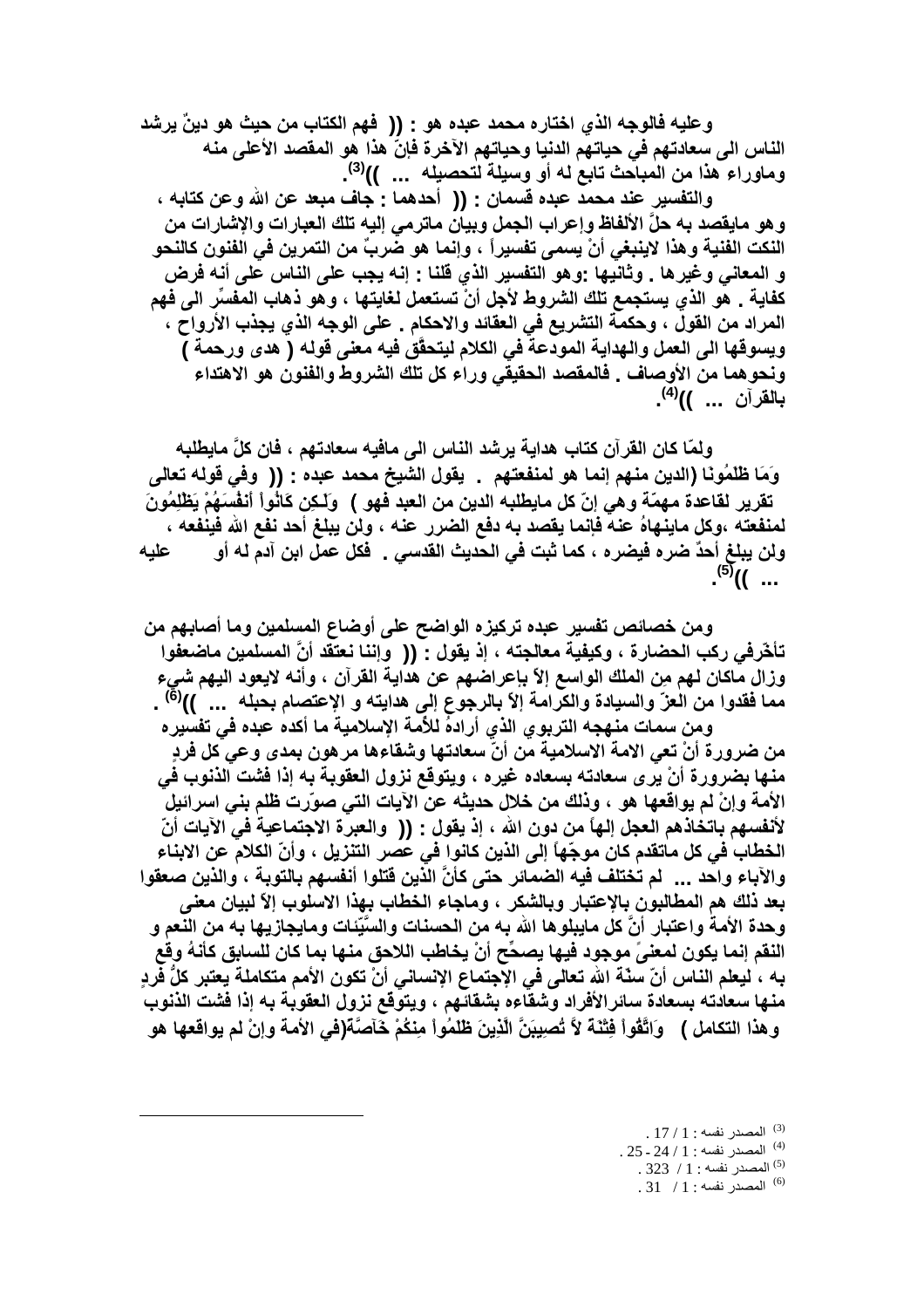في الأمم هو المعراج الأعظم لرقيِّها لانه يحمل الأمة التي تعرفه على التعاون على الخير والمقاومة للشر فتكون منَ المفلحين ))<sup>(1)</sup> .

والشيخ محمد عبده لم يكتفٍ ولم يقف عند أقوال من سبقه من المفسرين من دون تدقيق وتمحيص ورفض مالا يستقيم ومنهحه في مناقشة الآراء والقضايا ولاسيَّما فيما يُشمُّ وَإِذْ قُلْنَا ادْخُلُواْ هَذِهِ الْقَرْيَةَ فَكُلُواْ (منه رائحة الإسرائيليات \_ ومن ذلك تفسيره لقوله تعالى -مِنْهَا حَيْثُ شَئِتُمْ رَعْداً وَادْخُلُواْ الْبَابَ سُجَّداً وَقُولُواْ حِطَّة نَّغْفِرْ لَكُمْ خَطايَاكُمْ وَسَنَزيدُ الْمُحْسِنِينَ فَبَدَّلَ الَّذِينَ ظَلَمُواْ قَوْلاً غَيْرَ الَّذِي قِيلَ لَهُمْ فَأَنْزَلْنَا عَلَى الَّذِينَ ظَلَمُواْ رِجْزاً مِّنَ السَّمَاء بِمَا كَانُواْ <sup>(2)</sup> ، يقول : (( المراد بالقرية المدينة ، وهي في الأصل اسم لمجتمع الناس )يَڤسُقُونَ ومسكن النمل الذي يبنيه ومادتها تدلُّ على الإجتماع ، ومنها قريتُ الْماء في الحوض إذا جمعته وأطلقت على الامّةِ نفسها ، ثمّ غلب استعمالها في البلاد الصغيرة ولايصح هنا فإنَّ الرغد لايتيسّر للإنسان كما يشاء إلاّ في المدن الواسعة الحضارة ... ونسكت عنّ تعيين القرية كما سكت القرآن فقد أمر بنو إسرائيل بدخول بلادٍ كثيرة وكانوا يؤمرون بدخولها خاشعين لله خاضعين لأمره مستشعرين عظمته وجلاله ونعمه وإفضاله وهو معنى السجود وروحه هنا . وأمّا صورة السجود من وضع الجباه على الأرض فلا يصحّ أنْ تكون مرادة لانها سكون والدخول حركة وهما لايجتمعان . ۖ والمراد بالحطَّة الدعاء بأن تحطُّ عنهم خطايا التقصير وكُفر النعم \_ وتبديل القول بغيره عبارة عن المخالفة كأنّ الذي يؤمر بالشيء فيخالف قد أنكر أنـه أمر بـه و ادعى أنـه أمر بـخلافـه . يقال بدلت قولاً غير الذي قيل . أي جئت بذلك القول مكان القول الاول \_ وهذا التعبير أدلّ على المخالفة والعصيان من كل تعبير خلافاً لما يتراءى لغير البليغ من أنّ الظاهر أنْ يقال . بدَّلوا القول بغيره دون أنْ يقال . غير الذي قيل لهم ، فإنّ مخالف أمر سيده قد يخالفه على سبيل التأويل مع الإعتراف به ، فكأنه يقول في الآية إنهم خالفوا الأمر خلافاً لايقبل التأويل ، حتى كأنه قيل لهم غير الذي قيل . وليس المعنى أنهم أمروا بحركة يأتونها ، وكلمة يقولونها ، وتعبدوا بذلك وجعل سبباً لغفران الخطايا عنهم فقالوا غيره وخالفوا الأمر ، وكانوا من الفاسقين . وأي شيءٍ أسهل على المكلف من الكلام يحرك به لسانه ، وقد اخترع أهل الأديان من ذلك مالم يكلِّفوا قوله لسهولة القول على ألسنتهم ، فكيف يقال أمر. هؤلاء بكلمة يقولونها فعصوا بتركها ؟ وإنما يعصى العاصي إذا كلَّف ما يتْقل على نفسه ويحملها على غير ما اعتادت ، وَحَتِّ النفوس على أنْ تتكيَّفَ بغير ماتكيَّفَت . وذهب المفسِّر ( الجلال ) إلى ترجيح اللفظ على المعنى والصورة على الروح ففسَّر السجود ككثير من غيره بالإنحناء ، وقال إنهم أمروا بأنْ يقولوا ( حِطَّة ) فدخلوا زحفاً على أستاههم وقالوا : حبة في شعيرة : أي أننا نحتاج الى الأكل . ومنشأ هذه الأقوال الروايات الإسرائيليّة ولليهود في هذا المقام كلام كثير وتأويلات خدع بـها المفسّرون ولانجيز حشوها في تفسيركلام الله تعالى . وأقول إنّ ما اختاره الجلال مروي في الصحيح ولكنه لايخلو من علّة اسر ائبلية ))<sup>(1)</sup> .

فالامام محمد عبده ومن خلال كلامه آنفاً ليس من منهجه أن يكتفي من الحديث بأنْ يرويه أصحاب الصحاح أو غير هم ليكون حديثًا متواتراً مقطوعاً بصَحتِّه ، والمتصفَّح لسفره ( المنار) يجد من ذلك الشيء الكثير لاسيما إذا كان مايروي من الأحاديث في باب العقائد كما - إذ يقول : (( وقد رووا ... أحاديث في عهي الحال فيما جاء من روايات في سحر النبي -

> . 222 / 1 نفسير المنار: 1 / 322.  $.59$ - البقرة : 58 - 59  $^{(2)}$

.324 - 323 / 1 زنفسير المنار : 1 / 323 - 324 .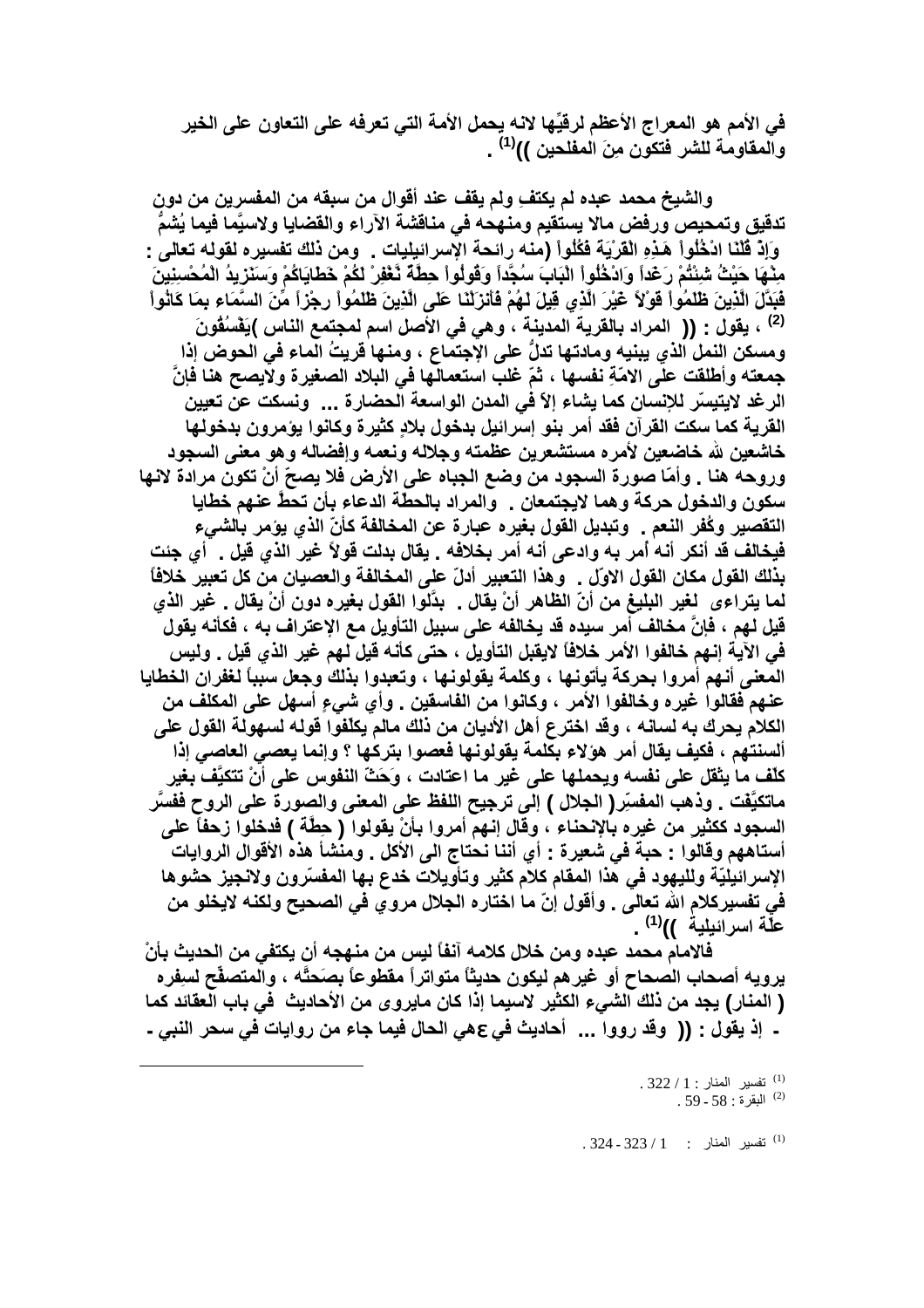ـ سحره لبيد بن الأعصم وأثر سحره فيه حتى كان يخيل له أنه يفعل الشيء وهو عأنّ النبي ـ لايفعله ، أو يأتي شيئاً وهو لا يأتيه ، وأنَّ الله أنبأهُ بذلك ، وأخرجت مواد السحر من بئر . ـ مما نزل به من ذلك ... ولا يخفي أنّ تأثير السحر في نفسه عليه السلام حتى عوعوفي ـ يصل به الأمر الى أنْ يظنَّ أنه يفعل شيئاً و هو لايفعله ، ليس من قبيل تأثير الأمراض في الأبدان ولا من قبيل عروض السهو والنسيان في بعض الأمور العادية ، بل هو ماسِّ بالعقل ، وليس ) إنْ تتبعونَ إلاّ رجلاً مسحوراً (آخذٌ بالروح ، وهو مما يصدق قول المشركين فيه -المسحور عندهم إلاّ مَن خولط في عقله وخُيِّلَ له أنّ شيئاً يقع وهو لايقع ، فيخيِّل إليه أنه يوحي إليه ، ولايوحي إليه ، وقد قال كثيرمِنَ المقلِّدين الذين لايعقلون ماهي النبوة ولا ما يجب لـها - إنّ الخبر بتأثير السحر في النفس الشريفة قد صحَّ فيلزم الاعتقاد به ، وعدم الاعتقاد به بدعة المبتدعين ، لانه ضربٌ من إنكار السحر ، وقد جاء القرآن بصحّة السحر \_ فانظر كيف ينقلب الدين الصحيح ، والحق الصريح في نظر المقلّد بدعة ، نعوذ بالله ... يحتج بالقرآن ـ وعدّه من افتراء المشركين ععلى ثبوت السحر ، ويعرض عن القرآن في نفي السحر عنه ـ عليه ، ويؤول في هذه ولايؤول في تلك ، مع أنّ الذي قصده المشركون ظآهر ، لانـهم يقولون - إنّ الشيطان يلابسه عليه السلام ، وملابسة الشيطان تعرف بالسحر عندهم ، وضرب من ضروبه ، وهو بعينه أثر السحر الذي نسب الى لبيد ، فانه خولط في عقله وإدراكه في زعمهم ـ فهو ع. والذي يجب اعتقاده أنَّ القرآن مقطوع به ، وأنه كتاب الله بالتواتر عن المعصوم ـ ـ ، γالذي يجب الاعتقاد بما يثبته ، وعدم الاعتقاد بما ينفيه . وقد جاء بنفي السحر عنه ــ حيث نسب القول بإثبات حصول السحر له إلى المشركين أعدائه ، ووبَّخهم على زعمهم هذا ، فإذن هو ليس بمسحور قطعاً . وأمّا الحديث فعلى فرض صحتِهِ ، هو آحاد ، والآحاد لا يؤخذ بها في باب العقائد ، وعصمة النبي من تأثير السحر في عقله عقيدة مِنَ العقائد لايؤخذ في نفيها عنه الآ باليقين ولايجوز أن يؤخذ فيه بالظن والمظنونَ . على أنّ الحديث الذي يصل الينا من طريق الآحاد ، إنما يحصل الظن عند مَن صحَّ عنده ، أمّا منْ قامت له الأدلَّة على أنه غير صحيح ، فلا تقوم به عليه حجّة . وعلى أية حال ، فلنا بل علينا أنْ نفوّض الأمر في ـ ع|لحديث ، ولا نحكمه في عقيدتنا ، ونأخذ بنصّ الكتاب ودليل العقل ، فإنه إذا خُلوط النبي ـ في عقله كما يزعمون ، جاز عليه أنْ يظن أنّه بلغ شيناً وهو لم يبلّغه ، أو أنّ شيناً نزل عليه و هو لم ينزل عليه \_ والأمر ظاهر لا يحتاج الى بيان ثمَّ إنَّ نفي السحر عنه لا يستلزم نفي السحر مطلقاً . فربِّما جاز أن يصيب السحر غيره بالجنون نفسه ، ولكن من المحال أنْ يصيبه ، لانّ الله عصمه منه . ما أضرّ المحب الجاهل وما أشد خطره على مَن يظن أنه يحبُّه ، نعوذ بالله من الخذلان . على أنّ نافي السحر بالمرّة لايجوز أنْ يُعدّ مُبتدعاً ، لانّ الله تعالى ذكر ما ، وفي غير ها من الآيات وردت الأوامر ) آمن الرسول ... الآية (يعتقد به المؤمنون في قوله بما يجب على المسلم أنْ يؤمن به حتى يكون مسلماً ، ولم يأتِ في شيء من ذلك ذكر السحر على أنه مما يجب الإيمان بثبوته أو وقوعه على الوجه الذي يعتقد فيه الوثنيون في كل ملَّة ، بل الذي ورد في الصحيح هو أنّ تعلّم السحر كفرٌ . فقد طلب منا ألاّ ننظر بالمرّة فيما يعرف عند الناس بالسحر ويسمى باسمه . وجاء ذكر السحر في القرآن في مواضع مختلفة . وليس من الواجب أنْ نفهم منه ما يفهم هوَلاء العميان ))<sup>(1)</sup> .

ولكن هؤلاء العميان ـ كما يقول محمد عبده ـ أصناف ولعل بعضهم ممن تسلط على عيال الله وتحكّم بمقدراتهم ويرى نفسه اعلى من الخلق كلهم ويأبي أنّ ينصحه احدٌ الأ انّ نـهج الشيخ عبده الاصلاحي لايدّخر وسعاً في كيفية إرشاد هوَلاء وتعليمهم .

<sup>&</sup>lt;sup>(1)</sup> تفسير جزء عمَّ مع مقدمة التفسير ، محمد المبارك عبد الله شيخ علماء السودان ، مطبعة محمد على صبيح ،

القاهرة ، ص 181 ـ 182 .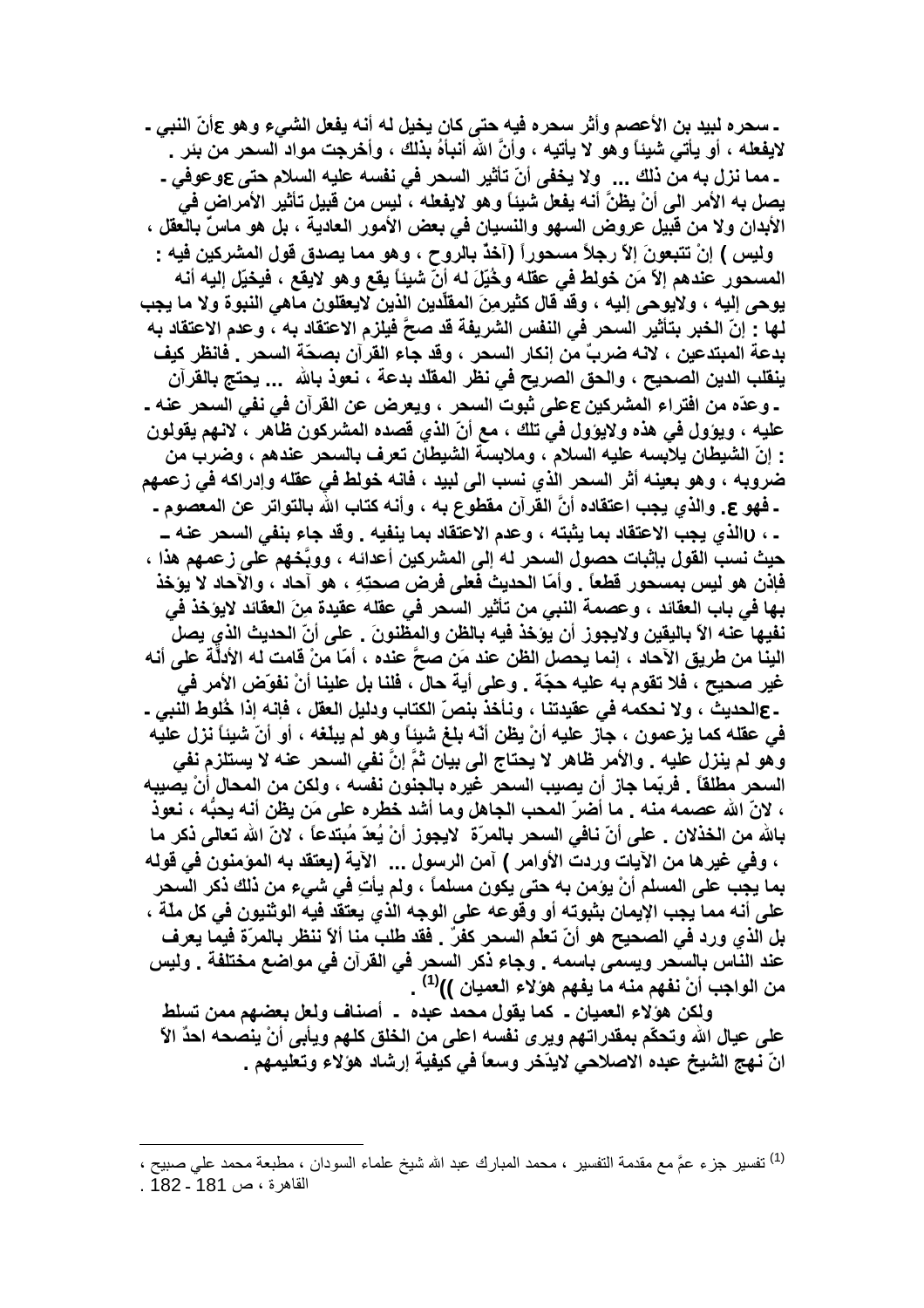وَإِذَا قِيلَ لَهُ اتَّقِ اللَّهَ أَخَذَتْهُ الْعِزَّةُ بِالْإِتْمِ ( ِيقول الشيخ في تفسير قوله تعالى : <sup>(2)</sup> ، (( أي إنّه إذا أمر بمعروف أو نـهي عن منكر يسرع اليه )جَهَنَّمُ وَلَبِئْسَ الْمِهَادُ فَحَسْبُهُ الغضب ، ويعظم عليه الأمر ، فتأخذه الكبرياء والأنفة ، وتخطفه الحميَّة وطيش السفه ، فيكون كالمأخوذُ بالسحر ، لايستقيم له فكر ، لانه مصرٌّ على إفساده لا يبغى عنه حولاً ، وعبّر عن الكبرياء والحمية بالعزة ، للإشعار بوجه الشبهة للنفس الأمار بالسوء وهو تخيلها النصح والإرشاد ذلَّة تنافى العزَّة المطلوبة ... ظاهرٌ جداً في تفسير التولى بالولاية والسلطة ، فانَّ الحاكم الظالم المستبد يكبر عليه أنْ يُرشد الى مصلحة ، أو يحدِّر من مفسدة ، لانه يرى أنَّ هذا المقام الذِّي ركبه وعلاه يجعله أعلا الناس رأياً وأرجحهم عقلاً ، بل الحاكم المستبد الذِّي لايخاف الله تعالى يرى نفسه فوق الحق كما أنه فوق أهله في السلطة ، فيجب أنْ يكون أفن رأيه خيراً من جودة آرائهم ، وإفساده نافذاً مقبولاً دون إصلاحهم ، فكيف يجوز لاحدٍ منهم أنْ يقول له - إتق الله في كذا ؟ وإنَّ الأمير منهم ليأتي أمراً فيظهر له ضرره في شخصه أوفي ملكه ويود لو يهتدي السبيل الي الخروج منه فيعرض له ناصحٌ يشرع له السبيل فيأبي سلوكها ، وهو يعلم أنّ فيها النجاة والفوز إلاّ أنْ يحتال الناصح في إشراعها فيجعله بصيغة لاتُشعر بالارشاد والتعليم ، ولا بأنَّ السيد المطاع في حاجة اليه . وقد عرضت نصيحةً على بعضهم مع ذكر لفظ النصيحة بعد تمهيدٍ له بالحديث ( الدين النصيحة لله ورسوله ولائمة المسلمين وعامتهم ) وبيان معناه ، فعظم عليه أنْ يقول أحد انني أنصح لك ... ۖ وكان ذلك آخر عهد النصح به فانظر كيف لم يرضَ حاكمٌ مسلم بأنْ يبذل له مايجب أنْ يبذل لله ولرسوله وللأئمة ، وقد كان العلماء ينصحون للخلفاء والملوك المسلمين ، فيأخذون بالنصح بحسب مكانـهم من الدين ، وأما الطـغاة البـغاة الذين ليس لـهم من الإسلام إلاّ مـا يـخدعون بـه الـعامـة من إتيان المساجد في الجُمع والأعياد والمواسم المبتدعة ، فانهم يؤذون منْ يشير إشارةً ما الى انـهم فـي حاجـة الـي تـقو ي الله فـي أنـفسـهم ، أو في عيـال الله ، الذين سلطوا عليـهم ، وإنْ لم يبقَ لـهم من السلطان والـحكم ، مايمكّنـهم من كل مايـهوون من الإفسـاد والظلم ، واذا كان هذا شـأن أكثر الملوك والأمراء الذين ينسبون الى الدين ويدّعون اتباعه فهل تجد دعوى فرعون الألوهية غريباً عجيباً ؟ ))<sup>(3)</sup> .

وير ي الشيخ محمد عبده على وفق منهجه في التفسير وهو يحدد اسباب تأخّر الأمة والمجتمع الاسلامي أنّ أبناء هذا المجتمع المسلم لم يكلفوا أنفسهم ولو قليلأ التضحية والعطاء في سبيل محاربة الجهل المطبق على الامة مما جعلها فريسة سهلة في مواجهة أعدائها الذين لم يألو جهداً في غزوها فكرياً وحضارياً وتاريخياً .

يَأْتِيَ ۖ يَا أَيُّهَا الَّذِينَ آمَنُواْ أَنفِقُواْ مِمَّا رَزَقَنَاكُم مِّن قَبْلِ أَن( إذ يقول في قوله تعالى : (4)، (( ترى كثيراً من أغنياء )هُمُ الظَّالِمُونَ ۖ يَوْمٌ لاَّ بَيْعٌ فِيهِ وَلاَ خُلَّةً وَلا شَفَاعَةً وَالْكَافِرُونَ المسلمين عارفين بما عليه أمتهم من الجهل بأمور الدين ومصالح الدنيا وفساد الاخلاق وتقطّع الروابط وتراخى الأواخى ومانشأ عن ذلك من هضم حقوقها وانتزاع منافعها من أيدي أبنائها ويعلمون أنّ إصلاحهم يتوقف على بذل شيءٍ من اموالـهم ينفق على التربية والتعليم ونحو هما مِن المنافع العامَّة ثمَّ هم يدعون الى بذل قليل من كثير ماخزنوه في صناديق الحديد وماينفقونه في شهواتهم ولذاتهم وتأييد أهوائهم وحظوظهم فيبخلون بذلك ويرونه مغرماً ثقيلاً ، ولا يحفلون بوعد الله للمنفقين في سبيله ولا وعيده للباخلين بفضله . وأمثال هؤلاء لايستحقُّون أنْ يكونوا من المسلمين لانه لايوجد في نفس الواحد منهم عرقٌ ينبض في التألم لمصائب الإسلام وأهله فمن كان يرى أنّ ماله أفضلٌ من دينه في الوجدان والعمل وهوّاهُ أرجح من رضوان الله فهو كافرٌ حقيقةً وإن سمّي نفسه مؤمناً ... ))<sup>(1)</sup>.

. 251 - 249 / 2 : 251 . 251

. 254 : النقر ة  $^{(4)}$ 

<sup>. 206 :</sup> البقر ة  $^{(2)}$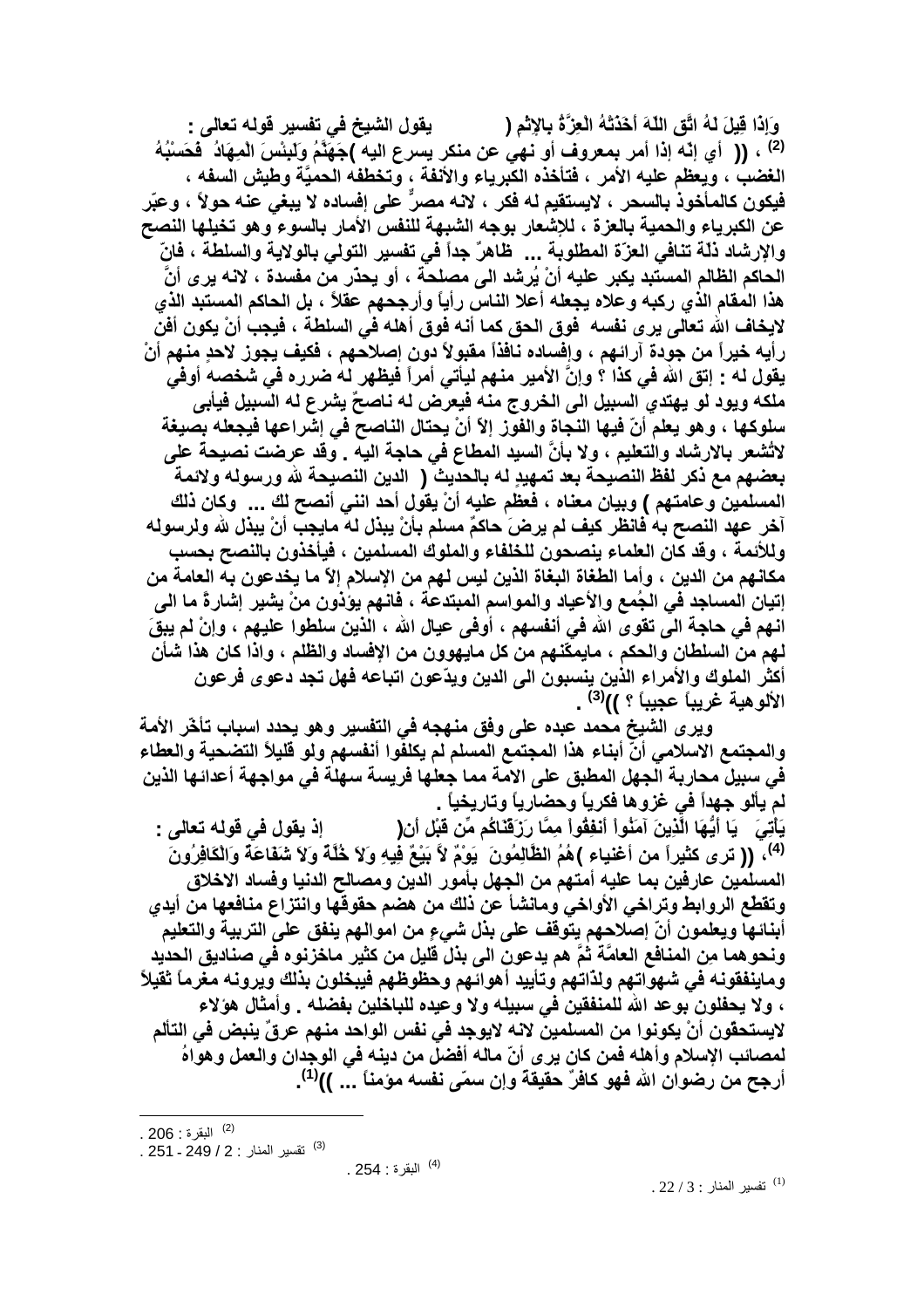مَّثَلُ الَّذِينَ يُنفِقُونَ أَمْوَالَهُمْ فِى سَبِيلِ اللَّهِ كَمَثَلِ حَبَّةٍ( ومثله ماذكر في قوله تعالى : (2) ، )يُضَاعِفُ لِمَن يَشَاء وَاللَّهُ وَاسِعٌ عَلِيمٌ ۚ أَنبَتَتْ سَبْعَ سَنَابِلَ فِي كُلِّ سُنْبُلَةٍ مِّنَةً حَبَّةٍ وَاللَّهُ يقول : (( ... إنّ من سنـة القرآن الَّحكيم مزج آيات الاحكام بأيات المواعظ والـعبر والتوحيد ، ليقرر أمر الحكم وينصر النفوس على القيام به ... إنّ أمر الإنفاق في سبيل الله أشقّ الامور على النفوس ، لاسيما إذا اتسعت دائرة المنفعة فيما ينفق فيه ، وبعدتٌ نسبة من ينفق عليه المنفق ، فإنّ كل انسان يسهل عليه الانفاق على نفسه وأهله وولده إلاّ أفراد من أهل االشَّحّ المطاع وهذا النوع من الإنفاق لا يوصف صاحبه بالسخاء ومن كان له نصيب من السخاء سهل عليه الإنفاق بقدر هذا النصيب فمن كان له أدنى نصيب فانه يرتاح إلى الإنفاق على ذوي القربي والجيران . فإنْ زاد أنفق على أهل بلده فأمته فالناس كلهم وذلك منتهى الجود والسخاء . وإنما يصعب على المرء الإنفاق على منفعة مَنْ يبعد عنه ، لانّه فُطر على أنْ لايعمل عملأ لا يتصور لنفسه فائدة منه وأكثر النفوس جاهلة باتصال منافعها ومصالحها بالبعداء عنها فلا تشعر بأن الانفاق في وجوه البر العامة كإزالة الجهل بنشر العلم ومساعدة العجزة والضعفاء وترقية الصناعات وإنشاء المستشفيات والملاجىء وخدمة الدين المهذب للنفوس هو الذي تقوم به المصالح العامة حتى تكون كلها سعيدة عزيزة فعلّمهم الله تعالى أنّ ماينفقونـه في المصـالح يُضـاعف لـهم أضـعافـًا كثير ة فـهو مفيد لـهم في دنيـاهم وحثـهم على أنْ يجعلوا الإنفاق في سبيله وابتغاء مرضاته ليكون مفيداً لهم في آخرتهم أيضاً ))<sup>(3)</sup> .

وهكذا فانّ إصلاح المسلمين لايتوقف على اصلاح حكامهم حسب وإنما يتوقف كذلك على مدى بذل المسلمين لشيء من أموالـهم على التربية والتعليم إذا أرادوا أنْ يستحقوا أنْ يكونوا من المسلمين .

ومن سمات منهجه في تحفيز الأمة على النهوض أنْ يكون الذي يتصدى لإنهاض الأمة عارفاً بمواضع العزة والشرف والكرامة والحمية في الأمة ليكون التذكير أتمّ والتأثير يَا بَنِي إِسْرَائِيلَ ادْكُرُواْ نِعْمَتِيَ الَّتِي أَنْعَمْتُ (أَقُوى \_ كما هي الحال في تفسيره لقولهِ تعالى \_ <sup>(4)</sup> . )وَأَنِّي فَضَلْتُكُمْ عَلَى الْعَالَمِينَ عَلَيْكُمْ

إِذْ يَقُولُ : (( ... وهذا اسلوبٌ حكيم في الوعظ ، فَيَنْبِغي لَكلِّ واعظِ أَنْ يبدأ وعظه بإحياء إحساس الشرف وشعور الكرامة في نفوس الموعوظين لتستعدَّ بذلكَ لقبول الموعظة وتجد من ذلك الاحساس معونـة من العزيمـة الصـادقـة التي هي من خصـائص النـفوس الكريمـة على عوامل الـهوى والشهوة ، فإنَّ النفس إذ استشعرت كرامتها وعلوَّها ونظرت الى ماضى الرذائل من الخسنّة أبي لها ذلك الشعور ـ شعور العلو والرفعة ـ أنْ تنحطُّ الى تعاطى تلك الخسائس ، وكان ذلك من أقوى الوسائل لمساعدة الواعظ على بلوغ قصده مِنْ نفس مَنْ يوجه اليه وعظه ، إنّ في الوعظ مسَّأ يؤلم نفس الموعوظ وحرجاً يكاد يحمله على النفرة من تلقينه والاستنكاف من سماعه ، فذكر الواعظ لما يشعر بكرامة المخاطب ورفعة شأنه ، وإباء ماينمي اليه من الشرف أنْ يدوم على مثل ما يقترف يقبل بالنفس على القبول كما يقبل الجريح على مَنْ يضمِّد جراحه ويسكن آلامه . ألا وانَّ هذا الشعور شعور الشرف والرفعة ملازم للإنسان لا يفارقه ولكنه قد يضعف حتى لايظهر له أثر ، وفي تحريك الواعظ له اعتراف ضمني بكرامة وفضل للموعوظ يشفعان له بمايستلزمه الوعظ من مظنَّة الإهانة فيسهل إحتماله ويقرب قبوله . شعور العزّة والكرامة أمر شريف يحييه الإيمان في نفوس

> $.261:$ البقرة  $^{(2)}$ <sup>(3)</sup> تفسير المنار: 3 / 59. .  $47:$  البقرة  $^{(4)}$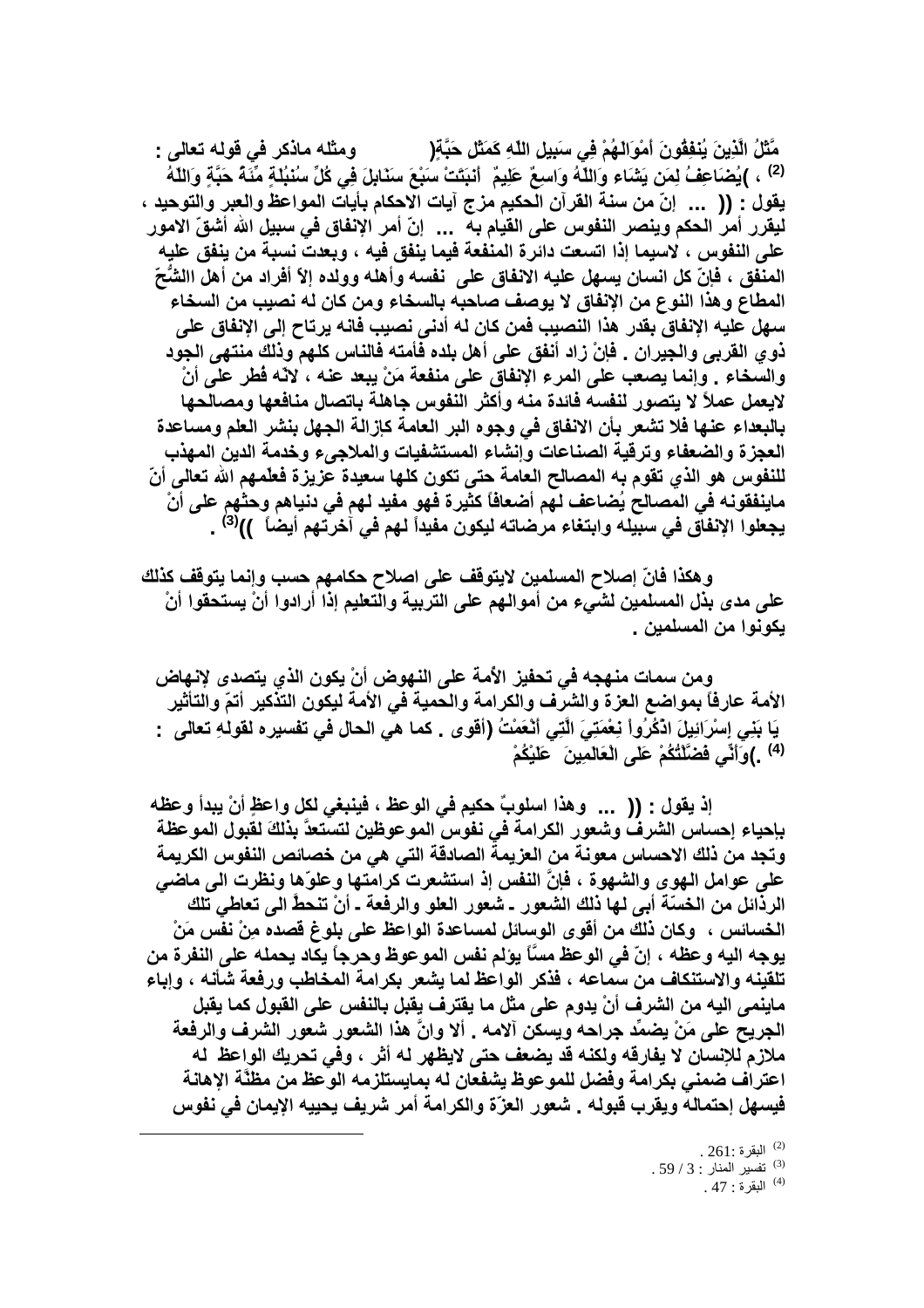المؤمنين الصادقين بل يستلزمه على وجه أكمل لانّ صاحب الايمان الصحيح يرى أنّ له نسبة الى الربِّ العظيم خالق السموات والارض ، وأنه سنده وممدِّه ، وعند ذلك تعلو نفسه وترتفع كما قبل :

> قومٌ يخالجهم زهوٌ بِسيِّدهم والعبدُ يزهو على مقدار مولاهُ

من كان يشعر لنفسه بقيمة أو يجد لها حقًّا في أنْ تعزّ وتُكرم تراه إذا خلا بنفسه وتذكر أنه ألمَّ بنقيصة يتألم ويتململ ويستعيذ بالله من الشَّيطان الرجيم ۚ. وإذا تذكَّر المؤمن أنَّ قلبه الذي تشرك بمعرفة الله تعالى وأنّ شرف تلك المعرفة خلّصَهُ من العبودية لغيره وصيّره مربوباً لرب العالمين وحده فهو في ذلك مع أرفع رفيع وأكرم كريم ... إذا ذكر ذلك لم يرَ مِن اللائق بمثل هذا الاختصاص أنْ يجاوره ما يدنسه من الاستعباد لما يذله ، بل يرى أنّ ذلك الشعور الطاهر والعرفان الـهادي الى مقامات الكرامـة لا ينبغي أنْ يزاحمـه في مواطنـه من القلب دنسٌ من رجس الرذائل فينفر من هذه المزاحمة وتثقل عليه ويسهل عليه التزكي مما أَلَمَّ بِهِ وَالإِنَّابِـةِ الَّـيِّ اللهِ تَـعالَمِي ))<sup>(1)</sup> .

\* محاسن التأويل .

وكذلك هي حال صاحب ( محاسن التأويل ) الشيخ محمد جمال الدين القاسمي إذ يقول عن الشيخ محمد عبده ويلقّبه بالاستاذ النحرير ، وقد نقل عنه ما ذكره في مقدمة تفسيره حول وجوه التفسير ومراتبه بقضه وقضيضه<sup>(1)</sup> . وقد ذكر كثيراً من أقواله مثال ذلك ماذكره من نقاش في لفظي ( الرحمن الرحيم ) إذ يقول : (( ۖ وقد ناقش في كون ( الرحمن الرحيم ) بمعنى واحد ، العلاّمة الشيخ محمد عبده المصري في بعض مباحثه التفسيرية قائلاً : إنَّ ذلكٌ غفلة نسَّال الله أن يسامح صلَّحبها ، ثمّ قال : وأنا لا أجيز لمسلم أنْ يقول ، في نفسه أو بلسانه : إنّ في القرآن كلمة جاءت لتأكيد غيرها ولا معنى لها في نفسها ، بل ليس في

<sup>. 303 - 302 / 1 :</sup> تفسير المنار : 1 / 302 - 303 <sup>(1)</sup> ينظر : محاسن التأويل ، محمد جمال الدين القاسمي ، تحقيق : الشيخ عبد القادر عرفان العشَّا حسَّونة الدمشقي ، ط 1 ، دار الفكر ، .186 - 180 1425هـ -2005 م ، ج 1 ص 180 - 186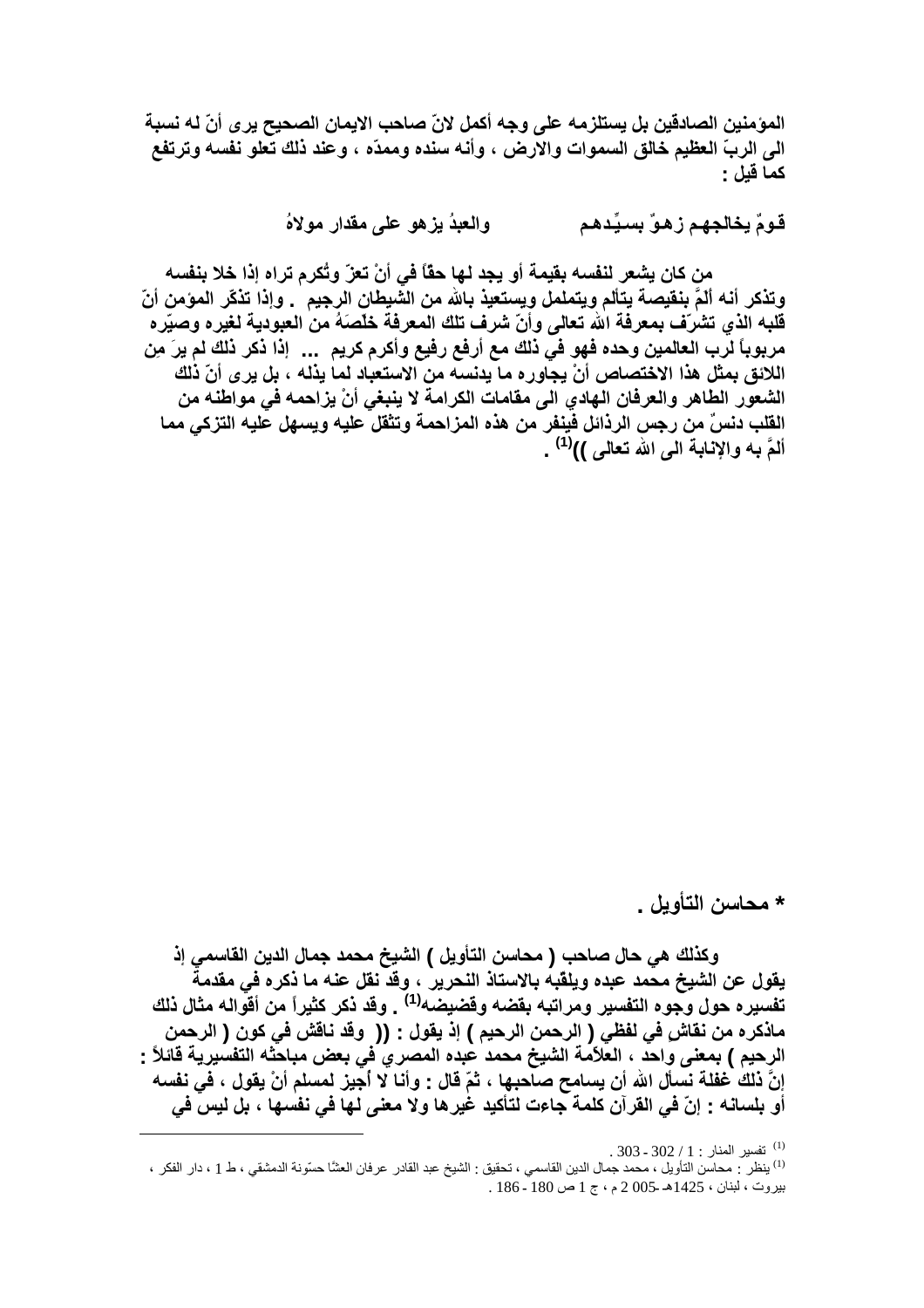القرآن حرف جاء لغير معنى مقصود والجمهور. على أنّ معنى ( الرحمن ) المنعم بجلائل النعم ؛ ومعنى ( الرحيم ) المنعم بدقائقها . وبعضهم يقول : إنّ ( الرحمن ) هو المنعم بنعم عامة تشمل الكافِّرين مع غير هم ؛ و ( الرحيم ) المنعم بالنعم الخاصة بالموَمنين ))<sup>(2)</sup> .

ومن منهجه أنه في كثير من الاحيان كان يورد ما نقل عن السلف من تفسير ، كما مَثَلُهُمْ كَمَثَلِ الَّذِي اسْتَوْقَدَ نَاراً فَلَمَّا أَصْبَاءتْ مَا حَوْلُهُ دُهَبَ اللَّهُ بِنُور هِمْ (في قوله تعالى : <sup>(3)</sup> . إذ يقول : (( ولما جاء بحقيقة صفتهم ، عقبها بضرب )وَتَرَكَهُمْ فِي ظُلْمَاتٍ لاَّ يُبْصِرُونَ أي مثالهم في نفاقهم ، ) مَتَلْهُمْ (المثل زيادةً في الكشف ، وتتميماً للبيان ، فقال تعالى : فَلَمَّا ( في ظلمة ، والتنكير للتعظيم ) نَاراً ( أي أوقد ) كَمَّتْلِ الَّذِي اسْتَوْقَدَ (وحالهم فيه دُهَبَ اللّهُ ( فَأَبِصر ، واستدفأ ، وأمن مما يخافه ) مَا حَوْلَهُ ( أي : أنارت النار )أضَاءتْ ۖ وَتَرَكَهُمْ ( أي : أطفأ الله نارهم التي هي مدار نورهم ، فبقوا في ظلمةٍ وخوف ... )بِنُورهِمْ ما حولهم متحيِّرين عن الطريق ، خائفين ، فكذلك هولاء استضَّاووا )فِي ظُلْمَاتِ لاَ يُبْصِرُونَ قليلاً بالإنتفاع بالكلمة المجراة على ألسنتهم ، حيث أمِنوا على انفسهم ومايتبعها . ثمّ وراء استضاءتهم بِنور هذه الكلمة ظلمة النفاق الّتي ترمي بهم الى ظلمة سخط الله ، وظلمة العقاب السَّرمد ؛ ومحصوله : أنهم انتفعوا بهذه الكلمة مدة حياتهم القليلة ، ثمّ قطعه الله تعالى بالموت . ونُقِلَ عن كثير من السلف تفسير آخر ، وهو : تمثيل إيمانهم أولاً ، ثمّ كفرهم ثانياً ، <sup>(4)</sup> ... فَلما ) ذَلِكَ بِأَنَّهُمْ آمَنُوا تُمَّ كَفَرُوا (فيكون إذهاب النور في الدنيا ، كما قال تعالى : (آمنوا أضاع الإيمان في قلوبهم كما أضاعت النار لهوَلاء الذين استوقدوا ناراً ، ثمّ لمّا كفروا انتزعه ، كما ذهب بضوع هذه النار ، وعلى هذا فالتمثيل مرتبط بماقبله . )دُهَبَ اللَّهُ بِنُورِ هِمْ (5) مثّل هداهم الذي باعوه ) أوْلَـئِكَ الَّذِينَ اشْتَرَوُاْ الضَّلالة بِالْهُدَى (فإنـهم لَمّا وُصفِوا بأنـهم بالنار المضيئة ما حول المستوقد ، والضلالة التي اشتروها وطبع بها على قلوبهم بذهاب الله بنور هم ، وتركه إياهم ف*ي* الظلمات ... ))<sup>(6)</sup> .

وهو وإنْ الْتزِمُّ بِمتابِعة آراء السُّلف ، لكنه لم يقبل جميع مانقل بل يعطي لعقله حريته في التجوال في ثنايا النص القرآني على طريقة الشيخ عبده ، وهو لا يعدم دليلاً من يَكَادُ الْبَرِ ۚقُ يَخْطُفُ أَبْصَارَهُمْ (السلف ايضاً على ما يقول ويذهب اليه . كما في قوله تعالى : كُلَّمَا أَصْبَاء لَهُم مَّشْبَوْاْ فِيهِ وَإِذَا أَظْلَمَ عَلَيْهِمْ قَامُواْ وَلَوْ شَاء اللَّهُ لَذَهَبَ بِسَمْعِهِمْ وَأَبْصَارِ هِمْ إِنَّ (1) ، إذ يقول : (( [... وقد قيل : إنّ هذا مَثلٌ للمنافقين ، وما )اللّه عَلَى كُلِّ شَيْءٍ قَدِيرٌ ۖ كُلَّمَا (يوقدونـه من نـار الفتنـة التي يوقعونـها بين أهل الاسلام ، ويكون بمنزلـة قولـه تعالى : مطابقاً لقوله ) ذهَبَ اللّهُ بِئُورِ هِمْٓ (<sup>(2)</sup> . ويكون قوله تعالى : )أوْقَدُواْ نَارًا لّلْحَرْبِ أطْفَأهَا اللّهُ ... ويكون تخييبهم ، إبطال ماراموه ، هو : تركهم في ظلمات ) أطْفَأَهَا اللّهُ (تعالى : صُمٌّ بُكْمٌ عُمْيٌ (الحيرة ، لايهتدون الى التخلُّص مما وقعوا فيه ، ولايُبصرون سبيلاً ؛ بل هم <sup>(3)</sup> . وهذا التقدير ــ وإنْ كان حقّاً ــ ففي كونـه مراداً بالآيـة نظر ، فإنّ السياق إنمـا قصد ) وموقدُ نار الحرب لايُضىء ما حوله أبداً . ) فَلَمَّا أضَاءتْ مَا حَوْلَهُ (لغيره ، ويأباه قوله تعالى وموقد نار الحرب لا نورله . ويأباه قوله تعالى : ) ذهَبَ اللّهُ بِثُورِهِمْ (ويأباه قوله تعالى :

> . 202 / 1 نفسير المنار: 1 <sup>(3)</sup> سورة البقرة : 17 .  $3:3$ سورة المنافقون  $3$  $16:$ سورة البقرة  $^{(5)}$ .0 محاسن التأويل: 1 / 229 . .  $20:$ سورة البقرة  $^{(1)}$ .  $64:$ سورة المائدة  $^{(2)}$ .  $18:3$ سورة البقرة  $^{(3)}$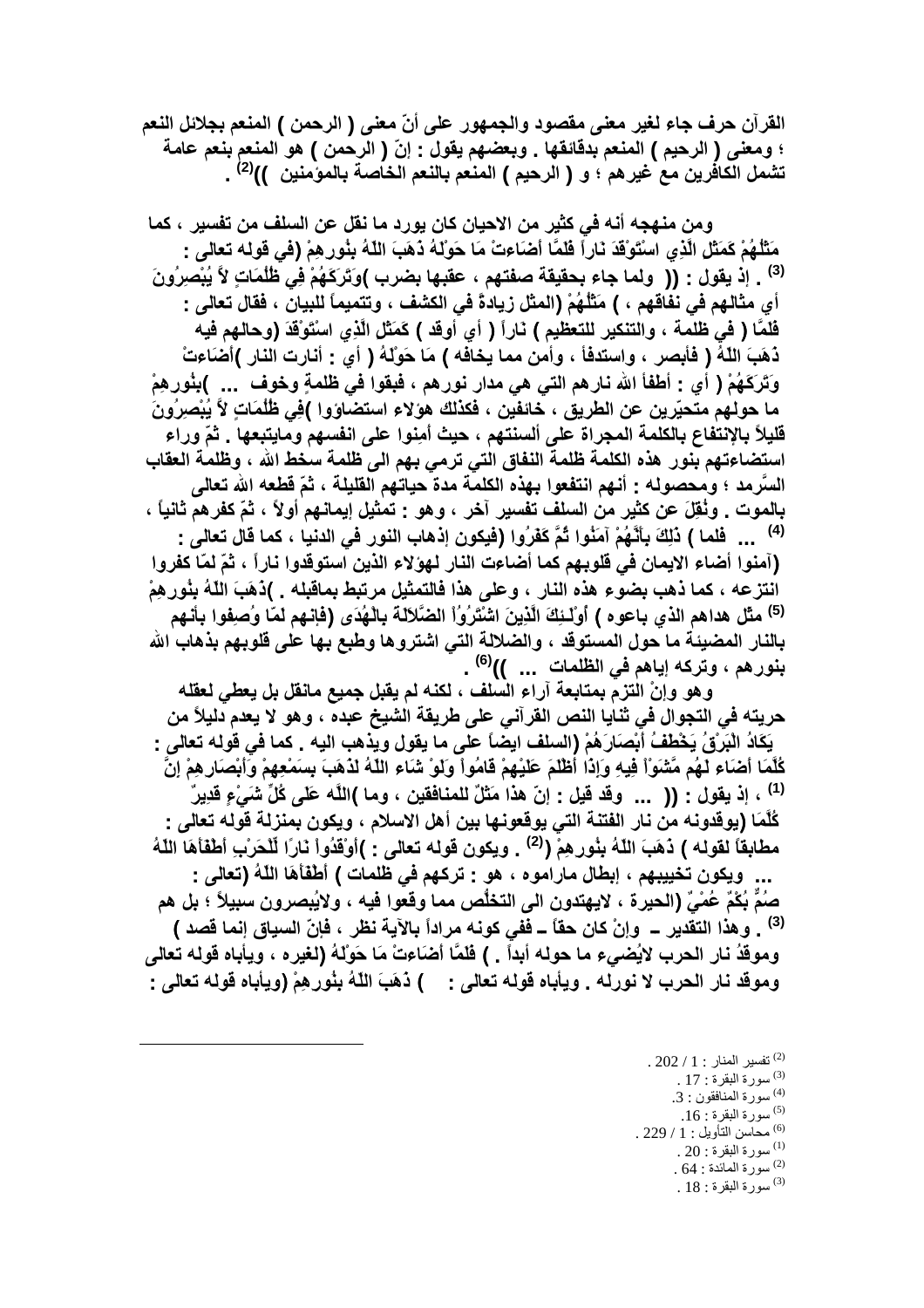<sup>(4)</sup> وهذا يقتضى انهم انتقلوا من نور المعرفة ) وَتَرَكَهُمْ فِي ظُلُمَاتٍ لاَّ يُبْصِرُونَ ( والبصيرة ، الى ظلمة الشكّ والكفر . قال الحسن رحمه الله : هو المنافق ابصَرَ ثمّ عمى ، <sup>(5)</sup> أي لايرجعون الى النور الذي فارقوه . ) فَهُمْ لاَ يَرْجِعُونَ (وعرف ثمّ أنكر . ولـهذا قال : فسلب العقل عن الكفار ، إذ لم ) صُمٌّ بُكْمٌ عُمْيٌ فَهُمْ لاَ يَعقلون َ(وقال تعالى في حق الكفار -يكونوا من أهل البصيرة والايمان ، وسلب الرجوع عن المنافقين لانهم آمنوا ثمَّ كفروا فلم يرجعوا إل*ى* الايما*ن* ))<sup>(6)</sup> .

ومن آثار مدرسة الشيخ محمد عبده في منهج القاسمي تأثره بالنزعة العلمية في تفيسر ه (محاسن التأويل ) وإنْ كان حذراً من التورط في إقحام القرآن في ميدان العلوم لانّ القران ليس كتاب علم كالطب والهندسة والكيمياء وغيرها . الاَ أنَّ اعجاز القرآن يعجز الزمان عن إبطال شيء منه ، والقاسمي يستفيد من كل ما توصل اليه العلم الحديث لاثبات هذه الروَية الى تعد ضرباً من ضروب ، اعجاز البشر .

السَّمَاءِ ۖ هُوَ الَّذِي خَلَقَ لَكُم مَّا فِي الأَرْضِ جَمِيعاً ثُمَّ اسْتَوَى إِلَى( ففي قوله تعالى : <sup>(7)</sup> ، يقول القاسمي : (( ... وقال علماء الفلك )فسَوَّاهُنَّ سَبْعَ سَمَاوَاتٍ وَهُوَ بِكُلِّ شَيْءٍ عَلِيمٌ المذكورة كثيراً في القرآن هي هذه السيارات السبع ، وانما خُصّت ) السَمَاوَاتِ السبعُ (: بالذكر مع أنّ السيارات اكثر من ذلك لانها اكبر السيارات وأعظمها ؛ على أنَّ القرآن الكريم لم يذكر ها فَى موضع واحد على سبيل الحصر ، فلا ينافى ذلك أنـها اكثر من سبع . قال بعض علماء اللغة : إنّ العرب تستعمل لفظ سبع ، وسبعين ، وسبعمائة للمبالغة في الكثرة ، فالعدد <sup>(10)</sup> ... وذهب بعض علماء الفلك الى أنّ الحصر في السبع ) سَبْعِينَ مَرَّةً (<sup>(9)</sup> وآية : ) حقيقي ، وأنَّ المراد به العالم الشمسي وحده دون غيره . وعبارته : إنْ قيل : إنَّ كل ما يعلو الارض من الشمس والقمر والكواكب هو سماء ، فلماذا خصصٌ تعالى عدداً هو سبع ؟ فالجواب - لاشكِّ أنه يشير الى العالم الشمسي الذي أحطنا الآن به علماً ، وانّ حصْر العدد لايدل على احتمال وجود زيادة عن سبع ، لانَّ القول بذلك ، يخرج تطبيق القرآن على الفلك ، لانِّ العلم اثبتها سبعاً كالقرآن الذي لم يوجد فيه احتمال الزيادة انَّ الجمع يدخل فيه جميع العوالم التي لا نـهايـة لـها حتى يمكن أن يقال : إنّ سبعاً للمبالـغة كسبعين وسبعمائـة ، ولا يصحّ أن يكون العدد سبعة للمبالغة لانه قليل جداً بالنسبة الى العوالم التي تعدّ بالملايين مثل العالم ٰ أَلَمْ تَرَوْا كَيْفَ خَلَقَ اللَّهُ سَبْعَ سَمَاوَاتٍ طِبَاقًا (الشمسى ، ويؤيد الحصر في هذا العدد آية : <sup>(1)</sup> فأخرج الشمس لانها مركز ، وأخرج القمر )وَجَعَلَ الْقَمَرَ فِيهِنَّ نُورًا وَجَعَلَ الشَّمْسَ سِرَاجًا لانه تابع للأرض ، ولم يبق بعد ذلك إلاّ سبع ﴾)(2) .

وهو انما ينقل هذه الاقوال ليثبت بذلك معجزة القرآن ونبوة محمد ــ صلى الله عليه وآله وسلم ــ مؤيداً بذلك قول شيخه وصاحب هذه المدرسة الشيخ محمد عبده الذي يقول انّ هذه القرون المتطاولة قد عجزت من : (( ۖ أن تنقض بناء آية من آياته ، أو تبطل حكماً من

> $17:1$ سورة البقرة  $^{(4)}$  $.18:$ سورة البقرة  $.18$ .0) محاسن التأويل: 1 / 234 - 235. <sup>(7)</sup> سورة البقرة : 29 .  $261:$ سورة البقرة  $^{(8)}$  $.27:$ سورة لقمان  $.27$  $0.80$ : سورة التوبة  $^{(10)}$  $16 - 15$  نوح: 15 - 16. 252 - 252 / 1 إن التأويل : 1 / 251 - 252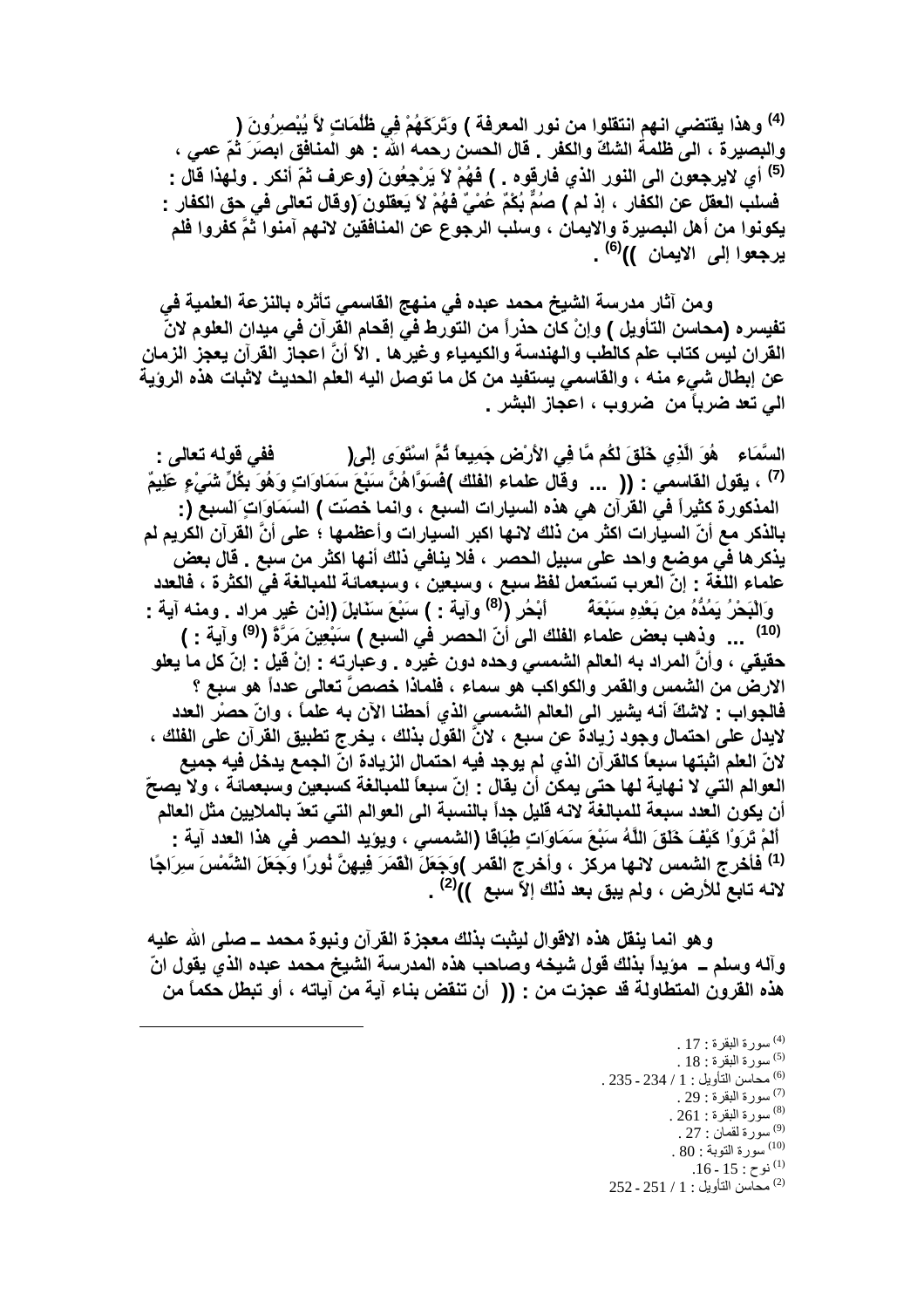أحكامه ، اوتكذب خبراً من أخباره ... وقد ثبت هذا القرآن وحده ، فهو كتاب مشتمل على كثير من امور العلم الكونية والاجتماعية مرت العصور وتقلّبت أحوال البشر في العلوم والاعمال ولم يظهر فيه خطأ قطعي في شيء منها ، لهذا صحِّ أنْ تجعل سلامته من هذا الخطأ ضرباً من ضروب ، إعجازه للبشر ، وإنْ لَم يكن هذا مما تحدَّى به الرسول ــ صلى الله عليه وآله وسلم ــ من عجز البشر عن مثله ، لأنه لم يكن ليظهر إلاّ من بعده ، فادّخر ليكون حجة على أهله ... ))<sup>(3)</sup> .

وهذا عين ما اراده القاسمي من نقله لأقوال علماء الفلك في اثبات اعجاز القرآن ، تماشياً مع نـهج استاذه الشيخ محمد عبده ومدرسته إذ يقول نـقلاً عن احد هوَلاء المختصَّين مانصّه : (( ... قال : وبذلك تتجلى الآن معجزة واضحة جليّة لانه في عصر التقدم والمدنية العربية ، حينما كان العلم ساطعاً على الأرض بعلماء الاسلام ، كان علماء الفلك لا يعرفون من السيارات الآ خمساً بأسمائها العربية الى اليوم وهي عطارد ، الزهرة ، المريخ ، المشترى ، زحل \_ وكانوا يفسرونها بأنها هي السموات المذكورة في القرآن \_ ولما لم يمكنهم التوفيق بين السبع والخمس ، أضافوا الشمس والقمر لتمام العدد مع أنّ القرآن يصرِّح بـأنّ السموات اللَّهُ الَّذِي رَفَعَ السَّمَاوَاتِ بِغَيْرِ عَمَدِ (السبع غير الشمس والقمر ، وذلك في قوله تعالى : تَرَوْنَهَا ثُمَّ اسْتَوَى عَلَى الْعَرْشِ وَسَخَّرَ الشَّمّْسَ وَالْقَمَرَ كُلٌّ يَجْرِي لأجَلِ مُّسَمًّى يُدَبّرُ الأمْرَ يُفَصِّلُ دليل تعداد يفصل الشمس والقمر عن ) سَخَّرَ (<sup>(4)</sup> فَلفظ )الآيَاتِ لَعَلَّكُم بِلِقَاءَ رَبِّكُمْ تُوقِنُونَ السبع السماوات ، ولذلك كان المفسرون الذين لا يعرفون الـهيئة لا يرون أنْ تعدّ الشمس سماءً ولا القمر ، لعلمهم أن السموات السبع مسكونة . أما الشمس فنار محرقة . فذهبوا في تفسير السماوات على تلك الظنون . ولمّا اكتشف بعد بالتلسكوب سيّارٌ لم يكن معلوماً ، دعوه أورانوس ثمّ سيّار آخر سمّوه نبتون ، صارت مجاميع السيارات سبعاً . فُهذا الاكتشاف الذيّ ظهر بعد النبي ــ صلى الله عليه وسلم ــ بألف ومائتي سنة دلَّ على معجزة القرآن ، ونبوة ))<sup>(5)</sup>. \_ \_. \_. 3المنزل عليه \_

و هناك العديد من هذه الآيات التي ذكر ها القاسمي في تفسير ه ( محاسن التأويل ) والتي أراد أنْ يبر هن من خلالها على خلق هذا الكون كلَّه على هذا النظام البديع يمكن الرجوع اليها في مظانها<sup>(6)</sup> .

وأثر الشيخ محمد عبده واضح جداً في اسلوب وطريقة تناول النص القرآني لدى القاسمي الى درجة ان يصل الامر في بعض الآيات أنْ ينقل ماقاله مفتى مصركما ــ يسميه وَإِذْ قَالَ رَبُّكَ لِلْمَلاَئِكَةِ إِنِّي (هو \_ بِالحرف وبِالنص ، كما هي الحال في تفسير قوله تعالى : جَاعِلٌ فِي الأرْضِ خَلِيفَهً قَالُواْ أتَجْعَلُ فِيهَا مَن يُفْسِدُ فِيهَا وَيَسْفَّكُ الدِّمَاء وَنَحْنُ نَسَبِّحُ بِحَمْدِكَ <sup>(1)</sup> ... <sup>(2)</sup>)وَنُقَدِّسُ لَكَ قَالَ إِنِّي أَعْلَمُ مَا لاَ تَعْلَمُونَ

و هو كالشيخ عبده فيما يذهب اليه من رأي في رووس الآيات ، إذ يقول في تفسير <sup>(3)</sup> . (( ... قال في (( النـهر )) لمـا ) إنَّا هَدَيْنَاهُ السَّبِيلَ إمَّا شَاكِرًا وَإِمَّا كَفُورًا (قولـه تعالى : كان الشكر قلّ من يتصف به قال : ( شاكراً ولما كان الكفر كثر من يتصف به ويكثر وقوعه

البقرة: 30 .  $.254/1$ : ينظر : محاسن التأويل : 1 . 3  $1^{(3)}$  الانسان $3$ 

<sup>. 208 - 207 / 1 :</sup> نفسير المنار : 1 / 207 - 208

<sup>.</sup>  $2:$  الرعد  $^{(4)}$ 

<sup>. 252 - 251 / 1 :</sup> محاسن التأويل : 1 / 251 - 252 .

<sup>&</sup>lt;sup>6)</sup> ينظر : المصدر نفسه : 6 / 2614 وما بعدها ، 7 / 2847 ، 8 / 3161 ، 3522 ، 2522 ، 9 / 3729 ، 3933 ، 3989 ، 3989  $.4081/10$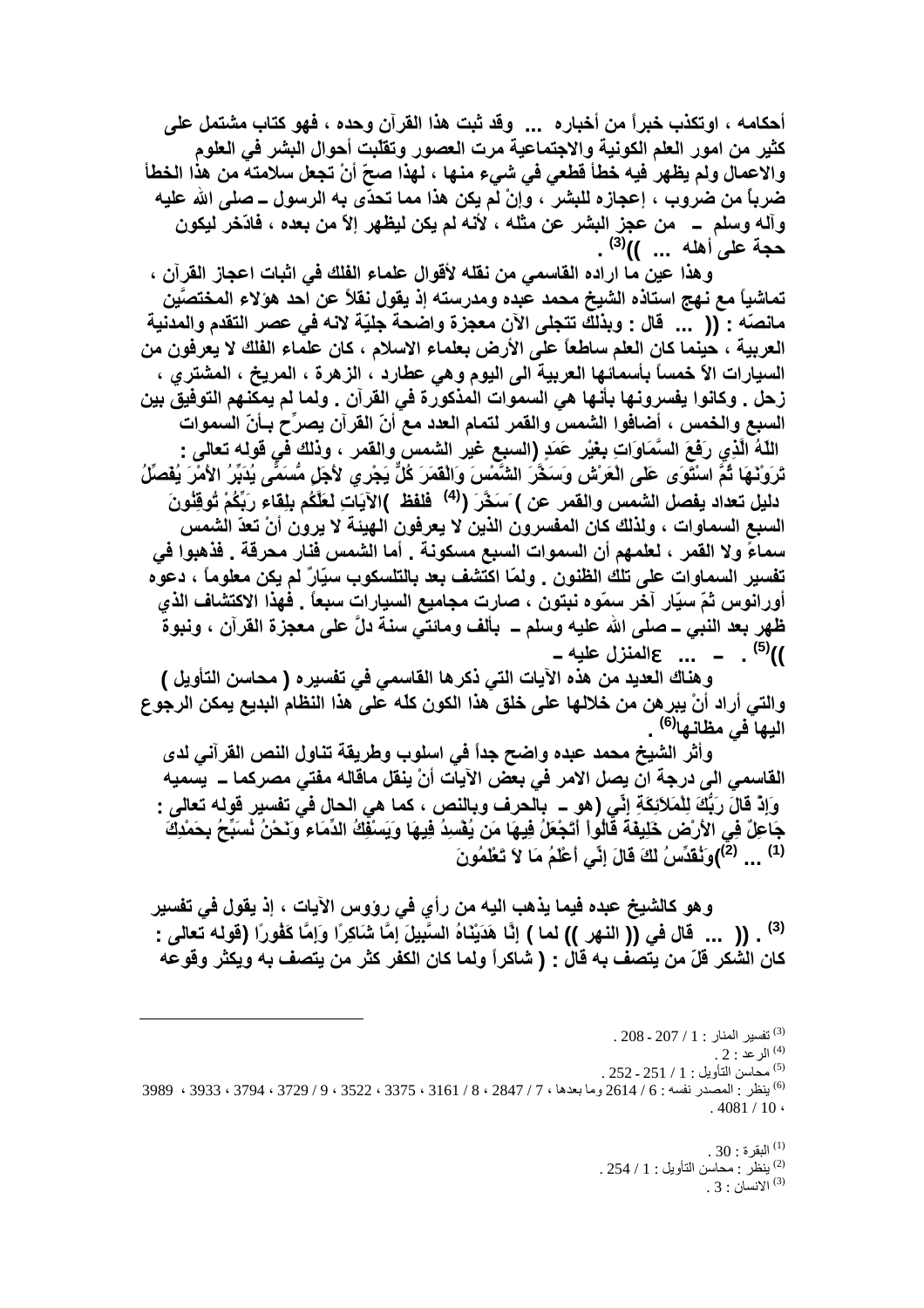بصيغة المبالغة ... وهذا ألطف من القول بمراعاة ) كَفْورًا (من الانسان بخلاف الشكر قال : رؤوس الآ*ق* ))<sup>(4)</sup> .

ومن منهجه رفض تأويل القرآن الكريم بما يشهد أو يؤيد المذهب المتبوع فيكون أَلَمْ نَجْعَلِ الْأَرْضَ (القرآن بِذلك تابِعاً للمذاهب لا متبوعاً . إذ يقول في تفسير قواله تعالى : <sup>(5)</sup> : (( ... في ( الإكليل ) قال ( إلكيا الـهراسيّ ) : عنى بالكفات الانضمام <sub>-</sub> ومراده )كِفَاتًا انـها تضمّهم في الـحالتين . وهذا يدلّ على وجوب مواراة الميت فلا يرى منه شيءٌ . وقال إبن عبدالبر - احتج إبن القاسم في قطع النباش بهذه الآية . لانه تعالى جعل القبر للميت كالبيت للحيِّ ، فيكون حرزاً ... ونقلُّه الفُّقال عن ربيعة . وعندى أنَّ مثل هذا الاحتجاج من الاغراق في الاستنباط وتكلّف التماس ما يؤيد المذهب المتبوع كيفما كان ، مما يعدّ تعسفاً وتعصباً ـ وبِين فحوى الآية وهذا الاستنباط مابين المنجد والمتهم ... ومآخذ الدين والتشريع ليست من الأحاجي والمعميات ))<sup>(6)</sup> .

اتَّبِعُواْ مَا أَنزِلَ اِلَيْكُم مِّن رَّبِّكُمْ وَلاَ تَتَّبِعُواْ مِن ( ومثله مارآه في تفسير قوله تعالى : (7) ، إذ يقول : (( ... قال السيوطى في ( الإكليل استدلّ به )دُونِهِ أوْلِيَاء قَلِيلاً مَّا تَذَكَّرُونَ بعضهم على أنِّ المباح مأمور به ، لانَّه من جملة ما أنزل الله ، وقد أمرنا باتباعه ... وأقول هذا غلو في الاستنباط ، وتعمق بارد . ويرحم الله القائل : إذا اشتدّ البياض صار برصاً ))<sup>(8)</sup> .

ولما كان القاسمي أحد تلامذه مدرسة الشيخ محمد عبده فانَّ منهجه العقلي يحتم عليه ايضاً انّ يعمل فكره في النص القرآني لاسيِّما فيما ينقل عن الامم الغابرة من الأقوال والاقاصيص وهذا واضحٌ في منهجه وتفسيره ، إذ يقول معلقاً على قول من ذكر قوم عاد وضخامة اجسامهم : ( لا يعتمد على ماذكر ه بعض المؤرخين المولعين بنفل الغرائب ، بدون وضعها على محكِّ النظر والنقد ، من المبالغة في طول قوم عاد ، وضخامة اجسامهم ، وأنَّ أطوالهم كانت مائة ذراع ، وأقصر هم كان ستين ذراعاً ، فإنّ ذلك لم يقم عليه دليل عقلي <sup>(9)</sup> ) وَزَادَكُمْ فِي الْخَلْقِ بَسْطَهً (ولانقلي ، وهو وهْم . وامّا قوله جلَّ شانه مخاطباً لقوم عاد

فانه لايدلِّ على ما أرادوا ، وانما يدلِّ على عظم أجسامهم وقوتهم وشدَّتها . وهذا من الامور المعتادة . فانّ الامم ليست متساوية في ضخامة الجسم وطوله وقوته ، بل تتفاوت لكن تفاوتاً قريباً . ومما يدل على انّ اجسام مَنْ سلف كأجسامنا ... مساكن ثمود قوم صالح الباقية ، وآثارهم البادية . ومثله ، بل أعرق منه في الوهم ، ماينقلونه في وصف عوج بن عنق الجبار ملك بيسان ، من أنه كان يحتجز بالسحاب ويشرب منه من طوله ، ويتناول الحوت من قرار البحر ، فيشويه بعين الشمس ، يرفعه اليها ... ))<sup>(1)</sup> . وعليه فقد سار القاسمي على نهج شيخه العلاّمة النحرير ــ كما يُعبر هو عنه ــ

مستهدياً بمباحثه التفسيرية في تناوله للنص القرآني في تفسيره ( محاسن التأويل ) .

. 4056 /10 : محاسن التأويل . 4056 .  $.25:$ المرسلات  $^{(5)}$ . 4064 /10 محاسن التأويل: 4064 /10 <sup>(7)</sup> الاعراف  $.3$  : (8) محاسن التأويل: 5/ 1743. لأعراف : 69 .  $^{\left(9\right)}$  $1838/5$ : محاسن التأويل .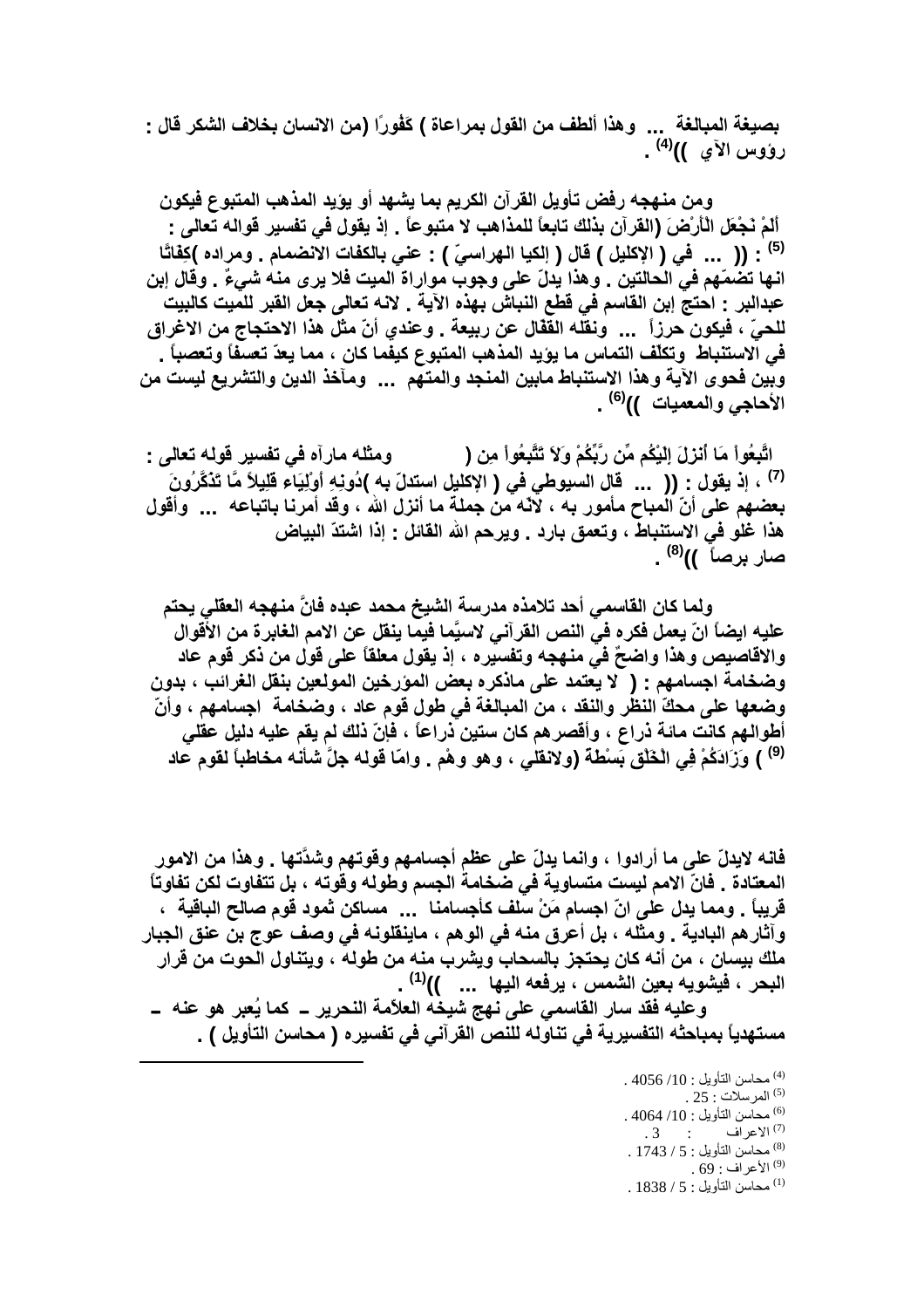\* تفسير المراغي .

امّا الشّيخ المراغي فقد كان متأثِّراً بِشيخه محمد عبده ، وكان يعبِّر عنه بالعالم الحكيم<sup>(2)</sup> . ناقلاً في كثير من الأحيان كلامه بفضِّهِ و فضيضه . والأحاديث الت*ي* يستشهد بها في تفسير الآيات المباركة . (3) . يقول المراغي : ) وَإِذْ قُلْنَا لِلْمَلاَئِكَةِ اسْجُدُواْ لِآدَمَ فَسَجَدُواْ ( ففي قوله تعالى : (( السجود لغة الخضوع والإنقياد ، ومن أعظم مظاهره وضع الجبهة على التراب ، وكان تحية للملوك عند القدماء كما ورد من سجود يعقوب وأولاده ليوسف ... والملائكة من عالم الغيب لا نعرف حقيقتهم ، والكتاب الكريم يرشد الى أنهم أصناف ، لكل صنف عمل ، وقد جاء في لسان الشرع إسناد الإلهام الحق والخير إلى الملائكة كما يستفاد من خطابهم لمريم عليها السلام ، واسناد الوسوسة الى الشياطين وهو مشهور في الكتاب والسنة ... فالملائكة والشياطين أرواح لها اتصال بأرواح الناس لا نعرف حقيقته ، بل نؤمن بما ورد فيه ولا نزيد عليه شيئاً آخر . ويرى بعض المفسرين أنّ ماورد من أنّ الملائكة موكلين بالأعمال من إنماء نبات وخلق حيوان وحفظ إنسان ، فمعناه أنّ هذا النمو في النبات انما هو بروح خاص نفخه الله في البذرة فكانت به هذه الحياة المخصوصة ، وكذلك يقال في الحيوان والاتِّسان ، فكل شرع قائم بنظام خاص تمت به الحكمة الإلهية في إيجاده ، فانماً قوامه بروح إلهي سمي في لسان الشرع ملكاً ، ومن لا يعترف بالغيب يسميه قوة طبيعية ... ولو أنّ نفساً مالت الى قبول هذا التأويل لم تجد في الدين ما يمنعها من ذلك ، والعمدة على اطمئنان القلب وركون النفس الى ما أبصرت من الحق ... ))<sup>(4)</sup> .

لَّيْسَ الْبِرَّ أَن تُوَلُّواْ وُجُوهَكُمْ قِبَلَ الْمَشْرِقِ ( . ومثله ماذكره في تفسير قوله تعالى : وَالْمَغْرِبِ وَلَـكِنَّ الْبِرَّ مَنْ آمَنَ بِاللَّهِ وَالْيَوْمِ الآخِرِ وَالْمَلآئِكَةِ وَالْكِتَابِ وَالنَّبِيِّينَ وَآتَى الْمَالَ عَلَى حُبِّهِ ذُو ي الْقُرْبَى وَالْيَتَامَى وَالْمَسَاكِينَ وَابْنَ السَّبِيلِ وَالسَّآئِلِينَ وَفِي الرِّقابِ وَأقَامَ الصَّلاة وَآتَى الزَّكَاة وَالْمُوفُونَ بِعَهْدِهِمْ إِذَا عَاهَدُواْ وَالصَّابِرِينَ فِي الْبَأْسَاءِ والضَّرَّاءِ وَحِينَ الْبَأْسِ أولئكَ (5) ، إذ يقول : (( ... والايمان بالنبيين يستدعى )الَّذِينَ صَدَقُوا وَأُولَـئِكَ هُمُ الْمُتَّقُونَ الاهتداء بهديهم والتخلُّق بأخلاقهم والتأدُّب بآدابهم . وقد رانَ الجهل على قلوب كثير من ــ بمثل مافي كتاب دلائل ع|لنـاس فظنوا أنّ صياحهم بالأدعية والصلاة على الرسول ــ الخيرات والمدائح الشعرية ، مع الجهل بأخلاقه الشريفة ، و سيرته الكاملة ، والتأسى به إذا

دعوا الى ذلك أو نـهوا عن البدع في دينه ، والزيادة في شريعته ، فيها غناء لـهم أيُّما غناء ، ــ يردون الحوض عوقد ضلوا ضلالاً بعيداً . فقد جاء في الصحيحين ( انّ جماعة من امته ــ يوم القيامة فيذادون عنه ( يطردون دُونه ) فيقول أمتي فيقال : إنك لاتدرى ما أحدثوا بعدك ، ))<sup>(1)</sup> . فيقول <sub>-</sub> سحقاً لمن بدَّل بعدي ) ...

ومن سمات منهجه التربوي الذي كان لعبده أثره الواضح فيه ، وقوفه الطويل عند دور النص القرآني في تربية الامة الاسلامية ــ أفراداً وجماعات ــ فيما يتعلَّق بشأنها في الدنيا والآخرة .

> <sup>(2)</sup> ينظر : تفسير المراغى ، احمد مصطفى المراغى ، دار احياء التراث العربى ، بيروت ـ لبنان ، ج17 ص129 .  $.34:$ البقرة $.34$ (4) تفسير المراغى: 1 / 85 - 87. .  $177$  : البقر ة $177$ . تفسير المراغي : 2 / 55 - 56 .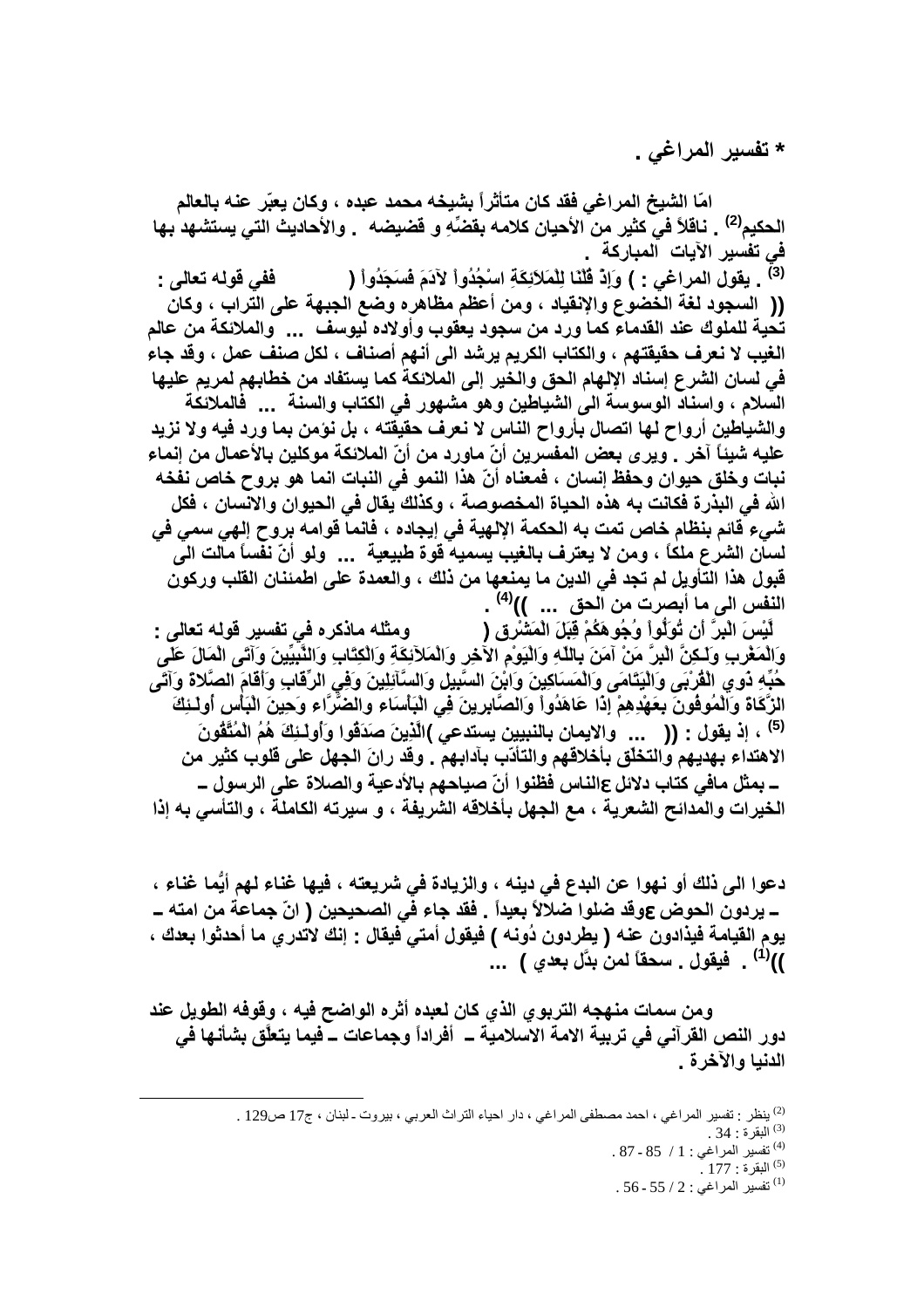<sup>(2)</sup> ، يقول المراغى : (( ... وانما قال مالك ) مَـلِكِ يَوْمِ الدِّين ( . ففي قوله تعالى : يوم الدين ولم يقل مالك الدين ليُعلم أنَّ للدين يوماً معيّناً يلقى فيه كل عامل جزاء عمله . والناس وإن كانوا يلاقون جزاء اعمالهم في الدنيا باعتبارهم أفراداً من بؤس وشقاء جزاء تفريطهم في أداع الحقوق والواجبات التي عليهم \_ فربما يظهر ذلك في بعض دون بعض ، فإنا نرى كثيراً من المنغمسين في شهواتهم يڤضون أعمالهم وهم متمتّعون بلذاتهم ، نعم انهم لا يسلمون من المنغِّصات ، وربما أتتهم الجوائح في أموالهم ، واعتلَّت أجسامهم ، وضعفت عقولهم ، ولكن هذا لايكون جزاء كاملاً لما اقترفوه من عظيم الموبقات ، وكبير المنكرات ، كذلك ترى كثيراً من المحسنين يبتلون بهضم حقوقهم ولاينالون مايستحقون من حسن الجزاء ، نعم انهم ينالون بعض الجزاء بإراحة ضمائر هم وسلامة اجسامهم وصفاء ملكاتهم وتهذيب أخلاقهم ، ولكن ليس هذا كل مايستحقون من الجزاء ، فإذا جاء ذلك اليوم استوفى كل عامل ، ) ولايظلم ربُّكَ احداً (جزاء عمله كاملاً إنْ خيراً فخيرٌ وإنْ شراً فشّرٌ ، جزاء وفاقاً لما عمل . أمّا الناس باعتبار هم أمماً ) فَمَن يَعْمَلْ مِتْقَالَ دُرَّةٍ خَيْرًا يَرَهُ وَمَن يَعْمَلْ مِتْقَالَ دُرَّةٍ شَرًّا يَرَهُ ( وجماعات فيظهر جزاءهم في الدنيا ظهوراً تاماً ، فما من أمّة انحرفت عن الصراط السوى ، ولم تراع سنة الله في الخليقة الآ حلّ بها ماتستحق من الجزاء من فقر بعد غني وذلٍّ بعد عزّة ، وَمهانَّةٌ بعد جلالٍ وَهيبة ... ))<sup>(3)</sup> .

والمراغى لايعدم الشاهد على هذا الموضوع وذلك من خلال تاريخ هذه الامة وماجر ي عليها في سالف ايامها التي مرّت بها ، إذ يقول : (( ۖ وهذا العقاب منه ماهو في الدنيا و هو مطرد في الأمم ، وقد أصببت به الامة الاسلامية في القرن الاول الذي كان اهله خير القرون بعده ، إذ قصَّروا في درع الفتنة الاولى فعاقبِهم الله عقاباً شديداً على ذلك ، ثمّ تسلسل العقاب في كل جيل وقع فيه ذلك ، ثمّ امتزجت الفتن المذهبية بالفتن السياسية على الملك والسلطان حتى دالت الخلافة التي تنافسوا فيها وتقاتلوا لأجلها . وقد يقع هذا العقاب للأفراد لكنهم ربما لايشعرون به ، لانه يقع تدريجياً فلا يكاد يُحسَّ به ، وامّا العقاب الاخروي فأمره الى الله العالم بالسر والنجوى والذيِّ جعل العقاب آثاراً طبيعية للذنوب التي تجترحها الافراد والجماعات ))<sup>(4)</sup> .

ومن سمات منهجه في تربية الامة ، ما أكّده في تفسيره من ضرورة أنْ يعي الناس من أنَّ سعادة الفرد منهم مرتبطةٌ بسعادة سائر الأفراد إذ يرى المراغي أنَّ ماقصّه القرآن من قصص بني اسرائيل إنما كان (( لبيان وحدة الامة ، وأنَّ مايبلو ها به من الحسنات والسيئات وما يجازيها به من النعم والنقم إنما هو لمعنى فيها يسوّغ أن يخاطب اللاحق منها بما كان للسابق كأنه وقع منه ، ليعلم الناس أنّ الأمم متكافلة ، سعادة الفرد منها مرتبطة بسعادة سائر الأفراد ، وشقاؤه بشقائهم ، ويتوقع نزول العقوبة به إذا فشت الذنوب في الامة وإنْ لم يفعلها . وفي هذا التكافل رقيِّ الامة ۖ ) ۖ وَاتَّقُواْ فِتْنَهُ لاَّ تُصبِيبَنَّ الَّذِينَ ظَلَمُواْ مِنكُمْ خَآصَّةَ(هو كما قال -ِ وتقدمها في المدنية والمحضارة ، إذ يحملها على التعاون في البأساء والضراء فتحوز قصب السبق بين الامم ... وفي هذا إيماء الى أن كل ما يطلبه الله من عباده فإنما نفعه لهم ، وماينهاهم عنه فإنما ذلك لدفع ضُرّ يقع عليهم ... ))<sup>(1)</sup> .

> .  $4:$  الفاتحة $(2)$  $.32 / 1$ : تفسير المراغى: 1 . 190 / 9 / 190 . 190 .

. 22 - 121 / 1 نفسير المراغي $1$  / 121 .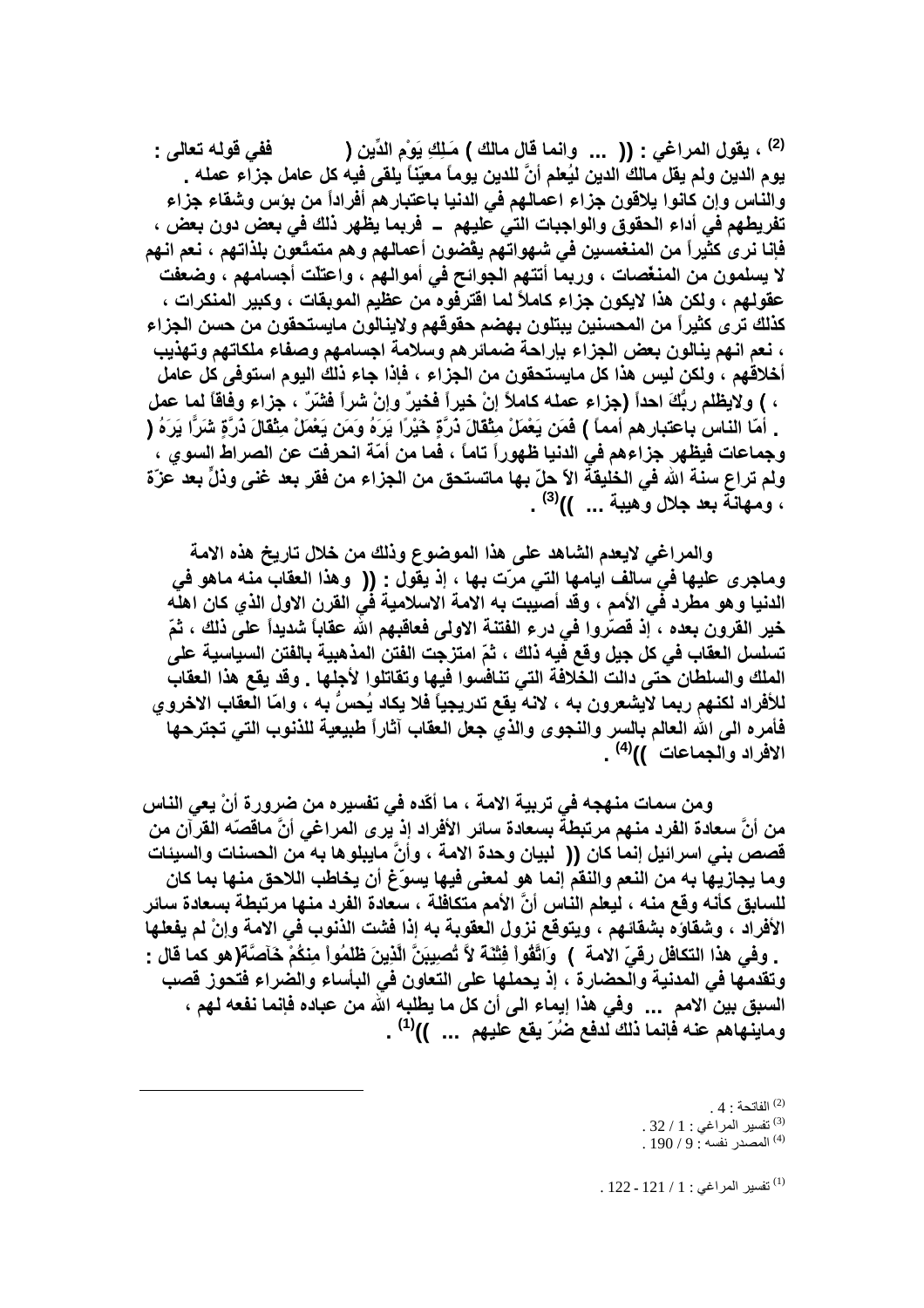ومن الامور التي يتوقف عليها اصلاح المجتمع الاسلامي هو العمل الصالح الذي يقوم به كل فرد من افراد الامة لانّ الاعمال تؤثر في النفوس والعمل وحده هو وسيلة الفوز وطريق النجاة .

قُلْ أَعْيْرَ اللَّهِ أَبْغِي رَبًّا وَهُوَ رَبُّ كُلِّ شَيْءٍ ( يقول المراغي في تفسير قوله تعالى : وَلاَ تَكْسِبُ كُلُّ نَفْسٍ إلاَّ عَلَيْهَا وَلاَ تَزْرُ وَآزِرَةٌ وزِرْ اَخْرَى ثُمَّ إِلَى رَبِّكُمْ مَرْجِعُكُمْ فَيُنَبِّئُكُم بِمَا كَنَّتُمْ : (( ... إنّ الدين أرشدنـا أنْ نجر ي على مـا أودعته الفطرة في النفوس من )فِيهِ تَخْتَلِفُونَ أنّ سعادة الناس وشقاءهم فى الدنيا بأعمالهم ، والعمل يؤثر في الّنفس التأثير الذي يزكّيها إنْ كان صالحاً ، أو التأثير الذي يدسّيها ويفسدها إنْ كان سيئاً ، والجزاء مبنى على هذا التأثير ، فلا ينتفع أحد ولايتضرّر بعمل غيره . ومن كان قدوة صالحة في عمل أو معلّماً له فانه ينتفع بعمل من أرشدهم بقوله أوفعله زيادة على انتفاعه بأصل ذلك القول أو الفعل ، ومن كان قدوة \_ عسينة في عمل أو دالاً عليه ومغرياً به ، فإنَّ عليه مثل إثم منْ فعله ، وقد بيّن النبي \_ هذا بقوله ( من سن في الاسلام سنة حسنة فله أجرها وأجر مَن عمل بها من غير أنْ ينقص من أجور هم شيء ، ومن سن فَي الاسلام سنة سيئة كان عليه وزر ها ووزر من عمل بها من غير أن ينقص من أوزار هم شيء ) ... وهذه قاعدة من اصول كل دين بعث الله به رسله أُمْ لَمْ يُنَبَّأْ بِمَا فِي صُحُفٍ مُوسَى وَإِبْرَاهِيمَ الَّذِي وَقَى أَلَّا تَزْرُ (كما جاء في سورة النجم : <sup>(3)</sup> . وهذه وصية من اعظم دعائم الاصلاح )وَازِرَةٌ وزِرْ اَخْرَى وَأَن لَيْسَ لِلْإِنسَانِ إِلَّا مَا سَعَى في المجتمع البشري . وهادمة لأسس الوثُّنية ، وهادية للناس جميعاً الى ما تتوقف عليه سعادتهم في الدنيا وآلاخرة ... ))<sup>(4)</sup> .

والمراغي يرى أنّ الصبر سبيل من سبل التربية العالمية للامة لانّ الامة العظيمة لايمكن أنْ تكون امةٌ عظيمة الآ بالأعمال العظيمة والاعمال العظيمة لاتتحقق ولاتنجح الآ بالصبر و أمتنا اليوم في مسيس الحاجة للصبر .

يَا أَيُّهَا الَّذِينَ آمَنُواْ اسْتَعِينُواْ بِالصَّبْرِ وَالصَّلاةِ إِنَّ اللَّهَ مَعَ ( ففي قوله تعالى : <sup>(5)</sup> ، يقول المراغي : (( أي استعينوا على إقامة دينكم والدفاع عنه ، وعلى سائر )الصَّابِرينَ مايشق عليكم من مصايب الحياة ، بالصبر وتوطين النفس على احتمال المكاره ، وبالصلاة التي تكبريها الثقة بالله عزّ اسمه ، وتصغر بمناجاته فيها كل المشاق . وإنما خصّ الصبر والصلاة بالذكر ، لانّ الصبر أشد الاعمال الباطنة على البدن ، والصلاة اشد الاعمال الظاهرة ، عليه ، إذ فيها خضوع واستسلام لله ، وتوجه بالقلب اليه ، واستشعار لعظمة الخالق ، وقد ـــ كان إذا حزَّ بـه امرٌ ( اشتدَّ عليه ) فزع الـي الصلاة وتلا هذه الآيـة ... وقد عروي أنـه ــ جرت سنَّة الله أنّ الاعمال العظيمة لاتنجح الأبالثبات والدأب عليها ، ومدار ذلك كله الصبر ، فمن صبر فهو على سنة الله والله معه فيسهِّل له العسير من أمره ، ويجعل له فرجاً من ضيقه ، ومن لم يصبر فليس الله معه ، لانه تنكَّب عن سنته ، فلن يبلغ قصده وغايته ۖ))<sup>(1)</sup> .

لَّيْسَ الْبِرَّ أَن تُوَلُّواْ وُجُوهَكُمْ قِبَلَ الْمَشْرِقِ وَالْمَغْرِبِ وَلَـكِنَّ الْبِرَّ ( ومثله قوله تعالى : مَنْ آمَنَ بِاللَّهِ وَالْيَوْمِ الآخِرِ وَالْمَلآئِكَةِ وَالْكِتَابِ وَالنَّبِيِّينَ وَآتَى الْمَالَ عَلَى حُبِّهِ ذُوي الْقُرْبَى

> .  $165$  : الأنعام $^{(2)}$ .  $39 - 36$  : النجم $^{(3)}$ . 2 / 8 نفسير المراغى: 8 / 92. .  $153:$ البقرة  $^{(5)}$

> . 23 / 2 نفسير المراغي $2$  / 23 .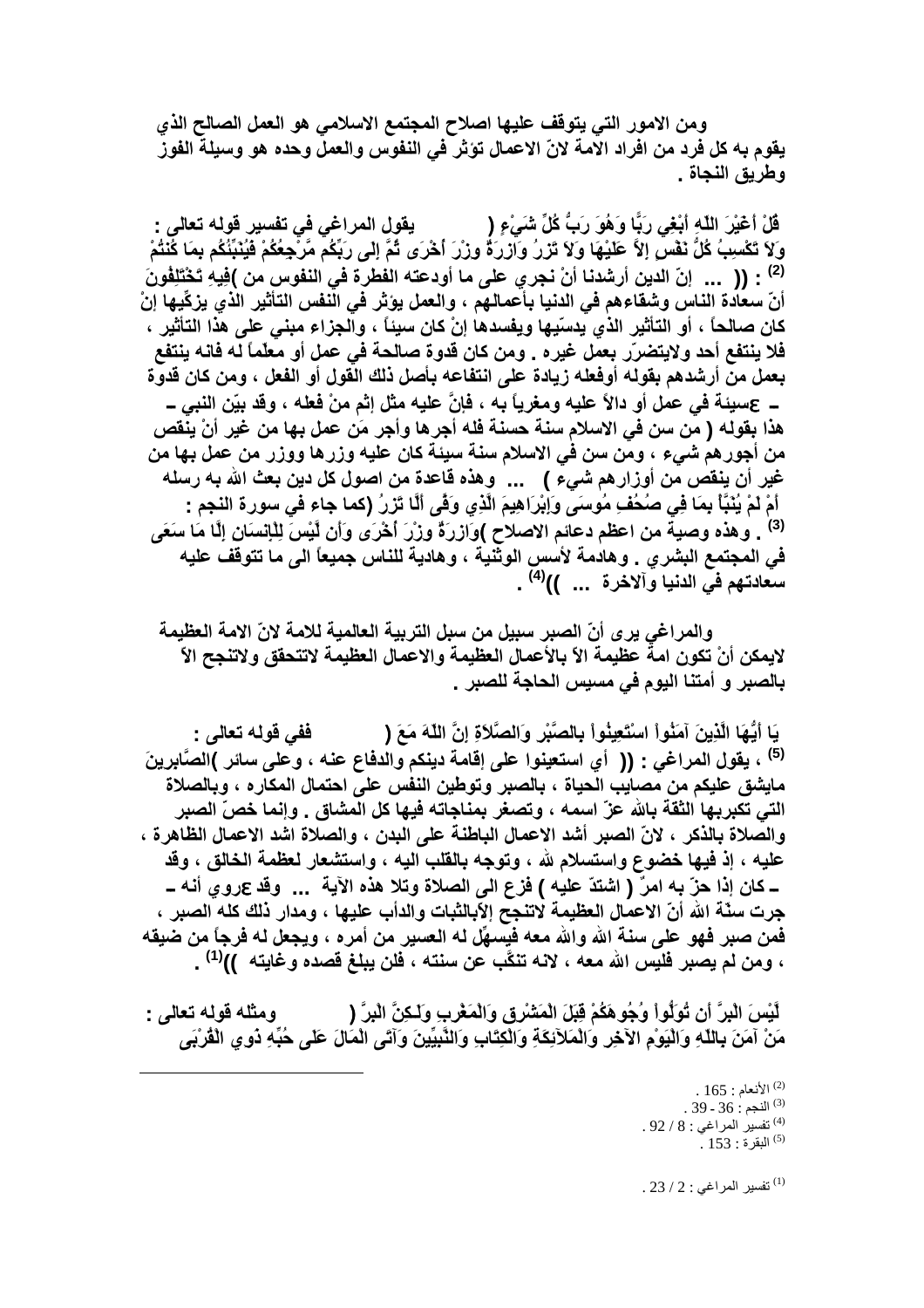وَالْيَتَامَى وَالْمَسَاكِينَ وَابْنَ السَّبِيلِ وَالسَّآئِلِينَ وَفِي الرِّقَابِ وَأَقَامَ الصَّلاةَ وَآتَى الزَّكَاةَ وَالْمُوفُونَ بِعَهْدِهِمْ إِذَا عَاهَدُواْ وَالصَّابِرِينَ فِي الْبَأْسَاءِ والضِّرَّاءِ وَحِينَ الْبَأْسِ أُولَـئِكَ الْذِينَ صَدَقُوا وَأُولَـئِكَ مرض وفقد أهل وولد وَمال ، وفي ميادين القتال ، ولدى الضرب والطعان ومنازلة الأقران . وخصَّ هذه المواضع الثلاثة مع أنّ الصبر محمود في جميع الأحوال ، لانّ من صبر فيها كان في غيرها أصبر ، فالفقر اذا اشتدت وطأته ضاق به الصدر ، وكاد يفضى الى الكفر ، والضرّ اذا برّح بالبدن أضعف الأخلاق والهمم ، وفي الحرب التعرض للهلاك بخوض غمرات المنية والظفر مقرون بالصبر ، يحفظ الحق الذي يناضل صاحبه دونه ... وباتباع هذه الأوامر كانت الامة الاسلامية أعظم امة حريية في العالم ، ومازال استبداد الحكام يفِّسد من بأسها ، وترك الاهتداء بالكتاب والسنة يضعف من قوتها حتى سبقتها الامم كلها في ميادين الكفاح ... ))<sup>(3)</sup> وما ذهب اليه المراغي هنا في هذا القول هو عين ماذهب اليه شيخه محمد ...<sup>(4)</sup>) وَالصَّابِرِينَ فِي الْبَأْسَاءِ والضَّرَّاءِ وَحِينَ الْبَأْسِ (عبده في تفسير قوله تعالى :

ولاشك انّ الصبر. يحفظ الحقوق من الضياع ويمنع الامم من أنْ تُذلّ أو تهان لاسيِّما إذا كانت الامة صابرة على أداء الطاعات واجتناب المحرمات وكذلك هي الحال لكل فردٍ من افر ادها ۔

وَقَالَ الَّذِينَ أُوتُوا الْعِلْمَ وَيُلْكُمْ تَوَابُ اللَّهِ خَيْرٌ لِّمَنْ آمَنَ وَعَمِلَ ( ففي قوله تعالى : (5) . )صَالِحًا وَلَمْا يُلَقَّاهَا إِلَّا الصَّابِرُونَ

يقول المراغى : (( ... أي ولايتبع هذه النصيحة ، ولا يعمل بها الآ مَنْ صبر على أداء الطاعات ، واجتنب المحرمات ، ورضي بقضاء الله في كل ما قسم من المنافع والمضار ، وأنفق ماله في كل مافيه سعادة لنفسه وللمجتمع ، وكان قدوة صالحة في حفظ مجد أمته ، ورفع صيتها بين الأمم ، ببذل كل مافيه نفعها وقوتها ، وإعلاء شأنها . . وقد أبان الكتاب الكريِّم أنّ النصر للصابرين ، فهو أثر لازم للصبر على حفظ المال ، وحفظ الشهوات والعقول ، وكل الفضائل التي حتَّ عليها الدين ، وسلك سبيلها السلف الصالح ))<sup>(6)</sup> .

ومن منهجه التربوي ضرورة انْ يكون في الامة جماعة تأمر بالمعروف وتنهي عن المنكر والا استحق الفرد والامة أنْ ينزل بهم وعيد الله تعالى بالَّلعن .

إِنَّ الَّذِينَ يَكْتُمُونَ مَا أَنْزَلْنَا مِنَ الْبَيِّنَاتِ وَالْهُدَى مِن بَعْدِ مَا بَيِّنَّاهُ ( ففي قوله تعالى : <sup>(1)</sup> . يقول المراغى : (( ... ومن )لِلنَّاسِ فِي الْكِتَابِ أُولَـنِكَ يَلَعَنُّهُمُ اللَّهُ وَيَلْعَنُهُمُ اللَّاعِنُونَ هنـا ترى أنّ الذي يرى حرمـات الله تُنتهك امـام عينيـه ، والدين يُداس جهاراً بين يديـه ، ويرى البدع تمحو السنن ، والضلال يغشي الـهدى ، ثمّ هو لا ينتصر بيد ولا لسان ، يكون ممن يستحق وعيد الآية ، وقد لعن الله الذين كفروا من بني اسرائيل وبيّن سبب لعنهم بقوله : فمنه ترى أنّ الامة كلها قد لعنت لتركها التناهي عن ۖ) كَانُواْ لاَ يَتَنَاهَوْنَ عَن مُّنكَرِ فَعَلُوهُ (

- $177$  : البقرة  $^{(2)}$
- (3) تفسير المراغي : 2 / 59.
- $.121 / 2$ : ينظر : المصدر نفسه : 2 / 121
	- .  $80:$  القصص  $^{(5)}$
- . 100 99 / 20 : قسير المراغى : 20 / 99 100

 $.159:$ البقرة $^{(1)}$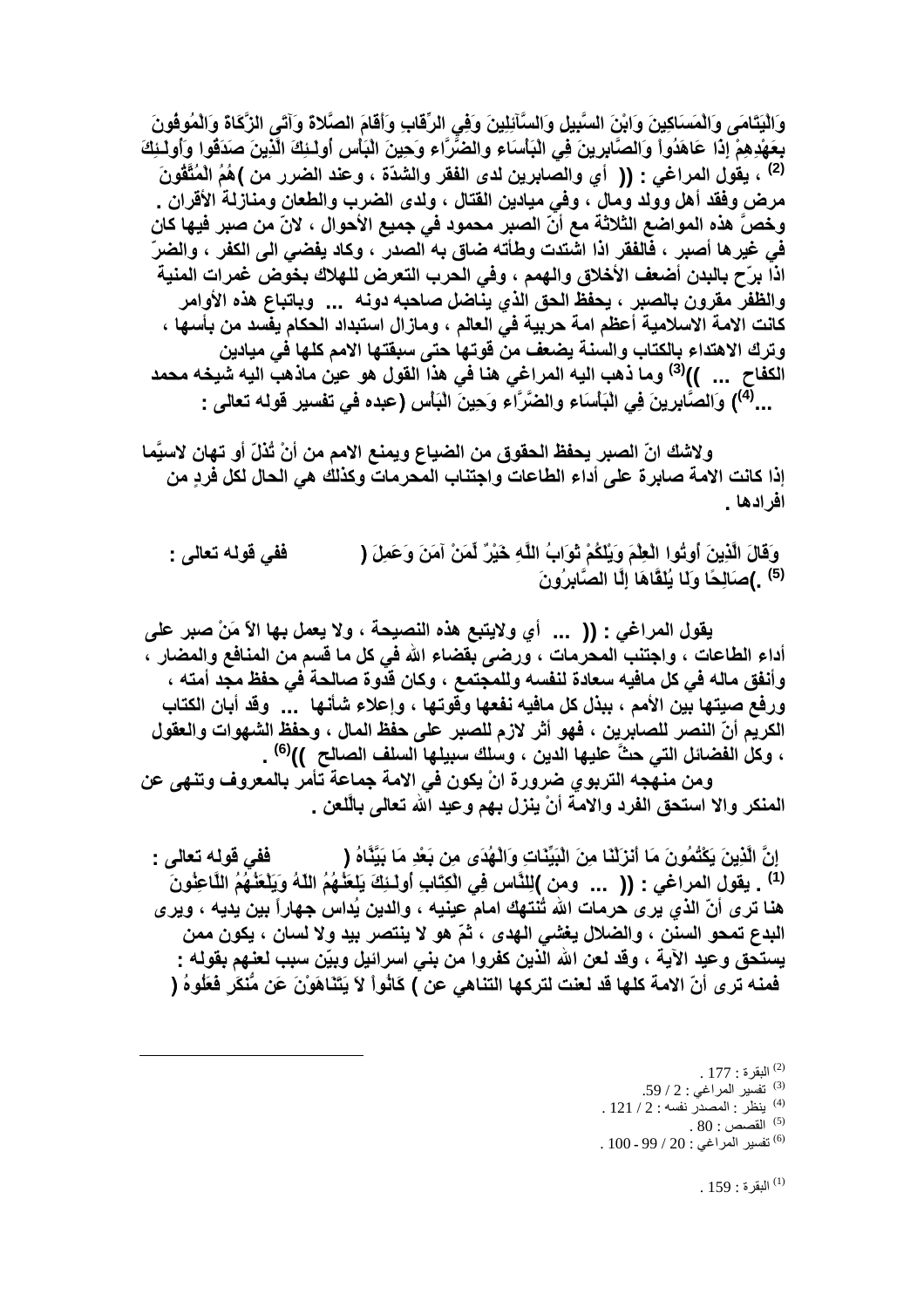المنكر ، فيجب اذاً أنْ تكون في الأمة جماعة تقوم بالامر بالمعروف والنهي عن المنكر ... ))<sup>(2)</sup> .

ومنه تربية الامة بالقصاص لردع الجناة عن التمادي والاستمرار فى مثل هذه الجناية التي ستنتهي حتماً الى الفوضى وانهيار المجتمع الى مستنقع الضغينة والانتقام .

وَلَكُمْ فِي الْقِصَاصِ حَيَاةٌ يَاْ أُولِيْ الأَلْبَابِ لَعَلَّكُمْ ( يقول المراغي في قوله تعالى : <sup>(3)</sup> : (( أي إنّ في القصاص الحياة الهنيئة ، وصيانـة النـاس من اعتداء بعضـهم على )تَتَّقُونَ بعض ، إذ منْ علم أنه إذا قتل نفساً يقتل بها ، يرتدع عن القتل فيحفظ حياة من أراد قتله وحياة نفسه ، والإكتفاء بالدية لا يردع كل أحد عن سفك دم خصمه إنْ استطاع ، إذ من الناس من يبذل المال الكثير للإيقاع بعدوهِ ... ۖ فالقصاص بالعدل والمساواة هو الذي يربِّي الأمم والشعوب ، وتركه يُغرى الأشقياء ، ويجرئهم على سفك الدماء ، فإنَّ عقوبة السجن لا تزجر كثيراً من الناس ، بل يرون السجون خيراً لهم من بيوتهم ))<sup>(4)</sup> .

فالعدل صراط الله القويم والامة من دونه لا تقوم لها قائمة وسيُتاه بها في سبل يَاأَيُّهَا الَّذِينَ آمَنُواْ ادْخُلُواْ فِي السِّلْمِ كَآفَهُ وَلاَ تَتَّبِعُواْ (الشيطان وخطواته \_ ففي قوله تعالى : (5) \_)خُطْوَاتِ الشَّيْطْانِ إِنَّهُ لَكُمْ عَدُوٌّ مُّبِينٌ

يقول المراغي : (( أي ولا تتبعوا سبله في التفرق في الدين أو في الخلاف والتنازع ، إذ هي سبله التي يزينها للناس ، ويسوّل لهم فيها المنّافع والمصالح ، فقد كانت اليهود أمةً واحدة مجتمعة على كتاب واحد ، فوسوس لهم الشيطان فتفرّقوا وجعلوا لهم مذاهب وشيعاً ... فذهب الله بوحدتهم ولم تغن عنهم كثرتهم ، إذ سلط عليهم الأعداء وأنزل بِهِم البِلاءِ ۚ ... ۖ ولحكمته قد وضع تلك السنن في الخليقة ، فجعل لكل ذنب عقوبة ، وجعل العقوبة على ذنوب الامم ضربة لازب في الدنيا ، ولم يؤخر ها حتى تحُلّ بها في الحياة الأخرى . ولا تقوم للامم قائمة إلاّ إذا أقامت العدل بين أفرادها ، وكانت صالحة لعمارة الأرض كما قال و هكذا ﴾ عِبَادِيَ الصَّالِحُونَ ۖ وَلَقَدْ كَتَبْنَا فِي الزَّبُورِ مِن بَعْدِ الذِّكْرِ أَنَّ الْأَرْضَ يَرِئُهَا(تعالى : الأفراد إذا لم ينهجوا النهج السويِّ ويتحلَّوْا بفاضل الأخلاق ، فلن يوفقوا في دنياهم ولا في أخراهم ))<sup>(6)</sup> .

## ـ المنهج الحركي التربوي : ـ

.31 - 30 / 2 : تفسير المراغى : 2 / 30 - 31 . . البقر ة : 179 . . 3 - 61 / 2 نفسير المراغي $2$  : 2 / 61 . .  $208:$ البقر ة $^{(5)}$ . 115 - 114 / 2 : تفسير المراغى : 2 / 114 - 115 .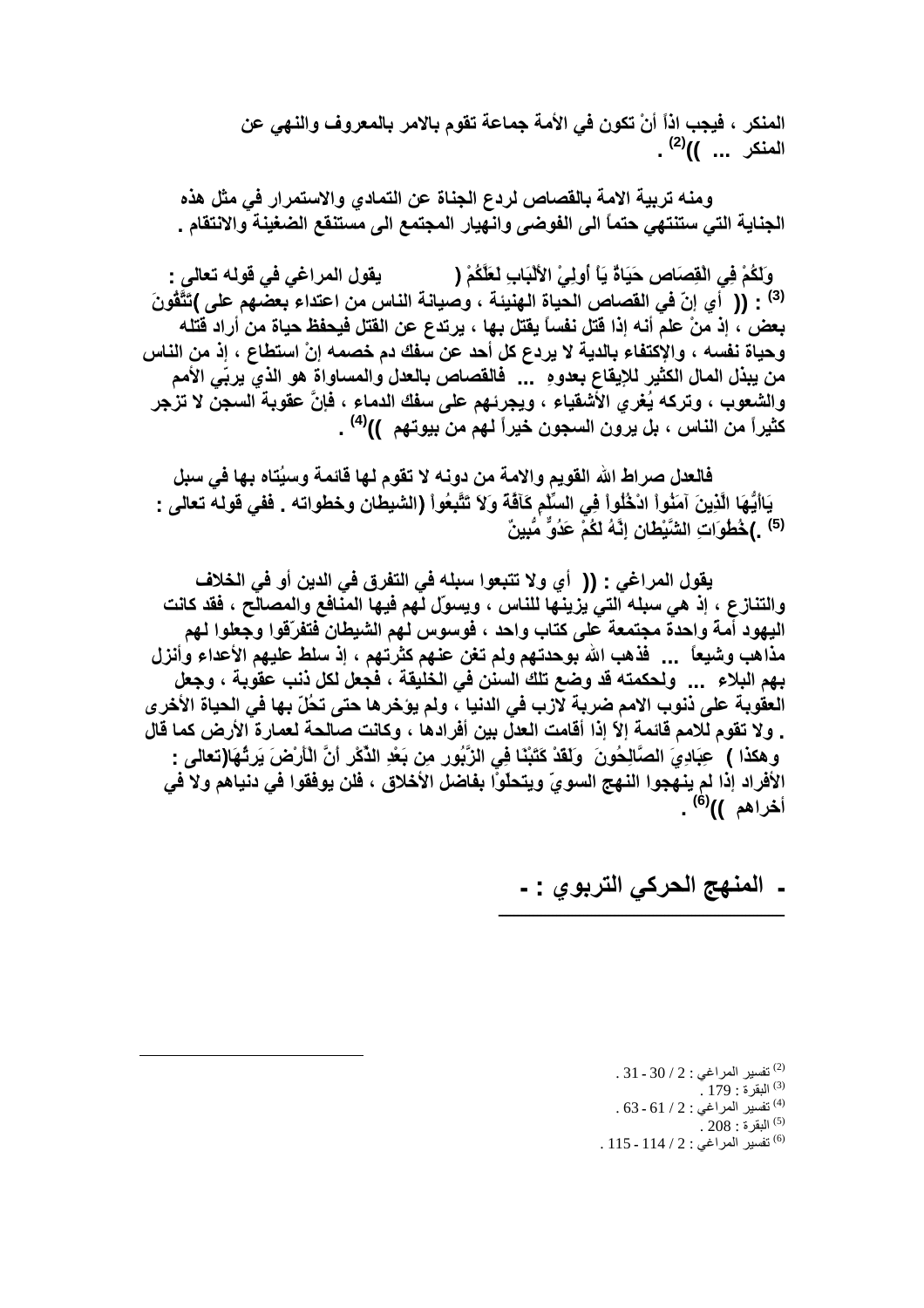لقد تجلَّى هذا الاتجاه وترعرع على يدى سيد قطب في تفسيره ( في ظلال القرآن ) إذ نظر إلى القرآن على انّه دستور لكل ما نحتاجه في حياة الأمّة وتربيتها وسلوكها العملي للوصول إلى هدى الله ، وهدى الله هو المهدى .

يقول سبِّد قطب في هذا المضمار · (( ۖ إنّ هذا القرآن ليس مجرّد كلام يتلي . ولكنه دستور شامل . ودستور للتربية ، كما أنه دستور للحياة العملية ، ومن ثمّ فقد تضمّن عرض تجارب البشرية بصورة موحية على الجماعة المسلمة التى جاء لينشئها ويربيها ، وتضمَّن المسلمة في جميع أجيالها . تجاربها في الأنفس ، وتجاربها في واقع الحياة . كي تكون الامة المسلمة على بينة من طريقها ، وهي تتزوّد لها بذلك الزاد الضخم وذلك الرصيد المتنوّع ))<sup>(1)</sup>.

ولكن على الامّة أنْ تقدّم مايجعلها مصداقاً لـهدى الله . يقول سيّد قطب في تفسير (2) . (( الـهدى حقيقته ، والـهدى ) ذَلِكَ الْكِتَابُ لاَ رَيْبَ فِيهِ هُدًى لِّلْمُتَّقِينَ (قوله تعالى : طبيعته ، والـهدى كيانـه ، والـهدى مـاهيتـه . ولكن لمن ؟ لمن يكون ذلك الكتاب هدىً ونوراً ودليلاً ناصحاً مبيناً ؟ للمتقين . فالتقوى في القلب هي التي تؤهله للإنتفاع بهذا الكتاب . هي التي تفتح مغاليق القلب له فيدخل ويؤدي دوره هناك . هي التي تهيء لهذا القلب أنْ يلتقط وأنْ يتلقَّى وأنْ يستجيب . لابدّ لمن يريد أنْ يجد الـهدى في القرآن أنْ يجيء اليه بقلب سليم . بقلب خالص \_ ثمّ أنْ يجيء اليه بقلبٍ يخشى ويتوقى ، ويحذر أنْ يكون على ضلالة ، أو أنْ تستهويه ضلالة . وعندئذ يتفتح القرآن عن أسراره وأنواره ، ويسكبها في هذا القلب الذي جاع اليه متقياً ، خائفاً ، حساساً ، مهيأ للتلقي ))<sup>(3)</sup> .

والقلب الذي ينتفع بهذا الكتاب هو القلب الذي تربِّي صاحبه على التقوى وارتفعت به عن مرتبة الحيوان الى مرتبة الإنسان ولم تحل الحواجز المادية بين روحه وبارئها . ففي <sup>(4)</sup>. )وَبِالآخِرَةِ هُمْ يُوقِنُونَ والَّذِينَ يُؤْمِنُونَ بِمَا أَنزِلَ إِلَيْكَ وَمَا أَنزِلَ مِن قَبْلِكَ(قولم تعالى :

يقول قطب : (( ... الإيمان بالغيب هو العتبة التي يجتاز ها الإنسان ، فيتجاوز مرتبة الحيوان الذي لا يدرك الأ ماتدركه حواسه ، إلى مرتبة الإنسان الذي يدرك أنّ الوجود أكبر وأشمل من ذلك الحيّز الصغير المحدّد الذي تدركه الحواس ــ أو الأجهزة التي هي امتداد للحواس ـــ وهي نقلة بعيدة الأثر في تصور الإنسان لحقيقة الوجود كله ولحقيقة وجوده الذاتي ، ولحقيقة القوى المنطلقة في كيان هذا الوجود ، وفي احساسه بالكون وما وراء الكون من

> <sup>(1)</sup> في ظلال القرآن ، سيد قطب ، ط 34 ، دار الشّروق ، 1425 هـ ـ 2004 م ، ج 1 ص 261 .  $2:3$ البقرة  $.39 - 38 / 1$ : في ظلال القرآن $.1 \times 38 - 38$ البقر ة $3:3$  .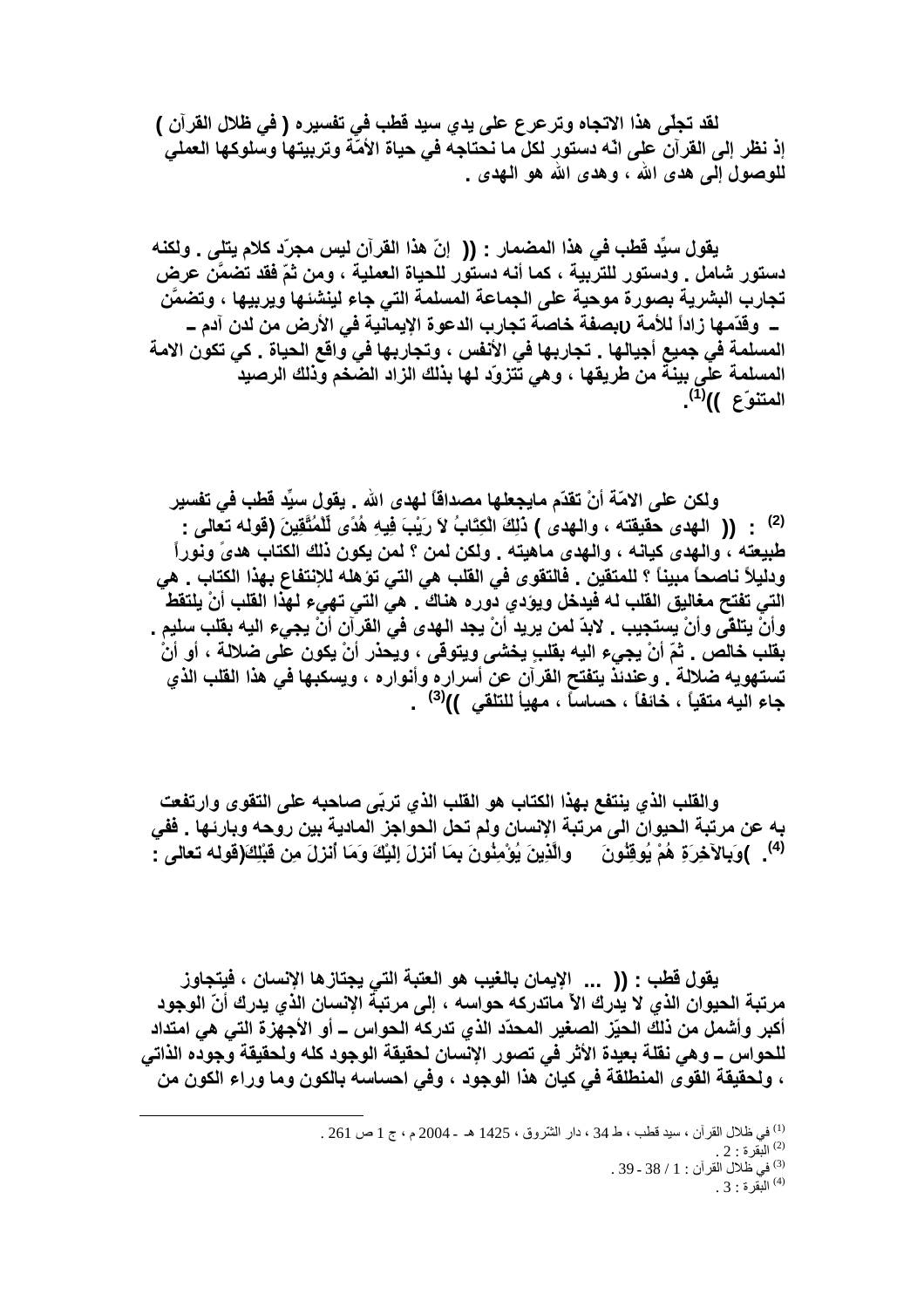قدرة وتدبير . كما أنها بعيدة الأثر في حياته على الأرض ، فليس مَن يعيش في الحيز الصغير الذي تدركه حواسه كمن يعيش في الكون الكبير الذي تدركه بديهته وبصيرته ؛ ويتلقى أصداءه وإيحاءاته في أطوائه وأعماقه ، ويشعر أنَّ مداه أوسع في الزمان والمكان ومن كل مايدركه وعيه في عمره القصير المحدود ، وأنَّ ۖ وراء الكون ظاهره وخافيه ، حقيقة أكبر من الكون ، هي التي صدر عنها ، واستمدّ من وجودها وجوده . حقيقة الذات الإلهية التي لا تدركها الأبصار ولا تحيط بها العقول ))<sup>(1)</sup> .

ومن منهجه التربوي أنْ نستحضر دائماً : (( ۖ أنّ القرآن الكريم هو كتاب هذه الامة الحي ، ورائدها الناصح ، وأنـه هو مدرستها التي تلقّت فيها دروس حياتها وأنّ الله ــ سبحانـه ــ كان يربى به الجماعة المسلمة الاولى التي قسم لها إقامة منهجه الرباني في الأرض ، وناط بـها هذا الدور الـعظيم بـعد أنْ أعدّها لـه بـهذا القرآن الكريم . وأنـه ــ تـعالمي ــ أراد بـهذا القرآن أنْ ـــ لقيادة أجيال هذه الامة ، وتربيتها عيكون هو الرائد الحي \_ الباقي بعد وفاة الرسول ـــ وإعدادها لدور القيادة الراشدة الذي وعدها به ، كلما أهتدت بهديه ، واستمسكت بعهدها معه ، واستمدّت منهج حياتها كله من هذا القرآن ، واستعزّت به واستعلتْ على جميع المناهج الأرضية ))<sup>(2)</sup> .

وفي تربية الامة لابدّ لنا من الدين ، لانّ الدين هو المصدر الوحيد في بناء حياة الانسان المادية والمعنوية ، ولكن هذا لا يتمّ إلاّ إذا فاءت الانسانية الى أمر الله تعالى وحده وفي كل ما يهمها في الدنيا والآخر ة ، لانَّ : (( الاحتكام الى منهج الله في كتابه ليس نافلة وَمَا كَانَ لِمُؤْمِنٍ وَلَا مُؤْمِنَةٍ إِذَا (ولاتطوعاً ولاموضع اختيار ، إنما هو الإيمان . أو فلا إيمان . فَقَدْ ضَلَّ أن يَكُونَ لَـهُمُ الْخِيَرَةُ مِنْ أَمْرِ هِمْ وَمَن يَعْصِ اللَّهَ وَرَسُولَهُ قَضَى اللَّهُ وَرَسُولُهُ أَمْرًا ثُمَّ جَعَلْنَاكَ عَلَى شَرِيعَةٍ مِّنَ الْأَمْرِ فَاتَّبِعْهَا وَلَا تَتَّبِعْ(<sup>3</sup>) . )ضَلَالًا مُّبِينًا أهْوَاء الَّذِينَ <sup>(4)</sup> ... إنه أمر العقيدة ، العقيدة من أساسها . ثمّ هو أمر سعادة هذه ) لَمَا يَعْلَمُونَ البشرية أو شقائها ))<sup>(5)</sup> .

ومن سماتٌ منهجِه التربوي دعوة الأمة الى التعلِّق بما عند الله كي تسلم من الوقوع في مهاوي الانحراف بشتي انواعها .

يقول سيِّد قطب : (( وفي مجال التربية للجماعة المسلمة يكشف لها عن البواعث الفطرية الخفيَّة التي من عندها يبدأ الانحراف ، إذا لم تضبط باليقظة الدائمة ، وإذا لم تتطلع النفس الى آفاق اعلى ، واذا لم تتعلَّق بما عند الله وهو خير وأزكى ... ومن ثمَّ يعرض النص القرآني الذي يتولى هذا التوجيه التربوي هذه الرغائب والدافع ... وفي آية واحدة يجمع السياق القرآني أحبّ شهوات الأرض الى نفس الإنسان : النساء والبنين والأموال المكدّسة والخيل والأرض المخصبة والأنعام وهي خلاصة للرغائب الأرضية . إمّا بذاتها وإمّا بما تستطيع أنْ توفره لأصحابها من لذائذ أخرى [ وفي الآية التالية يعرض لذائذ أخرى في العالم الآخر : جنات تجرى من تحتها الأنهار وأزواج مطهرة . وفوقها رضوانٌ من الله . وذلك كله لمن يمد ببصره الى أبعد من لذائذ الأرض ، ويصل قلبه بالله ، على النحو الذي تعرضه الْمُقْنطْرَةِ مِنَ الذَّهَبِ ۚ زُيِّنَ لِلنَّاسِ حُبُّ الشَّهَوَاتِ مِنَ النِّسَاءِ وَالْبَنِينَ وَالْقَنَاطِيرِ (آيتان تاليتان :

> . 40 - 39 / 1 : في ظلال القرآن : 1 / 39 - 40 .  $.261/1:$ المصدر نفسه $.1/1$ .  $36$  الأحز اب $^{\left( 3\right) }$  $18:18$ الجاثية  $^{(4)}$ . 15 / 1 في ظلال القرآن : 1 / 15.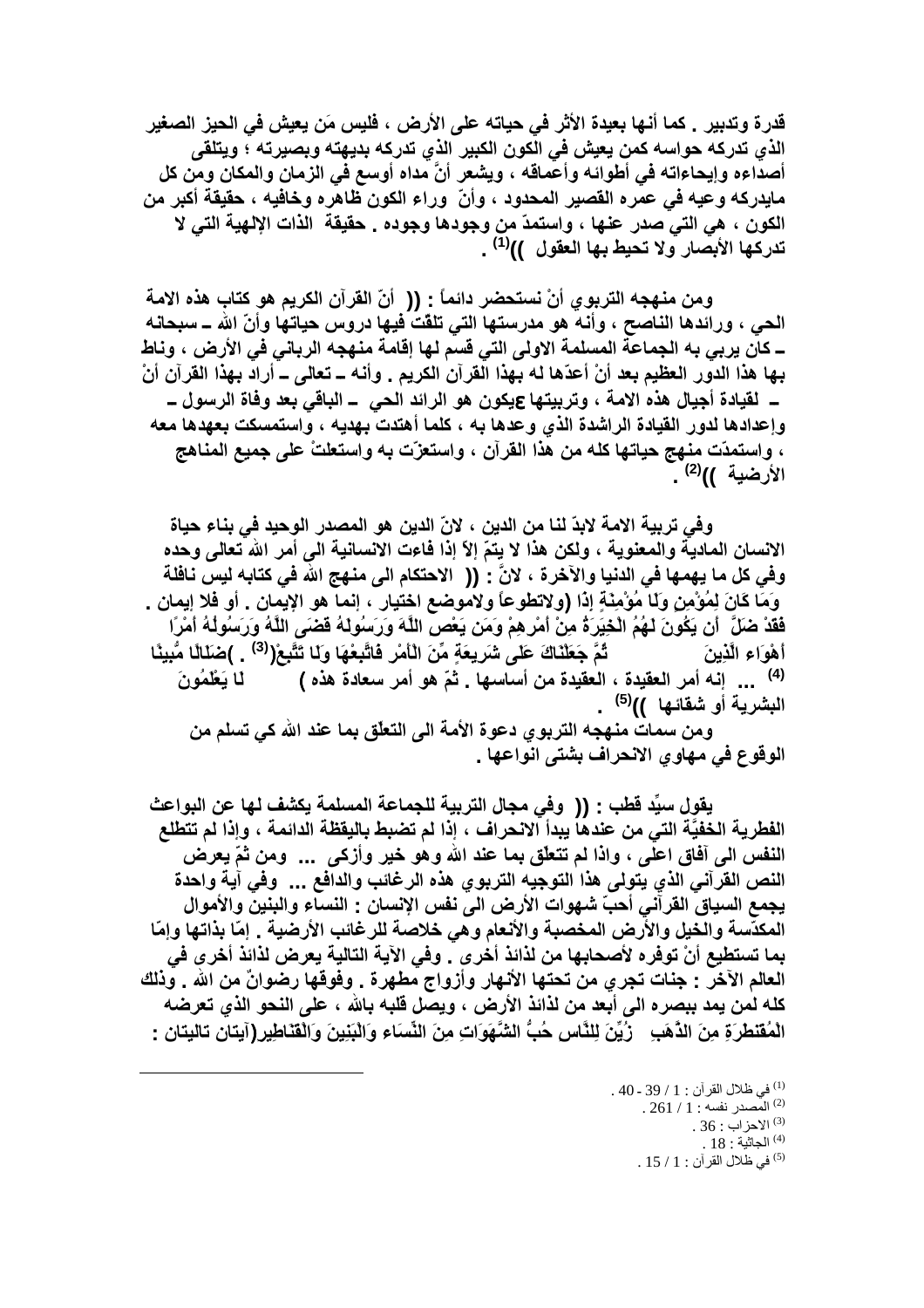حُسْنُ الْمَآبِ قُلْ وَالأَنْعَامِ وَالْحَرْثِ ذَٰلِكَ مَتَاعُ الْحَيَاةِ الدَّنْيَا وَاللّهُ عِنْدَهُ وَالْفِضَّةِ وَالْخَيْلِ الْمُسَوَّمَةِ جَنَّاتٌ تَجْر ي مِن تَحْتِهَا الأَنْهَارُ خَالِدِينَ فِيهَا ۖ أَوُّنَبَّئُكُم بِخَيْرِ مِّن ذَلِكُمْ لِلَّذِينَ اتَّقَوْا عِنْدَ رَبِّهِمْ <sup>(1)</sup> ... ))<sup>(2)</sup> .) مُطْهَّرَةٌ وَرِضْوَانٌ مِّنَ اللّهِ وَاللّهُ بَصبِيرٌ بِالْعِبَادِ وَأَزْوَاجٌ

ويرى منهجه التربوي أنّ على هذه الأمة أنْ تعكف على كتابها العزيز عكوف وع*ي*ّ وتطبيق لاعكوف التغني بآياته حسب وعدم تطبيق أوامره ونواهيه وهو عين ما يطمح له العدو في ابعاد الأمة عن كتابها : (( إنّ الناس اليوم ــ في الجاهلية الحديثة ! ــ يطلبون حاجات نفوسهم ومجتمعاتهم وحياتهم خارج هذا القرآن ! كما كا*ن* الناس في الجاهلية العربية يطلبون خوارق غير هذا القرآن ! . فأمّا هؤلاء فقد كانت تحول جاهليتهم الساذجة ، وجهالتهم العميقة ــ كما تحول أهواوَهم ومصالحهم الذاتية كذلك ـــ دون روَية الخارقة الكونية الـهائلة في هذا الكتاب العجيب ! فأمّا أهل الجاهلية الحاضرة ، فيحول بينهم وبين هذا القرآن غرور ( العلم البشري ) الذي فتحه الله عليهم في عالم المادة . وغرور التنظيمات والتشكيلات المعقدة بتعقد الحياة البشرية اليوم ، ونموها ونضجها من ناحية التنظيم والتشكيل <sub>-</sub> وهو أمر طبيعي مع امتداد الحياة وتراكم التجارب ، وتجدد الحاجات ، وتعقدها كذلك ! كما يحول بينهم وبين هذا القرآن كيد أربعة عشر قرنـاً منَ الـحقد اليـهودي والصليبي ؛ الذي لم يكف لـحظة واحدة ع*ن* حرب هذا الدين وكتابه القويم ؛ وعن محاولة إلـهاء أهلـه عنـه ؛ وإبـعادهم عن توجيههم المباشر <sub>-</sub> بعدما علم اليهود والصليبيون من تجاربهم الطويلة : أن لاطاقة لهم بأهل هذا الدين ، ماظلوا عاكفين على هذا الكتاب ، عكوف الجيل الاول ، لاعكوف التغني بآياته وحياتهم كلها بعيدة عن توجيهاته ! <sub>-</sub> هو كيد مصر ٌ لئيم خبيث . ثمرته النهائية هذه الاوضاع التي يعيش فيها النـاس الذين يسمّون اليوم بـالمسلمين ــ ومـاهم بـالمسلمين مـالم يحكموا في حياتهم شريعة هذا الدين ! وهذه المحاولات الأخرى في كل مكان للتعفية عل*ى* آثار هذا الدين ؛ ولتدارس قرآن غير قرآنـه ؛ يرجع اليـه في تنظيم الحياة كلـها ، ويرد اليـه كل اختلاف ، وكل نزاع في التشريع والتقنين لـهذه الحياة ؛ كما كان المسلمون يرجعون ال*ى* كتاب الله في هذه **)3( اzGون )) .** 

**ويستند سيّد قطب في ذلك كله الى ما رآه هو من خلال تجربته الذاتية وممارسته** الفعلية في رحلته مع ظلال القرآن . إذ يقول : (( إنني لم أجد نفسي مرّة واحدة ... في ــــــوهو من آثـار هذا عجحاجة الـي نصرً واحد من خارج هذا القرآن فيمـا عدا قول رسول الله ـــــــــــــــــــــــ القر آن ــ بل إنّ أي قول آخر ليبدو هزيلاً ــ حتى لو كان صحيحاً ــ ال*ى* جانب مايجده الباحث في هذا الكتاب العجيب <sub>-</sub> إنـها الممارسة الفعلية التي تنطلق بـهذه التقريرات ، والصحبة الطّويلة ف*ي* ظل حاجات الروّية والبحث والنظر في هذه الموضوعات <sub>-</sub> وماب*ي* أنْ أثني عل*ى* هذا الكتاب <sub>-</sub> ومَن أنا ومَن هؤلاء البشر جميعاً ليضيفوا إلى كتاب الله شيئاً بما يملكون من هذا الثناء ))<sup>(4)</sup> .

**ويرى سيِّد قطب أنَّ من وسائل التربية في القرآن الكريم المنهج الذي اتبعه القرآن** الكريم في تربية الجماعة المسلمة وإعدادها لقيادة البشرية ولكن من خلال تدبيره هو والتوكل عليه لا من خلال تدبير ها هي لانّ عوامل النصر والهزيمة بيد ربها جبار السموات والارض <u>.</u>

l

 $15$ - أل عمران : 14 - 15  $^{\left( 1\right) }$ 

في ظلال القرآن : 1 / 373 .  $\sim$ . المصدر نفسه : 3 / 1423 .

<sup>(4)</sup> المصدر نفسه : 3 / 1423 .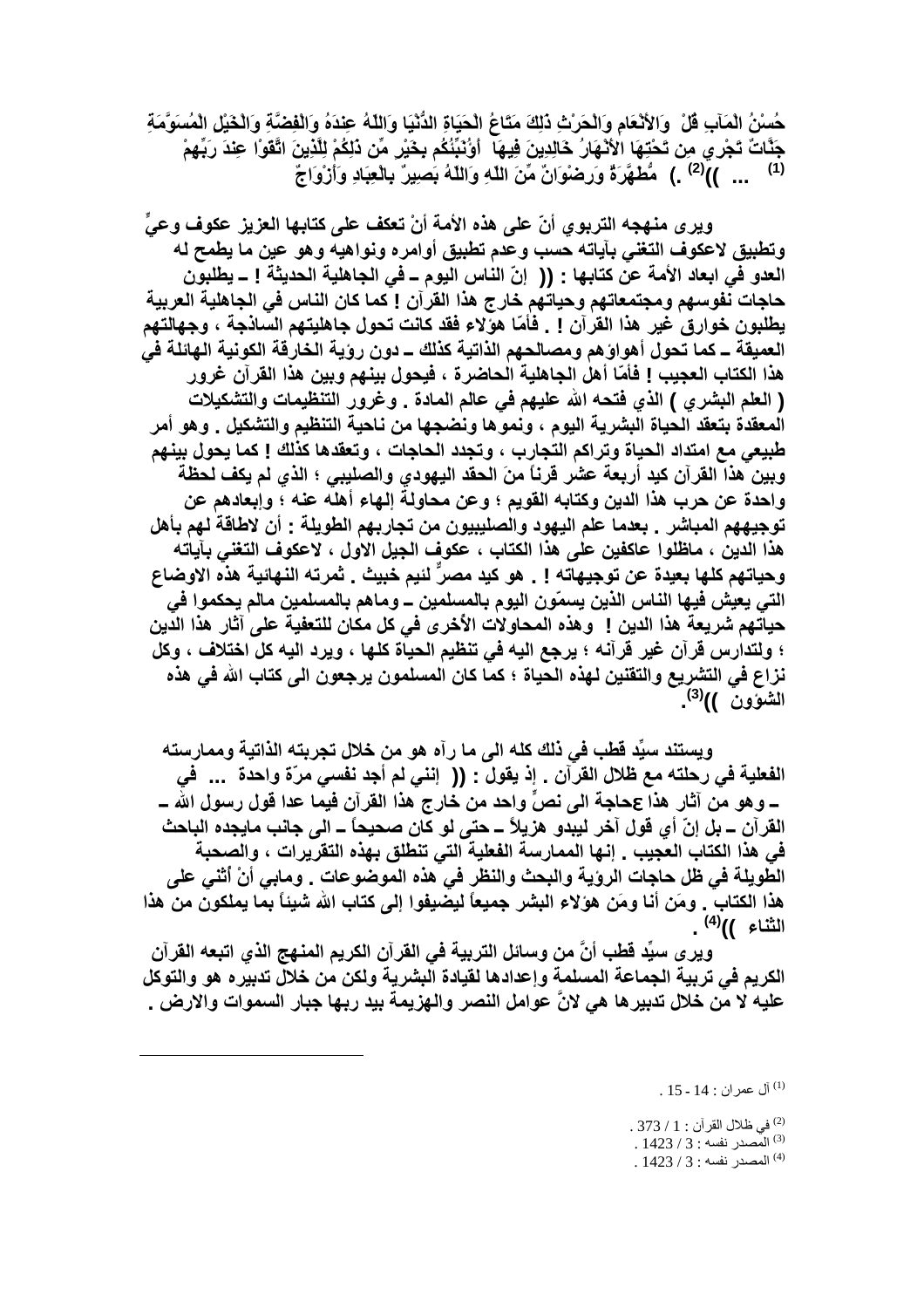يقول في واقعة بدر الكبرى : (( لقد كانت هذه الغزوة هي أول واقعة كبيرة لقي فيها المسلمون أعداءهم من المشركين ، فهزمو هم تلك الهزيمة الكبيرة \_ ولكن المسلمين لم يكونوا قد خرجوا لهذه الغاية . لقد كانوا إنما خرجوا ليأخذوا الطريق على قافلة قريش الذين أخرجوا المهاجرين من ديارهم وأموالهم ! فأراد الله للعصبة المسلمة غير ما أرادتْ لنفسها من الغنيمة \_ أراد لها أنْ تنفلت منها القافلة وأنْ تلقى عدوها من عتاة قريش الذين جمّدوا \_\_ \_\_\_ أراد أنْ يظهر فيها الآماد البعيدة ع|لدعوة في مكة ؟ ومكروا مكر هم لفتل رسول الله \_\_ بين تدبير البشر لأنفسهم فيما يحسبونه الخير لهم .وتدبير ربِّ البشر لهم ولو كرهوه في أول الأمر \_ كما أراد أنْ تتعلم العصبة المؤمنة عوامل النصر وعوامل الهزيمة ؛ وتتلقاها مباشرةً من يد ربِّها ووليها ، وهي في ميدان المعركة وأمام مشاهدها ))<sup>(1)</sup> .

ومن وسائل التربية الأخرى \_ التي يراها سيِّد قطب \_ تربية الأمة من خلال المحنة الطويلة التي تتعرض لها الامة ودعوتها القويمة بل هي المنهج القويم عنده في تربية العصبة المسلمة من أجل أنْ يصلب عودها ، وخير شاهدٍ على ذلك ما تعرضت له الدعوة في مكة .

يقول سبِّد قطب : (( ۖ إنَّ روَية هذه الحقيقة ــ على هذا النحو ــ كفيلة بأنْ ترينا تدبير الله الحكيم في المحنة الطويلة التي تعرّضت لها الدعوة في مكة ــ في أول الأمر ـــ وحكمته في تسليط المشركين الطواغيت على الفئة المسلمة يؤذونها ، ويفتنونها عن دينها ، ويهدرون دماءها ، ويفعلون بها الأفاعيل ! لقد كان الله سبحانه يعلم أنّ هذا هو المنهج القويم لتربية الجماعة الاولى وتكوين القاعدة الصلبة لهذه العقيدة . وأنه بدون هذه المحنة الطويلة لا تصلب الأعواد ولا تثبت للضغوط ؛ وأنّ هذه الدرجة من الصلابة والخلوص والتجرّد والاصرار والمضي في سبيل الله على الأذى والعذاب والفتل والتنكيل والتشريد والتجويع ، وقلَّة العدد ، وانعدام النصير الأرضى . إنّ هذه الدرجة هي وحدها التي تصلح للقاعدة الثابتة عند نفطة الإنطلاق الاولى ))<sup>(2)</sup> .

وليس الابتلاء بالشدة أو المحنة الذي تتعرض له الامة ودعوتها هو المنهج الوحيد في التربية بل يقابله ايضاً الابتلاء بالرخاء ولعلَّه أشد من الابتلاء بالمحن والشدائد .

وَأَلَّو اسْتَقَامُوا عَلَى الطَّرِيقَةِ لَأَسْقَيْنَاهُم مَّاء غَدَقَا لِنَفْتِنَهُمْ فِيهِ ( ِ فَفَى قَوْلُهُ تَعَالَى <u>:</u> <sup>(3)</sup> . يقول سبِّد قطب : (( ... )وَمَن يُعْرِضْ عَن ذِكْرِ رَبِّهِ يَسْلُكْهُ عَذَابًا صَعَدًا والحقيقة ... التي تنبثق من نص هذه الآية : هي أنّ الرخاء ابتلاء من الله للعباد وفتنة .ونبلوكم بالشر والخير فتنة . والصبر على الرخاء والقيام بواجب الشكر عليه والإحسان فيه أشق وأندر من الصبر على الشدة ! على عكس مايلوح للنظرة العجلى . فكثير هم الذين يصبرون على الشدة ويتماسكون لـها ، بـحكم ما تثيره في النفس من تجمع ويقظة ومقاومة ؛ ومن ذكر لله والتجأ اليه واستعانـة بـه ، حين تسقط الاسنـاد فـى الشدة فلا يبقى الآ ستره \_ فأمّا الرخاء فينسي ويلهي ، ويرخى الأعضاء وينيم عناصر المقاومة في النفس ، ويهيِّيء الفرصة للغرور بالنعمة والاستنامة للشيطان . إنَّ الابتلاء بالنعمة في حاجة ملحَّة الى يقظة دائمة تعصم من الفتنة \_ نعمة المال والرزق كثيراً ما تقود الى فتنة البطر وقلَّة الشكر مع السرف أو مع البخل ، وكلاهما آفة للنفس والحياة . ونعمة القوة كَثيراً ماتقود الى فتنة البطرِّ وقلَّة الشكر مع الطغيان والجور ، والتطاول بالقوة على الحق وعلى الناس ، والتهجم على حرمات الله .

> . في ظلال القرآن : 3 / 1468 . . 1577 / 3 المصدر نفسه: 3 / 1577. .  $17 - 16$  : الجن $^{(3)}$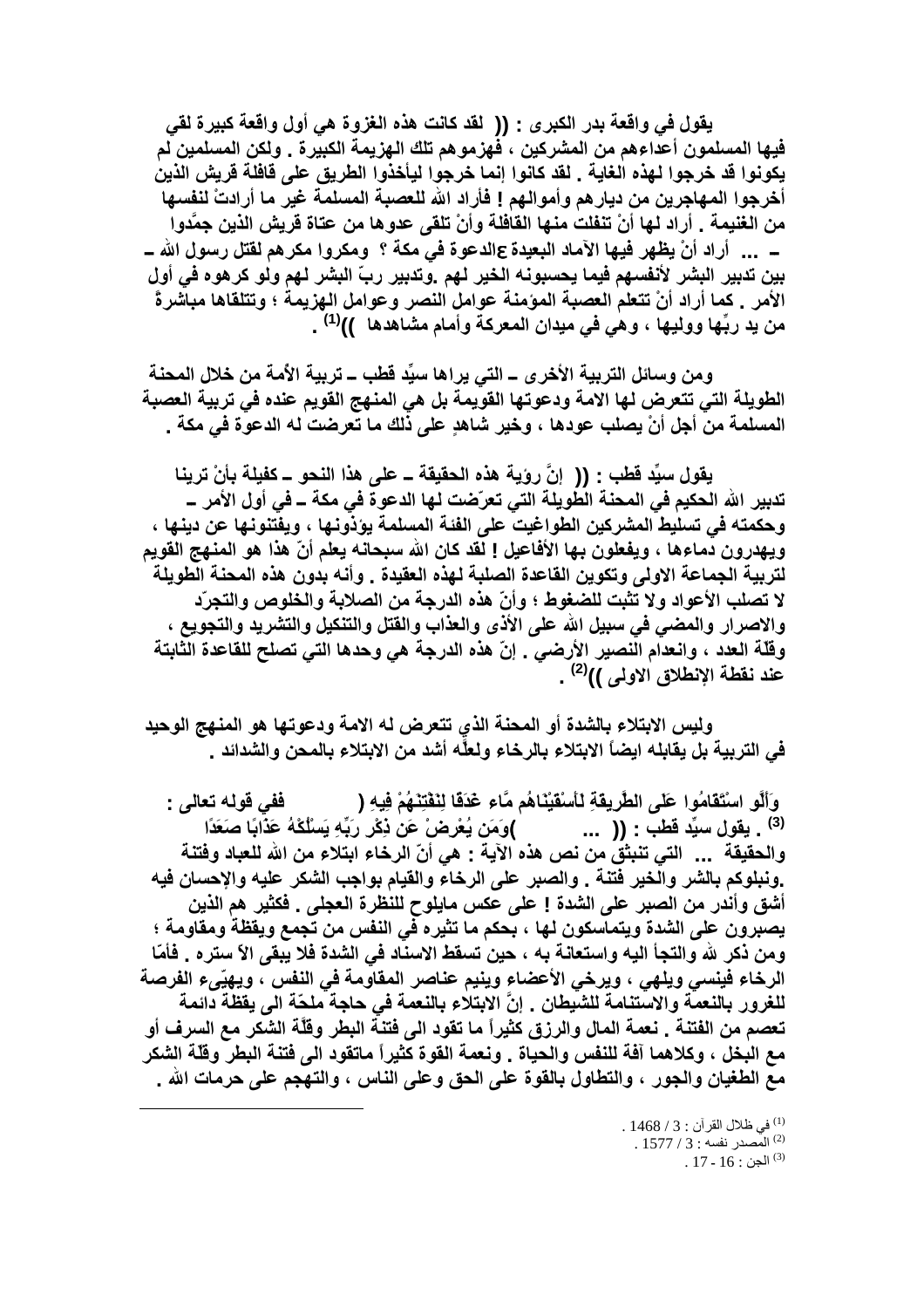ونعمة الجمال كثيراً ما تقود الى فتنة الخيلاء والتيه وتتردّى في مدارك الإثم والغواية <sub>-</sub> ونعمة الذكاء كثيراً ماتقود ال*ى* فتنة الغرور والاستخفاف بالآخرين وبالقيم والموازين <sub>-</sub> وماتكاد تخلو **)1( ا: إfّ ذآ ا =\*0 ا )) .** 

ومن منهجه التربوي الإفادة من القصص القرآني في تربية الامة وهو وسيلة ناجحة في تربية الجماعة المسلمة تربية ايمانية عالية <sub>-</sub>

 **: %A 0ET -:A <= \_5T لE1** ) **َِْ ِ َ7-**أَلَمْ تَرَ إِلَ<sub>ّى</sub> الْمَلإِ مِن بَنِي إِسْرَائِيلَ مِن بَعْدِ ( مُوسَى إِذْ قَالُواْ لِنَبِيِّ لَّهُمُ ابْعَتْ لَنَا مَلِكًا نَقَاتِلْ فِي سَبِيلِ اللَّهِ قَالَ هَلْ عَسَيْتُمْ إِن كُتِبَ عَلَيْكُمُ الْقِتَالُ أَلاَّ تُقَاتِلُواْ قَالُواْ وَمَا لَنَا أَلاَّ نُقَاتِلَ فِي سَبِيلِ اللَّهِ وَقَدْ أَخْرِجْنَا مِن دِيَارِنَا وَأَبْنَآئِنَا فَلَمَّا كُتِبَ عَلَيْهِمُ <sup>(2)</sup> : (( ... تجربة في حياة بني اسرائيل )الْقِتَالُ تَوَلَّوْاْ إلاَّ قَلِيلاً مَّنْهُمْ وَاللّهُ عَلِيمٌ بِالظَّالِمِينَ من بعد موسى <sub>-</sub> بعدما ضاع ملكهم ، ونهبت مقدساتهم ، وذلوا لأعدائهم ، وذاقوا الويل بسبب انحرافهم عن هدى ربهم ، وتعاليم نبيهم . ثمّ انتفضت نفوسهم انتفاضة جديدة ، واستيقضت في قلوبهم العقيدة ؛ واشتاقوا القتال في سبيل الله . فقالوا : ( لنبي لهم ابعث لنا ملكاً نقاتل في سبيل الله **) .** ومن خلال هذه التجربة ــ كما يعرضها السياق القرآني الموحي ــ تبرز جملة حقائق ، تحمل إيحاءات قوية للجماعة المسلمة في كل جيل ، فضلاً على ما كانت تحمله للجماعة المسلمة في ذلك الحين <sub>ــــ</sub> ومع أنّ لبني اسرائيل طابعاً خاصاً في النكول عن العهد ، والنكوص عن الوعد ، والتفرّق في منتصف الطريق <sub>-</sub> إلاّ أنّ هذه الظاهرة هي ظاهرة بشرية **على كل حال ، في الجماعات التي لم تبلغ تربيتها الايمانية مبلغاً عالياً من التدريب <sub>-</sub> و هي** خليقة بأنْ تصادف قيادة الجماعة المسلمة في أي جيل <sub>-</sub> فيحسن الانتفاع فيها بتجربة بني ا**سرائیل ))<sup>(3)</sup> .** 

و هذا القصص القرآني لم يكن وسيلة تربية لأفراد الامة حسب وانما هو تربية لقادة الامة كذلك ، لا*ن* في تربيتهم وفطنتهم وحنكتهم نجاة الامة والوصول بها ال*ى* برِّ الأمان **وساحل الاطمئنان .** 

فَلَمّا فَصَلَ طَالُوتُ بِالْجُنُودِ قَالَ إِنّ اللّهَ مُبْتَلِيكُم بِنَهَرٍ فَمَن شَربَ ( فَفي قوله تعالى : مِنْهُ فَلَيْسَ مِثِّي وَمَن لّمْ يَطْعَمْهُ فَإِنَّهُ مِنِّي إِلاَّ مَنِ اعْتَرَفَ غَرْفَةً بِيَدِهِ فَشَرِبُواْ مِنْهُ إِلاَّ قَلِيلاً مَنْهُمْ فَلَمَّا جَاوَزَهُ هُوَ وَالَّذِينَ آمَنُواْ مَعَهُ قَالُواْ لاَ طَاقَةَ لَنَا الْيَوْمَ بِجَالُوتَ وَجُنُودِهِ قَالَ الَّذِينَ يَظُنُّونَ <sup>(4)</sup> . يقول سيّد )أنَّهُم مُُلاَقُو اللّهِ كَم مِّن فِئَةٍ قَلِيلَةٍ غَلَبَتْ فِئَةً كَثِيرَةً بِإِدْنِ اللّهِ وَاللّهُ مَعَ الصَّابِرِينَ قطب : (( وفي ثنايا هذه التجربة تكمن عبرة القيادة الصالحة الحازمة المؤمنة <sub>-</sub> وكلها واضحة في قيادة طالوت <sub>-</sub> تبرز منها خبرته بالنفوس ؛ وعدم اغتراره بالحماسة الظاهرة ، و عدم اكتفائـه بالتجربـة الاولـى ، ومحاولتـه اختبار الطاعـة والـعزيمـة في نفوس جنوده قبل المعركة ، وفصله للذين ضعفوا وتركهم وراءه . ثمَّ ــ وهذا هو الأهم<sup>ِّ</sup>ــ عدم تخاذله وقد تضاءل جنوده تجربة بعد تجربة ؛ ولم يثبت معه في النهاية إلاّ تلك الفئة المختارة <sub>-</sub> فخاض بـها المعركة ثقة منـه بقوة الايمـان الخـالص ، ووعد الله الصـادق للموَمنين ــــــ إنّ القلب الذي يتصل بالله تتغيّر موازينه وتصوراته ؛ لانه يرى الواقع الصغير المحدود بعين تمتد وراءه ال*ى* الواقع الكبير الممتد الواصل ، وال*ى* أصل الامور كلها وراء الواقع الصغير المحدود <sub>-</sub> فهذه الفئة المؤمنة الصغيرة التي ثبتت وخاضت المعركة وتلقت النصر ، كانت تر *ى* من قلتها وكثرة

l

.<sup>(1)</sup> في ظلال القر آن : 6 / 3734 - 3735 . .  $246:$ البقرة  $\,$ في ظلال القرآن : 1 / 262 .  $(4)$ البقرة : 249 .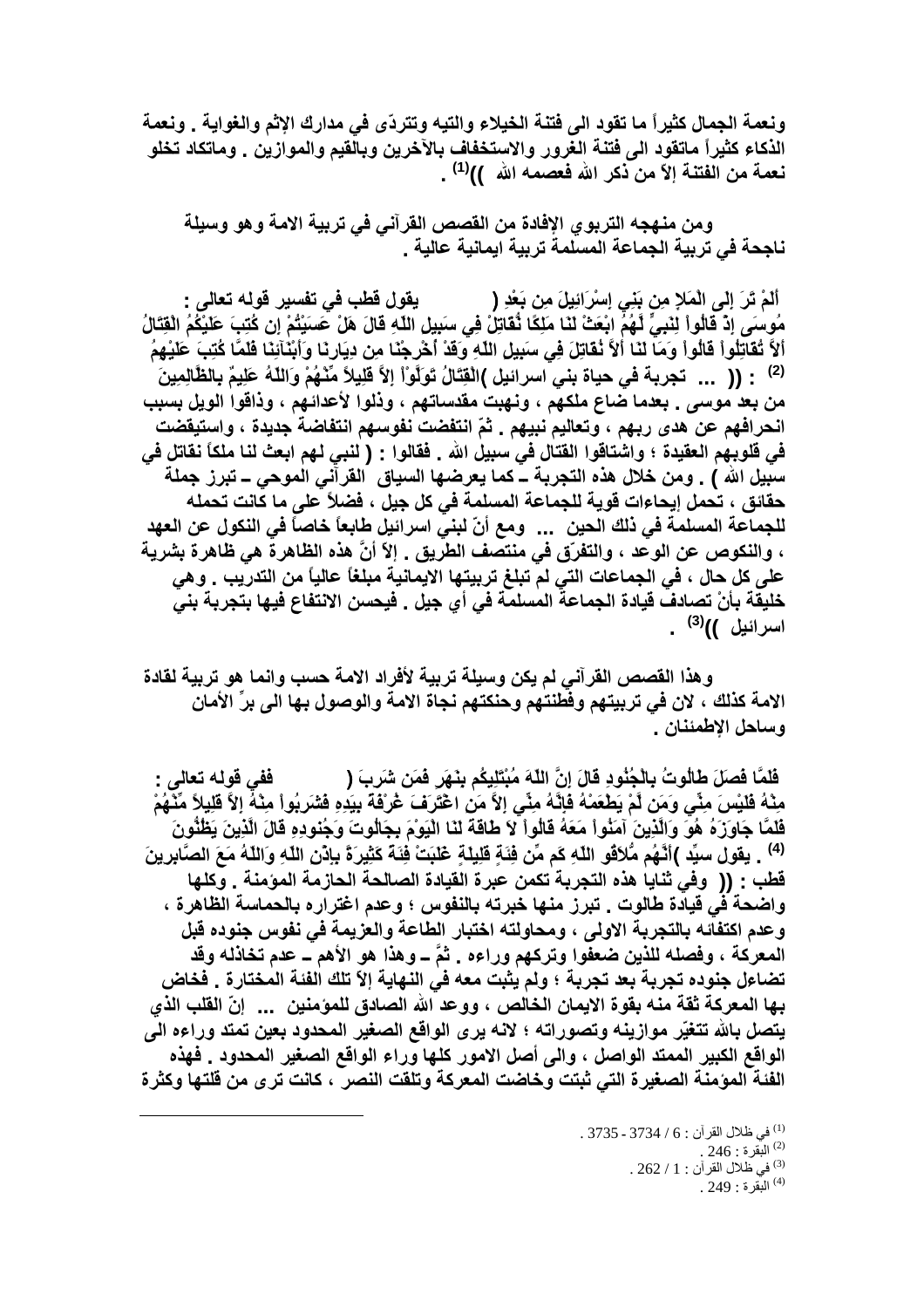. ولكنها لم تحكم ) لاَ طَاقَةَ لَنَا الْيَوْمَ بِجَالُوتَ وَجُنُودِهِ (عدوّها مايراه الآخرون الذين قالوا : كَم مِّن فِنَةٍ قَلِيلَةٍ غَلَبَتْ فِنَةً كَثِيرَةً (حكمهم على الموقف . إنما حكمت حكماً آخر ، فقالت : . ثمَّ اتجهت لربِّها ... وهي تحس أنَّ ميزان القوى ليس في )بإِنْنِ اللَّهِ وَاللَّهُ مَعَ الصَّابِرينَ أيدي الكافرين ، إنما هو في يد الله وحده . فطلبت منه النصر ، ونالته من اليد التِّي تملكه وتعطيه . وهكذا تتغيَّر التصورات والموازين للأمور. عند الإتصال بالله حقًّا ، وعندما يتحقق في القلب الإيمان الصحيح . وهكذا يثبت أنَّ التعامل مع وعد الله الواقع الظاهر للقلوب أصدق من التعمل مع الواقع الصغير الظاهر للعيون ))<sup>(1)</sup> .

وهو يرفض الرأى الذي يرى أنّ القصص القرآني يعتمد الخلق والتزويق وأنه لايتقيّد بالواقع .

يقول سبِّد قطب - (( ويزيغ أنـاس فيزعمون أنَّ هنـاك خلقاً للـحوادث أو تصرفاً فيها ، يقصد بـ4 إلى مجرّد الفن ــ بمعنى التزويق الذي لا يتقيّد بواقع ــ ولكن الحق الذي يلمسه كل من ينظر في هذا القرآن ، وهو مستقيم الفطرة ، مفتوح البصيرة ، هو أنَّ المناسبة الموضوعية هي التي تحدّد القدر الذي يعرض من القصة في كل موضع ، كما تحدّد طريقة العرض وخصائص الأداء . والقرآن كتاب دعوة ، ودستور نظام ، ومنهج حياة ، لا كتاب رواية ولا تسلية ولا تاريخ . وفي سياق الدعوة يجيء القصص المختار ، بالقدر وبالطريقة التي تناسب الجو والسياق ، وتحقِّق الجمال الفني الصادق ، الذي لا يعتمد على الخلق والتزويق ، ولكن يعتمد على إبداع العرض ، وقوة الحق ، وجمال الأداء . وقصص الأنبياء في القرآن يمثل موكب الإيمان في طريقه الممتد الواصل الطويل \_ ويعرض قصة الدعوة الى الله ... كما يعرض طبيعة الإيمان في نفوس هذه النخبة المختارة من البشر ... وتتبع هذَا الموكب الكريم في طريقه اللاحب يفيض على القلب رضيٍّ ونوراً وشفافية ؛ ويشعره بنفاسة هذا العنصر العزيز ــ عنصر الإيمان ــ وأصالته في الوجود . كذلك يكشف عن حقيقة التصور الإيماني ويميّزه في الحسِّ من سائر التصورات الداخلية ))<sup>(2)</sup> .

والقصص القرآني له دوره الفاعل والمؤثِّر في تركيز التصور الاسلامي ، وهو مقلعٌ ثرٌ من الحقائق والدلائل ، وإخاذ يسقى الدنيا هدىً وكرامةً .

يقول قطب : (( ... وهو وحده ثروةٌ من الحقائق والتصورات القويمة ؛ وثروة من الإيحاءات والتوجيهات الكريمة ؛ وثروة من الاسس التي يقوم عليها تصور اجتماعي واوضاع اجتماعية ، يحكمها الخلق والخير والفضيلة . ومن هذا الطرف نستطيع انْ ندرك و هي القيم التي تليق بعالم صادر عن الله ، متجهِ الى الله ، صائر الى القيم التي يرتكز عليها .<br>))<sup>(3)</sup> .<br>))(<sup>3)</sup> .

وقطب يرى أنّ الحقيقة الكبيرة التي أقام عليها الاسلام منهجه التربوي هي حقيقة حضور الله ــ عزّ وجلّ ــ مع المسلم في كل حال من أحواله ، وفي كل حركة أو سكون ، وقيام أو قعود \_ ليكون الأمر لله تعالى وحده في النصر والهزيمة ، وفي الموت والحياة \_

> . 263 / 1 في ظلال القرآن $1$  / 263 .  $.55/1$ : المُصدر نفسه  $1/1$ .  $61/1$  : المصدر نفسه $1/1$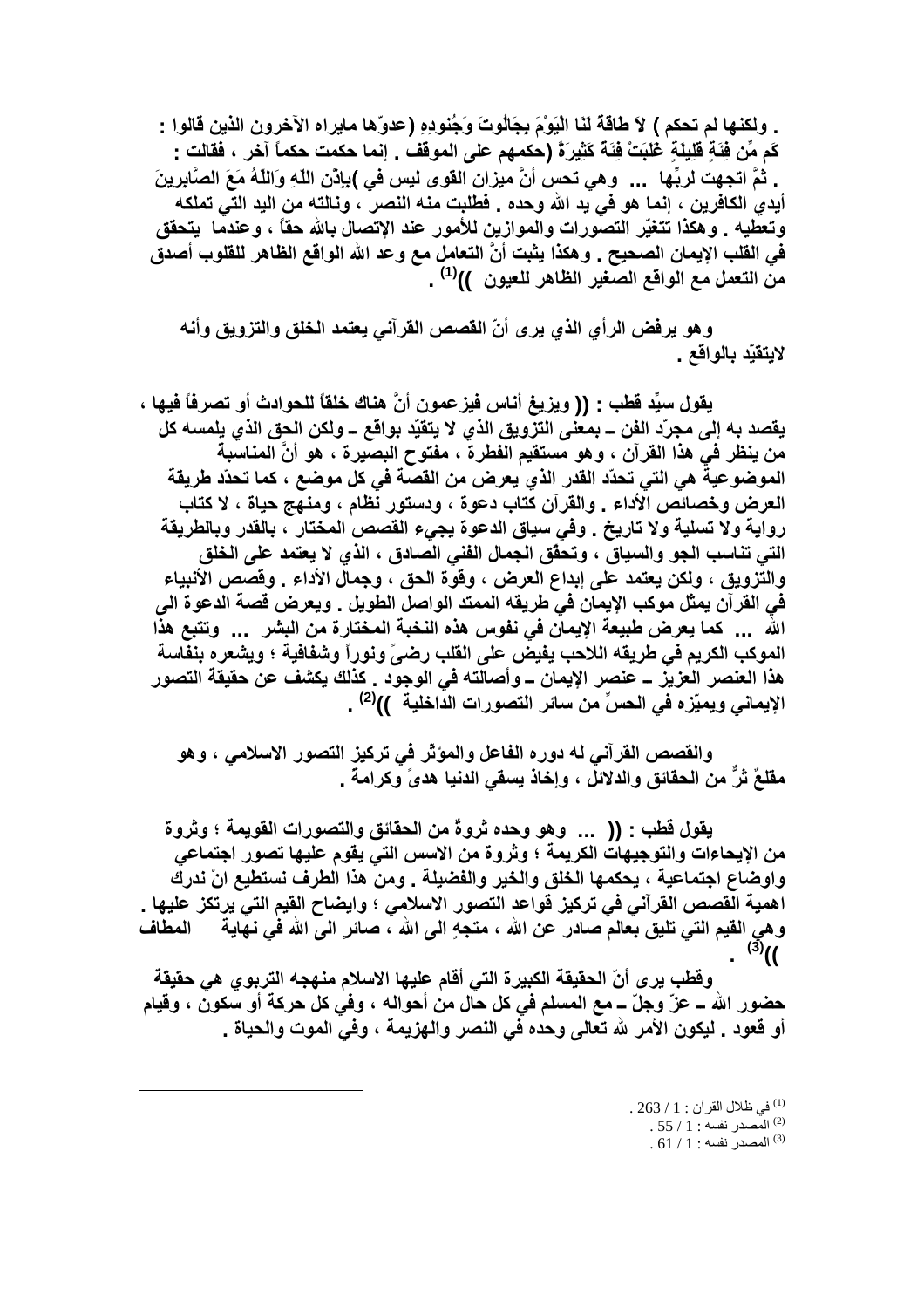وَإِذْ غَدَوْتَ مِنْ أَهْلِكَ تُبَوِّىءُ الْمُوْمِنِينَ مَقَاعِدَ لِلْقِتَالِ وَاللّهُ سَمِيعٌ ( ِ فَفَى قَوْلُهُ تَعَالَى <del>:</del> <sup>(1)</sup> . يقول سيِّد قطب : (( هكذا يبدأ باستعادة المشهد الاول للمعركة واستحضاره ــ وقد )عَلِيمٌ كان قريباً من نفوس المخاطبين الاولين بهذا القرآن ومن ذاكرتهم . ولكن ابتداء الحديث على هذا النحو ، واستحضار المشهد الاول بهذا النص ، من شأنه أنْ يعيد المشهد بكل حرارته وبكل حيويته ، وأنْ يضيف اليه ما وراء المشهد المنظور \_ الذي يعرفونه \_ من حقائق أخرى لا يتضمنها المشهد المنظور \_ واولها حضور لله \_ سبحانه \_ معهم ، وسمعه وعلمه بكل ماكان ودار بينهم . وهي الحقيقة التي تحرص التربية القرآنية على استحضارها وتقريرها وتوكيدها وتعميقها في التصور الاسلامي . وهي الحقيقة الاساسية الكبيرة ، التي اقام عليها الاسلام منهجه التربوي . والتي لا يستقيم ضميرٌ على المنهج الاسلامي ، بكل تكاليفه ، الآ أنْ تستقر فيه هذه الحقيقة بكل قوتها ، وبكل حيويتها ))<sup>(2)</sup> .

ومن منهجه في التفسير تأكيده اهتمام القرآن بالفطرة التي فطر الناس عليها لانّ هذه الفطرة لا تتبدل ولا تتغيّر مادام الانسان على وجه هذه الارض حتى يرث الله تعالى الأرض ومن عليها .

لِغَيْرِ اللَّهِ بِهِ ۖ حُرِّمَتْ عَلَيْكُمُ الْمَيْتَةَ وَالْدَّمُ وَلَحْمُ الْخِنْزِيرِ وَمَا أَهِلَّ( ففي قوله تعالى : النُّصُبِ ۚ وَالنَّطِيحَةَ وَمَا أكَلَ السَّبُعُ إلاَّ مَا نَكَّيْتُمْ وَمَا نُبحَ عَلَى وَالْمُنْخَفِةَ وَالْمَوْقْوَذَةُ وَالْمُتَرَدِّيَّةَ الَّذِينَ كَفَرُواْ مِن دِينِكُمْ فَلاَ تَخْشَوْهُمْ وَاخْشَوْنِ ۚ وَأَن تَسْتَقْسِمُواْ بِالأَرْلَامِ ذَلِكُمْ فِسْقِّ الْيَوْمَ يَئِسَ الإسْلاَمَ دِينًا فَمَنِ اصْطُرَّ فِي مَحْمَصَةٍ ۚ أَكْمَلْتُ لَكُمْ دِينَكُمْ وَأَتْمَمْتُ عَلَيْكُمْ نِعْمَتِي وَرَضيتُ لَكُمُ الْيَوْمَ <sup>(3)</sup> . يقول سبِّد قطب : (( ... حتى اذا أراد الله أنْ )فَإنَّ اللَّهَ غَفُورٌ رَّحِيمٌ غَيْرَ مُتَجَانِفٍ لِّإِتْمِ يختم رسالاته الى البشر ، ارسل الى الناس كافة ، رسولاً خاتم النبيين برسالة ( للإنسان ) لالمجموعة من الأناسي في بيئة خاصة ، في زمان خاص ، في ظروف خاصة \_ رسالة تخاطب الانسان من وراء الظروف والبيئات والأزمنة ؛ لانها تخاطب فطرة الانسان التي فَأَقِمْ وَجْهَكَ لِلدِّينِ حَنِيفًا فِطْرَةَ اللَّهِ الَّتِي فَطْرَ النَّاسَ(لاتتبِدّل ولا تتحور ولا ينالها التغيير -. وفصَّل في هذه ) أكْثَرَ النَّاس لما يَعْلَمُونَ عَلَيْهَا لما تَبْدِيلَ لِخَلْقِ اللَّهِ ذَلِكَ الدِّينُ الْقيِّمُ ولَكِنَّ الرسالة شريعة تتناول حياة الانسان من جميع أطرافها ، وفي كل جوانب نشاطها ! وتضع لها المبادىء الكلية والقواعد الأساسية فيما يتطور فيها ويتحور بتغير الزمان والمكان ؛ وتضع لـها الأحكام التفصيلية والقوانين الجزئية فيما لايتطور ولا يتحور بتغير الزمان والمكان ))<sup>(4)</sup>.

ولمّا كان القرآن الكريم هو خطاب الله عزّ وجلَّ للانسان في أصل فطرته فانَّ : (( القرآن حقيقة ذات كينونـة مستمرة كهذا الكون ذاتـه . الكون كتاب الله المنظور . والقرآن كتاب الله المقروع . وكلاهما شهادة ودليل على صاحبه المبدع ؛ كما أنَّ كليهما كائن ليعمل . والكون بنواميسه ما زال يتحرك ويؤدى دوره الذي قدَّره له بارئه ... والقرآن كذلك أدى دوره للبشرية ، ومايزال هو هو . فالإنسان مايزال هو هو كذلك . مايزال هو هو في حقيقته في أصل فطرته . وهذا القرآن هو خطاب الله لهذا الانسان ــ فيمن خاطبهم الله به . خطاب لايتغيّر ، لانّ الانسان ذاته لم يتبدل خلقاً آخر ، مهما تكن الظروف والملابسات قد تبدلت من حوله ، ومهما يكن هو قد تأثر وأثر في هذه الظروف والملابسات . والقرآن يخاطبه في أصل فطرته وفي أصل حقيقته التي لا تبديل فيها ولا تغيير ؛ ويملك أن يوجِّه حياته اليوم وغداً لانه

> .  $121:$  آل عمران $^{(1)}$ . 467 / 1 في ظلال القرآن: 1 / 467.  $.3:$ المَائدة  $.3$ . 843 - 842 / 2 / 843 - 843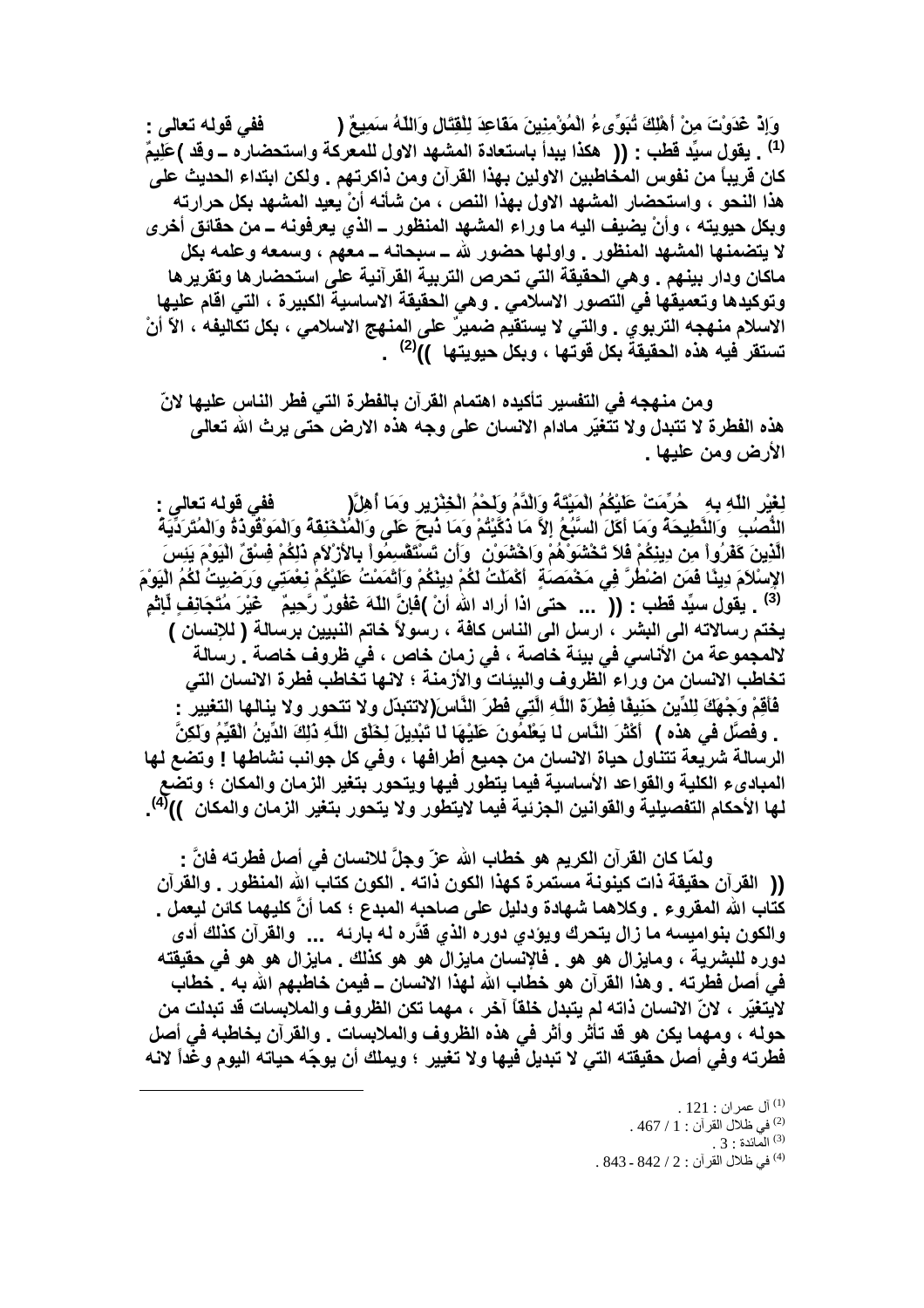معدّ لهذا ، بما أنه خطاب الله الأخير ؛ ويما أنّ طبيعته كطبيعة هذا الكون ثابتة متحركة بدون تبديل ))<sup>(1)</sup> .

فاستقامة فطرة الإنسان لـها تأثيرها الأساس فى ادراك واستقبال آيات الله البينات والاعتراف بصدقها ونزولها من لدن عليم خبير ٬ أمّا زيغها وانحرافها فيؤدى بالانسان الى الانحراف والوقوع في مهاوى الضلال والفتنة .

الْكِتَابِ ۚ هُوَ الَّذِىَ أَنْزَلَ عَلَيْكَ الْكِتَابَ مِنْهُ آيَاتٌ مُّحْكَمَاتٌ هُنَّ أَمُّ( ففي قوله تعالى : تَأْوِيلِهِ ۚ فَيَتَّبِعُونَ مَا تَشَابَهَ مِنْهُ ابْتِغَاءِ الْفِتْنَةِ وَابْتِغَاءِ وَأَخَرُ مُتَشَابِهَاتٌ فَأمَّا الَّذِينَ في قُلُوبِهِمْ زَيْغٌ إِلاَّ ۖ الْعِلْمِ يَقُولُونَ آمَنَّا بِهِ كُلِّ مِّنْ عِنْدِ رَبِّنَا وَمَا يَذْكَّرُ وَمَا يَعْلَمُ تَأويلَهُ إِلاَّ اللّهُ وَالرَّاسِخُونَ فِي <sup>(2)</sup> . يقول سيِّد قطب : (( ... يختلف الناس ــ حسب استقامة فطرتهم أو )أوْلُواْ الألْبَابِ زيغهم ــ في استقبال هذه الآيات وتلك . فأمّا الذين في قلوبهم زيغ وانحراف وضلال عن سَوَاء الفطرة ، فيتركون الاصول الواضحة الدقيقة التي تقوم عليها العقيدة والشريعة والمنهاج العملي للحياة ، ويجرون وراء المتشابه الذي يعوّل في تصديقه على الايمان بصدق مصدره ، والتسليم بأنه هو الذي يعلم ( الحق ) كله ، بينما الادراك البشر ي نسبى محدود المجال . كما يعوّل فيه على استقامة الفطرة التي تدرك بالإلهام المباشر صدق هذا الكتاب كله ، وأنه نزل بالحق لا يأتيه الباطل من بين يديه ولا من خلفه ))<sup>(3)</sup> .

ويتّضح دور الفطرة ومايراه لها سيِّد قطب من أهمية الى جانب البراهين العقلية العملية والمنطق الذهني . في أنّ بعض الامور لايمكن إدراكها كما هي في واقعها بصورة كاملة وصحيحة إلاّ مِنْ خلال الفطرة . كما هي الحال في مسألة مشيئة الله وقدره وبين إرادة الانسان وعمله .

أن \_ فَمَن يُرِدِ اللَّهُ أن يَهْدِيَهُ يَشْرَحْ صَدْرَهُ لِلإِسْلاَمِ وَمَن يُرِدْ( ِ فَفَ*ى* قَولُه تعالى : السَّمَاء كَذَلِكَ يَجْعَلُ اللّهُ الرِّجْسَ عَلَى الَّذِينَ لاَ يُضلِّلَهُ يَجْعَلْ صَدْرَهُ ضَيِّقًا حَرَجًا كَأنَّمَا يَصَغَّدُ فِي <sup>(4)</sup> يقول سيِّد قطب : (( ... إنّ تصور الحقيقة التي يقرّر ها هذا النص وأمثاله في )يُوْمِنُونَ القرآن الكريم مِن النصوص التي تتلَّق بالتعامل والارتباط بين مشيئة الله ــ سبحانه ــ واتجاهات البشر ؛ وما يصيبهم من الهدى والضلال ، وما ينالهم بعد ذلك من جزاعٍ وثواب وعقاب \_ إنّ هذا يحتاج الى استخدام منطقة أخرى من مناطق الإدراك البشرى وراء منطقة المنطق الذهني ... وكذلك يقضي التعمل مع ( الواقع الفعلي ) لامع ( القضايا الذهنية ) . فالقرآن يصور الحقيقة الفعلية فيّ الكينونة البشِّرية وّفى الوّجود الوّاقع ... كذلك يحتاج تصوّر هذه الحقيقة كما هي واقعها الفعلى الى تذوق كامل في تجربة روحية وعقلية \_ إنّ الذي تتجه فطرته الى الاسلام يجد في صدره إنشراحاً له . وهو من صنع الله قطعاً . فالإنشراح حدثٌ لايقع الاّ بقدر من الله يخلقه ويبرزه . والذي تتجه فطرته الى الضلال يجد في صدره ضيقاً وتقبَّضاً وعسراً. هو من صنع الله قطعاً . لأنَّه حدث لايتم وقوعه الفعلي إلاَّ بقدر من الله يخلقه ويجري به كذلك . وكلاهما من إرادة الله بالعبد . ولكنها ليست إرادة القهر . إنما هي الإرادة التي أنشأت السنة الجارية النافذة من أنْ يبتلي هذا الخلق المسمّى بالإنسان بهذا القدر

> . 349 / 1 : في ظلال القرآن $1:1\times 3$ .  $7:$  آلُ عمران  $\cdot$ .370 - 369 / 1 ني ظلال القرآن : 1 / 369 - 370 .  $125:$  الأنعام $^{(4)}$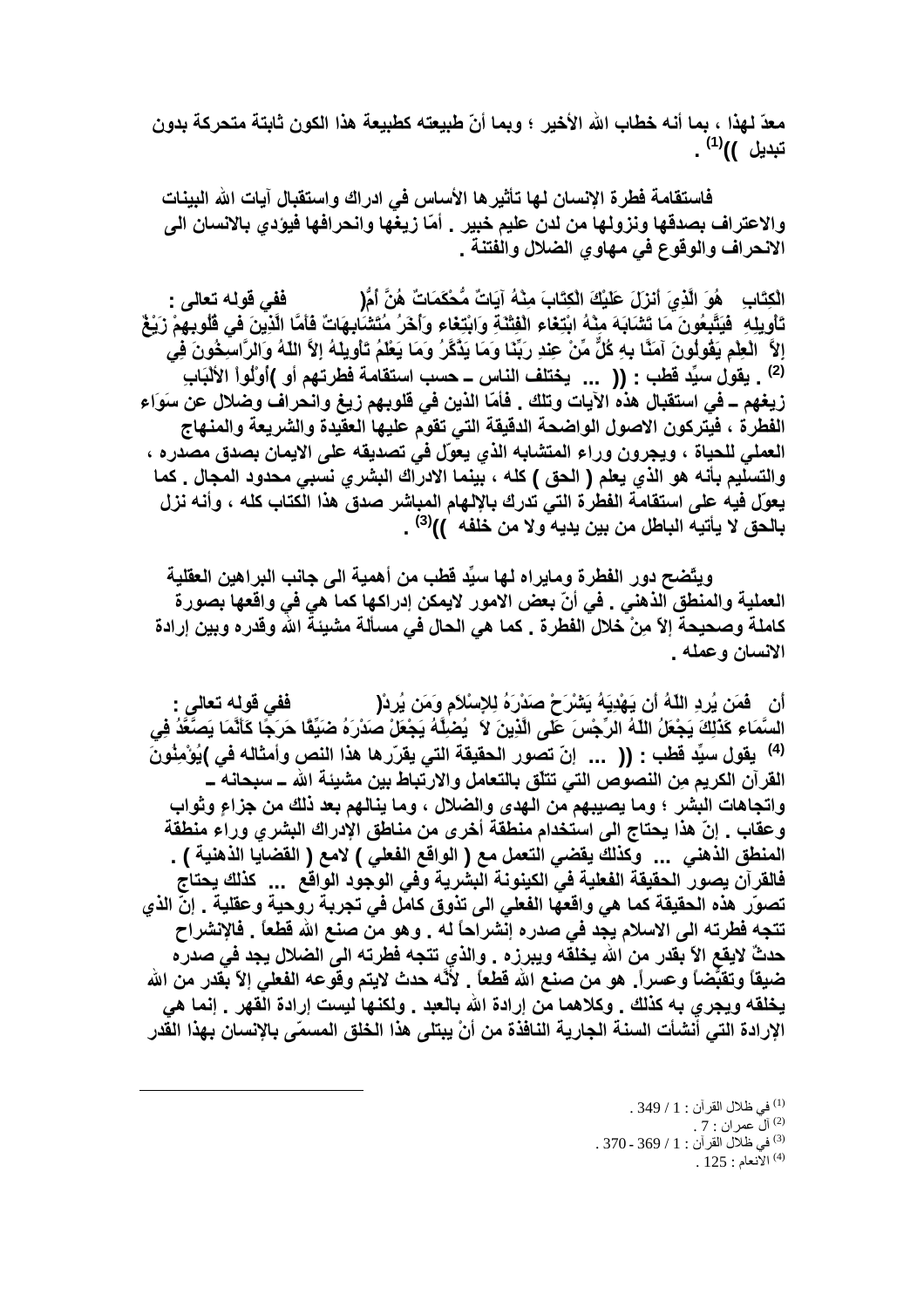من الإرادة . وأنْ يجرى قدر الله بإنشاء مايترتّب على استخدامه لهذا القدر من الإرادة في الإتجاه للهدى أو الضلال ))<sup>(1)</sup> .

ولانّ هذه الفطرة هي التي تحدد مصير الانسان بالكامل فقد اهتم بها الاسلام اهتماماً واسعاً وكبيراً ولم يتركها هكذا دون تقنين أو ضوابط

زُيِّنَ لِلنَّاسِ حُبُّ الشَّهَوَاتِ مِنَ النِّسَاءِ وَالْبَنِينَ وَالْقَنَاطِيرِ ( ففي قوله تعالى : وَالأَنْعَامِ وَالْحَرْثِ ذَلِكَ مَتَاعُ الْحَيَاةِ الدُّنْيَا وَاللّهُ ۖ الْمُقْنَطْرَةِ مِنَ الذَّهَبِ وَالْفَضَّةِ وَالْخَيْلِ الْمُسَوَّمَةِ <sup>(2)</sup> يقول سيِّد قطب : (( ... وهنا يمتاز الاسلام بمراعاته للفطرة )حُسْنُ الْمَآبِ عِندَهُ البشرية وقبولها بواقعها ، ومحاولة تهذيبها ورفعها ، لا كبتها وقمعها . والذين يتحدّثون في هذه الايام عن الكبت وأضراره وعن العقد النفسية التي ينشئها الكبت والقمع ، يقررون أنّ السبب الرئيسي للعقد هو الكبت وليس هو الضبط . وهو استقذار دوافع الفطرة واستنكارها من الأساس ، مما يوقع الفرد تحت ضغطين متعارضين - ضغط من شعوره ــ الذي كوّنه الايحاء أو كوّنه الدين أو كوّنه العرف ــ بأنّ دوافع الفطرة دوافع قذرة لا يجوز وجودها أصلاً ، فهي خطيئة و دافع شيطاني ! وضغط هذه الدوافع التي لا يغلب لانها عميقة في الفطرة ، ولأنـها ذات وظيفة أصبلـة فـي كيان الـحياة البشريـة ، لا تتمّ الآ بـها ، ولم يخلقها الله في الفطرة عبثاً . وعندئذ وفي ظل هذا الصراع تتكون العقد النفسية . فحتى إذا سلمنا جدلاً بصحّة هذه النظريات النفسية ، فإننا نرى الاسلام قد ضمن سلامة الكائن الإنساني من هذا الصراع بين شطري النفس البشرية \_ بين نوازع الشهوة واللذة ، وأشواق الإرتفاع والتسامى \_ وحقق لهذه وتلك نشاطها المستمر في حدود التوسط والاعتدال ))<sup>(3)</sup> .

و عليه فإنّ سيِّد قطب ير ي أنّ هذه الفطرة لا تقلّ اهمية عن العقل في تحديد مصير الإنسان ومآله ولذلك فهو يرفض التركيز الشديد على العقل في مدرسة الشيخ عبده ويراهُ متَأثَراً بِفَلسفَةٍ غَرِيبةٍ عن الإسلام \_ إذ يقول بعد أن ذكر ما ذهب اليه محمد عبده من انِّ الرسول ــ صلى الله عليه وآله وسلم ــ أقام دعوته الى الله على اساس البراهين العقلية و العلمية المقنعة و الملزمة .

يقول : (( لابدِّ أنْ نُنبِه هنا إلى منهجٍ مدرسة الاستاذ الشيخ محمد عبده ، المتأثرة بِفَلسفة غريبة عن الاسلام وهي فَلسفة ( ديكارت ) مما جعلها تركز تركيزاً شديداً على ( العقل ) وتعطية أكثر من مجاله في مسائل العقيدة . فلابدّ أن نضيف الى البراهين العقلية الْعلمية البراهين الفطرية البديهية كذلك في هذا الدين ومجاوبتها لكل الكينونة البشرية بما فيها العقل والذهن ))<sup>(4)</sup> .

ثمّ هو لم يقف عند هذا النقد لمدرسة عبده في تركيزها على العقل ، وإنما راح يجد لها أكثر من مسوّغ يدفعها الى أن تنحو هذا المنحى في تناول النص القرآني . إذ يقول : (( إننا ندرك ونقدر دوافع المدرسة العقلية التي كان الاستاذ الإمام ــ رحمه الله ــ على رأسها في تلك الحقبة . ندرك ونقدر دوافعها إلى تضييق نطاق الخوارق والغيبيات في تفسير القرآن الكريم وأحداث التاريخ ، ومحاولة ردّها الى المألوف المكشوف من السنن الكونية \_ فلقد كانت

> . 2 في ظلال القرآن: 3 / 1204 . .  $14:$  آلّ عمران  $14:$ <sup>(3)</sup> في ظلال القرآن : 1 / 374 .  $1588 / 3$ : المصدر نفسه  $(4)$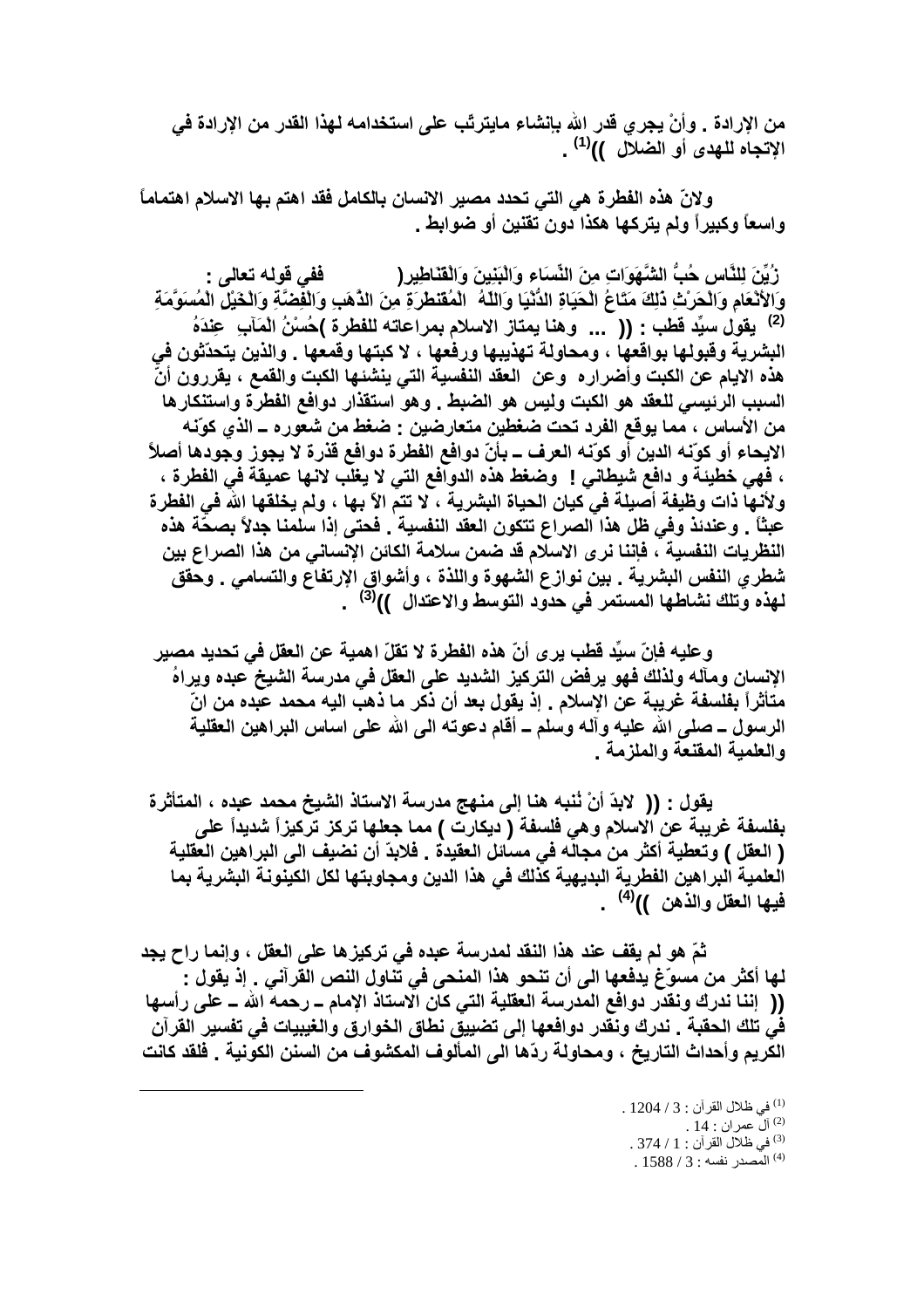هذه المدرسة تواجه النزعة الخرافية الشائعة التي تسيطر على العقلية العامة في تلك الفترة . كما تواجه سيل الأساطير والإسرائيليات التي حشيت بها ، كتب التفسير والروايةٌ في الوقت الذي وصلت فيه الفتنة بالعلم الحديث الى ذروتها ، وموجة الشك في مقولات الدين إلى قمتها \_ فقامت هذه المدرسة تحاول أنْ ترد ال*ى* الدين اعتباره على أساس أنَّ كل ماجاء به موافق للعقل \_ ومن ثمّ تجتهد في تنقيته من الخرافات والأساطير \_ كما تحاول أنْ تنشَّىء عقلية دينية تفقه السنن الكونية ، وتدرك ثباتها واطرادها ، وترد اليها الحركات الانسانية كما ترد اليها الحركات الكونية في الأجرام والأجسام ــ و هي في صميمها العقلية القرآنية ــ ))<sup>(1)</sup> .

وقد تجسّدت هذه الدوافع والروّي وبانت آثارها واضحة جليّة في تفسير محمد عبده ومدرسته وذلك في تفسير سورة الفيل ــ كما مرّ ــ التي يرى سيِّد قطب من خلال تركيز ها على العقل إغفالٌ لجوانب أخر لا تقلّ أهمية عن العقل وإنْ كان دوره كبيراً في الاحتياط من الخرافة والاساطير و الإسرائيليات .

يقول سبِّد قطب : (( ۖ ونحن نرى أنَّ هذه الصورة التي افترضها الاستاذ الإمام ــ صورة الجدري أو الحصبة من طين ملوّت بالجراثيم ــ أو تلك التي جاءت بها بعض الروايات من أنّ الحجارة ذاتها كانت تخرق الروّوس والاجسام وتنفذ منها وتمزق الأجسام فتدعها كفتات ورق الشجر الجاف وهو ( العصف ) . لا نرى أنّ هذه الصورة أو تلك أدلّ على قدرة الله ، ولا أولى بتفسير الحادث فهذه كتلك في نظرنا من حيث إمكان الوقوع . ومن حيث الدلالة على قدرة الله وتدبيره ، ويستوى عندنـا أنْ تكون السنـة المألوفـة للنـاس ، المعهودة المكشوفـة لعلمهم ، هي التي جرت فأهلكت قوماً أراد الله إهلاكهم . أو أنْ تكون سنة الله قد جرت بغير المألوف للبشر ، وغير المعهود المكشوف لعلمهم ، فحققت قدره ذاك \_ إنّ سنة الله ليست فقط هي ماعهده البشر وماعرفوه . وما يعرف البشر من سنة الله الآ طرفاً يسيراً يكشفه الله لهم بمقدار ما يطيقون ، وبمقدار مايتهيأون له بتجاربهم ومداركهم في الزمن الطويل ، فهذه الخوارق ــ كما يسمونـها ــ هي من سنـة الله \_ ولكنـها خوارق بالقياس الى مـا عهدوه ومـا عرفوه ))<sup>(2)</sup> .

فَسيِّد قطب يرى أنِّ العقل وإنْ كان اداةً للتمييز لا غَنيٍّ للإنسان عنها إلاَّ أنه لابدَّ له من ميزان أمين يلجأ إليه إذا ما اشتبكت عليه قطع الليل المظلم من الشبهات والشهوات . النَّاسَ ۚ أَكَانَ لِلنَّاسِ عَجَبًا أَنْ أَوْحَيْنَا إِلَى رَجُلٍ مِّنْهُمْ أَنْ أَنذِرِ ( ِ فَفَى قَوْلُهُ تَعَالَى <u>:</u> <sup>(3)</sup> . يقول )قالَ الْكَافِرُونَ إنَّ هَذَا لَسَاحِرٌ مُّبِينٌ ۚ وَبَثْتُر الَّذِينَ آمَنُواْ أنَّ لَهُمْ قَدَمَ صدْقٍ عِنْدَ رَبِّهِمْ سيِّد قطب : (( ... وحكمة الله واضحة في الإيحاء الى رجل منهم . رجل يعرفهم ويعرفونه ، يطمئنون اليه ويأخذون منه ويعطونه ، بلا تكلّف ولا جفوة ولا تحرّج . أمّا حكمته في إرسال الرسل فهي أوضح ، والانسان مهيأ بطبعه للخير والشر ، وعقله هو أداته للتمييز . ولكن هذا العقل في حاجة الى ميزان مضبوط يعود اليه دائماً كلما غمّ عليه الأمر ، وأحاطت به الشبهات ، وجذبته التيارات والشهوات ، وأثرت فيه المؤثرات العارضة التي تصيب البدن والأعصاب والمزاج ، فَتتغير تقديرات العقل أحياناً من النقيض إلى النقيض ، هو في حاجة إلى ميزان مضبوط لا يتأثر بهذه المؤثرات ليعود إليه ، وينزل على إرشاده ، ويرجع الى الصواب على هداه . وهذا الميزان الثابت العادل هو هدى الله وشريعة الله . وهذا يقتضى أنَّ تكون لدين الله حقيقة ثابتة يرجع اليها العقل البشري بمفهوماته كلها ؛ فيعرضها على هذا الميزان الثابت ، و هناك يعرف صحيحها من خاطئها . والقول بأنّ دين الله هو دائماً ( مفهوم البشر لدين الله )

> . 3978 / 6 في ظلال القرآن : 6 / 3978. (2) المصدر نفسه: 3 / 3977 .  $.2$  : يونس  $^{(3)}$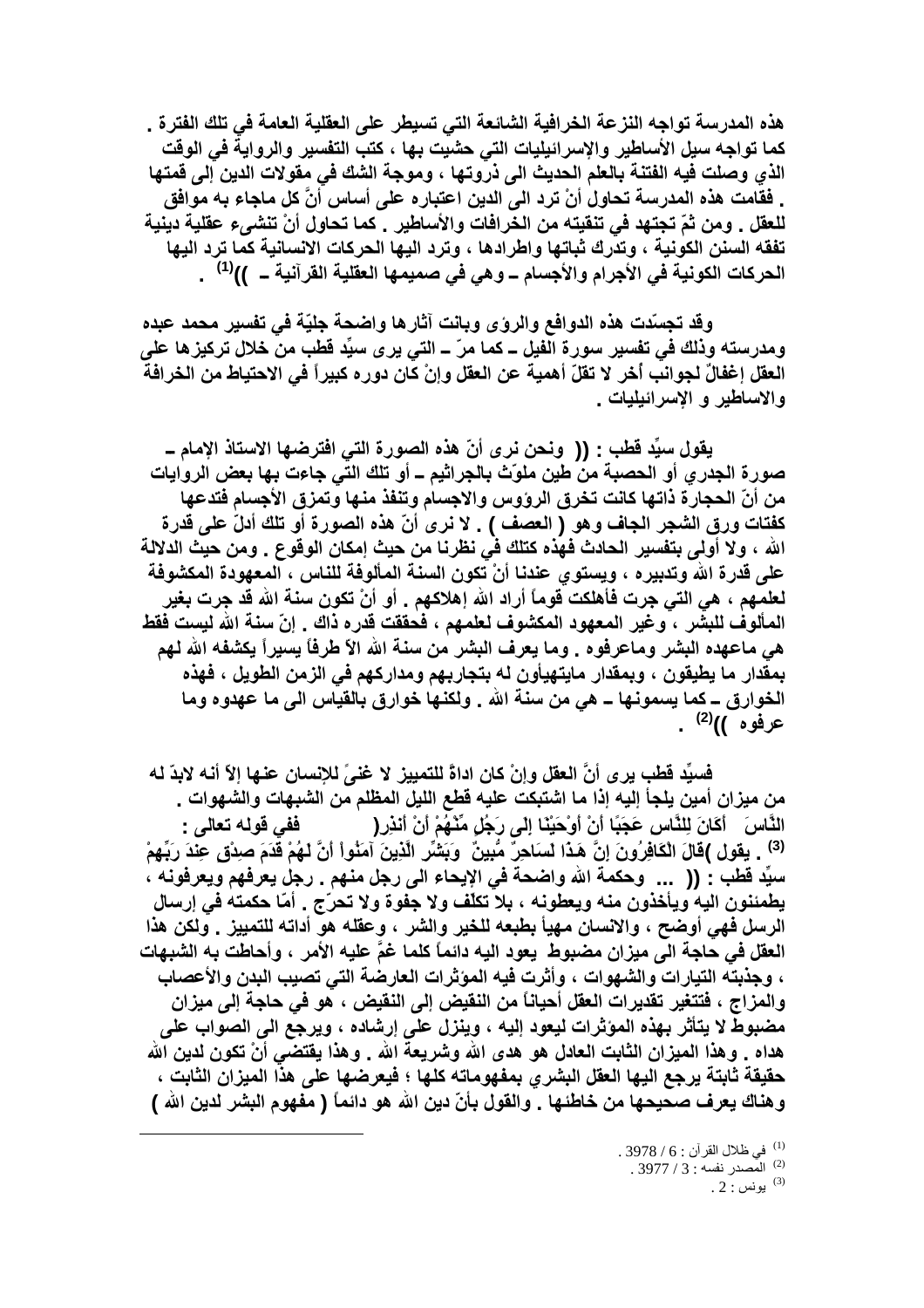وأنه من ثمّ ( متطوَّر في أصوله ) يعرَّض هذه القاعدة الإساسية في دين الله ــ و هي ثبات حقيقته وميزانه ــ لخطر التميع والتأرجح والدوران المستمر مع المفهومات البشرية . بحيث لا يبقى هنالك ميزان ثابت تعرّض عليه المفهومات البشرية ))<sup>(1)</sup>

فالعقل لا يمكن أنْ يكون في يومٍ من الأيام قائماً بذاته في بلوغ الـهدى والإيمان بالله ، مما يحْتم على الانسان مهما بلغ من الرقى والسمو والكمال أنْ يلتجأ الى حكمة الله ورحمته حُجَّةً رُسُلاً مُّبَثِّنِّرِينَ وَمُنذِرِينَ لِنَلاَّ يَكُونَ لِلنَّاسِ عَلَى اللَّهِ( ِ فَفَي تفسير قوله تعالى <u>-</u> <sup>(2)</sup> يقول سيِّد قطب : (( ... لو كان الله ــ سبحانـه ــ )بَعْدَ الرُّسُلِ وَكَانَ اللّهُ عَزِيزَا حَكِيمًا ۖ وهو أعلم بالانسان وطأقَاته كلها ، يعلم أنّ العقل البشري ، الذي وهبه للإنسان ، هو حسب هذا الانسان في بلوغ الهدى لنفسه والمصلحة لحياته ، في دنياه وآخرته ، لوكله إلى هذا العقل وحده ؛ يبحث عن دلائل الـهدي وموحيات الايمان في الأنفس والآفاق ، ويرسم لنفسه كذلك المنهج الذي تقوم عليه حياته ، فتستقيم على الحق والصواب ؛ ولما أرسل اليه الرسل على مدى التاريخ ؛ ولما جعل حجته على عباده هي رسالة الرسل اليهم ؛ وتبليغهم عن ربهم لِنَلاَّ يَكُونَ لِلنَّاسِ (، ولما جعل حجة الناس عنده ــ سبحانـه ــ هي عدم مجيء الرسل اليهم : . ولكن لما علم الله ــ سبحانـه ــ أنّ الـعقل الذي آتاه للإنسـان أداة )حُجَّةً بَعْدَ الرُّسُل عَلَى اللّهِ قاصرة بذاتها عن الوصول الى الهدى \_ بغير توجيه من الرسالة وعون وضبط \_ وقاصرة كذلك عن رسم منهج للحياة الإنسانية يحقق المصلحة الصحيحة لهذه الحياة ؛ وينجى صاحبه من سوع المآل في الدنيا والآخرة . لما علم الله ــ سبحانـه ــ هذا شاءت حكمتـه وشاءت وَمَا كُنَّا مُعَذِّبِينَ (رحمته أنْ يبعث للناس بالرسل ، وألاّ يؤاخذ الناس إلاّ بعد الرسالـة والتبليغ : . وهذه تكاد تكون إحدى البديهيات التي تبرز من هذا النص القرآني . فإنْ )حَتَّى نَبْعَثَ رَسُولاً ۖ لم تكن بديهية فهي احدى المفتضيات الحتمية ))<sup>(3)</sup> .

ثمّ يحاول سيِّد قطب أنْ يبيِّن وظيفة العقل و دوره في قضية الايمان والـهدى وفي قضية منهج الحياة ونظامها إذ يقول : (( ۖ إنَّ دور العقل أنْ يتلقَّى عن الرسالة ؛ ووظيفته أنْ يفهم مايتلقاه عن الرسول . ومهمة الرسول أنْ ... يبلغ ، ويبيّن ، ويستنقذ الفطرة الإنسانية مما يرين عليها من الركام . وينبِّه العقل الإنساني الى تدبِّر دلائل الهدى وموحيات الإيمان في الانفس والآفاق ؛ وأنْ يرسم له منهج التلقي الصحيح ، ومنهج النظر الصحيح ؛ وأن يقيم له القاعدة التي ينهض عليها منهج الحياة العملية ، الموّدِّي الى خير الدنيا والآخرة . وليس دور العقل أنْ يكون حاكماً على الدين ومقرراته من حيث الصحّة والبطلان ، والقبول والرفض ــ بعد أنْ يتأكد من صحّة صدور ها عن الله ؛ وبعد أنْ يفهم المقصود بـها : أي المدلولات اللغوية والاصطلاحية للنص \_ ولو كان له أن يقبلها أو يرفضها \_ بعد إدراك مدلولها ، لأنه هو لا يوافق على هذا المدلول ! أو لا يريد أنْ يستجيب له ــ ما استحق العقاب من الله على الكفر بعد البيان . فهو اذن ملزم بقبول مقررات الدين متى بلغت إليه عن طريق صحيح ، ومتى فهم عقله ما المقصود بها وما المراد منها ... ومتى ثبت النص كان هو الحكم ؛ وكان على العقل البشر ي أنْ يقبله ويطيعه وينفذه ؛ سواء كان مدلوله مألوفًا له أو غريباً عليه ))<sup>(4)</sup> .

أمّا الذين يريدون أنْ يعطوا العقل اكثر من دوره و أدائه ووظيفته ــ في رأي سيِّد قطب ـــ أو الذين يريدون إلغاء العقل وإنكار دوره في الايمان والهدى فيقف منهم موقفاً واضحاً في بيان أنّ العقل ليس بإله ليكون حاكماً مطلقاً ، وفي الوقت نفسه لا يمكن إلغاء دوره ــ هكذا مطلقاً ــ في إدراك ماتقرره رسالات السماء . إذ يقول : (( ... والعقل ليس إلـهاً يحكم بالصحَّة أو البطلان ، وبالقبول أو الرفض لما جاء من عند الله . وعند هذه النقطة الدقيقة يقع

<sup>.</sup> في ظلال القرآن: 3 / 1760 - 1761 .

 $.165$  : النساء  $^{(2)}$ 

<sup>.</sup>  $806 / 2$  : في ظلال القرآن $12 : 806$ 

 $.806 / 2:$ المصدر نفسه  $.2$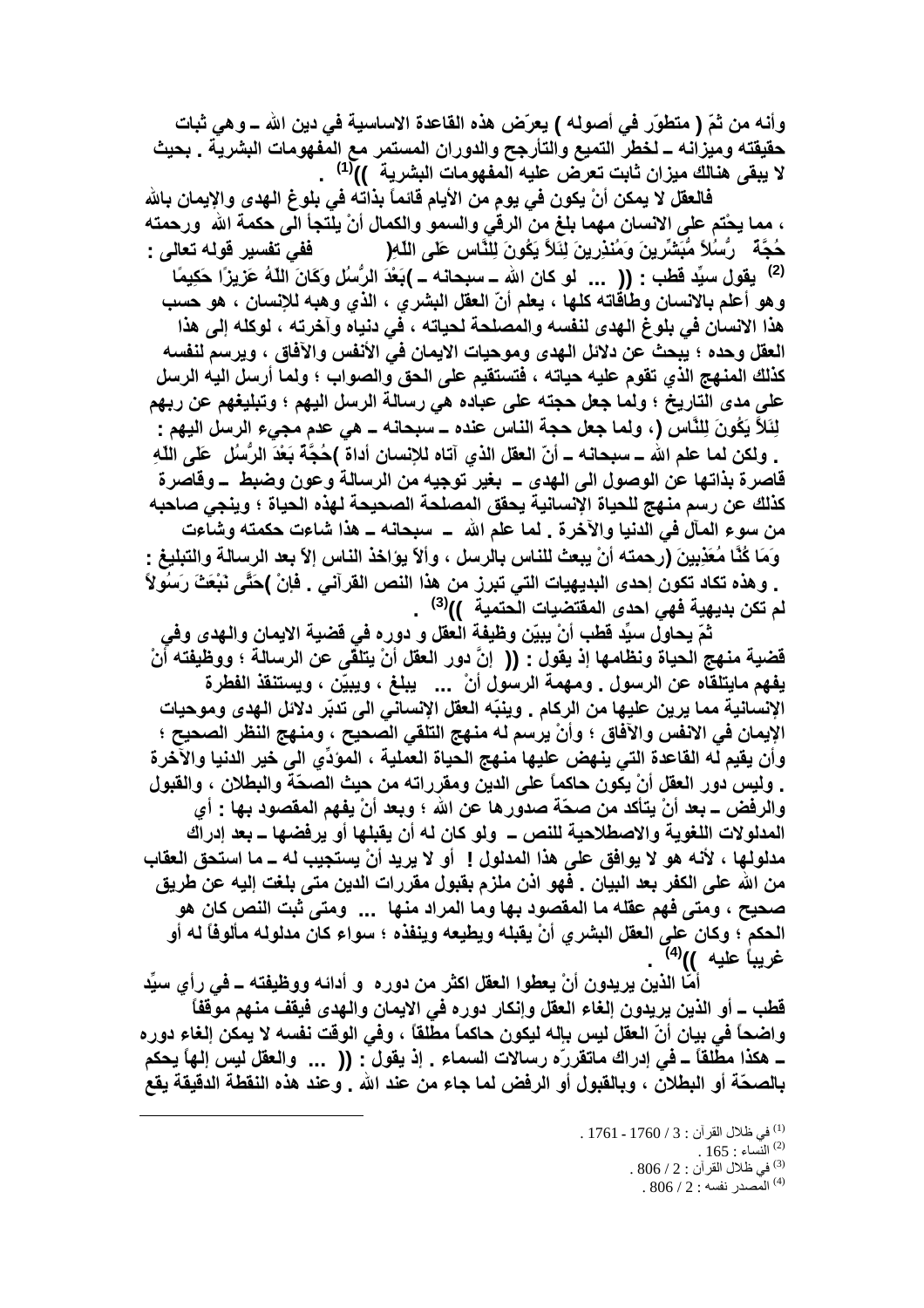خلط كثير \_ سواع ممن يريدون تأليه العقل البشر ي فيجعلونـه هو الحكم في صحَّة أو بطلان المقرَّرات الدينيَّة الصحيحة . أو ممن يريدون إلغاء العقل ، ونفي دوره في الإيمان والـهدي  $(1)($ 

و عليه فالعقل لا يملك أية صلاحيات تجعله يقبل من المقررات الدينية الصحيحة مايقبل ، ويرفض منها ما يرفض \_ فالعقل موكول اليه - (( فهم مدلولات النصوص ... ولايفرض عليه أنْ يؤمن بما لا يفهم مدلوله ولا يدركه فإذا وصل الى مرحلة إدراك المدلولات وفهم المقررات لم يعد أمامه إلآ التسليم بـها فهو مؤمن ، أوعدم التسليم بـها فهو كافر . وليس حكماً في صحتها أو بطلانها . وليس مأذوناً في قبولها أو رفضها ، كما يقول منْ يبغون أنْ يجعلوا من هذا العقل إلهاً يقبل من المقرّرات الدينية الصحيحة ما يقبل ، ويرفض منها ما يرفض ، ويختار منها ما يشاء ، ويترك منها ما يشاء . فهذا هو الذي يقول يَفْعَلُ ذَلِكَ مِنكُمْ إِلاَّ خِرْ يِّ ۗ أَفْتُوْمِنُونَ بِبَعْضِ الْكِتَابِ وَتَكْفُرُونَ بِبَعْضٍ فَمَا جَزَاء مَن(الله عنه -<sup>(2)</sup> ؟ )تَعْمَلُونَ الْقِيَامَةِ يُرَدُّونَ إِلَى أَشْدِّ الْعَدَّابِ وَمَا اللّهُ بِغَافِلِ عَمَّا فِي الْحَيَاةِ الذُّنْيَا وَيَوْمَ ويترتب عليه صفة الكفر ، ويترتب عليه كذلك العقاب ))<sup>(3)</sup> .

وقطب لا يريد هنا أنْ ينتقص من قيمة العقل و دوره في الحياة البشرية وإنما يريد ضبطه بموازين دين الله ، لانّ ما قرره الله ــ عزّ وجل ــ لا يحتمل الآ الحق والصواب \_

يقول سبِّد قطب · (( وليس في شيءٍ من هذا الذي نقرِّره انتقاص من قيمة العقل ودورره في الحياة البشرية . فإنّ المدى أمامه واسع في تطبيق النصوص على الحالات المتجدّدة ــ بعد أنْ ينضبط هو بمنهج النظر وموازينه المستقاة من دين الله وتعليمه الصحيح ــ والمدى أمامه واسع في المعرفة بطبيعة هذا الكون وطاقاته وقواه ومدخراته ؛ وطبيعة الكائنات فيه والأحياء ؛ والانتفاع بما سخر الله له من هذا الكون ومن هذه الكائنات والاحياء ؛ وتنمية الحياة وتطوير ها وترقيتها ــ في حدود منهج الله ــ لا كما تبتغي الشهوات والأهواء التي تضل العقل وتغطى الفطرة بالركام ))<sup>(4)</sup> .

وهذا النَّهج في التعامل مع العقل هو نَّهج الَّذين اهتدوا بِهدى الله ــ كما يراه سيِّد قطب ـــ وأمّا الذين لم يهتدوا بـهدى الله فانقسموا فرقتين كبيرتين : (( ۖ فرقة ظلت تجاهد بعقولها المحدودة لإدراك غير المحدود ... والمعرفة الحقيقية المغيبة عن غير طرق الكتب المنزلة . وكان منهم فلاسفة حاولوا تفسير هذا الوجود وارتباطاته ، فظلوا يتعثرون كالاطفال الذين يصعدون جبلاً شاهقاً لاغاية لقمته ، أو يحاولون حَلَّ لغز الوجود وهم لم يتقنوا بعد أبجدية الـهجاء ! ۖ وكانت لـهم تصورات مضحكة ـــ وهم كبار فلاسفة ـــ مضحكة حقًّا حين يقرنـها الإنسـان الـي التصـور الواضـح المستقيم الـجميل الذي ينشئـه القرآن . مضحكة بعثراتـها . مضحكة بمفارقاتها . مضحكة بتخلخلها . ومضحكة بقزامتها بالقياس الى عظمة الوجود الذي يفسرونه بـها ... أمّا الفرقة الاخرى ، فقد يئست من جدوى هذا الاتجاه في المعرفة ـ فعدلت عنه الى حصر نفسها وجهدها في العلم التجريبي والتطبيقي . ضاربةً صفحاً عن المجهول ، الذي ليس إليه سبيل . وغير مهتدية فيه بهدي الله . لانها لا تستطيع أنْ تدرك الله ! ۖ وهذه

> $1.807/2$ : في ظلال القرآن $12$  $.85:$ اللقرة  $^{(2)}$ .  $808$ -  $807 / 2$  : في ظلال القرآن : 2 / 807 - 808  $.808 / 2:$ المصدر نفسه  $(4)$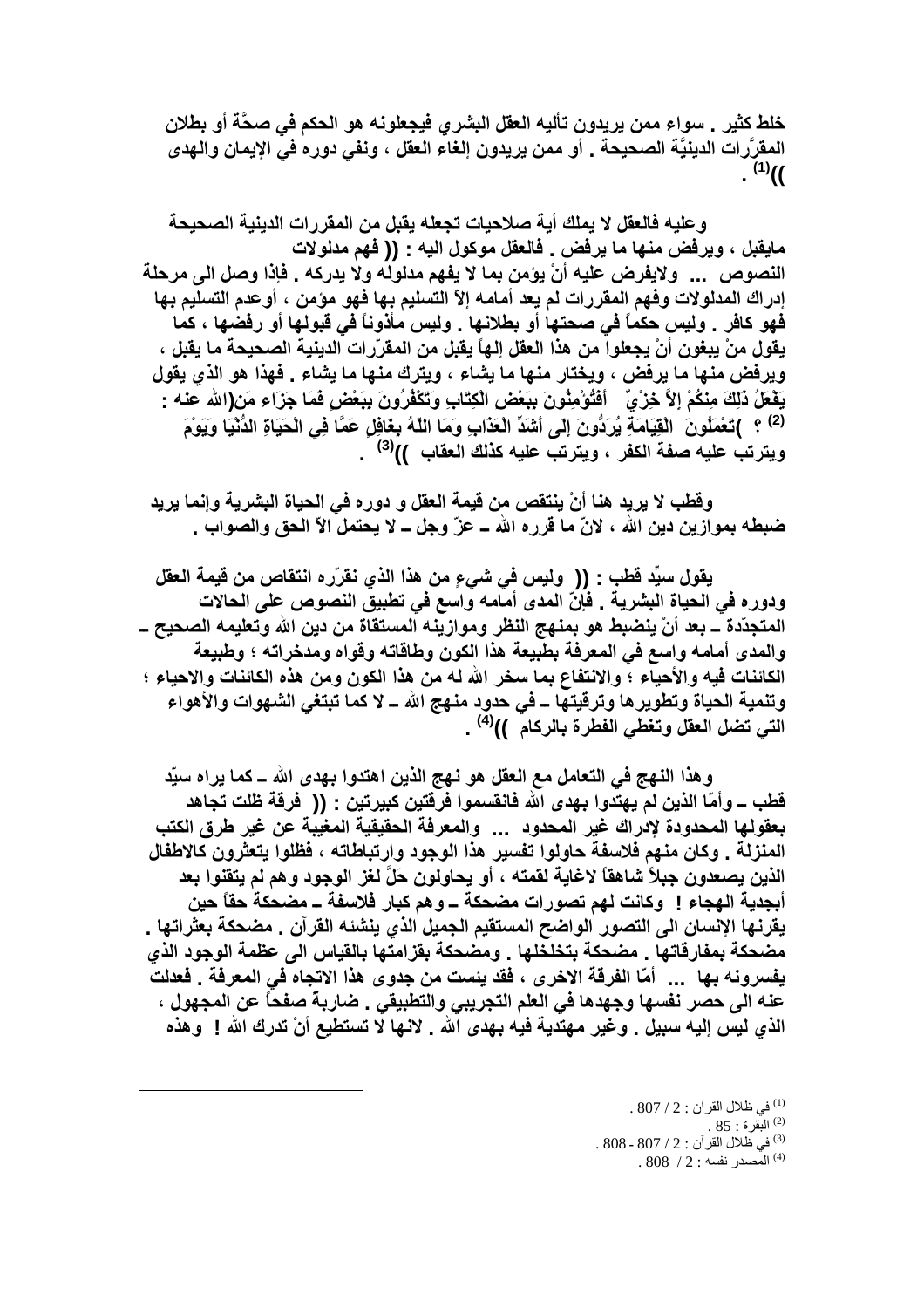الفرقة كانت في أوج غلوائها خلال القرنين الثامن عشر والتاسع عشر ، ولكنها أخذت ... تفيق منّ الغرور العلمي الجامح ))<sup>(1)</sup> .

ومن خصائص تفسير قطب منهجه الحركي في تناول النص القرآني ، لانه لا يمكن لمن لا يتحرك بهذا الدين في أرض الواقع وربط ما يلاقيه بما شاكله من الظروف التي واجهت الرسالة ، لا يمكن له أنْ يقود الحياة في المجتمع ، لانّ سمة القرآن إنما هي سمة حركةٍ وواقع معاش . يقول سيِّد قطب في تقديمه لسورة الحجر مؤكداً هذا المعنى : (( ونحن نؤكِّد على هذه السمة في هذا القرآن \_ سمة الواقعية الحركية \_ لانها في نظرنا مفتاح التعامل مع هذا الكتاب وفهمه وفقهه وإدراك مراميه وأهدافه . إنه لابدّ من استصحاب الأحوال والملابسات والمقتضيات الواقعية العملية التي صاحبت نزول النص القرآني . لابد من هذا لإدراك وجهة النص وأبعاد مدلولاته ؛ ولرؤية حيويته وهو يعمل في وسط حي ؛ ويواجه حالة واقعية ؛ كما يواجه أحياء يتحرّكون معه أوضده . وهذه الروّية ضرورية لفقه احكامه وتذوقها ؛ كما هي ضرورية للإنتفاع بتوجيهاته كلما تكررت تلك الظروف والملابسات في فَترة تاريخية تالية ، وعلى الأخصّ فيما يواجهنا اليوم ونحن نستأنف الدعوة الإسلامية ... ونحنُ على يقين أنه لن يرى هذه الروَية اليوم الآ الذين يتحركون فعلاً بهذا الدين في مواجهة الجاهلية الحاضرة ... وهم وحدهم الذين يملكون استنباط فقه الحركة الذي لا يغني عنه فقه الأوراق ، في مواجهة الحياة المتحركة التي لا تكفّ عن الحركة ))<sup>(2)</sup> .

ومن خلال هذه الحركة نشأ الفقه الاسلامي عند قطب : (( إنّ الفقه الاسلامي لم ينشأ في فراغ ، كما أنه لا يعيش ولا يفهم في فراغ . لقد نشأ الفقه الاسلامي في مجتمع مسلم ، ونشأ من خلال حركة هذا المجتمع في مواجهة حاجات الحياة الإسلامية الواقعية \_ كذلك لم يكن الفقه الاسلامي هو الذي أنشأ المجتمع المسلم ؛ إنما كان المجتمع المسلم بحركته الواقعية لمواجهة حاجات الحياة الإسلامية هو الذي أنشأ الفقه الاسلامي . وهاتان الحقيقتان التاريخيتان الواقعيتان عظيمتا الدلالة ؛ كما أنهما ضروريتان لفهم طبيعة الفقه الاسلامي ؛ وإدراك الطبيعة الحركية للأحكام الفقهية الاسلامية . والذين يأخذون اليوم تلك النصوص والأحكام المدونـة ، دون إدراك لـهاتين الـحقيقتين ؛ ودون مواجـهة للظروف والملابسات التي نزلت فيها تلك النصوص ونشأت فيها تلك الاحكام ، ودون استحضار لطبيعة الجو والبيئة والحالة التي كانت تلك النصوص تلبيها وتوجهها ؛ وكانت تلك الاحكام تصاغ فيها وتحكمها وتعيش فيها . الذين يغفلون ذلك ؛ ويحاولون تطبيق هذه الاحكام كأنها نشأت في فراغ ؛ وكأنَّها اليوم يمكن أنْ تعيش في فراغ . هوَلاء ليسوا فَقهاء وليس لهم فَقه بطبيعة الفَقه ! وبطبيعة هذا الدين أصلاً ! ۖ إنّ فقه الحركة يختلف اختلافًا أساسياً عن فقه الاوراق مع استمداده أصلاً وقيامه على النصوص التي تقوم عليها ويستمد منها فقه الأوراق . إنّ فقه الحركة يأخذ في اعتباره الواقع الذي نزلت فيه النصوص ، وصيغت فيه الاحكام . ويرى أنّ ذلك الواقع يؤلفَ مع النصوص والآحكام مركباً لا تنفصل عناصره . فإذا انفصلت عناصر هذا المركب فقد طبيعته واختل تركيبه ))<sup>(3)</sup> .

وبناءً على منهجه الحركي الذي اختطّه لنفسه في فهم وتدبّر القرآن الكريم ، يرى قطب أنّ هذا الدين منهج حركي لا يفقهه الآ مَن يتحرك به ، ولذلك فهو لاير ي كثير عناءٍ في اختيار الرواية التي يراها هي الاقرب الي فهم النص القرآني من بين كثير من الروايات الأخر. وَمَا كَانَ الْمُؤْمِنُونَ لِيَنفِرُواْ كَآفَةً فَلَوْلاَ نَفَرَ مِن كُلِّ(كما هي الحال في تفسير قوله تعالى :

<sup>.</sup> في ظلال القرآن : 6 / 3731 - 3732 .

 $.2122 - 2121 / 4$ : المصدر نفسه  $.4$  :

<sup>. 2006 / 4 :</sup> المصدر نفسه  $4:4006$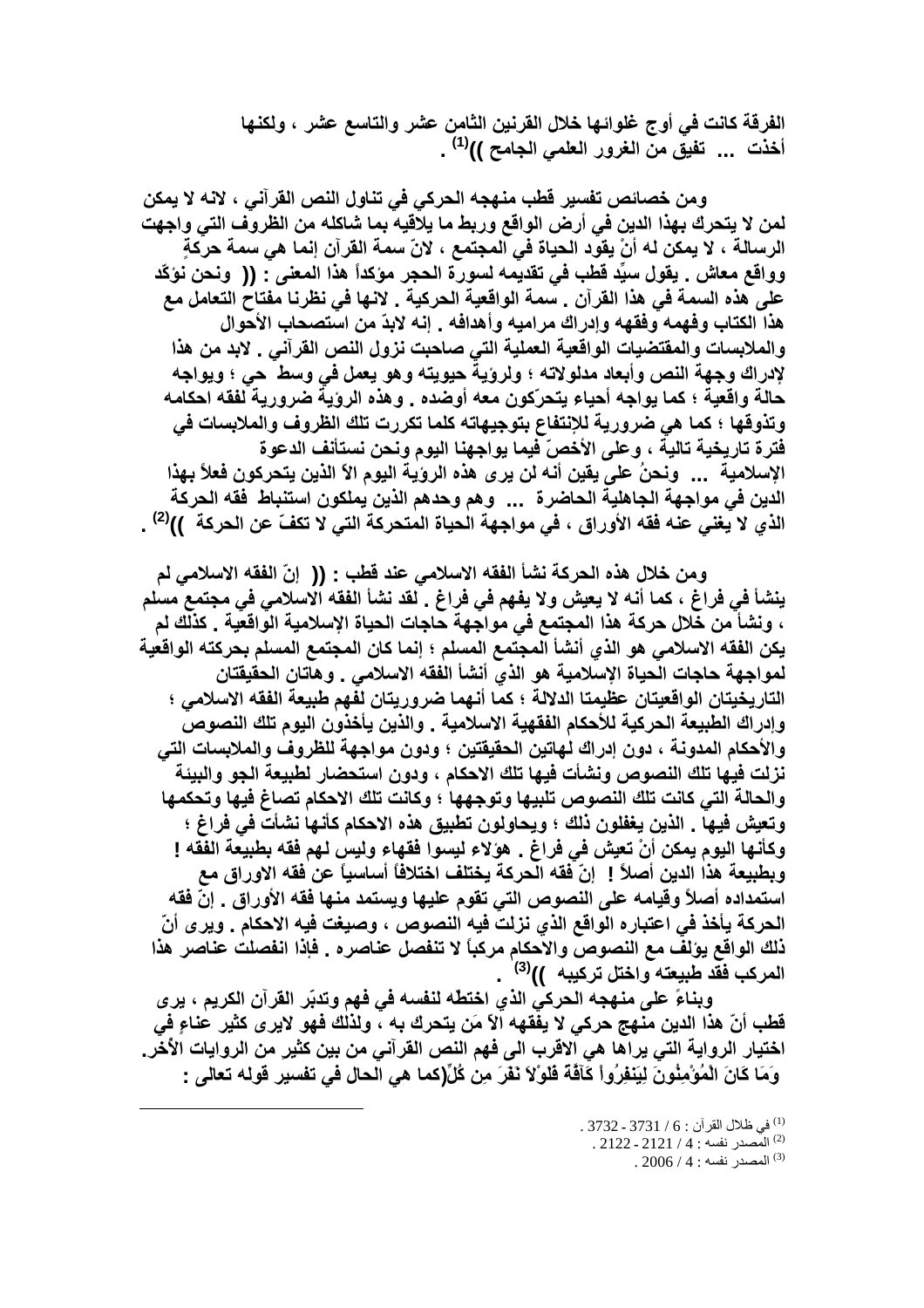(1) \_ )قَوْمَهُمْ إِذَا رَجَعُواْ إِلَيْهِمْ لَعَلَّهُمْ يَحْدُرُونَ ۖ فِرْقَةٍ مِّنْهُمْ طَآئِفَةً لّيَتَفَقَّهُواْ فِي الدِّينِ وَلِيُنذِرُواْ يقول : (( ولقد وردت روايات متعدّدة في تفسير هذه الآية ، وتحديد الفرقة التي تتفقه في الدين وتنذر قومها إذا رجعت إليهم . والذي يستقيم عندنا في تفسير الآية : أنَّ المؤمنين لا ينفرون كافة . ولكن تنفر من كل فرقة منهم طائفة ــ على التِّناوب بين مَن ينفرون ومَن يبقون \_ لتتفقَّه هذه الطائفة في الدين بالنفير والخروج والجهاد والحركة بهذهِ العقيدة ؛ وتنذر الباقين من قومها إذا رجعت اليهم ، بما رأته وما فقهته من هذا الدين في أثناء الجهاد والحركة . والوجه في هذا الذي ذهبنا إليه ــ ولـه أصل من تأويل ابن عباس ــ رضـي الله عنـهما ــ ومن تفسير الحسن البصر ي ، واختيار إبن جرير ، وقول لابن كثير ــ أنّ هذا الدين منهج حركي ، لا يفقهه الآ مَن يتحرك به ؛ فالذين يخرجون للجهاد به هم أولى الناس بفقهه ؛ بما يتكشف لـهم من اسراره ومعانيه ؛ وبما يتجلَّى لهم من آياته وتطبيقاته العملية في أثناء الحركة به \_ أمّا الذين يقعدون فهم الذين يحتاجون أنْ يتلقوا ممن تحركوا ، لانـهم لم يشاهدوا ما شاهد الذين خرجوا ؛ ولا فقهوا فقههم ؛ ولا وصلوا من أسرار هذا الدين إلى ما وصل إليه ـــــــوالخروج بصفة عامة أدنى الى عالمتحركون وبخاصة إذا كان الخروج مع رسول الله ــــــــــــــــــــــــــــــ الفهم والتفقه ))<sup>(2)</sup> .

ومن خلال منهجه في التفسير أخذ سيِّد قطب على عاتقه إيضاح النهج القرآني لكل من يهمه إخراج الأمة المسلمة للوجود كما أخرجها الله أول مرّة لتمارس دورها في قيادة الإنسانية وتوجيهها نحوما رسمهُ لها ربِّ العزَّة ــ جلَّ وعلا ــ مستفيداً في ذلك كله من طبيعة المنهج القرآني لاسيَّما المكي منه في تناوله لقضية العقيدة وبيان خطوات المنهج الاسلامي الواقعي العملي الجاد .

يقول سبِّد قطب : (( ... كيف عالج القرآن المكي قضية العقيدة في خلال الثلاثة عشر عاماً . إنه لم يعرضها في صورة نظرية ! ۖ ولم يعرضها في صورة لاهوت ولم يعرضها في صورة جدل كلامي ... كان القرآن يخوض بهذه العقيدة معركة حيّة واقعية ... كان القرآن وهو يبني العقيدة في ضمائر الجماعة المسلمة يخوض بهذه الجماعة المسلمة معركة ضخمة مع الجاهلية مِنْ حولها ؛ كما يخوض بها معركة ضخمة مع رواسب الجاهلية في ضميرها وأخلاقها وواقعها ... إنّ القرآن لم يقض ثلاثة عشر عاماً كاملة في بناء العقيدة بسبب أنّه كان ينزل للمرّة الاولى . كلاَ ! ۖ فلو أراد الله لأنزل هذا القرآن جملة واحدة ، ثمّ ترك أصحابه يدرسونه ثلاثة عثىر عاماً أو أكثر أو أقل ، حتى يستوعبوا النظرية الاسلامية ... إنَّ التصور الاسلامي للألو هية وللوجود الكوني وللحياة وللإنسان ، تصوّر شامل . ولكنه كذلك تصوّر واقعى إيجابي . وهو يكره ــ بطبيعتَه ــ أنْ يتمثّل في مجرّد تصوّر ذهني معرفي . لانّ هذا يخالف طبيعته وغايته . ويجب أنْ يتمثّل في أناسي وفي تنظيم حيّ ، وفي حركة واقعية . وطريقته في التكوين أنْ ينمو من خلال الأناسي والتنظيم الحي والحركة الواقعية ؛ حتى يكتمل نظرياً في نفس الوقت الذي يكتمل فيه واقعياً ؛ لا ينفصل في صورة نظرية ؛ بل يضل ممثلاً في الصورة الواقعية . وكل نمو نظري يسبق النمو الحركي الواقعي ، ولا يتمثَّل من خلاله ، هو خطأ وخطر كذلك بالقياس الى طبيعة هذا الدين ، وغايته ، وطريقة وَقْرْآنَا فَرَقْنَاهُ لِتَقْرَأَهُ عَلَى النَّاسِ عَلَى مُكْثِ وَنَزَّلْنَاهُ(تركيبه الذاتي . والله سبحانه يقول : <sup>(3)</sup> . فالفرق مقصود . والمكث مقصود كذلك . ليتم البناء التكوين*ي* المولف من عقيدة )تَنزيلاً في صورة منظمة حيّة لا في صورة نظرية معرفية ! يجب أنْ يعرف أصحاب هذا الدين جيّداً ،

> .  $122:$  التوبة  $^{(1)}$ .2) في ظلال القرآن : 3 / 1734 - 1735 . .  $106:$  الأسراء  $^{(3)}$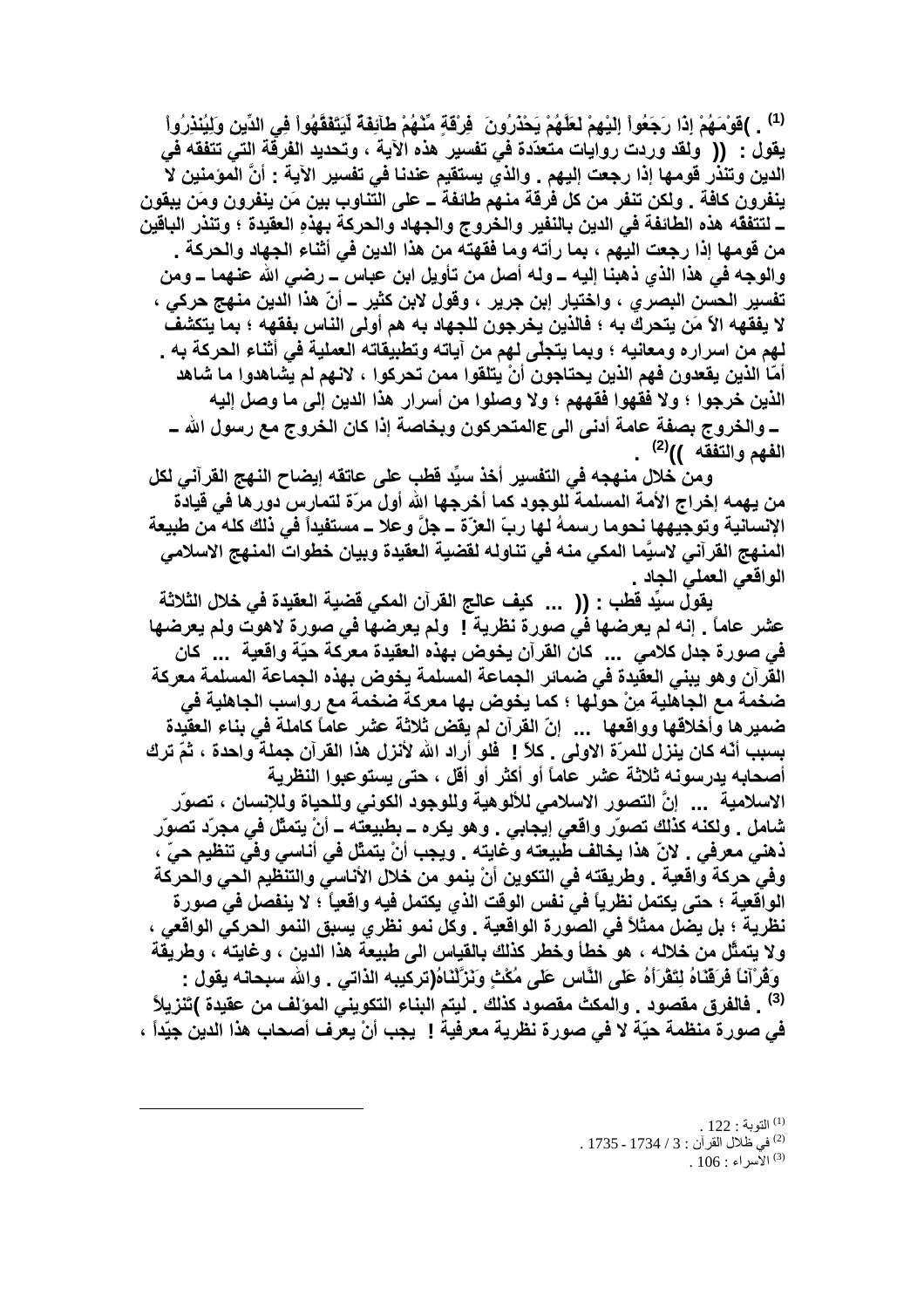أنّه كما أنّ هذا الدين دين ربّاني ، فإنّ منهجه في العمل ربّاني كذلك ، متوافٍ مع طبيعته . وأنه لا يمكن فصل حقيقة هذا الدين عن منهجهِ في العمل ))<sup>(1)</sup>

ومن منهجه ضرورة الرجوع الى التاريخ الذي حفَّل بالكثير من العقائد والتصورات والأساطير والفلسفات والأوهام والأفكار ، فيما يتعلّق بالعقيدة وذلك لمعرفة الدور الذي قامت به العقيدة الإسلامية في بناء الانسان رعاية ورحمة .

(2) . يقول قطب : (( ... إطلاق )الْحَمْدُ للَّهِ رَبِّ الْعَالَمِينَ ( ِ فَفَى قَوْلُهُ تَعَالَمِي <del>:</del> الربوبية في هذهِ السورة ، وشمول هذه الربوبية للعالمين جميعاً ، هي مفَّرق الطريق بين النظام والفَوصْى في العقيدة ... هذه الرعاية لا تنقطع أبداً ولا تفتر ولا تغيب ، لا كما كان أرقى تصور فلسفى لأرسطو مثلاً يقول بأنّ الله أوجد هذا الكون ثمّ لم يعد يهتم به ، لانَّ الله أرقى من أن يفكر فيما هو دونه ! فهو لا يفكّر الآ في ذاته ... ولم يكن مستطاعاً أنْ يستقر الصَّمير البشَّري على قرار في أمر هذا الكون ، وفي أمر نفسه وفي منهج حياته ، قبل أن يستقر على قرار في أمر عقيدته وتصوره لإله وصفَّاته ... ومن ثَمّ كانتٌ عناية الاسلام الاولى موجهة الى تحرير أمر العقيدة ، وتحديد التصور الذي يستقر عليه الضمير في أمر الله وصفاته ، وعلاقته بالخلائق ، وعلاقة الخلائق به على وجه القطع واليقين ... الذي يراجع هذا الجهد المتطاول دون أنْ يراجع ذلك الركام الثقيل في ذلك التيه الشامل الذي كانت البشرية كلها تهيم فيه \_ قد لا يدرك مدى الحاجة الى كل هذا البيان الموكد المكرر \_\_\_ ولكن مراجعة ذلك الركام تكشف عن ضرورة ذلك الجهد المتطاول ، كما تكشف عن مدى عظمة الدور الذي قامت به هذه العقيدة ـــ وتقوم في تحرير الضمير البشري وإعتاقه ، وإطلاقه من عناء التخبط بين شتى الأرباب وشتى الأوهام والأساطير ! إنّ جمال هذه العقيدة وكمالها وتناسقها وبساطة الحقيقة الكبيرة التي تمثلها . كل هذا لا يتجلى للقلب والعقل كما يتجلّى من مراجعة ركام الجاهلية من العقائد والتصورات ، والأساطير والفلسفات ! وبخاصة موضوع الحقيقة الإلهية وعلاقتها بالعالم . عندئذ تبدو العقيدة الإسلامية رحمة . رحمة حقيقية للقلب والعقل ، رحمة بما فيها من جمال وبساطة ، ووضوح وتناسق ، وقرب وأنس وتجاوب مع الفطرة مباشر عميق ))<sup>(3)</sup> .

وعليه فهو يستفيد من التاريخ أيضاً . أنّ عدوَّ العقيدة هو العدو الحقيقي للأمة الاسلامية اليوم وغداً كما هي الحال بالأمس ، ويعدّ قطب هذا المعنى ــ الذي أشار اليه القرآن فيما يتعلَّق بعداء اليهود للمسلمين ــ يُعدّ من معجزات القرآن الكريم إذ يقول : (( ... جاء في أَفْتَطْمَعُونَ أن يُوْمِنُواْ لَكُمْ وَقَدْ كَانَ فَرِيقٌ مِّنْهُمْ(سياق الخطاب لتحذير المسلمين منهم : يَعْلَمُونَ وَإِذَا لَقُواْ الَّذِينَ آمَنُواْ قَالُواْ آمَنَّا ۖ يَسْمَعُونَ كَلاَمَ اللَّهِ ثُمَّ يُحَرِّفُونَهُ مِن بَعْدِ مَا عَقَلُوهُ وَهُمْ لِيُحَآجُوكُم بِهِ عِنْدَ رَبِّكُمْ أَقْلاَ إِلَىَ بَعْضٍ قَالُواْ أَتُحَدِّثُونَـهُم بِمَا فَتَحَ اللّهُ عَلَيْكُمْ وَإِذَا خَلاَ بَعْضُهُمْ إِيمَانِكُمْ كُفَّاراً حَسَدًا مِّنْ عِنْدِ ۖ وَدَّ كَثِيرٌ مِّنْ أهْلِ الْكِتَابِ لَوْ يَرُدُّونَكُم مِّن بَعْزِ(<sup>4)</sup> ... )تَعْقِلُونَ اللّهَ عَلَى كُلِّ ۚ لَهُمُ الْحَقُّ فَاعْفُواْ وَاصْفَحُواْ حَتَّى يَأْتِيَ اللّهُ بِأَمْرِهِ إِنَّ أنفسهم مِّن بَعْدِ مَا تَبَيَّنَ قُلْ إِنَّ هُدَى اللَّهِ ۚ وَلَن تَرْضَى عَنْكَ الْيَهُودُ وَلَا النَّصَارَى حَتَّى تَتَّبِعَ مِلَّتَهُمْ(<sup>(5)</sup> ... )شَىْءٍ قَدِيرٌ ۖ الَّذِي جَاءكَ مِنَ الْعِلْمِ مَا لَكَ مِنَ اللَّهِ مِن وَلِيٍّ وَلاَ نَصبِيرٍ ۖ هُوَ الْهُدَىِ وَلَئِنِ اتَّبَعْتَ أهْوَاءهُم بَعْدَ <sup>(6)</sup> ... وكانت معجزة القرآن الخالدة أنّ صفتهم التي دمغهم بـها هي الصفة الملازمة لـهم في )

> . 1013 - 1011 / 2 في ظلال القرآن : 2 / 1011 - 1013  $.2:$ الفَاتحة $.2:$ . 24 - 23 / 1 ز 24 - 24 . .  $76$ -  $75$  : البقر ة $10^{(4)}$ . البقر ة $109$  . .  $120:$  البقرة $^{(6)}$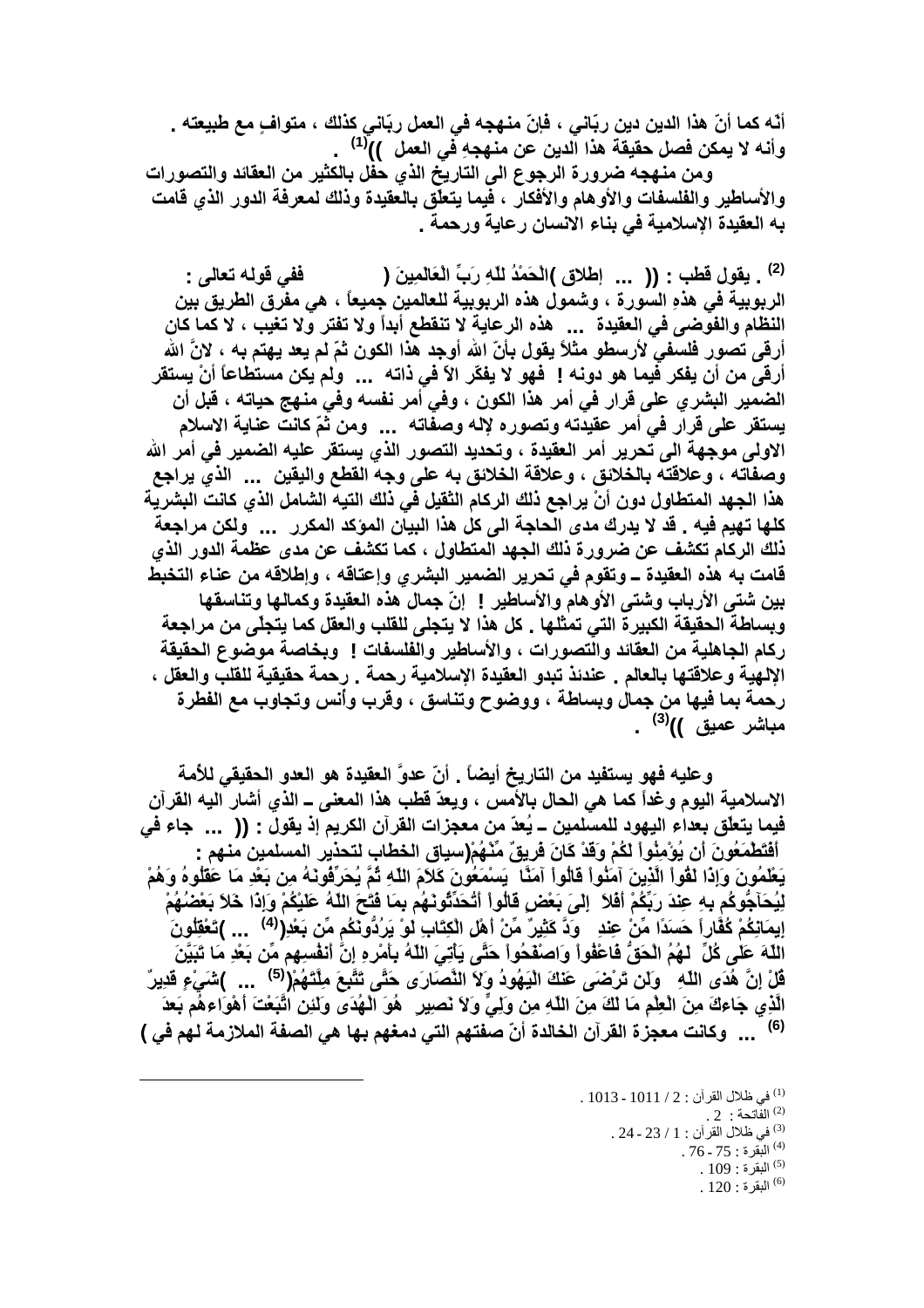كل أجيالهم من قبل الاسلام ومن بعده إلى يومنا هذا ، مما جعل القرآن يخاطبهم ــ في عهد ـــ وعلى عهود خلفائـه π ـــ كمـا لو كانوا هم أنفسهم الذين كانوا على عهد موسى ــ gالنبي ـــ من أنبيائـهم بـاعتبار هم جبلّة واحدة ، سماتـهم هي هي ، ودور هم هو هو ، وموقفـهم من الحق والخلق موقفهم على مدار الزمان ! ۖ ومن ثمَّ يكثر الإلتفات في السياق من خطاب قوم موسى ، الى خطاب اليهود في المدينة . الى خطاب أجيال بين هذين الجيلين . ومن ثمّ تبقى كلمات القرآن حيّة كأنـها تواجه موقف الامـة المسلمـة اليوم وموقف اليـهود منـها . وتتحدّث عن استقبال يهود لهذه العقيدة ولهذه الدعوة اليوم و غداً كما استقبلتها بالأمس تماماً ! ۖ وكأن هذه الكلمات الخالدة هي التنبيه الحاضر والتحذير الدائم للأمّة المسلمة ، تجاه أعدائها الذين واجهوا أسلافهم بما يواجهونها اليوم به من دسٍّ وكيد ، وحربٍ منوِّعةِ المظاهر ، متحدة الحقيقة ))<sup>(1)</sup> .

ويؤكِّد قطب هذا المعنى في قطَّاع الجهاد ، وما تناله الأمة الاسلامية من حربِ شعواء لا هوادة فيها على أيدي اليهود الذين لا تنقطع مؤمراتهم ضد المسلمين . إذ يقول : (( وفي قطاع الجهاد ... نلتقي بالحرب المشبوبة على الجماعة المسلمة وعلى العقيدة الاسلامية ، والقيادة الاسلامية كذلك ، من اهل الكتاب وبخاصة اليهود ... ومن علامات الاعجاز في هذا القرآن ، أنّ هذه النصوص التي نزلت لتواجه معركة معينة ، ماتزال هي بذاتها تصور طبيعة المعركة الدائمة المتجدّدة بين الجماعة المسلمة في كل مكان ، وعلى توالى الأجيال ، وبين أعدائها التقليديين ؛ الذين مايزالون هم هم وماتزال حوافزهم هي هي في اصلها ، وإن اختلفت أشكالها وظواهرها وأسبابها القريبة ، وماتزال أهدافهم هي هي في طبيعتها وإنْ اختلفت أدواتها ووسائلها ، وما تزال زلزلة العقيدة ، وزعزعة الصف ، والتشكيك في القيادة الربانية ، هي الأهداف التي تصوّب اليها طلقاتها الماكرة ، للوصول من ورائـها الى الإستيلاء على مقاليد الجماعة المسلمة ، والتصرف في مقادير ها ، واستغلال أرضها وجهدها وغلاتها وقواها وطاقاتها ، كما كانت يهود تستغل الاوس والخزرج في المدينـة ، قبل أنْ يعزّهم الله ويجمعهم بالإسلام ، وبالقيادة المسلمـة ، وبالمنـهج الربـانـي ۖ ))<sup>(2)</sup> .

وهذا التنبيه للامة المسلمة إنما جاء بسبب ماتحمله هذه الأمة من مسؤولية جسيمة تجاه الإنسانية من خلال هذه العقيدة ومن خلال - (( هذا التكامل الذي تمتاز به العقيدة الإسلامية ، وتمتاز به النفس المؤمنة بهذه العقيدة ، والجدير بأنْ تكون عليه العقيدة الأخيرة التي جاءت ليلتقي عليها الناس جميعاً ، ولتهيمن على البشرية جميعاً ، وليعيش الناس في ظلالها بمشاعر هم وبمنهج حياتهم حياة متكاملة ، شاملة للشعور والعمل ، والإيمان والنظام ))<sup>(3)</sup> .

وهذه العقيدة التي جاءت ليلتقي عليها الناس جميعاً انما يكون لها ذلك من خلال تطبيق الشريعة الإسلامية فَى كل مناحى الحياة لأنـها الشريعة الخاتمة والأخيرة حتى يرث الله الأرض ومن عليها ، ولايمكن لأحد أنْ يتسامح بأي حكم من الأحكام الواردة فيها أو أنْ يعدّل أو يبدّل ، وإلاّ فهي الجاهلية \_

<sup>. 33 - 32 / 1 :</sup> في ظلال القرآن : 1 / 32 - 33

<sup>.</sup> المصدر نفسه: 1 / 566.

<sup>.</sup> المصدر نفسه : 1 / 39 .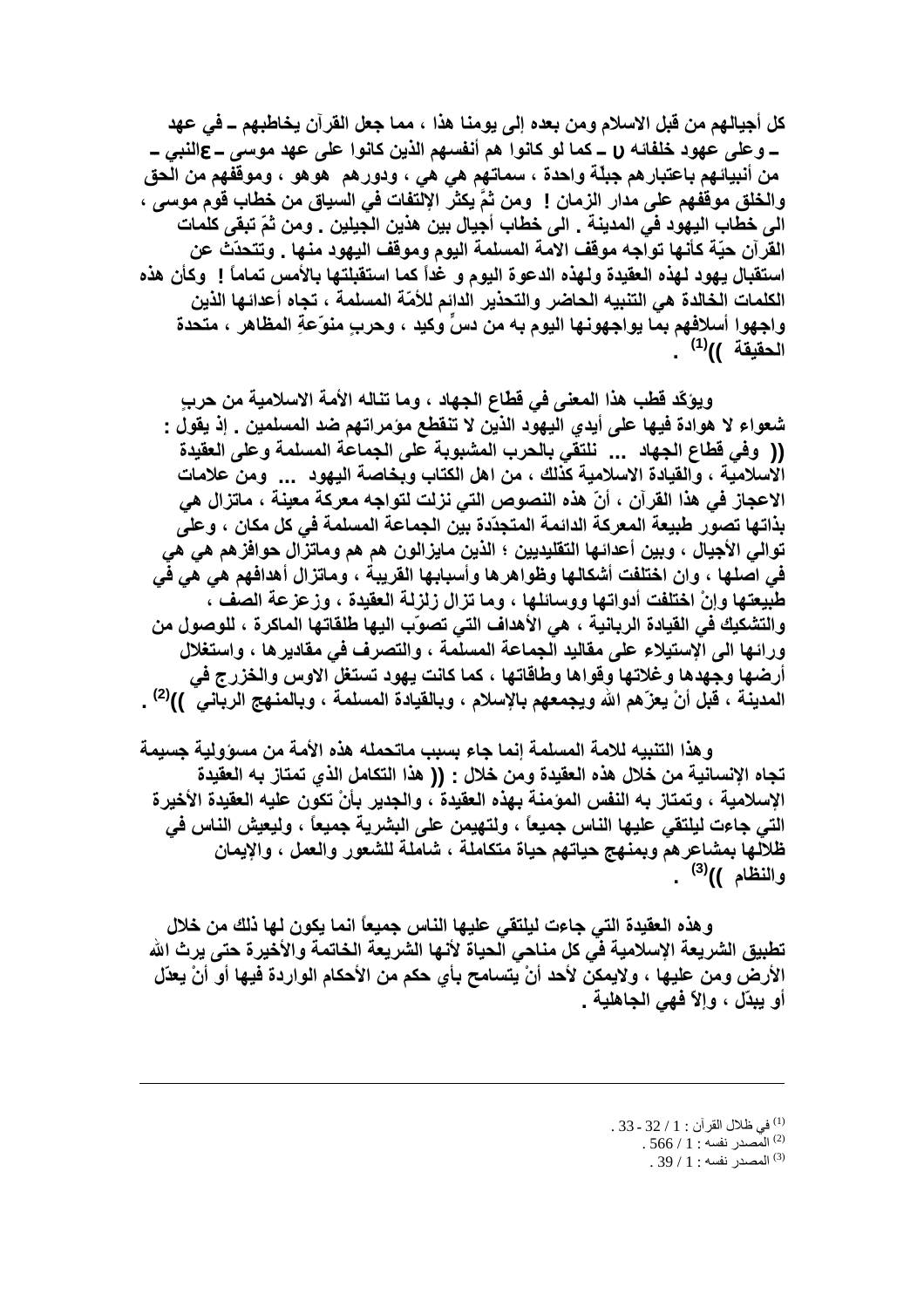مِنَ الْكِتَابِ ۚ وَأَنزَلْنَا اِلْيَكَ الْكِتَابَ بِالْحَقِّ مُصَدِّقَا لِّمَا بَيْنَ يَدَيْهِ(<br>مِنكُمْ ۚ وَلاَ تَتَّبِعْ أَهْوَاءِهُمْ عَمَّا جَاءِكَ مِنَ الْحَقِّ لِكُلٍّ جَعَلْنَا وَمُهَيْمِنًا عَلَيْهِ فَاحْكُم بَيْن وَلَـكِن لِّيَبْلُوَكُمْ فِى مَآ آتَاكُم فَاسْتَبِقُوا الخَيْرَاتِ ۖ شِرْعَهً وَمِنْهَاجًا وَلَوْ شَاء اللّهُ لَجَعَلَكُمْ أمَّةً وَاحِدَةً <sup>(1)</sup> . يقول سيِّد قطب : (( والأمر موجه )مَرْجِعُكُمْ جَمِيعًا فَيُنَبِّئُكُم بِمَا كُنتُمْ فِيهِ تَخْتَلِفُونَ إلى الله ــ فيمـا كـان فيـه أمـر أهل الكتاب الذين يجيئون إليـه متحاكمين . ولكنـه ع|بتداءً الـي رسول الله ــــ ليس خاصاً بهذا السبب ، بل هو عام . وإلى آخر الزمان . طالما أنه ليس هناك رسول جديد ، ولا رسالة جديدة ، لتعديل شيءٍ ما فَي هذا المرجع الأخير . لقد كمل هذا الدين ، وتمت نعمة الله على المسلمين . ورضيه الله لهم منهج حياة للناس أجمعين . ولم يعد هناك من سبيل لتعديل شيء فيه أو تبديله ، ولا لترك شيء من حكمه إلى حكمٍ آخر ، ولا شيء من شريعة الى شريعة أخرى . وقد علم الله حين رضيه للناس ، أنه يسع الناس جميعاً . وعلم الله حين رضيه مرجعاً أخيراً أنَّهُ يحقق الخير للناس جميعاً . وأنه يسع حياة الناس جميعاً ، الى يوم الدين \_ وأي تعديل في هذا المنهج ــ ودعك من العدول عنه ــ هو إنكار لهذا المعلوم من الدين بالضرورة . يخرج صاحبه من هذا الدين . ولو قال باللسان ألف مرَّة : إنـه مِن المسلمين ))<sup>(2)</sup> .

ويستدل قطب على ذلك بما ورد من وقائع واحداث حفلت بها سيرة الدعوة الاسلامية وشهدها النبي الأكرم ــ صلى الله عليه وآله وسلم ــ لتكون دليلاً ومنهجاً يسلكه أهل ــ أنْ يؤمنوا له عهذه الشريعة فيما بعد . فقد : (( روي أنّ اليهود عرضوا على رسول الله ــ إذا تصالح معهم على التسامح في احكام بعينها منها حكم الرجم ... وقد شاء الله ــ سبحانه ــ أنْ يحسم في هذا الأمر ، وأن يقطع الطريق على الرغبة البشرية الخفية في التساهل مراعاةً لِكُلِّ (للإعتبارات والظروف ، وتأليفاً للقلوب حين تختلف الرغبات والأهواء فقال لنبيه ... : أمَّة وَاحِدَةً وَلَـكِن لَّيَبْلُوَكُمْ فِي مَاۤ آتَاكُم ۖ جَعَلْنَا مِنْكُمْ شِرْعَةً وَمِنْهَاجًا وَلَوْ شَاء اللَّهُ لَجَعَلَكُمْ <sup>(3)</sup> . بذلك أغلق الله ــ )تَخْتَلِفُونَ الخَيْرَاتِ إِلَى الله مَرْجِعُكُمْ جَمِيعًا فَيُنَبِّئُكُم بِمَا كُنتُمْ فِيهِ فَاسْتَبِقُوا سبحانـه ــ مداخل الشيطان كلـها ، وبخاصـة مـا يبدو منـهـا خيراً وتـأليفـًا للقلوب وتجميعاً للصفوف ؛ بالتساهل في شيءٍ مِنْ شريعة الله ؛ في مقابل إرضاء الجميع ! ۖ أو في مقابل مايسمّونه وحدة الصفوف ))<sup>(4)</sup> .

ومن منهجه أنه يرى : وجوب الاعتماد على منهج القرآن الكريم المباشر في تناول القضايا التي يحتدم فيها النقاش من دون جدل أو تأويل ، كما هي الحال في تفسير قوله تعالى وَلا حَرَّمْنَا مِن شَىْءٍ كَذَلِكَ كَذَّبَ ۖ سَيَقُولُ الَّذِينَ أشْرِكُواْ لَوْ شَاء اللَّهُ مَا أشْركْنَا وَلاَ آبَاؤُنَا(: تَتَّبِعُونَ إِلاَّ الظَّنَّ وَإِنْ ۚ ذَاقُواْ بَأْسَنَا قُلْ هَلْ عِندَكُم مِّنْ عِلْمٍ فَتُخْرِجُوهُ لَذَا إن الّذِينَ مِن قَبْلِهِمۢ حَتَّى <sup>(5)</sup> . يقول سيِّد قطب : )أنثُمْ إِلاَّ تَخْرُصُونَ قُلْ فَلِلّهِ الْحُجَّةُ الْبَالِغَةَ فَلَوْ شَاء لَهَدَاكُمْ أجْمَعِينَ ۖ (( وقضية الجبر والاختيار كثر فيها الجدل في تاريخ الفكر الاسلامي بين أهل السنة والمعتزلة والمجبِّرة والمرجئة . وتدخلت الفلسفة الإغريقية والمنطق الاغريقي واللاهوت المسيحي في هذا الجدل ، فتعقَّد تعقيداً لا تعرفه العقلية الإسلامية الواضحة الواقعية . ولو أخذ الأمر بمنهج القرآن المباشر الميسّر الجاد ، ما اشتدَّ هذا الجدل ، وما سار في ذلك الطريق الذي سار فيه . ونحن نواجه قول المشركين هذا والردّ القرآني عليه ، فنجد قضية واضحة

> .  $48:$  المائدة  $^{(1)}$ . 902 / 2 في ظلال القرآن : 2 / 902.  $.48:$ الْمَائدة $.48:$ . 4) في ظلال القرآن : 2 / 903 . .  $149 - 148$  : الأنعام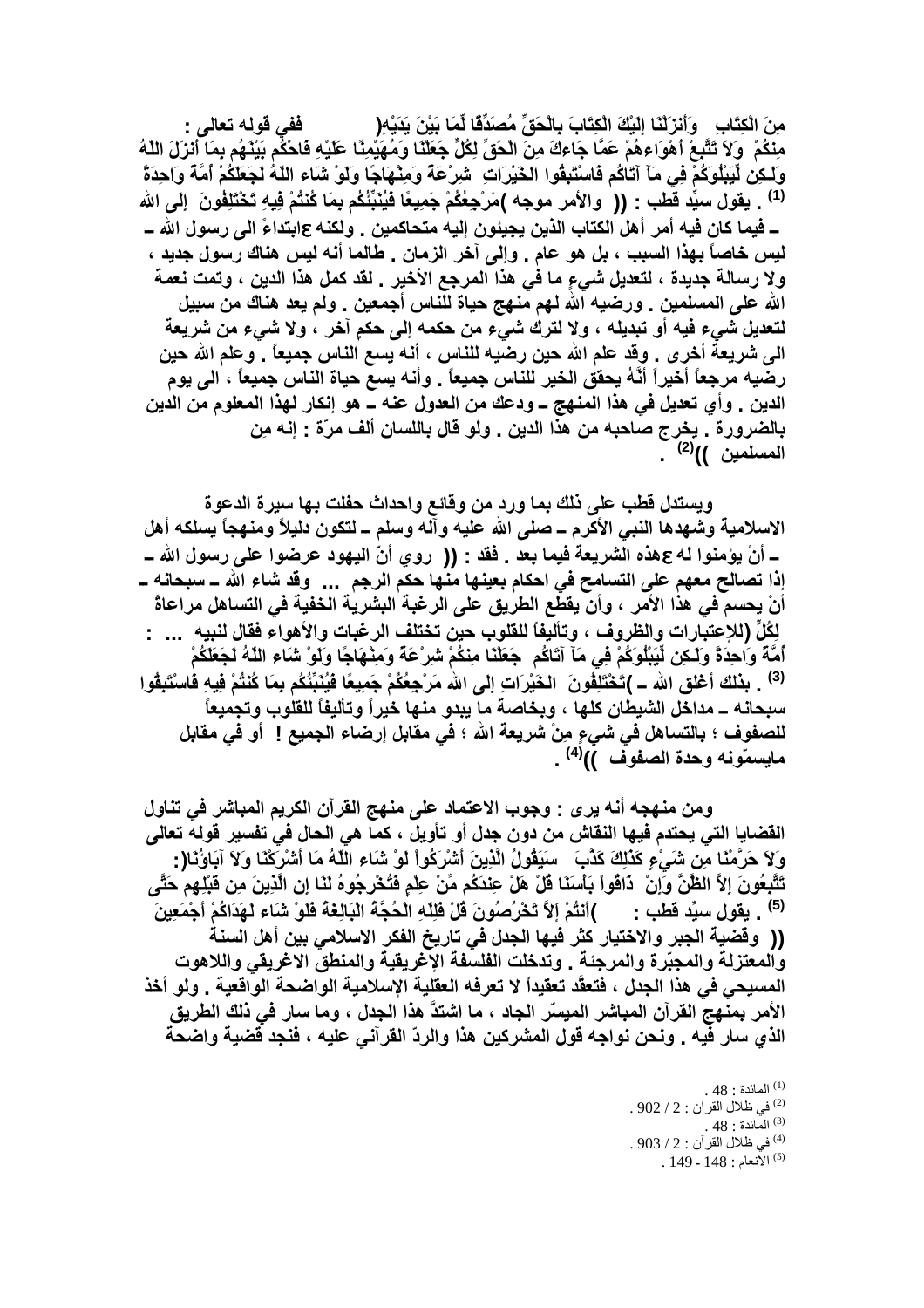وَلا حَرَّمْنَا مِن ۖ سَيَقُولُ الَّذِينَ أَشْرَكُواْ لَوْ شَاءِ اللَّهُ مَا أَشْرَكْنَا وَلاَ آبَاؤُنَا(بسيطة محدّدة -. فهم يحيلون شركهم هم وأباؤهم ، وتحريمهم ماحرّموه مما لم يحرّمه الله وادعاءهم )شَـَىْءٍ أنّ هذا من شرع الله بغير علم ولا دليل . يحيلون هذا كله على مشيئة الله بهم . فلو شاء الله ما أشركوا ولا حرَّموا \_ فكيف واجه القرآن الكريم هذه المقولة ؟ لقد واجهها بأنهم كذبوا كما كذب الذين من قبلهم ، وقد ذاق المكذبون من قبلهم بأس الله . وبأس الله ينتظر المكذبين . و هذه هي الـهزة التي قد تحرّك )ذاڤواْ بَأسَنَا كَذَلِكَ كَذَّبَ الَّذِينَ مِن قَبْلِهِم حَتَّى(الجدد : المشاعر ، وتوقظ من الغفلة ، وتوجّه الى العبرة ... إنّ الله أمر هم بأوامر ونـهاهم عن محظورات . وهذا مايملكون أنْ يعلموه علَّماً مستيقناً . فأمّا مشيئة الله فهي غيب لا وسيلة لهم قُلْ هَلْ عِندَكُم مِّنْ عِلْمِ (إليه ، فكيف يعلمونـه ؟ ۖ وإذا لم يعلموه يقينـًا فكيف يحيلون عليه -ِ . إنَّ لله أوامر ونواهي معلومة علماً )تَتَّبِعُونَ إلاَّ الظَّنَّ وَإِنْ أنتُمْ إلاَّ تَحْرُصُونَ ۖ فَتُحْرِجُوهُ لَذَا إن قطعياً ، فلماذا يتركون هذه المعلومات القطعية ، ليمضوا وراء الحدس والخرص في وادِ لايعلمونـه ؟ هذا هو فصل القول في هذه القضية . إنّ الله لا يكلِّف النـاس أنْ يعلمون غيب مشيئته وقدره ... إنما يكلفهم أنْ يعلموا أوامره ونواهيه ))<sup>(1)</sup> .

وير ي سيِّد قطب أنّ السبب في هذا النوع من الإتجاه التفسير ي أو المنهج في التأويل والإغراق في الجدل إنما هو تصورات أخذوها من مصادر أخر ، نتيجة ابتعادهم عن منهج القرآن الذي يصوّر حقائق هذا الوجود يقول : (( ... فسبب هذا عندهم أنهم يجيئون إلى القرآن بتصورات مقررة سابقة في أذهانهم ، أخذوها من مصادر أخرى غير القرآن . ثمّ يحاولون أنْ يفسِّروا القرآن وفق تلك التصورات السابقة المقررة في أذهانهم من قبل ... من أين جاءوا بهذا ؟ من أين جاءوا بهذه المقررات التي يحاكمون إليها نصوص القرآن والحديث ))<sup>(2)</sup> .

وكذلك هي الحال في قضية حقيقة الجن التي استندوا فيها الى مقررات سابقة في وَأَنَّا مِنَّا الصَّالِحُونَ وَمِنَّا دُونَ ذَلِكَ كُنَّا طَرَائِقَ قِدَدًا وَأَنَّا ظَنَنًا أَنِ (الأذهان . ففي قوله تعالى : هَرَبًا وَأَنَّا لَمَّا سَمِعْنَا الْهُدَى آمَنَّا بِهِ فَمَن يُوْمِن بِرَبِّهِ فَلَا لَن نُعجِزَ اللَّهَ فِى الأرضَ وَلن نُعْجِزَهُ فَٱوْلَئِكَ تَحَرَّوْا رَشَدًا وَأَمَّا ۖ يَخَافُ بَخْسًا وَلَا رَهَقَا وَأَنَّا مِئًا الْمُسْلِمُونَ وَمِئَّا الْقاسِطُونَ فَمَنْ أسْلَمَ <sup>(3)</sup> . يقول سيِّد قطب : (( وهذا التقرير من الجن بأنّ منهم )الْقاسِطُونَ فَكَانُوا لِجَهَنَّمَ حَطْبًا صالحين وغير صالحين ، مسلمين وقاسطين ، يفيد إزدواج طبيعة الجن ، واستعدادهم للخير والشر كالإنسان ـــ إلاّ من تمحّضَ للشرمنـهم و هو ابليس وقبيلـه ـــ و هو تقرير ذو أهمية بـالغة في تصحيح تصورنا العام عن هذا الخلق . فأغلبنا حتى الدارسين الفاقهين ــ على إعتقاد أنّ الجن يمثلون الشر ، وقد خلصت طبيعتهم له . وأن الانسان وحده بين الخلائق هو ذو الطبيعة المزدوجة . وهذا ناشيء من مقررات سابقة في تصوراتنا عن حقائق هذا الوجود كما أسلفنا . وقد آن أنْ نراجعها على مقررات القرآن الصحيحة ))<sup>(4)</sup> .

ومن منهج قطب في التفسير محاولة الإلمام بالملابسات التاريخيه لكل سورة لإيضاح مايرمي اليه النص القرآني قدر المستطاع . يقول في تقديمه لسورة الانفال : (( ... لذلك آثرت في هذه الظلال أنْ أعرض القرآن بترتيب سوره في المصحف العثماني ؛ مع محاولة الإلمام بالملابسات التاريخية لكل سورة ــ على وجه الإجمال والترجيح ــ والإستئناس

<sup>. 1)</sup> في ظلال القرآن : 3 / 1226 - 1227 .

 $.3730/6$ : المصدر نفسه  $.3730/6$ 

 $.15 - 11$  : الجن $^{(3)}$ 

 $.3237/6$ : في ظلال القرآن $.61$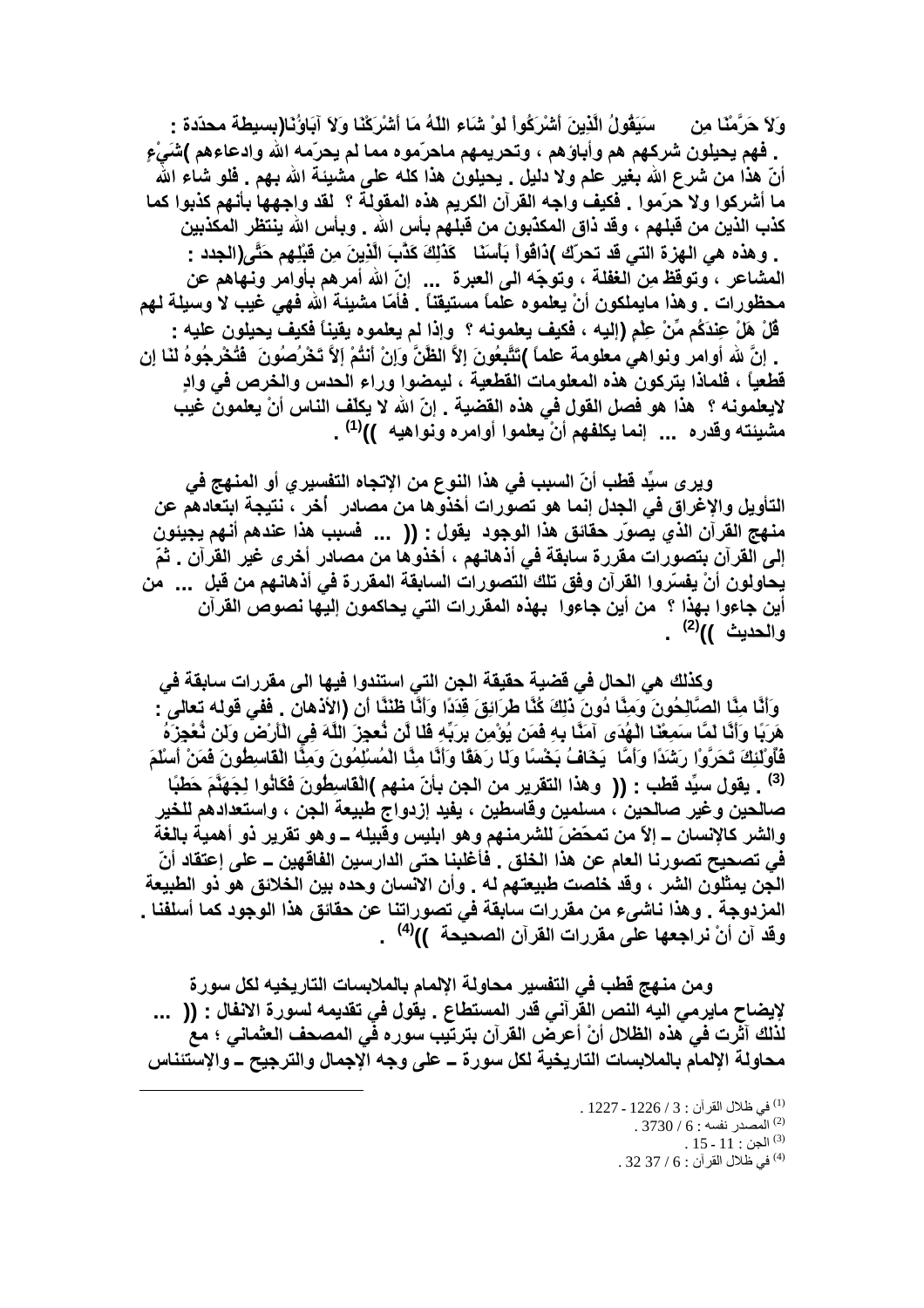بهذا في ايضاح الجو والملابسات المحيطة بالنص ــ على وجه الإجمال والترجيح وَإِذْ يَمْكُنُ بِكَ الَّذِينَ كَفَرُواْ لِيُتْبِتُوكَ أَوْ يَقْتُلُوكَ أَوْ(إيضاً ... في بعض الروايات أن الآيات : يُخْرِجُوكَ وَيَمْكُرُونَ وَيَمْكُرُ اللَّهُ وَاللَّهُ خَيْرُ الْمَاكِرِينَ وَإِذَا تُتْلَى عَلَيْهِمْ آيَاتُنَا قَالُواْ قَدْ سَمِعْنَا لَوْ لَقَلْنَا مِثْلَ هَـذَا إِنْ هَـذَا إِلاَّ أَسَاطِيرُ الأَوَّلِينَ وَإِذْ قَالُواْ اللَّهُمَّ إِن كَانَ هَـذَا هُوَ الْحَقّ مِنْ عِنْدِكَ نَشَاء فَأَمْطِرْ عَلَيْنَا حِجَارَةً مَنَ السَّمَاء أَو انْتِنَا بِعَدَابِ أَلِيمٍ وَمَا كَانَ اللَّهُ لِيُعَذِّبَهُمْ وَأَنْتَ فِيهِمْ وَمَا كَانَ الْحَرَامِ وَمَا ۖ مُعَذِّبَهُمْ وَهُمْ يَسْتَغْفِرُونَ وَمَا لَهُمْ أَلاّ يُعَذِّبَهُمُ اللّهُ وَهُمْ يَصُدّونَ عَنِ الْمَسْجِدِ اللّهُ وَلَـكِنَّ أَكْثَرَ هُمْ لاَ يَعْلَمُونَ وَمَا كَانَ صَلاَتُـهُمْ عِنْدَ الْبَيْتِ إِلاَّ كَانُواْ أُوْلِيَاءَهُ إِنْ أُوْلِيَآؤُهُ إِلاَّ الْمُتَّقُونَ الْعَذَابَ بِمَا كُنْتُمْ تَكْفُرُونَ إِنّ الّذِينَ كَفَرُواْ يُنْفِقُونَ أَمْوَالَهُمْ لِيَصُدّواْ عَن ۖ مُكَاء وَتَصْدِيَه**َ فَدُوقُواْ** <sup>(1)</sup> )وَالَّذِينَ كَفَرُواْ إِلَى جَهَنَّمَ يُحْتْنَرُونَ اللّهِ فَسَيُنْفِقُونَـهَا ثُمَّ تَكُونُ عَلَيْهِمْ حَسْرَةً ثُمَّ يُغْلَبُونَ سَبِيل من سورة الانفال مكية <sub>ــــ</sub> ولعلّ الذي دعا أصحاب هذه الروايات ال*ى* القول بمكية هذه الآيات أنـها تتحدّث عن امور كانت في مكـة قبل الـهجر ة . ولكن هذا ليس بسبب . فإن هنـاك كثيراً من الآيات المدنية تتحدث عن امور كانت في مكة قبل الـهجرة <sub>-</sub> وفي هذه السورة نفسها وَادْكُرُواْ إِذْ أَنْتُمْ قَلِيلٌ مَسْتَصْعَفُونَ فِي الأَرْضِ تَخَافُونَ أَنْ يَتَخَطَّفَكُمُ النَّاسُ فَأَوَاكُمْ (آية : <sup>(2)</sup> ... تتحدث عن مثل هذا الشأن ))<sup>(3)</sup> )الطَّيِّبَاتِ لَعَلَّكُمْ تَشْكُرُونَ وَأيَّدَكُم بِنَصْرِهِ وَرَزَقَكُم مِّنَ  **.** 

ِ وقد مكّن هذا المنهج لقطب في التحليل ، أنْ يصل ال*ى* كثير من الحقائق الضخمة الخطيرة ــ كما يراها هو ـــ والإفادة منـها في تأييد مايذهب اليـه <sub>-</sub> ففي تنـاولـه لسورة الانـفـال يقول من جملة ما يقوله : (( ثمّ انها تضمّنت مشاهد من الموقعة ، ومشاهد من حركات النفوس قبل المعركة وفي ثناياها وبعدها <sub>-</sub> مشاهد حيّة تعيد الى المشاعر وقع المعركة وصور ها وسماتها ؛ كأنّ قارىء القرآن يراها فيتجاوب معها تجاوباً عميقاً <sub>-</sub> واستطرد السياق **ــ و-ة أ./0 => B ، وه T c:Eن =>** ε**أً- ا% /Eرٍ -ة اEل ــ**  الأرض ، يخافون أنْ يتخطفهم الناس <sub>-</sub> ذلك ليذكروا فضل الله عليهم في ساعة النصر ، ويعلموا أنـهم إنمـا ينتصرون بنصر الله ، وبـهذا الدين الذي أثروه على المـال والـحياة <sub>·</sub> وال*ـى* **ـ ـ وه . وا% أK \*m** ε**/Eر -ة اGآ- T 7 ه`ة رEل ا ــ**  الكافرين من قبل كدأب آل فر عون والذين من قبلهم ، لتقرير سنّة الله التي لا تتخلّف في الإنتصار لأوليائه والتدمير على أعدائه ))<sup>(4)</sup> .

ومن هذه الحقائق أنّ هذا القرآن عل*ى مدى* تاريخه الذي شهده الانسان منذ نزول الوحي لم يكن ليوَتّر إلاّ في القلوب التي آمنت بالرحمن العظيم الرحمة ، واطمئنّت بذكر ه <sub>-</sub>

أَوْ كُلَّمَ بِهِ ۖ وَلَوْ أَنَّ قُرْآَنًا سُيِّرَتْ بِهِ الْجِبَالُ أَوْ قَطَّعَتْ بِهِ الأَرْضُ( فَفي قوله تعالى : يَزَالُ الَّذِينَ آمَنُواْ أَن لَّوْ يَشَاء اللَّهُ لَهَدَى النَّاسَ جَمِيعًا وَلاَ الْمَوْتَى بَلْ لَلَّهِ الأَمْرُ جَمِيعًا أَفَلَمْ يَيْأَس قريبًا مِّن دَار هِمْ حَتَّ*ى* يَأْتِيَ وَعْدُ اللَّهِ إِنَّ اللَّهَ لاَ الَّذِينَ كَفَرُواْ تُصنِيبُهُم بِمَا صَنَعُواْ قَار عَهِّ أَوْ تَحُلَّ <sup>(5)</sup> يقول سيِّد قطب : (( لقد صنع هذا القرآن في النفوس التي تلقته وتكيِّفت )الْمِيعَادَ يُخْلِفُ بــه أكثر من تسبير الجبال وتقطيع الأرض وإحياء الموت*ى* . لقد صنـع في هذه النفوس وبـهذه النفوس خوارق أضخم وأبعد آثاراً في أقدار الحياة ، بل أبعد أثراً في شكل الأرض ذاته <sub>-</sub> فكم

l

. 36 - 30  $^{\, (1)}$ الانفال $^{\, (1)}$  $\,$  الانفال : 26  $\,$ <sup>(3)</sup> في ظلال القرآن : 3 / 1429 - 1430 . . المصدر نفسه : 3 / 1468 ـ1469 .  $1469$  $\,$  الرعد : 31  $^{(5)}$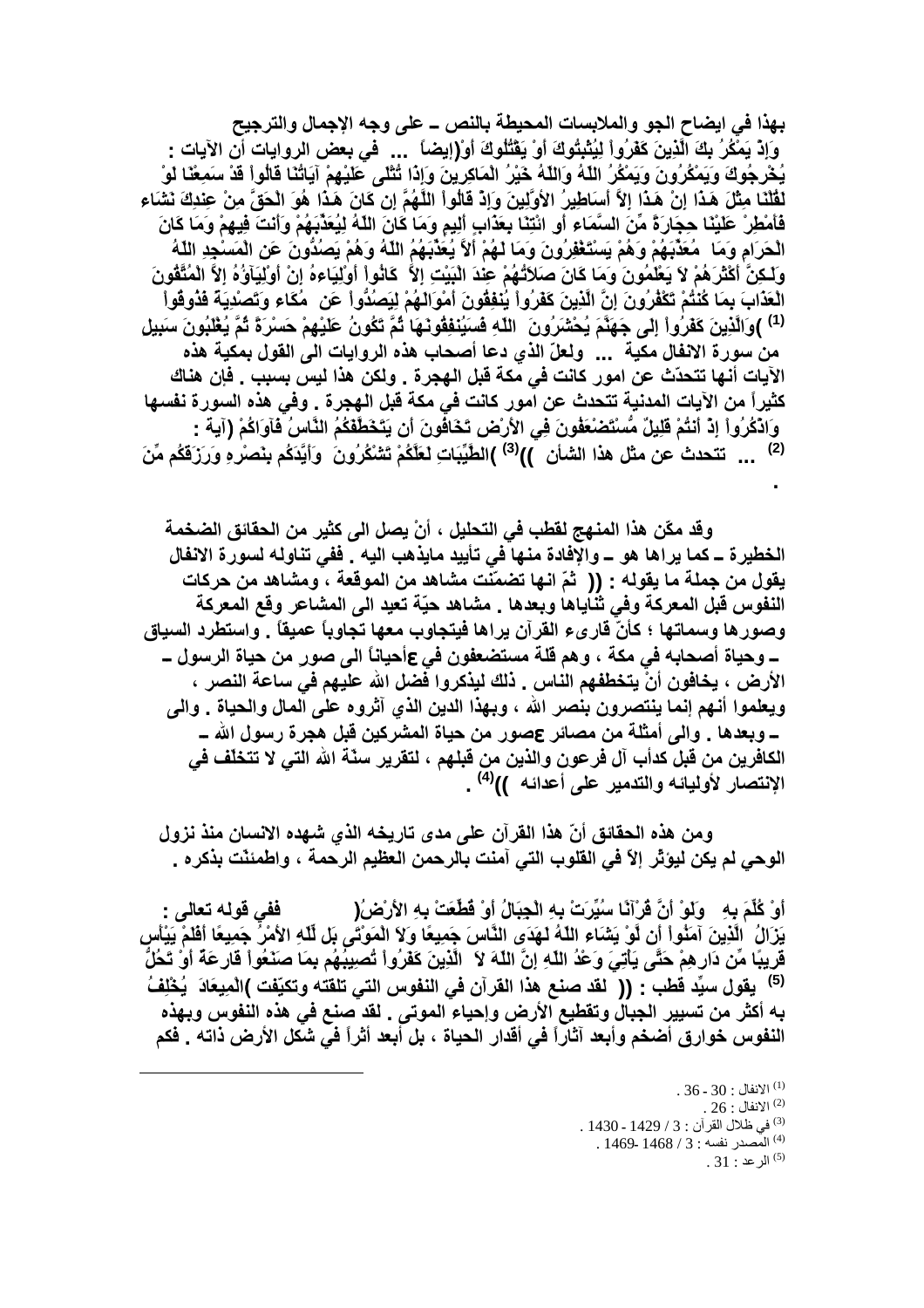غيّر الاسلام والمسلمون من وجه الأرض ، الى جانب ما غيّروا من وجه التاريخ ؟! وإنّ طبيعة هذا القرآن ذاتها . طبيعته في دعوته وفي تعبيره . طبيعته في موضوعه وفي أداته . طبيعته في حقيقته وفي تأثيره . إنَّ طبيعة هذا القرآن لتحتوي على قوة خارقة نافذة ، يحسُّها كل مَنْ له ذوق وبصر وإدراك للكلام ، واستعداد لإدراك مايوجّه إليه ويوحى به \_ والذين تلقوه وتكيّفوا به سيروا ماهو أضخم من الجبال ، وهو تاريخ الأمم والأجيال ؛ وقطعوا ماهو أصلب مِنَ الأرض ، وهو جمود الأفكار وجمود التقاليد . وأحيوا ماهو أخمد من الموتى . وهو الشعوب التي قتل روحها الطغيان والأوهام . والتحول الذي تمّ في نفوس العرب وحياتهم فَنقلهم تلك النقلة الظخمة دون أسباب ظاهرة إلآ فعل هذا الكتاب ومنهجه في النفوس والحياة ، أضخم بكثير من تحوّل الجبال عن رسوخها ، وتحوّل الارض عن جمودها ، وتحوّل الموتى عن الموات ! ))<sup>(1)</sup> .

ومن معرفة تاريخ هذه الامة التي نزل فيها هذا القرآن الذي جعل منها مجتمعاً متماسكاً ، أصبحت به دولةً عظيمةً في المدينة ذات سلطان ونظام . ينتهي سيِّد قطب الى أنِّ : (( الذين يريدون من الاسلام اليوم أنْ يصوغ قوالب نظام ، وأنْ يصوغ تشريعات حياة \_ بينما لنِّس على وجه الأرض مجتمع قد قرر فعلاً تحكيم شريعة الله وحدها ، ورفض كل شريعة سواها ، مع تملكه للسلطة التي تفرض هذا وتنفذه \_ الذين يريدون من الاسلام ذلك لايدركون طبيعة هذا الدين ، ولا كيف يعمل في الحياة ؛ كما يريد لـه الله إنـهم يريدون منـه أنْ يغيّر طبيعته ومنهجه وتاريخه ليشابه أنظمة بشرية ، ومناهج بشرية . ويحاولون أنْ يستعجلوه عن طريقه وخطواته ليلبّي رغبات وقتيّة في نفوسهم إنما تنشئها الهزيمة الداخلية في أرواحهم تجاه أنظمة بشرية صغيرة . إنهم يريدون منه أنْ يصوغ نفسه في قالب فروض ، تواجه مستقبلاً غير موجود \_ والله يريد لـهذا الدين أنْ يكون كما أراده \_ عقيدة تملأ القلب ، وتفرض سلطانها على الضمير . عقيدة مقتضاها ألاّ يخضع الناس الاّ لله ، ولايتلقوا الشرائع إلاّ من الله وبعد أنْ يوجد الناس الذين هذه عقيدتهم ، ويصبح لهم السلطان في مجتمعهم ، تبدأ التشريعات لمواجهة حاجاتهم الواقعية ، وتنظيم حياتهم الواقعية كذلك ))<sup>(2)</sup> .

ثمّ ينتهي قطب الى الطريق الأمثل لفهم القرآن والعمل به والتواصل معه لانّه الحكم العدل فيما يثبته أو ينفيه : (( ۖ إنّ الطريق الأمثل في فهم القرآن وتفسيره ، وفي التصور الاسلامي وتكوينه . أنْ ينفض الإنسان من ذهنه كل تصور سابق ، وأنْ يواجه القرآن بغير مقررات تصورية أو عقلية أو شعورية سابقة ، وأنْ يبني مقرراته كلها حسبما يصور القرآن والحديث حقائق هذا الوجود . ومن ثمّ لا يحاكم القرآن والحديث لغير القرآن . ولا ينفى شيناً يثبته القرآن ولا يؤوله ؛ ولا يثبت شبِناً ينفيه القرآن أو يبطله . وماعدا المثبت والمنفي في القرآن ، فله أنْ يقول فيه مايهديه اليه عقله وتجربته ))<sup>(3)</sup> .

ومن منهجه في التفسير : عدم الدخول فيما أبهم في القرآن الكريم أو عدم الخوض في تفصيلاته التي سكت عنها النص القرآني .

وَأَنَّا لَمَسْنَا السَّمَاءِ فَوَجَدْنَاهَا مُلِئَتْ حَرَسًا شَدِيدًا وَشَهْبًا وَأَنَّا كُنَّا ( ففي قوله تعالى : يَجِدْ لَهُ شِهَابًا رَّصَدًا وَأَنَّا لَا نَدْرِي أَشَرٌّ أرِيدَ بِمَن فِي ۚ نَقْعُدُ مِنْهَا مَقَاعِدَ لِلسَّمْعِ فَمَن يَسْتَمِعِ الْآنَ <sup>(4)</sup> . يقول سبِّد قطب : (( وهذه الوقائع التي حكاها القرآن )رَبُّهُمْ رَشَدًا الْأَرْضِ أمْ أَرَادَ بِهِمْ

> .2061 / 4 في ظلال القرآن : 4 / 2061  $.1011 - 1010 / 2$  المُصدر نفسه: 2/1010  $.3730/6$ : المصدر نفسه  $.61$  $10 - 8:$  الجن $^{(4)}$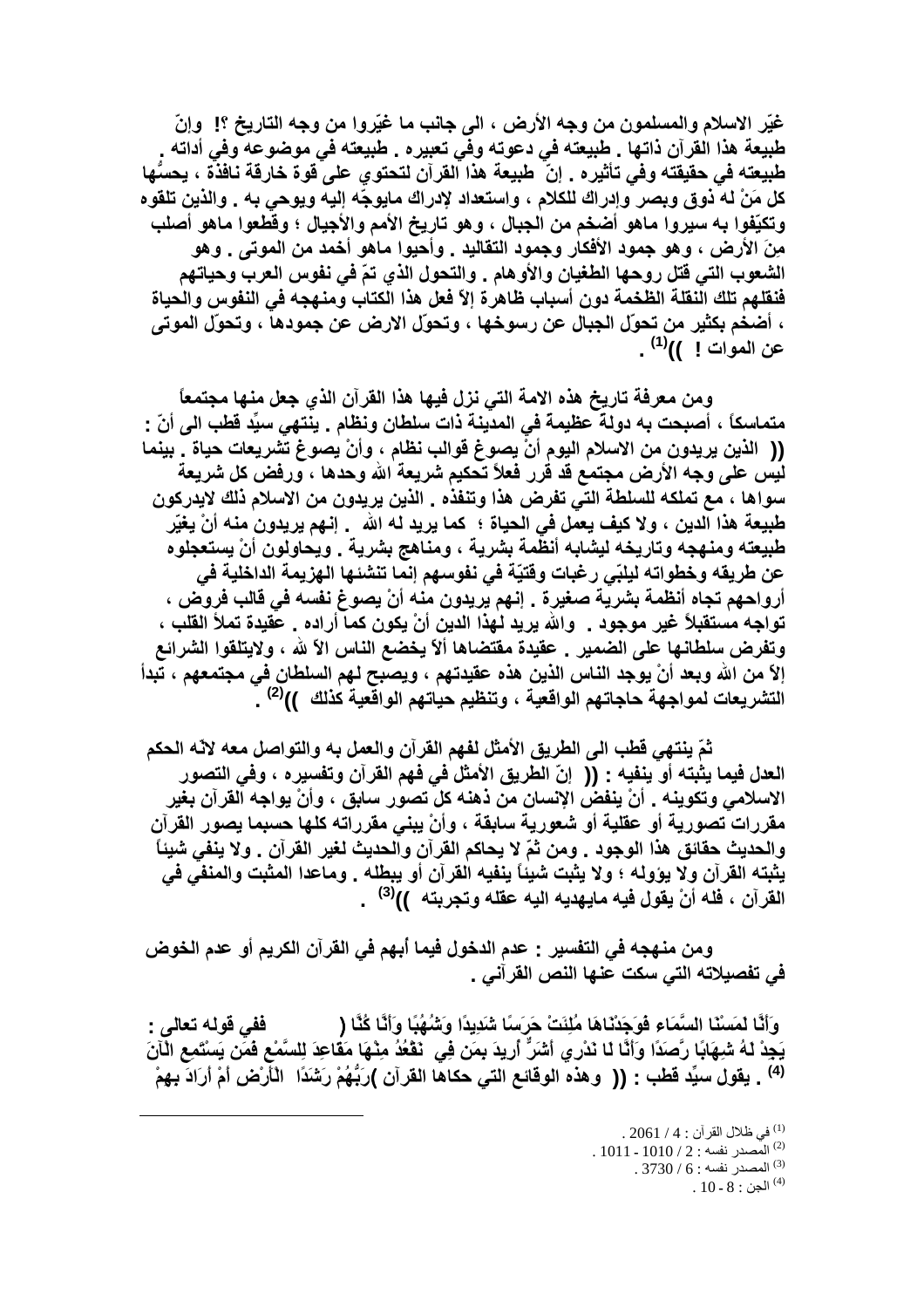عن الجن من قولهم ، توحي بأنهم قبل هذه الرسالة الأخيرة ــ ربما في الفترة بينها وبين ــ كانوا يحاولون الاتصال بالملأ الأعلى ، واستراق γالرسالة التي قبلها وهي رسالة عيسى ــ شيءٍ مما يدور فيه ، بين الملائكة ، عن شوَون الخلائق في الأرض ، مما يكلِّفون قضاءه تنفيذاً لمشيئة الله وقدره . ثمّ يوحون بما التقطوه لأوليائهم من الكهان والعرّافين ، ليقوم هوَلاء بِفتنة الناس وفق خطَّة إبليس ! على أيدي هوَلاء الكهان والعرّافين الذين يستغلُّون القليل من الحق فيمزجونه بالكثير من الباطل ، ويروّجونه بين جماهير الناس في الفترة بين الرسالتين ، وخلوَ الأرض من رسول . أمّا كيفية هذا وصورته فلم يقل لنا عنها شيئاً ولا ضرورة لتقصِّها . إنما هي جملة هذه الحقيقة وفحواها ... فهذا الغيب موكولِّ لعلم الله لا يعلمه سواه ))<sup>(1)</sup> .

وكذلك هي الحال في مسألة الجَنَّة التي عاش فيها آدم وزوجه ــ عليهما السلام ــ حيناً من الزمان .

يقول قطب : (( ... هذا وأمثاله في القرآن الكريم غيب مِنَ الغيب الذي استأثر الله تعالى بعلمه ... فلندع هذا الغيب لصاحبه ، وحسبنا مايقصِّ لنا عنه ، بالقدر الذي يصلح لنا في حياتنا ، ويصلح سرائرنا ومعاشنا ... فذلك وحده أنفع للبشرية وأهدى ))<sup>(2)</sup> .

ومِن منهجِه أنه كان حذراً من الدخول في تفصيلات العلم الحديث وإنّ وقف عند بعض الإشارات العلمية الواردة في القرآن الكريم من غير الجزم بها ودعا الى الإكتفاء بالوثوق بما ورد في الشريعة الاسلامية على القطع أو الجزم . أَهِلَّ بِهِ لِغَيْرِ اللَّهِ ۚ إِنَّمَا حَرَّمَ عَلَيْكُمُ الْمَيْتَةَ وَالدَّمَ وَلَحْمَ الْخِنْزِيرِ وَمَا( ففي قوله تعالى : <sup>(3)</sup> . يقول سبِّد قطب : )إِتْمَ عَلَيْهِ إِنَّ اللَّهَ عَفُورٌ رَّحِيمٌ فَمَن اضْطُرَّ عَيْرَ بَاغٍ وَلاَ عَادٍ فَلا (( والميتة تأباها النفس السليمة وكذلك الدم ، فضلاً على ما أثبته الطب ــ بعد فتَّرة طويلة من تحريم القرآن والتوراة قبله بإذن الله ـــ من تجمع الميكروبات والمواد الضارة فى الميتة والدم ، ولا ندري إنْ كان الطب الحديث قد استقصى مافيهما مِنَ الأذي أم إنّ هناك أسباباً أخرى للتحريم لم يكشف عنها بعد للناس . فأمّا الخنزير ... فقد حرّمه الله منذ ذلك الأمد الطويل ليكشف علم الناس منذ قليل أنّ في لحمه ودمه وأمعائه دودة شديدة الخطورة ( الدودة الشريطية وبويضاتها المتكيِّسة ) . ويقول الآن قومٌ : إنّ وسائل الطهو الحديثة قد تقدَّمت ، فلم تعد هذه الديدان وبويضاتها مصدر خطر لأنَّ إبادتها مضمونة بالحرارة العالية التي توفرها وسائل الطهو الحديثة . وينسى هؤلاء الناس أنّ علمهم قد احتاج الى قرون طويلة ليكشف آفة واحدة \_ فمن ذا الذي يجزم بأنْ ليس هناك آفات أخرى في لحم الخنزير لم يكشف بعد عنها ؟ أفلا تستحق الشريعة التي سبقت هذا العلم البشري بعشرات القرون أنْ نثق بها ، وندع كلمة الفصل لها ، ونحرّم ماحرّمت ، ونحلّل ماحلّلت ، وهي من لدن حكيم خبير ! ))<sup>(4)</sup> .

> (1) في ظلال القرآن : 6 / 37 29 - 3730 . . المصدر نفسه : 1 / 59 .  $173:$ البقرة $^{(3)}$ في ظلال القرآن: 1/ 156.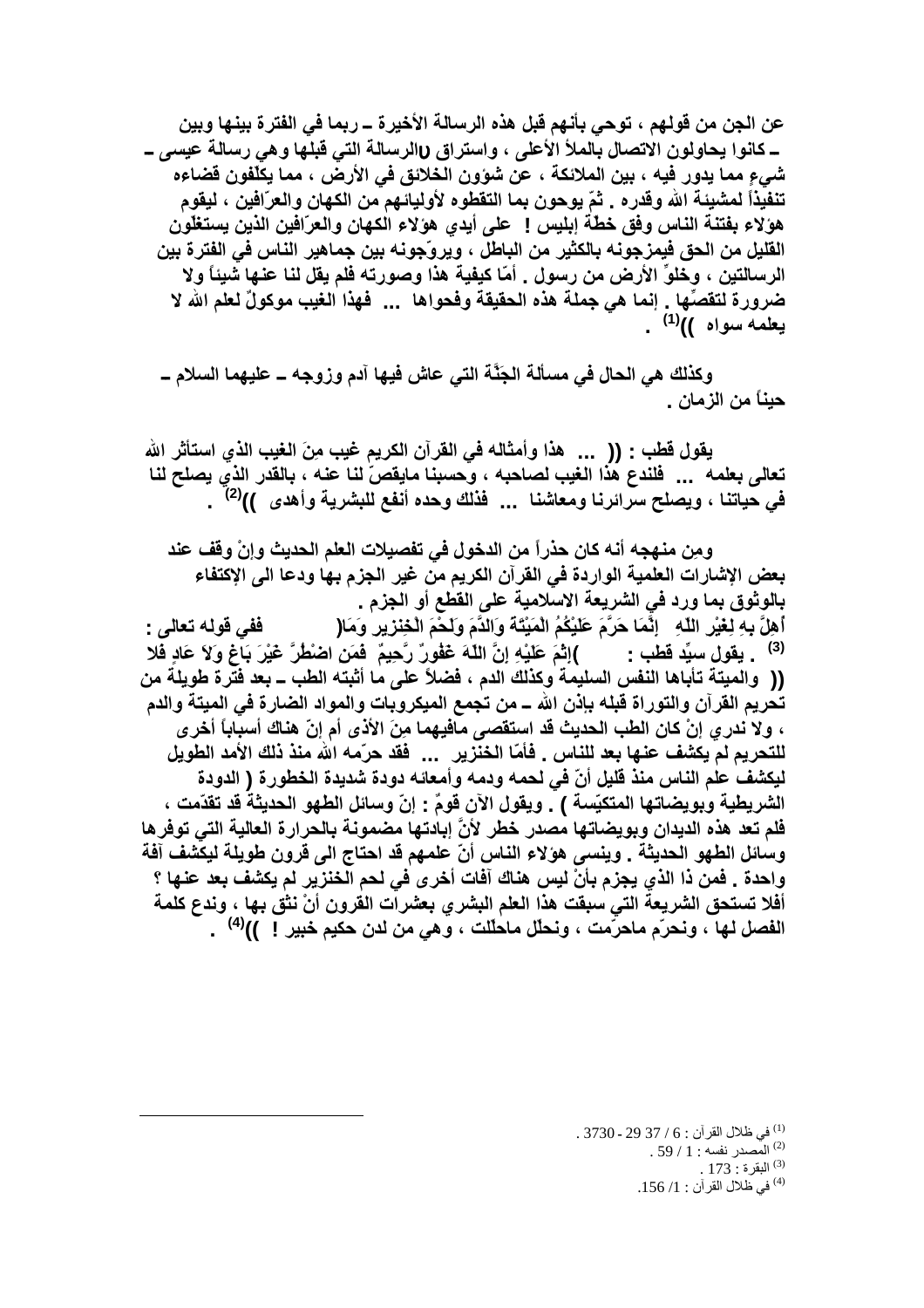ـ المنهج العلمي : ـ

للباحثين أكثر من تعريف تناول التفسير العلمي للقرآن الكريم منـها أنَّه : (( التفسير الذي يحكِّم الاصطلاحات العلميَّة في عبارات القرآن ، ويجتهد في استخراج مختلَف العلوم والآراء الفُلسفيَّة منها ))<sup>(1)</sup> .

ويرى بعضهم أنَّه : (( ... تفسير يذهب قائله إلى استخراج جملة العلوم القديمة والحديثة من القرآن ، ويرى في القرآن ميداناً يتَّسع للعلم الّغلسفي والإنساني في الطّبِّ ، التشريح ، الجراحة ، الفلك ، النجوم ، الهيئة ، ۖ خلايا ۗ الجسم ، أصول الصِّناعات ومختلف المعادن ۖ . فيجعل القرآن مستوفياً بِآياته لهذه الحيثيَّات ، ويحكِّم الاصطلاحات العلميَّة في القرآ*ن ))<sup>(2)</sup> .* 

وعرَّفه بعضهم بأنَّه نوع من التفسير : (( ... يقوم أصلاً على شرح وإيضاح الإشارات القرآنيَّة التي تشير إلى عظيم خلق الله تعالَى وكبير تدبيره وتقديره ))<sup>(3)</sup> .

<sup>(1)</sup> التفسير والمفسّرون : 474/2 . (2)<br>(2) مناهج تجديد في النحو والبلاغة والنفسير والأدب ، أمين الخولي ، مطابع الطناني ، القاهرة ، 1961م ، ص 287 . (3) أصول التفسير وقواعده : 217 .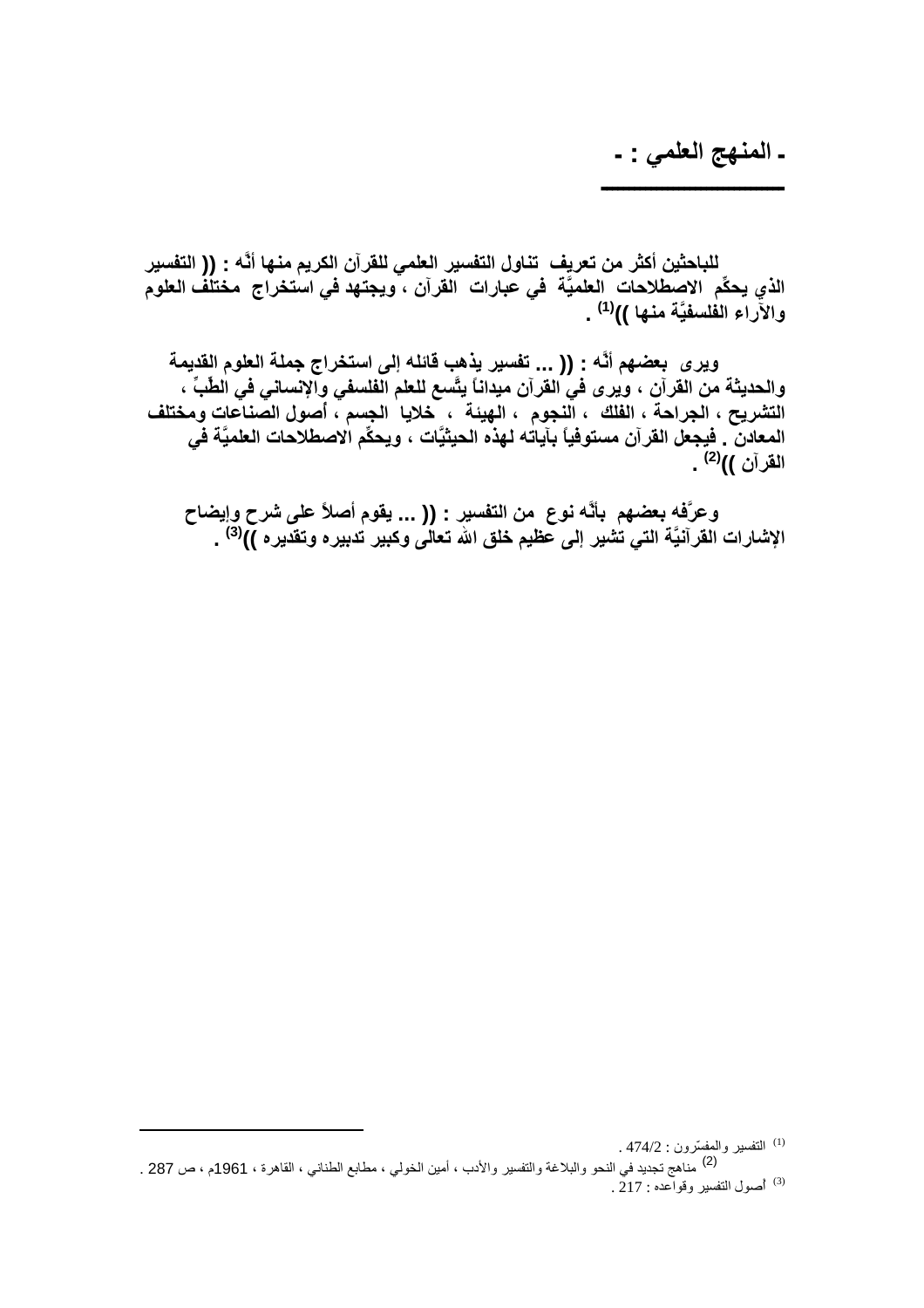\* نشأته

لقد كتب الكثيرون حول موضوع التفسير العلمي للقرآن الكريم بين مؤيِّدِ ومعارضٍ ، ولكل ٍ وجهته وأدلَّته حول الموضوع ، ولا يكاد يخرج من كتبَ عنه عن أحد أمرين لا ثالث لهما ، الأوَّل : انَّ التفسير العلمي نشأ منذ القرن الثاني الـهجري مروراً بما شهده القرن الثالث من ترجمة علوم اليونان وغيرها إلى الثقافة العربيّة الإسلاميّة وما أحدثته هذه العلوم من تأثير في مجال تفسير القرآن العظيم وصولاً إلى أواخر القرن التاسع عشر الميلادي وحتى بلوغ أوجه في القرن العشرين وإلى يومنا هذا .

والثاني : يراه من مستجدَّات القرن العشرين ويراد به التفسير الذي يحكِّم الاصطلاحات العلميَّة ونتائج التجارب التطبيقيَّة لعلوم الفيزياء والكيمياء والفلك والرياضيّات وعلم النفس والاجتماع وغيرها في عبارات القرآن العظيم .

ومما لاشكَّ فيه انَّ اهتمام المسلمين بالعلم كان سببه اهتمام القرآن الكريم والسَّنَّة النبويَّة كذلك إذ كانت الدعوة إلى العلم والتعلُّم واضحةً وصريحةً في آيات الكتاب العزيز. والسنة المطهَّرة \_ ولم يكن اهتمام القرآن بمجرَّد الدعوة إلى العلم والمعرفة وإنَّما تكفَّلَ بوضع المنهج العلمي الصحيح للوصول بالبحث العلمي إلى الحقائق الصحيحة وذلك من خلال مبادئ وأسس وقواعد محدَّدة لا يسع المسلمين إلاَّ السير على منهجها وهداها من أجل الوصول إلى تلك الحقائق ـ يقول تعالَى في بيان أهمِّيَّة العلم والمعرفة والبيان والبرهان والدعوة إلى ذلك : { وَمِنَ النَّاسِ وَالدَّوَابِّ وَالْأَنْعَامِ مُخْتَلِفٌ أَلْوَانُهُ كَذَلِكَ إنَّمَا يَخْشَى اللَّهَ مِنْ عِبَادِهِ الْعُلَمَاءِ إِنَّ اللَّهَ عَزِيزٌ غَفُورٌ ( } <sup>1</sup> : { اقْرَأْ بِاسْمِ رَبِّكَ الَّذِي خَلَقَ ذَلَقَ الْإِنسَانَ مِنْ عَلَق . اقْرَأْ وَرَبُّكَ أَمَّنْ الْمَكْرَمُ . الَّذِي عَلَّمَ بِالْقَلْمِ . عَلَّمَ الْإِنسَانَ مَا لَمْ يَعْلَم } <sup>(2)</sup> ، : { ن وَالْقَلْمِ وَمَا يَسْطُرُونَ } <sup>(3)</sup> ، : { هُوَ قَانِتٌ آنَاء اللَّيْلِ سَاجِدًا وَقَانِمًا يَحْدُرُ الْآخِرَةَ وَيَرْجُو رَحْمَةً ۚ رَبِّهِ ۚ قُلْ هَلْ يَسْتَوِي الَّذِينَ يَعْلَمُونَ ۚ وَالَّذِينَ ۚ لَم وَمَا أَرْسَلْنَا ۖ قَبْلَكَ ۚ إِلاَّ ۚ رِجَالاً ۖ تُوحِي ۚ إِلَيْهِمْ ۖ يَعْلَمُونَ ۚ إِنَّمَا يَتَذَكَّرُ ۚ أَوْلُوا الْأَلْبَابِ } (<sup>4)</sup> ، { الذَّكْرِ إِن كُنْتُمْ لاَتَعْلَمُون**ٍ } <sup>(5</sup> ) : {** يَا أَيُّهَا ۚ الَّذِينَ ۚ آمَنُوا إِذَا قِيلَ لَكُمْ فَاسْأَلُواْ ۚ أَهْلَ تَفْسَدُوا فِي الْمَجَالِسِ ۖ فَافْسَحُوا يَفْسَحِ اللَّهُ لَكُمْ وَإِذَا قِيلَ انشُرُوا فَانشُرُوا يَرْفَعِ اللَّهُ الَّذِينَ آمَنُوا مِنْكُمْ وَالَّذِينَ أوتُوا الْعِلْمَ دَرَجَاتٍ وَاللَّهُ َجَعَلْنَا اللَّيْلَ وَالنَّهَارَ آيَتَيْنِ فَمَحَوْنَا آيَةَ اللَّيْلِ وَجَعَلْنَا آيَةَ النَّهَار فَتُصْبِحُوا عَلَى مَا فَعَلْتُمْ نَادِمِينَ } <sup>(7)</sup> ، { مُبْصِرَةً لِتَبْتَغُواْ إنَّ فِي اخْتِلاَفِ فَضْلاً مِّن رَّبِّكُمْ وَلِتَعْلَمُواْ عَدَدَ السِّنْيِينَ ۚ وَالْحِسَابَ ۚ وَكُلَّ شَيْءٍ فَصَّلْنَاهُ ۚ تَفْصِيلاً } <sup>(1)</sup> ، ﴿

إِنَّ شَرَّ الدَّوَابَّ عِندَ اللّهِ اللّيل وَالنَّهَارِ وَمَا خَلَقَ اللّهُ فِي السَّمَاوَاتِ وَالأرض لآيَاتٍ لّقوْمٍ يَتَّقُونَ } <sup>( 2</sup> ، {

 $.28:$  فاطر  $^{(1)}$  $.5 - 1:$ العلق $^{(2)}$ .  $1:1^{(3)}$  القلم 4) الزمر: 9. . 7 : الأنبياء  $^{(5)}$  $.11:$ المجادلة  $^{(6)}$ <sup>(7)</sup> الحجرات :6.

.  $12:10^{(1)}$ 

 $6$ : يونس  $^{(2)}$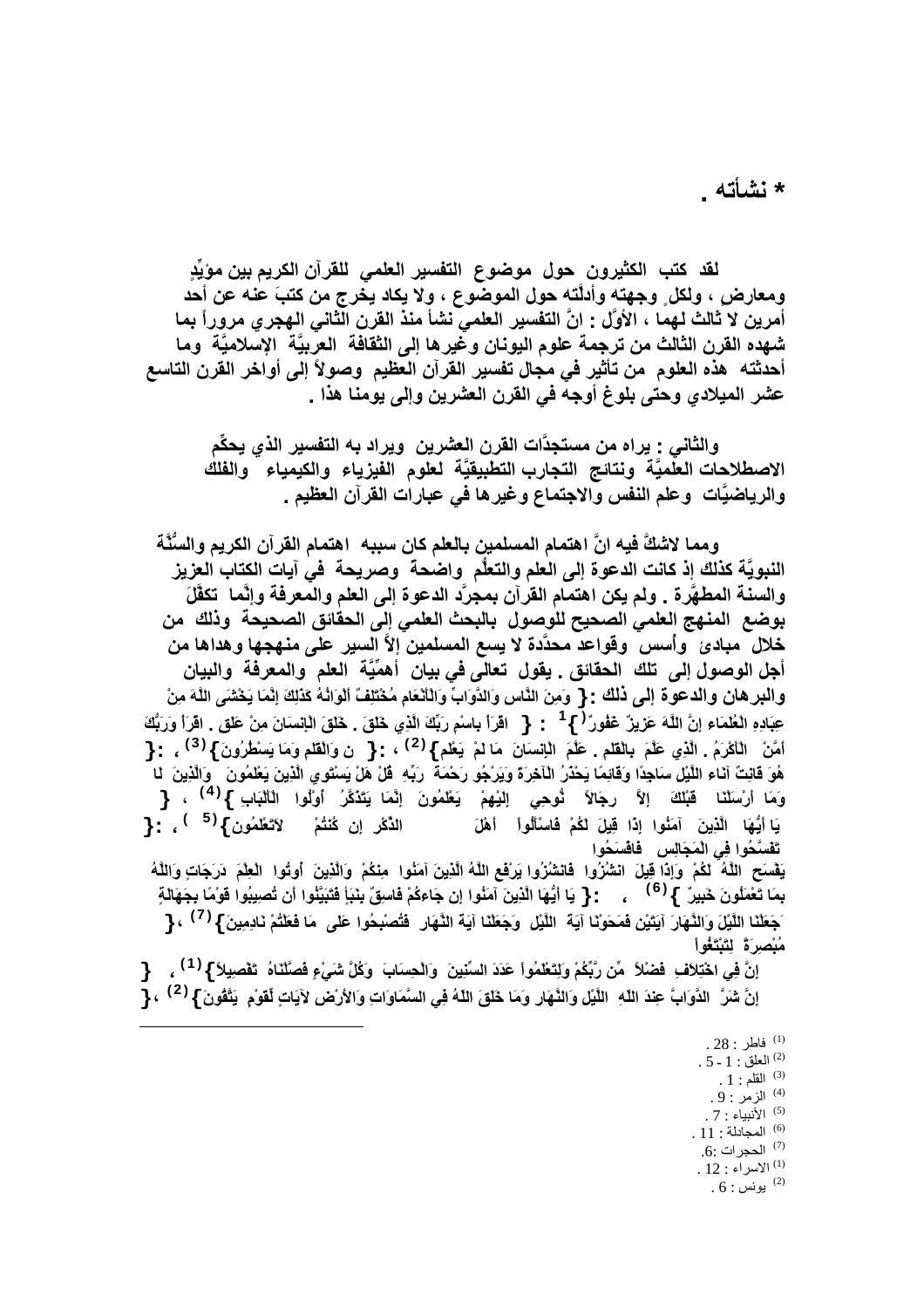وَلاَ تَقْفُ مَا لَيْسَ لَكَ بِهِ عِلْمٌ ۚ إِنَّ السَّمْعَ ۚ وَالْبَصَرَ وَالْقُوَادَ كُلُّ الصُّمُّ الْبُكْمُ الَّذِينَ لاَ يَعْقِلُونَ } <sup>(3)</sup> ، { وَاللّهُ أَخْرَجَكُم مِّن بُطُون أُمَّهَاتِكُمْ لاَ تَعْلَمُونَ شَيْئًا وَجَعَلَ لَكُمُ ۚ أُولَــنِكَ كَانَ عَنْـهُ مَسْوُوُلاً } <sup>(4)</sup> ، { أَقَلْا يَنْظُرُونَ إِلَى الْإِبْلِ كَيْفَ خُلِقْتْ. وَإِلَى السَّمَاء كَيْفَ الْسَّمْعَ وَالأَبْصَارَ وَالأَقْذِدَةَ لَعَلَّكُمْ تَشْكُرُونَ } <sup>(5)</sup> ، { ـ أَفَلَمْ يَنظُرُوا إِلَى السَّمَاءِ رُفِعَتْ وَإِلَى الْجِبَالِ كَيْفَ نُصِبَتْ . وَإِلَى الْأَرْضِ كَيْفَ سُطِحَتْ } <sup>(6)</sup> ، { وَمَن يَدْعُ مَعَ اللَّهِ إِلَـهَا آخَرَ لَمْ بِرُهَانَ لَـهُ بِهِ فَإِنَّمَا ۖ وَزَيَّنَّاهَا وَمَا لَـهَا مِنْ فُرُوجٍ } <sup>(7)</sup> ، { فَوْقَهُمْ ۚ كَيْفَ ۖ بَنَيْنَاهَا ۖ وَقَالُواْ لَن يَدْخُلَ الْجَنَّةَ إِلاَّ مَن كَانَ هُوداً أَوْ نَصَارَى تِلْكَ حِسَابُهُ عِنْدَ رَبِّهِ إِنَّهُ لَا يُقْلِحُ الْكَافِرُونَ } <sup>(8)</sup> ، {  $\frac{1}{2}$ ( لَحْلْقُ السَّمَاوَاتِ وَالْأَرْضِ أَكْبَرُ مِنْ خَلْقِ النَّاسِ وَلَكِنَّ أُمَاتِيَّهُمْ قُلْ هَاتُواْ بُرْهَانَكُمْ إِن كُنْتُمْ صَادِقِينَ } <sup>(9</sup>) ، { **(10) أَآْKََ ا6سِ َ َْ1َُEنَ} .**

ومما ورد في السنة النبويَّة ـ على سبيل المثال لا الحصر ـ قوله صلى الله عليه وآلـه وسلَّم : (( طلب الـعلم فريضـة علـى كلّ مسلم ألا إنَّ اللهَ يُـحبُّ بُغاة الـعلمَّ ))<sup>(11)</sup> ،  **(( x \_ا =1c& % آ7  وواuv ا & r- أه0 آ+ ا}ز1 ا`Eه** والُّلُوالو والذهب ))<sup>(12)</sup> ، (( مَن سلكُ طريقاً ۖ يطلبُ به علماً سلك اللهُ به طريقاً إل*ى* الجنَّة ، **وإن6 ا'Bm uc أ. 2 5\_ ا رvً 0 ، وإ06 1 t: 5 \_ا َ => اء و => ا!رض % ا.Eت => ا . و=c7 ا &% ا آ:c7 ا &% m**  النجوم ليلة البدر ، وإنّ العلماء ورِثة الأنبياء ، إنّ الأنبياء لم يورّثوا ديناراً ولا درْهماً ولكن ورَّثوا العلم فمن أخذ منه أخذ بحظٍّ وافر ))<sup>(13)</sup> ، (( منهومان لا يشبعان : طالب دنيا وطالب علم ، فمن اقتصر منَ الدنيا على ما أحلّ اللهُ سلم ومن تنـاول من غير حلّها هلك إلاّ أنْ يتوب أو يرا**ج**ع ومنْ أخذ العلم من أهله وعمل بعلمه نجا ومنْ أراد به الدنيا فهيَ حَظّه **.**  $^{(14)}$  ((

**فكانت هذه الدعوة من القرآن العظيم وأقوال النبي صلى الله عليه وآله وسلَّم في** الحثِّ على طلب العلم مدعاةً إلى أنْ يَجِدَّ المسلمون في طلبه بكل صدق وأمانـة وإخلاص وموضوعيَّة وفي كل ميادينـه ليس في مجال التفسير بحسب ، حتى أدهشوا الدنيا وبهروا العالم بما وصلوا إليه من علوم وحقائق نشروها بين الإنسانية جمعاء ، تقول المستشرقة زيغريد هونكه : (( لم يأخذ العرب العلوم التي ورثوها عن طريق الاقتباس ، كما أنّهم لم يأخذوا الآلات العلميَّة ومواد العلم <sub>ـــ</sub> دون مناقشة أو تحقيق ، فمنذ البدع أدهشوا العالم بالحريَّة الموضوعيَّة والشجاعة العلميَّة اللذين استقبلوا بهما نتائج السالفين وأقوالهم يشبعو ها بحثًا ونقداً وتفنيداً وتحقيقاً للأخطاء ودحضها وعملاً دائباً في الحقل الجديد دون أنْ تغشي أبصار هم غاشيةً صيتٍ ذائع ، ومن غير أنْ يُدخل الوجلُ إلى قلوبهم اسماً كبيراً فير هبهم **، و67 أã هن &% ه?< ا\*:+ ا > آ Ac <fF6 1zEا ً6 و/Eاً إf6 !-#ء** 

l

 $\,$  الأنفال : 22  $\,$ الاسراء :36 . النحل : 78 . لغاشية : 20-17 .  $^{\left(6\right)}$  $\,$ ق : 6 .  $^{(7)}$ المؤمنون : 117 .  $^{\left(8\right)}$ البقرة : 111 .  $^{(9)}$ غافر : 57 . الكافي : 16/1 .  $^{\left(11\right)}$ . سنن ابن ماجه : ح $220$  .  $\,$ . <sup>(13)</sup> الكافي : 19/1 ؛ ينظر : سنن ابن ماجه : كتاب المقدمة ح222 . )14( اA#2 :1/26 ؛ 67 : اار# ، آب ا ح . 335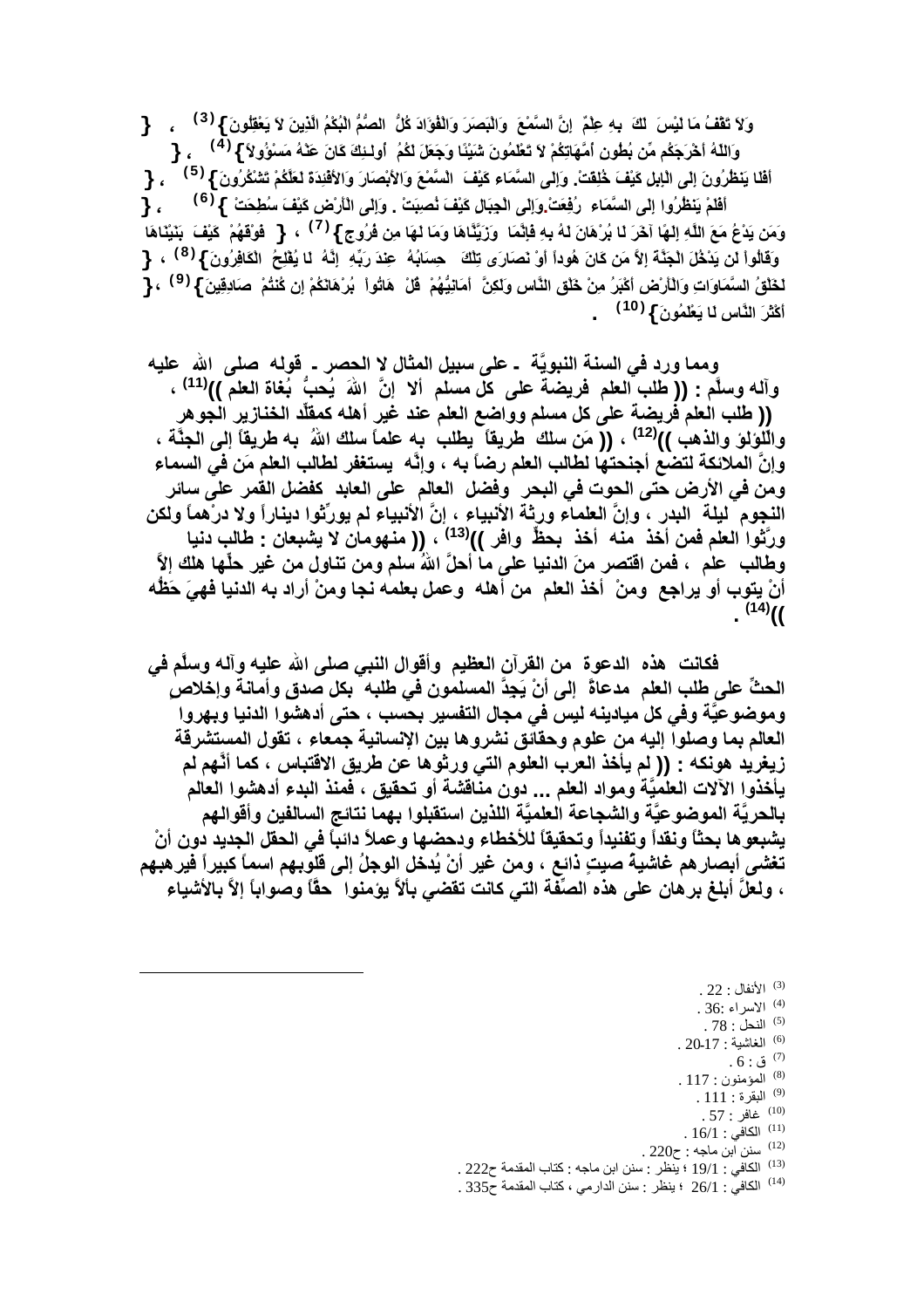التي تثبت صحَّتها التجارب وتدعمها ، نقول لعلَّ أبلغ بر هان على هذا ما نراه من عناوين المخطوطات التي كانت تسعى إلى نقد كتب أرسطو العظيم نفسه أو بطليموس ))<sup>(1)</sup> .

فقد بدأ النشاط العلمي لدى المسلمين منذ بداية الدعوة للعلم التي نادى بها القرآن العظيم والسُّنَّة المطهَّرة ، لا كما يبدو لكثير من الباحثين من أنَّ النشاط العلمي في العالم الإسلامي قد بدأ من القرن الثاني بترجمة آثار الأمم الأخر إلى اللغة العربيَّة . لاسيَّما في مجال تفسير النصّ القرآني الذي بدأ منذ نزول الوحي إذ كان النبي صلى الله عليه وآله وسلم وَأَنزَلْنَا إِلَيْكَ الدِّكْرَ لِثُبَيِّنَ لِلنَّاسِ مَا نُزِّلَ إِلَيْهِمْ ۖ الْمفْسِّرِ ۗ الأُوَّل لآيات الكتاب العظيم ، يقول تعالى : ﴿ وَلَعَلَّهُمْ يَتَفَكَّرُونَ } (2).

فالنشاط العلمي بدأ : (( منذ القرن الأوَّل حيث كان هناك تراث علمي باللغة العربيَّة مترجم ، قبل ظهور الإسلام ، عن نصوص يونانيَّة أو سريانيَّة قديمة ، وقد ازدادت الإستفادة منـها بشكل تدريجي فكانت سبباً للتطوّر الـهائل الذي حصل في القرون الأولى ، كما أنَّ البعض اطَّلع في بداية انتشَّار الإسلام على مدرسة انطاكية والتراث الذي ما زال موجوداً في الاسكندريَّة واستفادوا منه ... ))<sup>(3)</sup> .

وإذا كانت أوروبا في القرن الثالث الـهجري لا علمَ لها بشيءٍ منَ الطِّبِّ لاسيَّما إذا ما علمنا أنَّ الكنيسة كانت تحرِّم تعاطيه تحريماً قاطعاً فقد تفجَّرت مواهب المسلمين في هذا المجال إذ كان من إنجاز هم أنْ شخَّصوا أنواع الأمراض تشخيصاً دقيقاً وحدَّدوا علاجها وكذا معرفة الأمراض المعدية وأمراض النساء ، وقاموا بإجراء العمليات الجراحيَّة ، وعرفوا الأمراض الوراثيَّة ، والتخدير وخياطة الجروح وجسّ النبض<sup>(4)</sup> .

كذلك هي الحال في العلوم الأخر إذ لم يقتصروا على دراسة هذه العلوم أو نقلها وإنَّما قاموا بنقدها وتصحيح ما فيها من الأخطاء وأضافوا إليها ما أضافوا من ابتكاراتهم ومما لم يكن معروفاً عند باقى الأمم وأنزلوها إلى الواقع العملى والتَّجِريبي إذ كانت لهم إسهاماتهم العظيمة في مجال الرِّياضيَّات لاسيَّما في حلِّ معضلة وقوف الأرقام عند العدد ( 9 ) إذ جاء حلَّ هذه المعضَّلة بإدخال رقم الصفر على أيِّديهم واستخدمته أوروبا في عملياتها الحسابيَّة ، وأوجدوا نظاماً للكسور العشريَّة والكسور العاديَّة والجمع والطرح والضرب والقسمة ، وأسَّسوا علم الجبر وبذلك تمكَّنوا من حلِّ المسائل الحسابيَّة التي فيها أكثر من مجهول واحد باستخدام الرموز للمجاهيل ، وبرعوا في صناعة آلات قياس كثافة السوائل وقناديل الإنارة ونافورات المياه . وقد صحَّح نصير الدين الطُّوسي نظريَّة اقليدس فيما يعرف بالحيِّز الزائد في الـهندسـة ، وأبدع فـي إضـافاتـه التـي أضـافـها بـعد تصـحيحـه كتاب إقليدس فـي مـجـال نـظريَّـة الظّل وهندسة الأشكال الكرويَّة والهندسة التحليليَّة ( التفاضل والتكامل ) ، وعلَّلوا صعود المياه في العيون والآبار ، وتوصَّلوا إلى علم المثلَّثات ، وأوجدوا ۖ مَماسِّ الدائرة ۖ والظل والجيب والوتر ، وهم أوَّل مَنْ قال بأنَّ الشمس ليست هي السبب في تفاوت الليل والنـهار بل إنَّ الأرض ذاتها تدور حول نفسها ، وتدور مع الكواكب والنجوم حول الشمس معتمدين بذلك على التجربة والملاحظة ، ولهم أبحاثهم في تحديد طول السَّنَّة وأطوال الليل والنهار وحركات الكواكب والنجوم وقسَّموا دائرة الفلك وارتفاع القطب الشمالى ومعرفة

<sup>&</sup>lt;sup>(1)</sup> شمس العرب تطلع على الغرب ، زيغريد هونكه ، ترجمة فاروق بيضون وكمال دسوقي ، دار الأفاق ، بيروت ، 1963، ص143

<sup>&</sup>lt;sup>(2)</sup> النحلّ : 44 .<br><sup>(3)</sup> الإسلام ، بحث ناريخي ، كلامي ، فقهي ، أدبي ، فلسفي ، مستلٌّ من دائرة المعارف الإسلاميَّة الكبرى ، مركز الدراسات الثقافيَّة<br><sup>(3)</sup> الإسلام ، بحث ناريخي ، كلامي ، ^^^

<sup>&</sup>lt;sup>(4)</sup> لمحات في تاريخ العلوم الكونيَّة عند المسلمين ، عبد الله عبد الله حجازي ، ط1 ، الرياض ، 1417هـ ـ 1996م ، ص200 .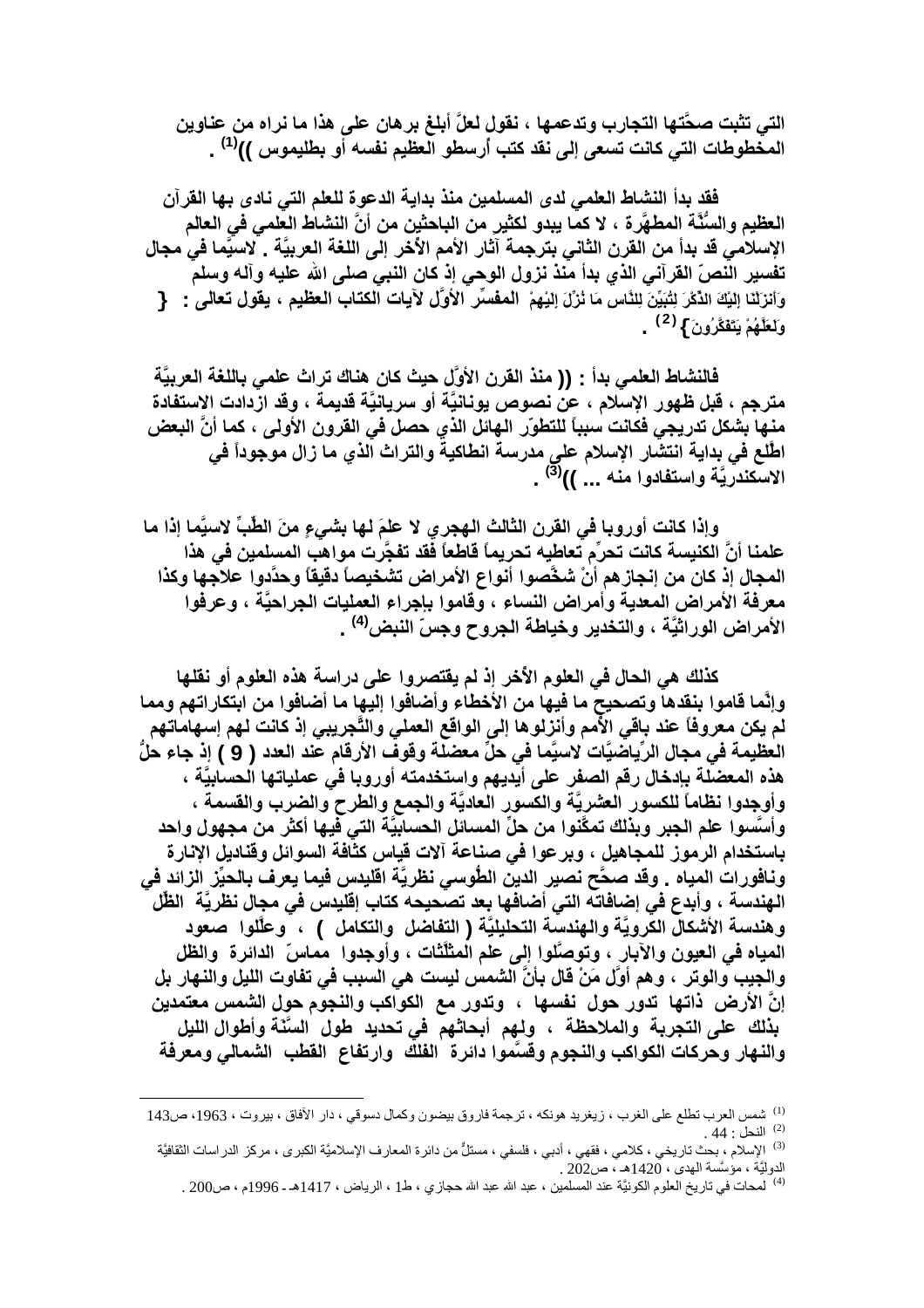زيادة النهار ومعرفة عرض البلدان وارتفاع الشمس ووقت انتصاف النهار ومعرفة ارتفاع الكواكب ، والعرب أوَّل من قالوا بِفكرة كرويَّة الأرض إذ كان الأوربيون يقُولُون إنَّها مصطَّحةً . وقد اعترف الأوربيون أنفسهم بذلك مما كان له دوره الهام في تقدُّمهم العلمي في مجال العلوم التي تناولها العرب المسلمون. <sup>(1)</sup>

وهكذا فقد كان تناول العرب المسلمين لتراث الأمم السابقة تناولأ قائماً على النقد والمراجعة والتدقيق والتمحيص ، ثُمَّ الاستيعاب وتصحيح الخطأ وتجاوزه وصبّ ما توصَّلوا إليه في خدمة الإنسانيَّة جمعاء ، ولاشكَّ فهو نهجٌ ۖ قرآنيٌّ سنَّه جبار ِ السموات والأرض وبيَّنه لهم كتابهم ونبيِّهم صلى الله عليه وآله وسلم من خلال ما تناوله القرآن العظيم من تراث النبيِّين عليهم السلام وما جاءوا به من عند ربِّهم ۖ في هداية البشريَّة وقصصها وعِبرها وما جرى من السنن عليها ونقد وتصحيح ما وقعت به من أخطاء وتقديمه زاداً طَيِّباً للبشريَّة في سير ها إلى ما رسم لها من إصلاح وكمالٍ حتَّى تلقى ربِّها . قال يَا أَيُّهَا ۖ الْإِنسَانُ إِنَّكَ كَادِحٌ إِلَى رَبِّكَ كَدْهًا فَمُلَاقِيهِ } <sup>(2)</sup> **تعالى :** {

أمَّا في مجال التفسير العلمي للقرآن العظيم فقد ساعد على بروز هذا الاتِّجاه في التفسير وجود الإشارات العلميَّة الصَّريحة في آيات الكتاب العزيز التي تشير إلى بعض السنن الكونيَّة والظُّواهر التي حرص القرآن الكريم على إبرازها ، وهذه الظواهر الكونيَّة منـها ما يتعلَّق بالنباتات أو الكائنات الحيَّة ومنـها ما يتعلَّق بالكواكب ومنـها ظواهر تتعلَّق بعلم الكيمياء والفيزياء والفلك وغيرها مما لا علاقة له بالهدف الرئيس للقرآن الكريم و هو هداية الناس إلى ما فيه نجاتهم وسعادة حياتهم في الدنيا والآخرة مستفيداً من هذه الإشارات في تحقيق هدفٍ تربويٍّ مرَّة ، واجتماعيٍّ أخرى ، واقتصاديٍّ ثالثة ، أو قد تكون هذه الإشارات العلميَّة من باب تذكير الإنسان بنعم الله تعالى عليه وغير ها .

ولكن من الضرور ي أنْ ندرك أنَّ القرآن العظيم ليس كتاباً علميَّ التخصَّص وإنْ أشار إلى بعض الأمور العلميَّة أو أنَّ بعض الآيات الكريمات كانت مورد انطَّباق على بعض النظريَّاتُ العلميَّة لأنَّه ۖ لم يُنزل أو يوضع ۖ في القوانين العلميَّة . ثُمَّ ۚ إنَّ هذه ۖ النظريَّات قد تتغيَّر وهي ليست بثابتة على حالٍ منَ الأحوالِ ، وقد ۖ تزول وتحلَّ محلَّها نظريَّات أخر مثلما هي الحال في نظريَّة بطليموس التي كانت سائدة في القرن الثاني الميلادي وتفترض أنَّ الأرض مركز الكون ، والشمس والكواكب تدور حولها . وقد ظلَّت هذه النَّظريَّة مُقبولَة مُدَّة ۖ أربعة ۖ عشر قرناً ۖ إلى ۖ أنْ حلَّت محلَّها نظريَّة كبلر و كوبرنيك وغاليلو التي تتبنَّى وجهة النظر المعاكسة أي دوران الأرض حول الشمس .

فبعض ما يسمَّى بـ(( ... الحقائق العلميَّة تعيش أو تسود لفترة ، قد تطول أو تقصر تتعرَّض بعدها للسقوط أو الزوال أو على الأقل للتعديل نتيجة لما يكشف من وسائل الرصد والقياس وأدوات التجريب وإمكانيات التحكُّم ، وإدخال ظروف جديدة لم تُراعَ من قبل ، وهذا يؤدِّي إلى تغيير الحقيقة العلميَّة ، فالحقيقَة العلميَّة المتاحة هي حقيقة

<sup>&</sup>lt;sup>(1)</sup> ينظر : الموجز في التراث العلمي العربي الإسلامي ، على عبد الله الدفاع ، نشر : جون وايلي وأولاده ، نيورك ، 1399هـ ، ص183 ؛ فضل الإسلام على الحضارة الغربيَّة ، مونتجمري وات ، ترجمة : حسِّين أمين ، ط1 ، مكتبة مدبولي ، 1403هـ ـ 1983م ، ص56.54 ؛ شمس العرب تسطع على الغرب : 225 وما بعدها ، 244 ؛ تاريخ الحضارة الإسلاميَّة ، أبو زيد شلبي ، مكتبة وهبة ، القاهرة ، 1408هـ ـ 1988م ، ص351 ؛ فضل علماء المسلمين على الحضارة الأوربيَّة ، عزِّ الدين فرَّاج ، دار الفكر العربي ، بيروت ، 1978م ، ص118 ، 140 - 142 ، 161 ؛ حضارة العرب ،جوستاف لوبون ، ط3 ، دار إحياء التراث العربي ، بيروت ، 1979م ، ص517 ؛ المدنيَّة الإسلاميَّة وأثر ها في الحضارة الأوربيَّة ، سعيد عبد الفتَّاح عاشور ، دار النهضة العربيَّة، القاهرة ، 1963م ، ص98 ـ 100 ؛ الحضارة الإسلاميَّة ، عبد الرَّحمن حسن حبنكة ، ط1 ، دار القلم ، دمشق ، 1418هـ ـ 1998م ، ص158 ـ 160 . .  $6:12^{(2)}$  الانشقاق $\,$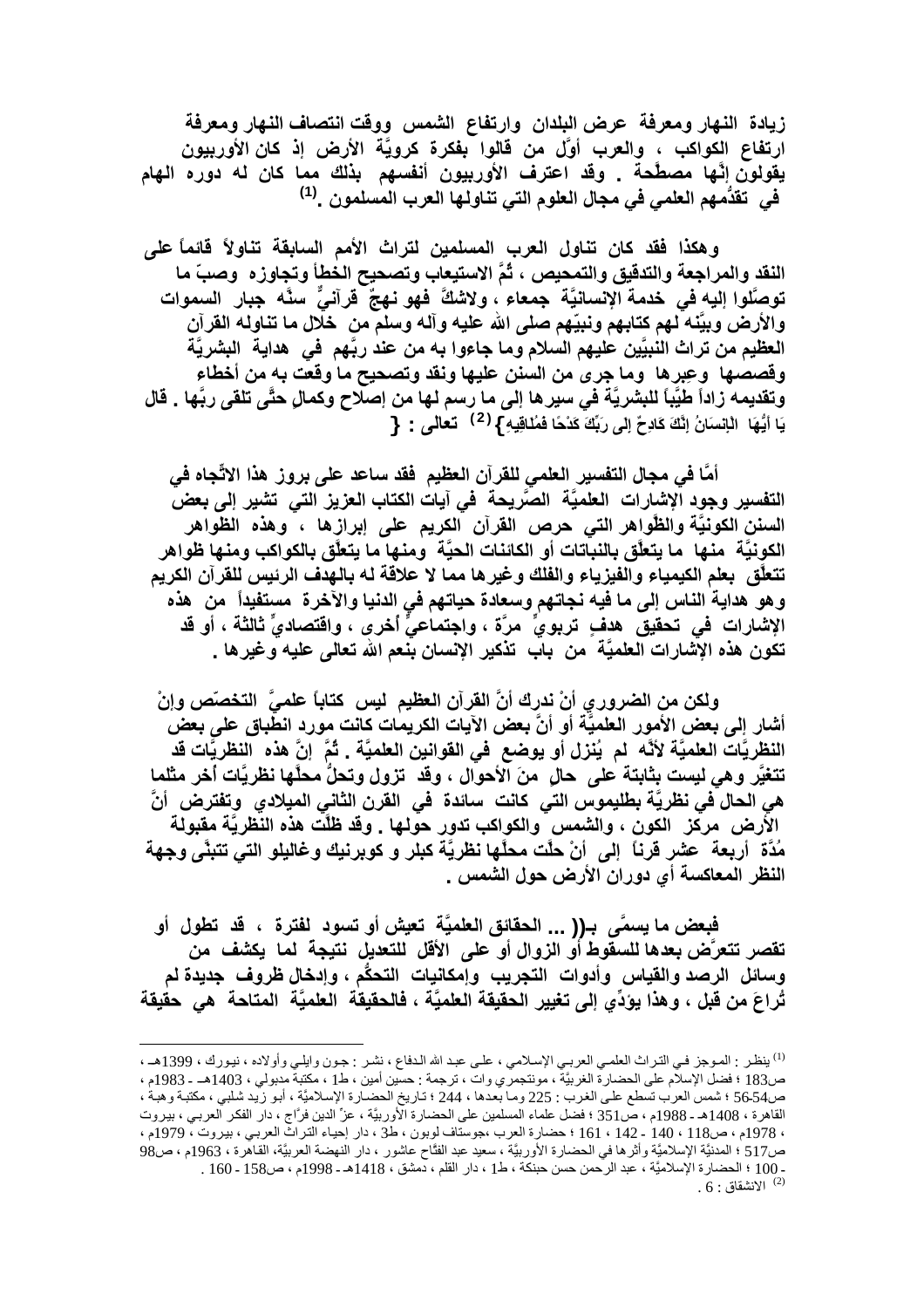نسبيَّة متطوِّرة ، يضعها العلماء شيئاً فشيئاً ، وليست صادقة صدقاً كلَّيّاً ، فهي تتميَّز بقابليَّة التكذيب أي أنَّها معرَّضة للسقوط في يومٍ ما بظهور ما يثبت عدم صحَّتَّها ))<sup>(1)</sup> .

فالقرآن الكريم يرسم لنا في كل مطلب يتناوله صورةً من صور الـهداية التي هي عنوان آياته المباركة ونَصَّهِ العظيم الذي لا ريب فيه ولاشكَّ ، لأنَّه هدىً للناس قال تعالى : شَهْرُ رَمَضَانَ الَّذِيَ أنزلَ ۖ فِيهِ الْقُرْآنُ هُدًى ۗ لِّلنَّاسِ وَبَيِّنَاتٍ مِّنَ الْهُدَى وَالْفُرْقان فمَن شَهِدَ مِنْكُمُ الشَّهْرَ فَلْيَصُمْهُ وَمَن كَانَ مَريضًا أوْ عَلَى سَفَرٍ ۚ فَعِدَّةٌ ۚ مِّنْ ۚ أيَّامِ أَخَرَ يُريدُ اللّهُ بِكُمُ الْيُسْرَ وَلاَ يُريدُ بِكُمُ الْعُسْرَ وَلِتُكْمِلُواْ الْعِدَّة وَلِتُكَبِّرُواْ اللَّهَ عَلَى مَا هَدَاكُمْ وَلَعَلَّكُمْ ۚ تَشْكُرُونَ } <sup>(2)</sup> . وهذا هو دأب القرآن الكريم وديدنه في كل ما يتناوله وليس في قضيَّة الإشارات العلميَّة حسب . ففي القصص القرآني على سبيل المثال لا الحصر يذكر القرآن العظيم القصَّة وليس الـهدف منـها سرد الأحداث والوقائع أو اللهو وقتل الوقت مثلما هي الحال في القصص والأساطير التي يتناولها الناس في حياتهم ، وإنَّما هو قصصٌ للعضة والعِبْرَة في كلِّ جيل وكل زمان ومكان لأنَّ : (( النصوص القرآنيَّة ـ كما علَّمتنا التجربة ـ تفصح عن إيحاءاتها لكل قلبِ بحسب ما هو فيه من الشأن ؛ وبقدر حاجته الظاهرة فيه . ويبقى لها رصيدها المذخور تتفتَّح به على القلوب ، في شتَّى المواقف ، على قدر مقسوم ... ))<sup>(3)</sup>

لَقَدْ كَانَ فِي قَصَصِهِمْ عِبْرِةٌ ۚ لِّأَوْلِى ۖ الأَلْبَابِمَا كَانَ حَدِيثًا يُفْتَرَى وَلَـكِن تَصْدِيقَ يقول تعالى : { الَّذِي بَيْنَ يَدَيْهِ وَتَقْصِيلَ كُلَّ شَيْءٍ وَهُدًى وَرَحْمَةَ لِّقَوْمٍ يُوْمِنُونَ } <sup>(4)</sup> ومن هنا يخطأ الذي يحاول أنْ يخضع القرآن العظيم للنظريَّات واستنتاجاتها بحجَّة أنَّ فيه ( تفصيل كل شيء) لأننا والحال هذه سنقع في المحذور الذي نهت عنه الروايات المتواترة ـــ التّفسير بالرأي ـــ أو في أحسنُ الأحوال سنُخضع القرآن الكريم لما تمليه علينا معارفنا وتصوّراتنا المسبقة التي نعيش فيها .

وقد ثبت أنّ : (( ... الحقائق العلميّة في البحث العلمي نسبيّة غير مطلقة ، حيث أنَّه لو اعتبرنا الحقائق التي نتوصَّل اليها في البحث حقائق مطلقة فإنَّ هذا من شأنه أنْ يعوق عمليَّة البحث والإبداع والابتكار والتطوير في العلم ، فالحقيقة النسبيَّة هي التي تكون قابلة للتطوّر أو التغيير عندما تتواجد معلومات تثبت تطوّرها أو عجزها عن تفسير الظاهرة موضوع البحث العل*مى* ))<sup>(1)</sup> .

ولكن لا يفهم من هذا أنَّنا نمنع مَن يريد البحث عن العلم والمعرفة ، وإنَّما نريد أنْ يعتمد الباحث على ما هو قائم على الحقائق الثابتة على وفق منهج يؤدِّي بنا إلى الحقيقة واليقين في كُلِّ علمٍ منَ العلوم . وهذا ما لا شكَّ فيه ؛ لأنَّ : (( كل مَن كان حظَّهُ في العلوم أوفر كان نصيبه من علم القرآن أكثر ، ولذلك إذا ذكر تعالى حجَّته على ربوبيَّته ووحدانيَّته أتبعها مرَّة بإضافتها إلى أولى العقل مرَّة ، وإلى أولى العلم مرَّة ، ۖ ومرَّة ۖ إلى السامعين ، ومرَّة إلى المفكِّرين ، ومرَّة إلى المتذكِّرين ، تنبيهاً على أنَّ بكل قوَّة من هذه القوى وَفِي الأرْضِ قِطعٌ مُّتَجَاوِرَاتٌ وَجَنَّاتٌ مِّنْ يمكن إدراك حقيقة منـها ، وذلك نحو قولـه تعالى : {

. 263/1 : في ظلال القرآن : 263/1

<sup>(1)</sup> الْبَحث العلمي أسس علميَّة ـ حالات تطبيقيَّة : 32 .

<sup>&</sup>lt;sup>(1)</sup> البحث العلمي ، أسس علميَّة ـ حالات تطبيقيَّة الدكتور أحمد عبد الله اللحلح ، الدكتور مصطفى محمد أبو بكر ، مكتبة عين شمس ، القاهرة ، 1419هـ ـ 1998م ، ص23 ـ 24 .

 $.185:$ البقرة

بوسف : 111 .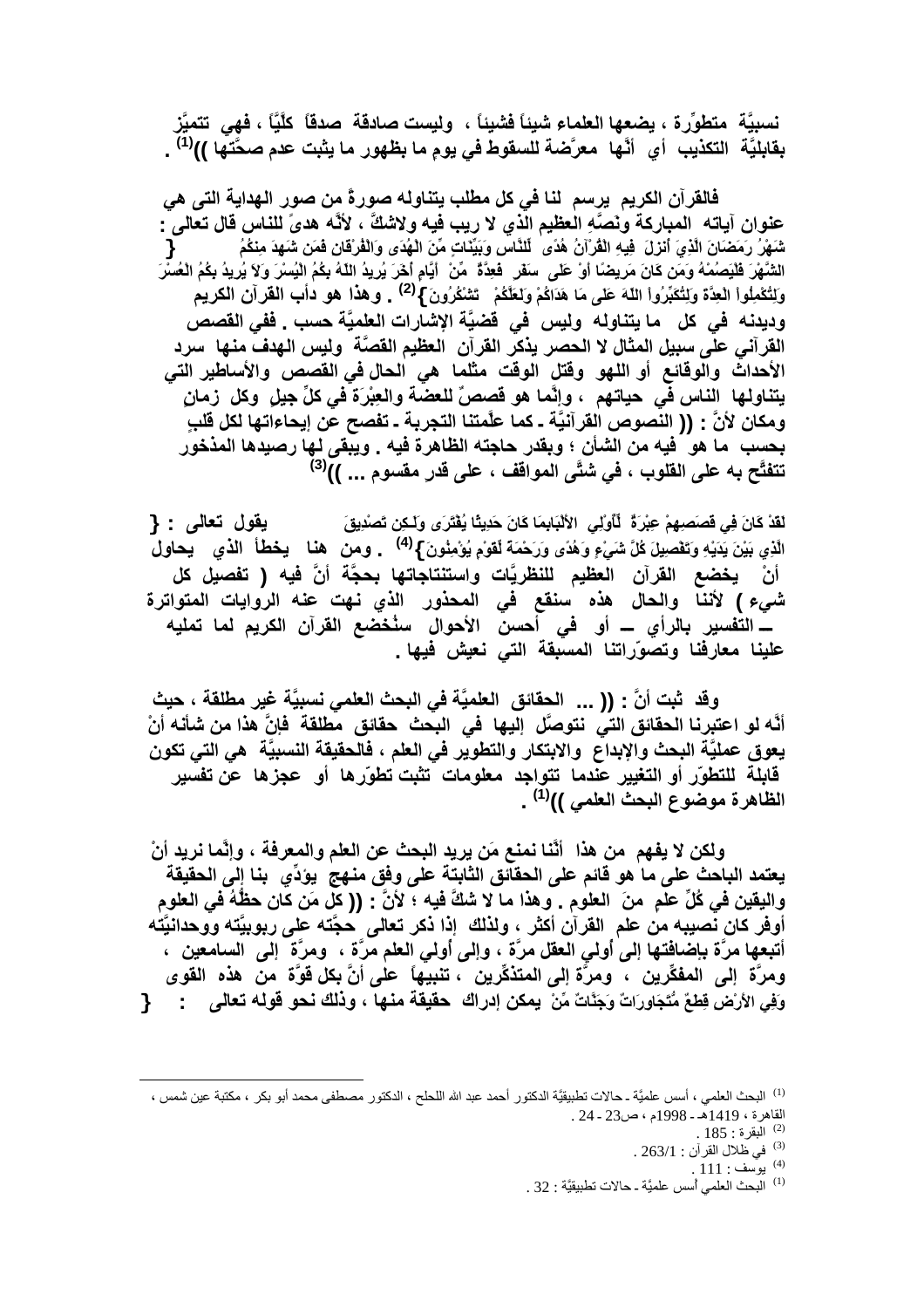أَعْنَابِ وَزَرْعٌ وَنَخِيلٌ صِنْوَانٌ وَعَيْرُ صِنْوَانٍ ۖ يُسْقَى بِمَاءِ وَاحِدٍ وَنُفَضِّلُ بَعْضَهَا عَلَى بَعْضٍ فِي الأَكْلِ إِنَّ فِي ذَلِكَ لَآيَاتِ لَقَوْمٍ يَعْقِلُونَ } <sup>(2)</sup> وغيرِها من الآيات ))<sup>(3)</sup>

لقد تناول كثير من العلماء والباحثين موضوع ـ التفسير العلمي للقرآن الكريم ـ وكان لكل واحدٍ منهم هدفه ومبتغاه ، فكان بعضهم يرمي إلى استخراج العلوم منَ القرآن الكريم حجَّتهُ في ذلك أنَّ القرآن الكريم يحتوي جميع العلوم إذ يمكن الوصول إليها من خلال التأمِّل والرُّوَية العميقة . وبعضهم دعاه مبتغاه إلى تطبيق حتى النَّظريَّات العلميَّة الظَّنِّيَّة على النص القرآني قاصداً من خلال ذلك بيان الإعجاز القرآني في هذا المجال ، كما هي الحال في الإعجاز البلاغي أو القصصي وغيرهما من الإعجاز القرآني مما دعاه ذلك وأدًى به إلى تحميل النُّظريَّات العلميَّة على القرآن الكريم . ورآه آخرون مجالاً مناسباً لإظهار قيمة العلم والمعرفة التي نـادي بـها القرآن الكريم والسُّنَّة النَّبويَّة المطهَّرة ودور هما في رُقيِّ الإنسان وتقوية إيمانه

فاستخدام العلوم يؤدِّي بنا إلى فهمٍ أفضلٍ للنص القرآنى وإدراك أوسع لِما وردَ فيه من آياتٍ أو إشاراتٍ علميَّة ، وهذا ما أَثْبِتته الاكتشافات العلميَّة والطِّبِّيَّة في حلٍّ كثير منَ الإشكالات سواء أكان منها متعلِّقاً بالإنسان نفسه أو بما يدور حوله في الكون الرَّحيب . وهذا بِحدِّ ذاته إثباتٌ لإعجاز القرآن الكريم الذي ذكر هذه المطالب العلميَّة في بيئةٍ جاهليَّة هيَ أبعد ما تكون عن العلم والمعرفة لدى الذين نزل بين ظهرانيهم النص القرآني ، وهذا الأمر مدعاةٌ إلى أنْ يتمسَّك المسلمون بكتابهم وإسلامهم الذي يدعو إلى العلم والمعرفة ومدعاةٌ لإقبال غير هم ، ودفع دعوى معارضة القرآن الكريم للعلم .

يقول الدكتور محمد حسين الذهبي عند حديثه عن التفسير العلمي للقرآن الكريم وما جرى من التوسّع فيه وكثرة القائلين به : (( وقد وقع هذا النوع من التفسير ، واتسع القول في احتواء القرآن كل العلوم ما كان منها وما يكون ، فالقرآن في نظر أصحاب هذه الطريقة يشمل إلى جانب العلوم الدينيَّة الاعتقاديَّة والعمليَّة ، سائر علوم الدنيا على اختلاف أنواعها ، وتعدّد ألوانها . . . ))<sup>(1)</sup> .

ومن موَيِّدي التفسير العلمي عبد الرحمن الكواكبي الذي استدلَّ كثيراً ـ طبقاً للنظريَّات الحديثة ـ بِالآيات القرآنيَّة عَلى ما وصلت إليه البحوث والدراسات والنظريات التجريبيَّة إذ طبَّق القرآن الكريم على كثير من هذه النظريَّات وما طرحته من آراءٍ وأفكار .

يقول الكواكبي في كتابه ( طبائع الاستبداد ومصارع الاستعباد ) و هو يتحدَّث عن مسألة إعجاز القرآن الكريم التي هي أهمّ مسألةٍ في الدين إذ لم يستطع العلماء أنْ يوفَوُها ما

<sup>(2)</sup> الرعد : 4 .<br><sup>(3)</sup> مقدمة جامع النفاسير ، الراغب الأصفهاني ، تحقيق : الدكتور أحمد حسن فرحات ، ط1 ، الكويت ، دار الدعوة ، 1405هـ ـ

. 474 / 2 : التفسير والمفسّرون : 2 / 474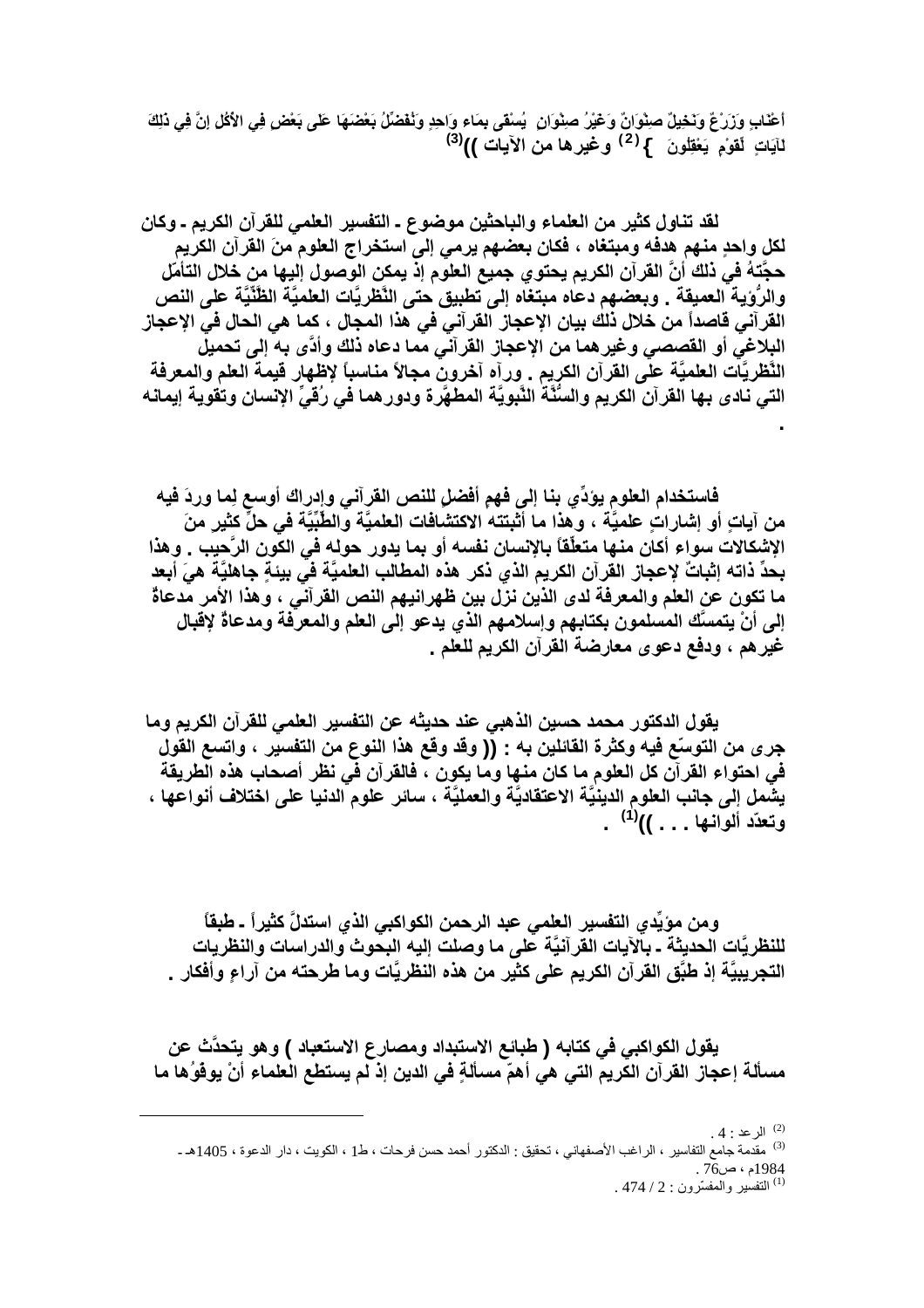تستحق مقتصرين في ذلك على ما ورثوه عن السلف من حديث عن الفصاحة والبلاغة مخافة إذا تركوا التقليد للسلّف القاصرين في العلم أنْ يُكَفَّروا فَيُقتَلوا <sup>(2)</sup> .

ثُمَّ ينتهي الكواكبي بعد أن يقرِّر هذا المعنى إلى تطبيق بعض آيات القرآن الكريم على بعض العلوم التجرِّيبيَّة التيِّ توصَّلت إليها الإنسانيَّة ليثبتَ من خلالها معجزة القرآن التي لا تقتصر على بلاغتها وفصاحتها وإخباره عن أنَّ الروم من بعد غلبهم سيغلبون<sup>(3)</sup> .

والأستاذ عبد الرزاق نوفل الذي كان للتفسير العلمي لديه نصيبٌ وافر مما كتبه وألَّفه في هذا المضمار إذ كان له أكثر من مُوَلِّف تحدَّث فيه عن الإسلام أو القرآن والعلم الحديث ، فقد كتب نوفل : ( الله والعلم الحديث ، الإسلام والعلم الحديث ، القرآن والعلم الحديث ) .

وكان جُلُّ اهتمامه ربط ما أشار إليه القرآن الكريم من أمور علميَّة بالدراسات والعلوم الحديثة لاسيَّما ما يتعلَّق منها بِقضيَّة الإعجاز العلمي للقرآن الكريم ، لأنَّ ما أثبته العلم على نحو الحقيقة واليقين هو عينه ما أشار إليه القرآن الحكيم قبل قرون من الزمن وبالتالي فلا تعارض ولا تقاطع ولا جفوة بين الدين والعلم ، فما أشار إليه القرآن أثبته العلم وما أثبته العلم فقد أشار إليه القرآن الكريم من ذي قبل<sup>(4)</sup> .

فَنوفْل يرى هذه الآيات المباركة دعوة صريحة للإنسان من خالق الإنسان لاسيَّما المسلم بأن يتعلَّم . ولم يكتفِ القرآن الكريم بأن يتعلَّم الإنسان حسب وإنَّما يدعوه مراراً وتكراراً للتأمُّل في خلق السموات والأرض<sup>(5)</sup> .

ونوفل يرد قول من يرى أنَّ القرآن الكريم إنَّما كان يصلح لزمانٍ مضى ولم يعد يصلح للحاضر أو المستقبل . ولا يكتفي بالرِّدِّ على مَن يرى القرآن إنَّما كان يصلح لعهدٍ مضى وأنَّ الحاضر والمستقبل خارج دائرة القرآن الكريم ، وإنَّما يرى القرآن الكريم قد حوى أصول العلم كل علم ويضمنها العلوم الحديثة وهذه آية أخرى من آياته المعجزة الخالدة على مرِّ العصور وكرِّ الدهور وهو السبيل الوحيد في دنيا العلوم إلى إقناع الغرب وتبليغ الدعوة الإسلاميَّة وذلك من خلال نشر ما سبق القرآن العزيز إليه من إشارات وأصول للعلوم بمختلف أنواعها بلغات العالم المختلفة لإظهار الإعجاز القرآن*ي* لغير العرب <sup>(1)</sup> .

<sup>(2)</sup> طبائع الاستبداد ومصارع الاستعباد ، عبد الرحمن الكواكبي ، المطبعة الرحمانيَّة ، مصر ، 1350 هـ ـ 1931م ، ص20. <sup>(3)</sup> ظ : م . ن : 21 - 23 .<br>(<sup>4)</sup> ظ : الإسلام والعلم الحديث ، عبد الرزاق نوفل ، ط1 ، دار المعارف ، مصر ، 1377 هـ ـ 1958م ، ص75 - 76 .<br>(<sup>4)</sup>

 $.78 - 76 : 3.6 : 4.5$  (5)

<sup>&</sup>lt;sup>(1)</sup> ظ : القرآن والعلم الحديث ، عبد الرّزّاق نوفل ، ط 1 ، دار المعارف ، مصر ، 1378 هـ ـ 1959 م ، ص 6 ، 24 وما بعدها <sub>.</sub>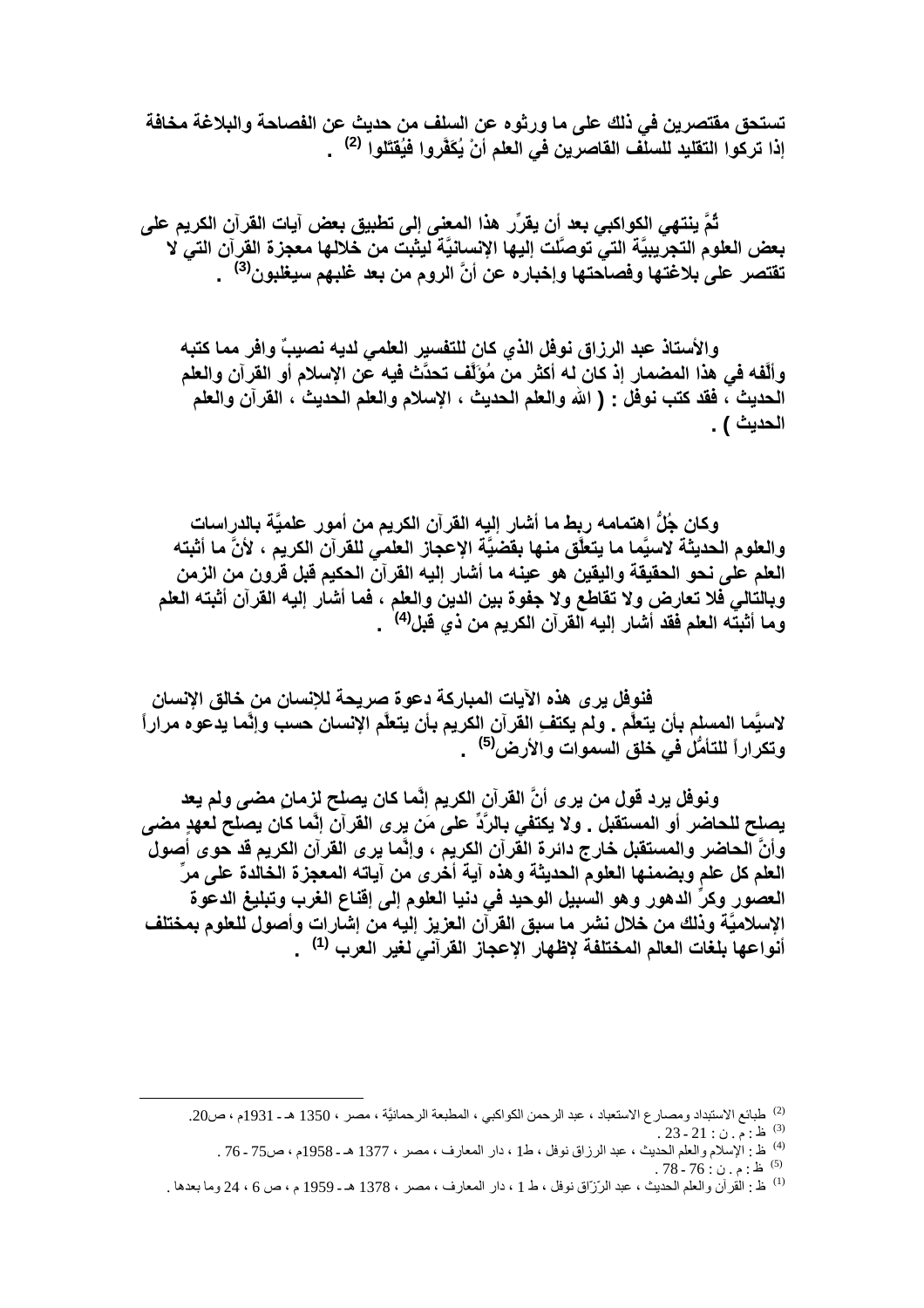وير ي عبد الرزَّاق نوفل ل أنّ هذا سبقاً قال به القرآن الكريم في مجال العلوم أو المستحدث من العلوم الحديثة . وقد قام بتطبيق نظريّات العلوم الحديثة على القرآن الكريم <sup>(2)</sup> .

وقد أحسَّ عبد الرزاق نوفل أنّ هناك من لا يوافقه على هذا الاتجاه في تفسير القرآن الكريم وتعريضه لنظريات قد تتغيَّر اليوم أو غداً إلاَّ أنَّه يرى انَّ هناك فارقاً كبيراً بين النظريَّة العلميَّة والحقيقة العلميَّة ، فاعتماد الحقيقة العلميَّة ودراسة آيات الموضوع الواحد والربط بينهما والإفادة مما اوضحه العلم يظهر إعجاز القرآن بما لا يقبل اللبس ويثبت ألأ تعارض بين القرآن والعلم أو العلم والدين <sup>(3)</sup> .

أمّا الشيخ طنطاوي جو هري فيقول عن كتابه ( الجواهر في تفسير القرآن الكريم ) : بعد أنْ يبيِّن لنا الأسباب التي دفعته لتأليف هذا الكتاب والأمل المنشود منه عسى أن تنقشع به الغشاوة عن أعين عامة المسلمين فيفهموا العلوم الكونيَّة لترتفع بذلك مدنيَّتهم إلى العلا ليتفوَّقوا على من سواهم من خلال دراسة العوالم العلويَّة والسفليَّة .

وير ي أنَّه إذا وضعت آلاف الكتب في علم لا تتجاوز آياته الصريحة عن مائة وخمسين آية ـ يقصد بذلك علم الفقه ـ فمن بابٍ أولَى أن يقف المسلمون على ما في القرآن الكريم من معاني آيات العلوم التي تربو على سبعمائـة وخمسين آيـة فى الزرآعة والْطب والمعادن والحساب والهندسة والفلك وعجائب الكون فى الحيوان والنبات والأرض و السمو ات <sup>(4)</sup> \_

وأنَّ آيات العلوم فيها عجائب الدنيا كلها ، وأنَّ دراسة هذه الآيات أفضل من دراسة علم الفرائض ، لأنَّ علم الفرائض فرض كفاية إذا تعلَّمه بعضنا سفط التكليف عن الآخرين أمَّا آيات العلوم فهي فرض عين . وير ي أنَّ الأوائل إنَّما استعانوا بالعلوم على الاستنباط من القرآن الكريم ؛ لأنَّ الله تعالى حْبًّا كنوز العلم في القرآن . وإذا كانت آيات معدودات في الفرائض جعلت علماء المسلمين يخوضون في بحار العلوم فما بالنا في سبعمائة آية من آيات العلوم الكونيَّة<sup>(1)</sup> .

وهو ينعي على الذين اكتفوا من دراسة القرآن الكريم بمعرفة ألفاظه وحفظها كما هي الحال في العصور الّخالية التي كانت معرفة تكليفيَّة وقراءة سطحيَّة طمست الحقائق وأمَّاتت النفوَّس وضيَّعت الأمة ، ويرى أنَّ على العلماء أنْ يجعلوا القرآن الكريم قدوة في كل مجالات الحياة إذ ليس القرآن دلالة ألفاظٍ تردِّدها ألسنتنا حسب وإنَّما يجب أنْ نفَّتح بصائرنا لإدراك معانيه العالية لترتقي بالقرآن عقولنا وإلاً ستفنى أمَّتُنا وتضيع بين الأمم <sup>(2</sup>) .

. 23 - 22 / 3 إلجواهر في تفسير القرآن الكريم: 3 / 22 - 23 .

 $.238/2:$ ظ:م.ن $.2$ 

<sup>&</sup>lt;sup>(2)</sup> ظ : م . ن : 71 ، 174 .<br><sup>(3)</sup> ظ : بين الدين والعلم ، عبد الرزّاق نوفل ، ط 1 ، مكتبة وهبة ، القاهرة ، ص 145 .<br><sup>(3)</sup> ظ : بين الدين والعلم ، عبد الرزّاق نوفل ، ط 1 ، مثل من مرط 1 ، دار الكتب ال

<sup>&</sup>lt;sup>(4)</sup> ظ : الْجَوَاهِرَ فَيْ نَفْسُيْرِ الْقَرْآنَ الْكَرْيَمَ ، الشَّيخُ طَنْطَاوِي جُوهِري ، طَ1 ، دار الكتب العلميَّة ، بيروت ، 2004م ـ 1425هـ ، ج1ص4 - 5 .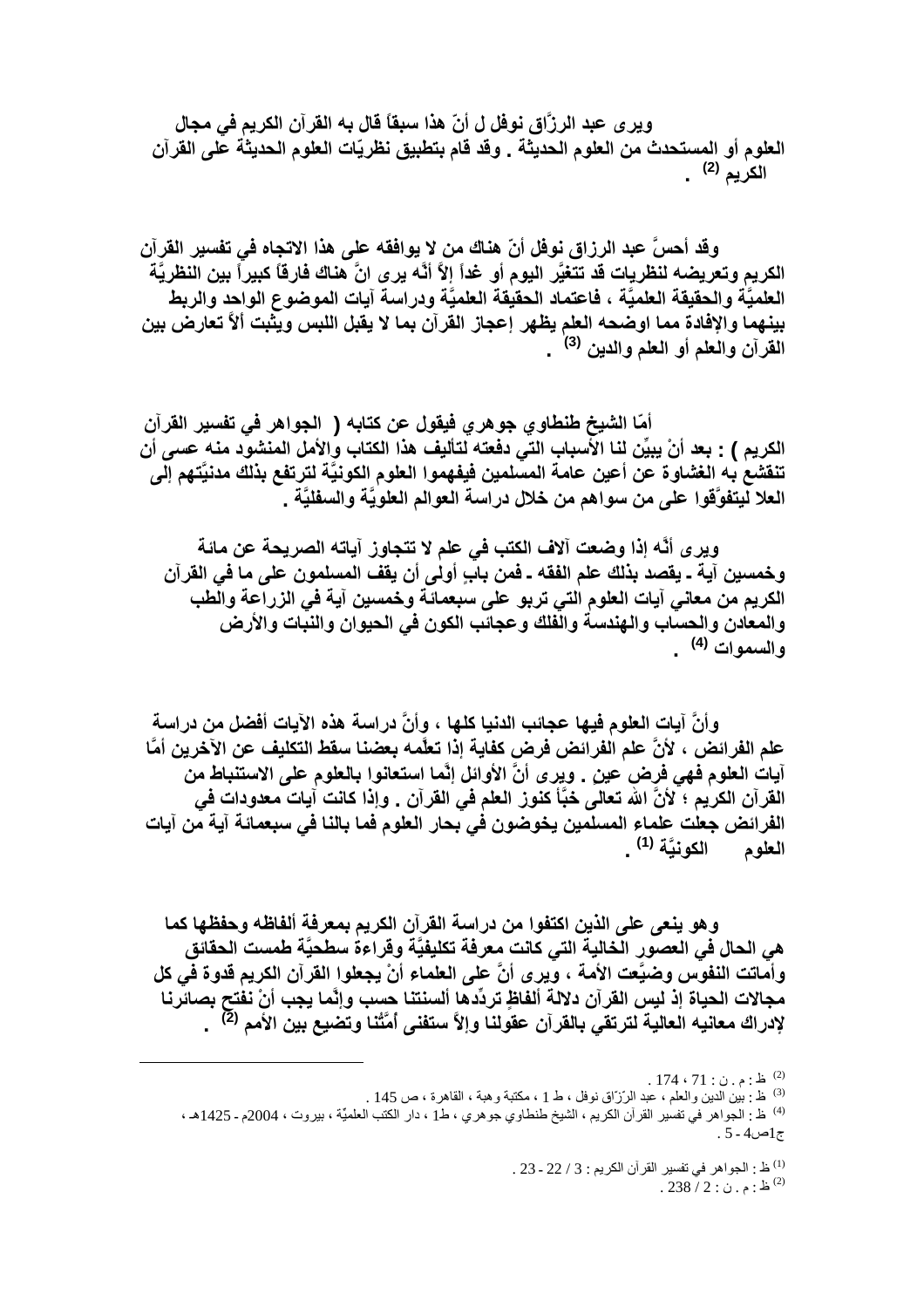تُمَّ هو لا يرى من العقل أو الشرع أنْ تترك أمة الإسلام علوم الكائنات التي ذكرتها آيات الكتاب العزيز ؛ لأنَّ علوم الكائنات فيها معرفة الله تعالى وحياة الأمم . وإذا كان علم الفقه لحفظ الأمم ، فلا حفظ للحياة و لا يمكن معرفة الله إلاَّ بعد معرفة ما به الحياة <sup>(3)</sup> وأنّ الخطأ الذي وقعت فيه الأمة هو عنايتها الشديدة بعلم الفقه حسب في حين أنِّ القرآن الكريم قد شوَّق إلى العلوم الطبيعيَّة تشويقاً كثيراً أكثر بكثير من آيات الأحكام <sup>41</sup>) . فعناية الله تعالى بهذه العلوم ليست من العبث ـ تعالى الله عن ذلك علوَّا كبيراً ـ وإنَّما أوصى الله بها لأنَّها تحيى الأمة وتوصلها إل*ى* بارئها عزَّ وجَلٍّ <sup>(5)</sup> .

وتراه يلوم الذين اهتمَّوا بعلوم البلاغة ووقفوا عندها حسب حتى وإنْ وصلوا إلى أقصاها وأثبتوا من خلاله إعجاز القرآن الكريم لأنّ علوم البلاغة ليست غاية ما يراد من الدارس والباحث وهي ليست نهاية علوم القرآن الكريم وأنّ واضعى علم البلاغة لم يكن مقصدهم من هذه العلوم هذا المعنى بقدر ما أرادوا أنْ يدفعوا الناس إلى البحث لأنَّ الوقوف عند إعجاز القرآن والاكتفاء بذلك إنّما هو الجهالة عينها <sup>(6)</sup> .

والشيخ الطنطاوي لم يقف عند هذا الحدّ وإنَّما بالغ كثيراً في الاستفادة من العلوم الحديثة فقام باستخراج علم التشريح والكيمياء وعلم تحضير الأرواح وانتهى إلى أنَّ معرفة هذا العلم تنتهى بالإنسان إلى الإيمان بالآخرة وبالحياة بعد الموت <sup>(7) \_</sup>.

وقد أفاد عبد الحميد بن باديس من علم الـهيئـة ومـا اتَّفق عليه علمـاء الفلك في العصر الحديث في تقرير ما يذهب إليه من نزعةٍ علميَّة في تناول بعض الآيات القرآنيَّة التي ذكرت بعض الإشارات العلميّة .

فَفَى قَولُه تعالى{ وَجَعَلْنَا اللَّيْلَ وَالنَّهَارَ آيَتَيْنِ فَمَحَوْنَا آيَةَ اللَّيْلِ وَجَعَلْنَا آيَة النَّهَار مُبْصِرَةً لِتَبْتَغُواْ فَضْلاً مِّن رَّبِّكُمْ وَلِتَعْلَمُواْ عَدَدَ السِّنِينَ وَالْحِسَابَ وَكُلَّ شَيْءٍ فَصَّلْنَاهُ تَفْصِيلاً } <sup>(1)</sup> \_ يقول : (( والآيـة هي العلامة الدالَّة . وكان الليل والنـهار آيتين بتعاقبـهما مقدرين بأوقَّات متفاوتة بالزيادة والنقص في الطول والقصر ، على نظامٍ محكم وترتيبٍ بديع ، بحسب الفصول الشتويَّة والصيفيَّة ، وبحسب الأمكنة ومناطق الأرض - المناطق الاستوائيَّة ، والقطبيَّة الشماليَّة ، والجنوبيَّة ، وما

> $.63/25:$ ظ:م.ن $.63/25$  $.242 / 2 : 0.9 : 4^{(4)}$  $.64 / 25 : 0.9 : 4^{(5)}$  $.66 - 65 / 25 : 3.6$ ظ: م.ن : 55  $.277 \cdot 100 / 1$ : م.ن: 1 .  $12:12$ سراء  $12:1$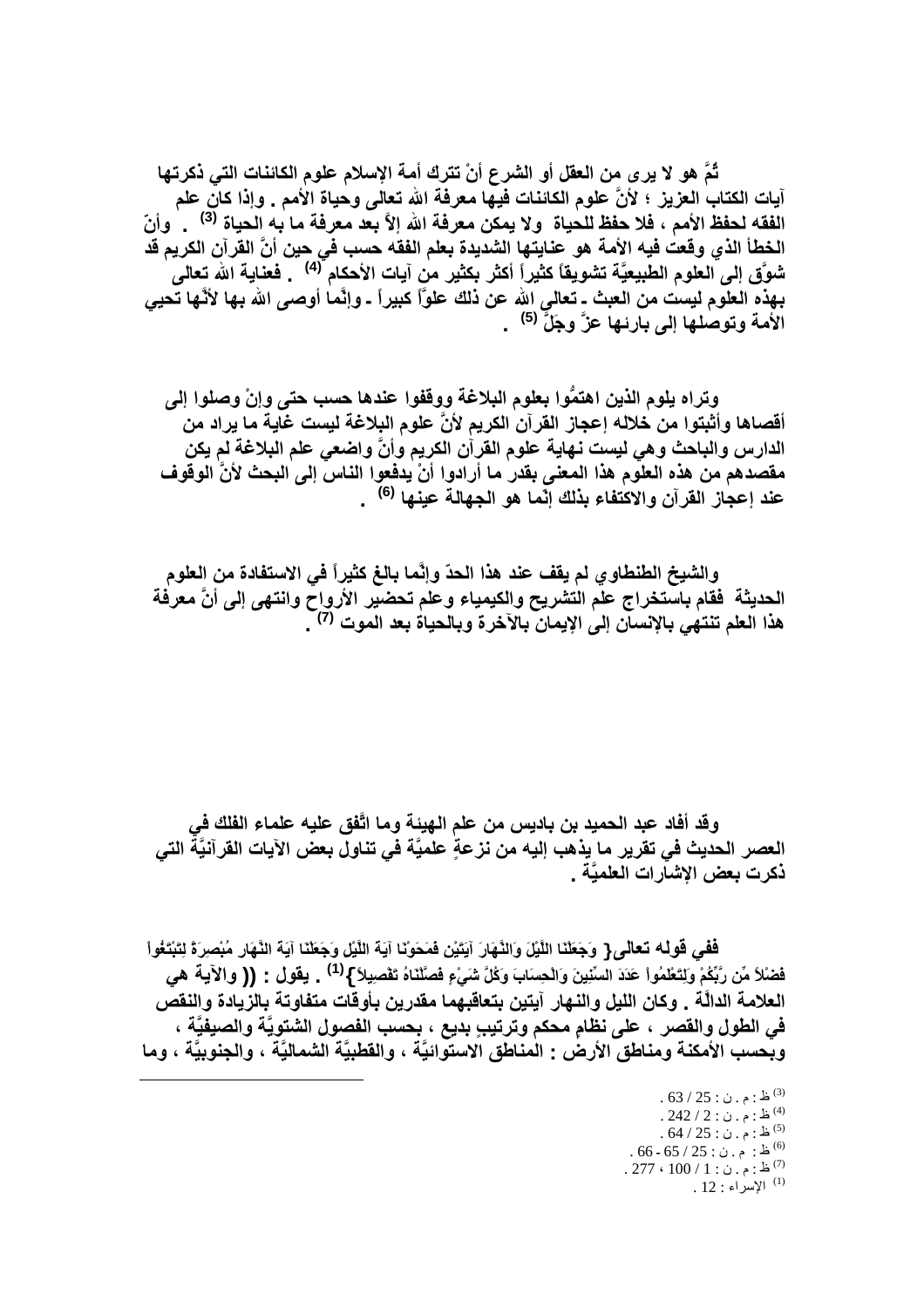بينهما . حتى يكونا في القطبين ليلة و يوماً في السنة ، ليلة فيها ستَّة أشهر هي شتاء القطبين ، ويوم فيه سنَّة أشهر هو صيفهم . فَهذا الترتيب والتقدير والتيسير دليِّل قاطع على وجود خالق حكيم قدير لطيف خبير ... فمحونـا : المحو هو الإزالـة : إزالـة الكتابـة من اللوح ، وإزالــة الآثـار من الديـار \_ فمحو ( آيــة الليل ) إزالـة الضـوع منـها ، وهذا يقتضـى أنَّـه كـان فيـها ضوع ثُمَّ ازيل ؛ فتفسير الآية أنَّ القمر كان مضيئاً ، ثُمَّ أزيل ضوءه فصار مظلماً . وقد تقرَّر في علم الهيئة أنَّ القمر جرمٌ يأتيه نوره من الشمس . وقد اتَّفق علماء الفلك في العصر الدِّديثُ بعد الاكتشافات والبحوث العلميَّة أنَّ جرم القمر ـ كالأرض ـ كان منذ أحَّقاب طويلة وملايين السنين شديد الحمو والحرارة تُمَّ برد ، فكانت إضاءته في أزمان حموه وزالت لمَّا برد ... فإنَّ ظلام جرم القمر لم يكن معروفًا أيَّام نزول الآية عند الأمم إلاَّ أفراداً قليلين من علماء الفلك . وإنَّ حمو جرمه أوَّلاً ، وزواله بالبرودة ثانياً ، ما عُرف ' إلاَّ في هذا العهد الأخير . والذي تلا هذه الآية وأعلن هذه الحقائق العلميَّة منذ أربعة عشر قرناً نَبَىٌّ أمىٌّ من أمةٍ أميَّةٍ ، كانت في ذلك العهد أبعد الأمم عن العلم ، فلم يكن ليعلم هذا إلاَّ بوحي من الله الذي خلق الخلائق وعلم حقائقها ))<sup>(2)</sup>

وير ي أنَّ الدعوة إلى العلوم الكونيَّة دعوة قرآنيَّة نادي بها القرآن الكريم للوصول إلى حقائق الكون من أجل أن نفهم ديننا فهماً صحيحاً ينتهي بنا إلى الهداية والعزَّة .

وَالْأَرْضِ وَيَعْلَمُ مَا تُخْفُونَ ۚ مَسْمَعَ فَقِي قَوْلِهُ تَعَالَى { أَلَا يَسْجُدُوا لِلَّهِ الَّذِي يُخْرجُ الْخَبْءَ فِي السَّمَاوَاتِ وَمَا تُعْلِنُونَ } <sup>(3)</sup> . يقول بن باديس : (( من أساليب الـهداية القرآنيَّة إلى العلوم الكونيَّة ، أن يعرض علينـا القرآن صوراً من الـعالم الـعلوي والسفلـي ، في بيـانٍ بديعٍ جذاب ، يشوقنـا إلـي التأمّل فيها ، والتَّعمَّق في أسرار ها . و هنا يذكر لنا ما خبَّأه في السموات والأرض لنشتاق إليه ، وننبعث في البحث عنه ، واستجلاء حقائقه ومنافعه ، بدافع غريزة حبٍّ الاستطلاع ، ومعرفة المجهول . وبمثل هذا انبعث أسلافنا في خدمة العلم ، واستثمار ما في الكون إلى أقصى ما استطاعوا ، ومهدوا بذلك السبيل لمن جاء بعدهم . ولن نعزَّ عزهم إلاَّ إذا فهمنا الدين فهمهم وخدمنا العلم خدمتهم ))<sup>(4)</sup> .

وَّقْد عقد الرافعي فصلاً خاصًّا تناول فيه ( القرآن والعلوم ) في كتابه ( إعجاز القرآن والبلاغة النبويَّة ) قرَّر فيه أنَّ القرآن الكريم معجزة أصليَّة باقية من لدن ظهر الإسلام العزيز إلى أنْ يرتْ الله تعالى الأرض ومن عليها ، وأنَّه لولا وجود القرآن الكريم لأصبح العالم غير ما هو عليه فالقرآن الكريم أصل النهضة الإسلاميَّة التي حافظت على علوم الأوَّلَين وهذَّبتها وكانت سبباً في طلب العلم والعمل به .<sup>(1)</sup>

و هو ير ي أنَّه بالإمكان استخراج الكثير من العلوم الطبيعيَّة و غوامضها من القرآن الكريم . وإذا ما توافر الفهم الصحيح للإنسان كان بإمكانه استخراج دلالات وإشارات كثيرة<br>تشير إلى حقائق العلوم .<sup>(2)</sup>

.<br><sup>(2)</sup> المصدر نفسه : 131 وما بعدها .

<sup>&</sup>lt;sup>(2)</sup> تفسير بن باديس في مجالس التذكير من كلام الحكيم الخبير ، الإمام العلاّمة عبد الحميد بن باديس ، ط2 ، دار الفكر ،بيروت ،  $.61 - 58$  هـ - 1971م ، ص 58.

<sup>.</sup>  $25:$  النمل  $^{(3)}$ 

<sup>.</sup>  $460:$  تفسير بن باديس  $^{(4)}$ 

<sup>&</sup>lt;sup>(1)</sup> ينظر : إعجاز القرآن والبلاغة النبويَّة ، مصطفى صادق الرافعي ، ط2 ، المكتبة الأهليَّة بمصر ، 1345هـ ـ 1926م ، ص115 و ما بعدها .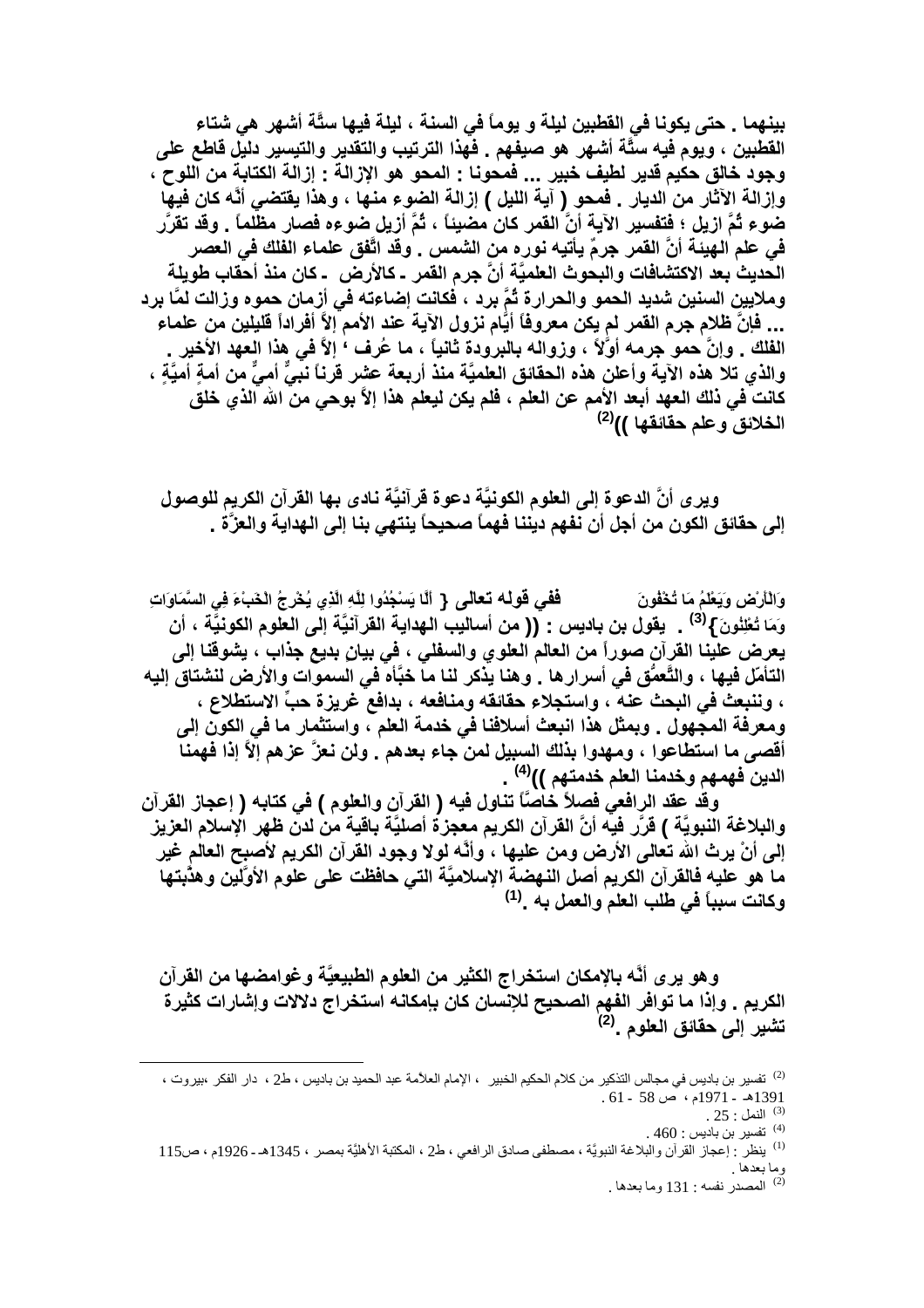والرافعي يرى أنَّ جميع العلوم الإنسانيَّة لا تخرج في معناها عن آيات كتاب الله تعالى وكذلك هي الحال بالنسبة للحقائق العلميَّة لو استكملَّت أدوات البحث ووسائله العلميَّة .

فقد (( أشار القرآن إلى نشأة هذه العلوم وإلى تمحيصها وغايتها ... وذلك قوله أَنَّهُ الْحَقُّ أولَمْ يَكْف بِرِبِّكَ أَنَّهُ عَلَى كُلِّ شَىْءٍ ۖ تَعَالَى : {سَلْرِيهِمْ آيَاتِنَا فِى الْآفاق وَفِى أنفْسِهِمْ حَتَّى يَتَبَيَّنَ لَهُمْ شَهِيدٌ } <sup>(3)</sup> . ولو جمعت أنواع العلوم الإنسانيّة كلّها ما خرجت في معانيها من قوله تعالى : ( في الآفاق وفي أنفسهم ) هذه آفاق ، وهذه آفاق أخرى ، فإنْ لم يكن هذا التعبير من الإعجاز الظاهر بداهةً فليس يصحّ في الافهام شيء . ذلك وأنّ من أدلة إعجاز هذا الكتاب الكريم أن يخطيء النا س في بعض تفسيره على اختلاف العصور لضعف وسائلهم العلميَّة ولقصر حبالهُم أن تعلَّق بأطَّراف السموات أو تحيط بالأرض ، ثُمَّ تصيب الطبيعة نفسها في كشف معانيها ، فلمَّا تقدَّم النظر وجمِّعت العلوم ونـاز عت إلى الاكتشاف واستكملت أدوات البحث ظهرت حقائقه الطبيعيَّة نـاصعة كأنَّها غاية لا يزال عقل الإنسان يقطع إليها ، وحتى كأن الآلات حينما توجَّه لآيات السماء والأرض توجه لآيات القرآن الكريم أيضاً ( والله غالب على أمره ولكنَّ أكثر النَّاس لا يعلمون ) . ذلك هو الأمر في العلوم الأولى تُمَّ الله ينشىء النشأة الآخرة  $(4)$ (

يرى حنفى احمد أنَّ آيات القرآن الكريم تنطوي على أصول وجوامع العلم لاسيَّما حديث القرآن الكريم عن الكائنات الذي لم يعرف الناس معانيه الدقيقة حتى جاء العلم الحديث ليكشف هذه الإشارات العلميَّة التي حوت الكثير من المعاني والدلالات التي تجاوزت المعنى الظاهر لها .

يقول حنفي أحمد في كتابه : ( التفسير العلمي للآيات الكونيَّة في القرآن ) : (( فقد وضعنـا هذا الكتاب بفضل من الله وعون منـه تعالى ، إذ كانت الـحاجـة إليـه مـاسنَّة فـى هذا الزمـان الذي التبس فيه الحق بالباطل ... وموضوع هذا الكتاب كما ينمُّ عنه اسمه ذو أهميَّة بالغة ، لأنّه يبحث في تصوير القرآن للكائنات تصويراً يكشف عن دقيق معانيه ويبيِّن ما فيه من آيات الإعجاز الدالَّةَ على صدق وحيه وسموٍّ رسالته . : لقد جاء الحديث في القرآن عن الكائنات

. فصَلْت: 53.

<sup>(4)</sup> إعجاز القرآن والبلاغة النبويَّة : 133 وما بعدها <sub>.</sub>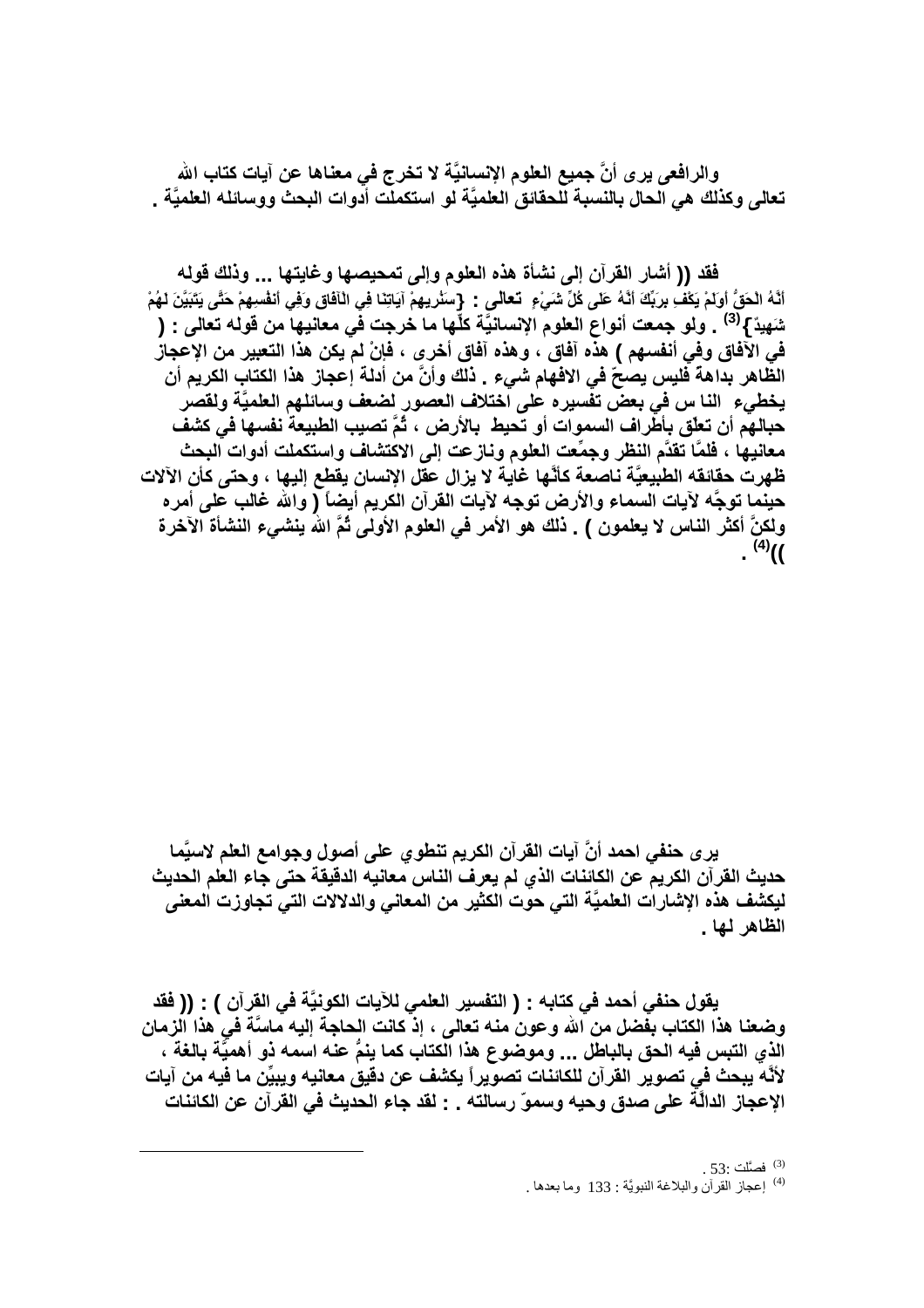كما جاء غيره من الأحاديث والأنباء مناسباً لجميع الناس على اختلاف درجات عقولهم وأفهامهم ، فكان ولا يزال لهم جميعاً من ظاهر معان واضحة سهلة تصوِّر لهم صنعة الخالق كما يشاهدونها وتبيِّن لهم ما فَيها من آيات القدرة العظيمة ودلائل العلم الواسع مع التوجيه الحكيم الى غايات محدودة ، ورحمات مقصودة ، لكى يتعرَّفوا منها بالتعقُّل والتبصُّر في غير عنـاء علـى خـالق الـخلق جلِّ و علا ، و علـى كمـال صـفـاتـه وأفـعالـه ، إذ الصنـعة دليل لا شكَّ فيـه على قدرة الصانع وصفاته ، لكي يؤمنوا بعد التعرّف عليه بصدق وعده ووعيده . كان هذا ولا يزال هو الغرض العام المقصود من ورود الحديث عن الكائنات في القرآن . ولكنِّ المتأمِّلين في هذا الحديث من أهل العلم والخبرة بالكائنات يرون في ألفاظه وعباراته فوق معانيها الظاهرة معاني أخرى دقيقة تنطوي على أصول وجوامع من العلم الواسع الدقيق عن الكائنات الذي لم يكن معروفًا للناس من قبل ، ولم يتعرّفوا عليه إلاّ تدريجيّاً بعد انتشار العلم الحديث بينهم في القرنين الأخيرين . وتنكشف هذه المعاني الدقيقة لهوَلاء المتأمّلين من أصحاب العقول الراجحة على ضوع علمهم الخاص ، إمّا من صريح النص حيناً وإمّا من إشارات ورموز فيه حيناً آخر \_ لقد كانت دعوة القرآن علميَّة قائمة على تحرير العقول من الأوهام ، وإطلاق عقال الفكر وحتَّه على النظر في صحف الكون ، لذلك نرى الكثير من آيات القرآن تنتهي بمثل قوله تعالى : ( قد فصَّلنا الآيات لقومٍ يعلمون ) وبقوله : ( لقوم يفقهون ) وبقوله : ( لقوم يتفكّرون ) ... ))<sup>(1)</sup> .

وحنفي يرى أنّ طريق النجاح في معرفة ما أشار إليه القرآن الكريم من الآيات الكونيَّة هو جمع الآيات المتفرِّقة وتبويبها على حسب موضوعاتها وذلك لمعرفة دقائق وتفاصيل طبائع الكائنات ، هذا المعنى الذي غاب عن أذهان أهل العلم والفكر وبذلك غاب عنهم طريق الوصول الى علم مفصّل عن الكائنات التي صوّر ها القرآن الكريم تصويراً دقيقاً معجزاً دالاً على صدق وحيه فيما ذكره من أصول العلوم الكونيَّة التي ذكر ها في آياته المباركة  $(2)$ 

وللطبيب عبد العزيز اسماعيل كتاب اسمه ( الإسلام والطب الحديث ) ، وهو مجموعة مقالات نشر ها في مجلَّة الأز هر يرى فيها ضرورة إظهار إعجاز القرآن الكريم من غير جهة فصاحته . فالقرآن وإن لم يكن كتاب طبّ أو هندسة أو فلك إلاَّ أنّ فيه سنن طبيعيَّة ترجع إليها هذه العلوم التي لا يمكن إدراكها وقت نزول الوحي إلآ على نحو الإجمال أو التأويل لأنَّه لا يمكن إدراك معناها الحقيقي إلاَّ من طريق معرفة ودراسة العلوم الحديثة ـ كما هي الحال في تفسير قوله تعالى : ( خلق الإنسان من علق ) ، فالعلق في الطب الحديث هو ذلك الحيوان المنوى الذي لا يمكن أنْ يرى إلاّ بالميكروسكوب . فهذه الآية وآيات أخر لا يمكن أنْ تدرك على نحو الدقَّة إلاً من خلال ما كشفت عنه العلوم الحديثة .<sup>(1)</sup>

<sup>(1)</sup> التفسير العلمي للأيات الكونيَّة في القرآن ، حنفي أحمد ، ط2 ، دار المعارف ، مصر ، 1960م ، ص1 - 2 .

لينظر : المصدَّر نفسه : 2 وما بعدها  $^{(2)}$ 

<sup>&</sup>lt;sup>(1)</sup> ينظر الإسلام والطبّ الحديث ، عبد العزيز إسماعيل ، ط2 ، الشركة المصريَّة للطباعة والنشر ، القاهرة ، 1958م ، ص14 .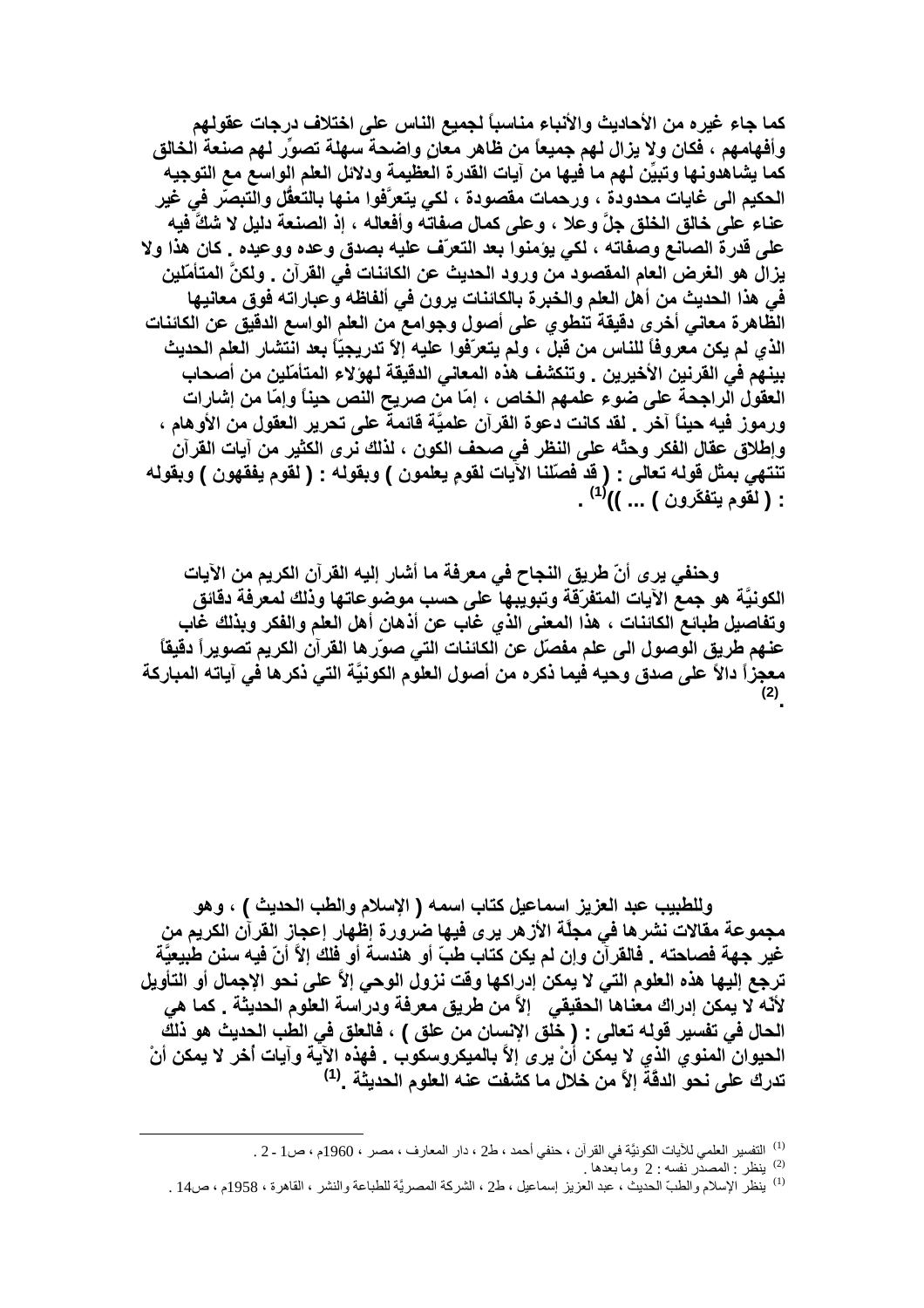وينتهي الدكتور عبد العزيز إسماعيل إلى أنَّه سيأتي الوقت الذي يكون فيه العلماء أهل العلوم الحديثَة اقرب الناس للدين .<sup>(2)</sup>

وير ي جمال الدين عيَّاد في كتابه ( بحوث في تفسير القرآن ) أنَّ العلوم الحديثة لاسيِّما ـ علم الطب ـ لا تتنافى مع مّا قرَّره القرآن الكرّيم ولذلك فهو يرفض ما ذهب إليه المفسِّرون من أنَّ العلقة دمٌ جامد .

فَفي تفسير قوله تعالى : { خَلقَ الْإِنسَانَ مِنْ عَلقٍ } <sup>(1)</sup> ، يقول : **((** وتفسير العلقة بالدم الجامد تفسير تسمح به اللغة ولا يسمح به الطب أو علم الأجنَّة خاصَّةً . فإذا استشرت قاموساً من قواميس اللغة على اختلافها وجدت الدم الغليظ أو الجامد من معاني العلقة . ولكنَّ الحقائق الثابتة في علم الأجنَّة لا يمكن أنْ تفسِّر العلقة بالدم الجامد أبداً . فالعلقة كما قرَّر القرآن في آيات أخرى هي طور من أطوار الجنين يعقب النطفة أو البويضة الملقَحة ويسبق

> . 121 : المصدر نفسه . 121  $12:10^{(1)}$  العلق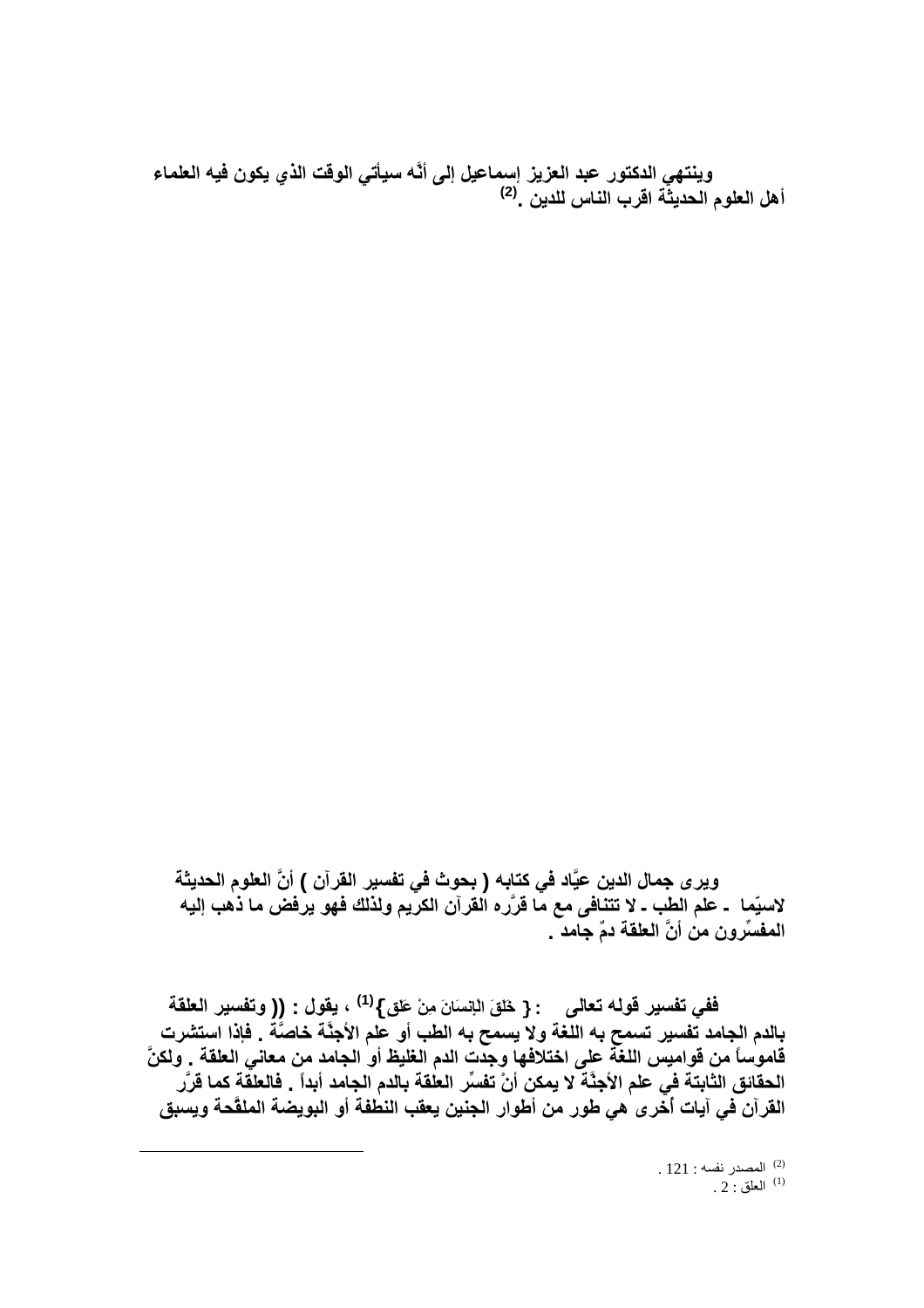المضغة ، فهي ثاني أطوار الجنين . والثابت أنَّ الطور الذي يعقب تلقيح البويضة يتَّصف أوَّل ما يتَّصف بظاَّهرة الانفسام ... ولئن كنَّا نفتقد المعلومات عن انفسام البِّويضة الإنسانيَّة فإنّ انقسام البويضة في الثديَّات عامة وفي فصيلة من فصائل القرود قريبة الشبه بالإنسان خاصَّة ، قد كشف لنا الكثيِّر عمَّا يرجَّح حدوثَه في الإنسان ... يتبيَّن لنا أنَّ البويضة الملقَحة تنقسم إلى خليتين خلال أربع وعشرين ساعة من وقت انطلاق البويضة من المبيض ثُمّ إلى ثلاث فَأَرِبِعٍ ، ثُمَّ خمس فست ، فسبع فَثمان \_ ويستمر الانقسام كذلك حتى تصبح البويضة الملقَّحة حوال الساعة السادسة والتسعين مركبة من ست عشرة خليَّة ، ويطلق عليها في هذه المرحلة من مراحل النمو اسم التوتة لما بينها ككتلة من الخلايا المتراصَّة بعضها فوق بعض وبين ثمرة التوت من شبه \_ وعند هذه المرحلة يكون الجنين قد وصل إلى فراغ الرحم في شكل مجموعة من الخلايا المركزية محاطة تماماً بدائرة من الخلايا سيطلق عليها فيما بعد اسم التروفوبلاست ، ويحيط بهذه الدائرة غشاء يطلق عليه زونا بللوسيدا ، وهو الغشاء الذي يحيط بالبويضة أصلاً ... يبين لنا أنّ ما سمّاه القرآن بالمضغة لابد أن يقابل المرحلة الثانية من المراحل الثلاث التي ذكرنـاها آنفاً ، وهي المرحلـة التي يتخلَّق فيها الجنين أو تتكوَّن أجهزته وأعضاؤه ؛ ذلكَ أنَّ المضغة قد وصَّفها القرآن بأنَّها مخلَّقة وغير مخلَّقة ، فهي الطور الأولِّ الذي يتخلَّق فيه الجنين ، فتتكون أعضاؤه وأجهزته المختلفة أو لا يتخلَّق كالسقطِّ ... وواضح من الوصف الذي قدَّمناه للدم السائل والدم الجامد أنَّ الجنين في المرحلة التي سمَّاها القرآن بالعلق ليس من الدم الجامد أو السائل في شيء . بل إنَّ الجنين حتى الأيام الأخيرة من طور العلقة لم يكن يحتوى على خلايا دموية علَّى الإَطلاق . فالراجح أنَّ الخَّلايا الدمويَّة لا تتكون طلائعها إلاَّ حوال اليوم الثامن عشر من حياة الجنين . ومن أجل هذا نرفض ما ذهب التفسير مع المفهوم الطبي لما يقابل العلقة من مراحل نمو الجنين ))<sup>(2)</sup> .

## \* أدلَّة القائلين بالتفسير العلمي للقرآن الكريم :

1- إنَّ استخدام العلوم يؤدِّي بنـا إلى فهمٍ أفضل للنص القرآني وإدراك أوسع \_

2ـ التفسير العلمي إثبات لإعجاز القرآن الكريم الذي ذكر هذه المطالب في بيئة جاهلية هي ما تكون عن العلم والمعرفة . أيعد

<sup>&</sup>lt;sup>(2)</sup> بحوث في تفسير القرآن الكريم ـ سورة العلق ، جمال الدين عيَّاد ، دار الحمامي للطباعة ، القاهرة ، 1380هـ ـ 1961م ، ص63 وما بعدها .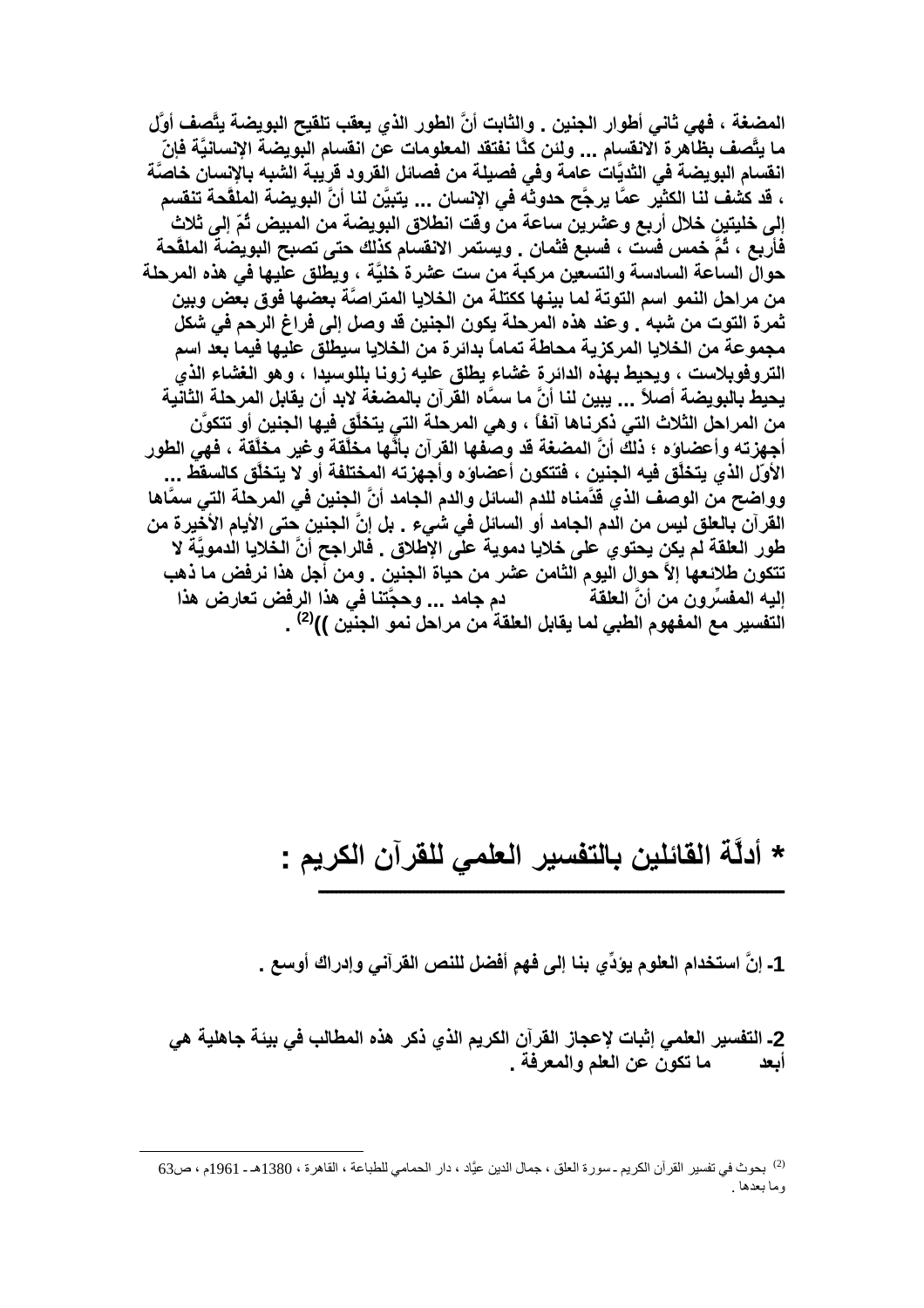3ـ استخدام العلوم مدعاة إلى أنْ يتمسَّك المسلمون بكتابهم وإسلامهم الذي يدعو إلى العلم والمعرفة .

4 ـ إنَّ ما أثبته العلم على نحو الحقيقة واليقين هو عينه ما أشار إليه القرآن الكريم .

5 ـ استخدام العلوم يثبت تهافت قول القائلين بأنَّ القرآن الكريم إنَّما كان يصلح لزمان مضى ولم يَعُد يصلح للحاضر أو المستقبل .

6 ـ إنَّ آيات القرآن الكريم تنطوي على أصول وجوامع العلم لاسيَّما حديث القرآن الكريم عن الكائنات ، التي جاء العلم الحديث ليكشف عن هذه الإشارات العلميَّة التي ذكر ها القرآن الكريم

7 ـ إنَّ الدعوة إلى العلوم الكونيَّة هي دعوة قرآنيَّة نادى بها القرآن الكريم للوصول إلى حقائق الكون وذلك بما عرضه من صور للعالم العلوى والسفلى وأسرار هما .

8 ـ القرآن الكريم وإنْ لم يكن كتاب طبِّ أو هندسة أو فلك إلاَّ أنَّ فيه سنن طبيعيَّة ترجع إليها هذه العلوم التي لا يمكن إدراكها إلاَّ من طريق معرفة ودراسة العلوم الحديثة .

9 ـ التفسير العلمي يؤدِّي إلى إقبال غير المسلمين على القرآن الكريم لأنَّ إعجاز القرآن للعرب وقت نزول الوحي هو الإعجاز البلاغي أو الأدبي من خلال الألفاظ والتراكيب ، أمَّا لغير العرب فلابدَّ من تفسير الفرآن تفسيراً علميًّا ، لأنَّ الإعجاز العلمي يؤدِّي إلى إقناع غير المسلمين بالإسلام وكتابه العزيز .

10 ـ إنَّ آيات العلوم فيها عجائب الدنيا وإذا كانت آيات معدودة في الفرائض أوجبت علينا الخوض في بحار من العلم فما بالنا في سبعمائة آية من آيات العلوم الكونيَّة . وهي مدعاة لمعرفة أصل التوحيد .

11 ـ إنَّ علوم الكائنات فيها معرفة الله تعالى وحياة الأمم ، والعقل والشرع يدعو إلى معرفة الله تعالى ولا يتمّ ذلك إلاَّ بمعرفتها .

12 ـ إنّ هذه العلوم أفعال الله تعالى في الكون وصفاته ، ومعرفتها تعين على التوحيد .

## \* منافشة الأدلَّة -

1 ـ نعم يمكن أنْ نأخذ بالدليل الأوَّل ولكن ليس بمعنى أنَّ التفسير العلمي للقرآن الكريم هو المنهج الوحيد نحو فهم أفضل للنص القرآني ، وكذلك هي الحال بالنسبة للدليل الثاني \_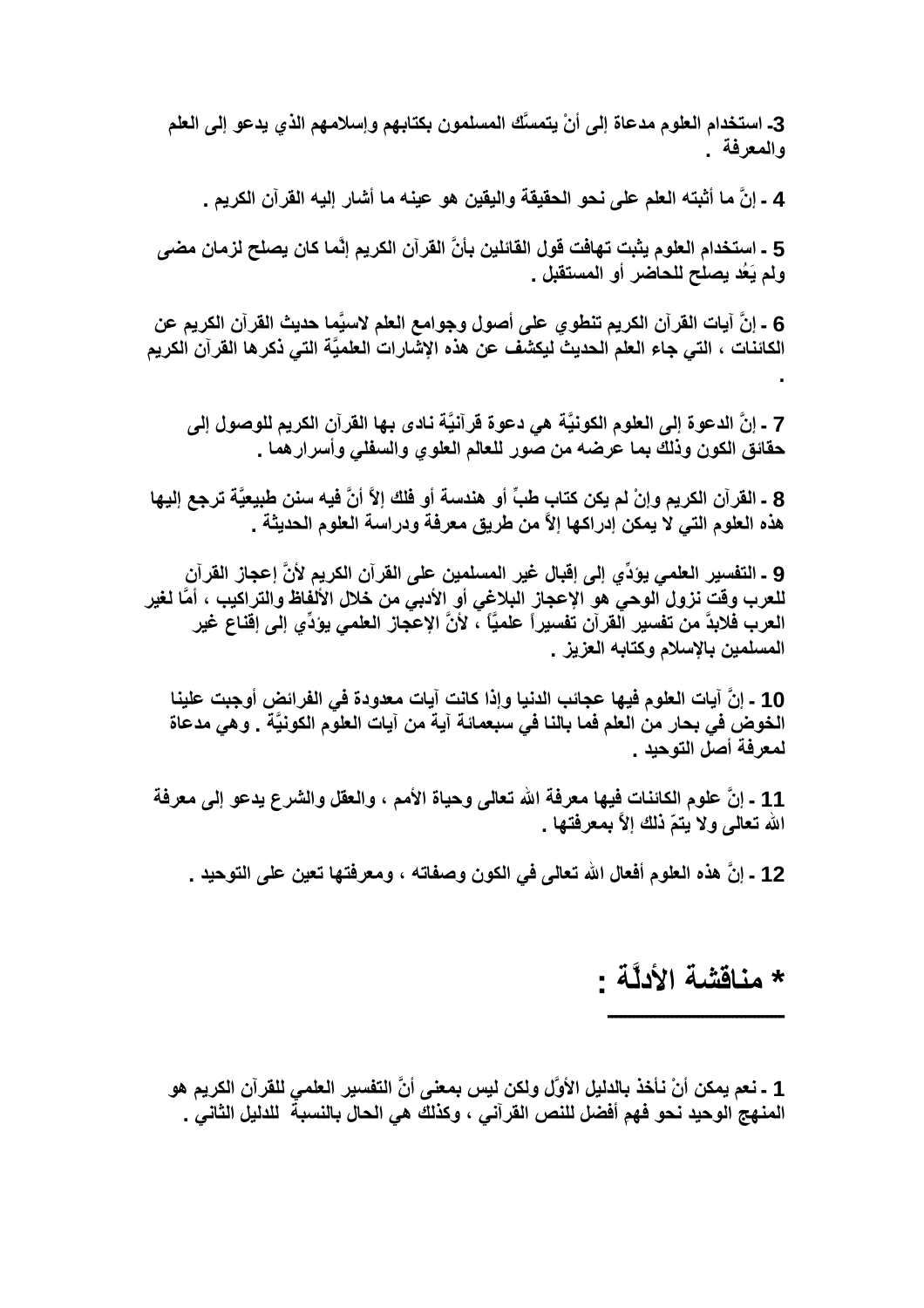2 ـ أمَّا الدليل الثالث فليس هو وحده مدعاة إلى أنْ يتمسَّك المسلمون بسببه بالقرآن الكريم والإسلام وإنَّما المناهج الأخر في التفسير كالمأَثور وغيره مدعاة إلى ذلك إذا كانت على وفق الضوابط والشروط .

3 ـ أمَّا الدليل الرابع فيمكن أنْ نقول : انَّه ليس لِزاماً على القرآن الكريم أنْ يقول بما قاله العلم أو أثبته ، فقد سكت القرآن عن كثير مما أثبته العلم وربَّما صحَّح ما قاله العلم .

4 ـ أمَّا الدليل الخامس فنقول : نعم ، ولكن استخدام العلوم يمكن أنْ يُعَدُّ حكمة وليس علَّة لإثبات قول القائلين بأنَّ القرآن الكريم يصلح لزمانٍ مضى ، لأنَّ الدليل القطعي ورد في القرآن الكريم في أكثر من آية كقوله تعالى على سبيل المثال لا الحصر : ( إنَّ هذا القرآن يهدي للتي هي أقوم ) . وهذا على نحو الإطلاق .

5 ـ أمَّا الدليل السادس ، فنقول : نعم أشارت بعض الآيات القرآنيَّة إلى علوم الكائنات ، ولكنَّ القول بأنَّ جميع العلوم وما يتعلَّق بـها من رموزٍ وقوانين موجودة في القرآن الكريم فهذا ما لا يقرّه الواقع والحسّ .

6 ـ نعم ، إنَّ الدعوة إلى العلوم الكونيَّة دعوة قرآنيَّة ولكن تفسير هذه الإشارات أو ربطها بكل فرضيَّة أو نَظريَّة علميَّة فيه ما فيه من حيفٍ وخطر على واقع النصّ القرآني العزيز . وكذلك هي الحال بالنسبة للدليل الثامن .

7 ـ أمَّا الدليل التاسع فيمكن أنْ يؤخذ عليه بأنَّ كثيراً من غير العرب لديهم الثقافة الأدبيَّة واللغويَّة العالية التيِّ اكتسبوها من خلال تعلُّم اللغة العربيَّة وآدابها وبالتالي يمكنهم إدراك الإعجاز اللغوي أو الأدبي للقرآن الكريم .

8 ـ أمَّا الدليل العاشر ، كون العلوم فيها عجائب الدنيا وبالتالي فهي مدعاة لتوحيد الله تعالى ومعرفته . نقول : إنَّ معرفة التوحيد يمكن أنْ تحصل بالعقليَّات كذلك : ( بعرة تدلُّ على بعير ) و ( آثار أقدامِ تدلَّ علمی مسیر ) ... الخ .

9 ـ أمَّا الدليل الأخير فيمكن أنْ نقول فيه : انَّ اعتبار هذه العلوم أفعال لله تعالى لا يوجب علينا معرفة هذه الأفعال على نحو التفصيل بل يكفي معرفة وجود الله تعالى وصفاته على نحو الإجمال .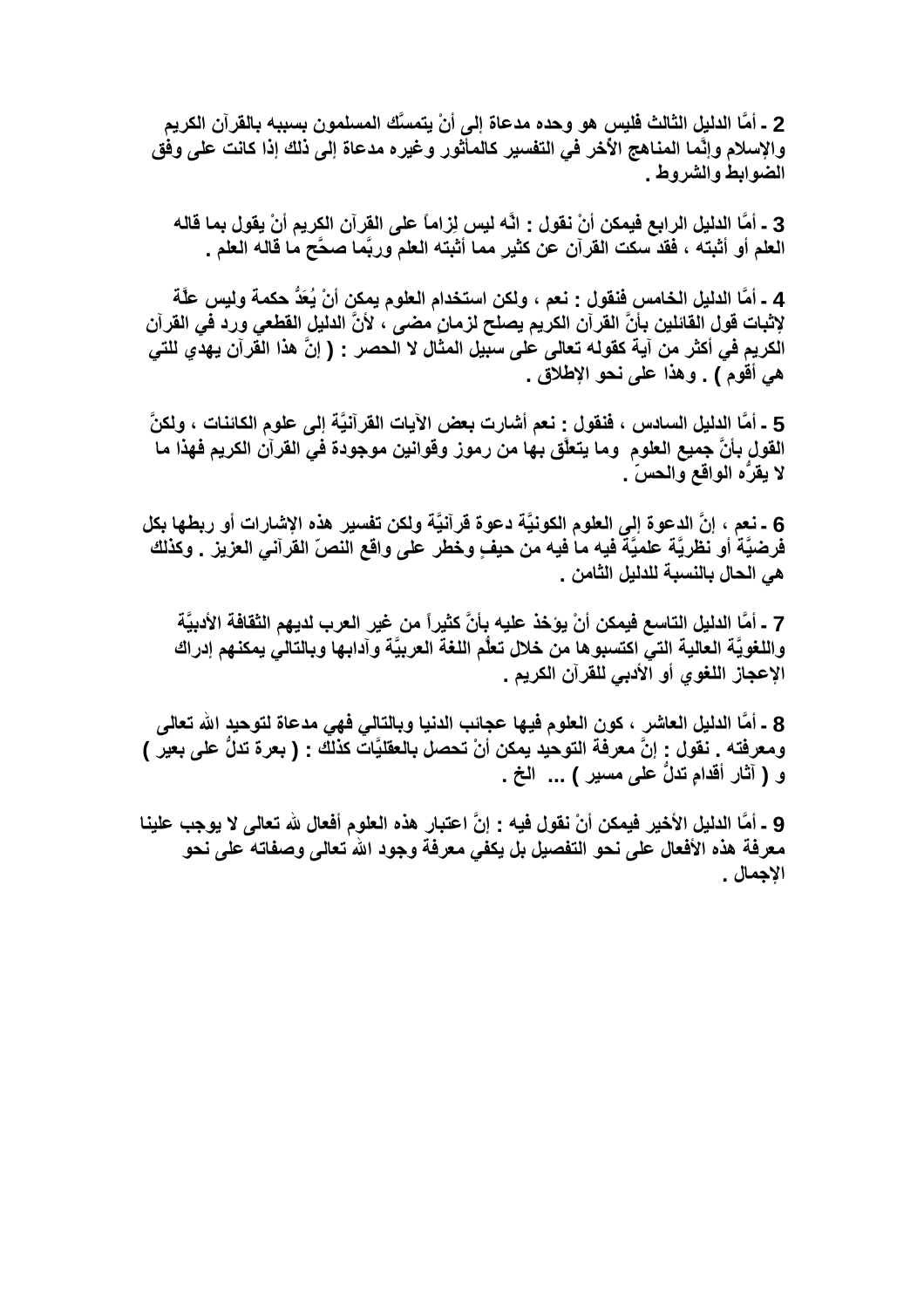الخاتمة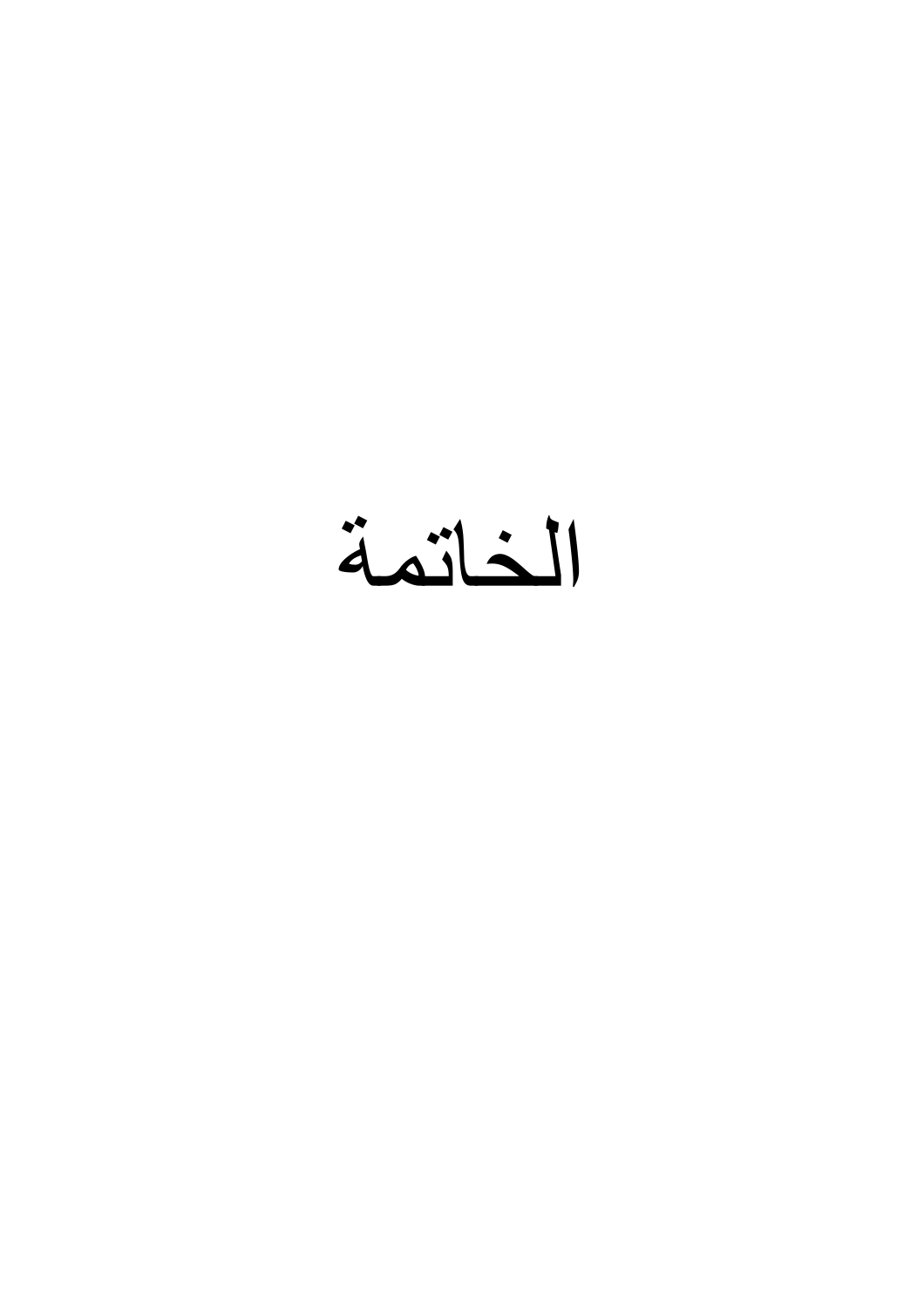الخاتمة -

بعد هذه الرِّحلة مع ( مناهج التفسير الحديث للقرآن الكريم ) ، نذكر بإيجاز أهمّ النتائج التي توصِّلنا إليها : -

1 ـ في الفصل الأوَّل الموسوم بـ ( التفسير نشأته وتطوَّره ) ، تناولنا التفسير والتأويل لغةً واصطلاحاً والفرق بينهما ، وانتهينا منه إلى أنَّ التفسير في اللغة يستعمل في إبراز المعاني المعقولة والمعاني الحسِّيَّة أيضاً ، لأنَّ المعاني والحقائق الَّذهنيَّة تقرب إلى الفهم والبيان بتصوير ها للعيان . قال تعالى : ( ولا يأتونك بمثل إلاَّ جنناك بالحق وأحسن تفسيرا ) أي بياناً أو تفصيلاً كما يقول ابن عباس .

2 ـ أمّا بالنسبة للتفسير في الاصطلاح : فقد تناولنا فيه أقوال العلماء والمفسرين وأهل الخبر ة وانتهينا منه إلى التعريف الأقرب تعبيراً إلى معنى التفسير في الاصطلاح من بين تعريفات العلماء من حيث بيان معانى الآيات القرآنيَّة والكشف عن مقاصدها ومداليلها . ذاكرين كذلك أسبقيَّة من عرَّف التفسير في الاصطلاح وإنْ اختلفنا مع بعض العلماء الأجلاَّء ومن أخذ نا على أيديهم العلم . شفيعنا في ذلك أنَّنا وما أتينا به إنَّما هو ثمرة جهودهم . كما هى الحال فى التعريف الذي ذكره أستاذنا الدكتور محمد حسين الصغير عن الزرقاني من أنّ التفسير في الاصطلاح - ( علم يبحث فيه عن القرآن الكريم من حيث دلالته على مراد الله تعالى بقدر الطاقة البشرية ) ورآه أقرب إلى الدلالة الاصطلاحيَّة . فهذا الذي يذهب اليه استاذنا الدكتور الصغير وانْ كان لا يخلو من وجاهةٍ وفَبول ، إلاَّ أنَّ الزرقاني لم يأت بشيء جديد في تعريفه للتفسير : وإنما هو مجرّد ناقل لتعريف ( منهج الفرقان ) حرفاً بحرف .

3 ـ التعريفات الواردة في متن البحث ، التي ترى التأويل بمعنى الرجوع ، ليست كل ما ينطو ي تحت التأويل ، أو بتعبير أدق ليست هي كل مصاديق التأويل . وقد أوضحنا ذلك في ثنايا البحث من خلال ورود هذا اللفظ في آيات القرآن الكريم ؛ لأنّ التأويل يشمل الكتاب العزيز. كلّه لا فقط رجوع المتشابه إلى المحكم .

4 ـ والباحث لا يتَّفق مع الشيخ الدكتور محمد حسين الذهبي في ما أفاده من الآية الْكِتَابِ وَأَخَرُ مُتَشَابِهَاتٌ فَأَمَّا الَّذِينَ في قُلُوبِهِمْ ۖ الْمبارِكَـةِ ۖ (هُوَ الَّذِيَ أنزلَ عَلَيْكَ الْكِتَابَ مِنْهُ آيَاتٌ مُحْكَمَاتٌ هُنَّ أُمُّ الْعِلْمِ يَقُولُونَ ۚ تَأُويلِهِ وَمَا يَعْلَمُ تَأْوِيلَهُ إِلاَّ اللَّهُ وَالرَّاسِخُونَ فَى فَيَتَّبِعُونَ مَا تَشَابَهَ مِنْهُ ابْتِغَاء الْفِتْنَةِ وَابْتِغَاء زَيْغٌ إِلاَّ أَوْلُواْ الأَلْبَابِ ﴾ بأنّ المراد من لفظ التأويل في هذه الآية هو آمَنًا بِهِ كُلِّ مِّنْ عِندِ رَبِّنا وَمَا يَذَكَّرُ التفسير .

5 ـ الذين تناولوا هذه الآية خلطوا بين قضية المحكم والمتشابه وقضية التأويل ـ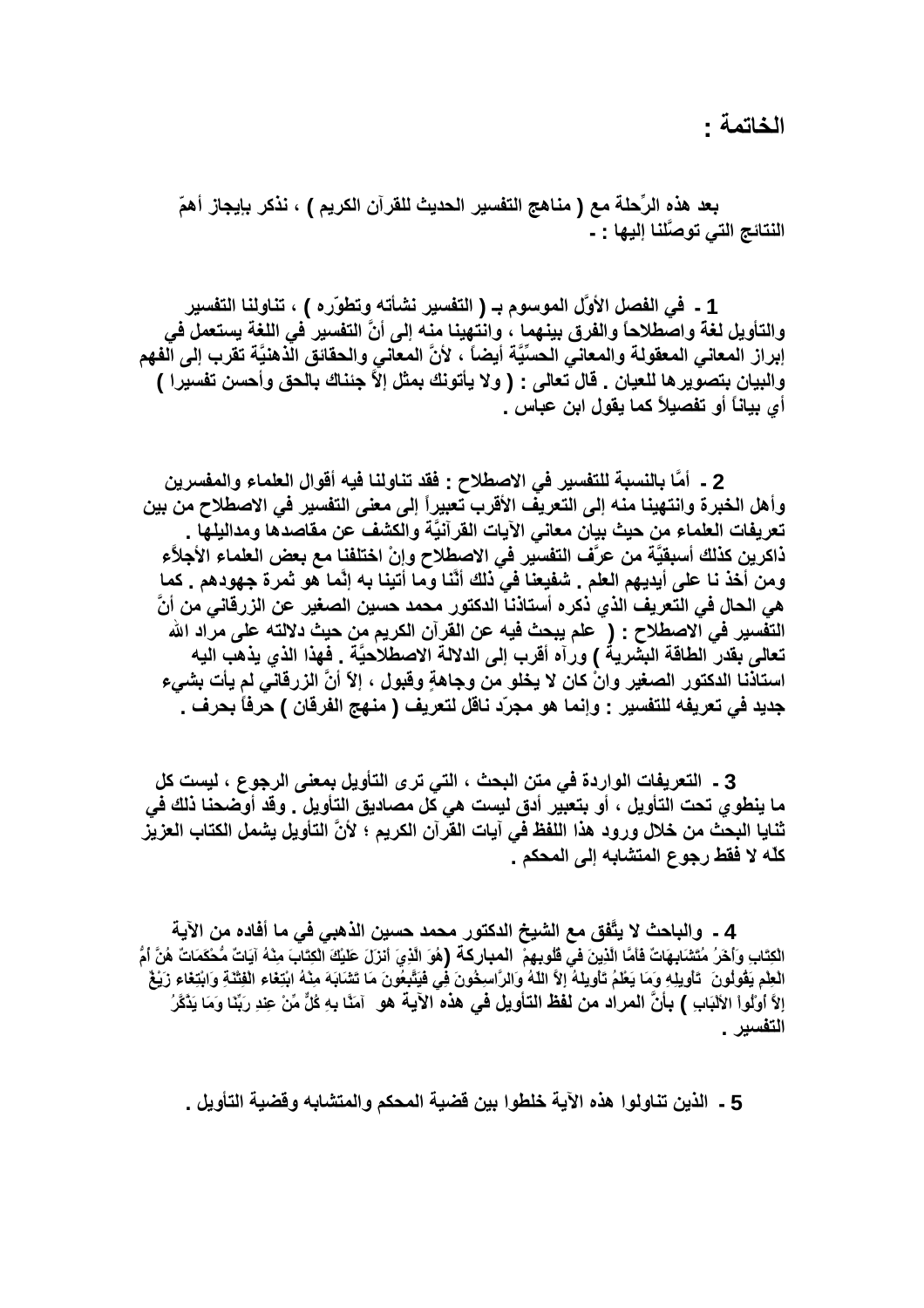6 ـ لم نتفق مع القائلين ـ من العلماء والمفسرين ـ عن التأويل في الاصطلاح بأنَّه التفسير ، أي تفسير الكلام وبيان معناه ، أي ترادف التفسير والتأويل ، وهو ما عناه مجاهد من قوله : ( إنَّ العلماء يعلمون تأويله ) يعني القرآن ، وهو ما يعنيه ابن جرير الطبري في تفسيره لآيات القرآن الكريم .

7 ـ الباحث لا يرى أيضاً ما رآه الدكتور الذهبي من إرجاع كلّ ما جاء في القرآن من لفظ التأويل إلى الأمور الموجود في الخارج فقط كما ذهب إليه ابن تيمية ومن وافقه عليه . وذلك لأنَّ هذا المعنى يُخرج آيات الأحكام من قاعدة التأويل لأنها لاشتمالها على الإنشاء لا مطابق لها في الخارج عنها .

8 ـ لم نتَّفق مع الزركشي في كتابه ( البر هان في علوم القرآن ) ، والسيوطي في كتابه ( الاتقان في علوم القرآن ) فيما نقلاه عن الراغب الإصبهاني من أنَّ التفسير أعمّ من التأويلُ ، وأكثر استعماله في الألفاظ والمفردات ، وأكثر استعمال التأويل في المعاني والجمل ، كتأويل الروِّيا وأكثَّر ما يستعمل في الكتب الإلهيَّة . والتفسير يستعمل فيها وفي غير ها . وهذا غير صحيح ولم يكونا دقيقين في نقله ، وقد أوقع الزركشي والسيوطي نفسيهما وبعض الباحثين في هذا الخطأ ، فقد نقله عنهما الدكتور محمد حسين الذهبي وأستاذنا الدكتور محمد حسين الصغير .

9 ـ إنَّ الباحث لا يتفق مع الأستاذ أمين الخولى الذي يذهب إلى أنَّ منشأ الاختلاف بين العلماء في بيان الفرق بين التفسير والتأويل هو استعمال القرآن الكريم لكلمة التأويل ثمّ ذهاب الأصوليين إلى اصطلاح خاص فيها ، مع شيوع الكلمة على ألسنة المتكلمين من أصحاب المقالات والمذاهب ؛ لأنَّ منشأ هذا الخلاف هو الخلط ۖ وعدم التفريق بين التأويل وقضية المحكم والمتشابه إذ رأوا أنّ التأويل إنما هو ردّ المتشابه إلى المحكم ، والتأويل في القرآن انَّما يشمل المحكم والمتشابه ، وليس هو ردّ المتشابه إلى المحكم فقط ـ

10 ـ انَّ النبي ـ صلى الله عليه وأله وسلَّم ـ لا شكَّ هو أوَّل مفسر لكتاب الله تعالى ، ولكنْ هذا في الوقت نفسه لا يعني انّه قد فسَّر كلّ القرآن كما يذهب إلى ذلك بن تيمية إذ يرى : ( انَّ النَّبِي صلَّى الله عليه وأله وسلَّم بيِّن لأصحابِه تفسير جميع القرآن ، أو غالبهُ ) .

11 ـ الباحث لا يتَّفق مع السيوطي في تعليله كثرة التفسير الوارد عن الإمام أمير الموَمنين عليه السلام ، هو تقدّم وفاة الخلفاء أو غير هم من الصحابـة ؛ لأنّـه تعليلٌ غير مقنـع ، إنَّما السبب أنَّ عليًّا عليه السلام ألصق النَّاس برسول الله صلى الله عليه وآله وسلَّم ، وباب مدينة علمه . ثُمَّ ألم يبقَ قومٌ من الصحابة بعد وفاة على عليه السلام ؟!. ولا ننسي أنَّ ما وصل إلينا عنه عليه السلام قليل ، نظراً لمحاولات بني أميَّة لطمس آثاره عليه السلام .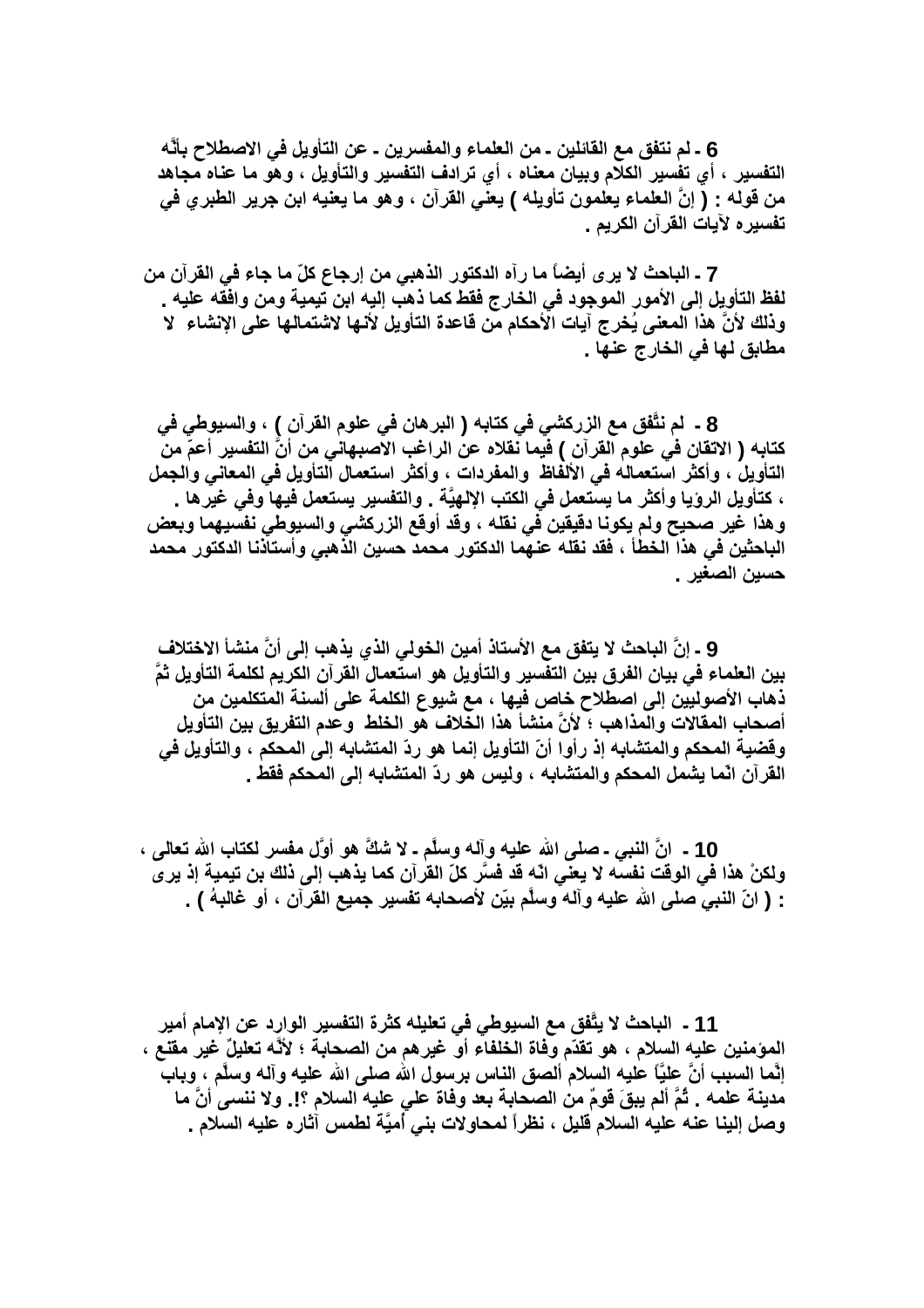12 ـ انَّ هناك اتجاه في الأمة يرى عدم إمكانية تفسير القرآن الكريم ، لان النص القرآني أكثر آياته هو المتشابهات ، وبالتالي الوقوع في الزيغ والفتنة عند التعاطي مع النص القرآني تفسيرأ وتحليلأ

13 ـ هناك خلط بين التفسير بالرأى والاجتهاد الأصولى لانّ التفسير بالرأى ، هو التفسير بمجرد الاستحسان ، والترجيح بحسب الظن والميل النفسي الموافق للهوى بغير علم وبلا دليل ولمجرد انّ نفسي تهوى أنْ تحمَّل الآية هذا المعنى أو ذاك . بينما الاجتهاد يعني الاستنباط القائم على أساس من القرآن الكريم والسنة النبوية الشريفة . إذ : ( التفسير بالرأي غير الاستظهار من الآيات المباركة بالقرائن ) .

14 ـ نحن اليوم نحتاج إلى ما يحتاج إليه من عاصر نزول الوحي وزيادة ، وهذه الزيادة يَحْتِمُها علينا النص القرآني الذي يتميز بالجدة في كل زمان فقد جاء في الحديث الشريف : ( إنَّ الله تبارك وتعالى لم يجعل القرآن لزمانٍ دون زمان ، ولناسٍ دون ناسٍ ، فهو في كل زمان جديد ) .

هُوَ الَّذِيَ أَنْزَلَ عَلَيْكَ الْكِتَابَ مِنْهُ آيَاتٌ مُّحْكَمَاتٌ هُنَّ أُمُّ ( 15 - انَّ الآبة المباركة -الْكِتَابِ وَأَخَرُ مُتَشَابِهَاتٌ فَأَمَّا الَّذِينَ في قُلُوبِهِمْ زَيْعٌ فَيَتَّبِعُونَ مَا تَشَابَهَ مِنْهُ ابْتِغاء الْفِتْنَةِ وَابْتِغَاء تَأْوِيلِهِ وَمَا يَعْلَمُ تَأْوِيلَهُ إِلاَّ اللَّهُ وَالرَّاسَخُونَ فِي الْعِلْمِ يَقُولُونَ آمَنَّا بِهِ كُلِّ مِّنْ عِنْدِ رَبِّنَا وَمَا يَذَكَّرُ دليل يثبت خلاف ما ذهبوا اليه تماماً إذ الآية تدعوا إلى تفسير القرآن )إلاً أوْلُواْ الألْبَابِ الكريم وتعطى المفتاح والمنهجية الصحيحة في تناول المتشابه وذلك بالرجوع إلى المحكم ، ولم تتطرق الآية المباركة الى هذه المصاديق التي ذكروها للمتشابهات من بعيد أو قريب . وكذلك أقوال المعصومين عليهم السلام تدعو إلى ذلك ـ

16 - يقوم المنهج الحديث على مبني أو منطلق في التفسير يقول : بأنَّ القرآن يهدف إلى هداية الناس وإرشادهم إلى سعادتهم في الدارين . والقائلين بهذا المنهج ينطلقون من القول : إنَّ القرآن الكريم يرسم منهجاً اجتماعيًّا متكاملاً ، ولذلك فهم أخضعوا التفسير لهذا المفهوم وحاولوا في تفسير هم الكشف عن المنهج القرآني في بناء المجتمع الإسلامي من حو انبه كاڤة \_

17 ـ عدم التركيز على علوم اللغة وغيرها إلاَّ بقدرٍ يسير ، والاهتمام في فهم المنهج القرآني لحياة الفرد المسلم .

18 - التركيز على استنطاق الوقائع التاريخيَّة للإفادة منها في تربية الأمة .

19 ـ الابتعاد عن التأويلات في مجال العلوم الحديثة لأنَّها ليست من مباحث القرآن الكريم ، وإنْ كان لا يرى ضيراً من الاشارة إلى بعضها .

20 ـ التركيز على العقل ونبذ التقليد لاسيَّما في باب العقائد ـ

22 ـ انفراد بعض أصحاب هذا الاتجاه بمذهب خاص في تأويل وظائف الملائكة وتأثيرها فى نظام العالم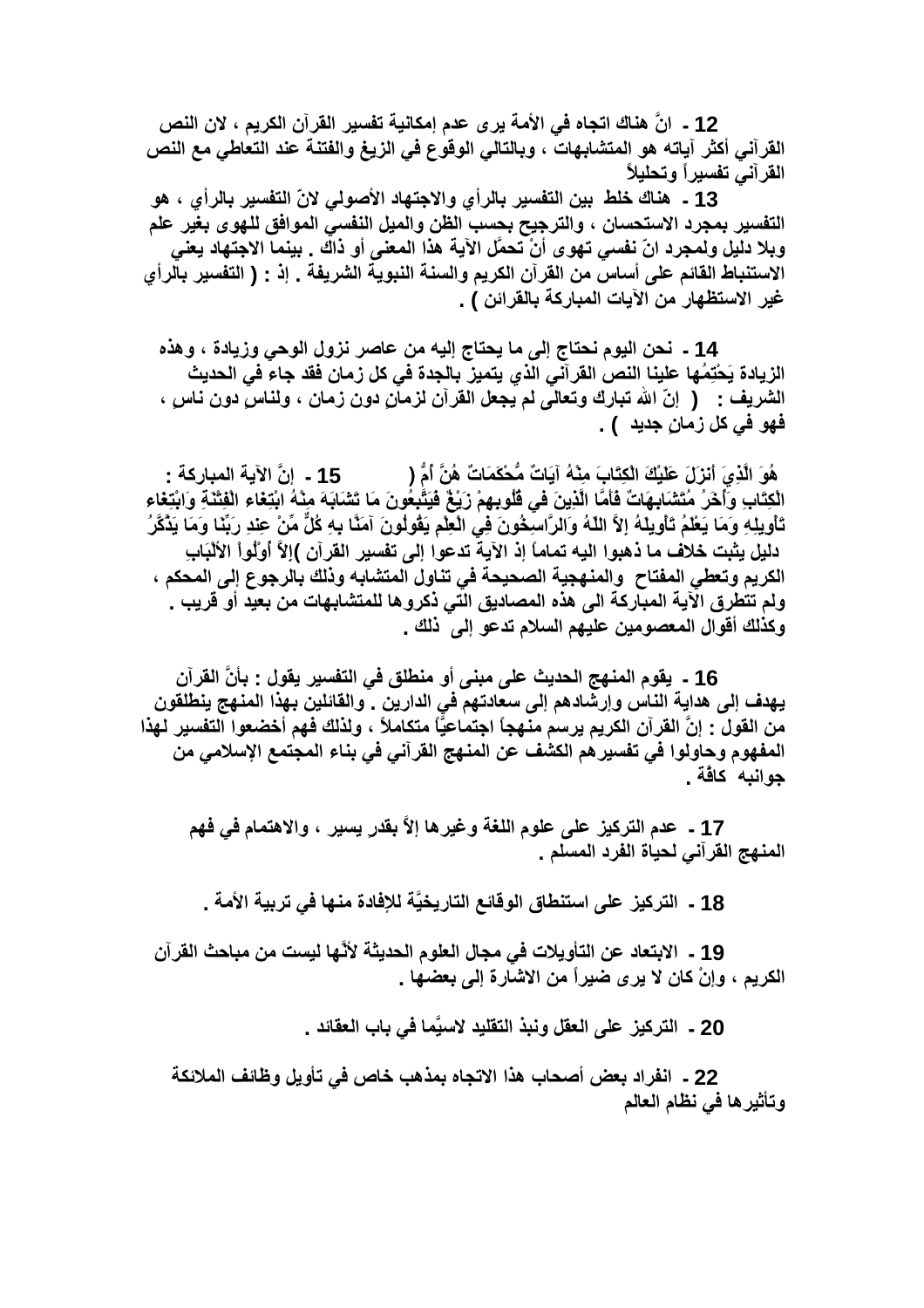23 - إنّ اهتمام المسلمين بالعلم كان سببه اهتمام القرآن الكريم والسَّنَّة النبويَّة كذلك إذ كانت الدعوة إلى العلم والتعلُّم واضحهً وصريحة في آيات الكتاب العزيز والسنة المطهَّرة \_ ولم يكن اهتمام القرآن بمجرِّد الدعوة إلى العلم والمعرفة وإنَّما تكفَّلَ بوضع المنهج العلمي الصحيح للوصول بالبحث العلمي إلى الحقائق الصحيحة وذلك من خلال مبادئ وأسس وقواعد محدَّدة لا يسع المسلمين إلاَّ السير على منهجها وهداها من أجل الوصول إلى تلك الحقائق .

24 ـ إنَّ النشاط العلمي لدى المسلمين بدأ منذ بداية الدعوة للعلم التي نادى بها القرآن العظيم والسَّنَّة المطهَّرة ، لا كما يبدو لكثيرٍ من الباحثين من أنّ النشاط العلمي في العالم الإسلامي قد بدأ من القرن الثاني بترجمة آثار الأمم الأخر إلى اللغة العربيَّة . لاسيَّما في مجال تفسير النصِّ القرآني الذي بدأ منذ نزول الوحي إذ كان النبي صلى الله عليه وآله وسلم وَأَنزَلْنَا إِلَيْكَ الذِّكْرَ لِثْبَيِّنَ لِلنَّاسِ مَا نُزِّلَ إِلَيْهِمْ ۖ الْمَفْسَرِ الأُوِّلِ لآيات الكتاب العظيم ، يقول تعالى - ﴿ وَلَعَلَّهُمْ يَتَفَكَّرُونَ } [

25 ـ أمَّا في مجال التفسير العلمي للقرآن العظيم فقد ساعد على بروز هذا الاتِّجاه فى التفسير وجود الإشارات العلميَّة الصَّريحة في آيات الكتاب العزيز التي تشير إلى بعض السنن الكونيَّة والظُّواهر التي حرص القرآن الكريم على إبرازها ، وهذه الظواهر الكونيَّة منـها مـا يتعلَّق بالنباتات أو الكائنات الحيَّة ومنـها مـا يتعلَّق بـالكواكب ومنـها ظواهر تتعلَّق بعلم الكيمياء والفيزياء والفلك وغيرها مما لا علاقة له بالهدف الرئيس للقرآن الكريم و هو هداية الناس إلى ما فيه نجاتهم وسعادة حياتهم في الدنيا والآخر ة مستفيداً من هذه الإشارات في تحقيق هدفٍ تربويٍّ مرَّة ، واجتماعيٍّ أخرى ، واقتصاديٍّ ثالثة ، أو قد تكون هذه الإشارات العلميَّة من باب تذكير الإنسان بنعم الله تعالى عليه وغيرها .

26 ـ إنَّ القرآن العظيم ليس كتاباً علميَّ التخصّص وإنْ أشار إلى بعض الأمور العلميَّة أو أنَّ بعض الآيات الكريمات كانت مورد انطباق على بعض النظريَّات العلميَّة لأنَّه لم يُنزل أو يوضع في القوانين العلميَّة . ثُمَّ إنَّ هذه النظريَّات قد تتغيَّر وهي ليست بثابتة على حال منَ الأحوال ، وقد تزول وتحلَّ محلِّها نظريَّات أخر مثلما هي الحال في نظريَّة بطليموس التي كانت سائدة في القرن الثاني الميلادي وتفترض أنَّ الأرض مركز الكون ، والشمَّس والكواكب تدوَّر حولها . وقدَّ ظلَّت هذَّه النظريَّة مقبولة ۚ مُدَّة ۚ أربعة ۚ عشر قرنـًا إلى أنْ حلَّت محلَّها نظريَّة كبلر و كوبرنيك وغاليلو التي تتبنَّى وجهة النظر المعاكسة أي دوران الأرض حول الشمس .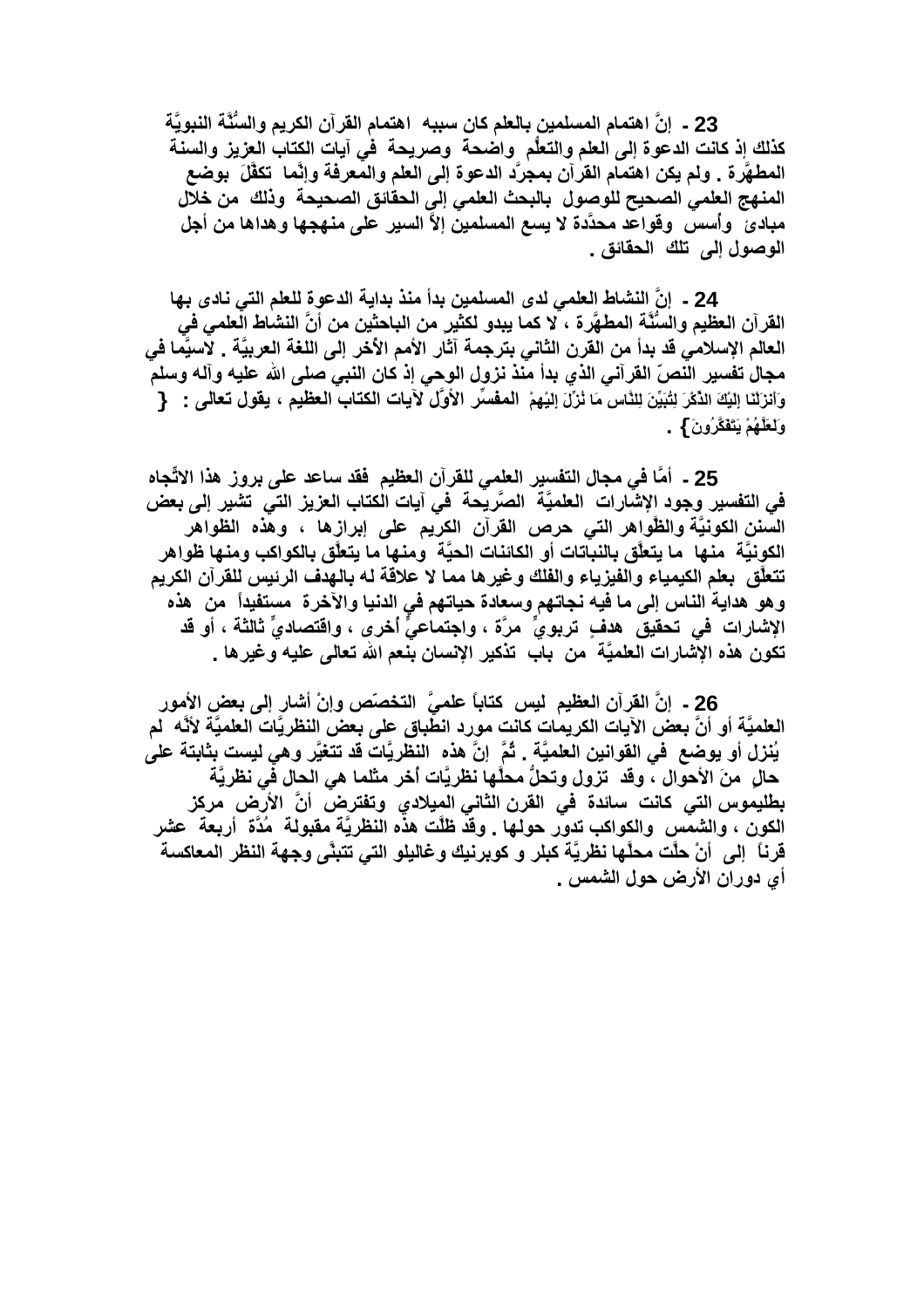المصادر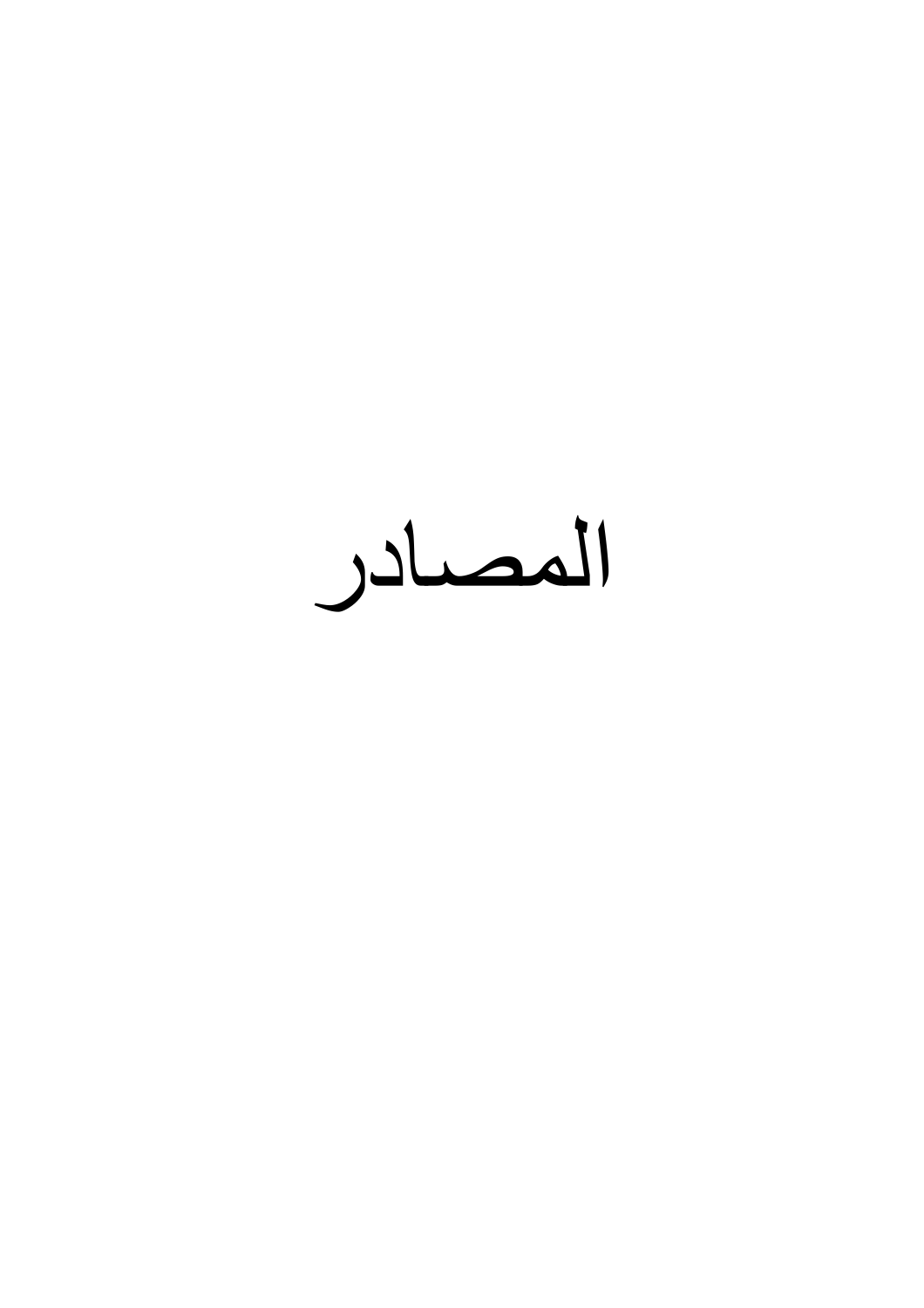## المصادر **: ـ**

**ـــــــــــــــــــــــــــــ**

\* خير ما نبدأ به كتاب الله العزيز ( القرآن الكريم ) <u>.</u>

1 ـ الإتقان في علوم القرآن ، جلال الدين السيوطي ، تحقيق <u>:</u> محمد أبو الفضل إبراهيم ، ـ مطبعة المشهد الحسيني ، القاهرة ، 1967م .

2 ـ إحياء علوم الدين ، ابو حامد محمد بن محمد الغزالي ( ت :505 ه) ، ط1 ، دار المعرفة **، -وت ، 1425هـ - 2004م**

3 ـ أساس البلاغة ، جار الله محمود بن عمر (ت: 538هـ) ، دار صادر ، بيروت ، 1399هـ **ـ 1979م .** 

**4** الإسلام ، بحث تاريخي ، كلامي ، فقهي ، أدبي ، فلسفي ، مستلّ من دائر ة المعارف الإسلاميّة الكبرى ، مركز الدراسات الثقافيّة الدوليّة ، مؤسّسة الـهدى <sub>-</sub>

5 الإسلام والطبّ الحديث ، عبد العزيز إسماعيل ، ط2 ، الشركة المصريّة للطباعة والنشر **، اهة ، 1958م .**

**6 ـ اf'م وا ا.91 ، & ازاق E=7 ، ط1 ، دار ارف ، \* ، 1377 هـ ـ 1958م .**

7 ـ الإصابة في تمييز الصحابة ، شهاب الدين ، أبو الفضل أحمد بن علي بن محمد بن محمد .  **&> ، اوف ` ، ط1 ، دار اEم ا.1K ، \* ، 1328هـ .**

8 ـ إعجاز القرآن والبلاغة النبوية ، مصطفى صادق الرافعي ،ط 2 ، المكتبة الأهليَّة ، مصر **، 1926م ـ 1345هـ .** 

9 ـ أمالي المرتضى ، علي بن الحسين الموسوي العلوي ، الشريف المرتضى (ت:436هـ) ، تحقيق : محمد أبو الفضل إبراهيم ، الطبعة الثانية ، دار الكتاب العرب*ي* ، بيروت ، 1387هـــ **ـ 1967م .**

10 ـ الإنصاف فيما يجب اعتقاده ولا يجوز الجهل به ، الباقلاني (ت : 403هـ ) ، تحقيق : **&\ت &5ر ا-.> ، دjG ، 1369هـ ـ 1950م .**

11 ـ بحار الأنوار الجامعة لدرر أخبار الأئمّة الأطهار عليهم السلام ،تأليف <u>:</u> العلم العلاّمة الحجّة فخر الأمّة المولى الشيخ محمد باقر المجلسي ، تحقيق : العلاّمة الشيخ علي النّماز ي الشاهرودي ، **ط1 ، مؤسسة الأعلمي ، بيروت ، 1429هـ -** 2008م .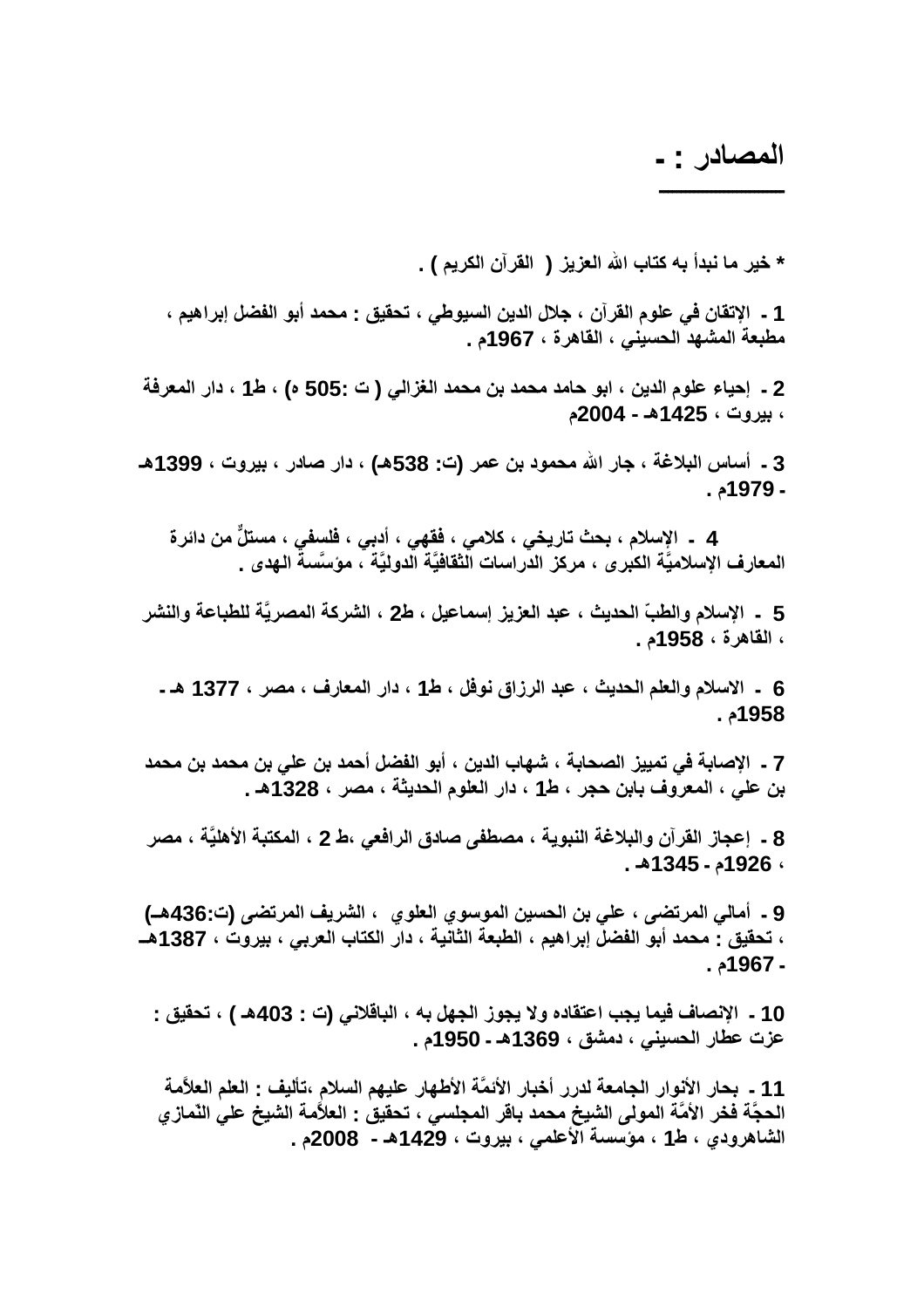12 ـ البحث العلمي ، أسس علميَّة ـ حالات تطبيقيَّة الدكتور أحمد عبد الله اللحلح ، الدكتور مصطفى محمد أبو بكر ، مكتبة عين شمس ، القاهرة ، 1419هـ ـ 1998م .

13 - البحر المحيط ، ابو حيان الاندلسي (ت:745هـ) ، مطبعة السعادة ، القاهرة ، 1328هـ

14 - بحوث في تفسير القرآن ، سورة العلق ، جمال الدين عيَّاد ، دار الحمامي للطباعة ، القاهرة ، 1961م ـ 1380هـ .

15 ـ البر هان في علوم القرآن ،الإمام بدر الدين محمد بن عبد الله الزركشي (ت: 794هـ) ، تحقيق : محمد أبو الفضل إبراهيم ، مكتبة دار التراث ، القاهرة .

16 ـ البيان في تفسير القرآن ، أبو القاسم الموسوي الخوئي ، ط3 ، مؤسسة إحياء آثار الإمام الخوئي ، قم ، 1428هـ ـ 2007م .

17 ـ بين الدين والعلم ، عبد الرزاق نوفل ، ط1 ، مكتبة وهبة ، القاهرة ـ

18 ـ تأويل مشكل القرآن ، أبو محمد عبد الله بن مسلم بن قتيبة ، تحقيق - أحمد صقر ، الطبعة الثانية ، دار التراث ، القاهرة ، 1393هـ ـ 1973م .

19 ـ تاج العروس في جواهر القاموس ، محمد مرتضى الزبيدي ( ت : 1205هـ ) ، ط1 ، المطبعة الخيرية ، بيروت ، 1306هـ .

20 ـ تاريخ الحضارة الإسلاميَّة ، أبو زيد شلبي ، مكتبة وهبة ، القاهرة ، 1408هـ ـ 1988م.

21 ـ تاريخ العرب في الإسلام ، الدكتور جواد علي ، مطبعة المجمع العلمي العراقي ، الطبعة الأولى ، بغداد .

22 ـ تاريخ الفلسفة في الإسلام ، دي بوير ، ترجمة عبد الـهدي أبو ريدة ، القاهرة ـ

23 ـ التعريفات ، على بن محمد بن على الشريف الجرجاني ، دار مكتبة الحياة ، بيروت ، 1969م .

24 ـ التفاسير القرآنية المعاصرة ، قراءة في المنهج ، الدكتور احميدة النيفر ، 1999م .

25 ـ تفسير بن باديس في مجالس التذكير من كلام الحكيم الخبير ، الإمام العلأمة عبد الحميد بن باديس ، ط2 ، دار الفكر ، بيروت ، 1391هـ ـ 1971م .

26 ـ تفسير التبيان ، أبو جعفر محمد بن الحسن الطوسى ، تحقيق وتصحيح : أحمد حبيب قصير العاملي ، مطبعة النعمان ، النجف ، 1358هـ ـ 1965م .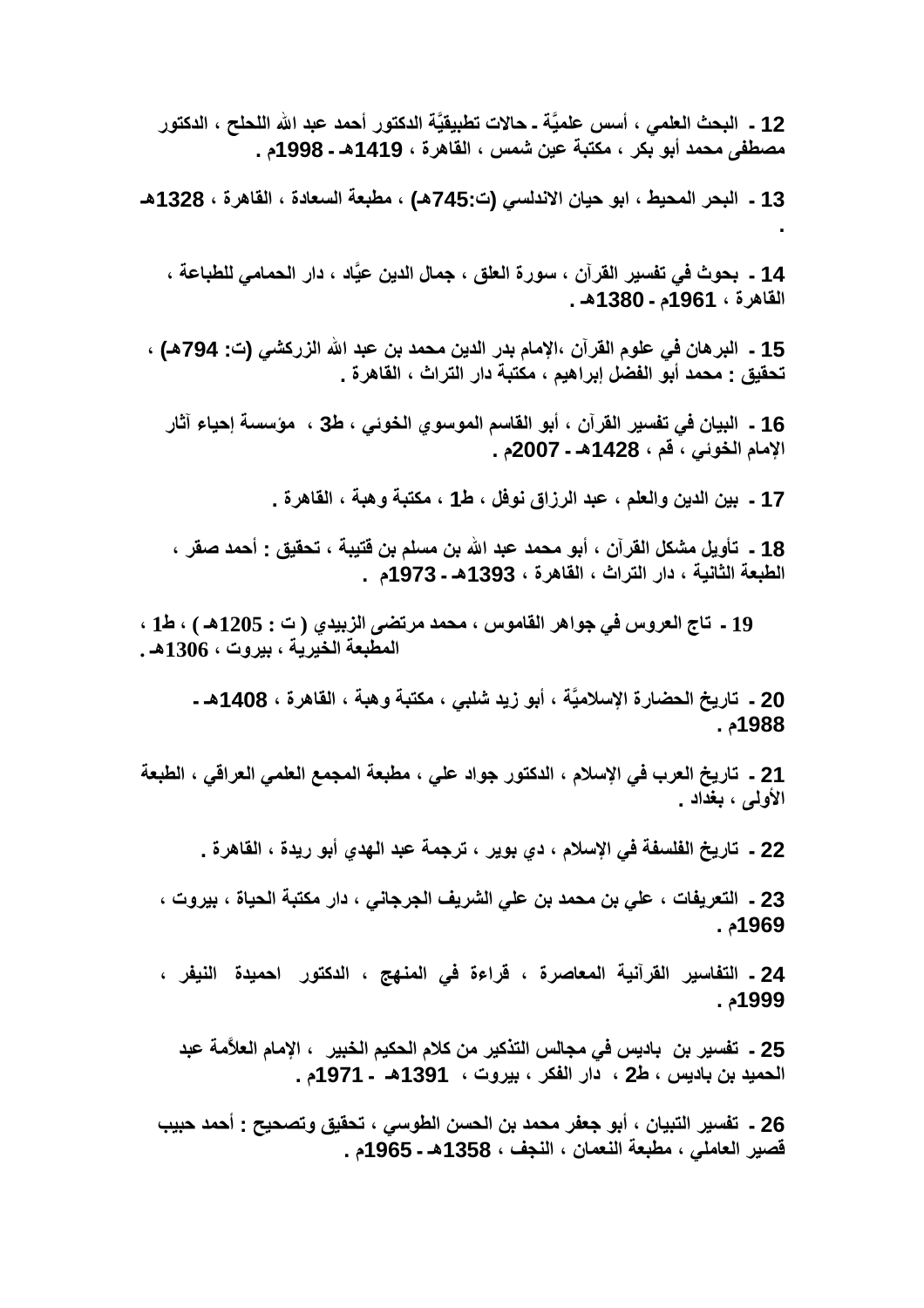27 ـ تفسير جزء عمَّ مع مقدمة التفسير ، محمد المبارك عبد الله شيخ علماء السودان ، مطبعة محمد على صبيح ، القاهرة .

28 ـ التفسير الحديث ، محمد عزَّة دروزة ، دار إحياء الكتب العربيَّة ، 1381هـ ـ 1962م .

29 ـ تفسير الصافي ، فيلسوف الفقهاء ، وفقيه الفلاسفة ، أستاذ عصره ووحيد دهره ، المولى محسن الملقّب بـ الفيض الكاشاني المتوفّى 1091هـ ، تقديم وتعليق - الدكتور أسد الله علوي ، ط1 ، دار الجوادين ، دمشق ، 1430هـ - 2009م .

30 ـ التفسير العلمي للآيات الكونيَّة في القرآن ، حنفي أحمد ، ط2 ، دار المعارف ، مصر ، 1960م .

31 ـ تفسير الفاتحة وست سور من خواتيم القرآن ، محمد رشيد رضا ، ط1 ، مطبعة المنار ، القاهرة ، 1353هـ.

32 ـ التفسير القرآني للقرآن ، عبد الكريم الخطيب ، دار الفكر العربي ، القاهرة ، 1967م .

33 ـ تفسير القرآن الكريم ، الأجزاء العشرة الأولى ، للإمام الأكبر محمود شلتوت ، ط4 ، دار القلم ، القاهرة ، 1966م .

34 ـ تفسير القرآن الكريم ، صدر المتألِّهين ، محمد بن إبراهيم صدر الدين الشيرازي ، ط2 ، دار التعارف للمطبوعات ، بيروت ، 1419هـ ـ 1998م .

35 ـ التفسير الكامل ، مقدمة في أصول التفسير ، ابن تيمية ، ط1 ، دار الفكر ، بيروت ، 1423 هـ ـ 2002م.

36 ـ تفسير المراغي ، صاحب الفضيلة الأستاذ الكبير المرحوم احمد مصطفى المراغي أستاذ الشريعة الإسلاميَّة واللغة العربيَّة بكليَّة دار العلوم سابقاً ، دار إحياء التراث العربي ، بير وٽ ـ لبنان ـ

37 ـ التفسير معالم حياته ـ منهجه اليوم ، أمين الخولى ، دار المعلمين للطبع والنشر ، 1944م .

التفسير والمفسرون ، الدكتور محمد حسين الذهبي ، ط1 ، دار القلم ، بيروت . - 38

39 ـ تفسير المنار ، محمد رشيد رضا ، ط2 ، دار الفكر ـ

40 ـ تهذيب التهذيب ، الإمام الحافظ الحجَّة شيخ الإسلام شهاب الدين أبو الفضل أحمد بن على بن حجر العسقلاني ، المتوفَّى : 852هـ ، طّ 1 ، حيدر آباد ، 1325هـ ـ 1327 هـ ، 1907 - 1909م .

41 ـ التوحيد ، الصدوق (ت: 381هـ) ، دار المعرفة ، بيروت ، 1387هـ .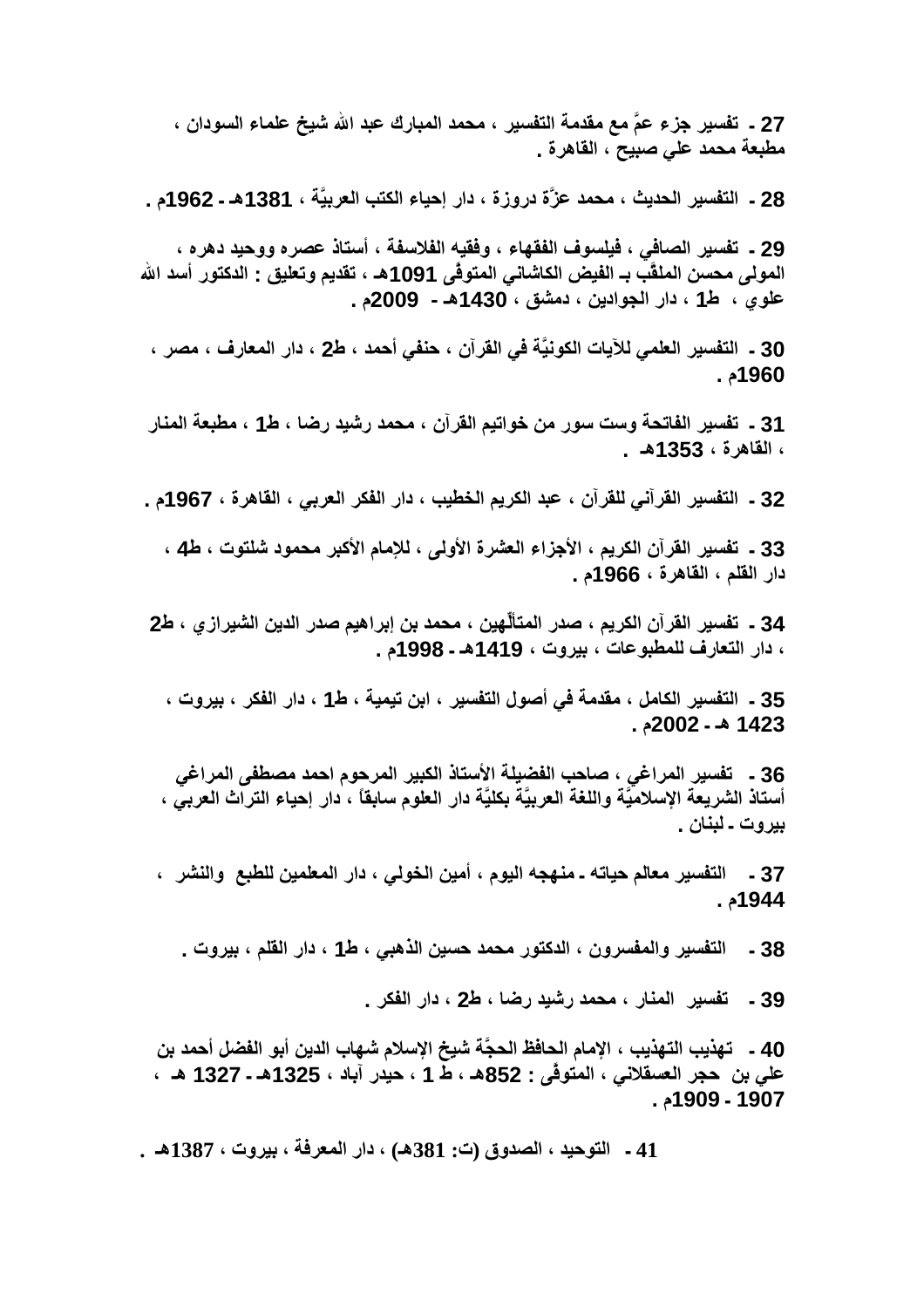42 ـ جامع الأصول من أحاديث الرسول ، أبو السعادات ، مبارك بن محمد بن الأثير الجزر ي ( ت: 606هـ ) ، إشراف وتصحيح : عبد المجيد سليم ، ومحمد حامد الفقي ، مطبعة السنة المحمدية ، القاهرة ، 1949م . 43 ـ الجامع لأحكام القرآن ، لأبي عبد الله محمد بن احمد ، الأنصار ي ، القرطبي ، تحقيق : الشيخ محمد بيومي ، أ/ عبد الله المنشاوي ، ط2 ، مكتبة الإيمان ، مصر ، 2006 م .

44 ـ جامع البيان عن تأ ويل آي القرآن ، أبو جعفر محمد بن جرير الطبري ، المتوفَّى : 310هـ ، قدَّم لـه -الشيخ خليل الميس ، ضبط وتوثيق وتخريج - صدقي جميل العطَّار ، دار الفكر ، بيروت ، 1425هـ ــ 1426 هـ ، 2005م .

45 ـ جمع الجوامع مع شرحه ، ابن السبكي ، مطبعة السعادة ، مصر ، 1953م .

46 ـ الجواهر في تفسير القرآن الكريم ، المشتمل على عجائب بدائع المكوّنات وغرائب الآيات الباهرات ، الأستاذ الحكيم الشيخ طنطاوي جو هر ي المصر ي ، المتوفَّى : 1358هـ ، ضبطه وصحَّحه : محمد عبد السلام شاهين ، ط1 ، دار الكتب العلميِّة ، بيروت ،  $.41425 - 2004$ 47 ـ جواهر القرآن ، الإمام أبو حامد محمد بن محمد الغزالي ، المتوفَّى : 505 هـ ، وبذيله كتاب - المُغنى عن جَمْلِ الأسفارِ في الأسفارِ ، مكتبة الجندي ، القاهرة ، 1384هـ ـ 1964ء .

48 ـ الحضارة الإسلاميّة ، عبد الرحمن حسن حبنكة ، ط1 ، دار القلم ، دمشق ، 1418هـ. - 1990 م .

49 ـ حضارة العرب ، جوستاف لوبون ، ط3 ، دار إحياء التراث العربي ، بيروت ، 1979م .

50 ـ حلية الأولياء وطبقات الأصفياء ، للحافظ أبي نعيم احمد بن عبد الله الأصفهاني ( ت -430هـ ) ، ط1 ، دار الكتب العلمية ، بيروت ، 1409هـ ـ 1988م .

51 ـ دراسات في التفسير والمفسرين : الدكتور عبد القهار داوود العاني ، مطبعة أسعد ، بغداد ، 1987م .

52 - الدر المنثور في التفسير بالمأثور ، الإمام عبد الرحمن جلال الدين السيوطي ، ط1، دار الفكر ، بيروت ، لبنان ، 1403هـ ـ 1983م .

53 ـ الدولة العربية وسقوطها ، ولها وزن ، ترجمة عبد الهادي أبو ريدة ، القاهرة ، 1946م .

54 ـ ديوان امر يء القيس ، تحقيق : محمد أبو الفضل إبراهيم ، ط 3 ، دار المعارف ، مصر .

55 - ديوان الخنساء ، منشورات : مكتبة الفرزدق ، ط 5 ، مطبعة الديواني ، بغداد .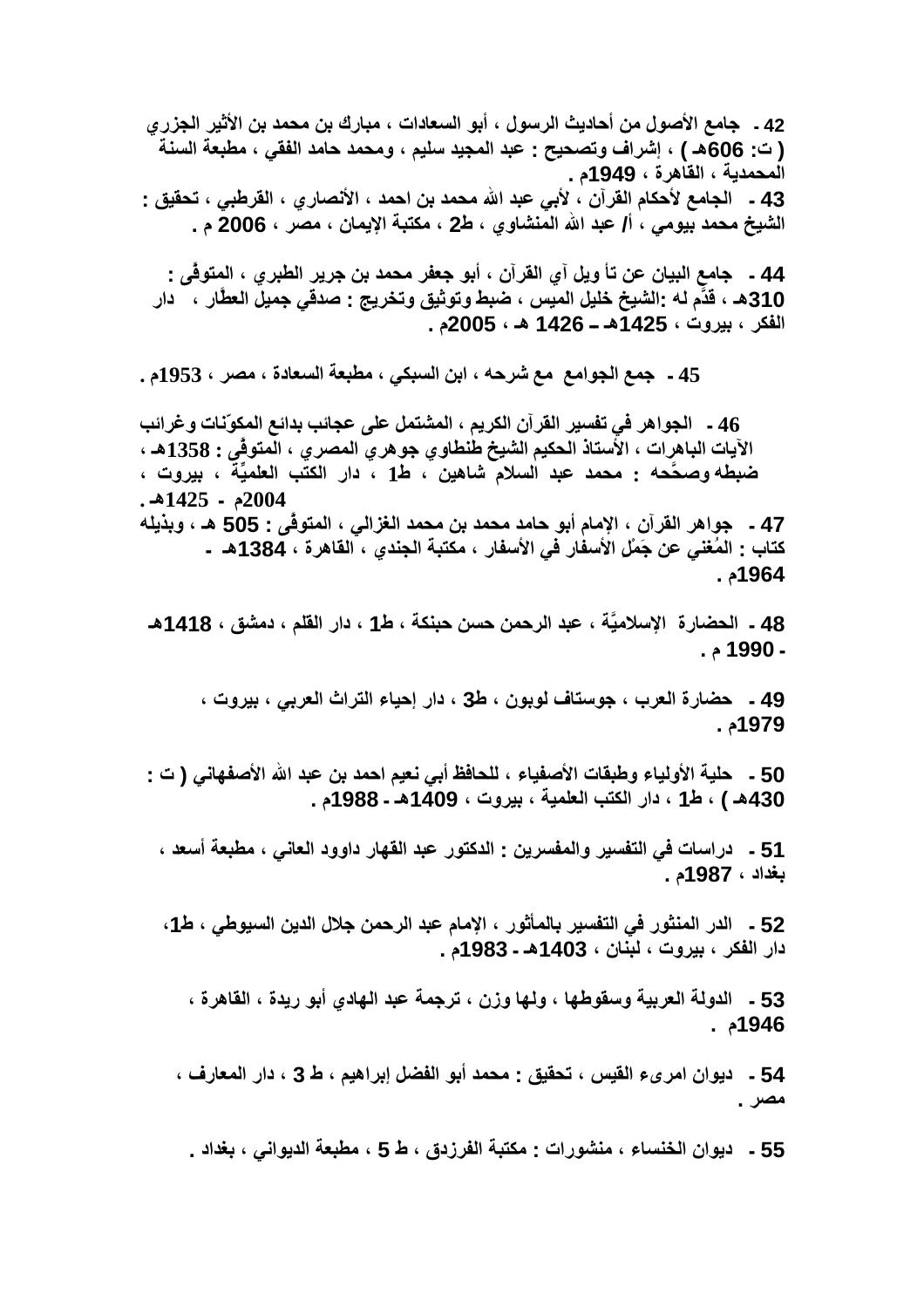**56 ـ د1Eان ا:زدق ، دار /در ، -وت ، 1379هـ ـ 1960م .** 

**57 ـ رm7 ا - ، x ا2 ، 1908م .**

**.** 

58 ـ رسائل العدل والتوحيد، الدكتور : محمد عمارة ، دار الـهلال ، 1971م .

59 ـ روح المعاني في تفسير القرآن العظيم والسبع المثاني ، لأبي الفضل شهاب الدين محمود الآلوسي البغدادي ، ط 1 ، دار إحياء التراث العربي ، بيروت ، 1420هـ ــ 1999م

60 ـ سنن الترمذي ، سليمان بن الأشعث ( ت : 275هـ ) ، مطبعة البابي الحلبي ، القاهرة **1937م .** 

61 ـ سنن الدارم*ي* ، الإمام الكبير أبو محمد عبد الله بن عبد الرحمن ابن الفضل بهرام الدارمي ، المتوفَّى : 255هـ ، دار الكتب العلميَّة ، بيروت ، لبنـان <u>.</u>

62 ـ سنن ابن ماجة ، الحافظ أبو عبد الله محمد بن يزيد القزويني ، ابن ماجة ،المتوفّ*ى* : 207 ـ 275 هـ ، حقّق نصوصه ، ورقّم كتبه ، وأبوابه ، وأحاديثه وعلّق عليه : محمد فؤاد عبد الباق*ي* ، دار الحديث ، القاهرة <u>.</u>

63 ـ سورة الرحمن وسور قصار ـ عرض ودراسة ، الدكتور شوق*ي* ضيف ، دار المعارف ، **\* ، 1390هـ .**

64 - السيرة النبوية ، أبو محمّد عبد الملك بن هشام (ت : 213هـ) ، تحقيق : طه عبد الرؤوف سعد ، مكتبة الكليات الأزهرية ، 1974م <u>.</u>

65 ـ شرح نـهج البلاغة ، الجامع لخطب وحكم ورسائل الإمام أمير الموَمنين عل*ي* بن أب*ي* طالب عليه السلام ، تأليف عزَّ الدين أبي حامد عبد الحميد بن هبة الله المدائني الشهير بابن أبي الحديد المعتزلي ، تحقيق : الاستاذ محمد أبي الفضل ابراهيم ، ط 1 ، الدار اللبنانيَّة للنشر **، 1430هـ ـ 2009م .** 

66 ـ شمس العرب تطلع عل*ى* الغرب ، زيغريد هونكه ، ترجمة فاروق بيضون وكمال دسوقي ، دار الآفاق ، بيروت ، 1963 م <u>.</u>

67 - الصاحبي في فقه اللغة ، ابن فارس (ت **:395هـ) ، تحقيق : مصطفى الشويهي ، -وت ، 1382هـ ، 1963م .** 

68 ـ طبائع الاستبداد ومصارع الاستعباد ، عبد الرحمن الكواكب*ي* ، المطبعة الرحمانيَّة ، **\* ، 1350 هـ ـ 1931م .**

69 ـ طبقات ابن سعد ، الطبقات الكبر *ى* ، تحقيق : ادورد سخاو ليدن <sub>-</sub>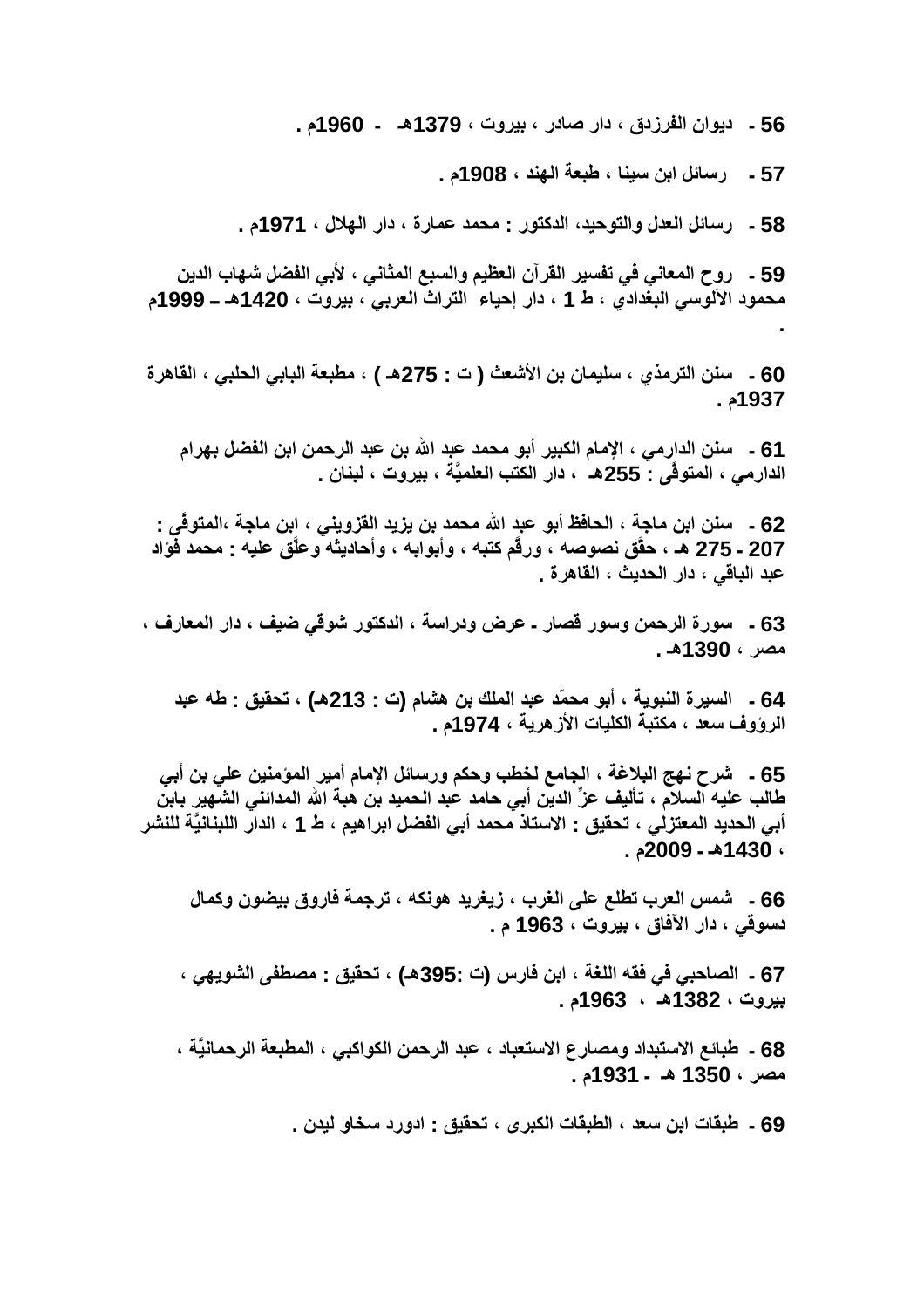70 ـ العقيدة والشريعة في الإسلام ، جولد سهير ، الطبعة الثانية ، نقله إل*ى* العربية الدكتور محمد يوسف موس*ى* والدكتور على حسن عبد القادر والاستاذ عبد العزيز عبد الحق ، دار الكتب الحديثة ، مصر ، ومكتبة المثن*ى* ، بغداد <sub>-</sub>

71 ـ فضل الإسلام على الحضارة الغربيَّة ، مونتجمري وات ، ترجمة : حسين أمين ، ط1 ، **B E <، 1403هــ ـ 1983م .**

72 ـ فضل علماء المسلمين على الحضارة الأوربيّة ، عزّ الدين فرّاج ، دار الفكر العرب*ي* ، **-وت ، 1978م .**

73 ـ الفقه الأكبر ، أبو حنيفة (ت: 150هـ) ، الطبعة الأولى ، مطبعة مصطفى البابي الحلبي **، 1955م .**

74 ـ الفهرست ، أبن النديم (ت : 385هـ ) دار المعرفة ، بيروت ، 1978م .

75 ـ في ظلال القرآن ، سيد قطب ، ط 34 ، دار الشروق ، القاهرة ، 1425هـ ـ 2004م .

76 ـ القاموس المحيط : مجد الدين بن يعقوب الفيروز آبادي (ت:817هـ) ، دار الفكر ، **-وت ، 1403هـ ــ 1983م .**

77 ـ القرآن في الإسلام ، محمد حسين الطباطبائي ، دار الزهراء ، بيروت ، 1978م <u>.</u>

78 ـ القرآن والتفسير ، الدكتور عبد الله محمود شحاته ، الـهيئة المصرية العامة للكتاب ، **1394هـ ـ 1974م .**

**79 ـ ا8ن وا ا.91 ، & ازاق E=7 ، ط 1 ، دار ارف ، \* ، 1378هـ ـ 1959م .** 

8**0 ـ الكافي ، ثقة الاسلام : الشيخ محمد بن يعقوب الكلين***ي* **، ط 1 ، منشورات الفجر ، -وت ، ن ، 2007م ـ 1428هـ .** 

81 ـ كتاب العين ، ابو عبد الرحمن الخليل بن احمد الفر اهيدي (ت: 175 هـ) ، تحقيق : الدكتور مهدي المخزومي ، والدكتور إبراهيم السامرائي ، دار الحرية ، بغداد ، 1985م <u>.</u>

82 ـ الكشاف عن حقائق التأويل وعيون الأقاويل في وجوه التأويل ، أبو القاسم جار الله محمود بن عمر الزمخشري الخوارزمي ، تحقيق : خليل مأمون شيحا ، ط 2 ، دار المعرفة ، **-وت ، ن ، 1426هـ ـ 2005م .** 

83 ـ كشف الظنون عن أسامي الكتب والفنون ، حاجي خليفة ( ت : 1068هـ) ، مطبعة **وآ ارف ، 1934م .**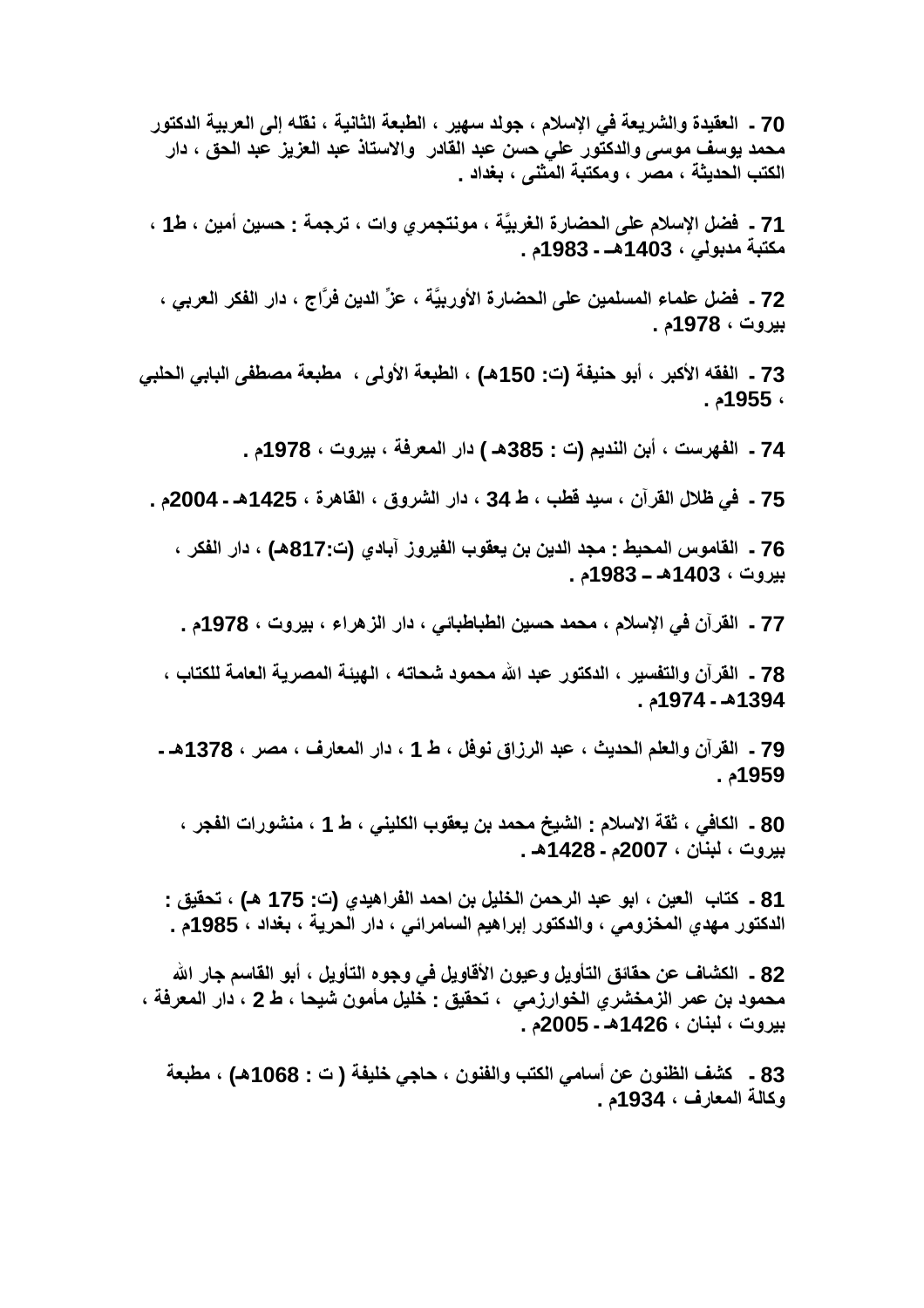83 ـ كلمة في التفسير ، مجمع البيان في تفسير القرآن ، أمين الإسلام أبو علي الفضل بن الحسن الطبرسي ، تحقيق : لجنة من العلماء ، قدّم لـه : الإمام الأكبر السيد محسن الأمين العاملي ، ط 2 ، مؤسّسة الأعلمي ، بيروت ، لبنان ، 1425هـ ـ 2005م .

84 ـ نسان العرب ، ابو الفضل جمال الدين محمد بن مكرم ابن منظور الأفريقي المصر *ي* **(ت: 711هـ)** ، دار صادر ، بيروت ، **(**د.ت**) .** 

85 ـ لمحات في تاريخ العلوم الكونيّة عند المسلمين ، عبد الله عبد الله حجاز *ي* ، ط1 ، **ا1ض ، 1417هـ ـ 1996م .**

86 ـ اللمع في الرد على أهل الزيغ والبدع ، الأشعري ، تحقيق : الأب مكار ي ، بيروت ، **1953م .**

87 ـ مقدمة في أصول التفسير ، ابن تيمية ، الطبعة الثانية ، تحقيق ، عدنان زرزور ، **z ا ، 1392 هــ ـ 1972م .**

88 ـ المبادئ العامة لتفسير القرآن الكريم ، الدكتور محمد حسين الصغير ، المؤسسة ا**لجامعية للدراسات والنشر والتوزيع ، بيروت ، 1983م .** 

89 ـ متشابه القرآن ، القاضي عبد الجبار ، تحقيق : عدنان محمد زرزور ، دار التراث ، **اهة ، 1966م .** 

90 ـ المجاز عند المفسِّرين ، الدكتور نجم الفحّام ، ط 2 ، مطبعة المتنبي ، الديوانيّة ، **2009م .** 

91 - مجمع البحرين ، فخرالدين الطريحي ، مكتبة الهلال ، بيروت ، 1985م .

92 ـ مجمع البيان في تفسير القرآن ، أمين الإسلام أبو علي الفضل بن الحسن الطبرس*ي* ، تحقيق : لجنة من العلماء ، قدّم لـه : الإمام الأكبر السيد محسن الأمين العاملي ، ط 2 ، مؤسّسة الأعلمي ، بيروت ، لبنان ، 1425هـ ـ 2005م .

93 ـ محاسن التأويل ، محمد جمال الدين القاسمي ، تحقيق <u>:</u> الشيخ عبد القادر عرفان العشّا حسّونـة الدمشقي ، ط 1 ، دار الفكر ، بيروت ، لبنـان ، 1425هـ ـ 2005م .

94 ـ مختصر سنن أب*ي* داود ، تحقيق أحمد شاكر ، حامد الفقي ، مطبعة أنصار السنـة **اّ.1 ، اهة ، 1367هـ .**

95 ـ المدنيَّة الإسلاميَّة وأثرها في الحضارة الأوربيَّة ، سعيد عبد الفتَّاح عاشور ، دار ال**نهضة العربيّة ، القاهرة ، 1963م .** 

96 ـ مذاهب التفسير الإسلامي ، جولد تسهير ، مطبعة الخانج*ي* ، القاهرة ، 1955م .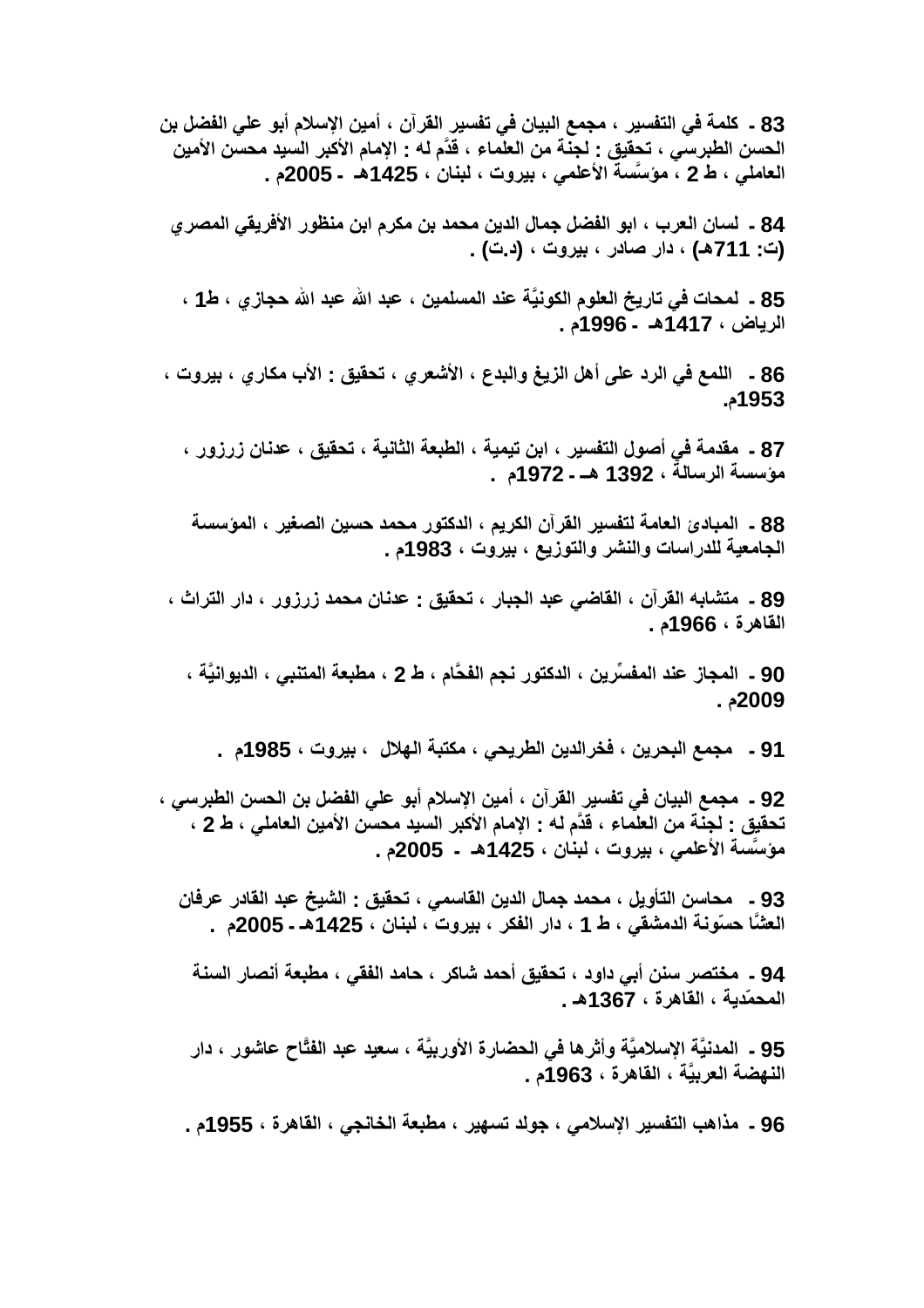97 ـ مسند أحمد ، أحمد بن حنبل ، وبهامشه منتخب كنز العمال في سنن الأقوال والأفعال ، طبع ونشر : دار الفكر العربي .

98 ـ معجم الأدباء ، ياقوت الحموي (ت:626هـ ) ، مطبوعات دار المأمون ، 1355هـ ـ 1936ء .

99 ـ معجم البلدان ، ياقوت الحموي ، دار صادر ، بيروت ـ

100 ـ معجم رجال الحديث ، الخوئي ، مطبعة الآداب ، النجف الأشرف ، 1973م .

101 ـ معجم مقاييس اللغة ، أبو الحسين أحمد بن فارس بن زكريًا ، تحقيق وضبط : عبد السلام محمد هارون ، دار الفكر ، القاهرة ـ

102 ـ المغنى في أبواب التوحيد والعدل ، القاضي عبد الجبار ، تحقيق : طه حسين ، وإبراهيم مدكور ، وزارة الثقافة والإرشاد القومى ، مصر ، 1960 ـ 1965م .

103 ـ مغنى اللبيب عن كتب الأعاريب ، جمال الدين ابن هشام الأنصار ي ، تحقيق : الدكتور مازن المبارك ، ومحمد علي حمد الله ، ط 3 ، دار الفكر ، بيروت ، 1972م .

104 ـ مفاتيح الغيب ، الإمام فخر الدين محمد بن عمر بن الحسين بن الحسن ابن علي التميمي البكر ي الراز ي الشافعي ، ط 3 ، دار الكتب العلميَّة ، بيروت ، لبنان ، 2009 م .

105 ـ المفردات لغريب القرآن ، الراغب الاصفهاني ، طهران .

106 ـ مقدمة ابن خلدون ، ابو زيد عبد الرحمن بن محمد بن خلدون ، بيروت ، 1906م ـ

107 ـ مقدمتان في علوم القرآن ، ابن عطيَّة ( ت : 972هـ ) ، تحقيق : آرثر جفري ، مطبعة السنة المحمديَّة ، القاهرة ، 1954 م .

108 ـ مقدمة في أصول التفسير ، ابن تيمية ، تحقيق - عدنان زرزور ، ط 2 ، مؤسَّسة الرسالة ، 1393هـ ـ 1972م .

109 ـ مناهج تجديد في النحو والبلاغة والتفسير والأدب ، أمين الخولي ، مطابع الطناني ، القاهرة ، 1961م .

110 ـ مناهل العرفان في علوم القرآن ، محمد عبد العظيم الزرقاني ، ط 3 ، دار إحياء الكتب العربية ، عيسى البابي الحلبي وشركاءه .

111 ـ منهج الفرقان ، محمّد أبو سلامة ، مطبعة شبرا ، مصر ، 1938م .

112 ـ الموافقات في أصول الشريعة ، لأبي إسحاق الشاطبي ، إبراهيم بن موسى اللخمي الغرناطي المالكي ، وعليه شرح جليل لتحرير دعاويه وكشف مراميه ، وتخريج أحاديثه ،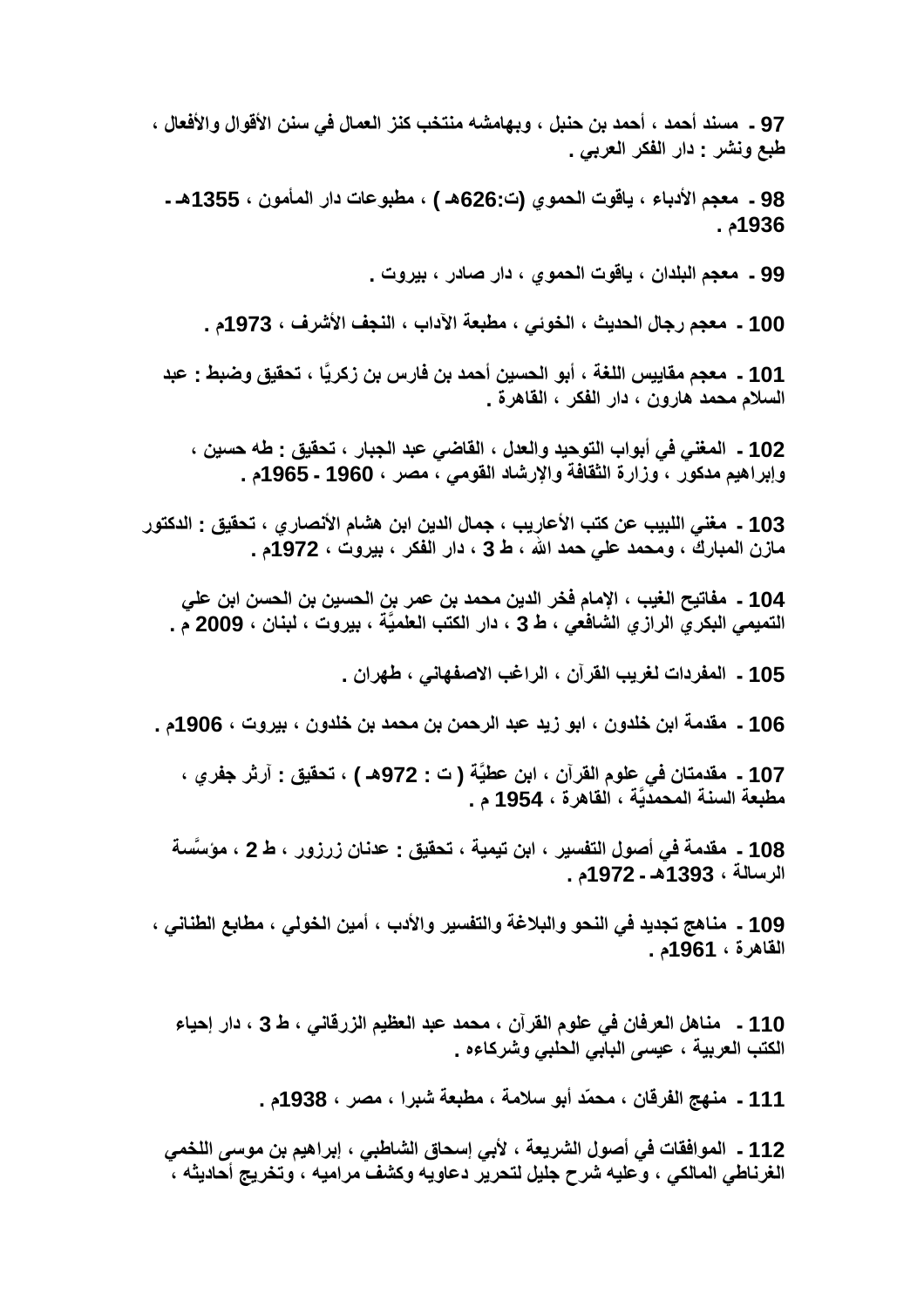ونقد آرائـه نقداً علميّاً يعتمد على النظر العقلي وعلى روح التشريع ونصوصـه <sub>-</sub> بقلم حضرة صاحب الفضيلة الأستاذ الكبير شيخ علماء دمياط الشيخ : عبد الله دراز ، المكتبة التجاريّة ا**لكبرى ، مصر <sub>-</sub>** 

113 - مواهب الرحمن ، عبد الأعلى السبزواري ، ط1 ، مؤسسة التاريخ العربي ، بيروت **، 1424 هـ ـ 2003م .**

114 ـ الموجز في التراث العلمي العربي الإسلامي ، علي عبد الله الدفاع ، نشر : جون وايل*ي وأولاده ، نيورك <sub>-</sub>* 

115 ـ الميزان في تفسير القرآن ، محمد حسين الطباطبائي ، ط1 ، دار إحياء التراث **ا> ، -وت ، 1427هـ ـ 2006م .**

116 - وسائل الشيعة إلى تحصيل مسائل الشريعة ، محمد بن الحسن الحر العاملي ، ط3 ، مؤسسة آل البيت عليهم السلام لإحياء التراث ، بيروت ، 1429هـ ـ 2008م .